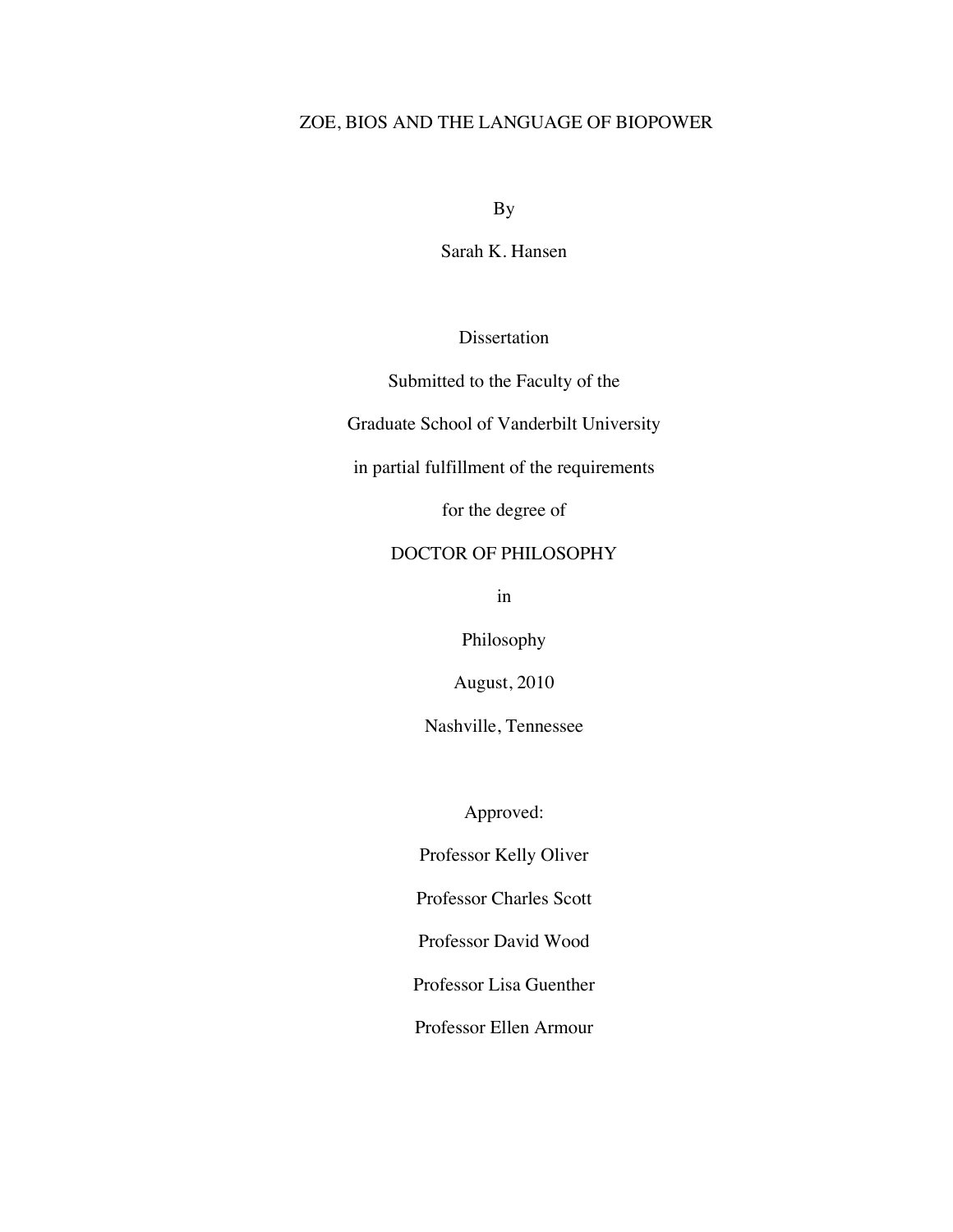### ACKNOWLEDGEMENTS

This dissertation would not have been possible without the support and encouragement of my dissertation committee. Kelly Oliver served as Director and was a helpful reader and interlocutor from the project's earliest stages to its completion here. I thank Kelly for her generous and patient mentorship. Charles Scott served as my first reader and shared thoughtful criticism on all Foucauldian fronts. Lisa Guenther gave extensive and invaluable commentary on chapter drafts. I am grateful for her friendship and for our many conversations about Agamben and biopolitics. As the project developed David Wood and my external reader, Ellen Armour, offered important suggestions and provocations. I feel lucky to have worked with such an amazing group of philosophers and I thank them for the opportunity.

Many thanks to the Department of Philosophy and its spirited and supportive graduate student community. I am particularly indebted to Jeffrey Tlumak and Rebecca Davenport for numerous acts of institutional and professional assistance. Graduate students Matt Whitt, Sarah Tyson and Carolyn Cusick have been unbelievable colleagues and even better friends. Matt deserves special acknowledgement for enduring several years as both my housemate and my main dissertation comrade.

Nicole Seymour, Rebecca Chapman, Sammy Shaw, Jordan Caress and Alex Green joined me in drinks and distraction around Nashville. Without their senses of humor and adventure I would not have survived, and eventually come to love, the South. Maggie Field, Chase Strangio, Bea Menendez, Megan McHugh and Ali Jennings may have been farther away, in New York and Chicago, but they were close to my heart throughout the writing of this dissertation. Finally, my parents, Ed and Katy, and my

ii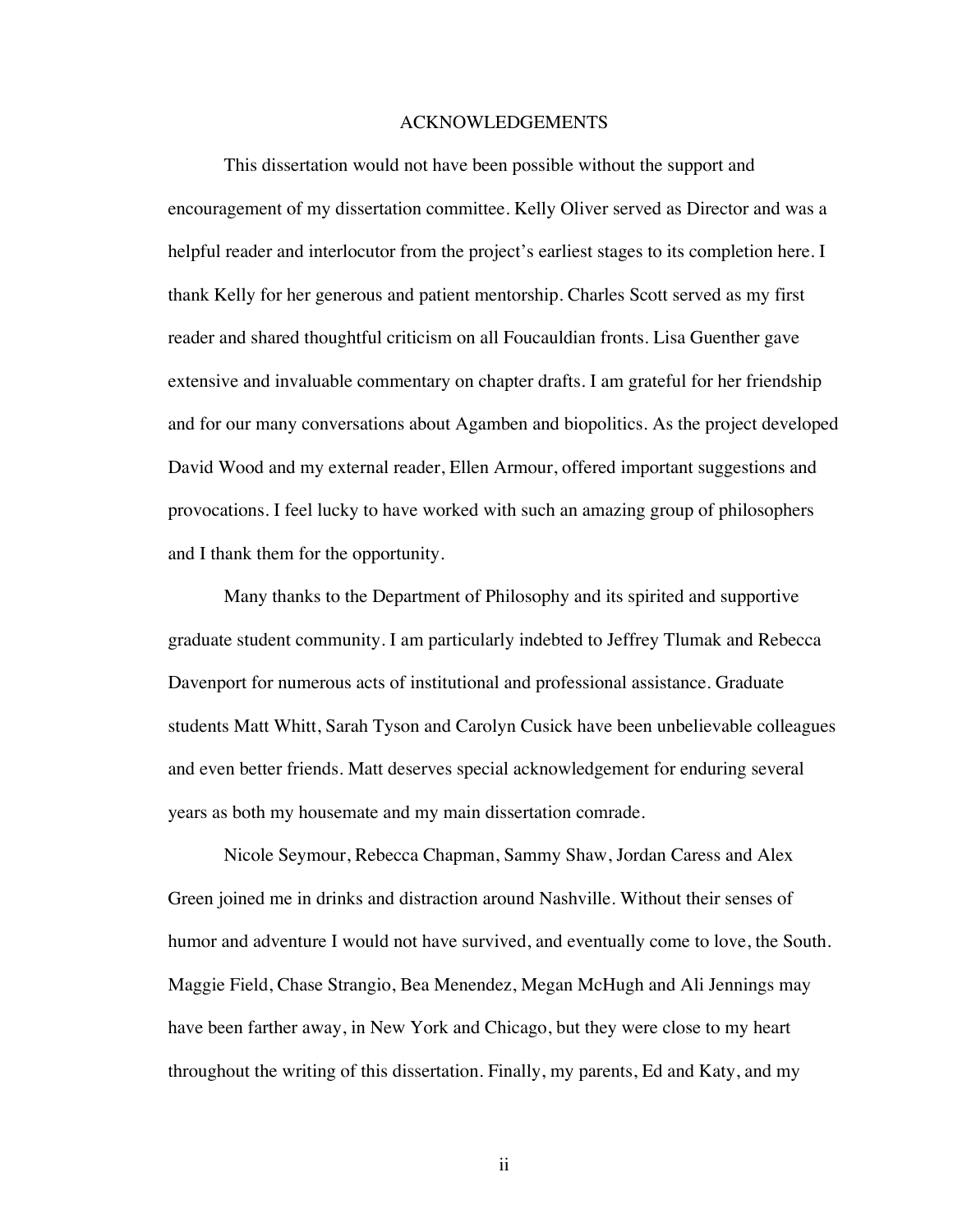brother, Andy, loved me through the ups and downs of this project. I am fortunate to have such an supportive and understanding family. I love them dearly.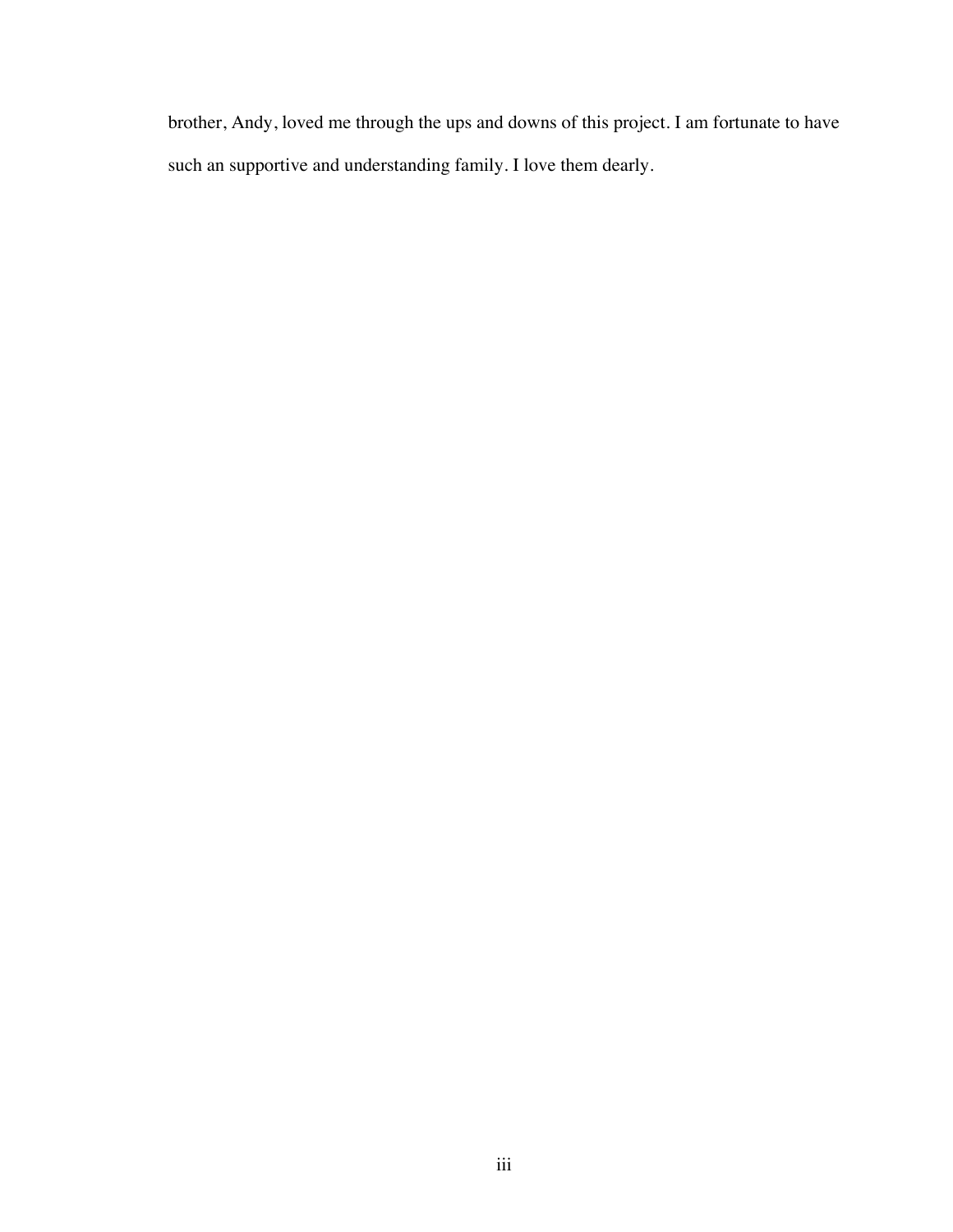# TABLE OF CONTENTS

| I.  | INTRODUCTION: TERRI SCHIAVO AND THE POLITICS OF LIFE 1              |  |
|-----|---------------------------------------------------------------------|--|
|     |                                                                     |  |
|     |                                                                     |  |
|     |                                                                     |  |
|     |                                                                     |  |
| II. | FABRICATED LIFE: FOUCAULT AND THE BIO- OF BIOPOWER 41               |  |
|     |                                                                     |  |
|     |                                                                     |  |
|     |                                                                     |  |
|     |                                                                     |  |
|     |                                                                     |  |
|     |                                                                     |  |
|     |                                                                     |  |
|     |                                                                     |  |
|     |                                                                     |  |
|     |                                                                     |  |
|     |                                                                     |  |
|     |                                                                     |  |
|     | Psychic Revolt and Sacred Experience as Biopolitical Resistance 144 |  |
|     |                                                                     |  |
|     |                                                                     |  |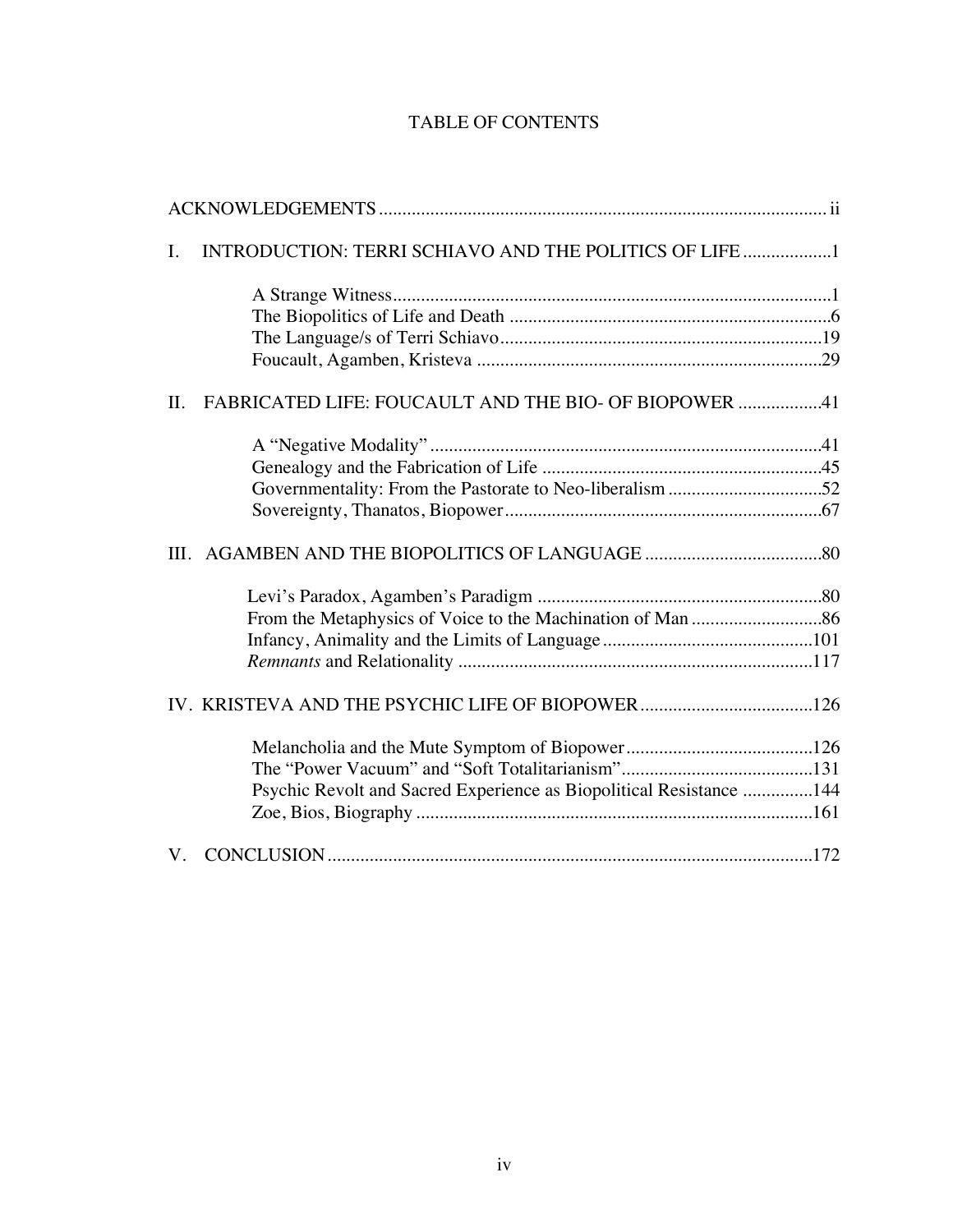### CHAPTER I

### INTRODUCTION: TERRI SCHIAVO AND THE POLITICS OF LIFE

#### **A Strange Witness**

On March 18, 2005 the U.S. House of Representative's Committee on Government Reform issued subpoenas to Florida residents Michael and Terri Schiavo. The subpoenas summoned the Schiavos to "testify" on issues relevant to the Committee's investigation into "treatment options provided to incapacitated patients to advance the[ir] quality of life."1 In light of Mrs. Schiavo's long and now well-known traumas, some observers noted a certain irony, if not obscenity, to the subpoena's order for testimony. Having suffered severe anoxic brain damage as a result of a cardiac arrest in 1990, Terri Schiavo lived in a persistent vegetative state (PVS) for 15 years, unconscious and unable, among other things, to *speak*. Although the subpoenas asked that Terri testify about her incapacity, she was in fact incapable of testifying, at least in the traditional sense of providing oral or written statements.

To be sure, the strange nature of the committee's request was mediated, if not thoroughly overshadowed, by the strange circumstances and intent under which it was authored. The subpoenas sought Terri's testimony in order to stall the March  $18<sup>th</sup>$  removal of her life support, a PEG feeding tube that provided her nutrition and hydration. The removal date had come at the end of a nearly seven year legal battle over whether, given the devastating and irreversible nature of Terri's brain damage, to maintain or withdraw

 <sup>1</sup> U.S. House of Representatives. Committee on Government Reform. *Subpoena* (H.R. 1332). (S. 539). March 18, 2005. Washington: Government Printing Office, 2005.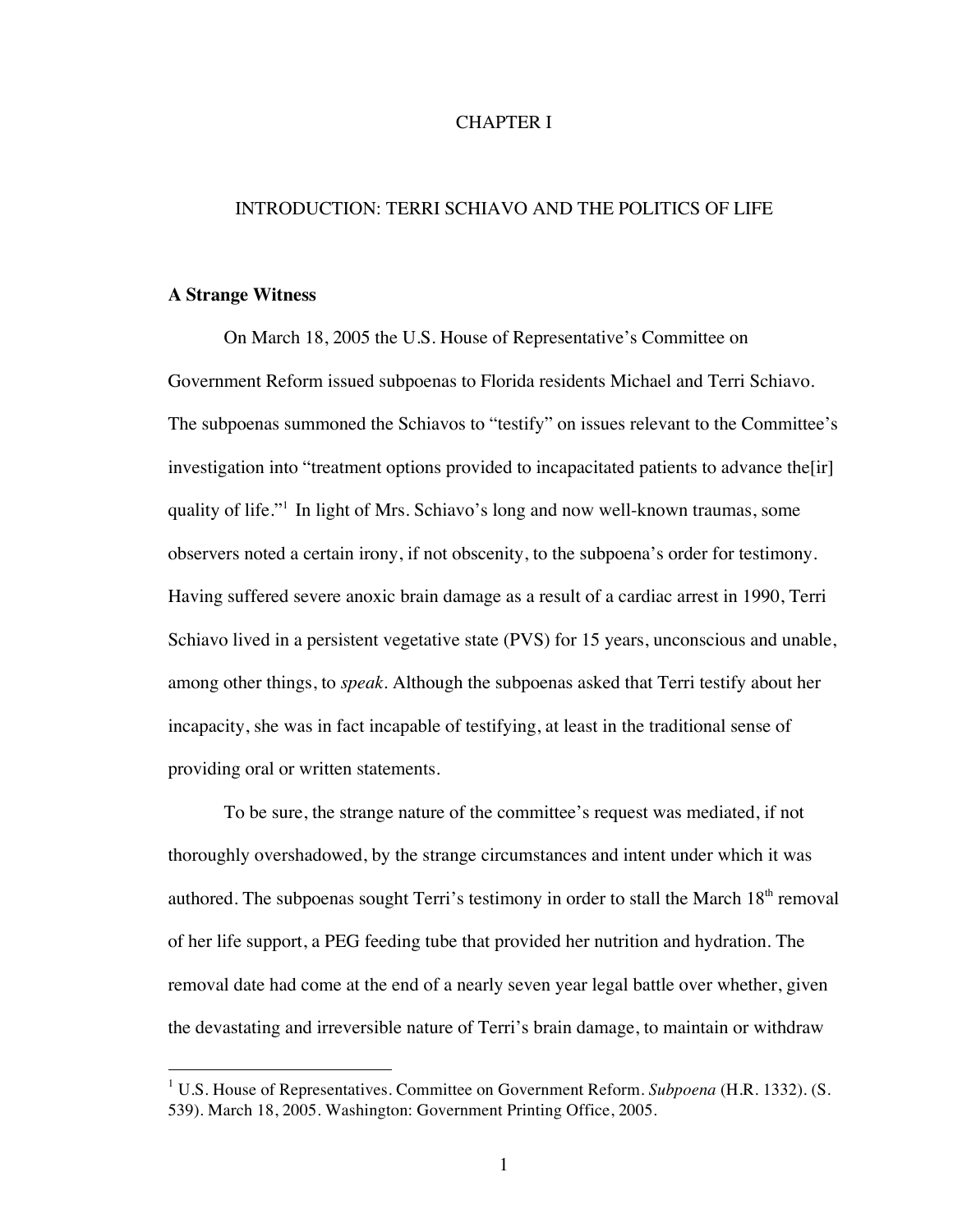the tube's life-prolonging assistance. From Michael Schiavo's 1998 withdrawal petition, through a series of more and less credible appeals launched in Florida by her parents Robert and Mary Schindler, to a frenzy of attention from the national media and government—by March 2005, Terri Schiavo had become a flashpoint for negotiating "right to die" questions in medical, religious and political contexts centered on *life*. As the Committee on Government Reform issued its subpoenas, the media was ablaze with Terri Schiavo coverage, its commentary focused less on the prospect of her courtroom testimony than on then-Senate Majority Leader Bill Frist's warning that the law "protects a witness from anyone who […] influences, obstructs, or impedes an inquiry or investigation by Congress."2

In spite of all the alarms sounded around the 10 page legal document, the committee's extraordinary maneuver to earn Terri Schiavo witness protection lacked the jurisdiction to have any legal force or credibility. Terri's feeding tubes were removed at 1:30 p.m. on March  $18<sup>th</sup>$ . Congressional and executive efforts to reinsert the tubes began almost immediately and each "save Terri" tactic that followed would prove more dramatic than the last. In one case, the "Act for the relief of the parents of Theresa Marie Schiavo" signed March 21, 2005, political leaders even flagrantly sacrificed the principles of judicial independence and the separation of powers in an effort to win the removal order's overturning.<sup>3</sup> That such lengths were undertaken to keep Terri Schiavo

 $2$  Arthur Caplan, James McCartney and Dominic Sisti. "Congressional Statements and Actions Related to the Schiavo Case." In *The Case of Terri Schiavo: Ethics at the End of Life*. (Amherst, New York: Prometheus Books, 2006), 136.

 $3$  The Act ordered a district court to review of Terri Schiavo's constitutional and federal claims but stipulated that the court "(2) shall not consider whether these claims were previously 'raised, considered, or decided in State court proceedings;' (3) shall not engage in 'abstention in favor of State court proceedings;' and (4) shall not decided the case on the basis of 'whether remedies available in the State courts have been exhausted." In short, the Act unduly dictated how the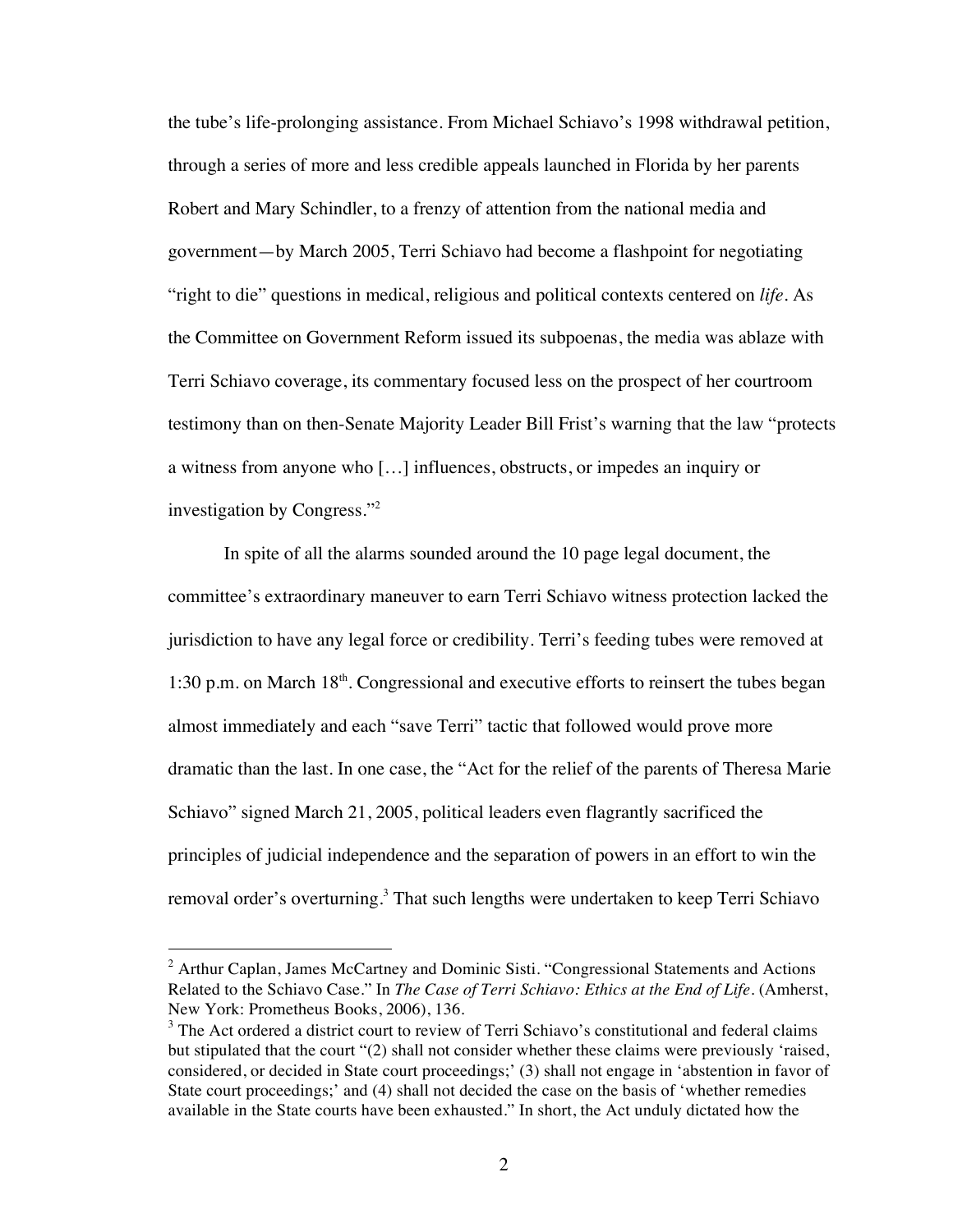alive is evidence of the massive political controversy brought to her bedside. In the absence of oral and written statements of her own, a din of pundit voices and a sea of editorial pages had testified on her behalf. By the time Terri Schiavo passed away on March 31, 2005 her life and death had taken on a medical, political and religious importance that few could have anticipated.

One need not underestimate the difficulty of those questions posed through Terri Schiavo—questions regarding the limits of life and death, the "sanctity" or "quality" of the former and the "dignity" of the latter—in order to wonder how they gathered so saliently around a single woman at this particular historical moment. Thousands of families make the decision to withdraw life support every year. And of those unfortunate situations in which the courts become involved, *In re Schiavo* was a typical rather than exceptional case; for individuals in a persistent vegetative state without a written end-oflife directive, the Florida adjudications were entirely consistent with established legal precedent and procedures. Set in contrast with the two most influential precedents in this body of cases, *In re Quinlan* (1976) and *Cruzan v. Director, Missouri Department of Health* (1990), the extraordinary feature of the Schiavo case lies in the involvement of politicized religious forces in the family feud between Michael Schiavo and the Schindlers. These forces (most prominently, anti-abortion activist Randall Terry) deployed powerful rhetoric to link Terri's personal fate with the fate of an American "culture of life" and Terri's "voice" with those of the "unborn." For many, the Schiavo cause became united with President George W. Bush's call to "err on the side of life"

 $\overline{a}$ 

judiciary should decide Terri's case, thereby overstepping Congressional powers. Quoted in Joshua Perry, "Biblical Biopolitics: Judicial Process, Religious Rhetoric, and Beyond." In *Health Matrix* 16 (2006): 607.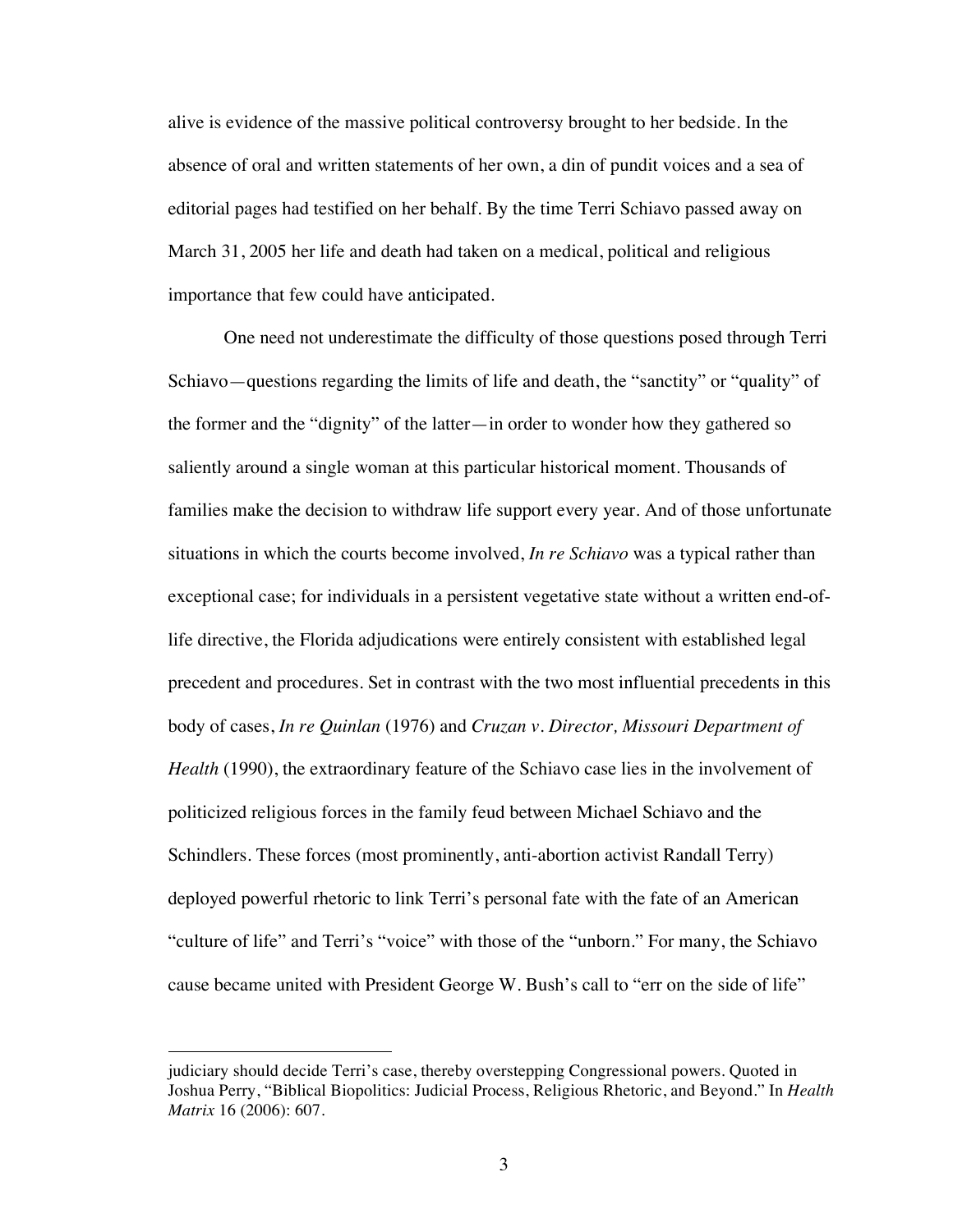wherever there are "serious doubts," namely, wherever the unborn or the undead are in question.<sup>4</sup>

The striking influence of "culture of life" politics at Terri Schiavo's bedside has garnered considerable scholarly attention.<sup>5</sup> However, few authors situate these events within the broader "politics of life" that they betray and heuristically demand. Conflicts over the definition and value of life that divide Right and Left, religious and secular, must be reckoned with their condition of possibility—a politics that takes biological life not simply as its condition but as its principal concern. To do so promises a more elucidatory account of the Schiavo debate as well as philosophical provocations regarding the fate of "life" today. Historically, philosophers have distinguished between the bare biological fact of living and the way of life of individuals or groups in the *polis.* The Greeks, for their part, used two words to describe what is gathered in the single English word "life": *zoe* and *bios* mark, respectively, biological and political life, their delineation hinging on the capacity for language. When Aristotle famously described humans as "political animals," it was in virtue of their ability, unlike other animals, to speak of "the good" and participate in the *polis*. 6 Whereas Greek political life presupposes biological life yet is defined by language and speech, Terri Schiavo's existence suggests an alternative relation between *zoe* and *bios*, one in which politics does not simply presuppose, but is directed towards, life. For fifteen years, Schiavo's existence had been both reduced to biological functioning and subjected to invasive politicization, the motion of her organs

 $4$  Daryn Kagan, Susan Candotti, Anderson Cooper and David Mattingly, "President George W. Bush Makes a Statement on Death of Terri Schiavo," *CNN Live Today*, March 31, 2005, Transcript 033102CN.V75.

<sup>5</sup> See George Annas, "'Culture of Life' Politics at the Bedside: The Case of Terri Schiavo" in *The New England Journal of Medicine* 16 (2006): 1710-1715.

<sup>6</sup> Aristotle, *The Politics*. (London: Penguin Books, 1992), 3.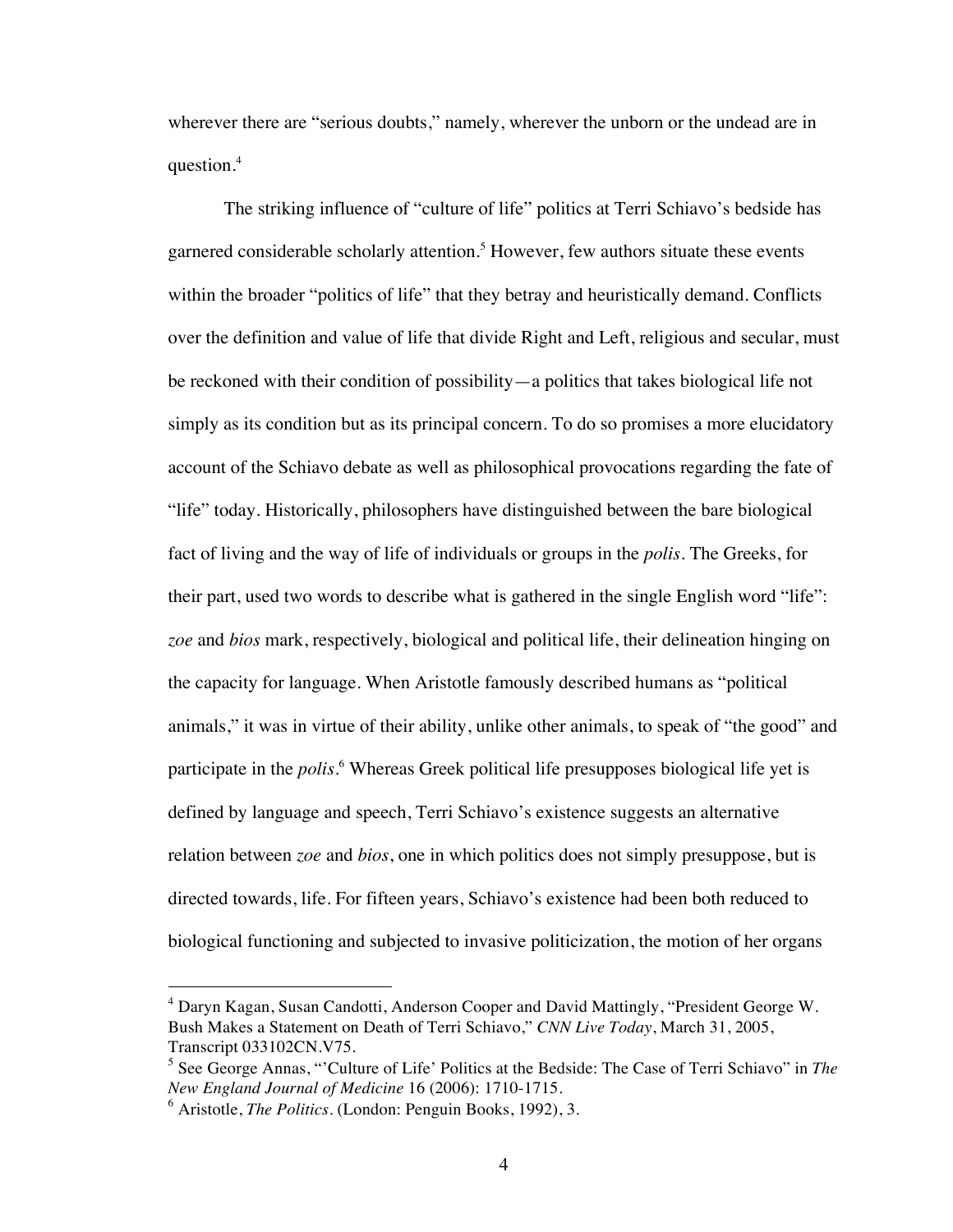persisting solely by virtue of legal decision and state intervention. At her bedside, biological and political life appear indistinct, a collapse that would be alien in, say, the *poleis* of Plato, Aristotle or their inheritors.

Through the rich tensions of the Schiavo case, this chapter opens a set of questions to be explored throughout this dissertation; specifically, I introduce a philosophical query regarding the fate of *zoe*, *bios* and their traditional hinge of separation—language. Attending to the religious, medical and political practices at her bedside, I argue that the Terri Schiavo controversy betrays and must be understood within its "biopolitical" context. Here it is broadly established that, in the name of the health, safety or productivity of populations, contemporary Western politics *operates at the level of life*. Moreover, this demonstration returns its illuminations to Terri Schiavo, refiguring traditional "right to die" questions and positions. The politicization of life is conditioned by the possibility of transforming "life," not only its trivial features, but also that which is held most "intrinsic" to existence. As a symbol of the shifting borders between life and death, Terri Schiavo starkly illustrates these possibilities, disrupting arguments for "sanctity" or "dignity" of life made on her behalf. Since the positions of both Right and Left rely on the outmoded distinction between biological and political existence, these interrogations are an effective opening onto this project's larger objective, that of evaluating the "life" of biopolitics.

Following the conceptual unsettlings of Terri Schiavo, this chapter introduces further questions about the fate of language in biopolitical contexts; in particular, I argue that the apparent eclipse of the *zoe*/*bios* distinction ambiguates also its conceptual hinge of separation—*language*. On the one hand, if Western political communities center their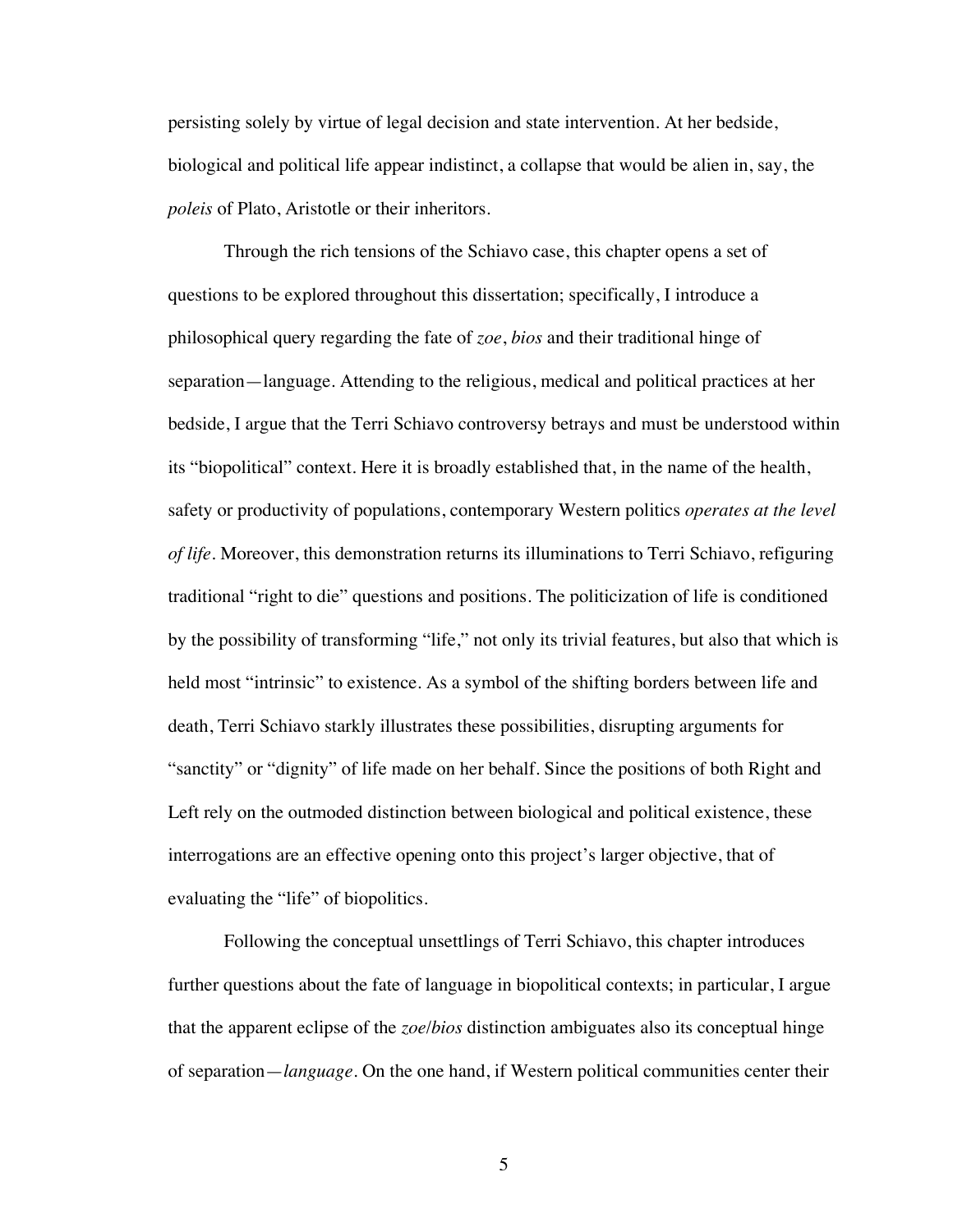labors on a form of life traditionally understood as speechless (i.e. *zoe*), the ability to *speak* of the good may no longer define political life; read as a specifically *mute* figure, Terri Schiavo would signal the expiration of Aristotle's speaking "political animal," the "without-voice" of a more bestial politics. On the other hand, if biopolitics subverts the distinction between *zoe* and *bios*, perhaps it also subverts that of "having" and "nothaving" language; Terri Schiavo might be read, not as mute, but as speaking *otherwise*, signaling the strange but by no means absent voice of biopolitics. In this chapter, I explore how Terri Schiavo is variously figured as a speaking or non-speaking being, and thereby, afforded or denied the protections of political life. Here this project's more narrow focus on the language of biopolitics finds a rich introduction in the life of the woman subpoenaed by Congress on March 18, 2005. Asked to speak on her incapacity for speech, the voice of Terri Schiavo is a telling one, a voice understood in many cases as neither present nor absent but rather *to come*. This introduction closes with an outline of the philosophical voices to come in this dissertation, voices that provoke and enlighten my attention to the language of biopower—Michel Foucault, Giorgio Agamben and Julia Kristeva.

### **The Biopolitics of Life and Death**

Given how deeply Terri Schiavo's mortality rested on the activities and decisions of jurists, legislators, executives and activists alike it is perhaps not contentious to describe her life and death as "politicized." To be clear and underscore this fact we should note that, prior to the federal maneuvers of March 2005, Terri's feeding tubes had already been removed and re-inserted *twice* by way of political action. Two days after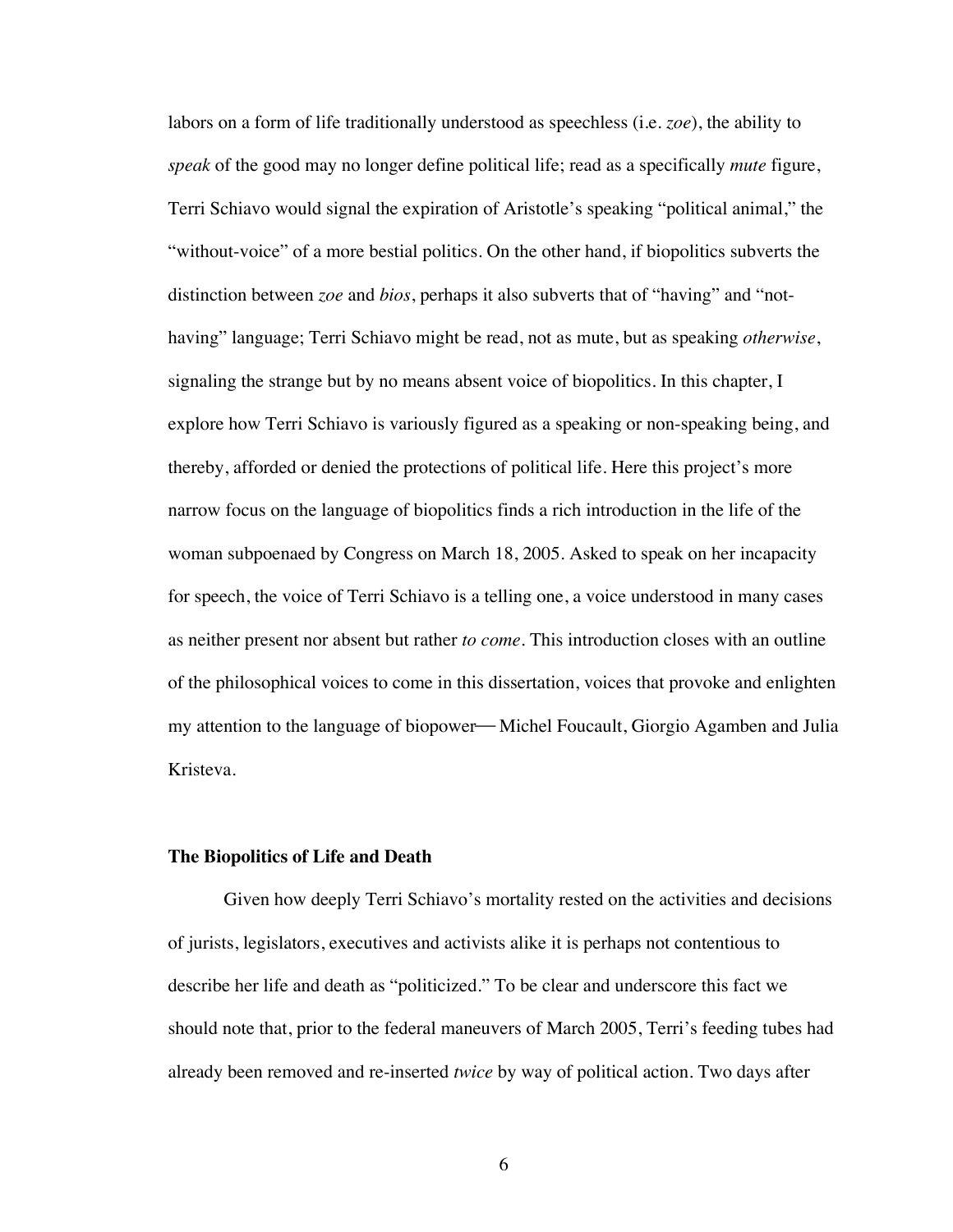their initial withdrawal on April 24, 2001, a judicial injunction compelled the tubes' reinsertion so as to allow the Florida courts to investigate perjury allegations made against Michael Schiavo by Terri's parents. The discrediting of these charges and the overturning of the Schindler's appeal then developed into several years of state-level adjudication focused on whether Terri's condition continued to qualify as "terminal" and irreversible. And, despite the consensus of nearly every advised judge on this final medical issue, the tube's second withdrawal on October 15, 2003 was reversed by Governor Jeb Bush's executive order on October 21, 2003. Bush's action, the determined unconstitutionality of which spurred multifarious federal efforts like those of the Committee on Government Reform, was a strong reflection of the political weight wielded by grassroots conservative activists. Whether limiting the notion of "politicization" to the work of state institutions and actors or the work of partisan and ideological forces, the tumultuous and protracted course of Terri Schiavo's PEG feeding tube's removal and reinsertion confirms the very real political mediation of her death.

To link Terri Schiavo's life and death to *biopolitics*, in addition to specific sovereign, juridical or ideological actions, is to invoke a broader sense of politicization. "Biopolitics" marks, provisionally, a *bios* that is thoroughly oriented towards *zoe*, that is, a political community that elevates biological life to the status of a central political concern. This understanding of life's politicization does not expire the relevance of state, legal or ideological forces; rather it suggests that each of these forces shape and are shaped by the eclipse of the *zoe* and *bios* distinction, an eclipse famously described in Michel Foucault's *The History of Sexuality* as that of the "threshold of modernity":

What might be called a society's 'threshold of modernity' has been reached when the life of the species is wagered on its own political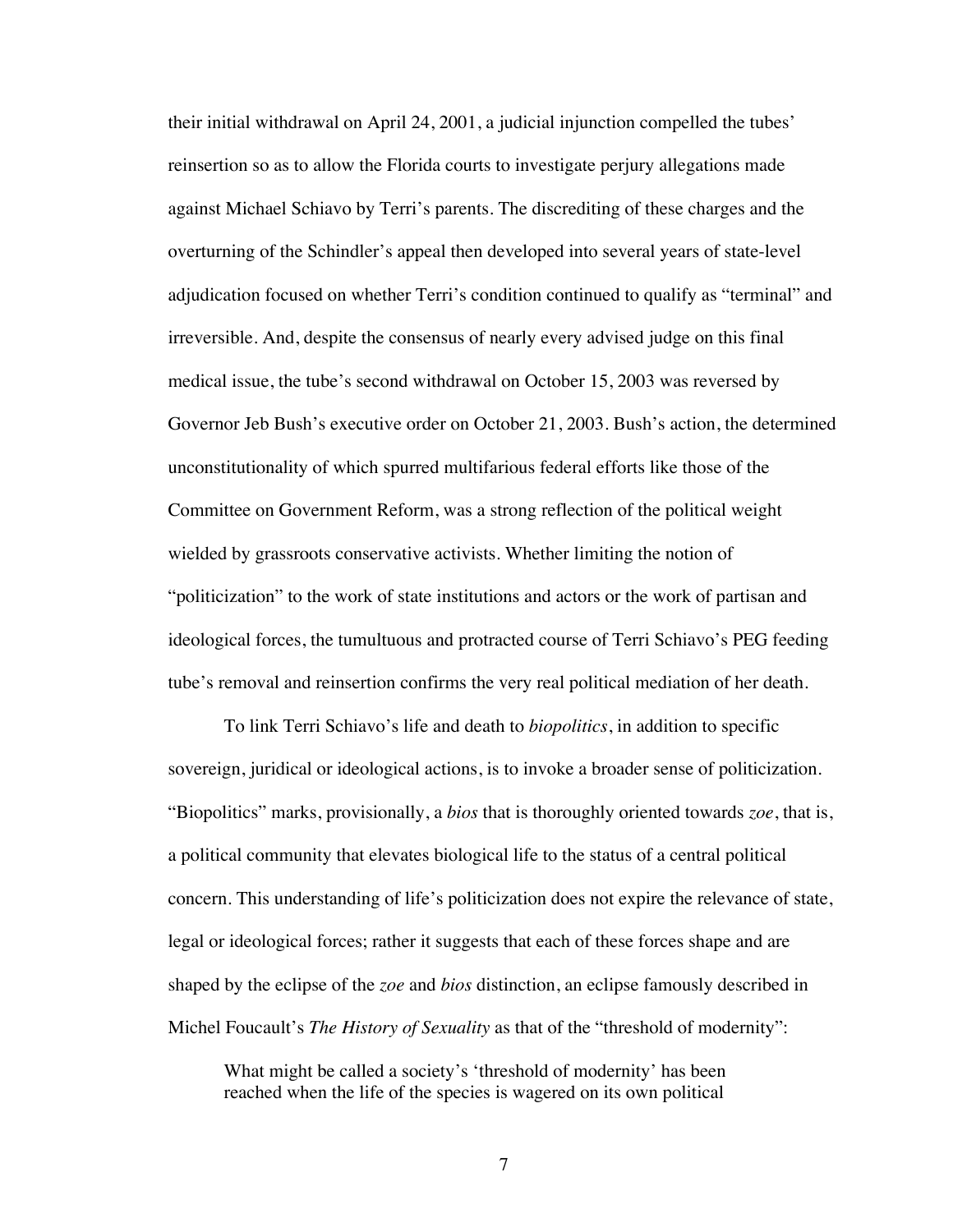strategies. For millennia, man remained what he was for Aristotle: a living animal with the additional capacity for political existence; modern man is an animal whose politics places his existence as a living being in question."

In this passage Foucault not only captures the distance between contemporary biopolitics and the Aristotelian *polis*, he also provides a description adequate to Terri Schiavo. As a "living being in question," her life and death are far from natural, in the sense of pure *zoe* and its coming to pass, and are eminently biopolitical, in the sense of a *bios* centered on *zoe*.

To illustrate note that the form of life lived by Schiavo—a persistent vegetative state (PVS)—*did not exist* prior to the advancement of life-support technologies and the very way of life that would facilitate those advancements. In the  $20<sup>th</sup>$  Century, the development and coordination of artificial respiration, the management of circulation and body temperature, and the use of intravenous nutrition and hydration produced variations on the "classic" coma, each differing with respect to levels of cognitive and vegetative devastation.<sup>8</sup> Medical descriptions of PVS date to the 1940s and the diagnosis itself earned a name only in 1972. $\degree$  As a new form of comatose life, the "persistent vegetative state" is distinguished by the maintenance of sleep-wake cycles in a permanently unconscious individual, more specifically, by the loss of cognitive functioning in the cerebral cortex concurrent with continued functioning of the brain stem.<sup>10</sup> Although PVS

 <sup>7</sup> Michel Foucault, *The History of Sexuality: Volume One* (New York: Vintage Books, 1990), 143.

<sup>&</sup>lt;sup>8</sup> Some authors use the term "overcoma" to describe this spectrum of advanced comas.

<sup>9</sup> Bryan Jennett, *The Vegetative State: Medical facts, ethical and legal dilemmas* (Cambridge: Cambridge University Press, 2002), 1.

<sup>10</sup> Ibid, 1-6; Ronald Crawford, "Diagnosing the Permanent Vegetative State." In *The Case of Terri Schiavo: Ethics at the End of Life.* Ed. Arthur L. Caplan, James J. McCartney and Dominic Sisti. (Amherst, New York: Prometheus Books, 2006), 67-68.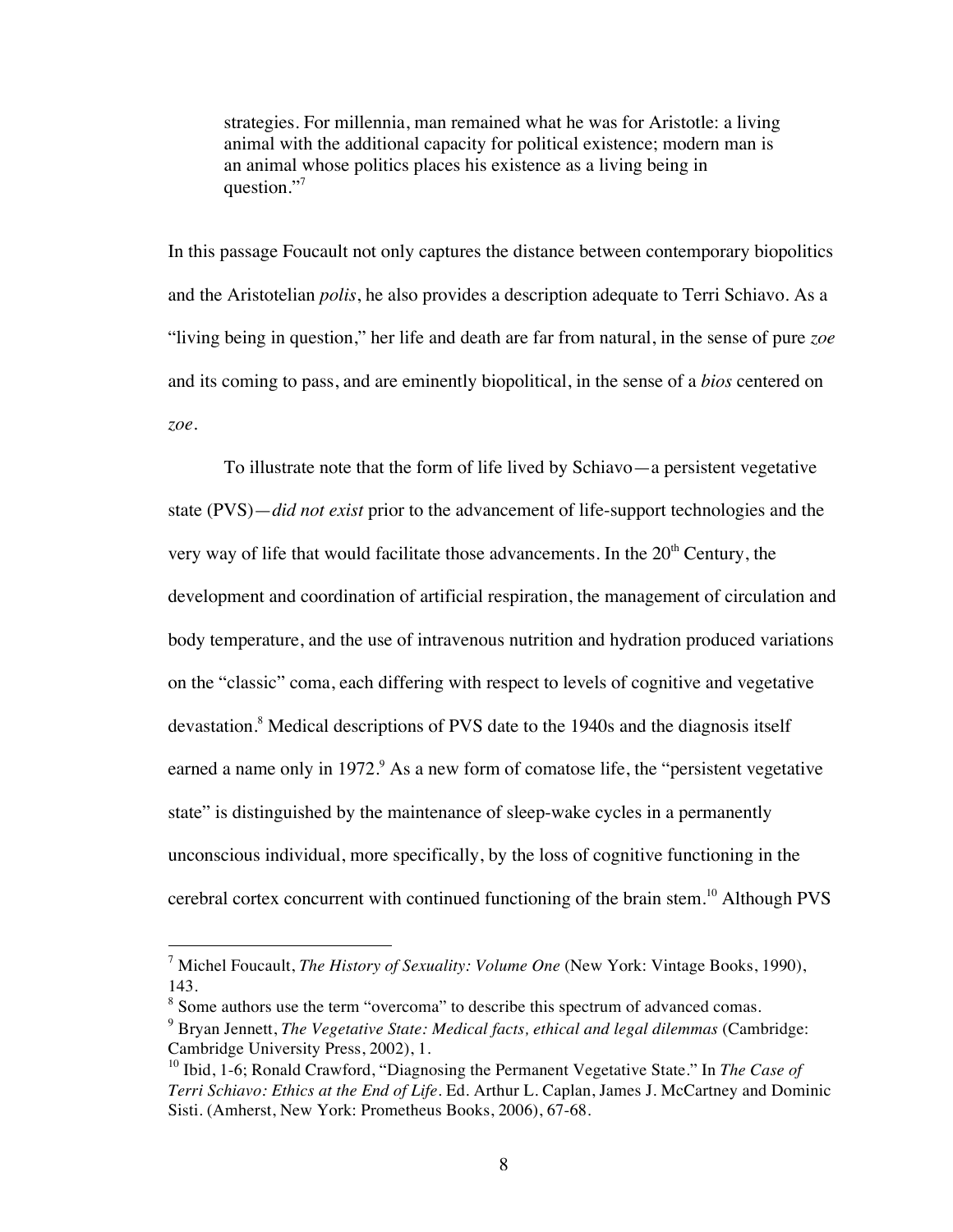patients possess no consciousness whatsoever, they open their eyes for periods of time. The state of "wakeful unawareness" is an uncanny thought today, but an unimaginable life to physicians of the 19th century.<sup>11</sup> As Foucault put it once "we have become so good at keeping people alive that we've succeeded in keeping them alive when, in biological terms, they should have been dead long ago." $12$ 

Foucault's (somewhat indelicate) comment points towards an obvious consequence of the emergence of advanced comas: in multiplying forms of life, death also undergoes redefinition. In the 1960s a special committee of the Harvard Medical School voted to redefine death as death of the brain, an interpretation endorsed by Congress in the 1981 "Uniform Definition of Death Act."13 In "brain death," the loss of all relational and vegetative functions follows from irreversible cessation of the function of the *entire* brain, including that which controls involuntary activity. In the case of organ donors, a mechanical ventilator continues the circulation of oxygenated blood throughout the body, maintaining the "life" of tissue and organs to be harvested.<sup>14</sup> Although it is a widely applied definition in current Western legal and medical circles, the notion of brain death is not without ambiguity and is likely to undergo future revision. For instance, noting the contemporaneity of the development of transplant technology and life-support technology, Giorgio Agamben has persuasively argued that "brain death would, hypothetically speaking, cease to be death on the day on which the first brain transplant

 $11$  Cranford, 67.

<sup>&</sup>lt;sup>12</sup> Michel Foucault, "Society Must Be Defended." (New York: Picador, 2007), 248.

<sup>13</sup> European governments soon followed suit with similar legislation. Sharon R. Kaufman, *…And* 

*A Time to Die: How American Hospitals Shape the End of Life*. (New York: Scribner, 2006), 76.  $14$  Ibid, 75.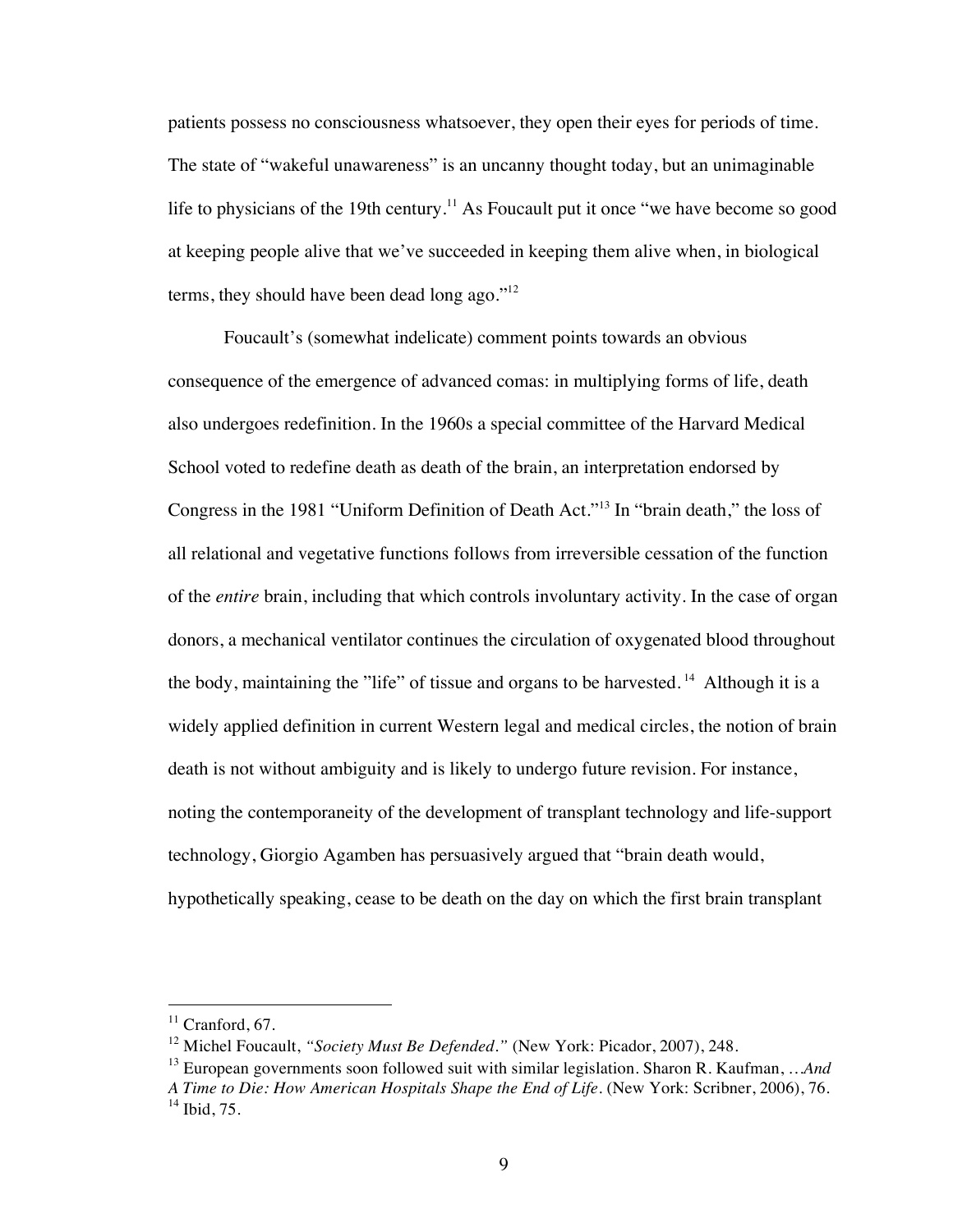were performed."15 Since its definition hinges on the dramatic course of the medical sciences, death is, as Agamben puts it, "an epiphenomenon of transplant technology."

The 20<sup>th</sup> century emergence of PVS and brain death demonstrates that life and death have "fluid rather than static borders."16 In effect, medical advancements belie the circularity of the classic definition of life and death as the continuation and cessation of vital functions. Peter Singer performs the circle: "How do we know whether a bodily fluid is a 'vital' one? By seeing if a being dies when it permanently stops flowing. But how do we know if the being has died? By seeing if its vital bodily fluids have stopped flowing."17 Today, the engineering of vitality renders this circular reasoning more unwieldy but equally unmistakable. For instance, bioethicists and physicians often defend the definition of death as brain death by arguing that it "quickly leads to death," as if the patient were not already, as brain dead, *dead*. 18 "According to clear logical inconsistency, heart failure—which was just rejected as a valid criterion for death—reappears to prove the exactness of the criterion [i.e. brain death] that is to substitute for it."19 Given the fluidity of vital borders, such logical inconsistencies are common and revealing: the definitions of life and death are not grounded in any physical or metaphysical essence.

"Wagered on political strategies," life and death are in fact "biopolitical rather than metaphysical boundaries." That is, the definitional disruptions of PVS follow not only from respirators and feeding tubes, but from an entire way of life dedicated to

<sup>&</sup>lt;sup>15</sup> Agamben, *Homo Sacer: Sovereign Power and Bare Life* (Stanford: Stanford University Press, 1998), 163.

<sup>&</sup>lt;sup>16</sup> Jeffrey Bishop, "Biopolitics, Terri Schiavo and the Sovereign Subject of Death." *Journal of Medicine and Philosophy* 22 (2009): 545.

<sup>&</sup>lt;sup>17</sup> Peter Singer, *Rethinking Life and Death: The Collapse of Our Traditional Ethics* (New York: St. Martin's Griffin, 1994), 21.

<sup>18</sup> Agamben, *Homo Sacer: Sovereign Power and Bare Life*, 163.

 $19$  Ibid, 163.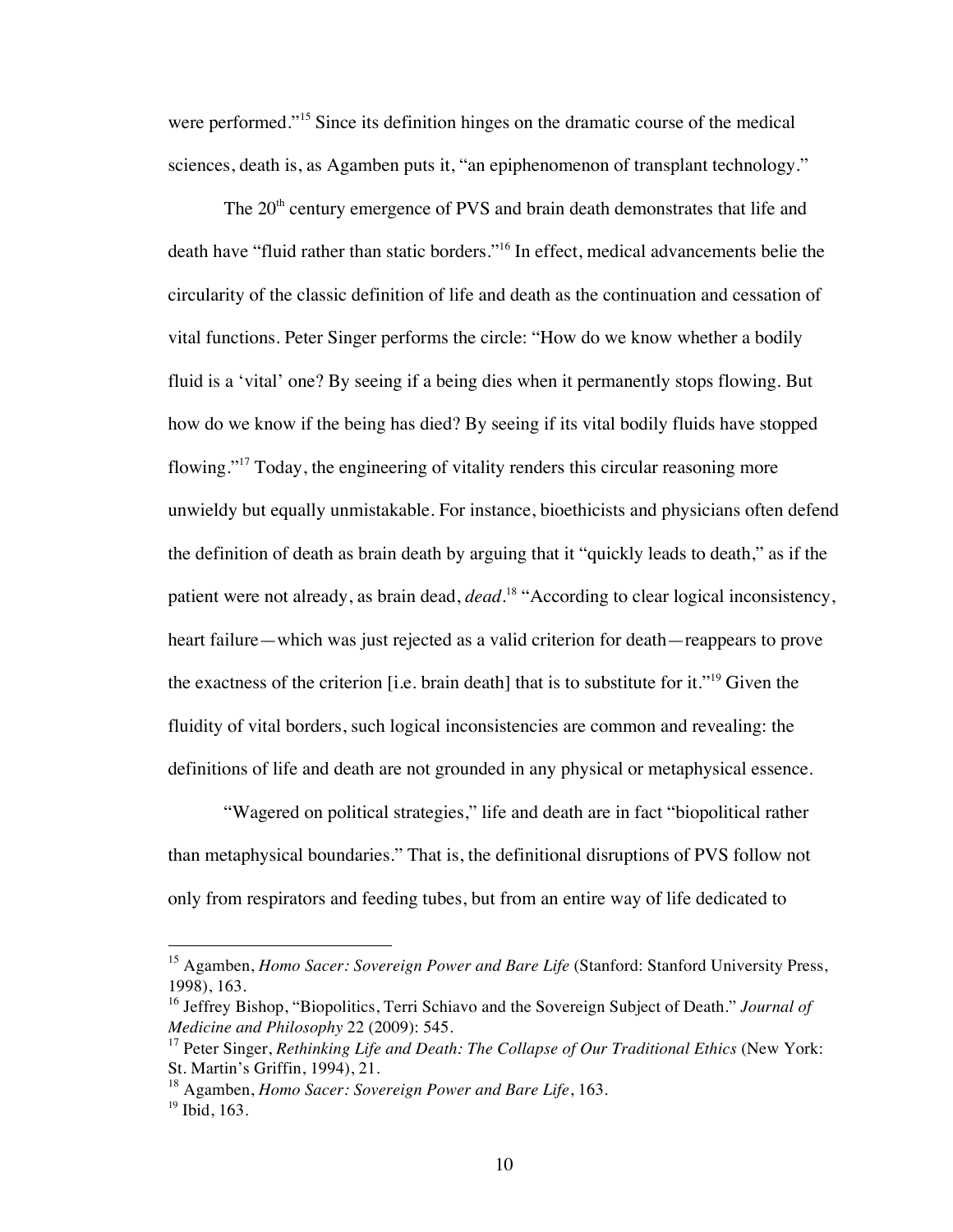extending, multiplying, protecting and advancing biological life. Prior to and conditioning the emergence of specific end-of-life technologies, a political strategy of "keeping people alive" realigned the relationship of life, medicine and the *polis*. From the  $18<sup>th</sup>$  century onwards, the jurisdiction of medicine has transformed and expanded. Probing deeper into bodies and across populations, medicine is no longer simply clinical but also regulatory, positive and preventive. Where it once attended to "accidents, illness and disease," medicine is now invested in "the management of chronic illness and death, the administration of reproduction, the assessment and government of 'risk,' and the maintenance and optimization of the healthy body."20 Moreover, the tasks of the physician and the politician change alongside one another as the new phenomenon of "public health" increasingly organizes political attentions. In the  $18<sup>th</sup>$  and  $19<sup>th</sup>$  century, this transformation can be found in the new political importance of managing birth and death rates, reducing the spread of disease, containing epidemics and sanitizing water and sewage systems. In the  $20<sup>th</sup>$  and  $21<sup>st</sup>$  centuries, the state can be identified with the "government of life," manipulating the biological character of populations and reengineering, at the level of the gene, the very vital capacities of biology.<sup>21</sup> In general, the desire to produce healthy, safe and more economically productive forms of life, created and partnered the government and sciences of life, dramatizing the description of "biopolitics" as a *bios* centered on *zoe,* a community that elevates biological existence to the status of a central political concern.

Read in this biopolitical context, the arguments and stakes of the Terri Schiavo debate are transformed and refigured. For instance, arguments in favor of continuing

 <sup>20</sup> Nikolas Rose, *The Politics of Life Itself* (Princeton University Press, 2007), 10.

 $21$  Ibid, 3.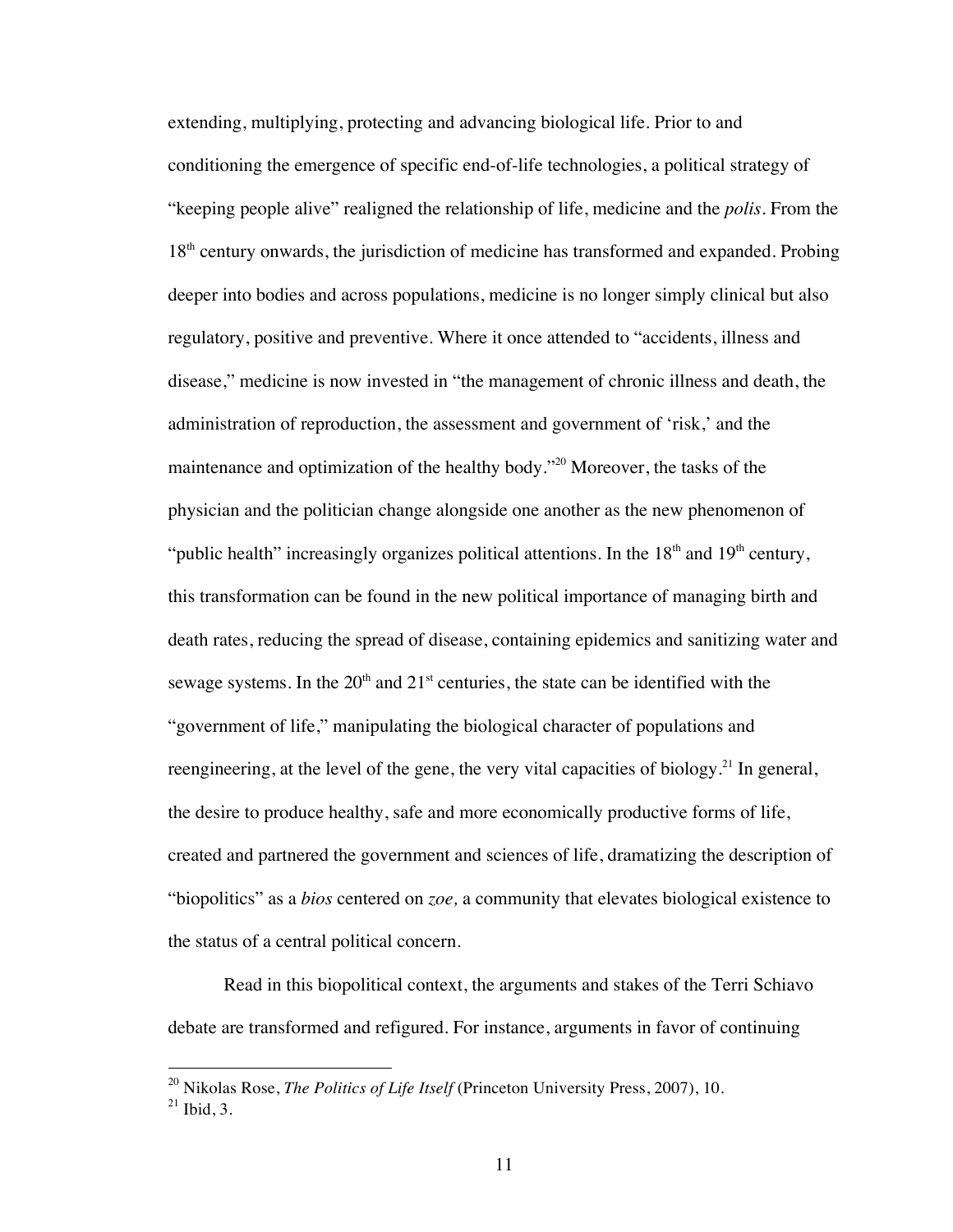Schiavo's life support often appeal to the "sanctity" of human life. According John Kweon, "the principle of the sanctity of life, as traditionally understood, rules out the intentional killing of human beings because of the inalienable worth they possess in virtue not of any particularly physical or mental abilities they may be able to exercise but simply because of their humanity."<sup>22</sup> Richard Land, President of the Southern Baptist Convention's Ethics and Religious Liberty Commission, invoked the notion of sanctity in his defense of Terri Schiavo's "right to live:"

The fight over Terri Schindler Schiavo's right to live and our society's reaction to that fight shows us just how deeply the sanctity-of-life ethic has been eroded in our culture [...] The problem is that we have courts that have been infected with this quality of life ethic […We] have devalued and desanctified human life to the point that now a court can casually sentence a human being to die by malnutrition and dehydration.<sup>23</sup>

For Land and others, life is "sacred" because biological life has intrinsic inviolable value above or beyond the tides of politics. However, the very existence of a life over which to make this claim follows not from biological sanctity but from thoroughgoing politicization. Without end-of-life technologies and the political strategies and shifts that yield them, Terri Schiavo would not have endured in a persistent vegetative state. She does not represent life's intrinsic value but rather the capacity of the "intrinsic" to be revalued and transformed; In short, her life reflects rather than escapes political tides.

Of course, Land also calls for his audience to *sanctify* life, suggesting that the essential value of life take hold prescriptively if not descriptively. Yet, while he and other conservative activists lament "how deeply the sanctity-of-life ethic has been eroded in

 $^{22}$  John Keown, "Review: Life's Dominion: An Argument about Abortion and Euthanasia" in *L.Q. Review* 110 (1994): 674.

 $^{23}$  Quoted in Perry, "Biblical Biopolitics: Judicial Process, Religious Rhetoric, Terri Schiavo and Beyond," 553.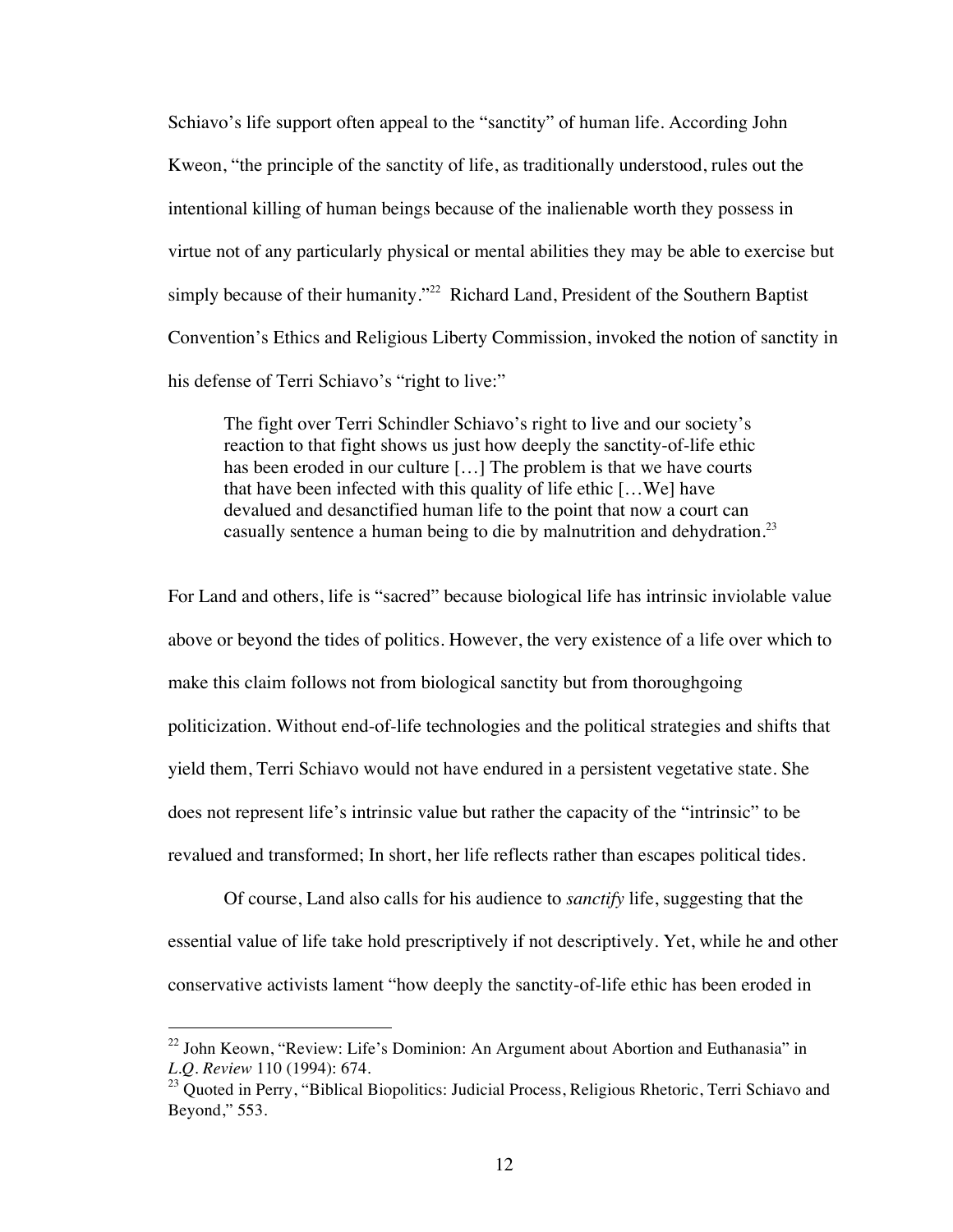our culture," their efforts to bolster this ethic engage, at every turn, in life's further politicization. Seeking to continue rather than conclude Schiavo's entanglement in the biomedical government of life, "sanctity-of-life" ethicists procured executive orders and subpoenas and, when that failed, lobbied and enacted legislation on end-of-life decisions. The legislation itself is revealing. After Schiavo's death, the National Right to Life Committee (NRLC) produced and promoted a "Model Act" on the "right to live." The Act formed the basis of 23 bills filed in state legislatures and advances the assumption that "every person incompetent to make decisions affecting medical treatment desires [artificial nutrition and hydration] 'to a degree that is sufficient to sustain life.<sup> $124$ </sup> Further, although the Act purports to respect desires expressed in advance directives, it leaves their applicability open to broad judicial interpretation. In the name of protecting the sanctity of life, the legislative labors of the NRLC actually deepen and expand state and judicial intervention into life to the extent that those powers might supercede the expressed desires of individuals themselves.

Given the partnership of "right to live" and "right to life" agendas, the NRLC's "Model Act" does not exhaust the conservative regulatory and politicizing goals connected to Terri Schiavo's "sacred life." With infamous anti-abortion activist and "Operation Rescue" founder Randall Terry acting as the Schindler's spokesperson and a host of anti-abortion groups funding their legal efforts,<sup>25</sup> the Terri Schiavo controversy has been described as a "proxy war" of the abortion battle, an opportunity for the

 <sup>24</sup> Joshua Perry, "Biopolitics at the Bedside: Proxy Wars and Feeding Tubes." In *Journal of Legal Medicine* 28 (2007): 184-185. Also, Kathy Cerminara, "Collateral Damage: The Aftermath of the Political Culture Wars in Schiavo." *Western New England Law Review* 29.279 (2006-2007): 279- 308.

 $25$  For a detailed account of the "money trail" that connects the Schindler's lawyers and antiabortion groups, see Jon Eisenberg, *Using Terri: The Religious Right's Conspiracy to Take Away Our Rights* (San Francisco: Harper Collins, 2005), 94-109.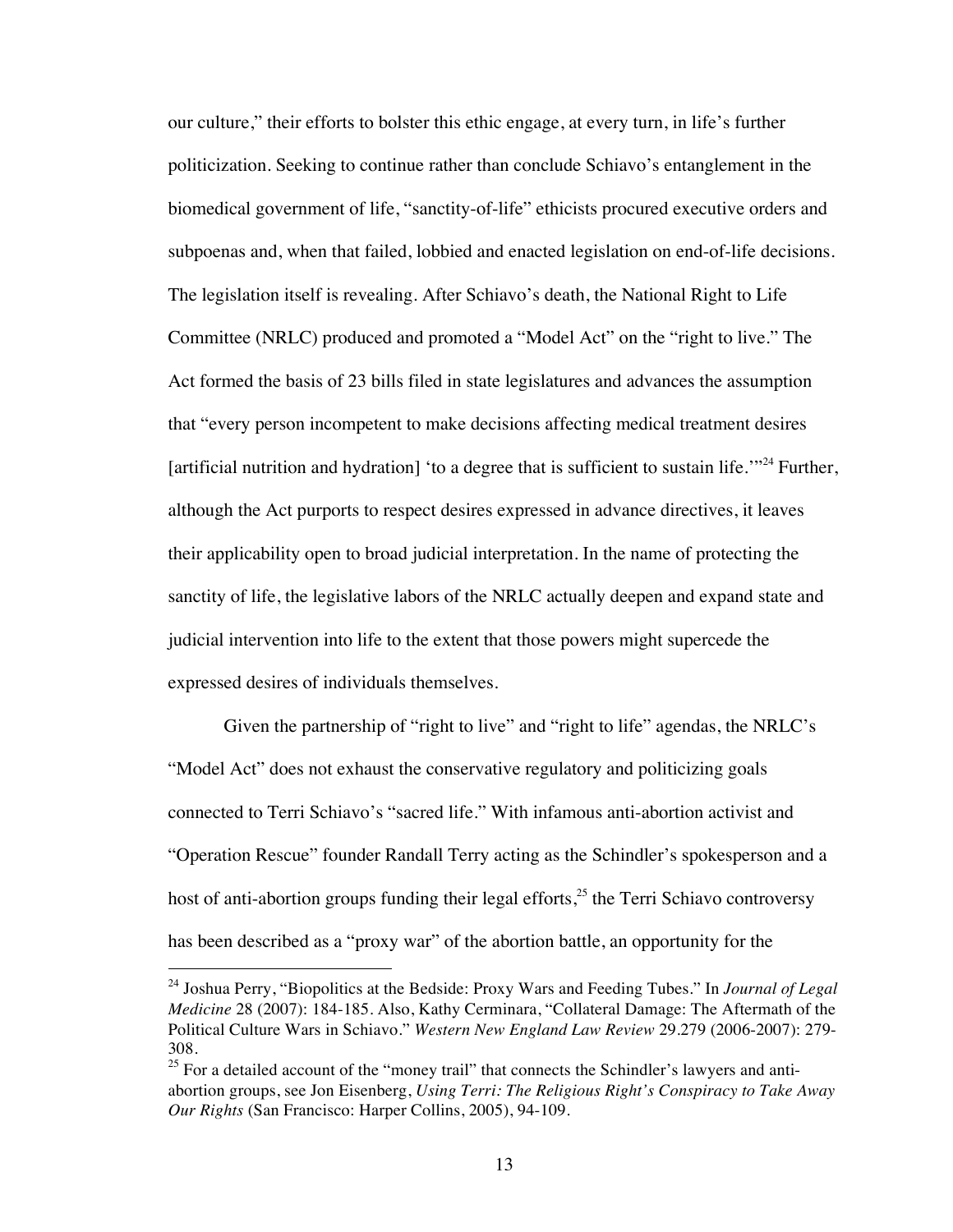Religious Right "to rehearse arguments on the value of biologic but non-sentient human existence."<sup>26</sup> In the wake of the real and rhetorical events at Terri Schiavo's bedside, the anti-abortion cause has shared in the momentum of her case. In 2006, Americans United for Life released and mobilized a 520-page report entitled *Defending Life 2006: A State*by-State Legal Guide to Abortion, Bioethics and the End of Life.<sup>27</sup> Effectively a political "battle plan" for an American "culture of life," the AUL's call to protect the "sanctity of life" is, at the same time, a call to increase governmental intervention into bodies, particularly the bodies of women. Like the NRLC'S "Model Act," *Defending Life 2006* betrays how attempts to "sanctify life" actually politicize it, intensifying and enlarging apparatuses of regulation and control.

In opposition to Richard Land, Randall Terry and various proponents of the "sanctity of life" ethic, those "infected with a 'quality of life' ethic" argued for the removal of Terri Schiavo's feeding tube. The "quality of life" position resituates the value of life, from the intrinsic sanctity of biological existence, to the value of human freedom and dignity. Referencing and responding to President George W. Bush's call to "err on the side of life" wherever there are "serious doubts," prominent bioethicist George Annas articulates this line of argument:

"Erring on the side of life" in this context often results in violating a person's body and human dignity in a way few would want for themselves. In such situations, *erring on the side of liberty*—specifically the patient's right to decide on treatment—is more consistent with American values and our constitutional traditions.<sup>28</sup>

 <sup>26</sup> R. Charo, "The Celestial Fire of Conscience—Refusing to Deliver Medical Care." 352 *New England Journal of Medicine* (2005): 2472. Quoted in Joshua Perry, "Biopolitics at the Bedside," 190.

 $^{27}$  Perry, "Biopolitics at the Bedside," 191.

 $^{28}$  George Annas' "'Culture of Life' Politics at the Bedside: The Case of Terri Schiavo," 1714.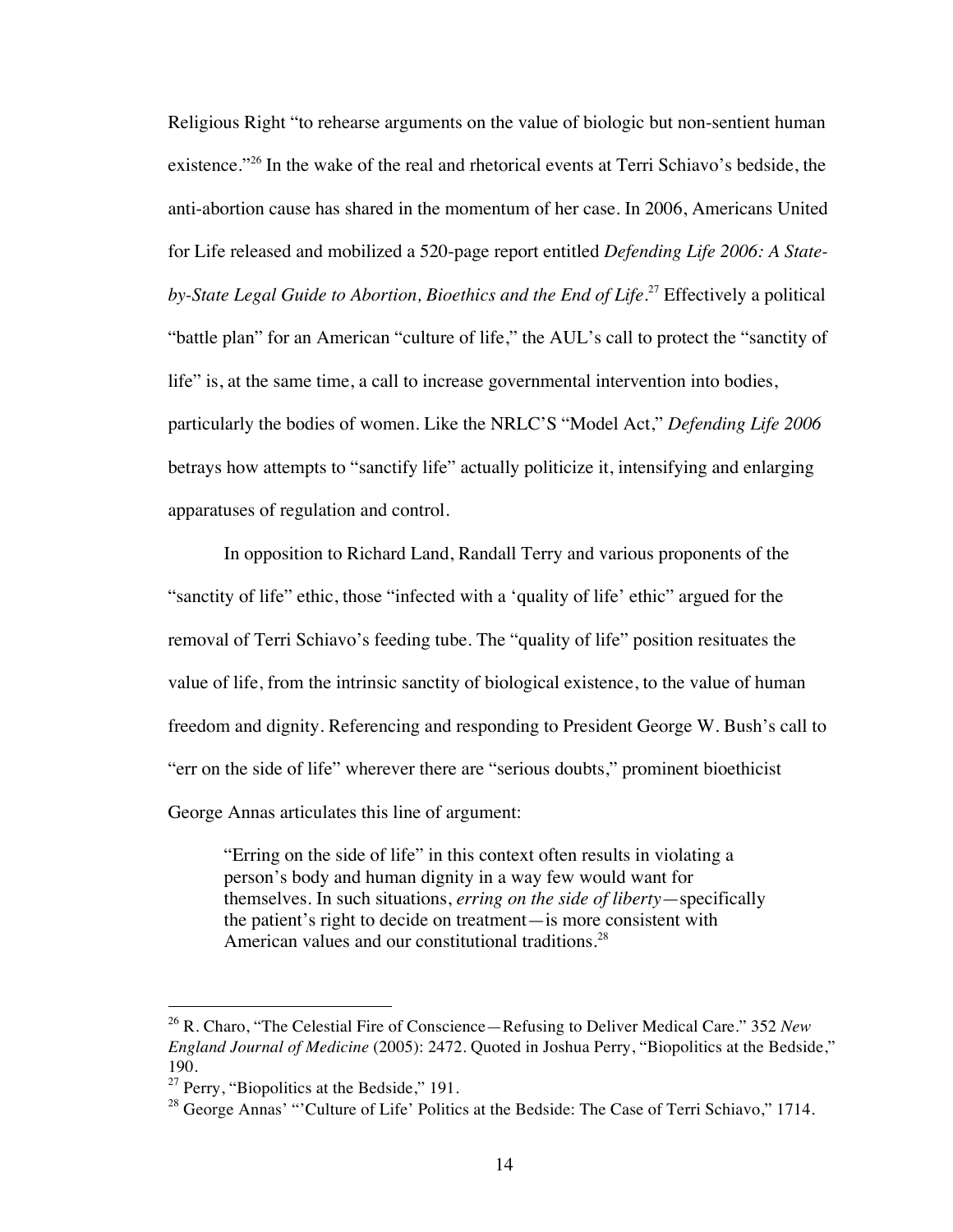By emphasizing liberty instead of biology, Annas draws a distinction where Land draws an equation, between the "good life" and mere life. The protections of the *polis* should be distributed according to expressions of freedom and self-determination *not*, as the "sanctity-of-life" position would have it, according to the motion of organs and the endurance of biological functions. On Annas' track, the decisions of the Florida judiciary can be affirmed because, in Joshua Perry's words, the courts were equipped "to best determine Mrs. Schiavo's beliefs regarding the notion of life's sanctity and whether she would have personally determined to receive life-sustaining treatments that held no promise for restoring her to health or even consciousness."29 Beyond the question of whether her condition was "terminal" and irreversible, the entirety of the Florida adjudications focused on "delineating and exercising Terri Schiavo's personal autonomy rights."<sup>30</sup>

While Annas and Perry figure themselves as champions of freedom and American values, it is not clear whether "erring on the side of liberty" wholly respects bodily integrity and "human dignity." For one thing, by limiting the "side of liberty" to the individual bedside, "quality of life" ethicists ignore and implicitly obscure broader threats to freedom, integrity and dignity. In biopolitical contexts these threats appear everywhere in evidence as the task of controlling and shaping biological existence dominates, if not defines, the ends of politics. Today, a life understood to be "free" and a body understood to have "integrity" are likely just as entangled in the regulatory government and sciences of life as Terri Schiavo. These apparatuses do not reflect the flourishing of individual self-determination and the integrity of bodily borders. Rather, they illustrate the "ubiquity

 $29$  Perry, "Biblical Biopolitics," 628.

 $30$  Ibid, 628.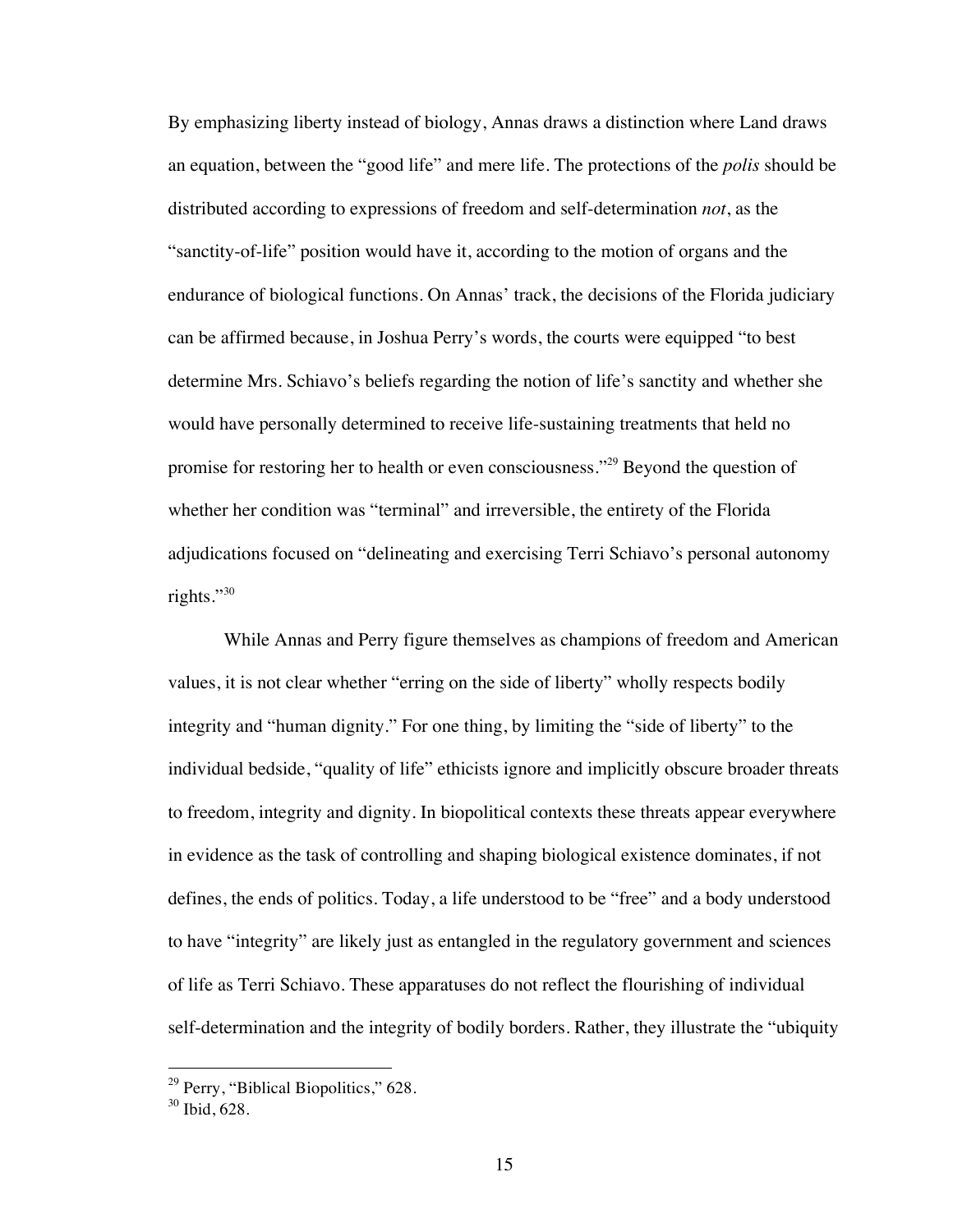of *dependence* not only vertically, across a life span, but horizontally, across a population" as "an individual's bodily boundaries overlap exactly and precisely with […] political boundaries"31 In light of these realities, the atomistic account of the individual and individual rights that underlies the "quality of life" position is problematic. As Wendy Parmet aptly puts it:

[Talking] in terms of an individual's right to choose to end treatment without any regard to the social factors that necessitated treatment implicitly reinforces a social and political culture that isolates individuals from populations and envisions their choices as not including steps that could meaningfully reduce the risks they actually face. From such a perspective arguments about a right to life and a right to die will inevitably be oblivious to the factors that help determine when and how we die. $32$ 

By remaining oblivious to those conditions that determine "when and how we die," Annas and Perry reinforce and obscure the broad and differential ways in which the "quality of life" is "in question," and often in peril, beyond and before end-of-life decisions.

The Terri Schiavo case itself provides dramatic illustration of social and (bio)political factors that precipitate death-bed scenarios. Although rarely discussed, Schiavo's early-age cardiac arrest followed from a potassium imbalance associated with the eating disorder bulimia. Michael Schiavo could afford her long-term PVS treatment only after winning a 1992 malpractice lawsuit against Terri's obstetrician for his failure to diagnose the condition that, at the time, affected one in every 200-250 women.<sup>33</sup> In

 $31$  Wendy Parmet, "Terri and Katrina: A Population Based Perspective on the Constitutional Right to Reject Treatment." In *Northeastern Public Law and Theory Faculty Working Papers Series* 1 (2006): 19 (my emphasis) and Ruth Miller, "On Freedom and Feeding Tubes: Reviving Terri Schiavo and Trying Saddam Hussein." *Law & Literature* 19.2 (2007): 162.  $32$  Parmet, 26.

<sup>33</sup> Susan Bordo, *Unbearable Weight: Feminism, Western Culture and the Body* (Berkeley: University of California Press, 2003), 139.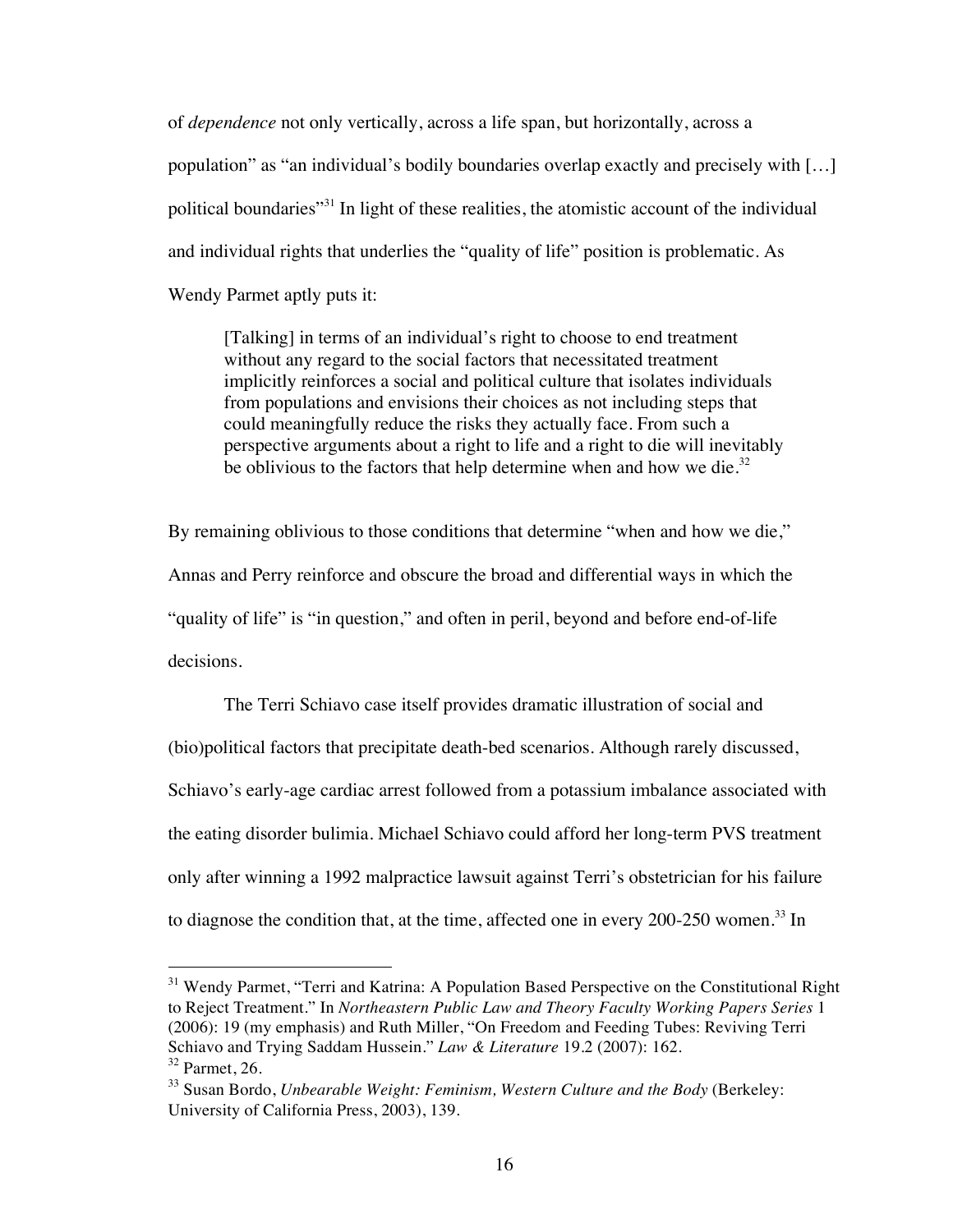short, Terri Schiavo was a victim not only of medical malpractice but of societal pressures to be dangerously thin; She was a member of a "part of the population [whose] odds of coming close to death at an early age were not minimized."34 The debate over how to *belatedly* recognize the worth of her life sets in relief the reality of unequal qualities of life today.<sup>35</sup> For instance, during the final stages of the Schiavo controversy, drastic budget cuts endangered Tennessee's low-income health care program and threatened to eliminate medical coverage for 323,000 of the state's most vulnerable citizens. Ironically, as Tennessee Senator and then Senate Majority Leader Bill Frist worked through the night developing legislation to reinsert Terri Schiavo's feeding tubes in March 2005, hundreds of thousands of patients in his home state faced the loss of fundamental health care coverage. Since hundreds of those patients relied on life-support technology such as ventilators to survive, the proposed TennCare cuts promised to produce a host of death-bed scenarios like that of Terri Schiavo.<sup>36</sup> Although the right to reject treatment may be "vitally important for an individual as a final expression of [their] dignity or as a response to subjective experiences of pain," it is, as Wendy Parmet again describes it, a "choice that can only be realized when the die has been cast and many critical choices, not about how to die but about how to live healthy lives, are gone." $37$ 

To be sure, *both* the "sanctity of life" and the "quality of life" positions fail to reckon their respective principles of "erring on the side of life" and "erring on the side of liberty" with issues before and beyond end-of-life decisions. In general, reading the Terri

 <sup>34</sup> Parmet, 23.

<sup>&</sup>lt;sup>35</sup> Gary Fox, one of Michael Schiavo's lawyers, describes the threat of eating disorders as the "lost lesson of the Schiavo case. See "Schiavo case highlights eating disorders." *USA Today*. February 25, 2005, Health and Behavior Edition, Final Edition.

<sup>36</sup> See Tim Chavez, "Death Bed Scenarios and TennCare." *Tennessean*. May 4, 2005.

<sup>37</sup> Parmet, 22.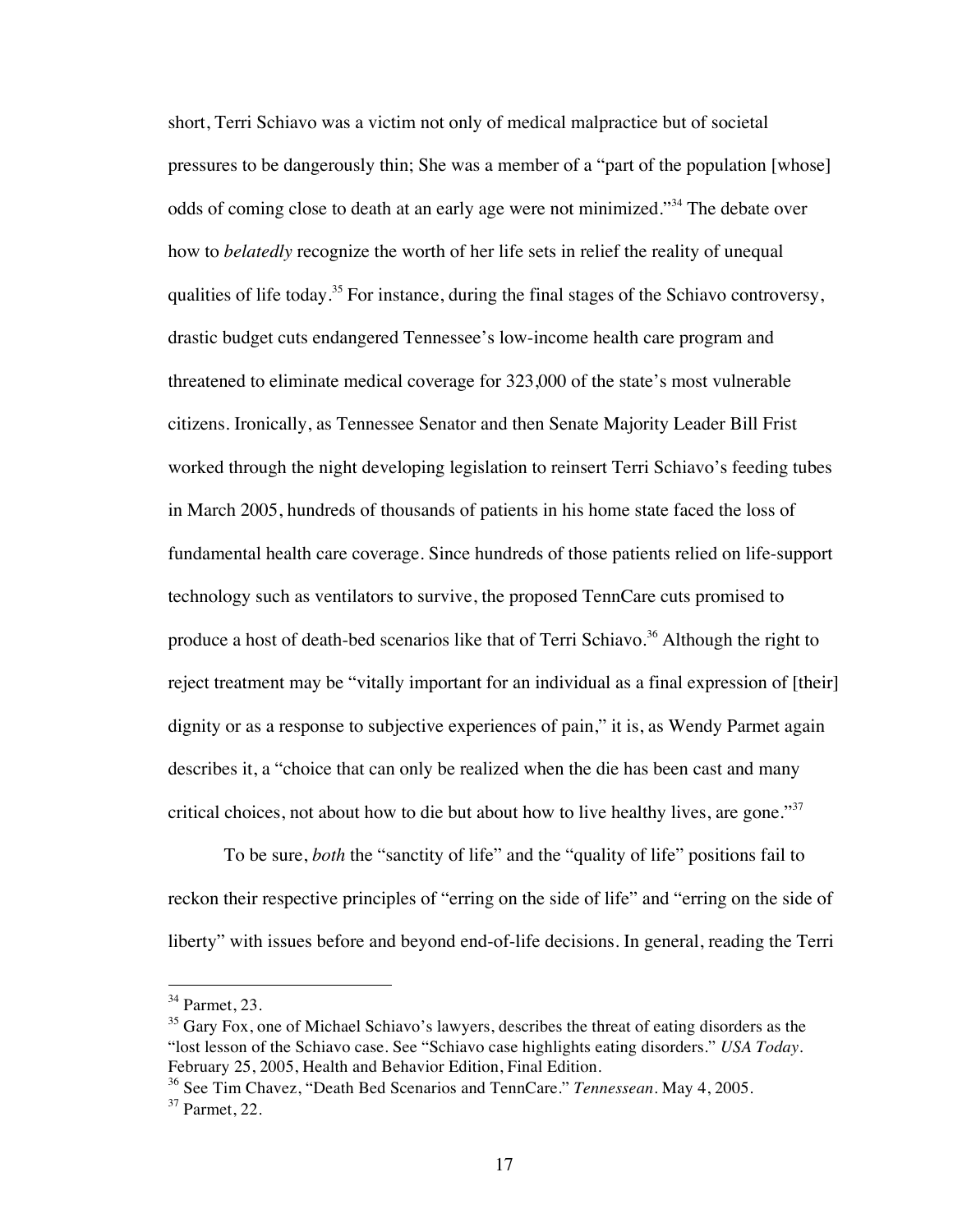Schiavo case in its biopolitical context unsettles these opposing viewpoints by revealing their proximity, their shared, though often rhetorically veiled, commitment to a *bios* centered on *zoe*. As we have seen, "erring on the side of life" and "erring on the side of liberty" are principles that guide life's *regulation,* not its inviolable sanctity or freedom. In the case of the NRLC's "Model Act" or Wendy Parmet's eventual call for a "right to public health," the biopolitical character of these principles is clear. Where the rhetorics of "life" and "liberty" are more obfuscating, the ends they serve are nevertheless disclosive. Neither the "right to live" nor the "right to die" free individuals from the regulatory state; the exercise of each "enmeshes patients in a matrix of pervasive and invasive legal and medical regulation."<sup>38</sup>

Given this reading of the Schiavo debate, competing definitions of life can be said to reflect and shape conflicts over the course of the government and sciences of life. Wagering not only the borders of life and death but also the health of the most vulnerable, these conflicts draw attention to the differential ways that life is at stake in biopolitical contexts. While some populations, like those living perilously on the Tenncare rolls, are clearly abandoned *by* apparatuses that support biological existence, others, like Terri Schiavo, are abandoned *to* those same systems. Through the Terri Schiavo case we confront these features of the biopolitical turn, not only the impossibility of a natural life and death, but also the differential course of politicization. Judith Butler, for her part, provides a dramatic description of this biopolitical reality in her text *Precarious Life*:

 $38$  John T. Parry, "Society Must Be [Regulated]': Biopolitics and The Commerce Clause in *Gonzales v. Raich*." *Lewis & Clark Law Review* 9.4 (2005): 874.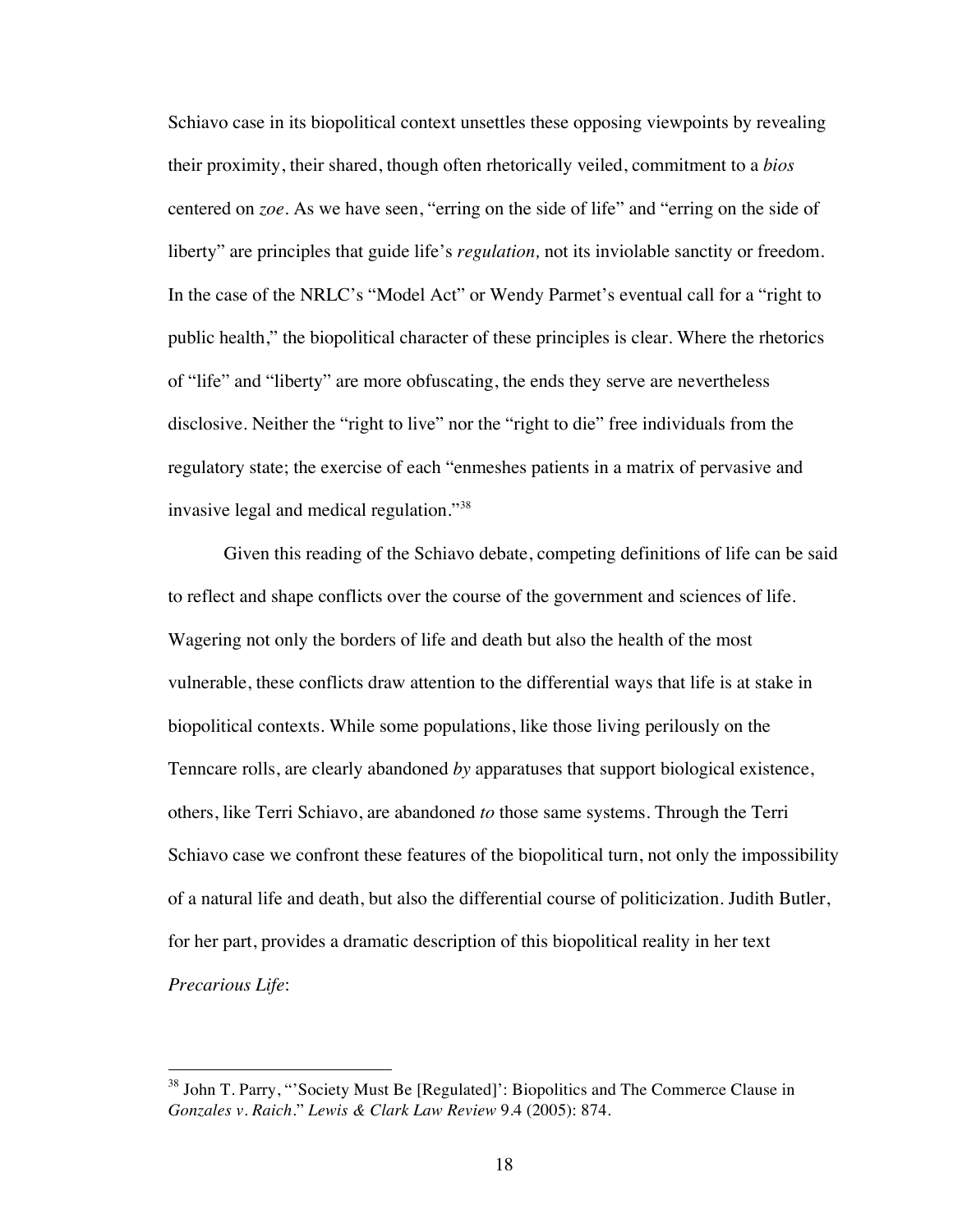Lives are supported and maintained differently, and there are radically different ways in which […] physical vulnerability is distributed across the globe. Certain lives will be highly protected, and the abrogation of their claims to sanctity will be sufficient to mobilize the forces of war. Other lives will not find such fast and furious support and will not even qualify as 'grievable.<sup>39</sup>

To reckon with why and how "lives are supported and maintained differently" we should explore the hinge that has historically distinguished *zoe* and *bios*, determining which lives are afforded and denied the protections of political life—*language*.

#### **The Language/s of Terri Schiavo**

In the Fall of 2002, as Florida courts convened to hear testimony from neurological experts regarding the status of her medical condition and treatment options, video clips of a comatose Terri Schiavo were posted to the website **www.terrisfight.org**. Over the next three years the clips would circulate widely and act as an important catalyst in the conservative grassroots effort to maintain Schiavo's life support. In one video, the voice of a doctor off-camera repeats: "Terri, open your eyes. Open your eyes Terri." Schiavo's eyes flutter as if gaining strength and then open widely. In another video, Mary Schindler approaches the bed asking "Hi baby! How are you? How is your cold?," repositioning the pillows under her daughter's head. Terri moans and smiles. In these and other videos, Terri Schiavo seems to relate to her family, physicians and environment, providing apparent support for the Schindler's claim that their daughter was conscious and responsive. As evidence of her communicative abilities, many found the videos convincing. A speech therapist stated that Terri was "clearly vocalizing" and that

 <sup>39</sup> Judith Butler, *Precarious Life* (London: Verso, 2004): 32.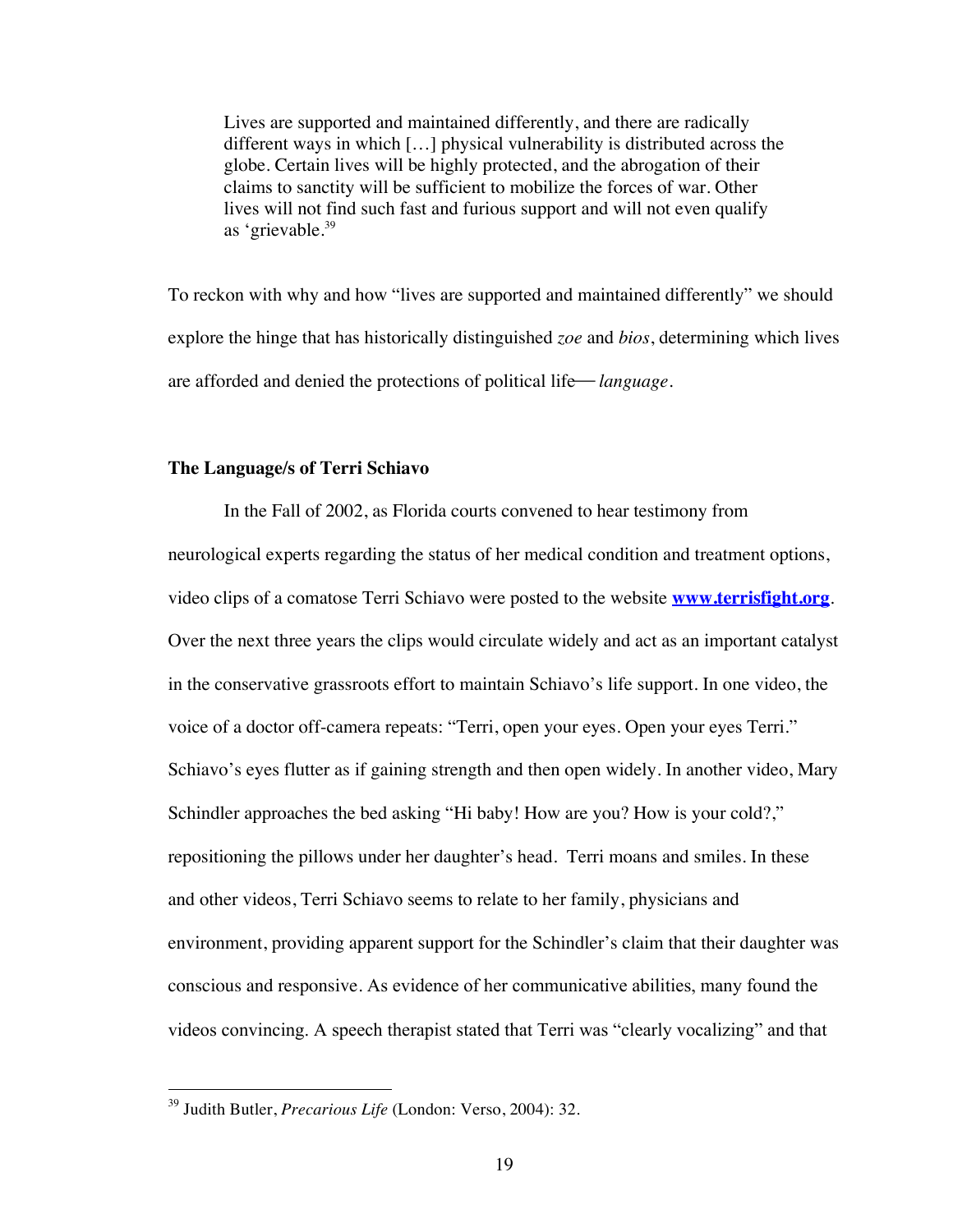"her vocalizations [were] generally purposeful and usually in response to specific environmental stimuli, most particularly family members."<sup>40</sup> Famously, Republican Senators Tom Coburn and Bill Frist, both physicians, cited the videos as evidence that Schiavo's condition was "something very different than a persistent vegetative state."<sup>41</sup>

For many other viewers, legislators and doctors alike, the videos captured "something very different" than responsive acts of communication. The clips, each lasting one to two minutes, had been culled from four hours of footage in which Terri Schiavo appears generally *non-responsive*. 42 After viewing the *entire* tape, the Florida judiciary concluded that while Schiavo seemed communicative "at first blush," her actions were "neither consistent nor reproducible."43 Specifically, the Court held that Schiavo's "responses" were random and symptomatic; She was not "trying to talk" but rather "wakefully unaware," that distinctive and uncanny characteristic of the PVS sleepwake cycle. In 2005, an autopsy of Schiavo's body supported the Court's interpretation.<sup>44</sup> Terri Schiavo's brain had "withered to half its normal size," devastating even the most

 $40$  Mele, Sara. "Pathologists statement in Terri Schiavo case." World Net Daily. http://www.worldnetdaily.com/news/article.asp?ARTICLE\_ID=33875. [Accessed: March 31, 2009].

<sup>41</sup> Frist, Bill. *Bill Frist: A Senator Speaks out on Ethics, Respect and Compassion* (New York: Monument Press, 2006), 195. In Florida law, the definition of PVS is a "permanent and irreversible condition of unconsciousness in which there is the absence of voluntary action or cognitive behavior of any kind [and] an inability to communicate or interact purposefully with the environment."

 $42$  Frist watched the videos for "an hour or so" and Coburn was quoted as saying "I don't think you have to examine her. All you have to do is look at her on TV. Any doctor with any conscience can look at her and know that she does not have a terminal disease." Frist, 195; Quoted in Perry, 584 n130.

<sup>&</sup>lt;sup>43</sup> Ouoted in Perry, 584 note 134.

<sup>44</sup> Sheryl Gay Stolberg, "Doctor-Politicians: Drawing Some Criticism, Legislators with Medical Degrees Offer Opinions in the Schiavo Case." *The New York Times*. March 23, 2005. Final Edition.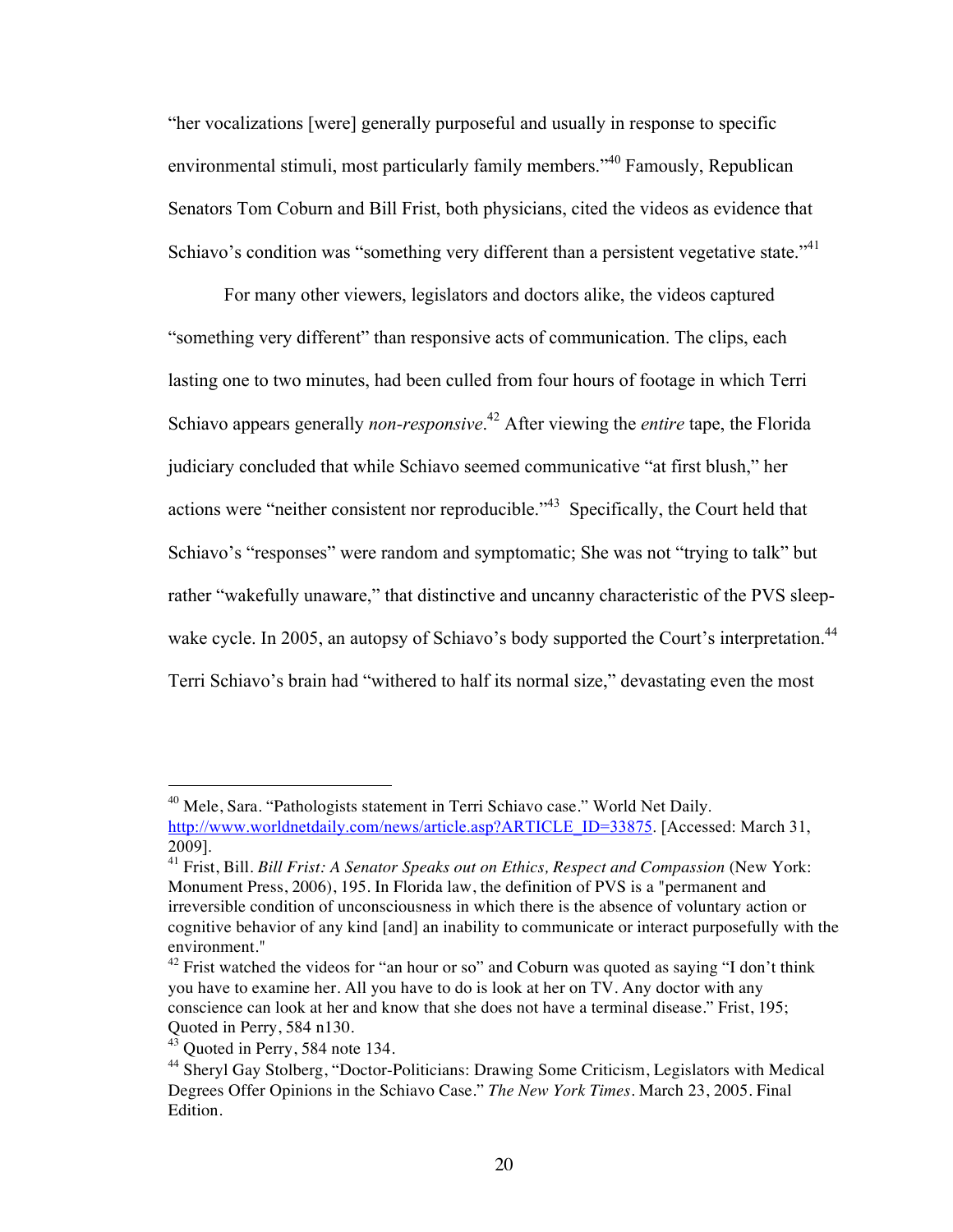basic of cognitive and relational abilities.<sup>45</sup> Moreover, while the Senators had extolled Schiavo's responsiveness to visual stimuli, her brain injuries had left her blind.

Terri Schiavo's uncertain status as a linguistic being did not begin or end with the videos of **www.terrisfight.org**. For instance, in the early stages of her coma Schiavo underwent intensive speech therapy and, of course, just weeks before her death she was dramatically summoned to testify before Congress. 46 In its insistence, the question of whether Terri Schiavo could communicate functioned as an important hinge within the larger debate—whether she should be afforded or denied the "protections" of political life. In this way, the Terri Schiavo debate recalls the Aristotelian linkage between language and the life of the polis. For Aristotle, other animals may express pleasure and pain, but speech is "endowed to man alone" and "serves to indicate what is useful and what is harmful and so also what is just and unjust."<sup>47</sup> However, Aristotle makes no mention of vocalizations like those of Terri Schiavo and, as subpoenas and videos attest, what it means to speak and communicate is neither given nor easily discerned. At Terri Schiavo's bedside, Foucault's revision of Aristotle's definition of man ("a living animal with the additional capacity for political existence") may be in need of elaboration; Modern man is an animal whose politics place not only his living but also his speaking being in question.

To illustrate we might track a question that divides and unites "sanctity of life" and "quality of life" ethicists: *if Terri could choose, would she choose to live on in a persistent vegetative state? If she could speak, what would she say?* Since Michael

 <sup>45</sup> "Report of Autopsy." In Arthur Caplan, James McCartney and Dominic Sisti, *The Case of Terri Schiavo: Ethics at the End of Life,* 290-330.

<sup>&</sup>lt;sup>46</sup> Perry, "Biblical Biopolitics," 572-573.

<sup>47</sup> Aristotle, *The Politics*, 60.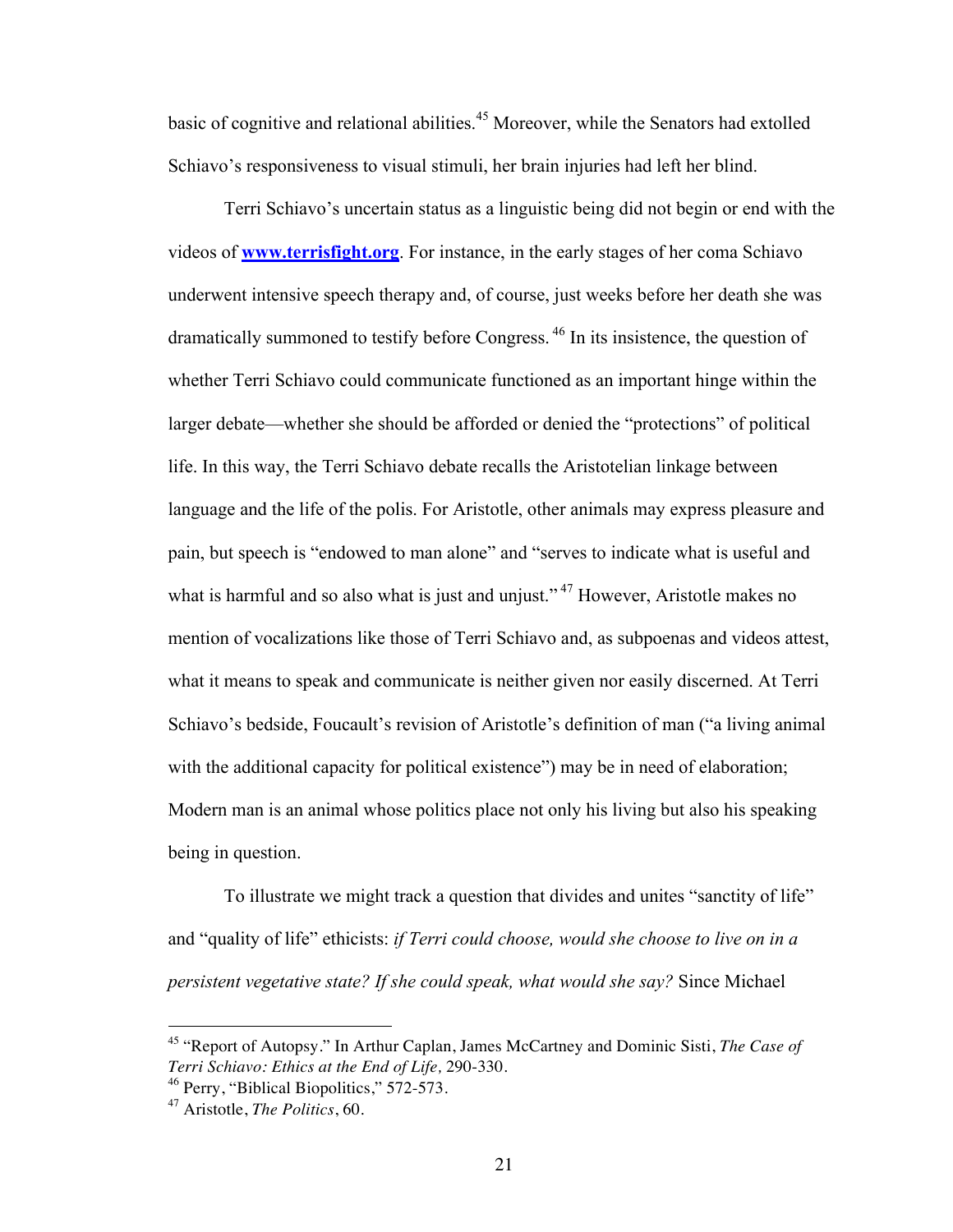Schiavo had successfully petitioned the Florida Court to act as Terri's guardian and surrogate decision maker, the judiciary sought to answer these questions after confirming Schiavo's PVS diagnosis. Although Terri Schiavo did not prepare a living will, during the trial several family and friends recounted oral conversations in which she expressed opinions about artificial life support. According to the testimony of Scott and Joan Schiavo, her brother- and sister-in-law, Terri discussed the issue after visiting her grandmother in intensive care and at a funeral luncheon for another family member. At that time, she expressed her desire not "to be kept alive on a machine" or to "live as a burden to others."48 Joan described further statements made in reference to a television movie about a comatose man and a friend forced to remove a feeding tube from her baby. In those cases, Terri adamantly declared that "she wanted it stated in her will that she would want the tubes and everything taken out if that ever happened to her."<sup>49</sup> The Florida Court found Scott and Joan Schiavo's claims credible and ruled that there was "clear and convincing evidence" that Terri Schiavo would not choose to continue life support in the present circumstances.<sup>50</sup> The decision resulted in the first removal of Terri Schiavo's feeding tube on April 24, 2001.

For those adhering to the principle of life's sanctity, the Court's decision was unacceptable because it missed the point. Terri Schiavo's consent was not clearly relevant in the first place; what mattered was not her voice but her sacred life. For instance, when the Schindlers testified that they would maintain their daughter's life "at any and all costs," including amputation of limbs and open-heart surgery, the Court

<sup>&</sup>lt;sup>48</sup> Perry, "Bibilical Biopolitics," 579.

 $49$  Ibid, 579.

<sup>50</sup> Ibid, 578.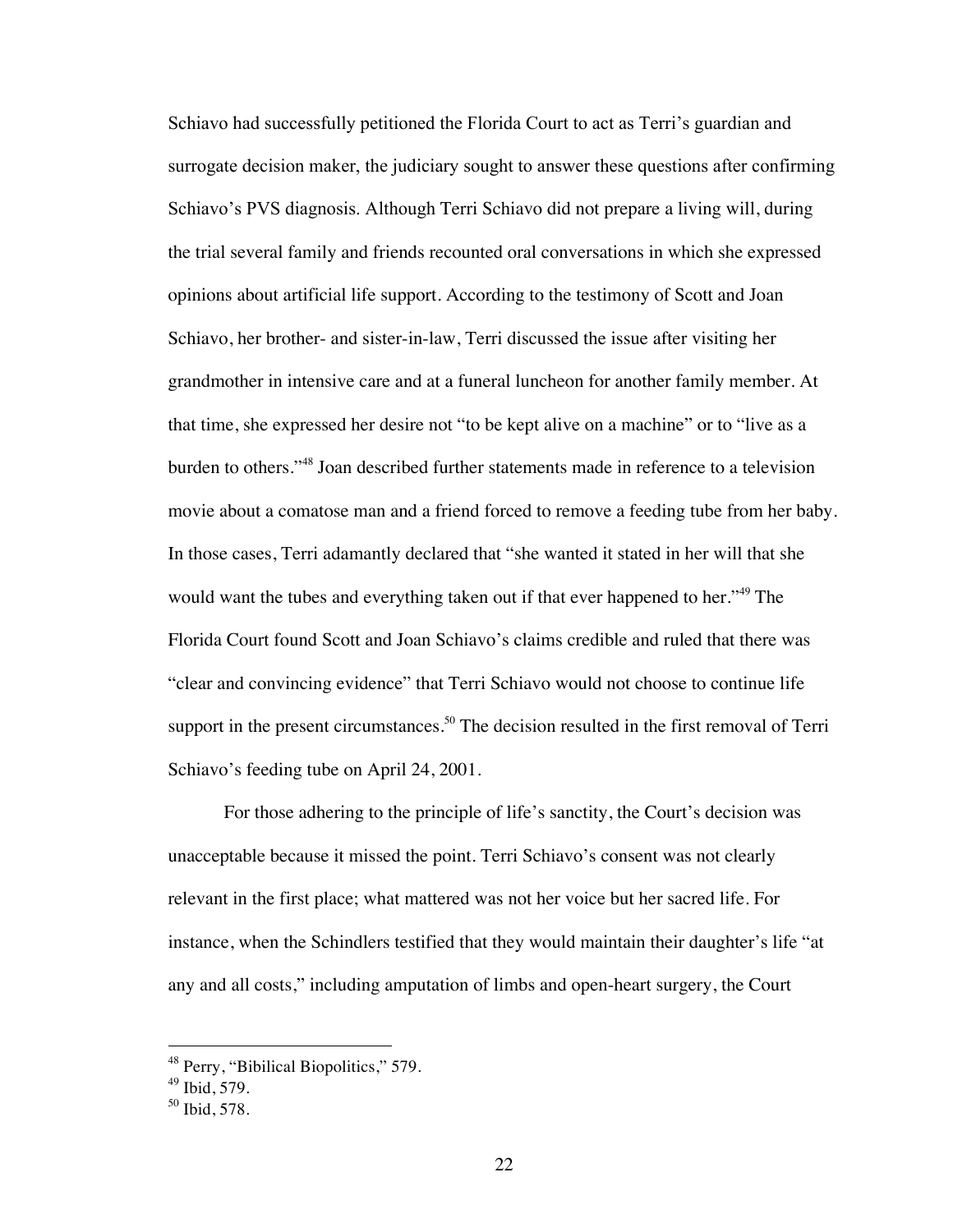observed that "even if Terri had told [the Schindlers] of her intention to have artificial nutrition withdrawn they would not do it."<sup>51</sup> Of course, Terri's parents, like many others, believed she was conscious and responsive, that she was a speaking being. Strangely, those who sought to "sanctify life" through Terri Schiavo found her past testimony irrelevant and her present life saturated with testimony. As Ruth Miller put it

at stake was not what Schiavo may have wanted—what she may or may not have consented to—when she was physically active, when she was capable of writing a living will but did not. […] the question at stake was what Schiavo's inert, inactive body wanted *right now*—what signs it may or may not have been giving as to its political will. $52$ 

Shifting attention from what Terri Schiavo did say about death and dying at a particular time with respect to specific conditions to what she might be saying "right now," sanctity of life activists effectively undermined the Court's decision. For instance, the videos at **www.terrisfight.org** evidence the widespread hope that Terri might betray her desires and intentions from the hither side of consciousness, as millions of rapt viewers searched her body for "signs it may or may not [be] giving as to its political will."

Where her own body fell short of signs or the videos short of credibility, "sanctity of life" ethicists summoned "body doubles" or "proxies" to speak on Terri Schiavo's behalf. Take for instance the CNN interview of Kate Adamson, a woman who had dramatically recovered from complete paralysis and "locked in" syndrome. After downplaying the differences between "locked in" syndrome and the persistent vegetative

 $51$  Ibid, 579 n101.

 $52$  Ruth Miller, "On Freedom and Feeding Tubes: Reviving Terri Schiavo and Saddam Hussein." Law & Literature 19.2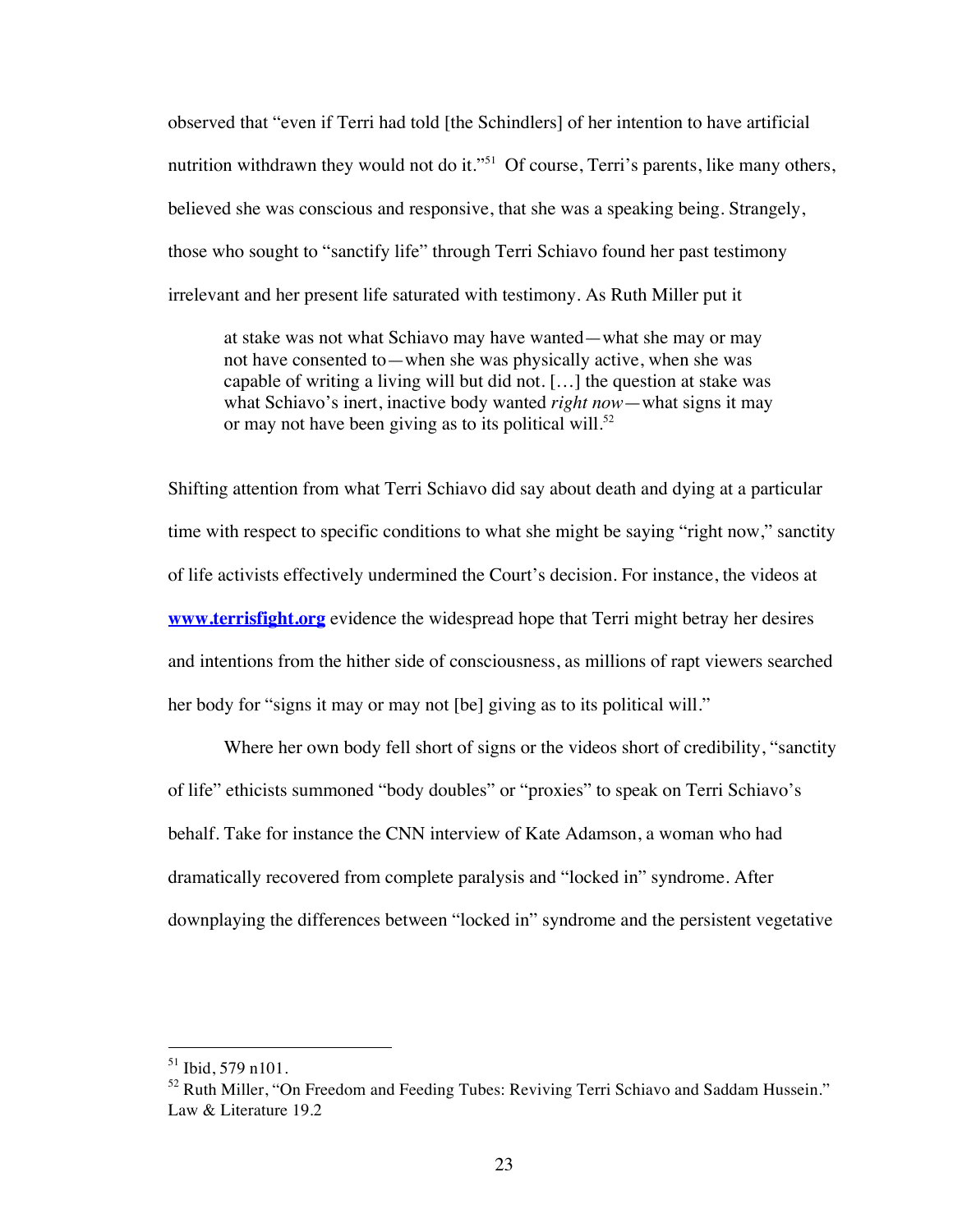state—namely, consciousness and chance for recovery—her words occupy Schiavo's present space of testimony:  $53$ 

I was unable to speak […] And the most terrifying thing was trying to somehow communicate with anyone that I was actually in there. I'm in here. I'm alive. Because people thought I wasn't. They assumed I wasn't in there […] And then the feeding tube was turned off for eight days. So I literally went through the starvation. I'm lying there. My whole body was screaming out, feed me; do not let me starve. I do not want to die. I was clinging to everything.<sup>54</sup>

Adamson's voice animates Schiavo's body, screaming out "feed me; do not let me starve. I do not want to die." As pundits analogized the removal of her feeding tube to "animal cruelty," Schiavo/Adamson's cries recall the voice of Aristotle's animals. As one commentator suggested the act was worse than animal cruelty, we are pushed to imagine a pain beyond communication, a silent scream. <sup>55</sup>

For those adhering to a quality of life ethic, the decision to remove Terri

Schiavo's feeding tube was far from cruel and her prior testimony clearly relevant. By

following Terri Schiavo's wishes regarding artificial life support, the Court "infected

with the quality of life ethic" claimed to exercise Terri Schiavo's humanity in the face of

the increasingly inhuman shape of her life. The judge described the conditions in vivid

terms

In the final analysis, the difficult question that faced the trial court was whether [Schiavo], not after a few weeks in a coma, but after ten years in a persistent vegetative state that has robbed her of most of her cerebrum and

 <sup>53</sup> "HEMMER: Your condition was called locked in. Terri Schiavo's condition is called persistent vegetative state, and there is a difference." ADAMSON: *That's what they're saying*." Ibid, 2 (my emphasis).

<sup>54</sup> Bill Hemmer, Soledad O'Brien, Carol Costello, Sanjay Gupta, and Daniel Sieberg. "Woman Who Once Need Feeding Tube Shares Story." *CNN American Morning*. March 24, 2005. Transcript. http://edition.cnn.com/TRANSCRIPTS/0503/24/ltm.06.html. [Accessed: March 31, 2009].

<sup>&</sup>lt;sup>55</sup> "[...] death by starvation, something you cannot do on death row or to an animal." Perry, 622.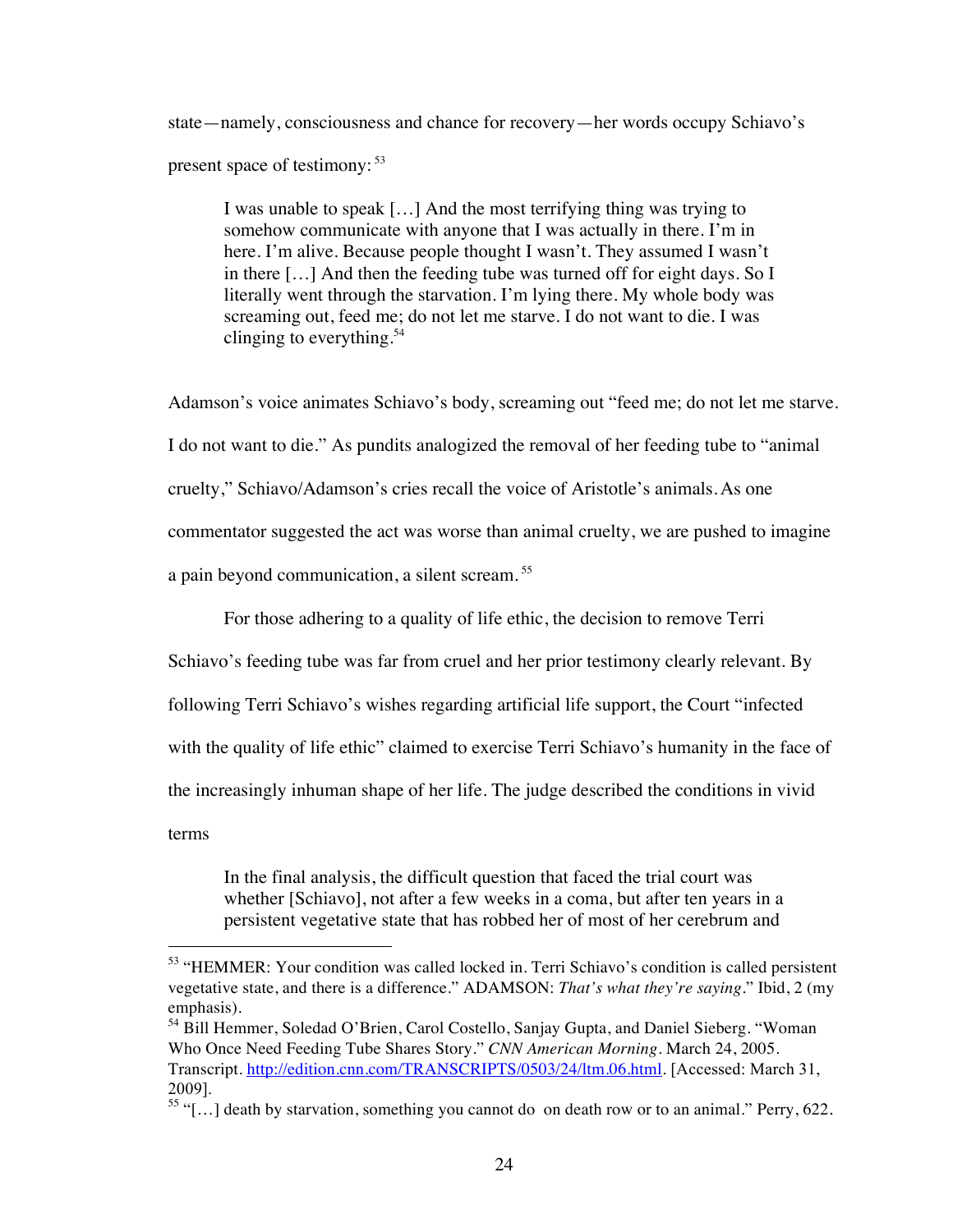all but the most instinctive of neurological functions, with no hope of a medical cure but with sufficient money and strength of body to live indefinitely, would choose to continue the constant nursing care and supportive tubes in hopes that a miracle would somehow recreate her missing brain tissue, or whether she would wish to permit a natural death process to take its course and for her family members and loved ones to be free to continue their lives.<sup>56</sup>

Having lost "most of her cerebrum and all but the most instinctive of neurological functions with no hope of medical cure," consciousness, freedom and communication are, quite simply, beyond Schiavo's reach; in delineating and exercising of Schiavo's political will—that is, in acting as her proxy voice—the Court claimed to affirm her humanity.

Although the quality of life position is invested in Terri Schiavo's prior statements, it is not divested from the question of her current bodily testimony. The Court's exercise of Schiavo's political will follows only upon the investigation of her PVS diagnosis, that is, only upon the practice of witnessing "what Schiavo's inert, inactive body wanted *right now*—what signs it may or may not have been giving as to its political will." In this way, the "quality of life" position shares in the prioritization of Terri Schiavo's body as a site of testimony. As Ruth Miller again observes, "doctors [and judges alike] understand this testimony just as clearly as if she had spoken it"; Schiavo's body is a kind of speaking "and it is this ability to testify—not what she actually may or may not have said—that is important."57 One wonders what quality of life ethicists might have witnessed in a "body double" offered by the BBC shortly after Schiavo's death, a 23 year-old woman who, despite a PVS diagnosis, registered brain activity in response to

 $56$  Quoted in Perry, 580 n105.

<sup>57</sup> Miller, 182.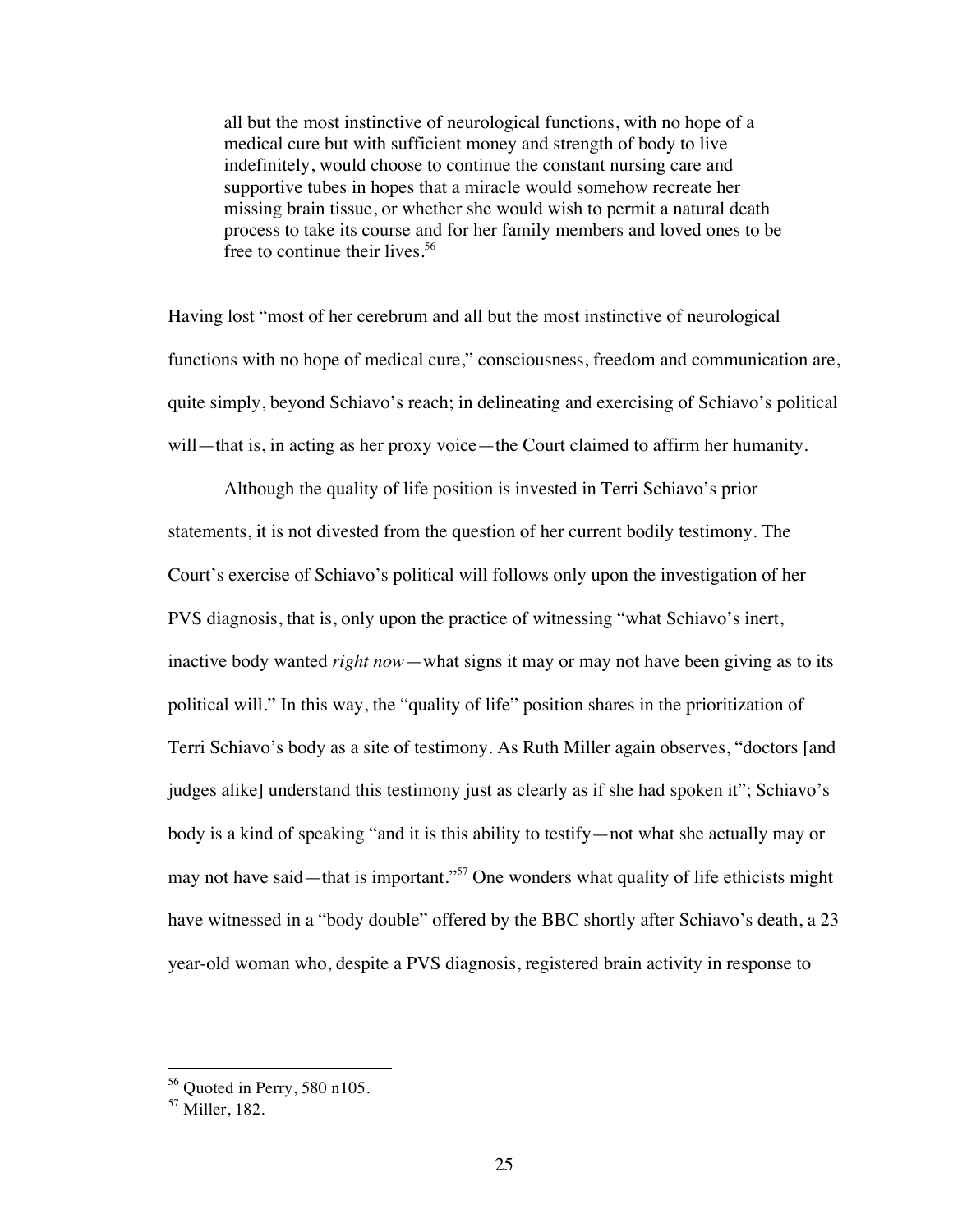verbal commands.<sup>58</sup> When asked to imagine simple tasks like walking around her home or playing tennis, the brain areas associated with those kinds of tasks exhibited activity. Lacking knowledge of what exactly her brain was "saying," doctors applauded the woman's ability to communicate. Had Terri Schiavo's brain provided similar testimony in 2005, would her life have displayed a more "human quality"? Would the Court have moved forward with exercising her stated political will?

We need not settle these juridical uncertainties to observe how "sanctity of life" and "quality of life" ethicists divide and unite around the question: *if Terri Schiavo could speak, what would she say?* Although they diverge on what exactly Terri Schiavo might indicate as "useful and harmful […] just and unjust," they agree that this question is of subordinate or secondary importance to the testimony of her body. To be sure, proponents of life's sanctity and life's quality charge one another with inhumanely silencing Terri Schiavo as each makes a claim on defending her humanity. However, such rhetorics obscure how both positions equally find her animality saturated with testimony. In a manner characteristic of a *bios* centered on *zoe*, both turn to Terri Schiavo's body; Gestures, physical events, neurological, or forensic information— Schiavo's body speaks and testifies. Insofar as this "speech" steers debates around her fate, the Aristotelian logic by which language divides *bios* and *zoe,* endures. At the same time, what constitutes language use—brain waves? eye tracking?—transforms. Like the border between life and death, the distinction between speaking and non-speaking, the human and the animal, appear to be "fluid rather than static," "biopolitical rather than metaphysical" boundaries.

 <sup>58</sup> "Vegetative patient communicates." *BBC News.* Transcript. BBC News. September 7, 2006. Transcript. http://news.bbc.co.uk/2/hi/health/5320234.stm. Accessed: March 31, 2009.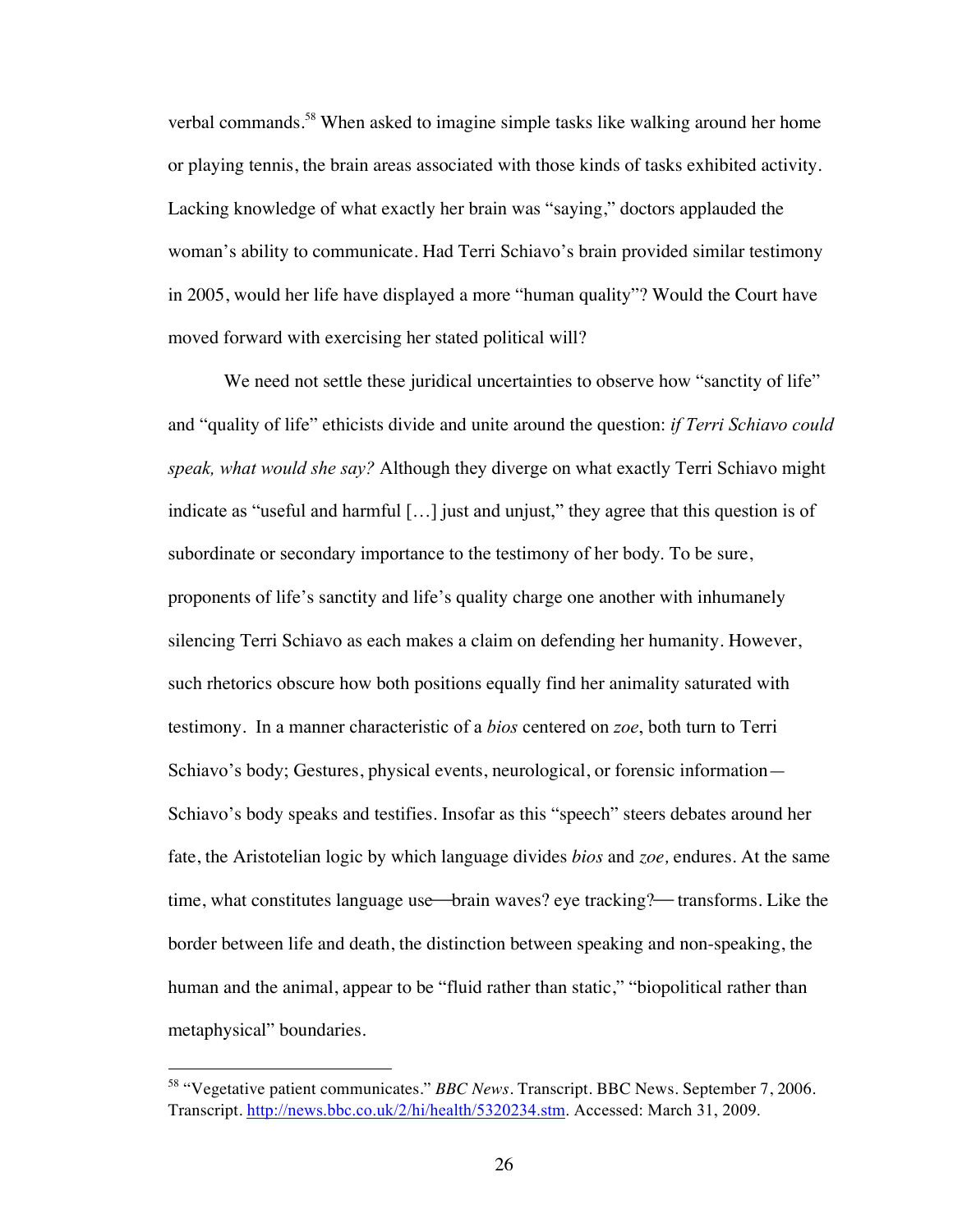Peter Singer's observation on the border between life and death can be extended to this series of binaries: the traditional distinction between the speaking human (*bios*) and the non-speaking animal (*zoe*) is supported only by circular logics. To illustrate, note the illogic at work in Aristotle's seminal formulation in the *Politics.* There, Aristotle grounds the "gift" of human speech in man's "rational soul." However, since he cannot demonstrate the uniquely rational character of the human species without referring to speech, Aristotle begs the question. Why do humans have language? In virtue of their rational soul. Why do humans have a rational soul? In virtue of their language. Much later, Jean-Jacques Rousseau outlines an alternative and equally influential account of language. Rousseau grounds language in the body and passions and maps a progressive lineage from primitive cries of pain ("natural language") to advanced symbolic capacities. In Rousseau's text as well the exceptional character of human language leans on a begged question. If natural language is a sufficient condition of symbolization, why do the sentient vocalizations of other species fail to give rise to abstract language? If natural language is simply a necessary condition of symbolization, by what supplemental condition is linguistic exceptionality founded? One can predict how Darwin will stumble a century later and will not be surprised to learn that accounts of complex communication among non-human animals—from the songs of migratory birds to the signals and signage of apes—abound.59 (Un)grounded by circular reasoning, language "jumps orders and classes" depending on socio-historical context.

As we have seen, the case of Terri Schiavo illustrates the constitution of "speaking being" in a specifically *biopolitical* context; the persistent vegetative state

 <sup>59</sup> See especially Vicki Hearne, *Adam's Task: Calling Animals By Name* (New York: Vintage Books, 1987).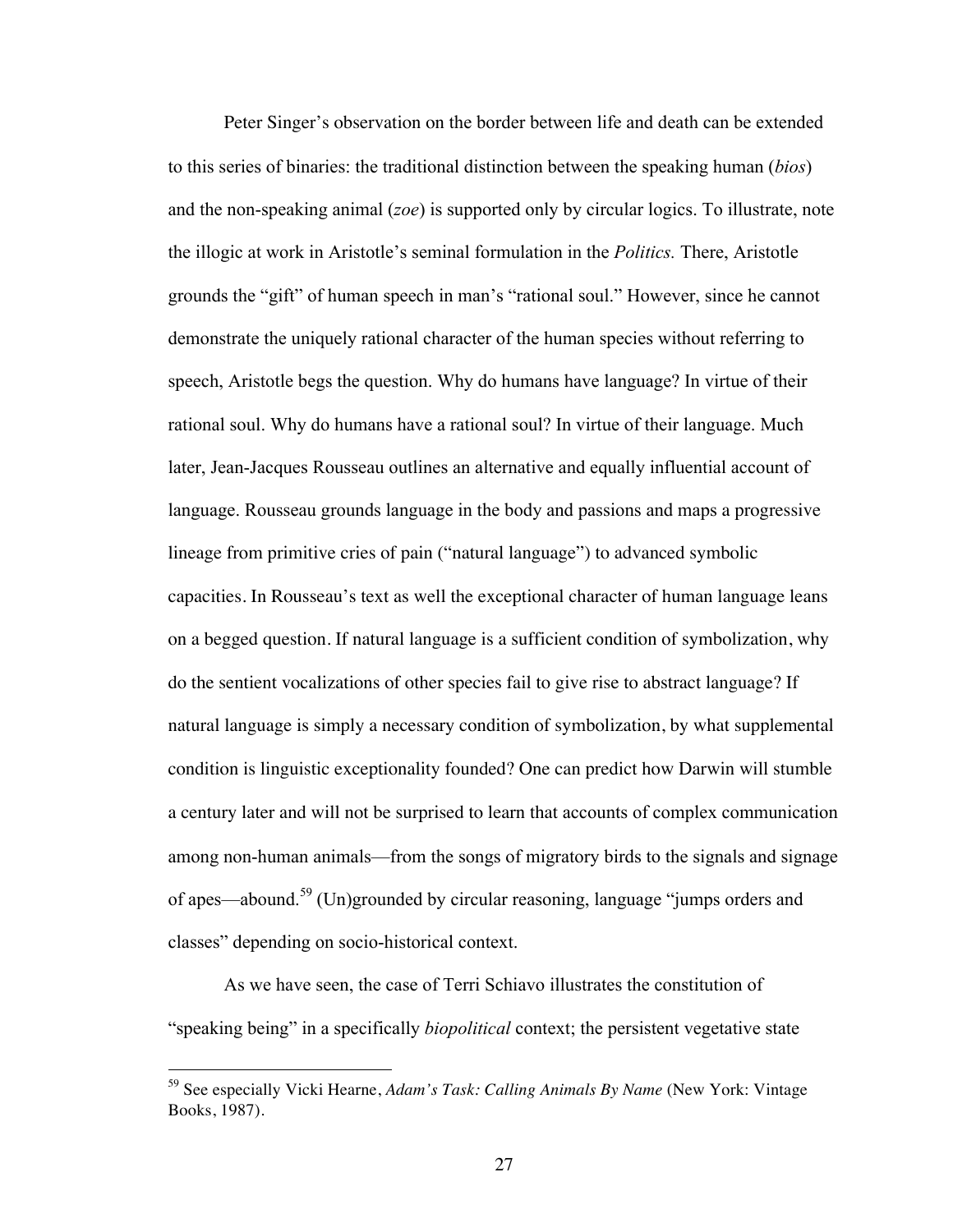marks not only a new form of life but also emergent forms of communication and testimony. However, with the biopolitical realignment of life, medicine and the *polis*, not all bodies testify in emergent or even traditional manners. Recall that while millions listen intently to Schiavo's comatose body, the dispatches of the underprivileged TennCare rolls and the voices of eating disordered women largely fall on deaf ears. Language, that traditional hinge between *bios* and *zoe*, promises to unlock "how some lives earn fast and furious protection while others barely qualify as grievable." But the languages of Terri Schiavo confirm that what constitutes language shapes *and reflects* how "lives are supported and maintained differently." To understand the course of these differential logics without begging the question requires an analysis of contemporary *power* and its conditions of emergence.

This introduction opened by observing the strangeness of the Committee on Government Reform's decision to subpoena Terri Schiavo on the issue of "treatment options provided to incapacitated patients to advance the[ir] quality of life." Now the testimonies of Terri Schiavo appear strange only in context with the silence of others. Why are the voices of Tennessee's low-income patients not also summoned to testify? How does contemporary power distribute speech and silence? Questions like these are central to this project's exploration of the fate of "life" and "language" in biopolitical contexts. The proceeding chapters use the work of Michel Foucault, Giorgio Agamben and Julia Kristeva to map how biopolitics places man's existence as a living and speaking being in question. Here, a brief introduction of Foucault, Agamben and Kristeva's theories of a "biopower" acts as an outline of this project's investigation into the language/s of *zoe* and *bios*.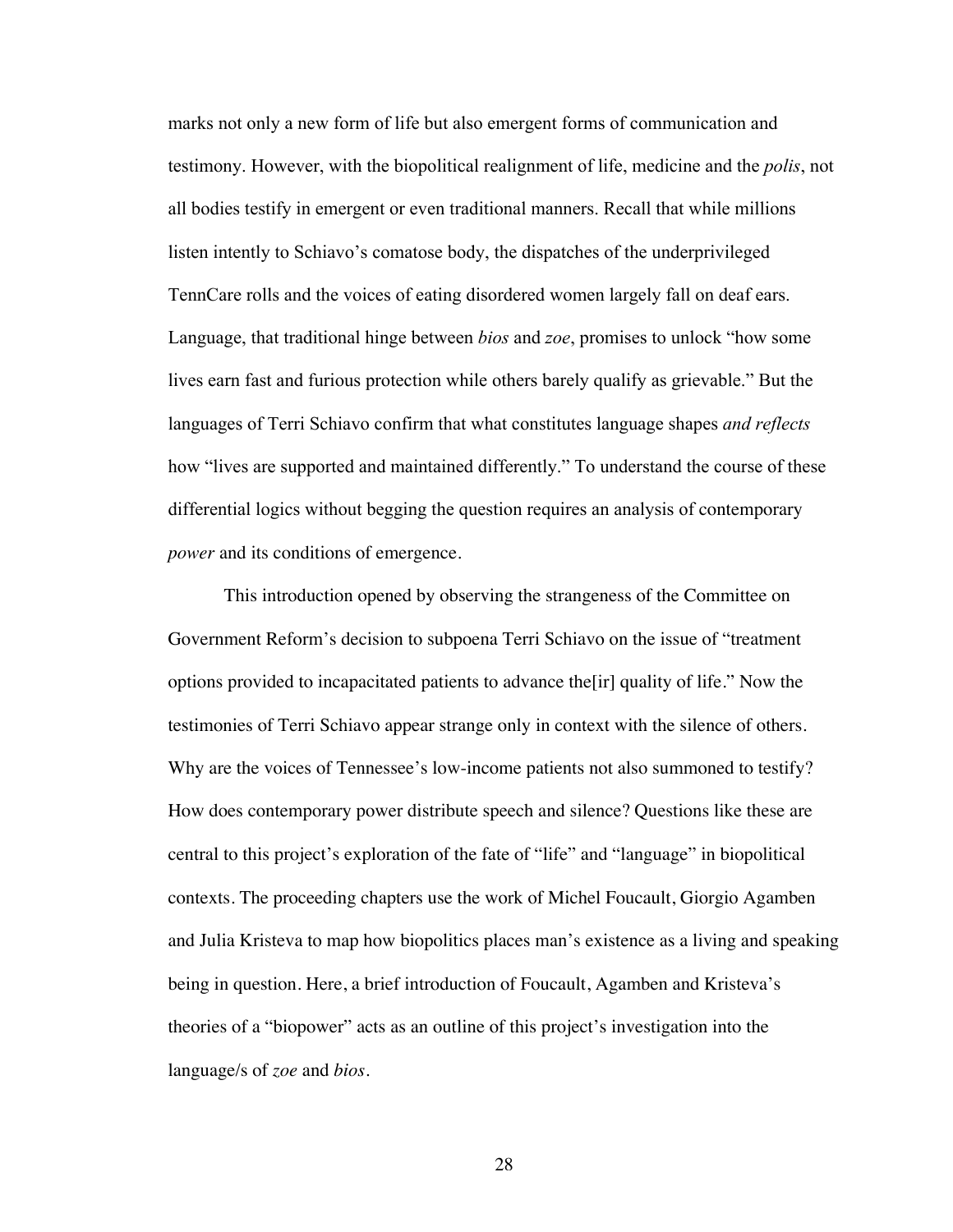### **Foucault, Agamben, Kristeva**

In *The History of Sexuality Volume One* Foucault describes the emergence of biopower by marking its distance, not simply from the Aristotelian *polis*, but also from the operation of "sovereign power." There he defines biopower as the power to "foster life or disallow it to the point of death" and sovereign power as the power to "take life or let live."<sup>60</sup> In the pre-modern (Western) contexts in which sovereign power predominates, "life is seen from the perspective opened by death" and the sovereign's right to kill. $61$ That is, the sovereign wields power over life only in exercising the right to kill; he cannot "grant life in the same way that he can inflict death."<sup>62</sup> By contrast, the "threshold of modernity" marks the emergence of biopower, "a power bent on generating forces, making them grow, and ordering them, rather than one dedicated to impeding them, making them submit, or destroying them."<sup>63</sup> Facilitating the appearance of "population" as a phenomenon, biopower summons the knowledges and technologies of population control—statistics, demography, epidemiology, and a host of empirical sciences—to "grant" and "foster" forms of life. In biopolitical contexts, where power is wielded over the entire biological continuum from body to population to milieu, "death acquires importance only in the light radiated by life."<sup>64</sup>

Anchored in the life of Spanish dictator Francisco Franco— a figure who wielded the sovereign right to kill for forty years only to die a living death much like Terri

 <sup>60</sup> Foucault, *The History of Sexuality*, 138.

<sup>61</sup> Roberto Esposito, *Bios: Biopolitics and Philosophy.* (Minneapolis: The University of Minnesota Press, 2008)*:* 34.

<sup>62</sup> Foucault, *"Society Must Be Defended*," 240.

<sup>63</sup> Foucault, *The History of Sexuality Volume One*, 136.

 $<sup>64</sup>$  Espositio, 34.</sup>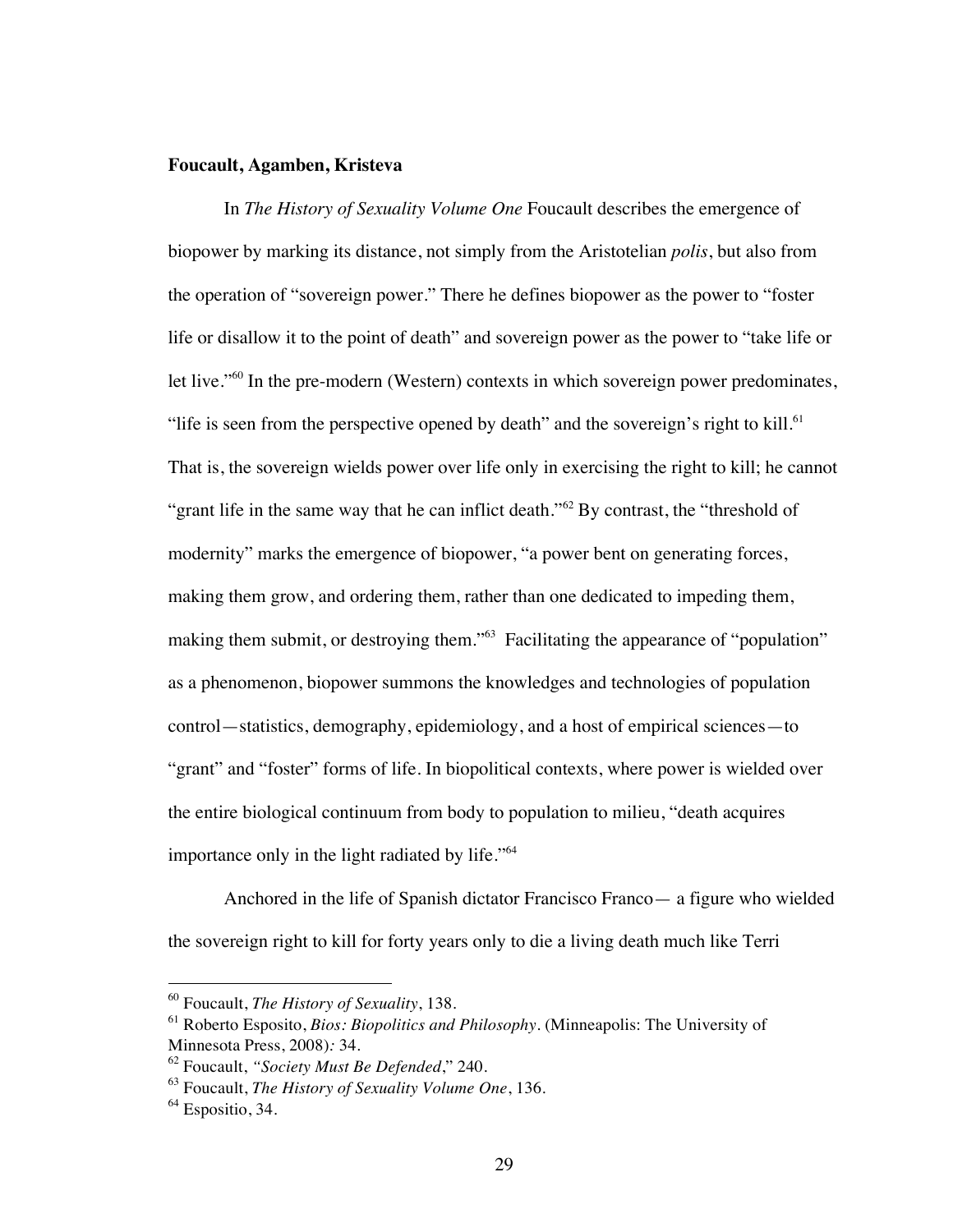Schiavo—the following chapter appraises Foucault's theory of biopower and develops the notion of a power that places "living being in question." No longer a naturalistic or organistic concept, for Foucault, life is a *historical* reality, a product of power/knowledge. In this way, life reflects the genealogical commitment that "there is 'something altogether different' behind things: not a timeless and essential secret, but the secret that they have no essence or that their essence was fabricated in a piecemeal fashion from alien forms."65 Resonating with this introduction's critique of supposed metaphysical boundaries, genealogy is wed to the exposure of difference and, in the genealogy of "governmentality," to the exposure of different mutations of "living being in question." In Foucault's account of *raison d'etat*, liberal and neoliberal forms of government, the figures of man*, homo economicus*, and the entrepreneur are representatives of the biopolitical fabrication of life and the in-distinction between *zoe* and *bios*.

Holding in view questions of difference, Chapter Two also critically examines the contemporary relation of sovereign power and biopolitical power. Entangled in "complex edifices" or "clashing" in Franco's dying body, the "right to kill" is a contradiction in biopolitical contexts. For Foucault, the re-functioning of a power set on improving life to a power set on increasing the risk of death requires *caesuras*, axes of biological difference produced by modern racism. <sup>66</sup> Resolving the clash of a biopolitics turned thanatopolitics, Foucault suggests that today the sovereign right to kill survives in a

 <sup>65</sup> Michel Foucault, "Nietzsche, Genealogy, History" in *Language, Counter Memory Practice*. Edited by Donald Bouchard (Ithaca: Cornell University Press, 1977), 142.

<sup>66</sup> Foucault, *"Society Must Be Defended,"* 255.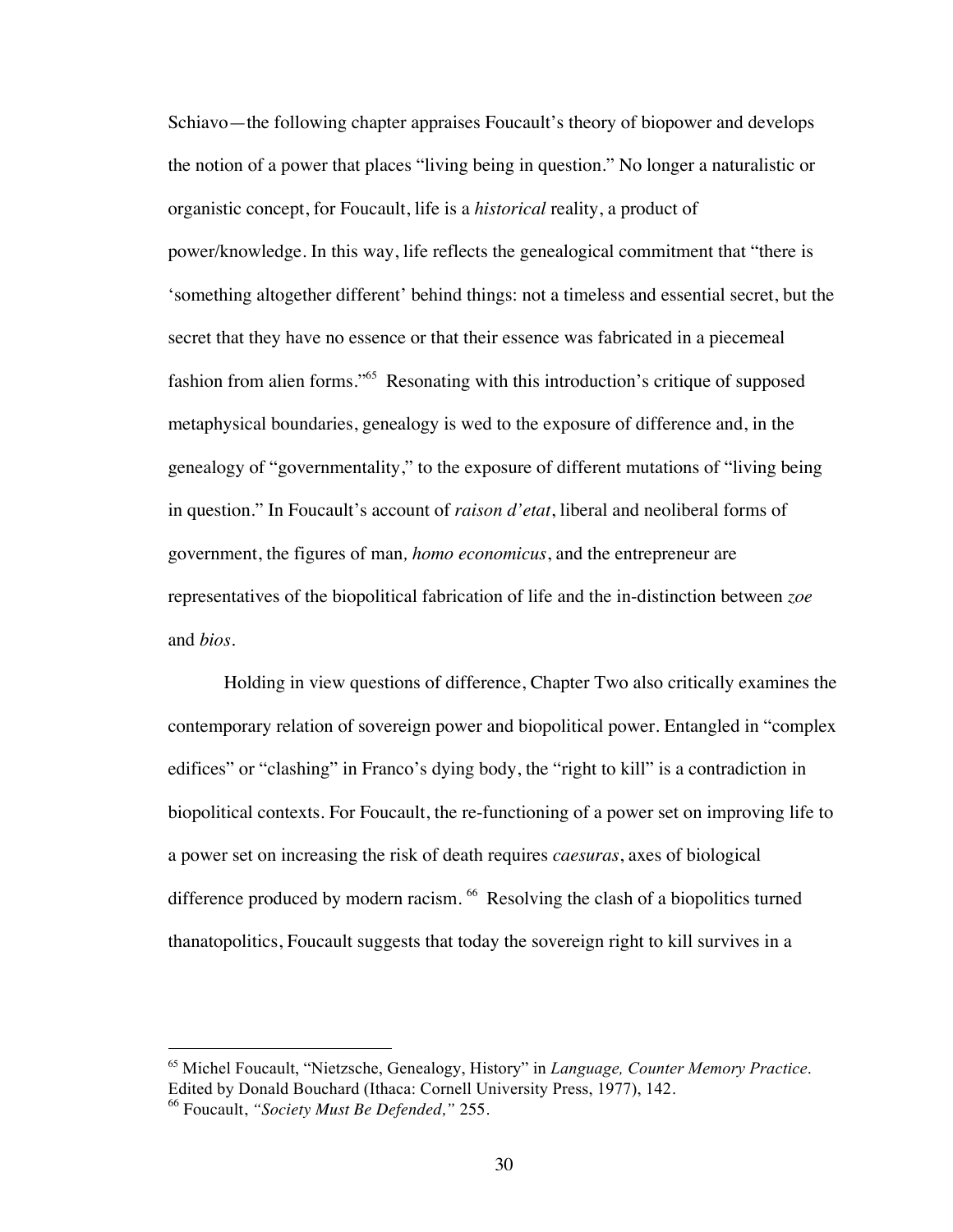mutated and specifically racist form.<sup>67</sup> However, the claim that biopower must become racist to become violent neglects the violence that *underwrites* rather than re-functions biopower. Individuals and groups are not only disallowed and abandoned by biopower but also *abandoned to* it, a relation embodied in Terri Schiavo's persistent vegetative state. Neither flourishing nor prohibited, Schiavo's life was extended and reduced to mere biological functioning. Recognizing the limitations of Foucault's account of contemporary sovereign power, Chapter Two turns to Giorgio Agamben's notion of the sovereign exception to develop a more adequate picture of the "demonic" proximity and coordination of biopolitics and thanatopolitics.

Agamben's theory of biopower as the power to "make survive" and its central concept, the sovereign exception, follow from the positing of a more intimate and ancient relation between biopower and sovereign power. Unlike Foucault, Agamben argues that sovereign power is grounded, not in the right to kill, but in the right to decide on the "exception," the space/time/bodies over which the rule of law is suspended. By producing a form of life included in the rule of law by being excluded from the rule of law, that is, by *wielding power over life*, the exercise of sovereign power involves a fundamentally biopolitical procedure. According to Agamben, biopower is "at least as old as the sovereign exception" and modern biopolitics is characterized by those conditions in which the "exception becomes the rule." In the classical period, the sovereign exception produces the marginal figure of *homo sacer* or sacred man; outside both human and divine law, *homo sacer* is defined by the "unpunishability of his killing and the ban on

 $67$  "In the biopower system [killing is] acceptable only if it results not in a victory over political adversaries, but in the elimination of the biological threat to and the improvement of the species or race." Ibid*,"* 256.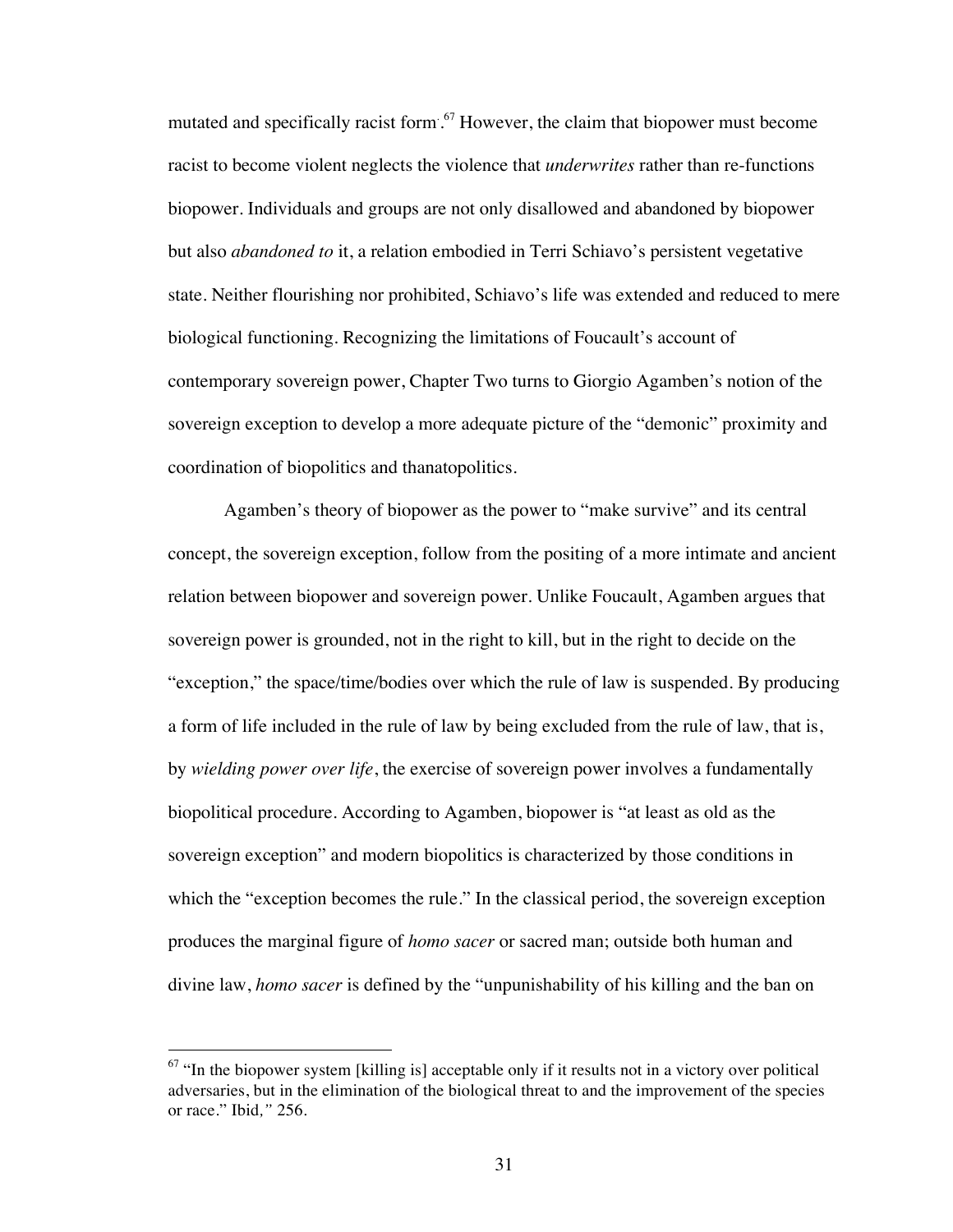his sacrifice."<sup>68</sup> In modern biopolitics, as the sovereign decision elaborates across the juridico-political order, "bare [or sacred] life underwrites the actual political arrangements in which we live, posing as a contingency into which any political arrangement might dissolve."<sup>69</sup> Today, biopower "makes survive"; we are all "at least virtually" *homo sacers*.

Chapter Two argues that the exception is a tactic within the field of biopolitical governance, a sovereign logic that circulates in regulatory contexts to abandon lives to violence. The notion of the exception helps describe Terri Schiavo's life as not only "bare" and reduced to survival but also as *sacred*. Unlike the "sanctity of life" position of the Religious Right, Agamben understands the call to "set aside" the "sacred" as a *politicized* exclusion, or more specifically, an "*inclusive* exclusion" in which life is subjected or abandoned to the law by being excluded from it. However, Agamben's conclusion—that we are all, "at least virtually" Terri Schiavos— betrays an inattention to the differential distribution of violence in biopolitical contexts. Although sacred life is a "contingency into which any political arrangement might dissolve," dissolution functions differentially. Coordinating Foucault and Agamben's accounts of differential and contingent violence, Chapter Two argues that the exception is not the hidden intersection of sovereign and biopolitical power, but a tactic of their coordination in contemporary political life. On this reading, figures of bare life like Terri Schiavo reflect the movement of the logic of exception within the field of governmentality, the circulation of a tactic that makes a real contingency of states of exception.

 <sup>68</sup> Agamben, *Homo Sacer: Sovereign Power and Bare Life*, 73.

<sup>69</sup> Butler, *Precarious Life*, 68.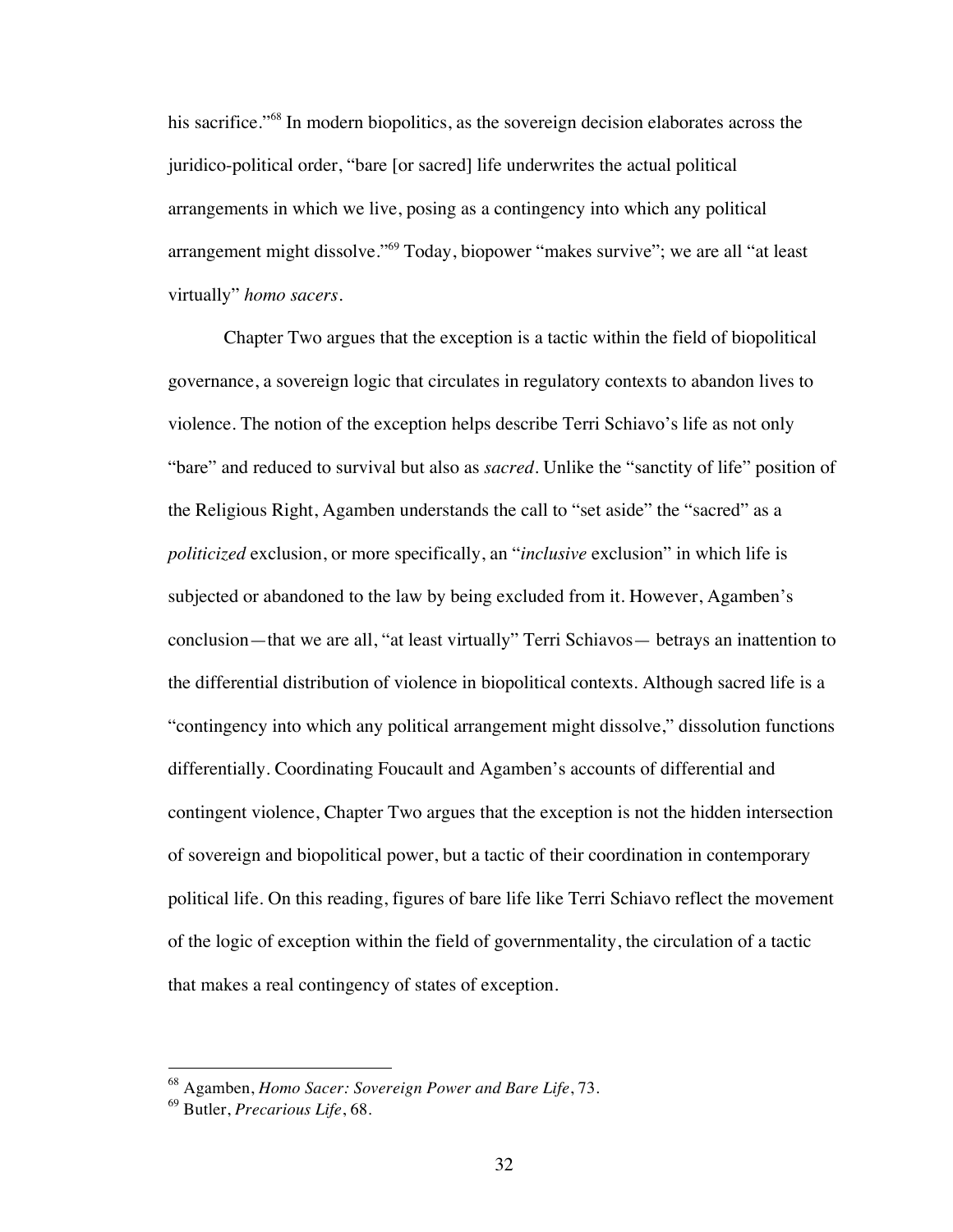Anchored in the life of the *Muselmann*—the prisoner of Auschwitz who, in the advanced stages of malnutrition, cannot speak or testify—Chapter Three follows upon Foucault's analysis of "living being in question" to evaluate, with Agamben, "[speakingbeing] in question." The central preoccupation of Agamben's *Remnants of Auschwitz* and Primo Levi's *The Drowned and The Saved*, the *Muselmann* is a figure of mute living death, a reflection of the most violent declension of biopolitical power. For Levi, a Holocaust survivor, the *Muselmann* embodies a wrenching paradox—the true witness of the camps is the one who cannot witness. For Agamben, this paradox marks a truth of Western subjectivity in general—speech is traversed by the speechless, subjectivation bears within itself a desubjectivation. In Chapter Three Agamben and Levi's *Muselmann* opens an exploration of speech as a "precarious and fragile event," one produced by the movements of biopower and reflective of changing political conditions. For all the provocation and offense of the *Muselmann*-as-paradigm, Agamben's account of the contingency of speech offers a unique and invaluable revision of Foucault's description of the threshold of modernity; today man is "an animal whose politics places his existence as a living- [*and speaking*-] being in question."

To demonstrate the fabrication of speaking being—the fact that speech is not given but constructed—Chapter Three turns to Agamben's critical writings on the metaphysics and anthropology of language often overlooked by his Anglophone readers. In *Language and Death*, *The Idea of Prose*, and *Infancy and History* Agamben gives an account of the fabricating "structure of Voice" in the metaphysical tradition. In a critical history that focuses on Hegel, Heidegger and their inheritors, *V*oice is the indeterminate negative ground of speech, the ungrounding ground of the taking place of language in the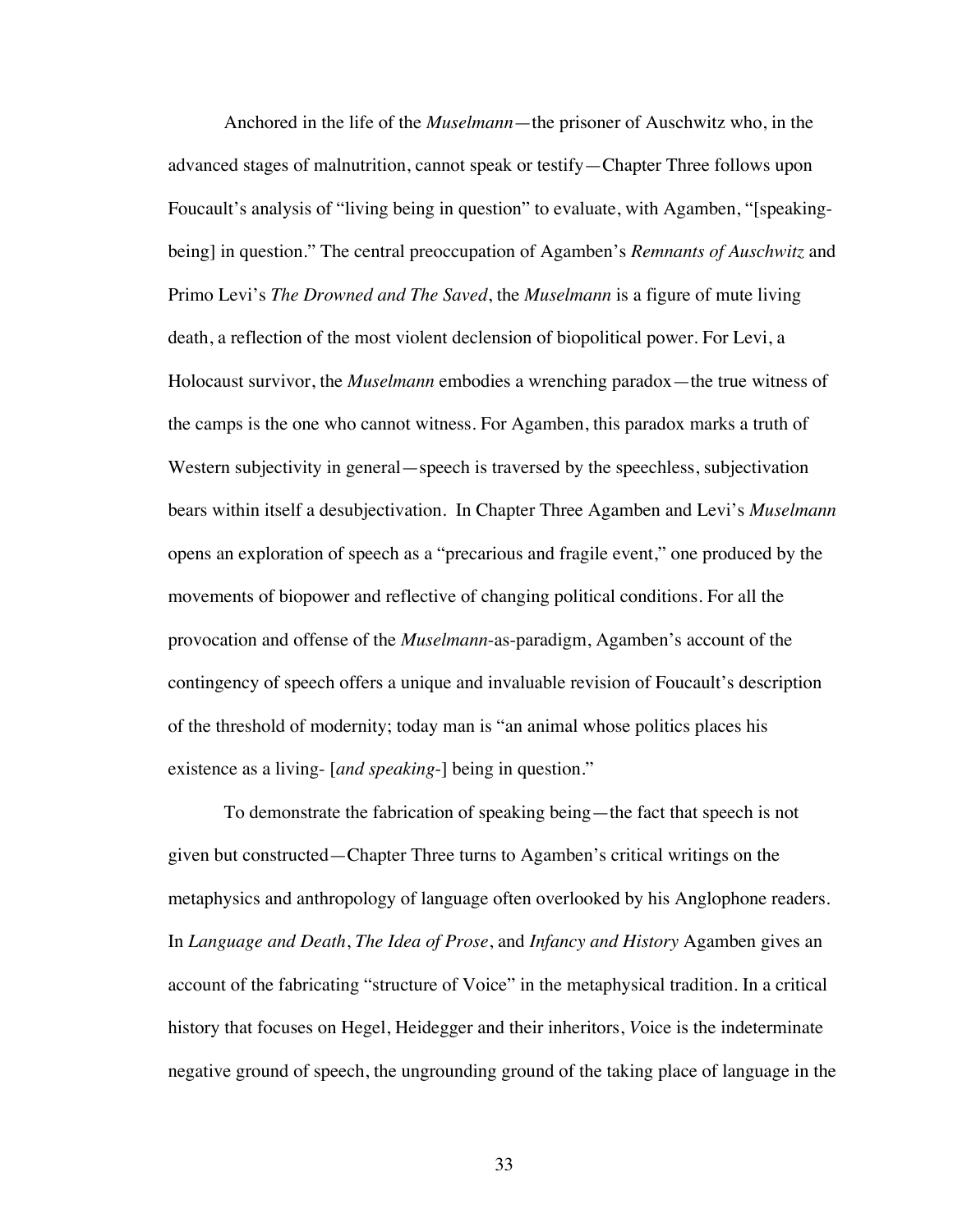removal of *v*oice (animal *phone*, mere sound). In *The Open*, the "anthropological machine" describes the logic through which "man places muteness outside himself." The "ceaselessly updated decisions" of the machine rearticulate and displace the difference between man and animal, speaker and non-speaker. In Chapter Three the structure of Voice and the anthropological machine illustrate the production of speaking-being and the speaking human. Separated in their formulation by over twenty years, both capture the politicized constitution of language and speech, the inclusive exclusions by which "man places muteness outside himself" and exposes other mute beings and animals to violence.

Keeping in view the notion of speaking being in question, Chapter Three also takes up a critical examination of Agamben's attempt to "jam" the anthropological machine and the structure of Voice via the concept of "infancy." Developed in *Infancy and History* and central to the ethics of "bearing witness to the inhuman" in *Remnants of Auschwitz*, infancy represents Agamben's endeavor to found language beyond the violence of inclusive exclusion. Instead of producing the speaking animal through the anthropological machine and at the expense of mute others, infancy is an experience of muteness and pure potentiality that conditions speech yet is neither opposed nor (inclusively) excluded from speaking. This muteness supports a practice of testifying for the *Muselmann*, or for that matter, Terri Schiavo and of bearing witness to the fragile openness of a condition in which "human beings did not speak […] in which they were not yet human."<sup>70</sup> Chapter Three concludes by interrogating the jamming and witnessing capacities of infancy. I argue that the abstraction of infancy from a dependent

 <sup>70</sup> See Agamben*, Remnants of Auschwitz*, 161-162.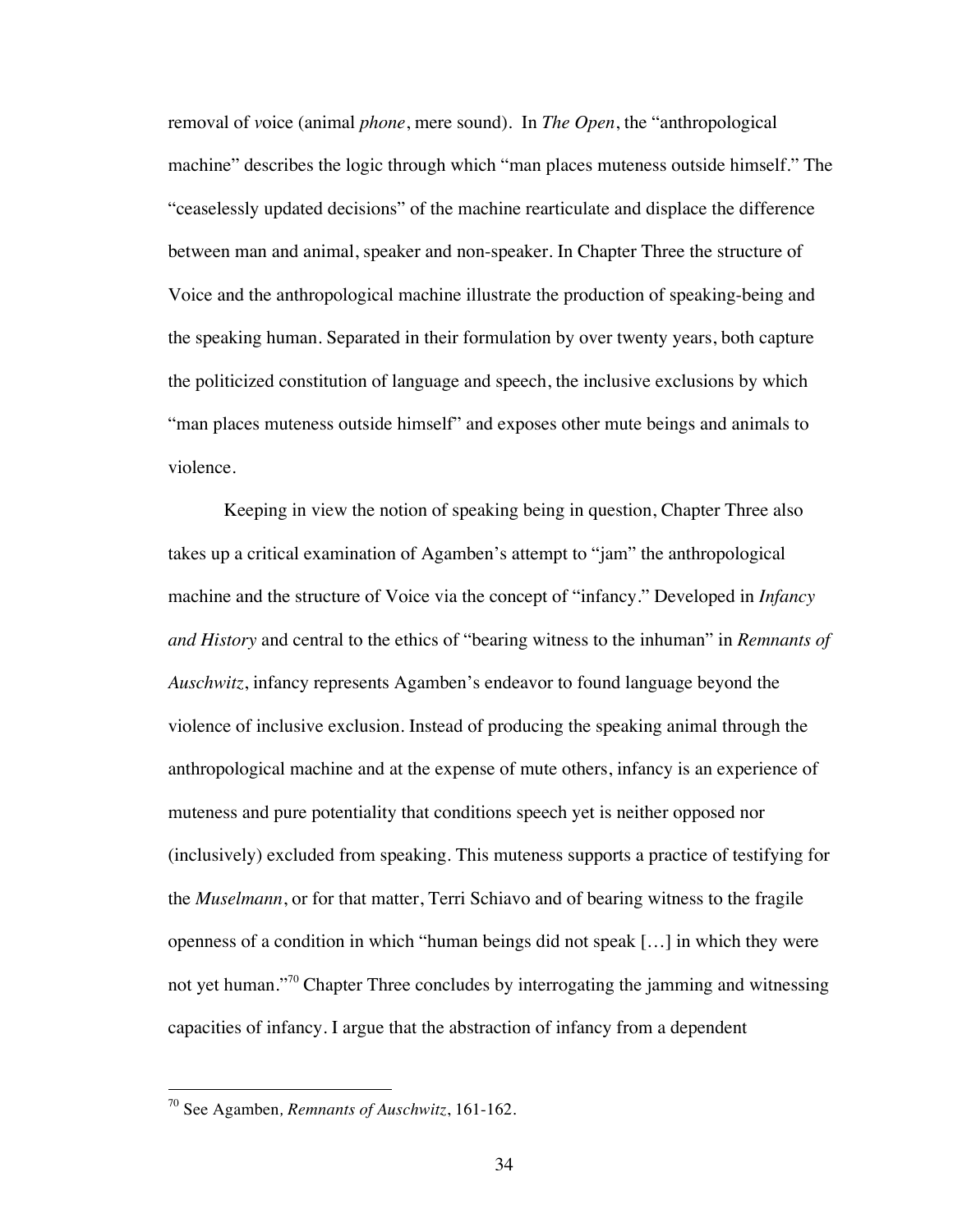developmental stage to an *in*dependent condition of pure potentiality re-functions rather than halts metaphysical and anthropological machines. Obscuring the vulnerability and relationality the *infans*, Agamben removes voice/s—those of maternal and non-human others— often silenced in humanist metaphysics and anthropology.

Anchored in the lives of Helen and Isabel, two melancholic figures who exhibit the collapse of linguistic activity and feelings of death-like despair, Chapter Four explores how living and speaking beings in question themselves question today. That is, where the preceding chapters draw on Foucault and Agamben to demonstrate that biopower fabricates life and language, this chapter turns to the work of Julia Kristeva to more directly examine strategies of resistance. Arriving at a strategy of working-through (rather than jamming) differential and contingent logics, Chapter Four begins by uncovering an unlikely Kristevan theory of biopower. In her post-trilogy texts of the 1990s, specifically *The Sense and Nonsense of Revolt*, *Intimate Revolt*, *New Maladies of the Soul* and *The Feminine and The Sacred*, Kristeva suggests that the sovereign function of power, represented by the Oedipal father and his law, is in decline. In its place a "power vacuum" has emerged, a regulatory power elaborated to the extent that "it can no longer be located" and invested in biological life to the extent that subjects are figured as "patrimonial individuals," mere possessors of organs and biological processes. $<sup>71</sup>$ </sup> Resonating with a specifically biopolitical form of power, for Kristeva, the power vacuum amounts to "soft totalitarianism" that reduces life to "life itself, life without

 <sup>71</sup> Julia Kristeva, *The Sense and Nonsense of Revolt* (New York: Columbia University Press, 2000), 4-5.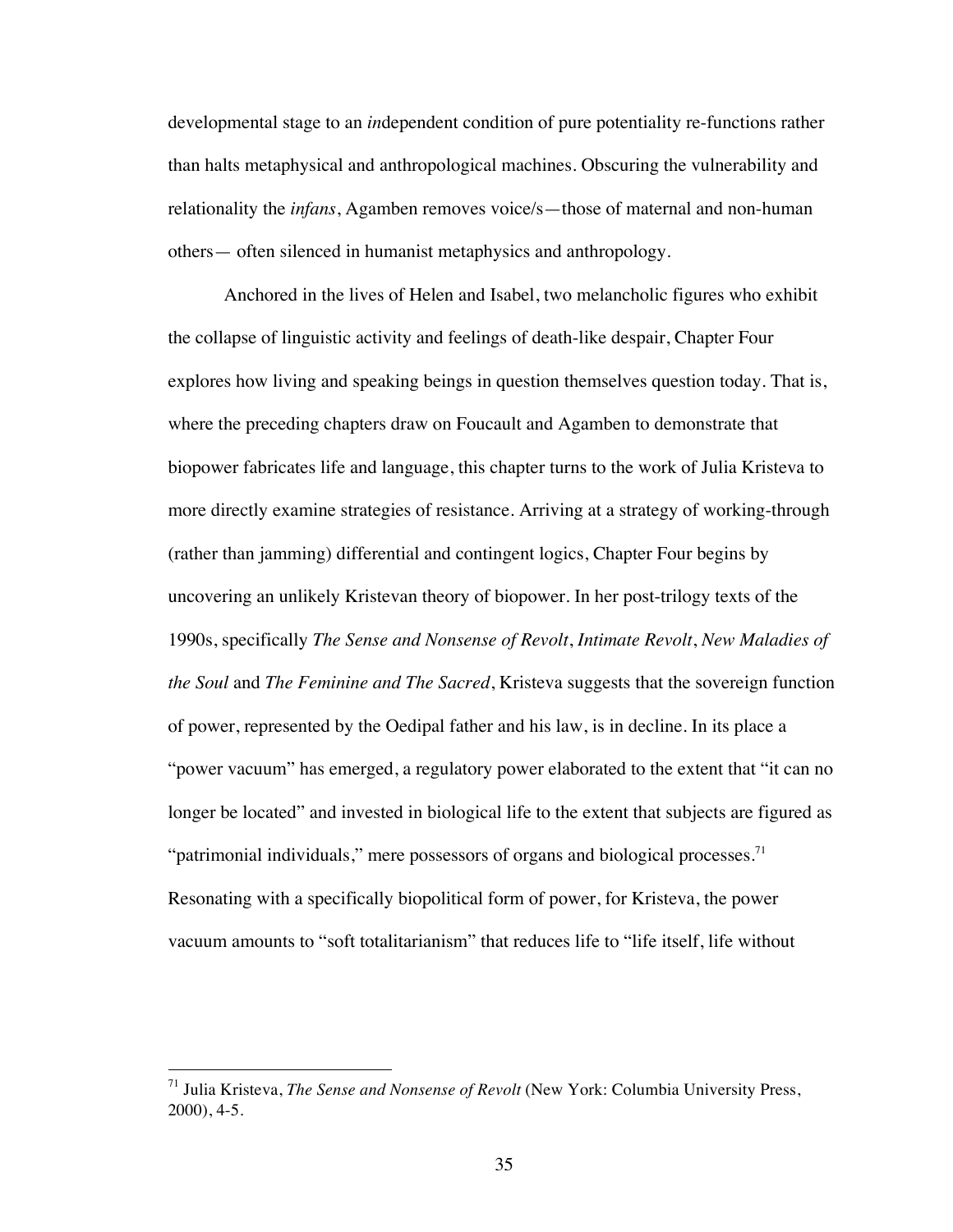questions" and threatens to "destroy life after having devalued the question of its meaning."<sup>72</sup>

In Chapter Four, the unlikely biopolitical turn in the Kristevan text yields an uncommon strategy for biopolitical resistance— psychic revolt. For Kristeva revolt is not a transgression of law but a displacement of authority within the psychic economy of the individual. Returning to the conditions of language and the movement of authorization, revolt empowers the "sacred" connection between life and meaning and resists the regulated "life itself, life without questions." In contrast to Agamben's ontological and androcentric account of infancy, Kristeva's account of revolt is an embodied vulnerable practice, one that recognizes the differential experience of life adrift from meaning. This vulnerability subtends her attempt to re-function regulation at the psychic level. For Kristeva, biopolitical resistance is not about "jamming" movements of regulation and law. Instead it is about transforming social structures and economies of meaning such that power supports and nourishes life instead of abandoning it to depression and violence. Given the failure of Agamben's project of transcending the regulation that this introduction encounters at every turn—in the principles of sanctity-of-life and quality-oflife ethicists, from Terri Schiavo's bedside and beyond—Kristeva's attempt to imagine more supportive and sustainable imbrications of power and life, a "biography with and for others" still vulnerable to other others, is an important and promising strategy of resistance.

 <sup>72</sup> Julia Kristeva, *The Feminine and The Sacred* (New York: Columbia University Press, 2001), 13.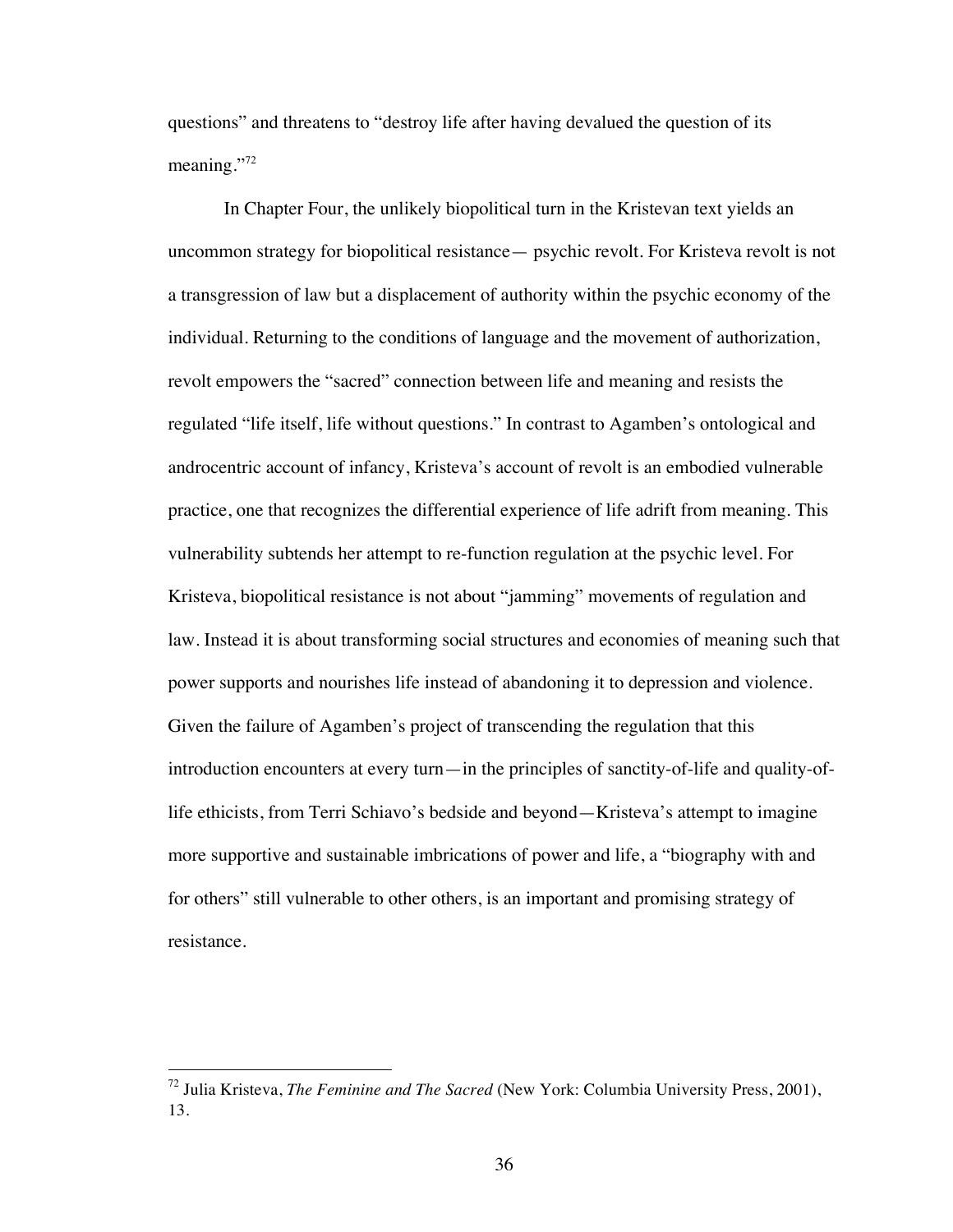# **Works Cited**

Agamben, Giorgio. *Homo Sacer: Sovereign Power and Bare Life*. Stanford: Stanford

University Press, 1998.

- ----------. *The Open: Man and Animal*. Stanford: Stanford University Press, 2004.
- ----------. *Remnants of Auschwitz: The Witness and The Archive*. New York: Zone Books, 2002.

----------. *The State of Exception*. Chicago: University of Chicago Press, 2005.

Annas, George. "'Culture of Life' Politics at the Bedside: The Case of Terri Schiavo." In *The New England Journal of Medicine* 16 (2006): 1710-1715.

Aristotle, *The Politics*. London: Penguin Books, 1992.

- Bishop, Jeffrey. "Biopolitics, Terri Schiavo and the Sovereign Subject of Death." *Journal of Medicine and Philosophy* 22 (2009): 538-557.
- Bordo, Susan. *Unbearable Weight: Feminism, Western Culture and the Body*. Berkeley: University of California Press, 2003.

Butler, Judith. *Precarious Life*. London: Verso, 2004.

- Caplan, Arthur, James J. McCartney and Dominic Sisti. *The Case of Terri Schiavo: Ethics at the End of Life.* Amherst, New York: Prometheus Books, 2006.
- Cerminara, Kathy. "Collateral Damage: The Aftermath of the Political Culture Wars in Schiavo." *Western New England Law Review* 29.279 (2006-2007): 279-308.
- Charo, R. Alta. "The Celestial Fire of Conscience—Refusing to Deliver Medical Care." 352 *The New England Journal of Medicine* (2005): 2471-2473.

Chavez, Tim. "Death Bed Scenarios and TennCare." *Tennessean*. May 4, 2005.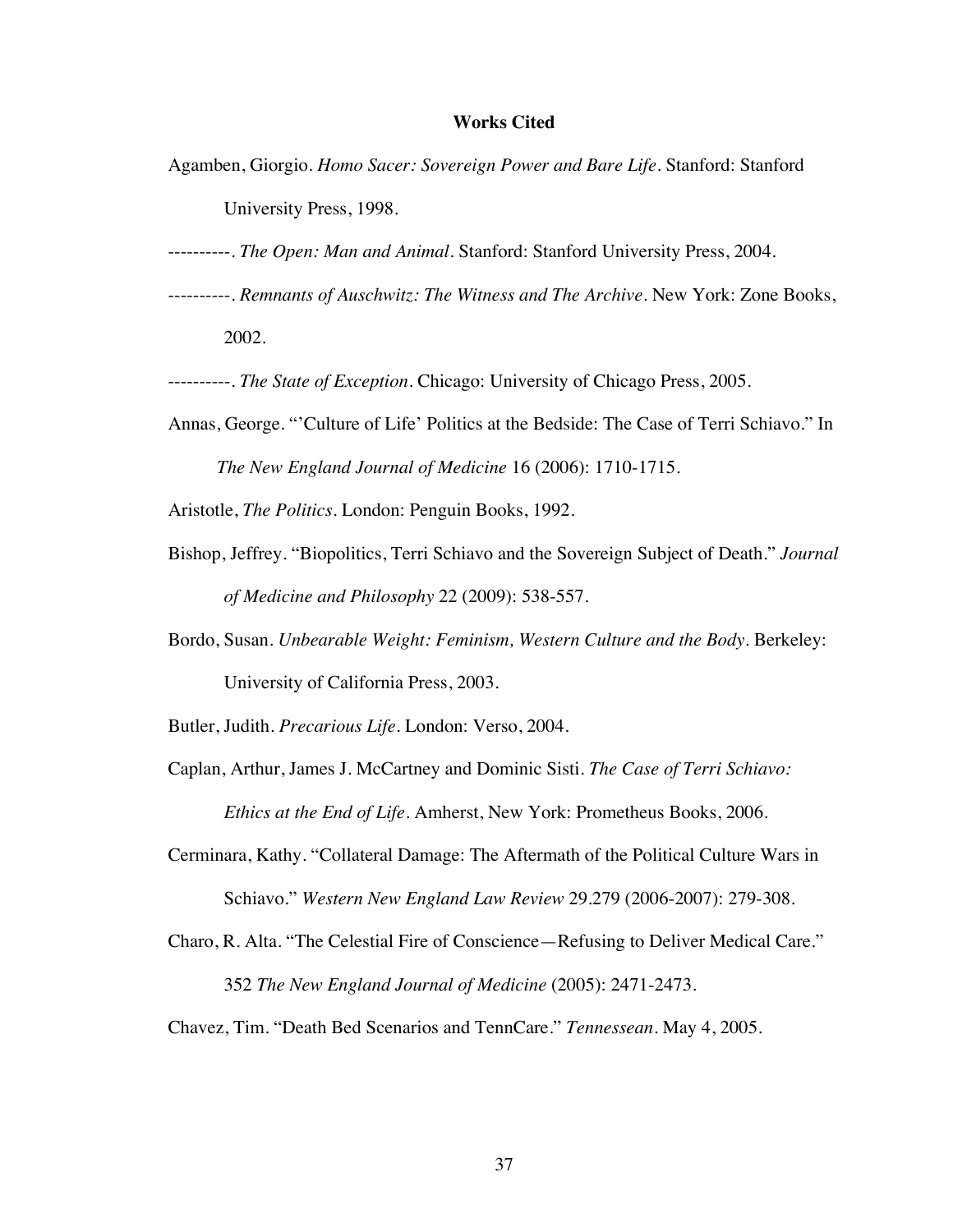- Eisenberg, Jon. *Using Terri: The Religious Right's Conspiracy to Take Away Our Rights.*  San Francisco: Harper Collins, 2005.
- Esposito, Roberto. *Bios: Biopolitics and Philosophy.* Minneapolis: The University of Minnesota Press, 2008.
- Foucault, Michel. *The History of Sexuality Volume One: An Introduction.* New York: Vintage Books, 1990.
- ------------. "Nietzsche, Genealogy, History." In *Language, Counter-Memory, Practice*. Edited by Donald Bouchard. Ithaca: Cornell Univerity Press, 1977: 139-164.
- ------------. *"Society Must Be Defended": Lectures at the College de France, 1975-1976*. New York: Picador, 2005.
- Frist, Bill. *Bill Frist: A Senator Speaks out on Ethics, Respect and Compassion*. New York: Monument Press, 2006.
- Hearne, Vicki. *Adam's Task: Calling Animals By Name*. New York: Vintage Books, 1987.
- Hemmer, Bill, Soledad O'Brien, Carol Costello, Sanjay Gupta, and Daniel Sieberg. "Woman Who Once Need Feeding Tube Shares Story." *CNN American Morning*. March 24, 2005.Transcript.

http://edition.cnn.com/TRANSCRIPTS/0503/24/ltm.06.html. [Accessed: March

31, 2009].

Jennett, Bryan. *The Vegetative State: Medical facts, ethical and legal dilemmas*. Cambridge: Cambridge University Press, 2002.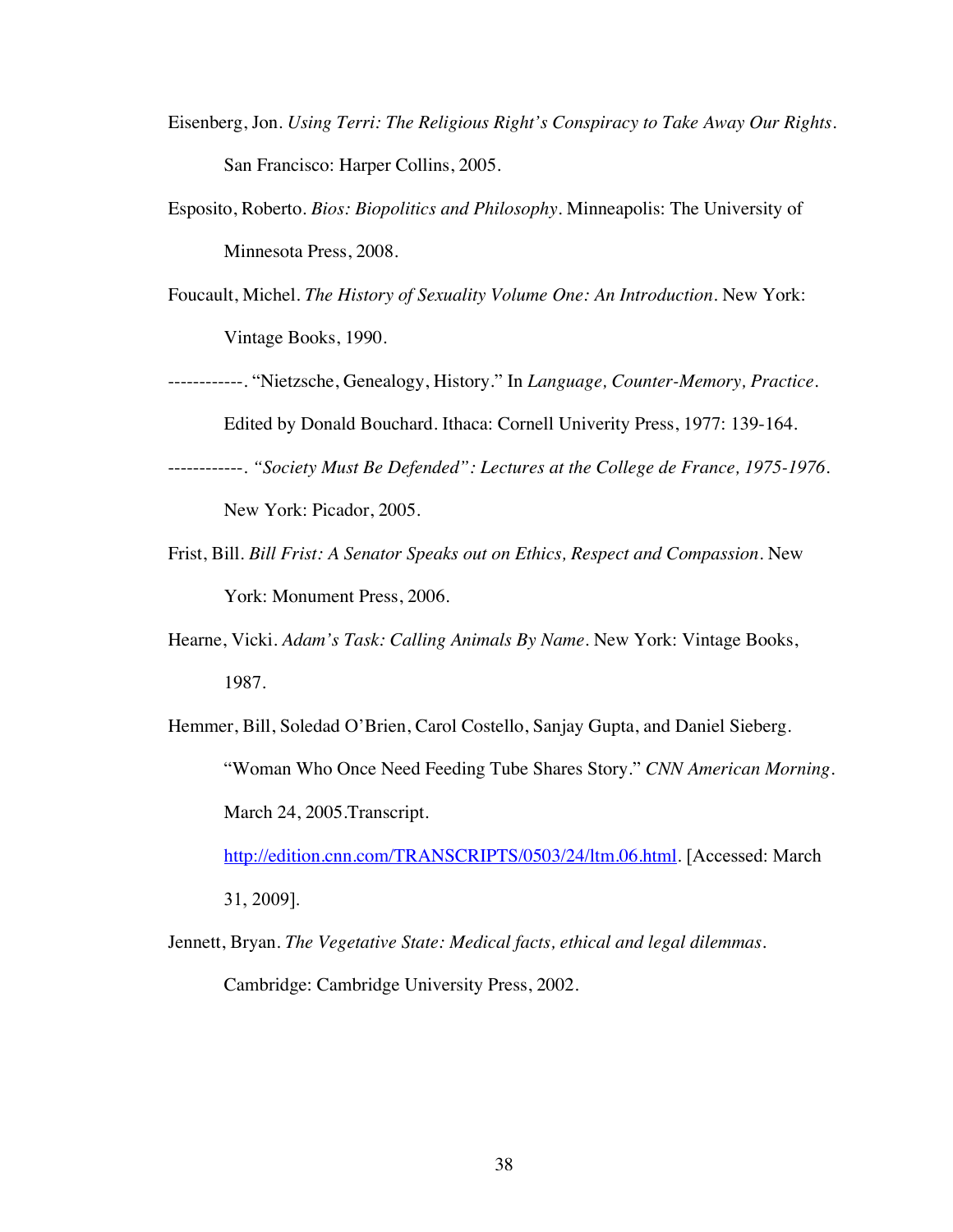- Kagan, Daryn, Susan Candotti, Anderson Cooper and David Mattingly. "President George W. Bush Makes a Statement on Death of Terri Schiavo." *CNN Live Today*, March 31, 2005.
- Kaufman, Sharon. *…And A Time to Die: How American Hospitals Shape the End of Life*. New York: Scribner, 2006.
- Keown, John. "Review: Life's Dominion: An Argument about Abortion and Euthanasia" In *Law Quarterly Review* 110 (1994): 671-674.
- Kristeva, Julia. *The Feminine and the Sacred.* New York: Columbia University Press, 2001.
- ------------. *The Sense and Non-Sense of Revolt.* New York: Columbia University Press, 2000.
- Mele, Sara. "Pathologists statement in Terri Schiavo case." World Net Daily.

http://www.worldnetdaily.com/news/article.asp?ARTICLE\_ID=33875.

[Accessed: March 31, 2009].

- Miller, Ruth. "On Freedom and Feeding Tubes: Reviving Terri Schiavo and Trying Saddam Hussein." *Law & Literature* 19.2 (2007): 161-186.
- Parmet, Wendy. "Terri and Katrina: A Population Based Perspective on the Constitutional Right to Reject Treatment." In *Northeastern Public Law and Theory Faculty Working Papers Series* 1 (2006): 1-27.
- Parry, John. "Society Must Be [Regulated]: Biopolitics and the Commerce Clause in Gonzales v. Raich." In *Lewis & Clark Law Review* 9.4 (2005): 853-877.
- Perry, Joshua. "Biblical Biopolitics: Judicial Process, Religious Rhetoric, and Beyond." In *Health Matrix* 16 (2006): 553-630.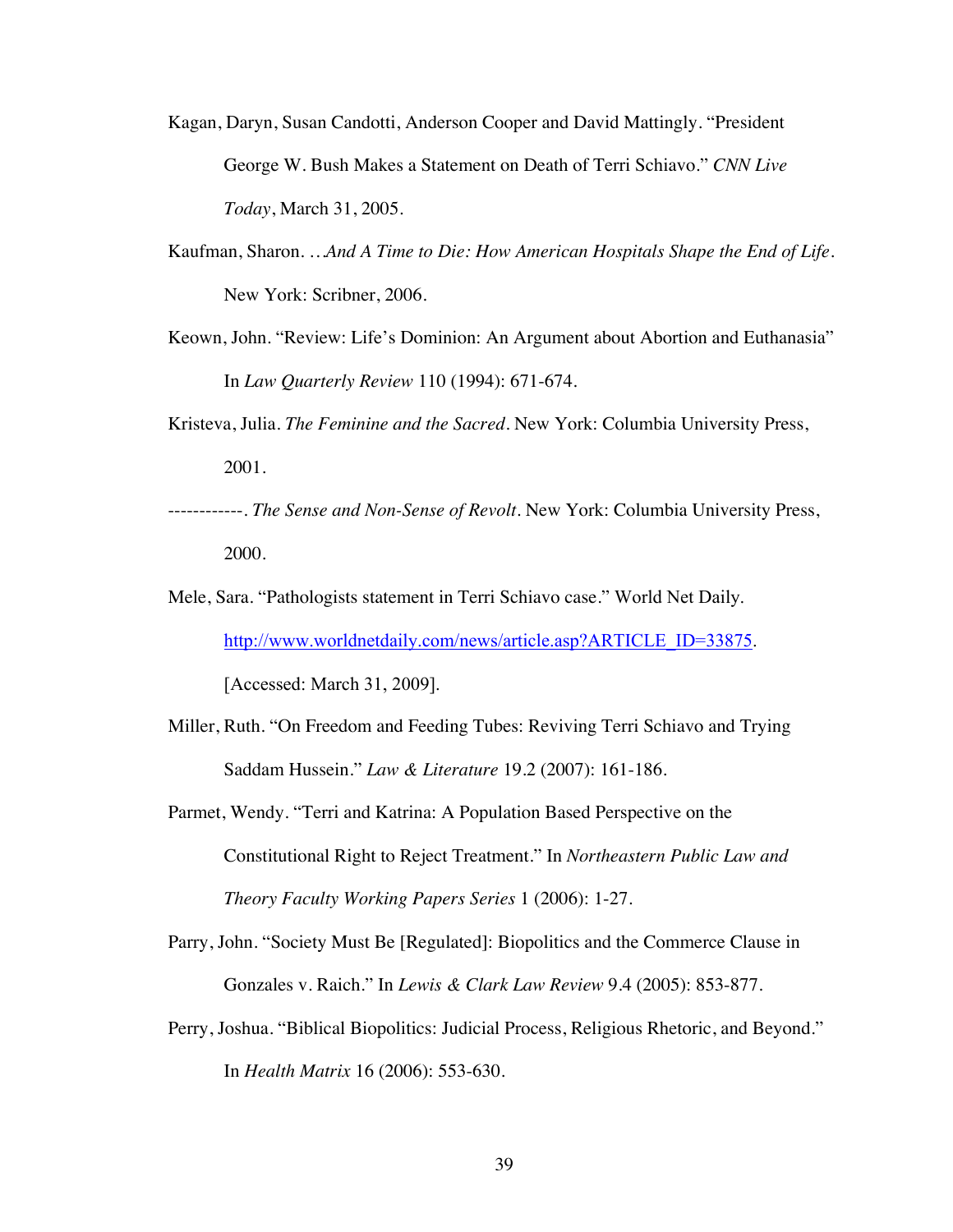------------. "Biopolitics at the Bedside: Proxy Wars and Feeding Tubes." In *Journal of Legal Medicine* 28 (2007): 171-192.

Rose, Nikolas. *The Politics of Life Itself*. Princeton: Princeton University Press, 2006.

- "Schiavo case highlights eating disorders." *USA Today*. February 25, 2005, Health and Behavior Edition, Final Edition.
- Singer, Peter. *Rethinking Life and Death: The Collapse of Our Traditional Ethics*. New York: St. Martin's Griffin, 1994.
- Stolberg, Sheryl Gay "Doctor-Politicians: Drawing Some Criticism, Legislators with Medical Degrees Offer Opinions in the Schiavo Case." *The New York Times*. March 23, 2005. Final Edition.
- U.S. House of Representatives. Committee on Government Reform. *Subpoena* (H.R. 1332). (S. 539). March 18, 2005. Washington: Government Printing Office, 2005.
- "Vegetative patient communicates." *BBC News*. September 7, 2006. Transcript.

**http://news.bbc.co.uk/2/hi/health/5320234.stm**. Accessed: March 31, 2009.

Zizek, Slavoj. "Biopolitics: Between Abu Ghraib and Terri Schiavo." In *Artforum*. 44.4 (December 2005): 270-271.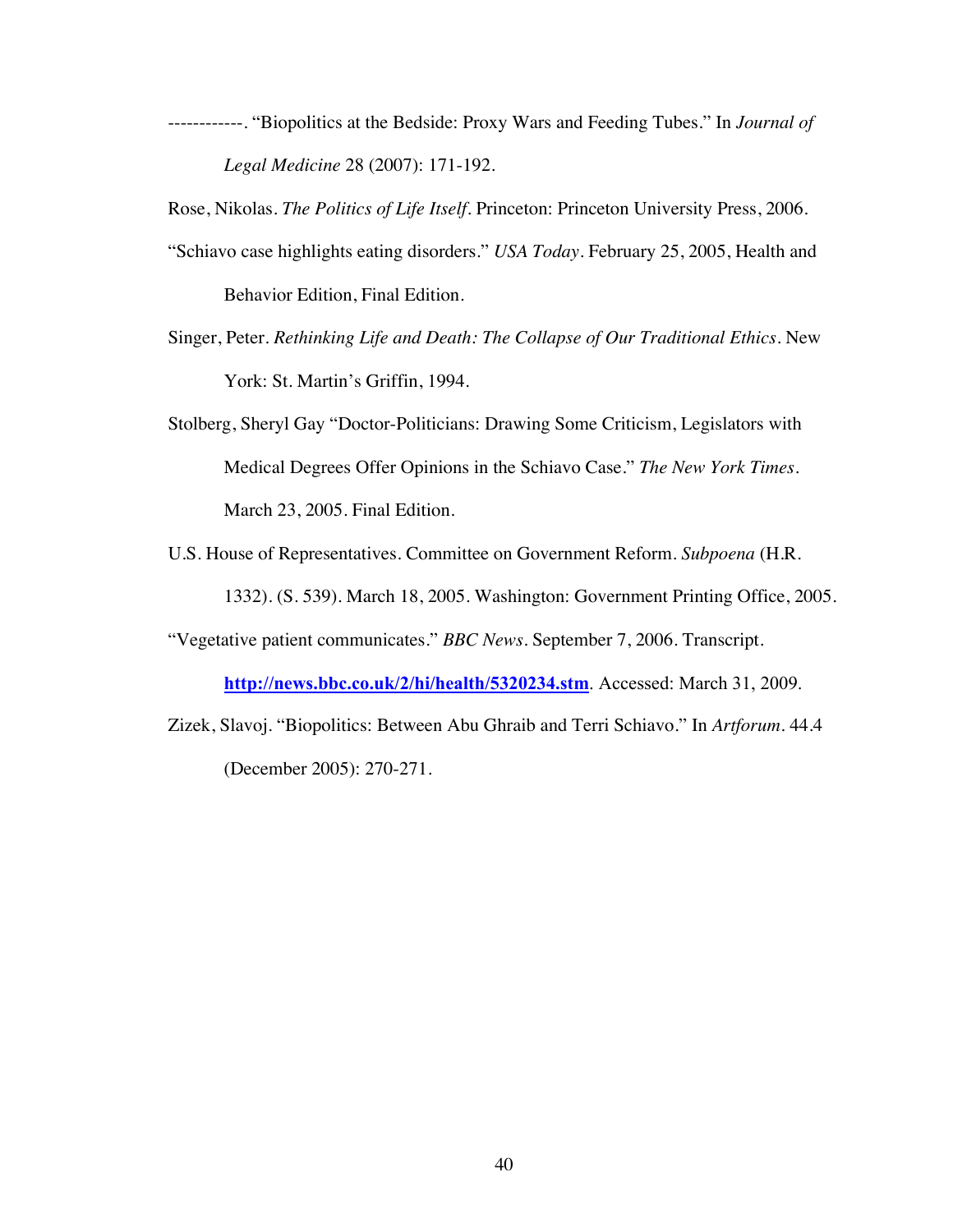# CHAPTER II

# FABRICATED LIFE: FOUCAULT AND THE BIO- OF BIOPOWER

#### **A "Negative Modality"**

In his 1975-76 lectures at the College de France Michel Foucault describes the then recent death of Spanish dictator Francisco Franco as a symbol of "the clash between two systems of power: that of sovereignty over death, and that of the regularization of life."1 Franco's forty-year reign was characterized by the "great savagery" of his sovereign power to "let live or make die." During the Spanish Civil War, his Nationalist forces (supported by Nazi Germany and Fascist Italy) killed tens of thousands of Republican officials, intellectuals, soldiers and sympathizers. After the war and until his own death in 1975, Franco violently suppressed or eliminated all of his political opponents, sometimes ordering that "the condemned be strangled to death by a metal collar" and requiring that the press cover the executions.<sup>2</sup> Franco fell ill in 1973 and again in 1975. Before dying on November  $20<sup>th</sup>$  of that year, he spent an extended period of time on artificial life support in a state much like Terri Schiavo. While Franco's rule was defined by the power to "have people put to death or let them live," his own death reflected the "regularization of life," the power to "foster life or disallow it to the point of death." Foucault summarizes:

[Franco] was the bloodiest of all dictators, [he] wielded the absolute right of life and death for forty years, and at the moment when he himself was

 <sup>1</sup> Foucault, *"Society Must Be Defended"* (New York: Picador, 2005), 249.

<sup>2</sup> Geoffrey Jenson, *Franco: Soldier, Commander, Dictator* (Washington D.C.: Potomac Books, 2005), 99.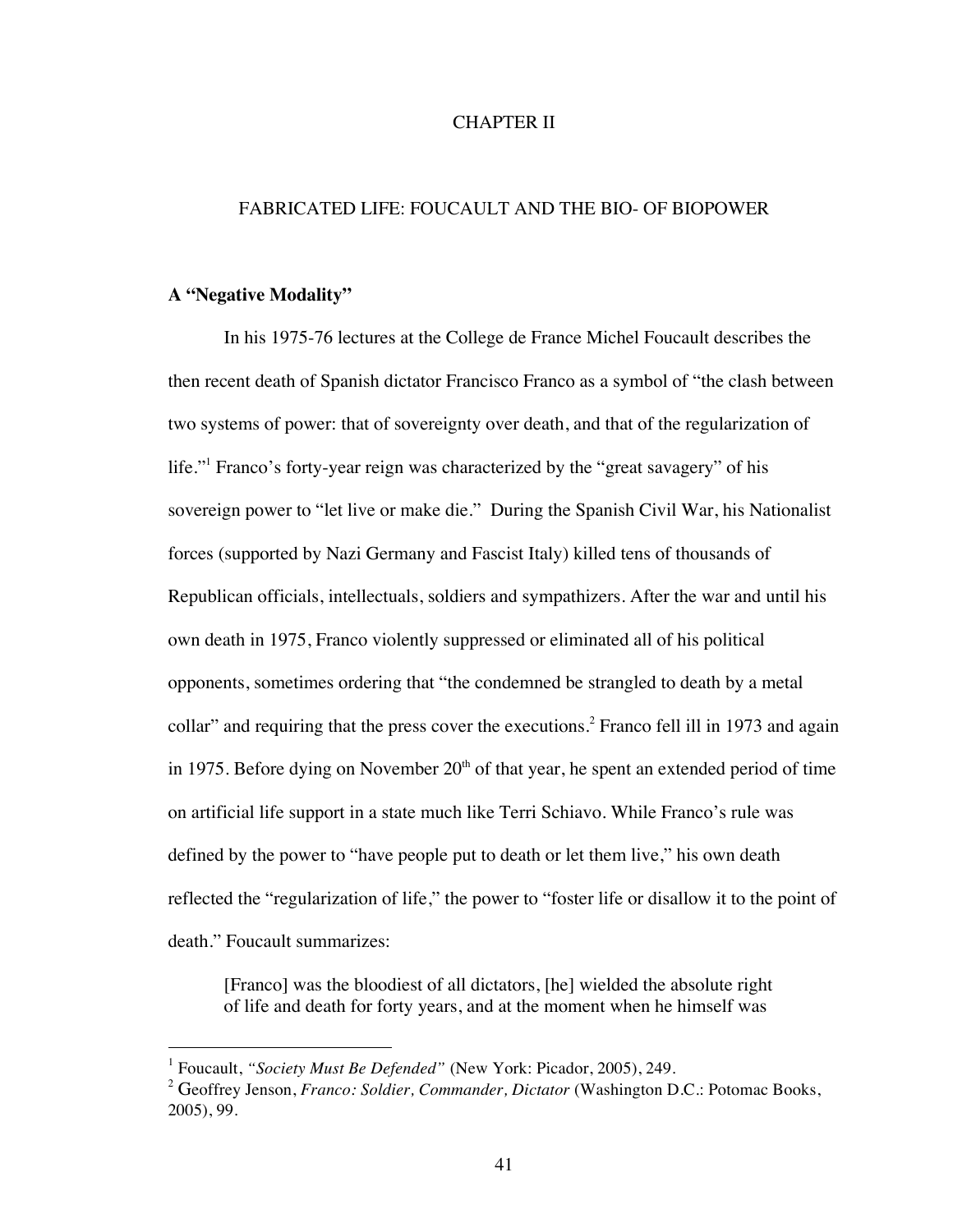dying, he entered this new field of power over life which consists not only in managing life, but in keeping individuals alive after they are dead. […] thanks to […] the actual exercise of political biopower, we have become so good at keeping people alive that we've succeeded in keeping them alive when, in biological terms, they should have been dead long ago. $3$ 

The deaths of Terri Schiavo and Francisco Franco equally mark biopolitical forms of life, but Franco's more readily invokes the difference between sovereign power and biopower. Foucault's definitions of biopower in the 1975-76 lecture course and the first volume of *The History of Sexuality* rely heavily on this contrast. In fact, Roberto Esposito has recently argued that, with respect to this Foucauldian notion, "a negative modality prevails: biopolitics is primarily that which is not sovereignty. More than having its own source of light, biopolitics is illuminated by the twilight of something that precedes it, by sovereignty's advance into the shadows."<sup>4</sup> The contrast between sovereignty and biopolitics highlights a shift in asymmetry, a "balance tipped" in favor of death or life, a clash between Franco's rule and Franco's demise. However, the contrast seems to rely on a difference that biopower itself puts into question, a "natural" or "given" difference between life and death. In referring to the biological death denied to Franco, Foucault invokes the distinction between biological (*zoe*) and political (*bios*) forms of living and dying, an invocation that then threatens to reemerge in the difference between "fostering life" and "disallowing it to the point of death." As figures of biopolitical life, Schiavo and Franco do not illustrate the play of contrasts—between life and death, "making live" and "letting die"—as much as the blurring of boundaries and the dimming of understanding.

 <sup>3</sup> Foucault, *"Society Must Be Defended,"* 248.

<sup>4</sup> Roberto Esposito, *Bios: Biopolitics and Philosophy* (Minneapolis: University of Minnesota Press, 2008), 33.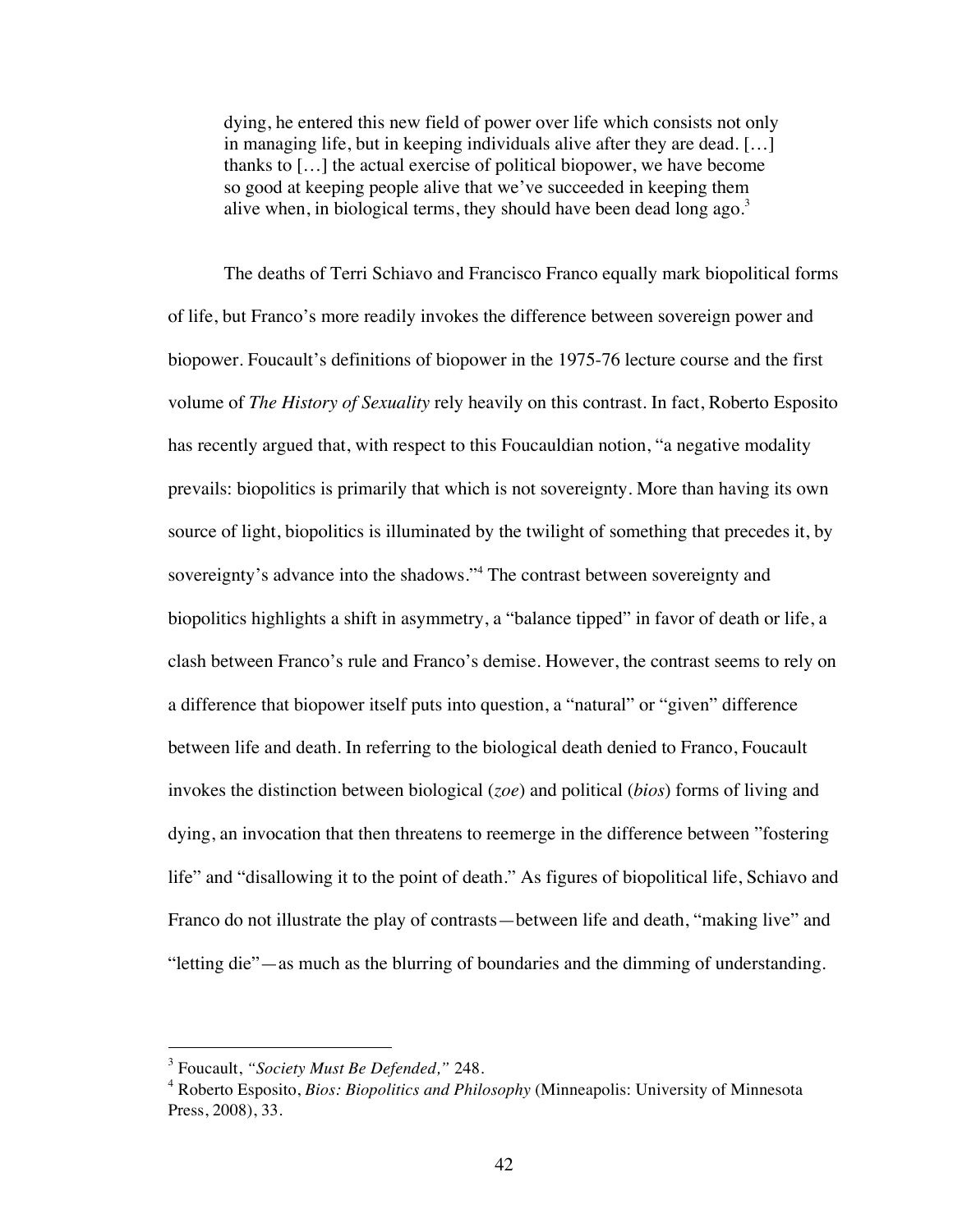At their bedsides and beyond, how do we describe the life and work of biopower without recourse to *zoe*/*bios* logics?

If Foucault's "negative modality" introduces this question, the general scarcity of biopower in his texts deepens and enlarges its reach. As Esposito suggests, the March 17th lecture of the 1975-76 course and the concluding chapter of *The History of Sexuality Volume One* are Foucault's only extended discussions of biopower. The 1977-78 course undertakes the study of mechanisms by which "the human species became an object of a political strategy."5 However, after several lectures on "apparatuses of security" Foucault turns his attention to pastoral power and "governmentality." The 1978-79 course is titled *The Birth of Biopolitics* yet its trajectory focuses almost exclusively on liberal and neoliberal forms of governmental reason. While the studies of pastoral power and governmental reason cover and indirectly illuminate many of the fields and objectives associated with biopower, Foucault's failure to make biopower a sustained object of direct inquiry challenges and encourages its interrogation.

This chapter draws on Foucault's proximate researches and genealogical method to clarify his concept of biopower, and more specifically, the *bio-* of biopower. In the process, I advance an account of biopolitics that emphasizes and nuances the *production*, rather than the given nature or essence, of life. Foucauldian genealogy stresses that "that there is something altogether different behind things: not a timeless and essential secret, but the secret that they have no essence or that their essence was fabricated in a piecemeal fashion from alien forms."<sup>6</sup> In their own piecemeal fashion, Foucault's 1975-

 <sup>5</sup> Michel Foucault, *Security, Territory, Population* (New York: Palgrave Macmillian, 2007), 1. <sup>6</sup> Michel Foucault, "Nietzsche, Genealogy, History." In *Language, Counter Memory Practice*. Edited by Donald Bouchard (Ithaca: Cornell University Press, 1977), 142.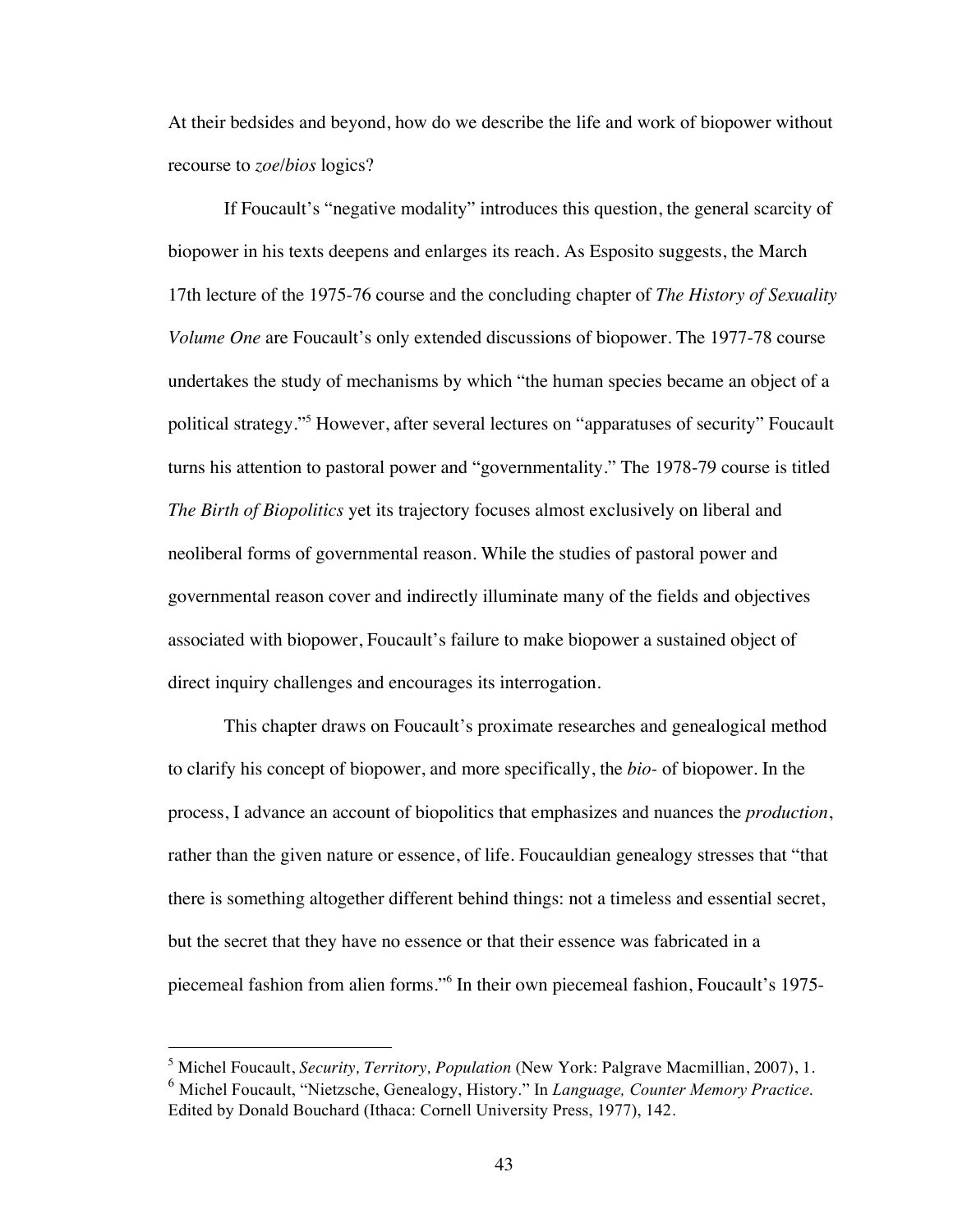79 lectures address the fabrication of life specific to biopolitics. Pastoral, *raison d'etat*, liberal and neoliberal modes of "governmentality" propose a series of figures marking fabricated life in its totalizing and individualizing forms: sheep and flock, man and population, *homo economicus* and society, entrepreneur and social market. Working through these figures, I disengage the living object of Foucauldian biopower from the distinction between *zoe* and *bios*.

By connecting governmental reason and biopower, this chapter elucidates not only the life of biopower, but also its development and operation, its lines of descent and contemporary mutations. In his explorations of pastoral power, Foucault describes the  $16<sup>th</sup>$  and  $17<sup>th</sup>$  century emergence of a Judeo-Christian form of government embodied in the relation of a shepherd to his flock. The science of police of the  $17<sup>th</sup>$  and  $18<sup>th</sup>$  century draws upon the logics of pastoral power to articulate the state's concern for the lives of its citizens, their health, safety, morality and well-being. And whereas the police must "bear upon everything," modern liberal and neo-liberal modes of governance strive to "actively enable" and economize the "natural course of things." While neither synthetic nor comprehensive, Foucault's account of various forms of governmental reason supplies a more nuanced understanding of the "threshold of modernity" and a sharper picture of contemporary biopolitical regulation. Today, the regulatory production of life is, more specifically, the "enterprise" of life; freedom is "manufactured" for and through an "animal whose [political economy] places his existence as a living being in question."

With this more nuanced understanding of the production of life, the chapter returns to the production of death in the sovereign right to kill. According to Foucault's genealogy of government, biopower emerges in the decline of, but still "demonically

44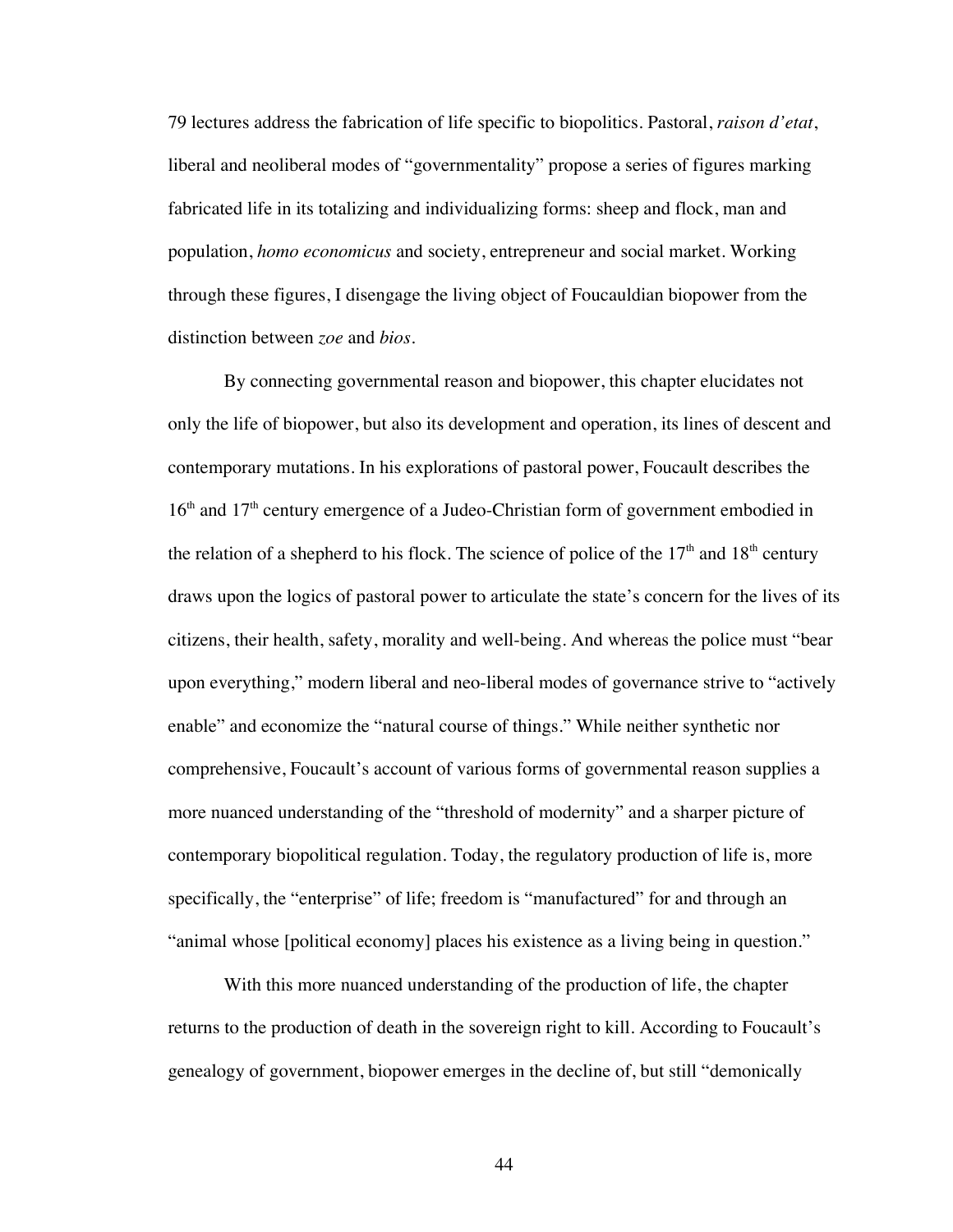combines" with, sovereign power. Foucault claims that it is racism that gives sovereign power a lease, a "death-function," in biopolitical contexts. Extending this underdeveloped line of thought, Giorgio Agamben introduces *homo sacer*, a figure of living death and the logic of exception, to describe the "hidden intersection" of sovereignty and biopolitics. Considering Foucault and his extensions, I argue that the exception is a tactic within the field of governmentality, one that helps explain how "death-functions" like racism do their work and that relieves the binary suggestions of Foucault's "negative modality." Working through the inclusion of *homo sacer* among the forms of fabricated life uncovered in the genealogy of government—man, *homo economicus*, entrepreneur— I confirm that sovereign power, in its pre-modern and combinatory forms, is likewise disengaged from the distinction between *zoe* and *bios*.

### **Genealogy and the Fabrication of Life**

Foucault's claim that biopower has succeeded in "keeping [people] alive when, in biological terms, they should have been dead long ago" implies a distinction between biological and political forms of living and dying. That is, by marking the new impossibility of a life and death "in biological terms," Foucault appears to distinguish *zoe* and *bios* at the very moment of their eclipse. The move is not isolated to his remarks on Francisco Franco. Treating biopolitics more generally, Foucault writes:

For the first time in history, no doubt, biological existence was reflected in political existence; the fact of living was no longer an inaccessible substrate that only emerged from time to time, amid the randomness of death and its fatality; part of it passed into knowledge's field of control and power's sphere of intervention. Power would no longer be dealing with legal subjects over whom the ultimate dominion was death, but with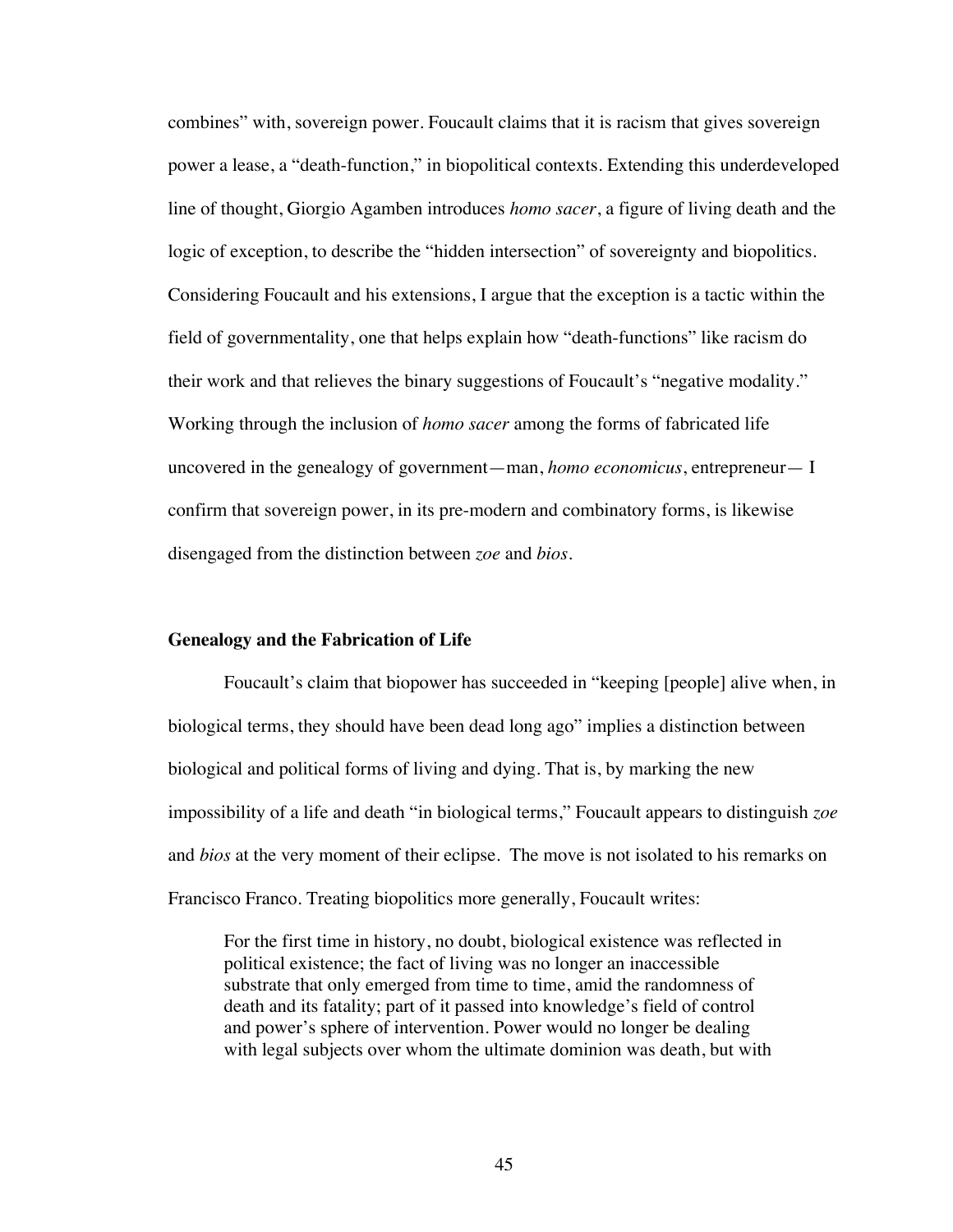living beings and the mastery it would be able to exercise over them would have to be applied at the level of life itself.<sup>7</sup>

Foucault's description of life as a "substrate" and "level" appears to figure a pre-modern pre-political materiality, a post-dated distinction between *zoe* and *bios*. The theoretical history of biopolitics, a lineage that includes German organicism and Anglo-american (neo)humanism, shares in this binary distinction with violent exclusionary effects. In the case of organicist Jakob von Uexkull, the presumption of a living substrate to be harmonized fit easily with Nazi political programs. Later, in response to this violent epochal event, neohumanists sought to recuperate the same binaries—human/animal, *zoe/bios*. However, to identify Foucault's account with these lines of thought bears a distortive violence of its own. Foucault's genealogical approach to biopolitics marks a turn in the theoretical history of biopower, a turn that counters the binary suggestions of his own "negative modality."

The theoretical history of the conjunction "bio-politics" begins more than 50 years prior to Foucault's 1975-76 course. Although the term was used as early as 1911, the Swedish political scientist Rudolph Kjellén was likely the first to have theorized the notion of biopolitics.<sup>8</sup> His 1916 text *The State as a Form of Life* elaborated an "organistic" conception of political life. For Kjellén, "biopolitics" conceives the state as a *living being* or organism, as opposed to an abstract entity produced out of the agency, and

 <sup>7</sup> Foucault, *The History of Sexuality: Volume One An Introduction*, (New York: Vintage Books, 1990), 142.

 $8$  Esposito, 16. G.W. Harris was the first to use the word "biopolitics" in a column for the "The New Age" December 28, 1911 where he defined biopolitics as "a policy which should consider two aspects of the nation: in the first place, the increase of population and competition; in the second place, the individual attributes of the men who are available for filling places of responsibility in the State." See G.W. Harris, "Bio-Politics," *The New Age,* Volume 10 No. 9, 197.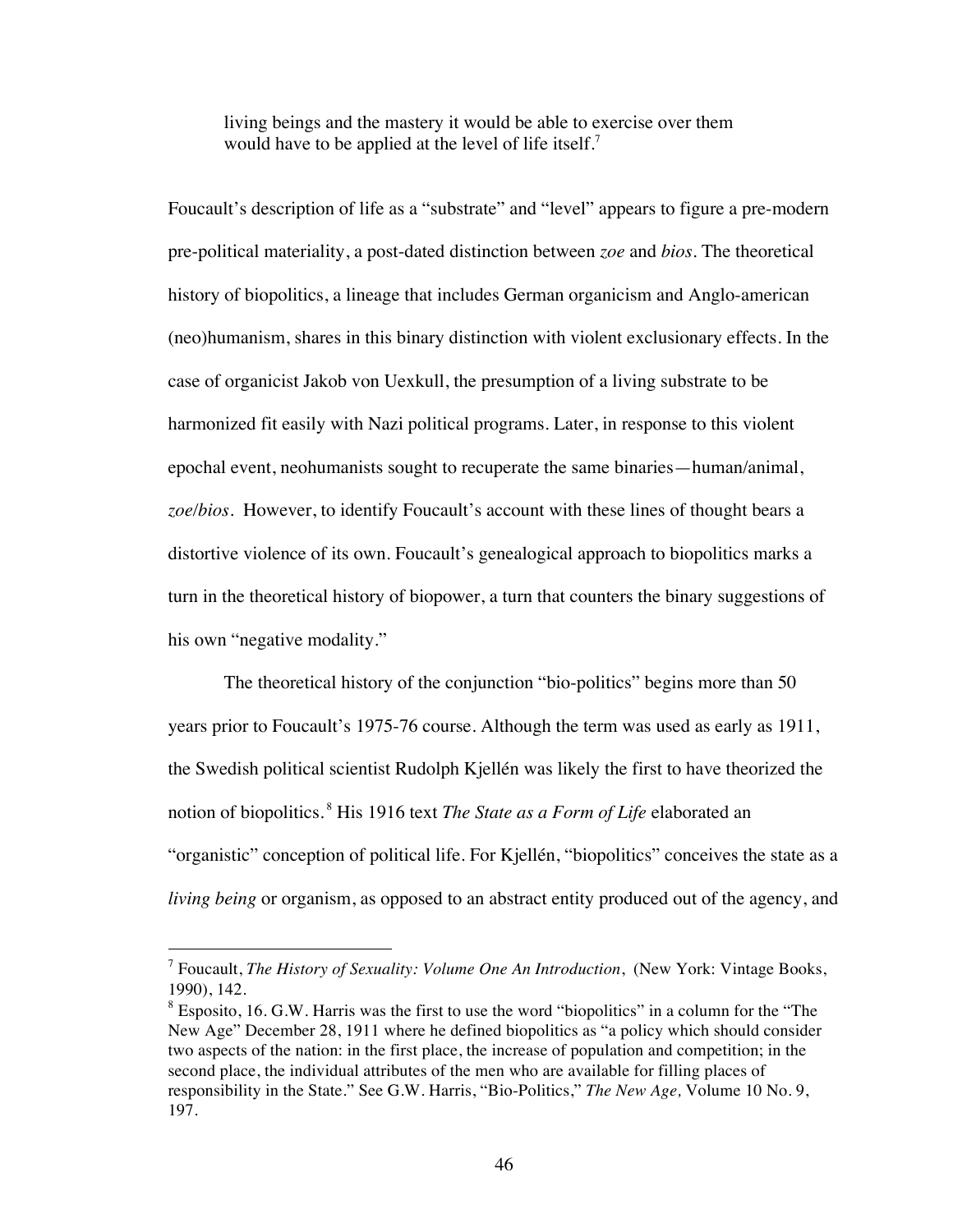in the interests of, its subjects. On this conception, the people's spiritual and biological harmony, in short, their vitality, should not be one political concern among others but rather the state's central purpose. Out of the traumatic period of inter-war Europe, "parasites" and "pathologies" became the central anxieties of organist theory and racism its fated course. Jakob von Uexküll's 1920 *Staatsbiologie* travels this itinerary. Stating his concern for the social "cancers" of the German people, von Uexküll concluded that "what we are lacking is an academy with a forward-looking vision not only for creating a class of state doctors, but also for instituting a state system of medicine. We possess no organ to which we can trust the hygiene of the state."<sup>9</sup> Later Von Uexkull quietly endorsed the hygienic solutions of the German state. The zoologist maintained a sordid correspondence with the Englishman-turned-Nazi historian Houston Chamberlain and even penned an introduction to Chamberlain's infamous anti-Semitic tract *The Foundations of the Nineteenth Century* in 1928.10

Nazism made clear the ease by which the organistic pursuit of "spiritual and biological harmony" can come to support the eradication of a people. When interest in biopolitics revived in France in the 1960s the fruit of this reflection was a kind of neohumanist anthropology motivated by the war. On this track, Aaron Starobinski's *Biopolitics: An Essay on the Interpretation and History of Humanity and Civilization* (1960) and Edgar Morin's *Introduction to a Politics of Man* (1969) positioned human life as an energetic substratum of politics, a nature to be directed "by the forces of charity,

<sup>-&</sup>lt;br>9 Von Uexkull, Jakob. *Staatsbiologie* (Berlin: Verlag von Gebruder Paetel, 1920), 55.

<sup>&</sup>lt;sup>10</sup> Giorgio Agamben, *The Open: Man and Animal* (Stanford: Stanford University Press, 2004), 43; Torten Ruting, "History and Significance of Jakob von Uexkull and of his institute in Hamburg." *Sign Systems Studies* 32.1/2 (2004), 35-72.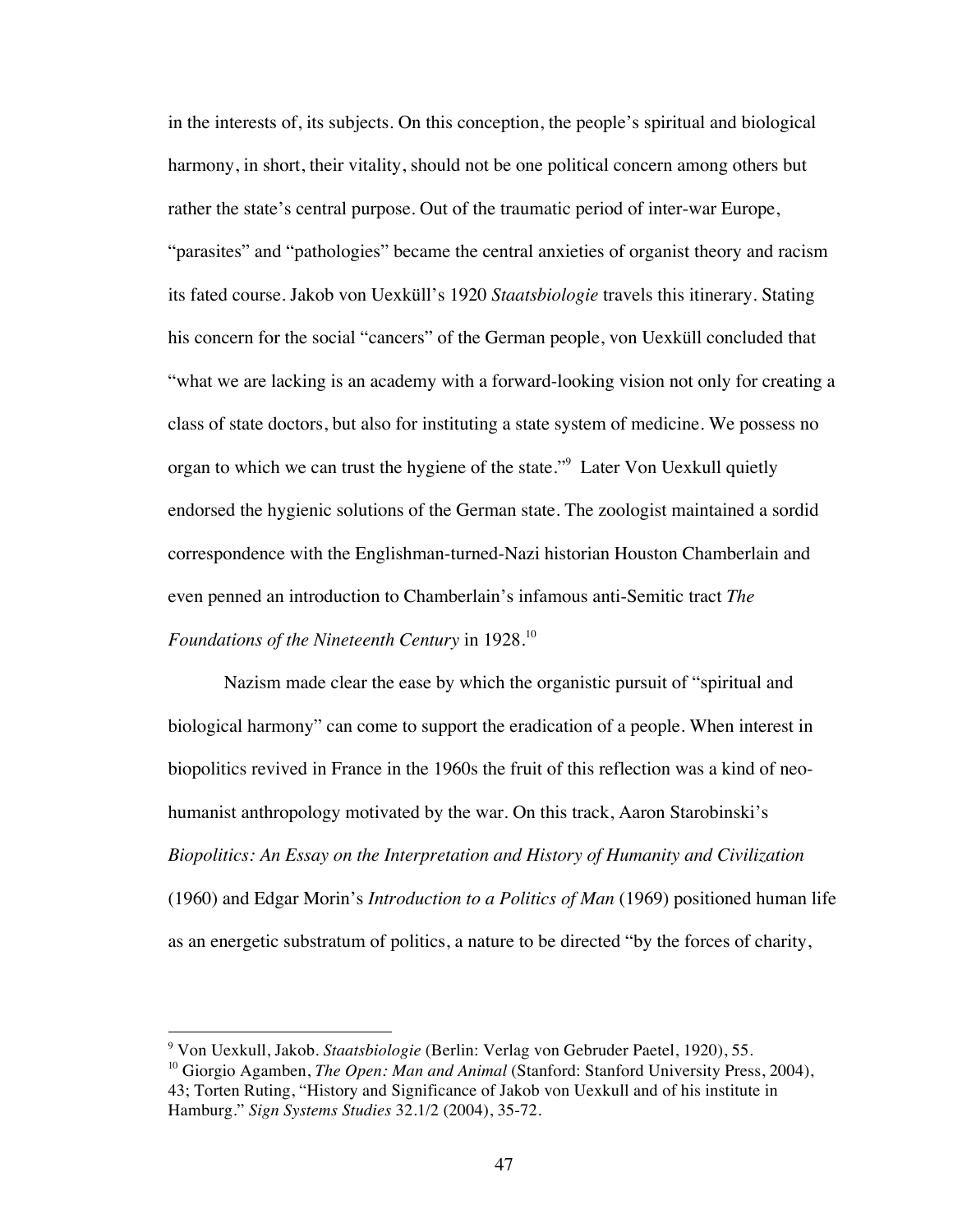justice and truth."<sup>11</sup> While Starobinski and Morin sought to affirm human life in a manner that would counter the violence of the camps, neither substantively reflected on the construction of the human over and against other forms of life. As Hannah Arendt dramatically put it, the camps revealed that "the world found nothing sacred in the abstract nakedness of being human, […] a man who is nothing but a man has lost the very qualities which make it possible for other people to treat him as a fellow-man."12 The camp image of a "man who is nothing but a man" is one that shoots through a series of binaries that undergird both racist biocracy and humanist affirmation—man/animal, nature/culture etc.

Foucault's genealogical method is set at a marked distance from the organist or neo-humanist declensions of biopolitical theory by its demand that we more deeply historicize the notions of "life," "body," "humanity," etc. Instead of presupposing a natural given or organic substrate in need of harmonization or direction, Foucauldian genealogy opposes the "search for origins" and aims to counter metaphysical movements and assumptions. Genealogy is not an excavation of the "bottom" of things, but rather an "elevated gaze" by which "depth is restored as an absolutely superficial secret."<sup>13</sup> "Effective history" records the history of interpretation through analyses of descent and emergence. On the course of descent [*Herkunft*], the method "maintains events in their proper dispersion," emphasizing difference and disparity; with a particular interest in the "body as the inscribed surface of events," the analysis of descent is "situated within the

 11 Neither text has been translated into English. Aaron Starobinkski, *La biopolitique: Essai d'interpretation de l'histoire de l'humanite et des civilizations* (Geneva: Imprimerie des Arts, 1960); Edgar Morin, *Introduction a une politique de l'homme* (Paris: Editions du Seuil, 1969). <sup>12</sup> Hannah Arendt, *The Origins of Totalitarianism* (New York: Schocken Books, 2004), 299-300.

<sup>13</sup> Michel Foucault, "Nietzsche, Freud, Marx." In *Michel Foucault: Aesthetics, Method and Epistemology*. Ed. James D. Faubion (New York: The New Press, 1994), 273.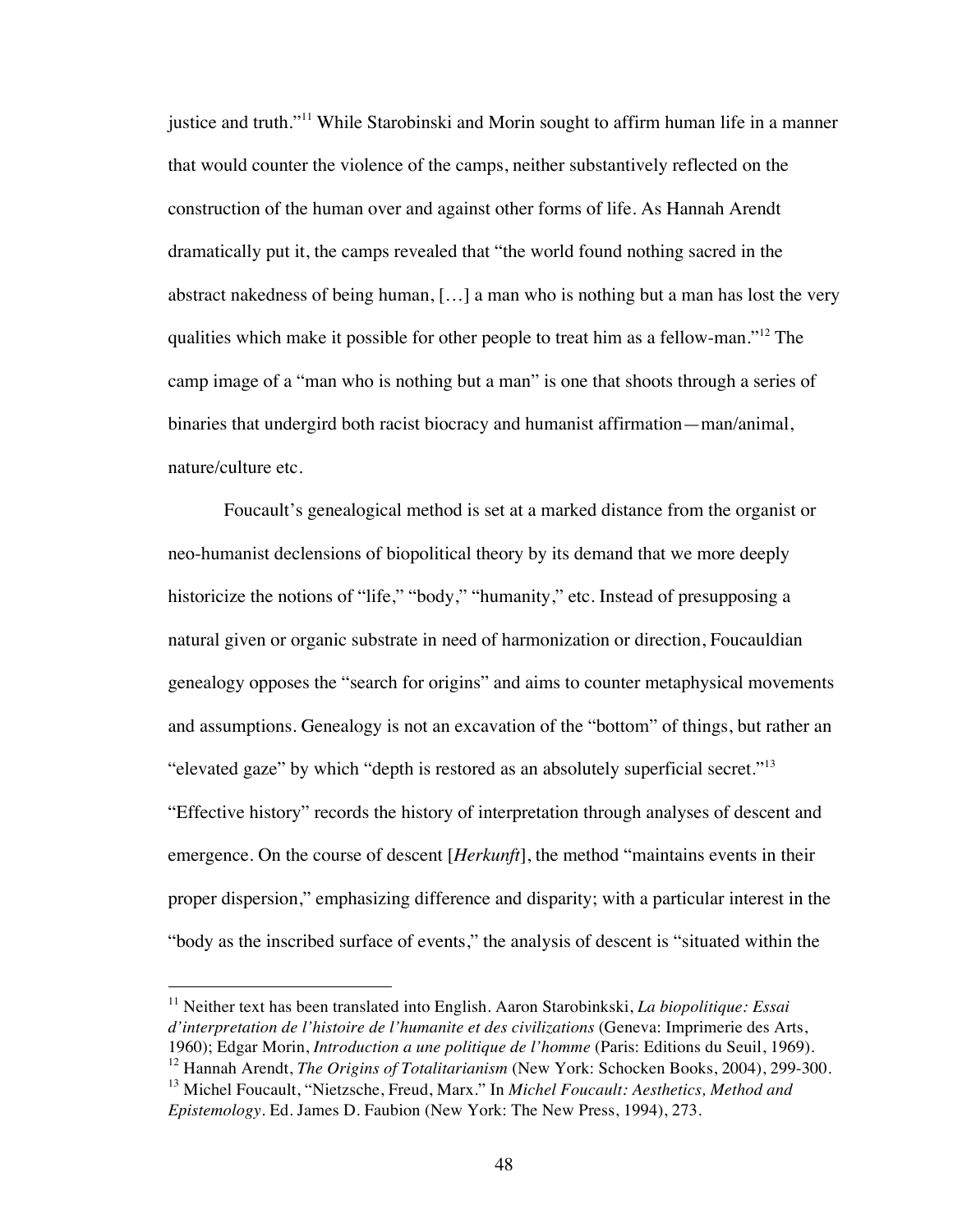articulation of the body and history. Its task is to expose a body totally imprinted by history and the process of history's destruction of the body."<sup>14</sup> On the course of emergence [*Entstehung*], genealogy establishes the "hazardous play of dominations" rather than the "final term" or "culmination" of historical development. Together, an analysis of descent and emergence counters the natural given "levels" or "substrates," their health or harmony, parasites or pathologies.

Foucault's thesis that power and knowledge are not external to one another thoroughly shapes genealogy and its ruptures. Through the lens of power-knowledge, organistic and neo-humanist theories appear as lines of thought unreflectively enmeshed in the play of dominations. Foucault clearly describes the internal relation of power and knowledge in the early pages of *Discipline and Punish*:

We should admit [that] power produces knowledge [...] that power and knowledge directly imply one another; that there is no power relation without the correlative constitution of a field of knowledge, nor any knowledge that does not presuppose and constitute at the same time power-relations.15

In their connection to the method of genealogy

[t]hese 'power-knowledge relations' are to be analyzed, therefore, not on the basis of a subject of knowledge who is or is not free in relation to the power system, but, on the contrary, the subject who knows, the objects to be known and the modalities of knowledge must be regarded as so many effects of these fundamental implications of power-knowledge and their historical transformations.<sup>16</sup>

Genealogy is not itself disconnected from power-systems; the fact that "everything is

dangerous" is true as much for Foucault's "history of present" as Kjellen's organistic

<sup>&</sup>lt;sup>14</sup> Foucault, "Nietzsche, Genealogy, History," 148.

<sup>15</sup> Foucault, *Discipline and Punish,* 27

 $16$  Ibid, 28.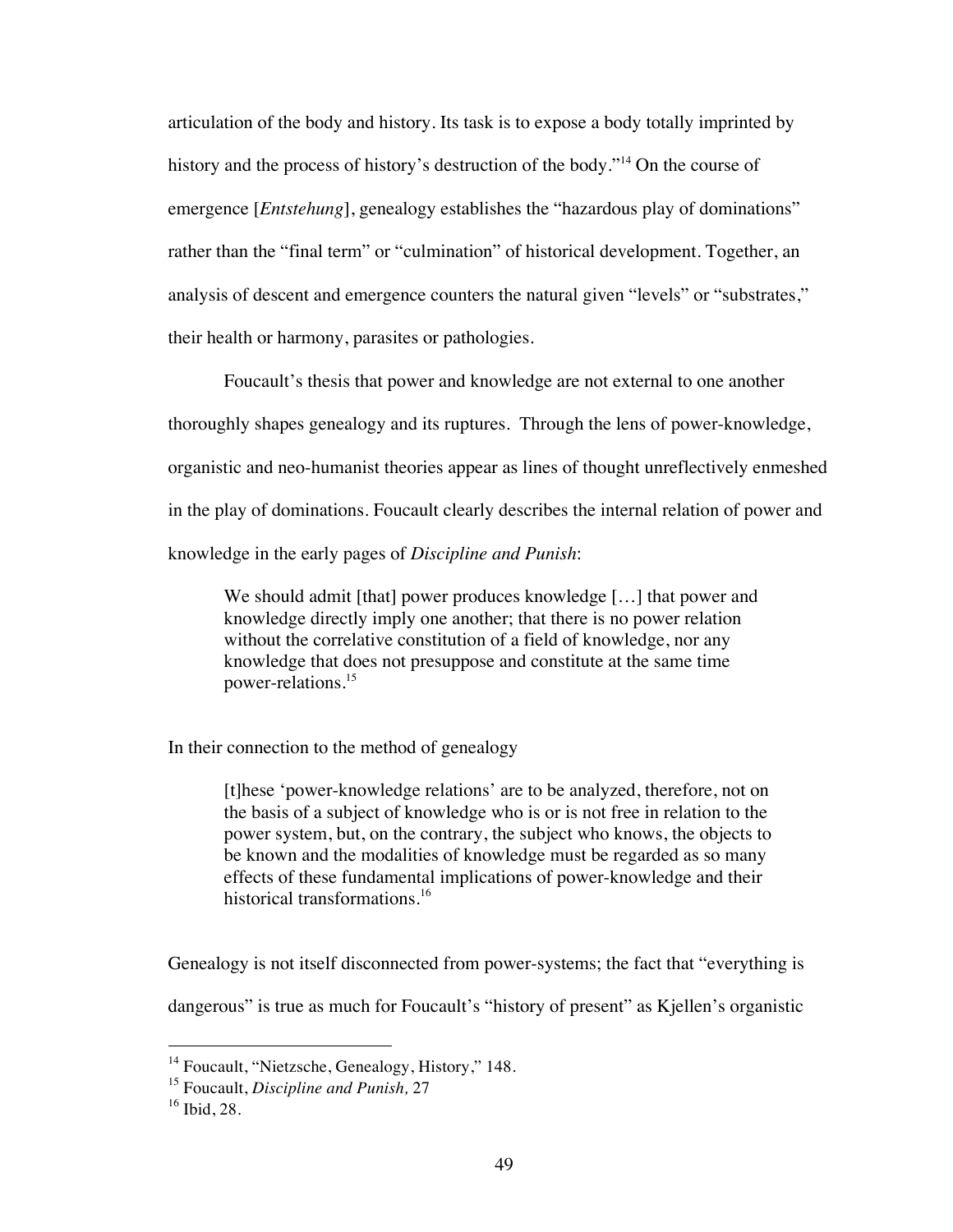theory of the state.<sup>17</sup> Nevertheless, genealogy's attention to "power-knowledge relations" marks the violent and racist effects of calls for harmony and hygiene, a turn of critical thought unavailable within the terms of organistic and humanistic theory themselves.

In his early archaeological method, the study of discursive rules and practices, Foucault had taken "life" and modern "man" as objects of inquiry without the resources of "power-knowledge" or this critical turn. In *The Order of Things* Foucault provides a slow demonstration of the emergence of "man" and "life" in the field of knowledge, more specifically, the modern appearance of "human nature" and its corresponding episteme, the empirical human sciences. In this demonstration, the supposed timelessness of these notions undergoes an archaeological deconstruction whereby the alienness of "man" and "life" to Classical and Renaissance rationalities works to illustrate Foucault's dramatic claim that "man is only a recent invention, a figure not yet two centuries old, a new wrinkle in our knowledge, […that] will disappear again as soon as that knowledge has discovered a new form."<sup>18</sup> This new man is both an "object of knowledge and as a subject that knows: enslaved sovereign, observed spectator."19 It is only in the modern period that man comes to order and be ordered, to exist as bound to finitude, to be studied via biology and economics. In the Classical and Renaissance ages, there were epistemologies that ordered the world otherwise; human beings existed, but man did not.<sup>20</sup>

 <sup>17</sup> "I would like to do the genealogy of problems, of *problématiques*. My point is not that everything is bad but that everything is dangerous, which is not exactly the same thing." Michel Foucault, "On the Genealogy of Ethics," In *Michel Foucault: Ethics, Subjectivity, Truth* (New York: The New Press, 1997), 256.

<sup>18</sup> Michel Foucault, *The Order of Things: An Archaeology of the Human Sciences* (New York: Random House, 1994), xxiii.

 $19$  Ibid, 312.

 $20$  Ibid, 322.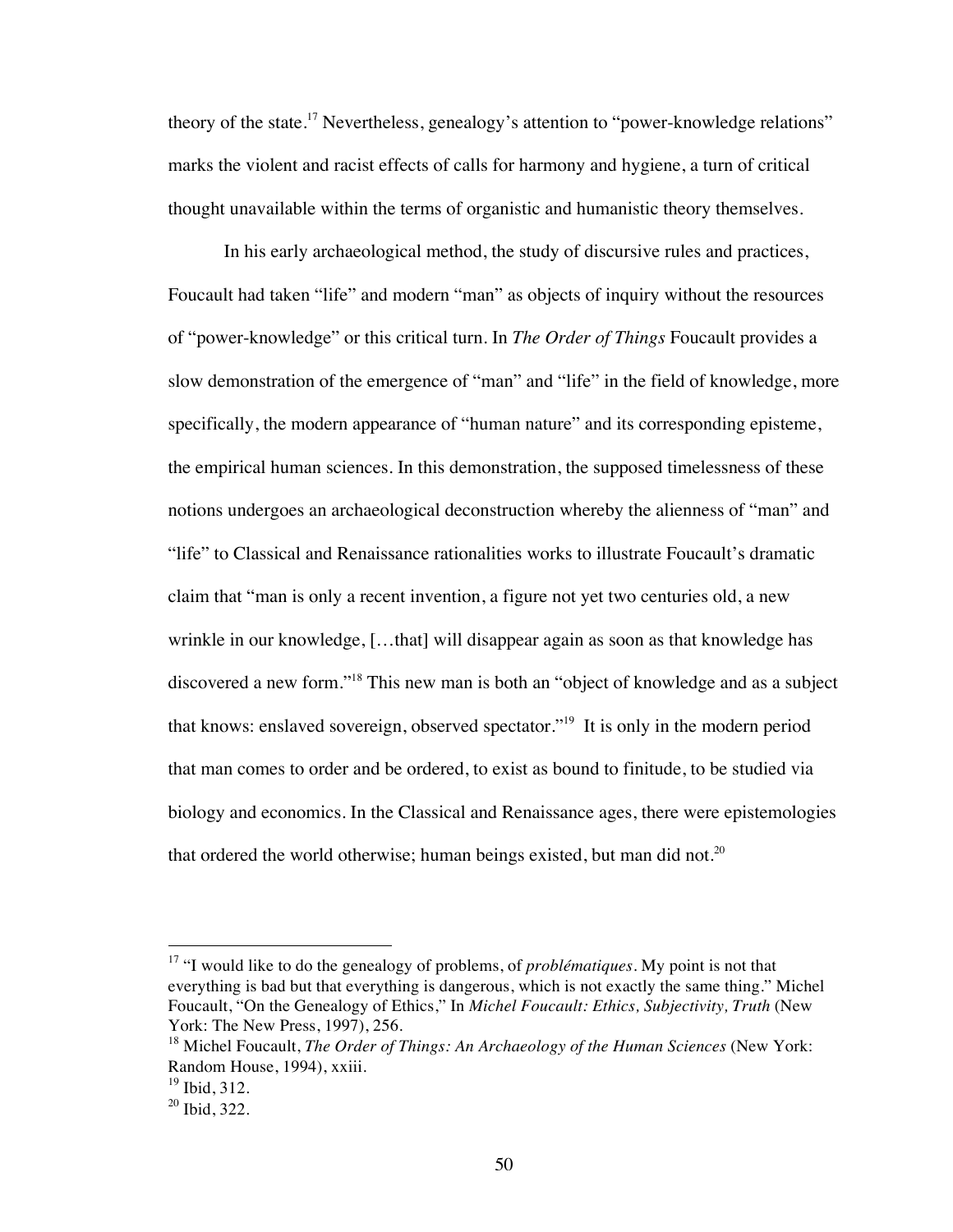In a manner that recalls his pronouncement on biopolitics in *The History of Sexuality*, Foucault announces that "the *threshold of modernity* is situated not by the attempt to apply objective methods to the study of man, but rather by the constitution of an empirico-transcendental doublet which was called man."<sup>21</sup> Through three doubles transcendental-empirical, cogito-unthought, return-retreat of the origin—Foucault gives greater detail to varieties of modern humanism. In the transcendental-empirico doublet, man is a transcendental condition of knowledge but also an empirical object of knowledge. In the cogito-unthought doublet, man is the "locus of misunderstanding," ever confronting his own "unthought;" That is, "the modern cogito does not reduce the whole being of things to thoughts without ramifying the being of thought right down to the inert network of what does not think."<sup>22</sup> In the doublet of returning and retreating origins, man is an opening and object of history; "Man's being is always maintained, in relation to man himself, in a remoteness and a distance that constitute him." $^{23}$ Irreconcilably composed by the opposition of subject and object, each of these doubles reveals that modern man is not a given essence, but an unstable project.

Through a method that is to "alternate, support and complete" the work of genealogy, Foucault's archaeology of the human sciences helps rethink "man" and "life" at the "threshold of modernity." In *The Order of Things* biological knowledge and its objects are functions of the modern episteme, itself a mutation of Classical and Renaissance rationalities. Life "in biological terms" is here discursively constituted but, without an analysis of descent and emergence, not yet "totally imprinted" by history and

 $21$  Ibid, 319 (my emphasis).

 $22$  Ibid, 324.

 $23$  Ibid, 336.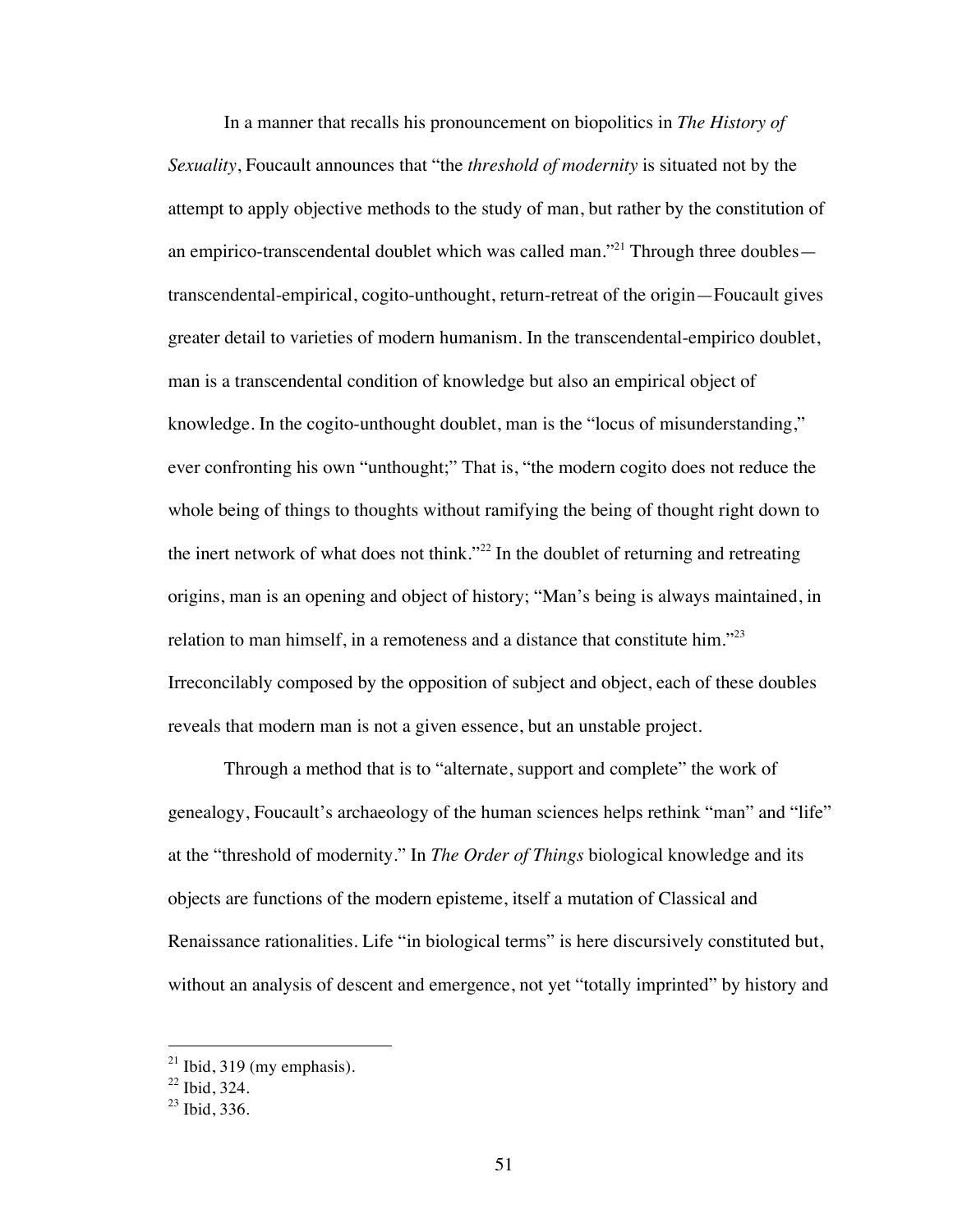the "hazardous play of dominations." *The Order of Things* readies its own genealogy, provoking the analysis of power-relations presupposed and constituted by "man and his doubles." As Foucault reflects in an interview entitled "On Power:"

What struck me, in observing the human sciences, was that the development of all these branches of knowledge can in no way be dissociated from the exercise of power […] Generally speaking, the fact that societies can become the object of scientific observation, that human behavior became, from a certain point on, a problem to be analyzed and resolved, all that is bound up, I believe, with mechanisms of power which, at a given moment, indeed, analyzed that object (society, man, etc.) and presented it as a problem to be resolved. So the birth of the human sciences goes hand in hand with the installation of new mechanisms of power.24

Foucault attends to these new mechanisms of power by bringing his genealogical program to the "arts of government." The emergent "life" and "man" given over to the empirical human sciences in *The Order of Things* is that "life" given over to biopower and governmentality in his late lectures at the College de France. Foucault's archaeological research and genealogical program resist the logic of the distinction between *zoe* and *bios*, but fully wresting the *bio-* of biopower from binary suggestions requires the application of genealogy to "life," to man and his doubles. Foucault's writing on governmental rationality, and the biopower-knowledge relations treated therein, bring us closer to this application.

#### **Governmentality: From the Pastorate to Neoliberalism**

In *The History of Sexuality*, Foucault describes biopower as a "bi-polar technology of power" composed of "disciplines" and "regulatory controls," an "*anatomo-*

 <sup>24</sup> Michel Foucault, "On Power," in *Politics, Philosophy, Culture: Interviews and Other Writings 1977-1984.* Ed. Lawrence Kritzman (New York: Routledge, 1988), 106.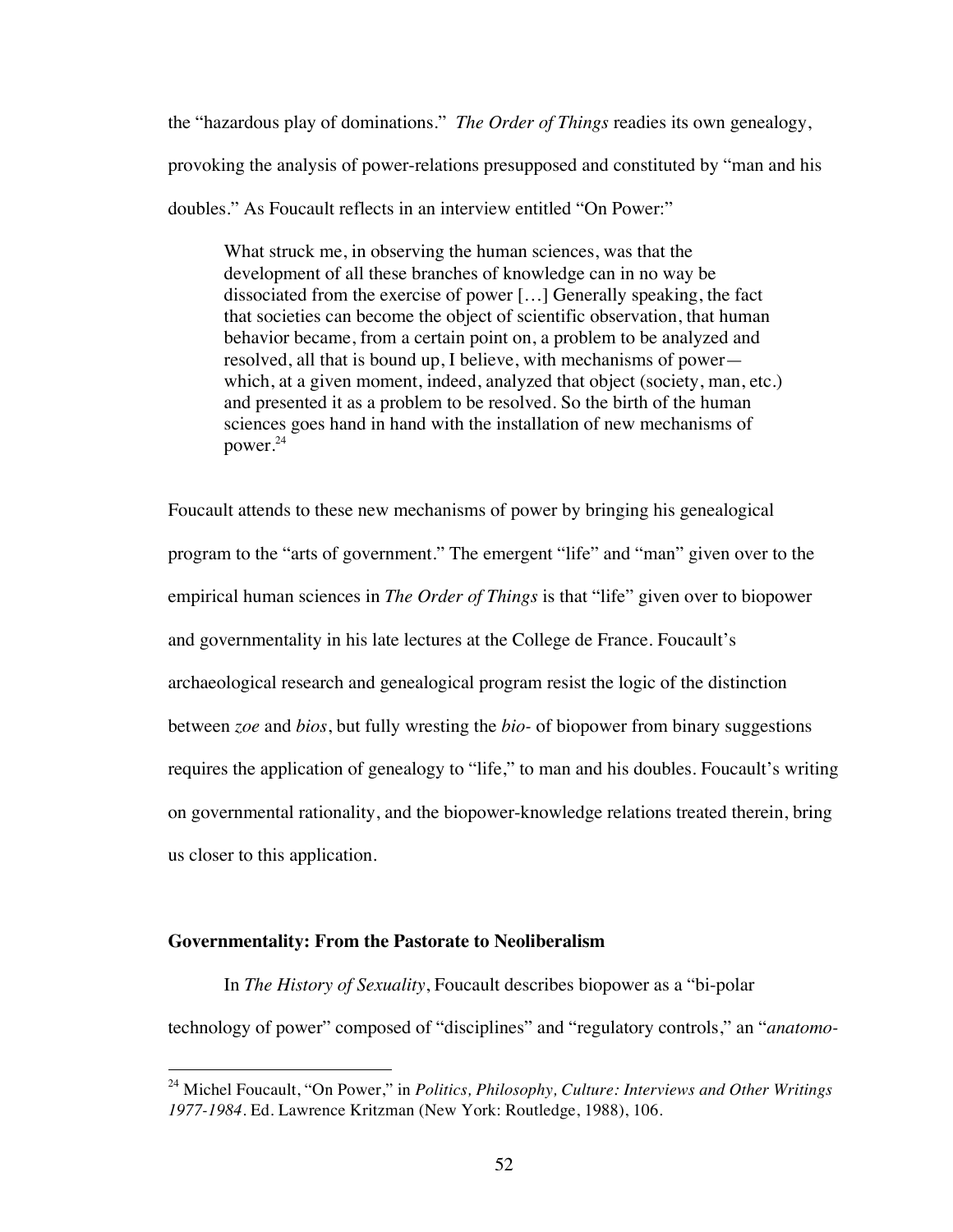*politics of the human body*" and a "*biopolitics of the population."* This bipolar technology "mark[ed] the beginning of an era of 'biopower […] an explosion of numerous and diverse techniques for achieving the subjugation of bodies and the control of populations." Two years later Foucault's 1977-78 lecture course set out to research the biopolitics of population and "tried to see how the specific problems of population emerged" but was "quickly led to the problem of government."<sup>25</sup> Foucault's subsequent lectures on governmental rationality are situated inside this arrested study of biopower. Nevertheless their attention to transforming population controls elucidate the operation of biopower, uncovering distinct episodes in the fabricated *bio-* of biopower.

Foucault's neologism—governmentality—is telling of his approach to governmental rationality. The "govern" of "governmentality" marks not only the work of state institutions but more generally, "the conduct of conduct," all activities of guiding, directing or shaping the conduct of a person or persons.<sup>26</sup> Here the equivocality of the term "conduct" is clarifying, as Foucault notes, "to 'conduct' is at the same time to 'lead' others  $[\dots]$  and a way of behaving within a more or less open field of possibilities."<sup>27</sup> The "mentality" of "governmentality" indicates ways of thinking about the nature and practice of government. In sum, "governmental rationality," the "art of government" and "governmentality" all define a field of research into ways of knowing the conduct of

 <sup>25</sup> Foucault, *Security, Territory, Population*, 88.

 $26$  The well-known phrase "conduct of conduct" does not appear in English translation. The source for the phrase is an original French portion of the essay "The Subject and Power:" "L'exercice du pouvoir consiste à 'conduire des conduites' et à aménager la probabilité. Le pouvoir, au fond, est moins de l'ordre de l'affrontement entre deux adversaries, ou de l'engagement de l'un à l'égard de l'autre, que de l'ordre du 'gouvernement'." See Michel Foucault *Dits et écrits* IV (Paris: Gallimard, 1994), 237.

<sup>27</sup> Michel Foucault, "The Subject and Power," In Hubert Dreyfus and Paul Rabinow, *Michel Foucault: Beyond Structuralism and Hermeneutics* (Chicago: University of Chicago Press, 1983), 220.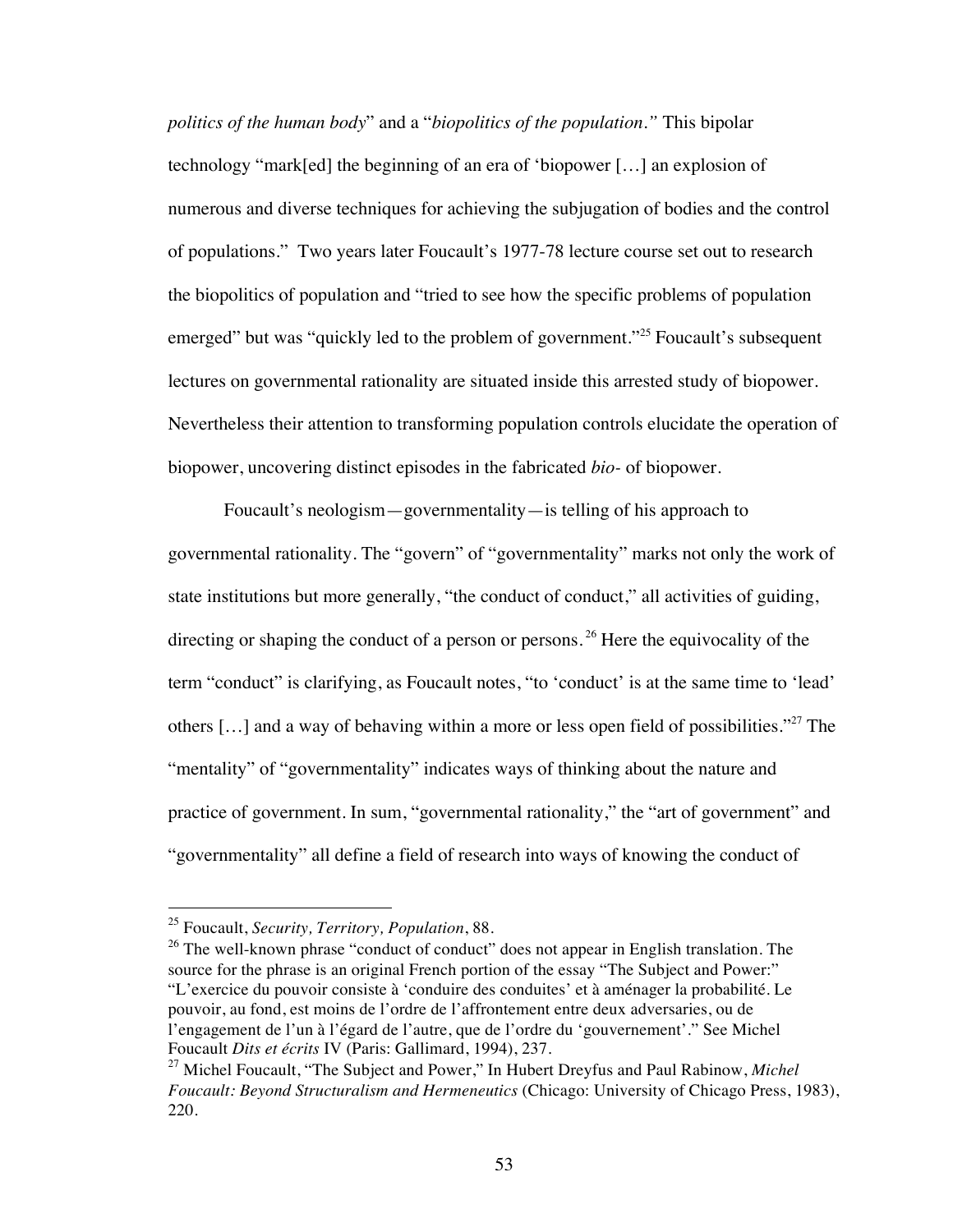conduct. In the 1977-78 and the 1978-79 courses, Foucault applies this attention to four more and less discontinuous arts of government— the pastoral, *raison d'etat*, liberal and neoliberal—to show how life was "fabricated in a piecemeal fashion from alien forms," how forms of conduct emerged within "open fields of possibilities."

Foucault describes pastoral power as a "prelude" to the modern conduct of conduct, drawing a lineage from the Hebraic and Early Christian theme of shepherd and flock to governmental rationality. While this lineage is not itself contentious, Foucault's discussion of pastoral power leads to the more dramatic claim that modern government is a "demonic" combination of "the city-citizen game and the shepherd-flock game."<sup>28</sup> The city-citizen game (of classical Greek rather than Hebraic or Christian descent) concerns itself with "forming and assuring the city's unity," whereas the shepherd-flock game concerns itself with the "lives of individuals." Plato's *Statesman* is a striking and clear example of the Greek rejection of the shepherd-flock game. The dialogue's attempt to resolve the question 'what is a statesman?' confronts the analogy of the art of the statesman to the art of the shepherd. Ultimately, young Socrates concludes that the pastoral model of power gives politicians a task suitable only for gods. After all, "how could any lawgiver be capable of prescribing every act of a particular individual and sit at his side, so to speak, all through his life and tell him just what to do?"<sup>29</sup> In giving prescriptions, the statesman should use the "bulk method" rather than "individual treatment."30 To understand how, in a combinatory and demonic turn, pastoral power

 <sup>28</sup> Michel Foucault, "*Omnes et Singulatim*: Towards a Critique of Political Reason," in *Power: The Essential Works of Michel Foucault 1954-1984* (New York: The New Press, 2000), 311. <sup>29</sup> Plato, *Statesman*. In *Plato: The Collected Dialogues*, Edited by Edith Hamilton and Huntington Cairns (Princeton, NJ: Princeton University Press, 1961), 295b.

 $30$  Ibid, 295a.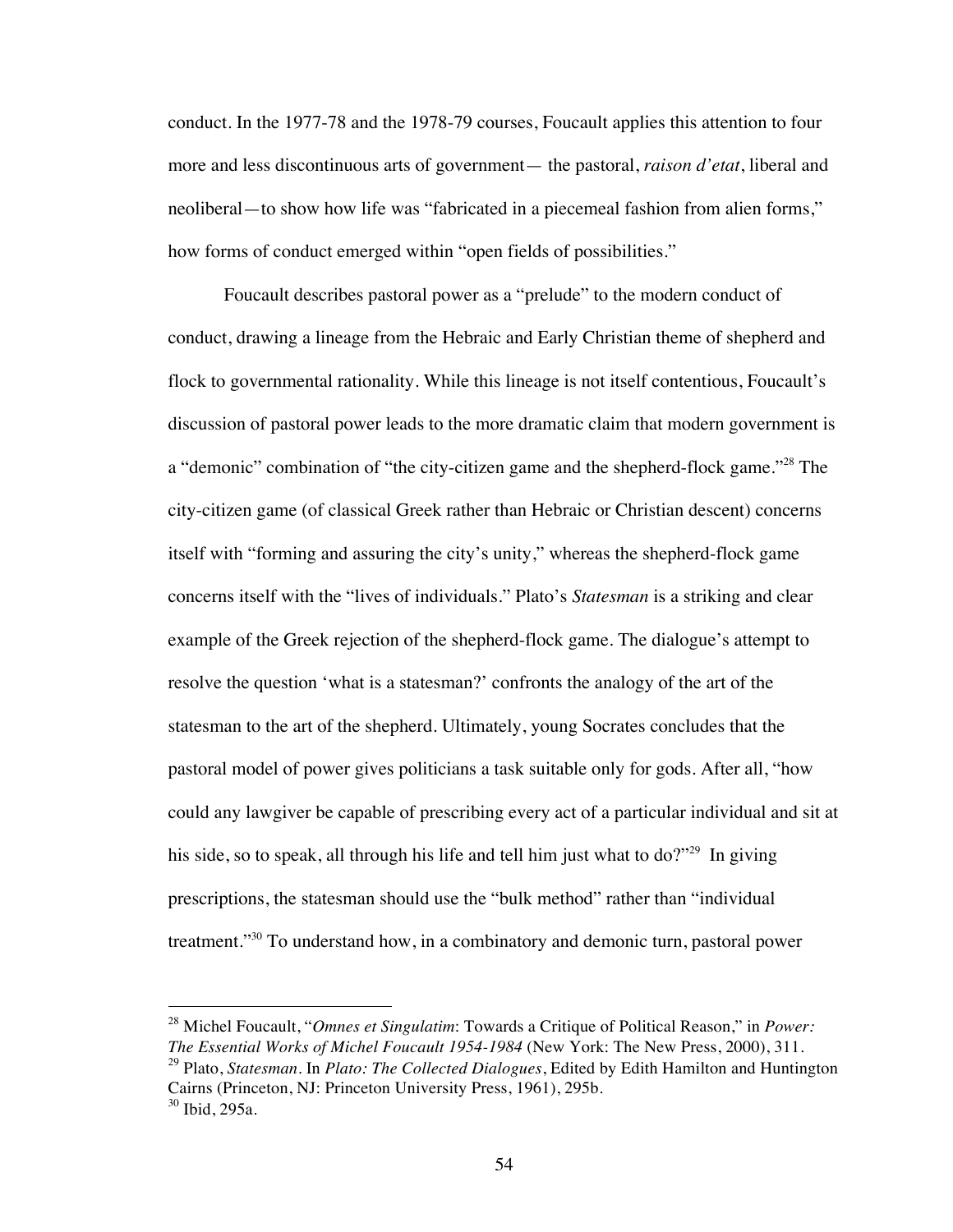developed its own problem of "the one and the many," requires attention the Christian evolution of the Hebraic theme.

According to Foucault, the Hebraic conception of pastoral power is characterized by four features. First, the shepherd wields power over a flock, a "multiplicity in movement," not (as in Greek political thought) a land or territory.<sup>31</sup> Second, the shepherd "gathers, guides and leads" dispersed individuals." Whereas the Greek lawgiver intervenes on a unity that may endure without him, the shepherd's "immediate presence and direct action causes the flock to exist."32 Third, the shepherd is fundamentally beneficent; Unlike the Greek helmsman that navigates his ship through troubled waters, the shepherd applies a "constant, individualized and final kindness."<sup>33</sup> Fourth and finally, the shepherd is devoted to the good of the flock and must know his flock "as a whole and in detail."34 Christianity modifies the Hebraic pastorate by emphasizing the moral ties between shepherd and flock (especially the virtues of responsibility and obedience) and by amplifying the individualizing knowledge of the shepherd. In particular the Christian pastorate stresses the work of self-examination and the guidance of conscience, conducts that encourage individuals to "work at their own 'mortification' in this world."<sup>35</sup>

Most importantly, Foucault suggests that Christian pastoral power converts the paradox of the "one and the many" into the problem of the "one and the many." The paradox— that the shepherd must be prepared to sacrifice himself for the sake of the flock or "sacrifice the whole of his flock for each of the sheep"— attends Hebraic as well

 <sup>31</sup> Foucault, "*Omnes et Singulatim*," 302; Foucault, *Security, Territory, Population*, 125.

<sup>32</sup> Ibid, 302.

<sup>33</sup> Ibid, 302.

<sup>34</sup> Ibid, 303.

<sup>&</sup>lt;sup>35</sup> Ibid, 310-311.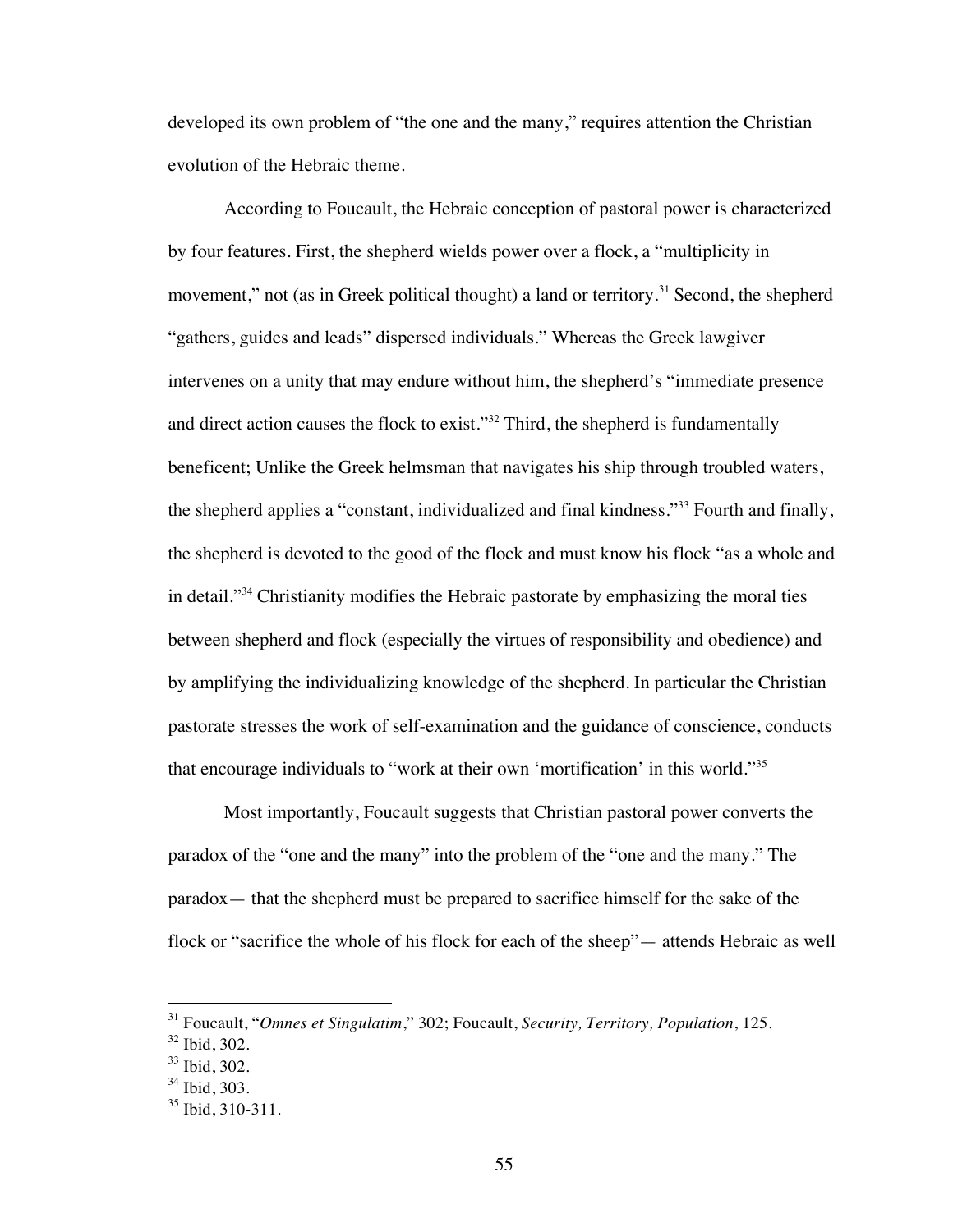as Christian versions of pastoral power.<sup>36</sup> Recall, for instance, that Moses is the Hebraic shepherd figure whose flock was saved in virtue of his capacity for sacrifice. If the movement of all and each cuts across the Hebraic themes, in the mutated Christian pastorate all and each mark the movement and collapse of individualization and totalization. Foucault draws special attention to how Christian individualization proceeds in a totalizing manner, by subjection. $37$  The Christian pastorate is a pastorate of souls wherein the shepherd effectively produces the soul, keeping watching over it and extracting its truth. Where the Hebraic shepherd wielded a "constant individualized and final kindness," the Christian shepherd develops a network of "exhaustive, total and permanent relation of individual obedience." In its "demonic" combination, Christian pastoral power is "a strange game whose elements are life, death, truth, obedience, individuals, self-identity—a game that seems to have nothing to do with the game of the city surviving through the [paradoxical] sacrifice of its citizens."<sup>38</sup>

Foucault's discussion of pastoral power, its beneficent and demonic declensions, offers a glimpse of an essence, a soul, "fabricated from alien forms." Flock and sheep serve as figures of this fabrication, born at first by the "immediate presence and direct action" of the shepherd and later by the networked guidance and knowledge of souls' "internal, secret and hidden truths." Pastoral power is "in its typology, organization, and mode of functioning, [in its exercise] as power, something from which we have not freed ourselves."<sup>39</sup> That is, in its "conduct of conduct" pastoral power is both a clear prelude to governmentality and an antecedent to biopower, sharing objectives—to keep watch, tend

 <sup>36</sup> Foucault, *Security, Territory, Population*, 128.

<sup>37</sup> Ibid, 184.

<sup>38</sup> Foucault, "*Omnes et Singulatim*," 311.

<sup>39</sup> Foucault, *Security, Territory, Population*, 148.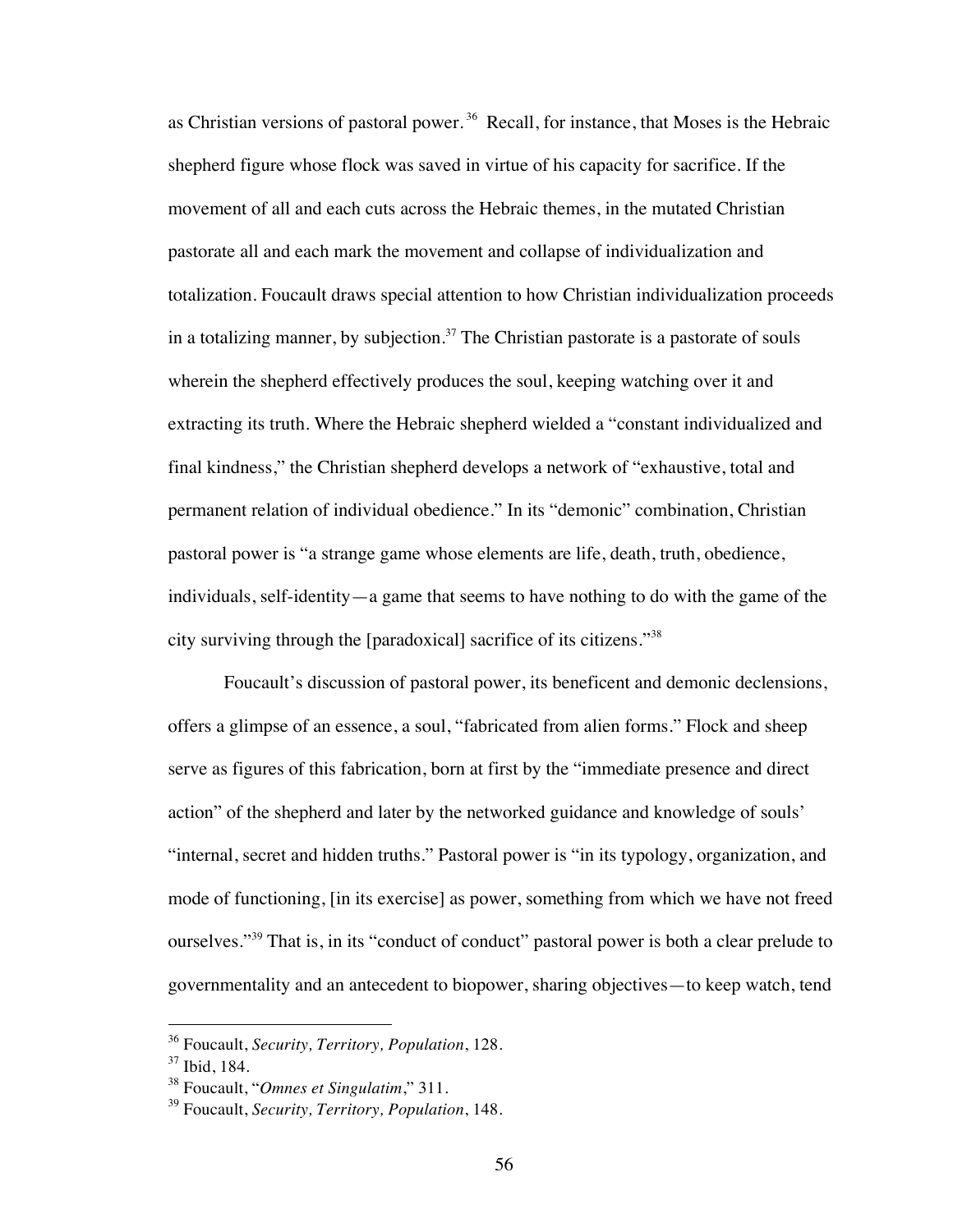to health and nourishment—and subject(ion)s—the lives of individuals and groups. This resonance deepens when the pastorate emerges more properly in the field of governmental rationality, when Foucault asks "What is it to govern the world in a pastoral sense?" and answers *raison d'état*.

In defining *raison d'état* as the first form of modern governmentality, Foucault does not engage in traditional analyses of the state, its formation or sovereign legitimacy. He is not interested in considering the state "as a kind of political universal" that bears an essence "in and for itself."40 From the perspective of governmentality, *raison d'état* reflects an investigation into "the type of rationality implemented in the exercise of state power," an analysis that forgoes "a theory of the state, as one can and must forgo an indigestible meal."<sup>41</sup> As Foucault puts it succinctly, "the state is an episode of governmentality." 42 Three major features illustrate the ways of knowing the conduct of conduct according to *raison d'état*. First, *raison d'état* is government according to reason; It is rational and takes into account the nature of what is governed (the state).<sup>43</sup> Second, the objective of *raison d'état* is to strengthen and reinforce the state itself.<sup>44</sup> Third and finally, *raison d'état* requires a certain kind of knowledge so as to "hold out" against other states, a knowledge that is both prudential and concrete;<sup>45</sup> The knowledge of the sovereign will focus on "things" rather than "laws," specifically things that constitute the governable reality of the state.

 <sup>40</sup> Foucault, *The Birth of Biopolitics,* 77-78.

<sup>41</sup> Ibid, 78-79.

<sup>42</sup> Foucault, *Security, Territory, Population*, 248.

<sup>43</sup> Foucault, "*Omnes et Singulatim*," 314-315.

 $44$  Ibid, 316.

 $45$  Ibid, 316-317.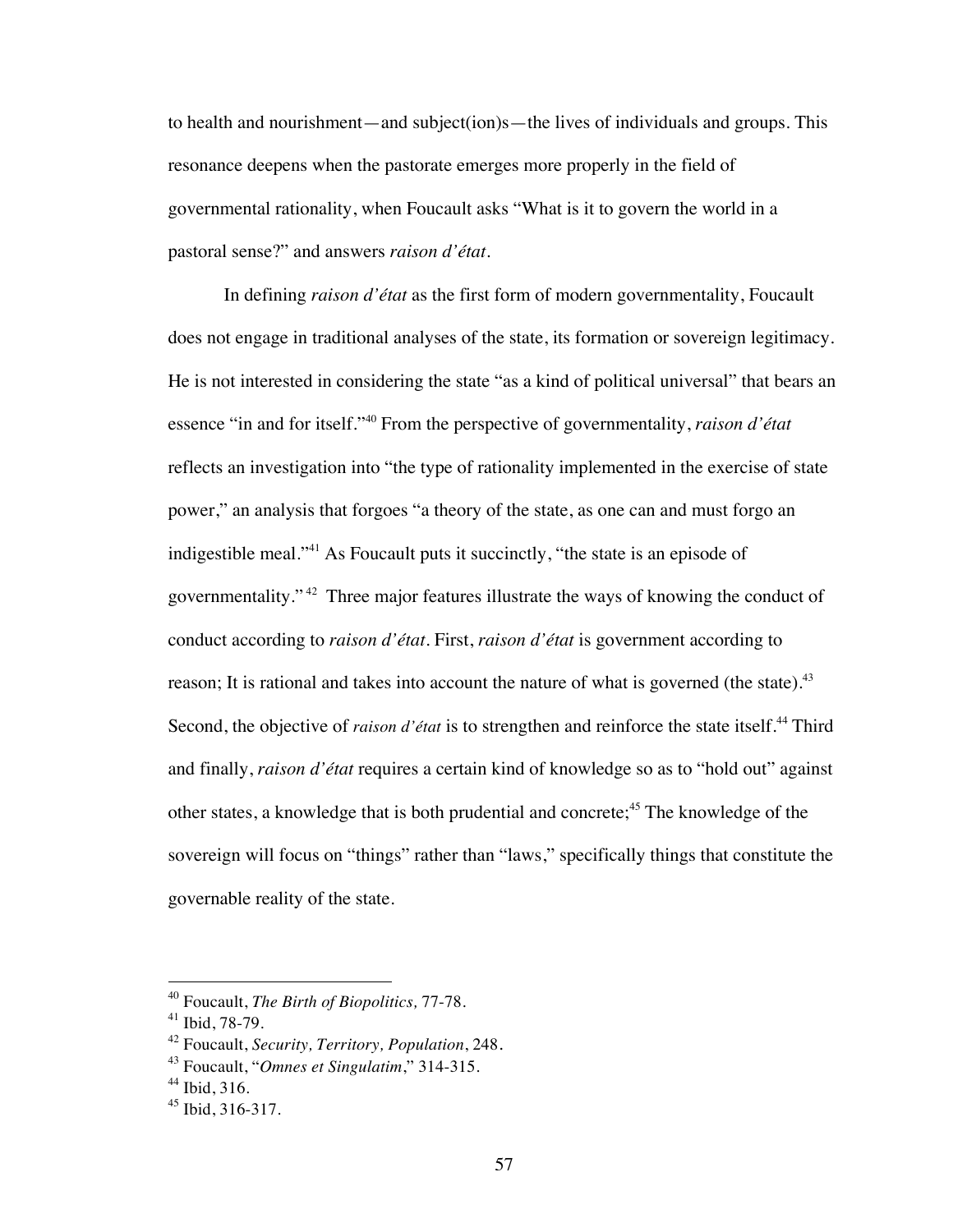In its knowing directedness toward the state, *raison d'état* recalls the operation of pastoral power. The shepherd does not strive to strengthen himself, to bolster his glory or sovereignty but rather to know, strengthen and care for his flock. This pastoral inheritance is witnessed most clearly in the contrast of *raison d'état* to a more Machiavellian rationality. As Foucault puts it "what Machiavelli sought to save, to safeguard is not the state but the relationship of the Prince to that over which he exercises his domination, that is to say, it is a matter of saving the principality as the Prince's relation of power to his territory or population."46 Whereas Machiavellianism ties the perpetuity of the state to the mortal body of the Prince, *raison d'état* strives to "hold out" indefinitely, overcoming the Prince's limitations through state strength.

Alongside this Machiavellian contrast, the science of the police provides a positive illustration of the pastoral conduct of conduct according to *raison d'état*. In its Eighteenth century usage, the term "police" did not describe a group of officials concerned with crime-prevention but rather something effectively identical to government. Police science encompasses all the concrete and prudential knowledge required in the *raison d'état*. 47 The task of the police is to keep watch over and strengthen the prosperity of the state, a broad objective illustrated in N. De Lamare's *Treaty on the Police*—"the police sees to living," "the sole purpose of the police is to lead man to the utmost happiness to be enjoyed in life," and "the police sees to everything regulating 'society' (social relations) carried on between men."48 Moreover, the paradox of the police is to "to develop those elements of individual lives in such a way that their

 <sup>46</sup> Foucault, *Security, Territory, Population*, 243.

<sup>47</sup> Mitchell Dean. *Governmentality: Power and Rule in Modern Society* (London: Sage Publications, 1999), 90.

<sup>48</sup> Quoted in Foucault, "*Omnes et Singulatim*," 320.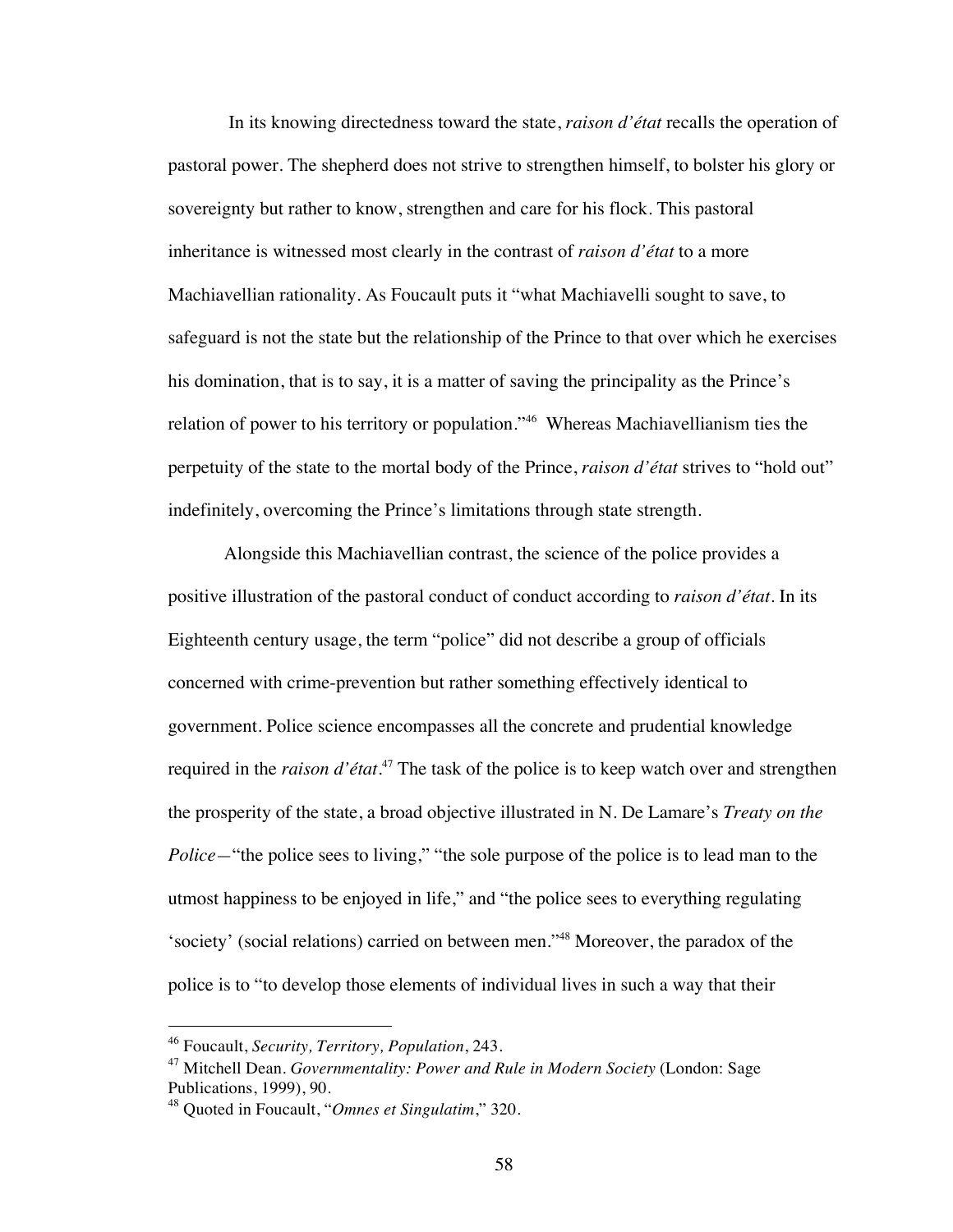development also fosters the strength of the state," recalling the paradox of the shepherd's care for all and each.<sup>49</sup>

Through the science of police, we can see that *raison d'état* marks an episode of governmentality *and* the production of life. The police make use of an empirical mutation of flock and sheep—man and population—to know and conduct all aspects of the state. Here, the growth of the sciences reflects and serves the science of police. As Foucault aptly puts it, "police makes statistics necessary, but police also makes statistics possible [...] police and statistics mutually condition each other."<sup>50</sup> Man and population, as figures of fabricated life proper to the police, emerge from the police state's "regulatory mania," entangled in a complex of problems (hygiene, prosperity, happiness) and known through proliferating sciences (statistics, demography, economics, social medicine). So known and conducted, man and population are to be regarded "as so many living effects of these fundamental implications of power-knowledge and their historical transformations," as "living beings in question."51 In this genealogy of *raison d'état* Foucault describes a transformation of the power/knowledge relations that produce man and population. Through a series of shifts and displacements, liberal govermentality gives rise to two new figures of individualization and totalization—"*homo economicus*" and "civil society."

According to liberal governmental reason, the total and detailed knowledge of the state presumed by *raison d'état* and its science of police is simply not possible. The processes of man and population are not a transparent "indefinitely modifiable datum," but rather opaque "processes of a naturalness specific to relations between men, to what

<sup>&</sup>lt;sup>49</sup> Quoted in Gordon, 10.

<sup>50</sup> Foucault, *Security, Territory, Population*, 315.

<sup>51</sup> Foucault, *Discipline and Pun*ish, 28.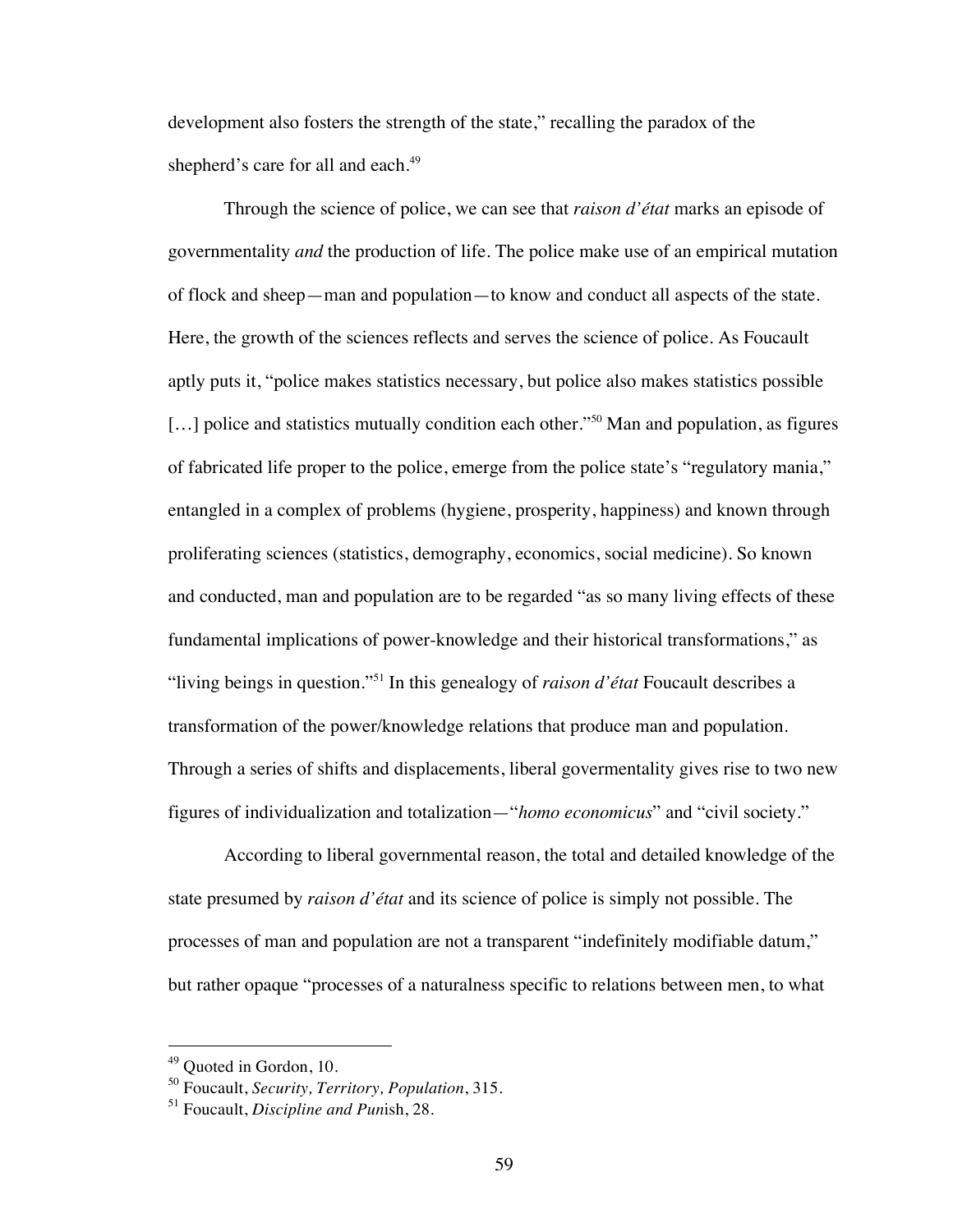happens when they cohabit, come together, exchange, work and produce [...] a naturalness that basically did not exist until [liberal government]."<sup>52</sup> Foucault illustrates the opacity of this nature— its limitation of knowledge—by emphasizing the invisibility (alongside the handedness) of Adam Smith's theory of the "invisible hand" of economic process. Smith's thesis holds that an individual agent "intends only his own gain, and he is in this, as in many other cases, led by an invisible hand to promote an end which is no part of his intention," an end that also serves the public good.<sup>53</sup> As an objective and natural reality independent of political realities, the hand may be made visible to the "lateral science" of political economy, but not to the economic agent or government.<sup>54</sup> The liberal disjuncture of economic knowledge and government contrasts with the alignment of economic knowledge and government in *raison d'état*. Francois Quesnay's *Tableau économique* stands as the paradigmatic image of this alignment. Quesnay's Economic Table, an "abstract representation of the totality of exchanges between economic actors," is a device that gives sovereigns exact knowledge of (and thus power to control) all economic exchange.<sup>55</sup> According to Foucault, the liberal "invisible hand" is the "exact opposite" of the Economic Table. Government can now be "mistaken," and (recalling its distance from Machiavelli) "what makes bad government is not that the prince is wicked but that he is ignorant."<sup>56</sup>

The shift from *raison d'état* to liberal governmentality maps onto the disjuncture between mechanisms of discipline and mechanisms of security. In *raison d'état* an order

 <sup>52</sup> Foucault, *Security, Territory, Population*, 349.

<sup>53</sup> Quoted in Foucault, *The Birth of Biopolitics*, 278.

<sup>54</sup> Ibid, 286.

<sup>55</sup> Dean, 114; Foucault, *The Birth of Biopolitics*, 285.

<sup>56</sup> Foucault, *The Birth of Biopolitics*, 17.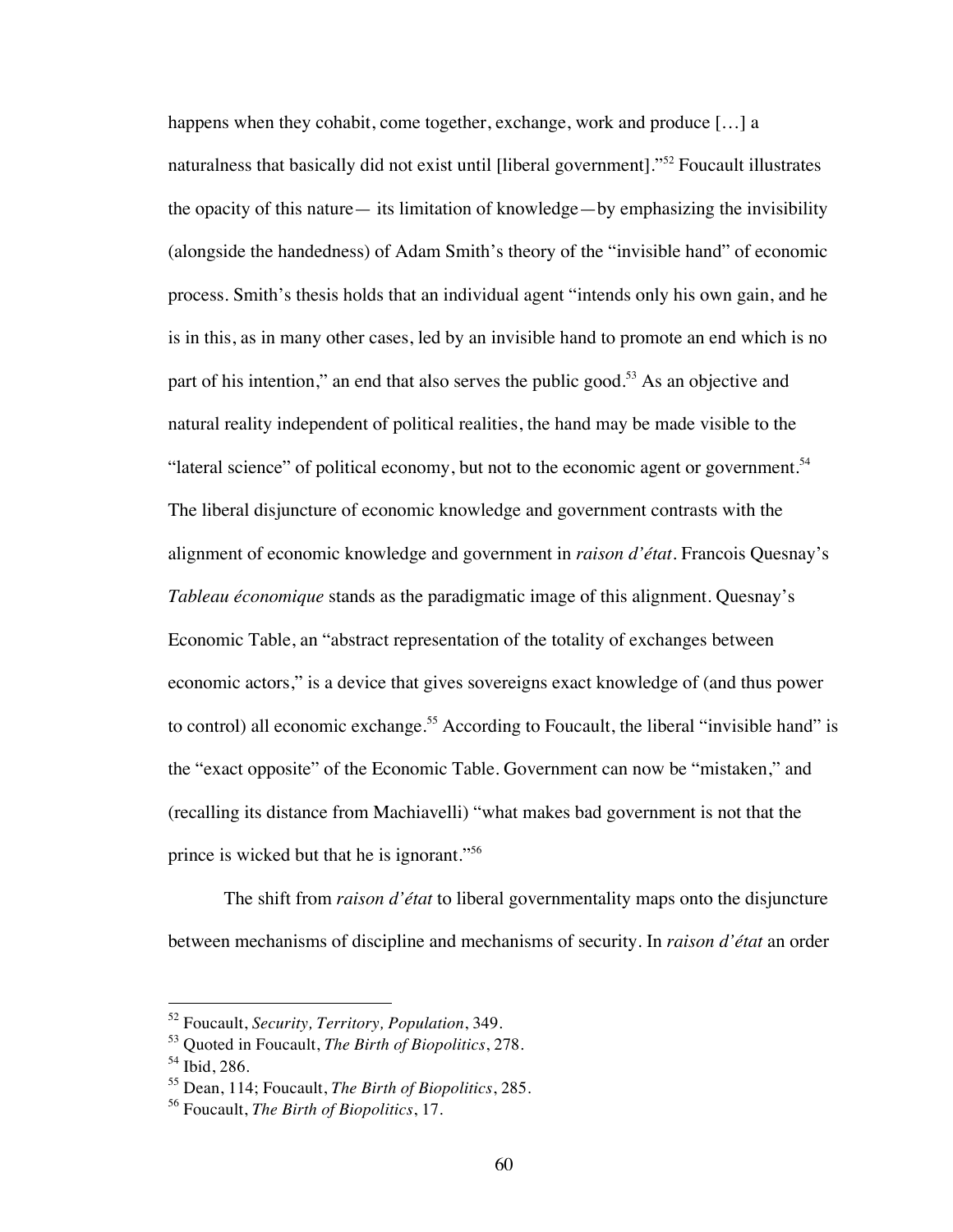of security emerged in the form of the police state and the society of surveillance.

Foucault draws a contrast between the disciplinary mechanisms of the secure police state and the mechanisms of security proper to liberal government. Disciplinary mechanisms work "to prevent everything, even and above all the detail."<sup>57</sup> By contrast, mechanisms of security are functioned toward the security of inevitable and natural realities, dealing in possible and probable events to actively enable the processes of civil society. As such, liberalism produces a new relationship between freedom and security than that presented in the *raison d'état* framework. Instead of preventing everything on the assumption that security conditions freedom, liberalism holds that the converse is also true, liberty conditions security.58 Foucault puts it clearly:

Liberalism formulates simply the following: I am going to produce what you need to be free. I am going to see to it that you are free to be free. And so, this liberalism is not much the imperative of freedom as the management and organization of the conditions in which one can be free.<sup>59</sup>

The freedom traditionally celebrated by liberal philosophy is a "manufactured" freedom, enabled and managed by mechanisms of security.

The notions of *homo economicus* and "civil society" reflect and drive the transformations of power/knowledge at work in liberal government. Despite Smith's "benign" descriptor, the density of the population proposes a dangerous challenge to governmental reason, to either detach the market from the sovereign or to render the sovereign a function of the market.<sup>60</sup> Navigating these alternatives, liberalism gives rise

 <sup>57</sup> Ibid, 45.

 $58$  Gordon, 19.

<sup>59</sup> Foucault, *The Birth of Biopolitics*, 63-64.

 $60$  Gordon, 22.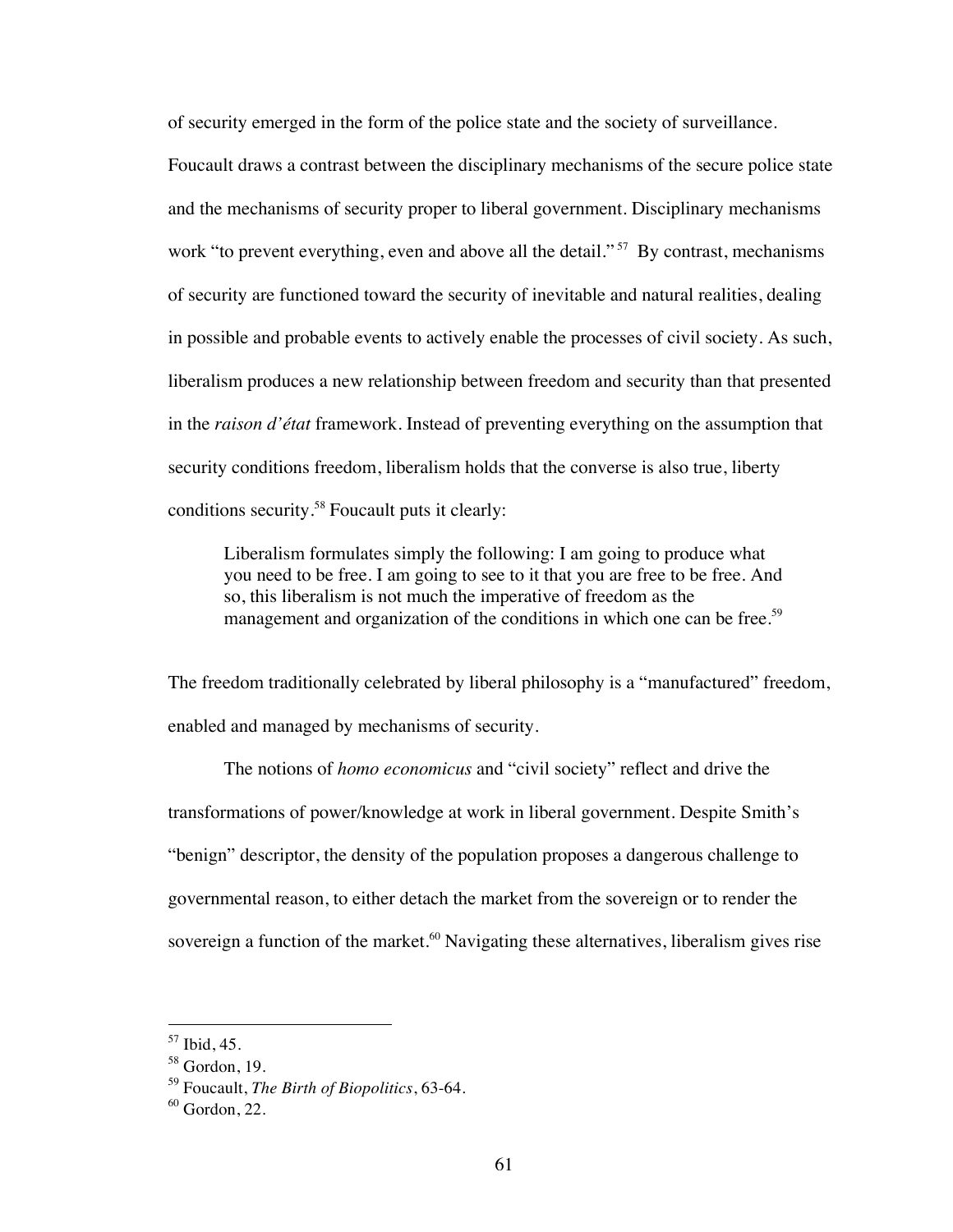to a sphere of intervention known as "civil society" composed of economic men ("*homo economicus*"). Foucault describes these emergent life forms

*Homo economicus* and civil society are therefrom two inseparable elements. *Homo economicus* is, if you like, the abstract, ideal, purely economic point that inhabits the dense, full, and complex reality of civil society. Or alternatively, civil society is the concrete ensemble within which these ideal points, economic men, must be placed so that they can be appropriately managed.<sup>61</sup>

As is well-known liberalism draws upon the *laissez-faire* method to know and govern this new sphere of reality. Foucault's analysis, however, highlights the regulatory work of *laissez-faire*, its "activist and enabling" as much as a "passive and abstaining" posture.<sup>62</sup> The essential objective of governing civil society will be "not so much to prevent things as to ensure that the necessary and natural regulations work, or even to create regulations that enable natural regulations to work."63 Whereas the *raison d'état* acts upon everything, secure liberal government "lets things happen" and "works within reality, by getting the components of reality to work in relation to each other."<sup>64</sup>

If *homo economicus* and society are those figures of the liberal production of life, their mutation into "entrepreneurial man" and "social market" is tied to the emergence of a neoliberal governmentality in the Twentieth Century post-war period. Foucault's analysis of neoliberalism focuses on two strains, the West German *Ordoliberalen* and the American Chicago School. Although they differ in many respects, each returns *homo economicus* to a more manipulable form and affects the economization of civil society. In the German case, the notion of the market is dramatically revised. No longer a transparent

 <sup>61</sup> Foucault, *The Birth of Biopolitics*, 296.

 $62$  Gordon, 17.

<sup>63</sup> Foucault, *Security, Territory, Population,* 353.

 $64$  Ibid, 47.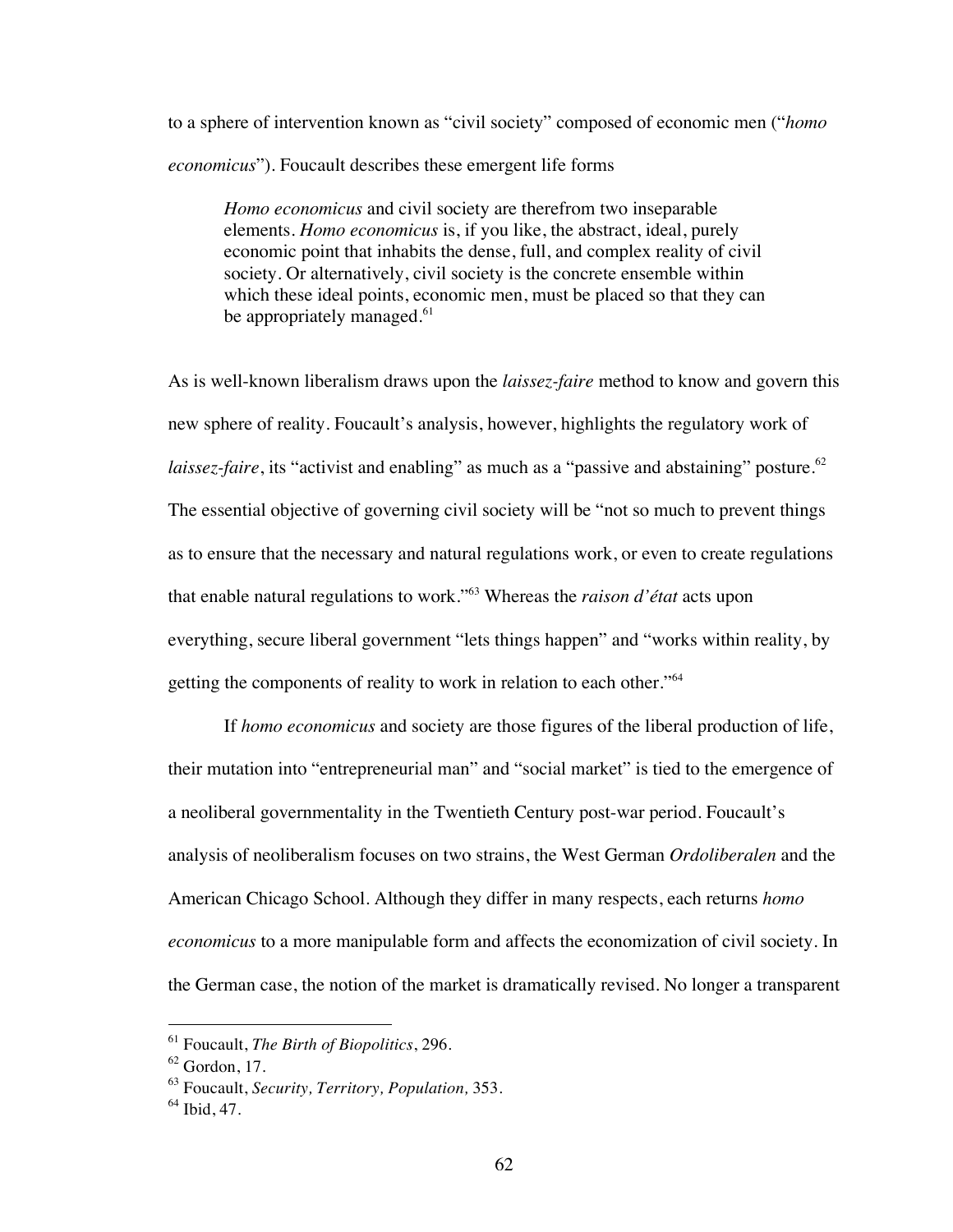or opaque natural reality, writers for the journal *Ordo* reimagine the market as an organized "artificial game of competitive freedom."65 This market, itself a response to the perversions of capitalism during World War II, pairs with an interventionist "vital policy" that sought to "construct a social fabric in which precisely the basic units would have the form of enterprise."66 In this social fabric, *homo economicus* is "not the man of exchange or man the consumer; he is the man of enterprise and production," an entrepeneur.<sup>67</sup>

The Chicago School shares in the enterprising figure of *Ordoliberalen* if not its artificial picture of the market. Arguing against the growth of the public sector, American neoliberals called for the elimination of Keynesian social programs and protections. Alongside this apparent regulatory retreat, *homo economicus* is returned to a less opaque and more modifiable form. By emphasizing man's faculty of choice in enterprise and by submitting economic man to a behavioral lens, American neoliberal government regulates conduct by shaping and modifying the market environment. In a sense, neoliberal reason draws upon that same activist enabling posture characteristic of liberalism but now the very form and sphere of conduct-to-be-conducted is fully cast in an economic mode. At this time economic science redefines and enlarges its object to all rational action, making possible "strictly economic interpretations of whole domains previously thought to be non-economic."68 To illustrate Foucault highlights the economic analyses of criminal and penal policy, the new neoliberal possibility of asking "how much does it cost a country to have thieves running free?"69 How many free thieves can

 $<sup>65</sup>$  Gordon, 41.</sup>

<sup>66</sup> Foucault, *The Birth of Biopolitics*, 148.

 $67$  Ibid, 147.

<sup>68</sup> Ibid, 219.

<sup>69</sup> Ibid, 248.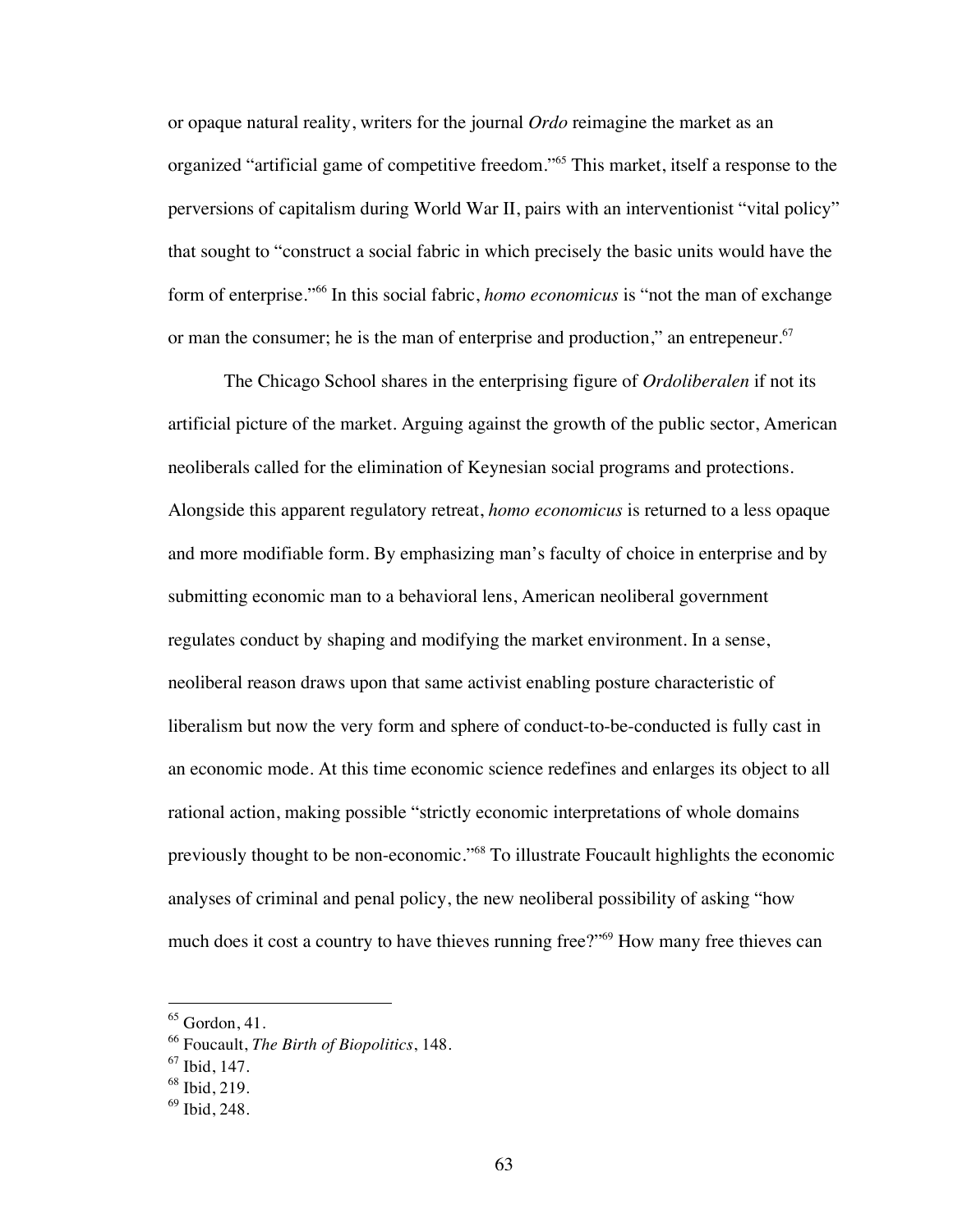the society reasonably sustain? The "economic government" of neoliberalism is not only government of the social market but government according to the social market, employing an economic measure for all things.

To illustrate the figures of fabricated life proper to the American neoliberalism entrepreneurial man and social market—Foucault draws attention to Becker's theory of human capital. According to Becker, human capital is the composition of innate hereditary elements and abilities brought about by investment (educational, familial, reproductive, etc.) that serve in the accumulation of wealth and value. The notion of human capital provides a lens through which individuals and groups evaluate a wide range of choices and risks. The understanding of one's life as a perpetual investment opportunity or site of employment links with and supports the idea that man's life is an enterprise, that man is an entrepreneur of himself. The "entrepreneurial man" emerges as neoliberal governments shape market environments around enterprising populations and as entrepreneurs shape themselves for enterprise, making choices and building human capital.

As we see Foucault understands neoliberalism as a form of subjectivation and places the entrepreneur alongside a series of subjects uncovered by the genealogy of government. 70 Man and population, *homo economicus* and civil society, entrepreneurial man and social market—each pair marks a form of life particular to an episode of governmentality. More specifically, each form of life reflects and shapes a way of knowing the conduct of conduct. Together these figures are not a seamless timeline but a

 $70$  See John Protevi, "What Does Foucault Think is New About Neoliberalism?" Forthcoming in *Pli: The Warwick Journal of Philosophy* Vol 21. Accessed: http://www.protevi.com/john/research.html.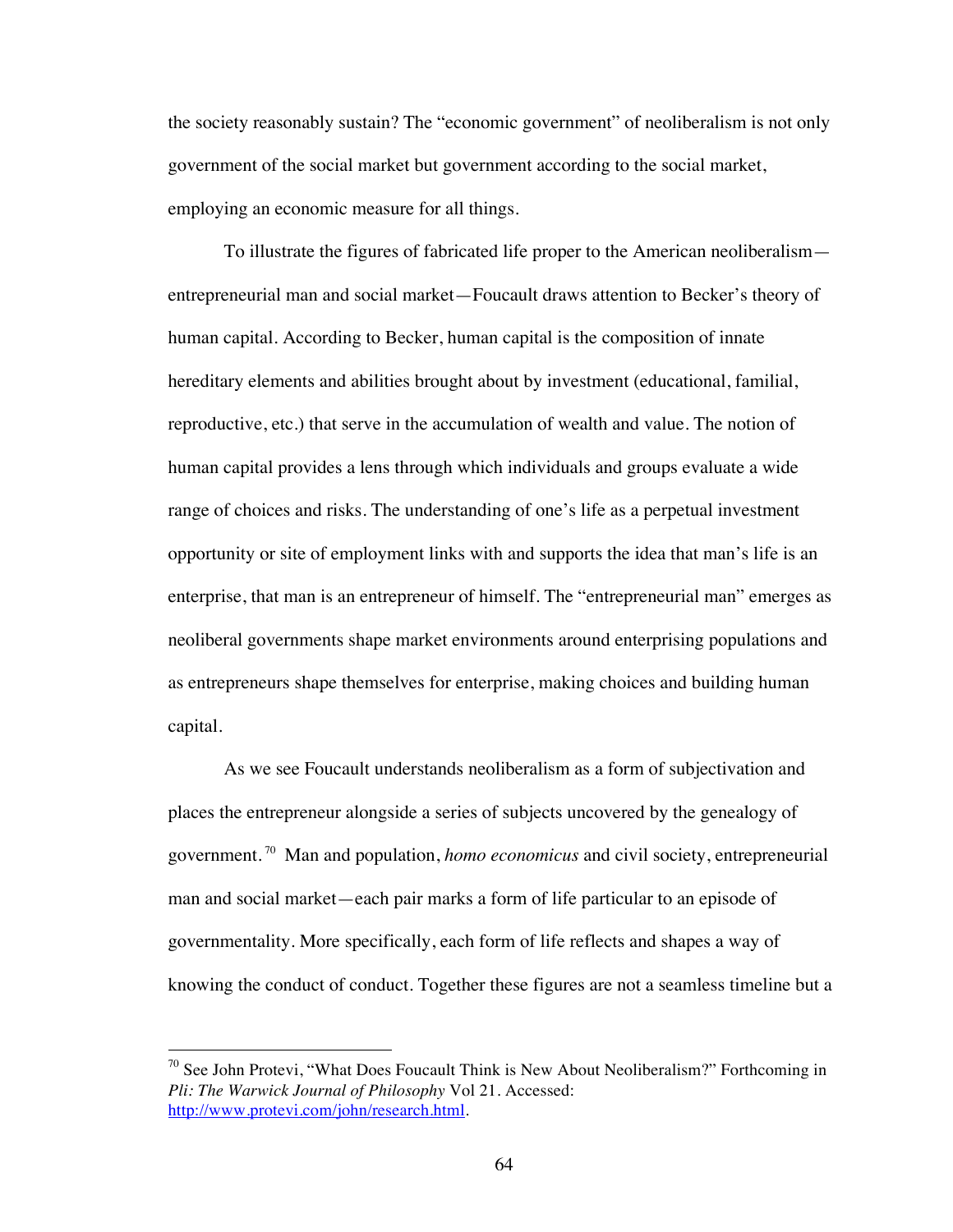substantive line of descent. The power/knowledge relations they demonstrate are more and less discontinuous but they share in the pastoral logic of all and each, individualized and totalized life. Man is a "docile body," entangled in the emerging problems and sciences of population. *Homo economicus* is a dense point of economic transaction whose conduct is enabled by the lateral economic sciences of civil society. The entrepreneur is a modifiable investment project, an enterprising unit of the (redundantly termed) social market.

In virtue of its tie to the emergence and mutation of population, these figures are also episodes in the era of biopower. Although situated inside its arrested study, Foucault's genealogy of government elucidates the fabricated *bio-* of biopower, its lines of descent and contemporary mutations, and the operation of biopower, its broad logic of 'all and each' and specific mechanisms. In 1976, Foucault's descriptions of biopower in *The History of Sexuality* had linked its operations with the (not-yet formulated notion of) *raison d'état*. For instance, Foucault elaborates the idea of population controls with reference to "the emergence of demography, the evaluation of the relationship between resources and inhabitants, the constructing of tables analyzing wealth and its circulation."71 In his governmental researches, Foucault tracks the logic of 'all and each' further to liberal and neoliberal forms of population control. That is, the processes of individualization and totalization at work in the definition of biopower as a "bipolar technology" (an "*anatomo-politics of the human body*" and a "*biopolitics of the population"*) are given liberal and neoliberal declensions. In its individualizing operation, (neo)liberal biopower draws upon mechanisms attuned to the bodies of *homo economicus*

 $71$  Ibid, 140.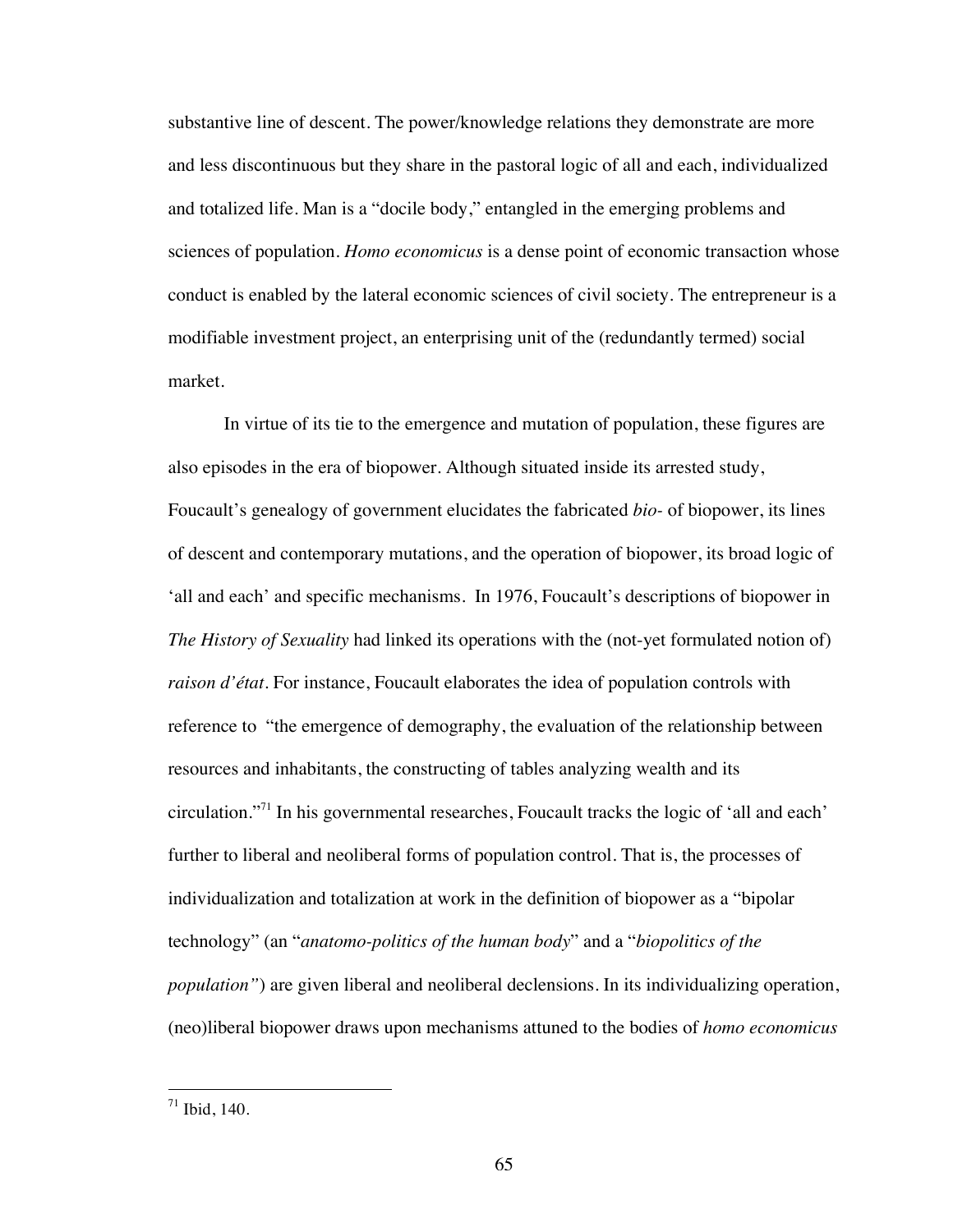and the entrepreneur as sites of manufactured freedom and enterprise. In its totalizing operation, (neo)liberal biopower makes use of economizing mechanisms that act upon civil society and social market as elements, in equal order, of nature and capital.

To the extent that the pastoral logic of 'all and each' connects to the bipolar technology of biopower, we should recall that this logic tends towards paradoxes and problems. Although Moses' flock was saved precisely by his preparation to sacrifice all for the sake of one, the secular political pastorate involves no supernatural or mythical forces. In Foucault's words, the 'all and each' logic of modern states tends towards the "demonic," biopower not only "makes live" but also "lets die." Foucault's genealogy helps clarify these well-known yet ambiguous descriptions of modern government and biopower. Whereas the Hebraic version of pastoral power is "fundamentally beneficient," a power of "constant, individualized and final kindness," the secular political pastorate instrumentalizes the power of care, yielding systems of obedience and truth. Biopower is not the power of "*cura materna* (the mother's unconditional duty to take care of her children)" as those who essentialize its beneficent antecedents or suspend its governmental mutations argue.<sup>72</sup> Although biopower can claim pastoral power as an antecedent, biopower itself emerges only in modern governmental mutation, where a calculus of care achieves the "subjugation of bodies and the control of populations."73 To be clear, though, the "demonic" course of modern societies reflects not only the distance of biopower from pastoral power in the elaboration of government but also the coordination of biopower and sovereign power. Where governmentality elucidates the

 $^{72}$  See Mika Ojankangas, "Impossible Dialogue on Bio-Power: Agamben and Foucault." In *Foucault Studies* 2 (2005), 5-28.

<sup>73</sup> Michel Foucault, *The History of Sexuality*, 139-140.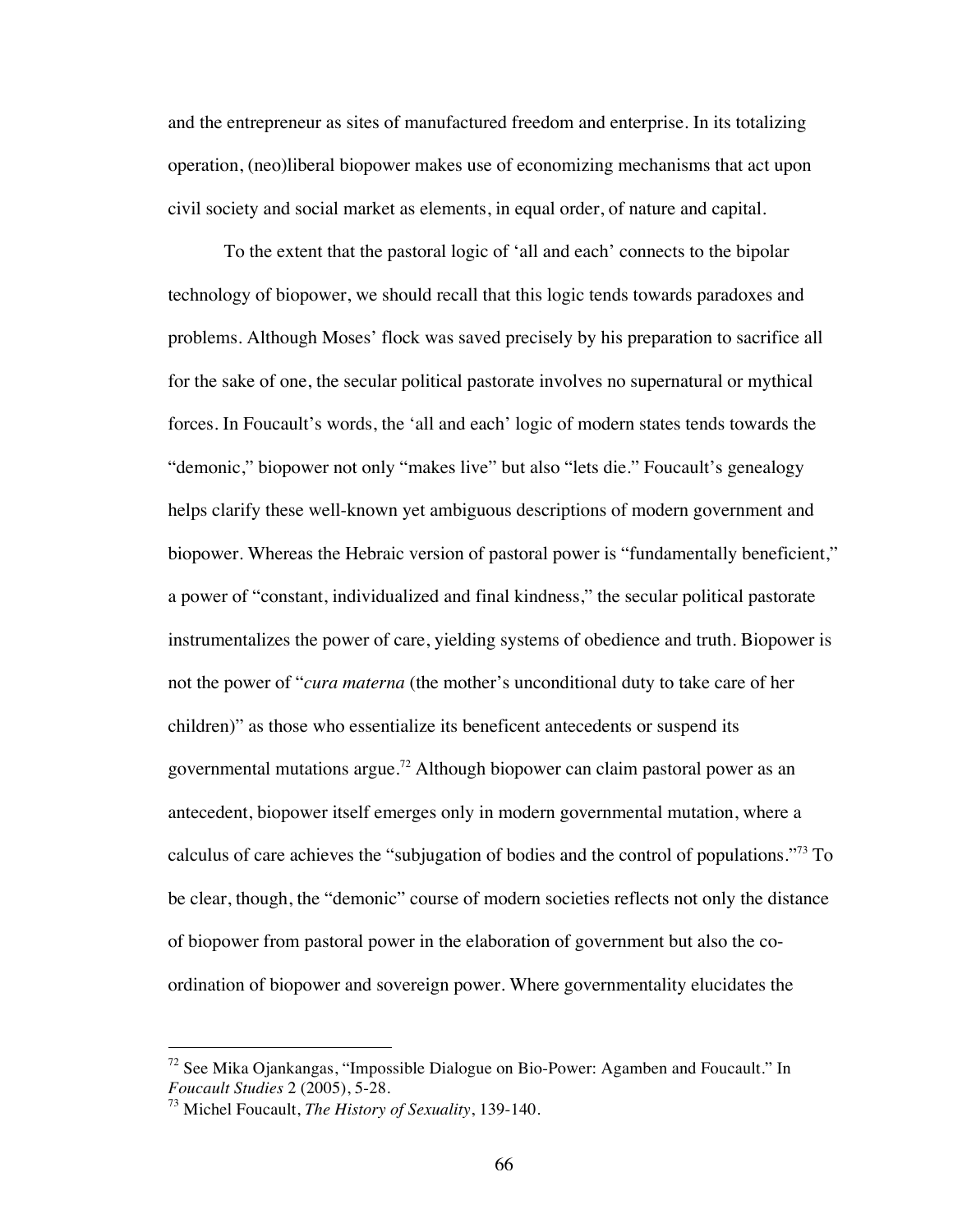production of life to its very limits ("letting die"), the question of sovereignty elucidates a production of death at the limit of biopower—the right to kill.

### **Sovereignty, Thanatos, Biopower**

In *The History of Sexuality*, Foucault dramatically announces the "replacement" of sovereign right by biopolitical power via, what Esposito terms, his "negative modality." However, in several more meticulous moments, Foucault revises and qualifies this claim. The era of biopower and governmentality does not signal the expiration of sovereign power. While biopower can be said to be the dominant feature of power's activity today, it also co-operates with sovereign power in "complex edifices" and "systems of correlation."<sup>74</sup> To understand the demonic character of modern societies requires attention not only to the governmental calculus of "making live and letting die," but also the survival of the power to kill. Illuminating but limited, Foucault's discussion of this survival focuses on the concept of racism. To raise the question of sovereignty more fully, this section also introduces Giorgio Agamben's attempt to extend and "correct" Foucault's line of thought. Agamben claims that sovereign power and biopower bear a hidden intersection and proposes a compelling new figure of fabricated life that reflects this secret violence, a figure of living death—*homo sacer*. When situated in the field of governmentality, *homo sacer* helps develop and extend Foucault's account of "demonic" combinations. And, provided that intersections and combinations are submitted to Foucauldian genealogy rather than Agambenian ontology, *homo sacer* can

 <sup>74</sup> Foucault, *Security, Territory, Population*, 8.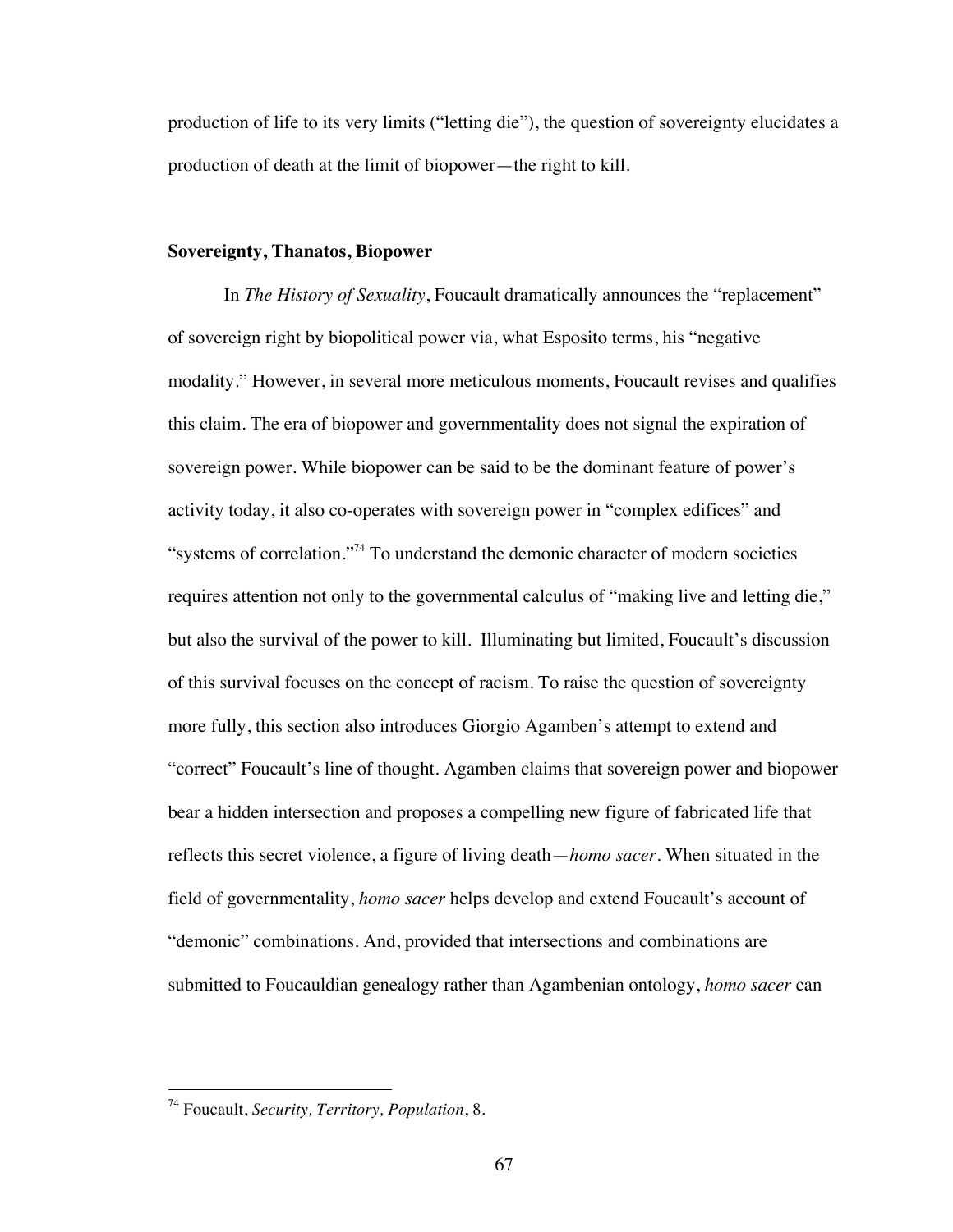be summoned to disengage sovereign power from *zoe/bios* logics, their secrets and hidden truths.

In Foucault's only extended discussion of the "complex edifice" of sovereign and biopolitical power, he argues that it is racism that "justifies the death-function in the economy of biopower"; if biopower is to exercise the sovereign right to kill, "*it must become racist*."75 For Foucault, the conditionality of racism to contemporary deathfunctions lies in its potential to figure members of racial groups as biological threats to others. In biopolitical contexts, wherein all governmental resources administer to the living figures of man, *homo economicus*, or entrepreneur, to put to death is a scandal, a contradiction. But, if the death of others protects or "regenerates" the population, biopower can appropriate the right to kill. Racism gives sovereign power a lease in the modern world and, Foucault suggests, gives birth to a specifically biological genre of the race concept.<sup>76</sup> In the pre-modern period, the concept of race had functioned in a revolutionary discourse of race struggle, but with the modern emergence of biological sciences race becomes a biological reality.

Foucault's discussion of racism's role as a "death-function" helps clarify how the sovereign right to kill can be reconfigured and redeployed in biopolitical contexts. The fact that "never before [a politics of life] did regimes visit such holocausts on their own populations" is a simple and disturbing reflection of a time in which "massacres have

 $<sup>75</sup>$  Foucault, "Society Must be Defended," 258 and 256 (my emphasis).</sup>

 $^{76}$  In "Society Must Be Defended" Foucault distinguishes between racism and the revolutionary discourse of race struggle. Although I cannot rehearse this geneaological thread here, it should be noted that Foucault uncovers a pre-biological notion of race at work in the counter-histories that emerge at the end of the Middle Ages, histories that diverged from a rituals of sovereignty's reinforcement. See "28 January 1976," in *"Society Must Be Defended,"* 65-85.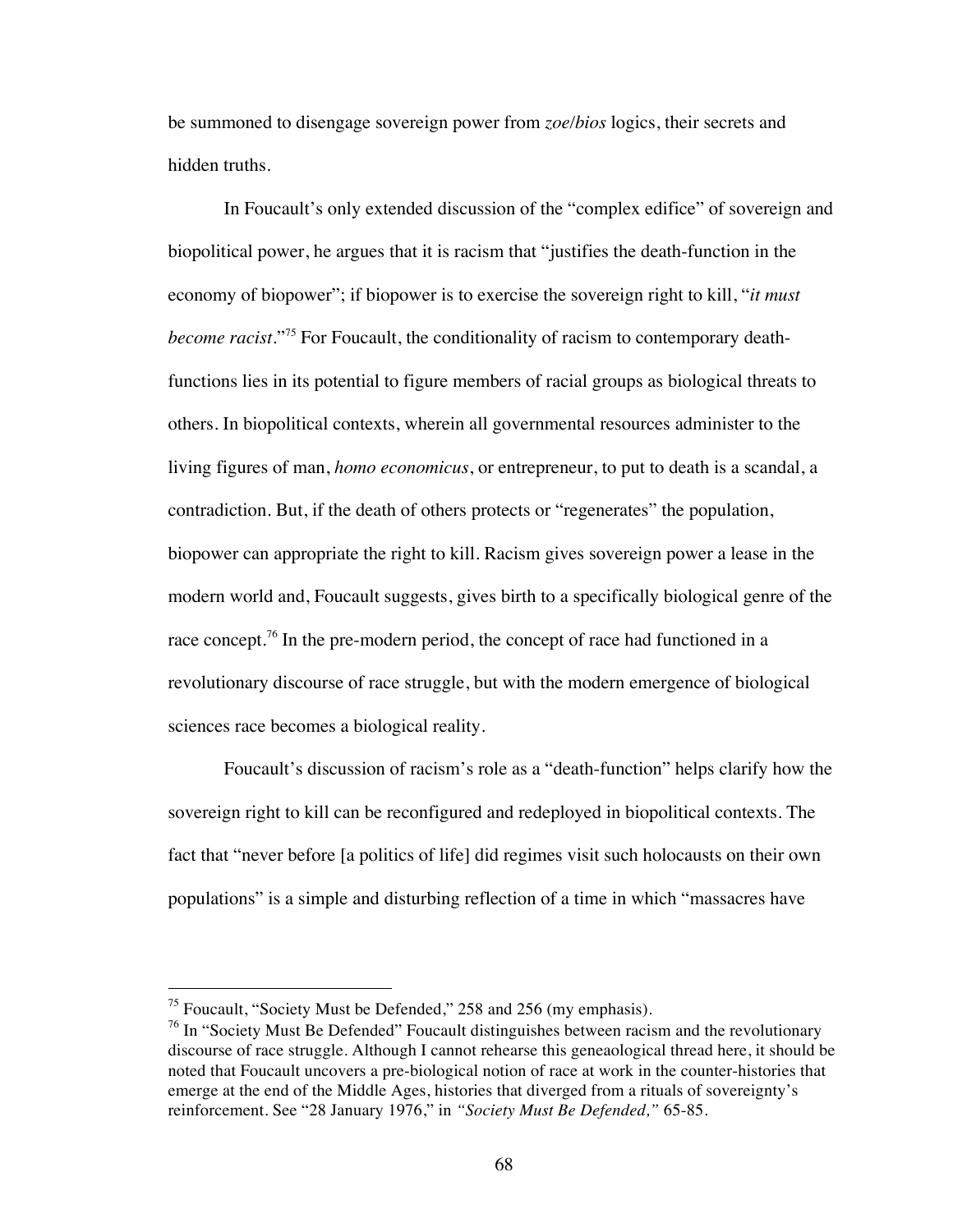become vital."<sup>77</sup> Further, when Foucault remarks, in support of his death-function thesis, that the "murderous states are also the most racist" he draws the event of Nazi biopolitics (and the complicity of German organicism) into the reaches of his genealogy. For Foucault, the Nazi state represents the most complete coincidence of biopower and the sovereign right to kill. There, the "regenerating" extermination of another race involved exposing one's own race to the threat of death. The Nazi state was one in which, the depth of a perceived biological threat gave each "the power of life and death over his or her neighbors," exposing anyone to the threat of death.<sup>78</sup> However, when commenting on the Nazi state and the racist violence of biopower, Foucault confesses that he finds the topic "very difficult to talk about." Uncomfortable with his "enormous claims," Foucault promises a "whole series of lectures" on the demonic coordination of sovereign and biopolitical power. Absent these never-accomplished lectures, some of Foucault's readers, most notably Giorgio Agamben, have shared in his discomfort or dissatisfaction. In his seminal text *Homo Sacer: Sovereign Power and Bare Life* Agamben laments and claims to "correct" the account of biopolitics that remains after Foucault's untimely death.

According to Agamben, what eluded Foucault was the hidden point of intersection between biopower and sovereign power and thus the hidden (sovereign) violence within biopower itself. The sovereign power with which Agamben's biopower "secretly" intersects is other than Foucault's account of the power to "let live or make die." Provocatively, Agamben follows Carl Schmitt in defining sovereignty not by the right to kill but rather by the right to decide on the "state of exception." the

 <sup>77</sup> Foucault, *The History of Sexuality Volume One*, 137.

<sup>78</sup> Foucault, *"Society Must Be Defended,"* 259.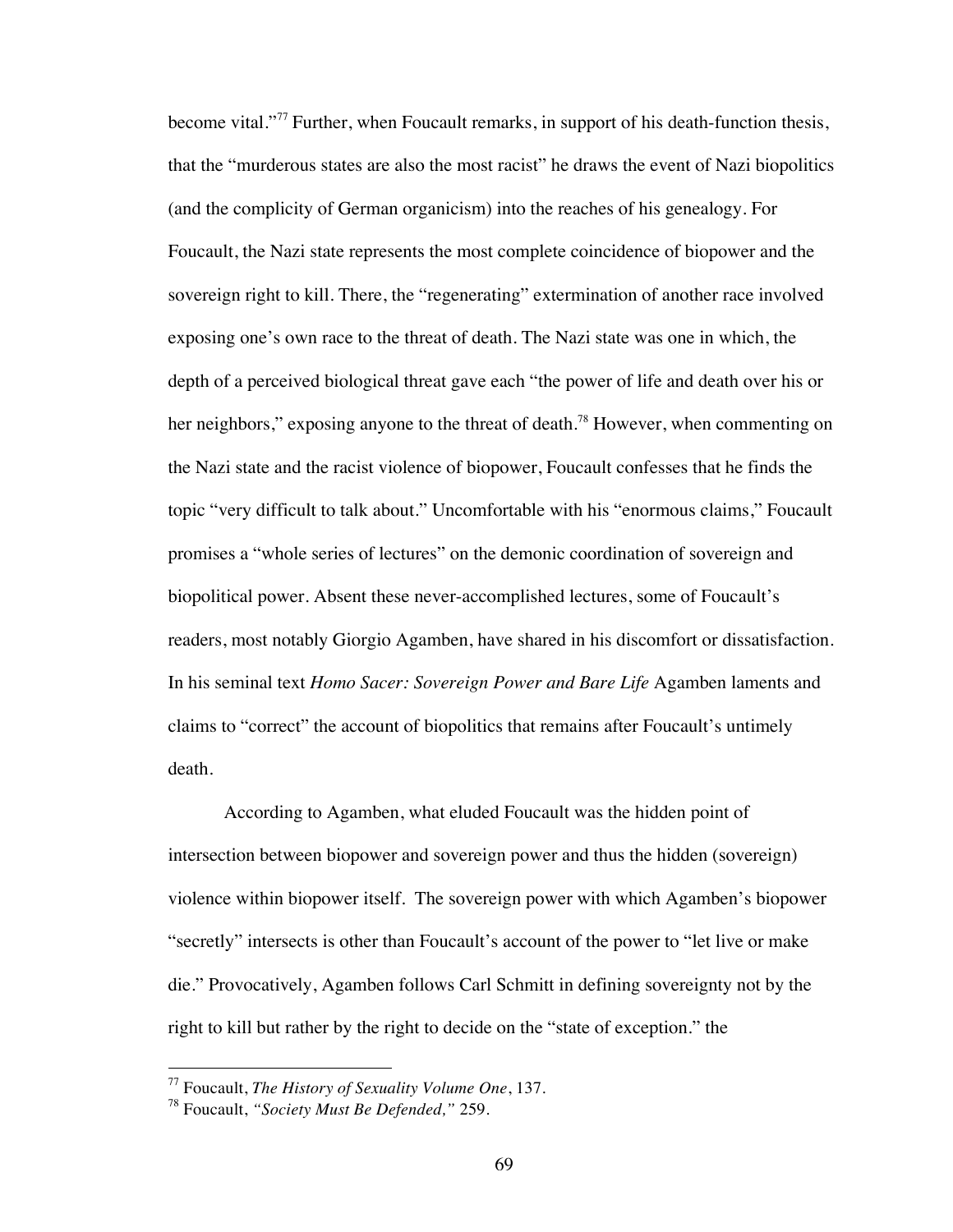space/time/bodies over which the rule of law is suspended. More precisely described, the decision on the exception *constitutes* the sovereign for "what is at issue […] is not so much the control or neutralization of an excess as the creation and definition of the very space in which the juridico-political order can have validity."<sup>79</sup> The exception, we see, does not precede the normal, standing as an excess prior to the sovereign decision. Rather the decision produces norm and exception, outlining the space of the juridico-political order. As an important consequence of the sovereign decision, that which is excepted is *related* to the juridico-political order. The sovereign includes the exception by excluding it—"the rule applies to the exception in no longer applying, in withdrawing from it." $80$ 

The significance of this relationality between order and exception is made clear in Agamben's insistence that sovereignty is not an exclusively juridical or political concept but one that expresses the fundamental relationship between law and life.<sup>81</sup> Agamben adopts Jean-Luc Nancy's connection of "ban" and "a*ban*donment" to specify the relation of law to life in the state of exception. There, life banned by law is abandoned to law and law and life consequently coincide to the point of indistinction. Agamben emphasizes that the kind of life a*ban*doned here, that which is included in the juridico-political order by being excluded from it, is not the natural life of *zoe* but rather "bare life." Bare life is a "politicized form of natural life" that expresses "the irreparable exposure of life to death in the sovereign ban." 82 Or, as Agamben summarizes it with respect to the state of exception:

 <sup>79</sup> Giorgio Agamben, *Homo Sacer: Sovereign Power and Bare Life,* 19.

 $80$ Ibid, 18.

<sup>81</sup> *Ibid*, 28.

<sup>82</sup> Catherine Mills, "Playing with Law: Agamben and Derrida on Postjuridical Justice." *South Atlantic Quarterly* 107 (2008): 15-36.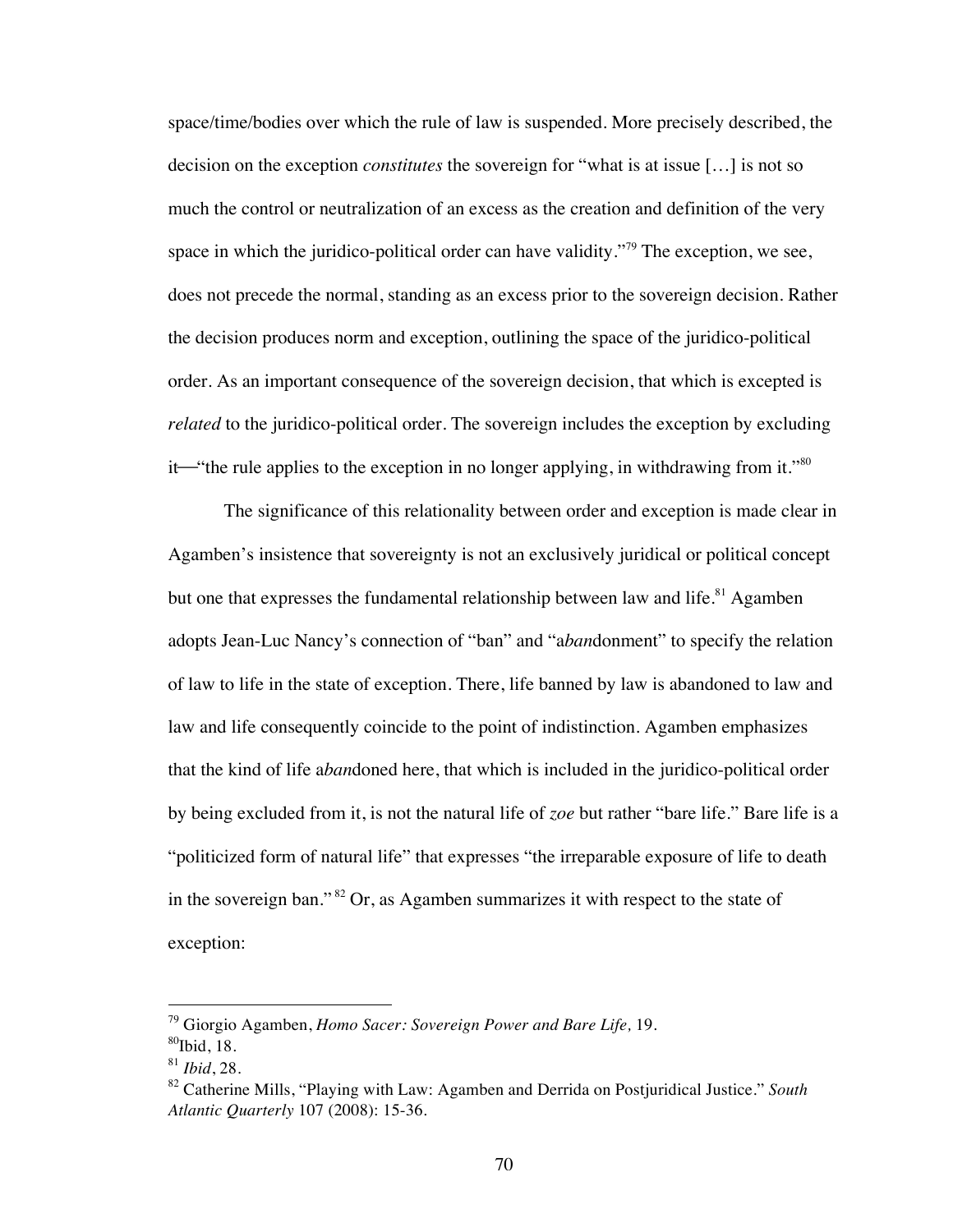There is not first life as a natural biological given and anomie as the state of nature, and then their implication in law through the state of exception. On the contrary, the very possibility of distinguishing life and law […] coincides with their articulation in the biopolitical machine.<sup>83</sup>

The production of life and law via the sovereign decision is therefore an expression of biopolitical machinations. Whereas Foucault's account had stressed that sovereign power evidenced a balance tipped in the favor of death, that is, the sovereign's ability to kill as opposed to grant life, Agamben's sovereign decision produces life as bare life. Sovereign power is the power to produce life as mere survival.

As an illustration of the history and problematic of bare life that follows from the sovereign decision Agamben points to an archaic figure of Roman law, "*homo sacer*" or sacred man. *Homo sacer* is a man whose killing is unpunishable and whose sacrifice is banned. Consequently, the life of *homo sacer* that life exposed to all the violence, yet none of the protections of divine or human law. For Agamben sovereign power is that power that produces the dyad of *homo sacer* and the sovereign as limit cases respectively constituted and constituting cases—of the relationship between law and life. Since sovereign power involves the violent and irreparable capturing of "life" by the sovereign decision it should not be surprising that Agamben, again diverging from Foucault, claims that biopower is "at least as old as the sovereign exception." What marks the distance from the Greek polis to the threshold of modernity is not the emergence of biopower but rather the elaboration of the state of exception such that the "exception becomes the rule." Biopolitics is realized when we are all effectively *homo sacers,* when the limit figures of *homo sacer* and the sovereign are generalized across the

 <sup>83</sup> Giorgio Agamben, *The State of Exception* (Chicago: The University of Chicago Press, 2005), 87.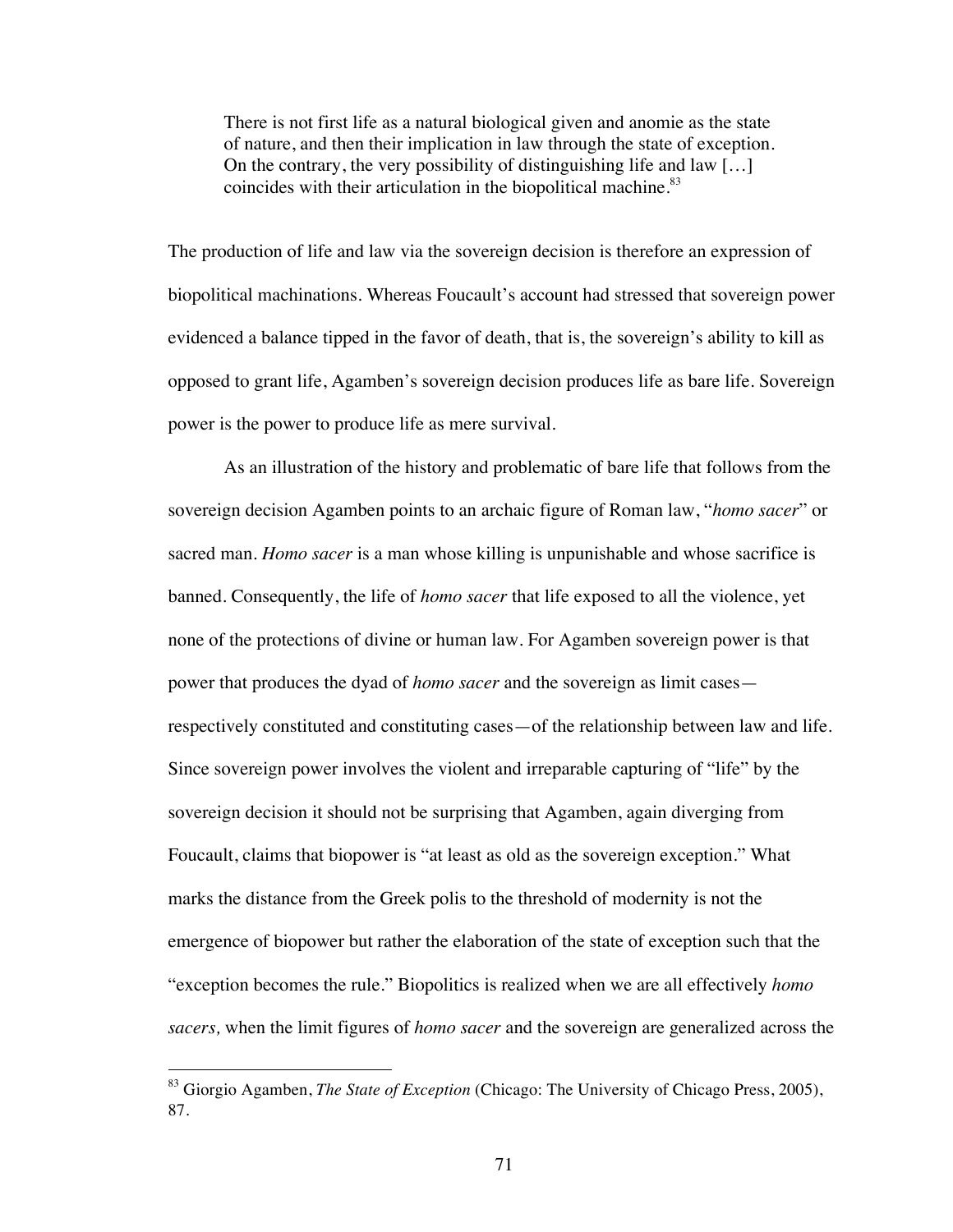entire population. In Agamben's words "If today there is no longer any one clear figure of the sacred man, it is perhaps because we are all virtually *homo sacers*."<sup>84</sup>

From this brief exposition of Agamben's account of biopolitics, it is clear that his purported completion or correction is, in fact, a transformation and altogether different account of biopolitics than that found in Foucault. Nevertheless, the figure of *homo sacer*, by inserting itself amidst a series of figures already uncovered in the genealogy of government—man, *homo economicus*, entrepreneur— provides a promising and challenging point of dialogue. *Homo sacer* is that figure of fabricated life reflective of a "hidden intersection" between biopower and sovereign power, a power that, rather than "making live and letting die," "makes survive." Taken as a genre of fabricated life, *homo sacer* has at least two concrete representatives in Terri Schiavo and Francisco Franco. More than man or *homo economicus*, it is *homo sacer* that captures the kind of life and death undergone by Schiavo and Franco, a life reduced to mere survival and endurance, a life whose killing constitutes neither murder nor sacrifice. For Agamben, however, *homo sacer* cannot be taken as merely another genre of fabricated life because it marks a characteristic of their common production—bare life; If the state of exception is "a contingency into which any political arrangement might dissolve," *homo sacer* is a potential (or "virtual") form of life for man, *homo economicus*, entrepreneur.<sup>85</sup> From this perspective, *homo sacer* is a figure of fabricated life but also a logic that haunts, by underwriting, all fabrication.

Although Agamben describes contingency in dramatic and ontological terms, *homo sacer* can be articulated in terms more amenable to the method of genealogy and

 <sup>84</sup> Giorgio Agamben*, Homo Sacer: Sovereign Power and Bare Life,* 115.

<sup>85</sup> Judith Butler, *Precarious Life* (London: Verso, 2004), 68.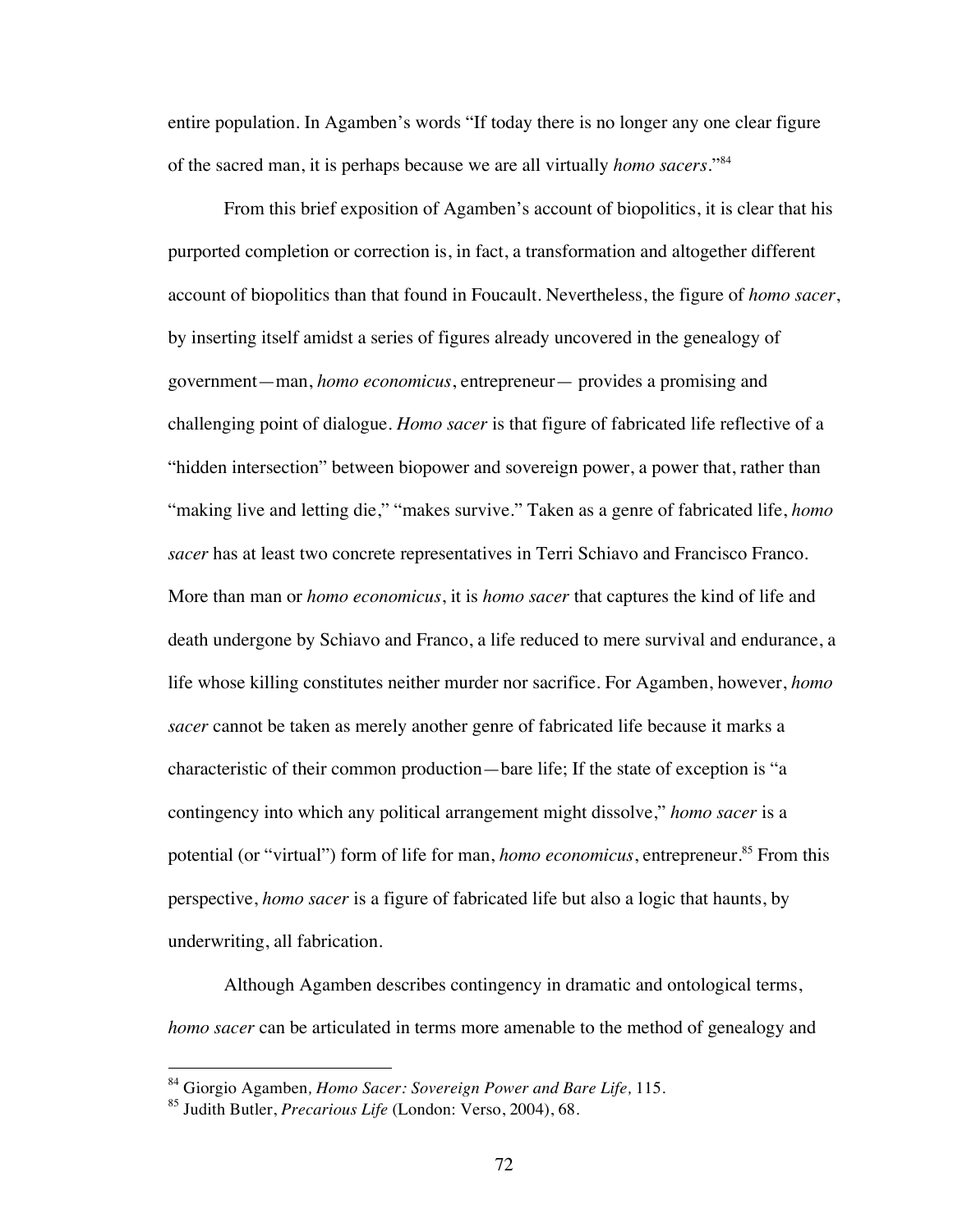more elucidatory of "demonic combinations." On such a reading, what is at stake in *homo sacer* is not a secret and elaborating sovereign violence of biopower but rather the availability of the logic of exception within the field of governmentality, the circulation of a tactic that makes a real contingency of states of exception. Here the co-operation of sovereign power and biopower in "complex edifices" and systems of correlation is understood as the co-operation of tactics of exception and logics of 'all and each.' For instance with respect to Foucault's account of the correlation of racism and the right to kill, the logic of exception can be summoned to help explain racism's re-functioning capacity. The extermination of racial others regenerates the population in virtue of the bare life of racial others whose killing constitutes neither murder nor sacrifice. By deontologizing Agamben to explain the lease of racism in the field of governmentality, *homo sacer* itself finds a lease in Foucault's limited account of the relation between sovereign power and biopower.

In her recent book *Precarious Life* Judith Butler provides a similar account of the contemporary conditions of sovereignty— its "anachronistic resurgence" in governmental contexts—while launching a condemnatory challenge of Agamben. She claims that

[Bare life] does not yet tell us how this [demonic] power functions differentially, to target and manage certain populations, to derealize the humanity of subject who might potentially belong to a community bound by commonly recognized laws; and [it] does not yet tell us how sovereignty […] works by differentiating populations on the basis of ethnicity and race  $[...]^{86}$ 

Butler's critique touches the real dangers that attend Agamben's tendency towards an ontological rather than a genealogical method. By rendering the intersection of sovereign

 $86$  Butler, 68.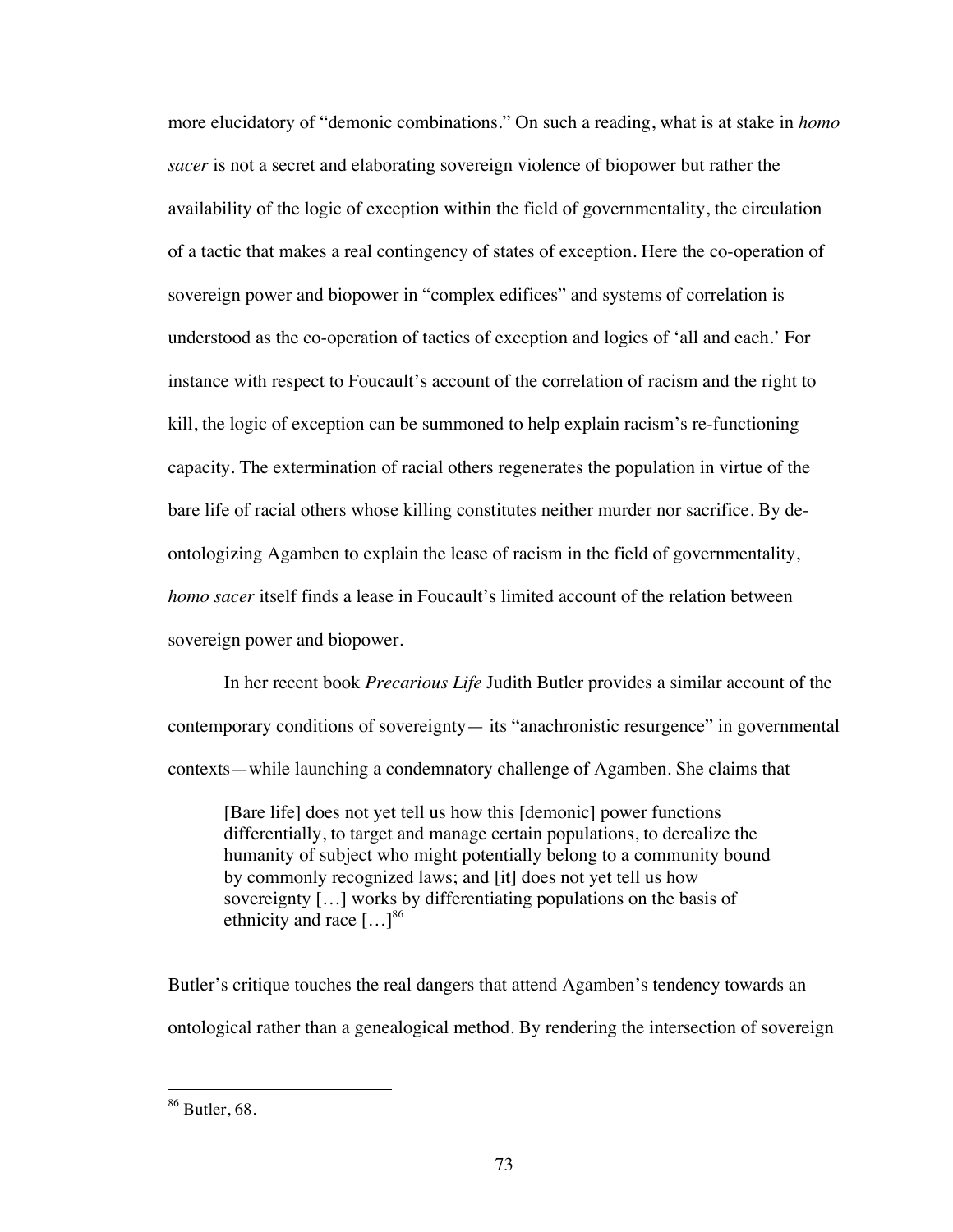power and biopower "hidden" and "secretive," Agamben describes the elaboration of the sovereign exception as a kind of originative unfolding. In the process, *homo sacer*, as a conceptual resource of Agamben's text, seems to overwhelm other analytics. Detaching *homo sacer* from ontological currents involves exposing the superficiality of its secret, uncovering its status as a tactic or logic of exception. Genealogically speaking, it may be that Agamben's ontological tendencies are themselves tactical. But so exposed, bare life can contribute to the question of how "power functions differentially to target and manage certain populations" precisely because it describes a process of constituting populations as targets and objects of management. Moreover, *homo sacer* need not be over-tasked as a conceptual resource when summoned in correlation and tandem with other concepts that describe the field of governmentality and the technique of biopower.

The understanding of *homo sacer* as marking the tactical logic of exception is alive, tensively, in Agamben's more Foucauldian moments. But perhaps more importantly, it appears to function in, or is at least compatible with, Foucault's description of pre-modern sovereign power. Take Foucault's more extensive description of the right to "take life or let live" in the 1975-76 lecture course:

in terms of his relationship with the sovereign, the subject is, by rights, neither dead nor alive. From the point of view of life and death, the subject is neutral, and it is thanks to the sovereign that the subject has the right to be alive or, possibly, the right to be dead. In any case, the lives and deaths of subjects become rights only as a result of the will of the sovereign.<sup>87</sup>

As Paul Patton observes, the neutrality of the subject "implies the possibility of the withdrawal of that status and along with it the exclusion of the subject form the sphere of

 <sup>87</sup> Foucault, "Society Must Be Defended," 240.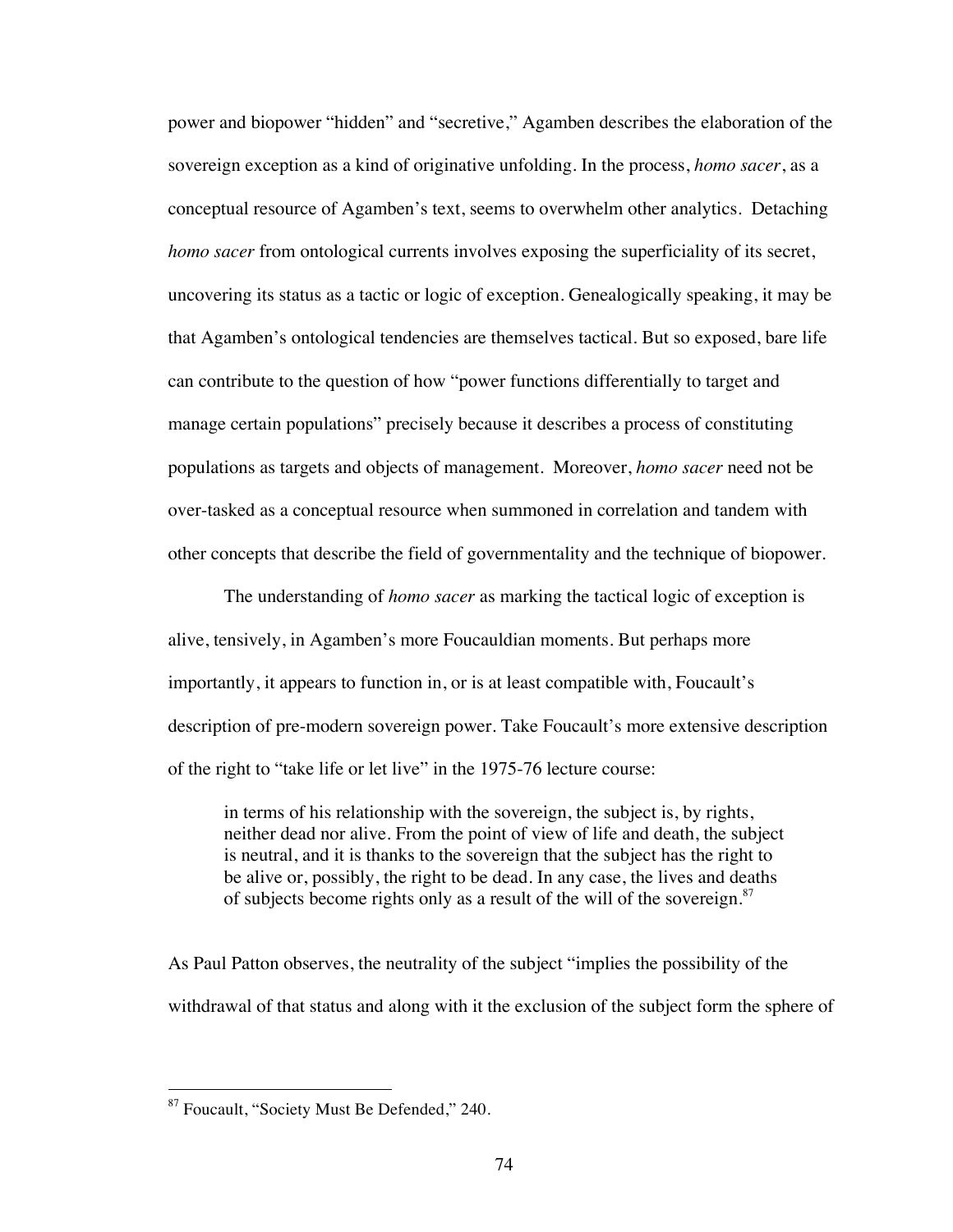sovereign power."<sup>88</sup> That is, the neutrality implies (or makes possible) the logic of exception. Even as sovereignty is exercised in a largely negative ("take life") fashion, "the life of the subject is entirely encompassed by the sovereign's power." Here two definitions of sovereignty –the right to decide on the exception and the right to kill work together in a manner that anticipates their co-ordination in the field of governmentality. Before the emergence of governmental reason (as well as biological sciences), the encompassed (neutral, suspended) "life of the subject" is not "biological life," as Patton wrongfully assume. Neither is the encompassed (neutral, suspended) "life of the subject" an exteriority to a relation of power, and thereby an invocation of the distinction between *zoe* and *bios*. Rather, the relation implied in neutral non-relation (and vice versa) situates sovereignty beyond the distinction between *zoe* and *bios* as an element of its very production. More clearly put, the subject of Foucauldian sovereignty marks the fabrication rather the invocation of the *zoe/bios* distinction.

This chapter opened with concerns about the binary suggestions of Foucault's "negative modality," his tendency to define biopower by the "twilight" of sovereignty. To the threat of that modality—a post-dated and thus persistent distinction between *zoe* and *bios*—the resources of genealogy and the thematic of governmentality offer much *indirect* illumination and conceptual relief. The genealogy of government proposes a figural series of the *bio-* of biopower—man and population, *homo economicus* and civil society, entrepreneur and social market—as well as the mutated survival of sovereigntyin-decline. But it is the contribution of a figure of sovereign fabrication—*homo sacer*—

 <sup>88</sup> Paul Patton, "Agamben and Foucault on Biopower and Biopolitics," in *Giorgio Agamben: Sovereignty and Life*, edited by Matthew Calarco and Steven DeCaroli (Stanford: Stanford University Press, 2007), 214.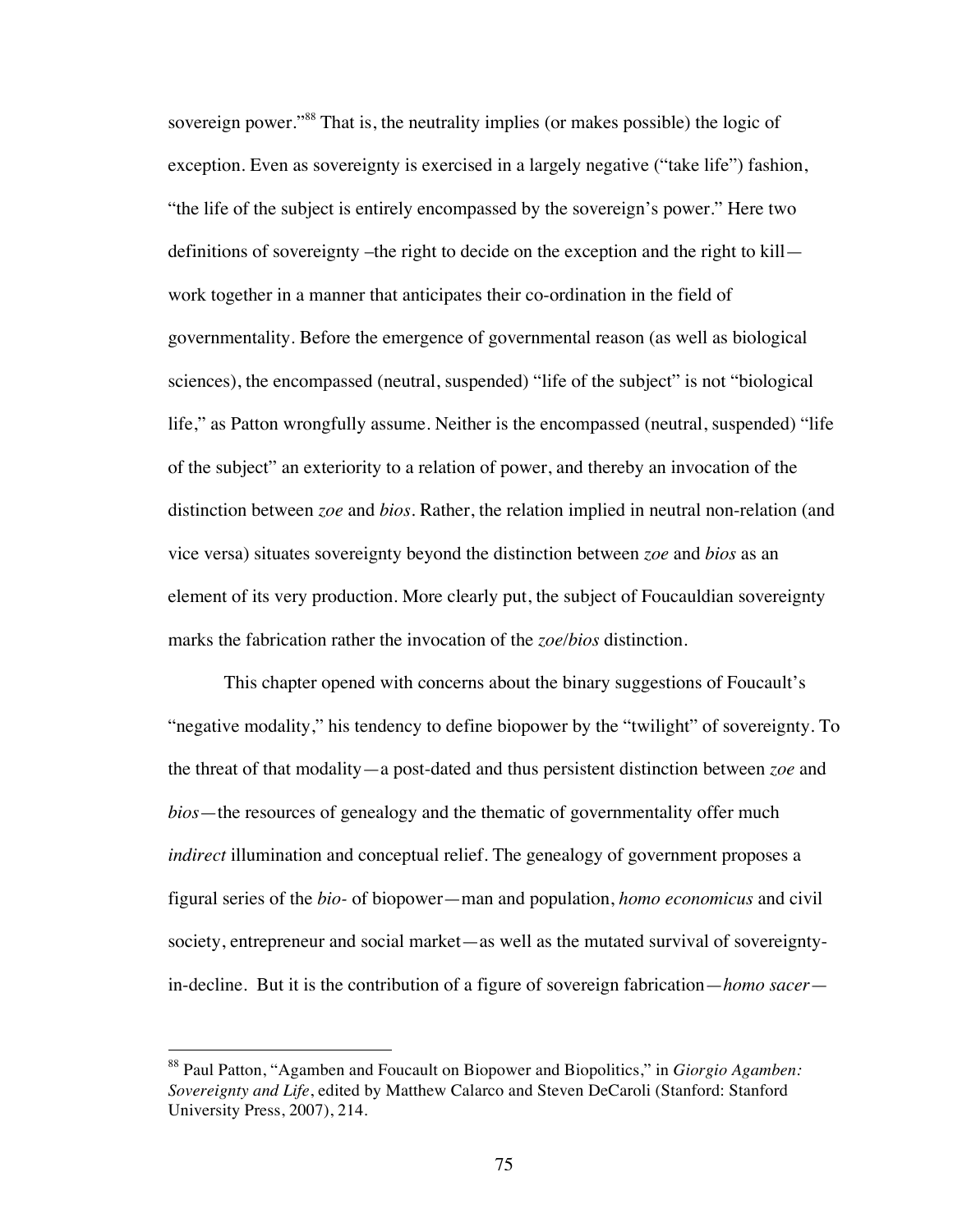that completes the relief of Foucault's negative modality. Here, wresting biopower and sovereign power from *zoe/bios* logics follows as much from Foucault's genealogy as Agamben's extensions. At the same time, *homo sacer* does not compose a genealogy of sovereignty as much as it marks another scarcity in Foucault's text. Although biopower and sovereign power are equally detached from the distinction between *zoe* and *bios*, Foucault's genealogy is asymmetrically directed to the "shepherd-flock game." A genealogy of the exception would further elucidate the mutations and mechanisms of the "city-citizen game" in the twilight of binary logics. For now we can see that *homo sacer*, as a marker of sovereign tactics, is not a shadow but a question for "living beings in question."89 In the following chapter homo sacer marks another scarcity in Foucault's account of biopolitical power. In its status as a mute figure, homo sacer suggests that biopower, in its regulatory and exceptional tactics, places "living [and speaking-] being in question."

<sup>&</sup>lt;sup>89</sup> Here I find Mitchell Dean's plain retranslation of Foucault's demonic combination of "citycitizen game" and "shepherd-flock game" supportive: "All versions of what might loosely be called modern arts of government must be articulate a biopolitics of the population with questions of sovereignty." See Mitchel Dean, "'Demonic Societies:' Liberalism, Biopolitics and Sovereignty," in *States of Imagination: Ethnographic Explorations of the Postcolonial State*, eds. Thomas Blom Hansen and Finn Stepputat (Durham: Duke University Press, 2001), 46.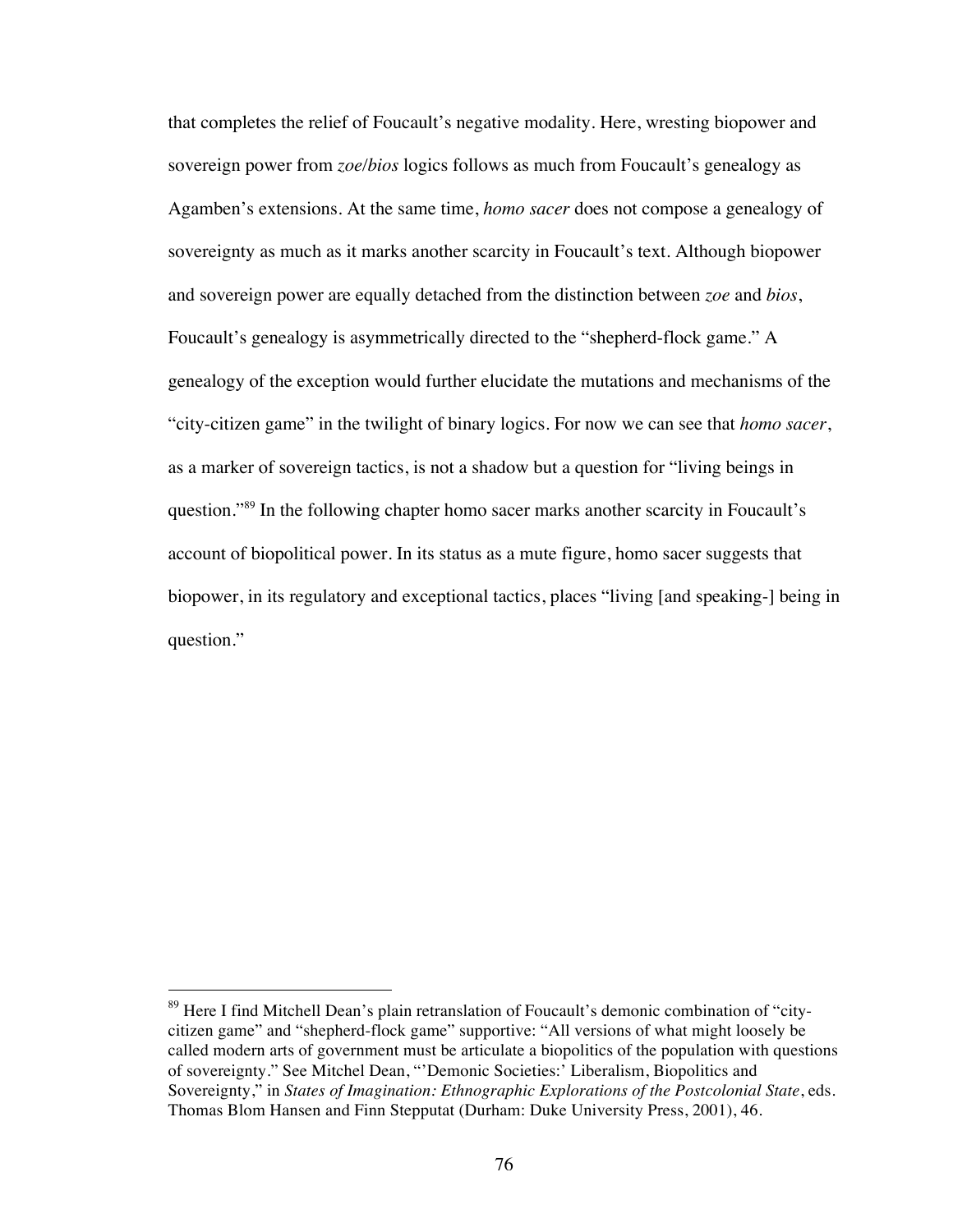## **Works Cited**

- Agamben, Giorgio. *The Open: Man and Animal.* Stanford: Stanford University Press, 2004.
- Arendt, Hannah. *The Origins of Totalitarianism*. New York: Schocken Books, 2004.
- Esposito, Roberto. *Bios: Biopolitics and Philosophy.* Minneapolis: University of Minnesota Press, 2008.
- Dean, Mitchell. "'Demonic Societies:' Liberalism, Biopolitics and Sovereignty." In *States of Imagination: Ethnographic Explorations of the Postcolonial State*. Edited by Thomas Blom Hansen and Finn Stepputat. Durham: Duke University Press, 2001: 41-64.
- ----------. *Governmentality: Power and Rule in Modern Society*. London: Sage Publications, 1999.

Foucault, Michel. *Discipline and Punish*. New York: Vintage Books, 1995.

----------. *Dits et écrits* IV. Paris: Gallimard, 1994.

- ----------. *The History of Sexuality Volume One: An Introduction.* New York: Vintage Books, 1990.
- ----------. "Nietzsche, Freud, Marx." In *Michel Foucault: Aesthetics, Method and Epistemology*. Ed. James D. Faubion. New York: The New Press, 1994: 269-279. ----------. "Nietzsche, Genealogy, History." In *Language, Counter Memory Practice*.

Edited by Donald Bouchard. Ithaca: Cornell University Press, 1977: 139-165.

----------. "*Omnes et Singulatim*: Towards a Critique of Political Reason." In *Power: The Essential Works of Michel Foucault 1954-1984.* New York: The New Press, 2000: 298-326.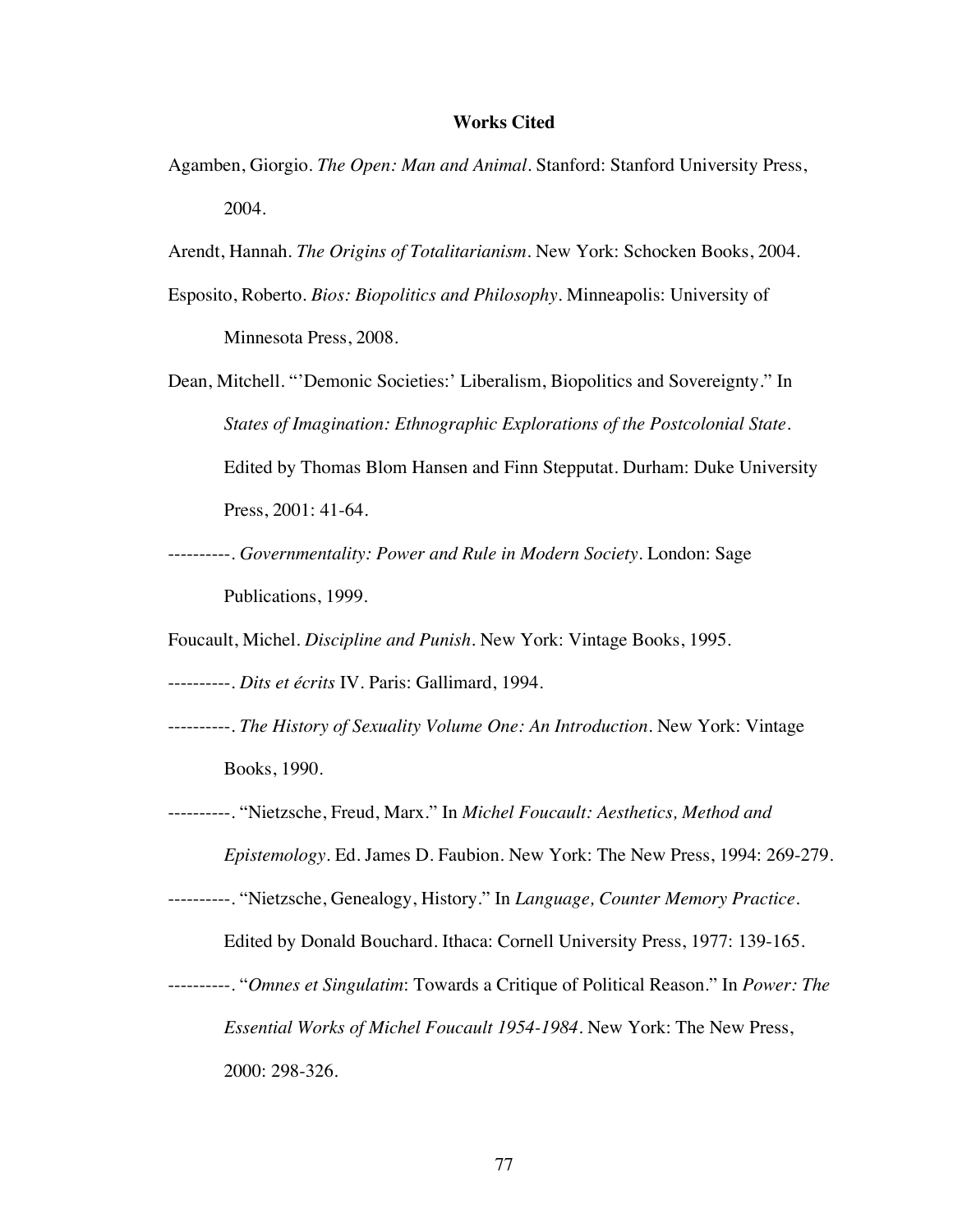- ----------. "On Power." In *Politics, Philosophy, Culture: Interviews and Other Writings 1977-1984.* Edited by Lawrence Kritzman. New York: Routledge, 1988: 96-110.
- ----------. "On the Genealogy of Ethics." In *Michel Foucault: Ethics, Subjectivity, Truth*. New York: The New Press, 1997: 253-281.
- ----------. *The Order of Things: An Archaeology of the Human Sciences*. New York: Random House, 1994.
- ----------. *Security, Territory, Population.* New York: Palgrave Macmillian, 2007.
- ----------. *"Society Must Be Defended": Lectures at the College de France, 1975-1976*. New York: Picador, 2005.
- ----------. "The Subject and Power." In Hubert Dreyfus and Paul Rabinow, *Michel Foucault: Beyond Structuralism and Hermeneutics.* Chicago: University of Chicago Press, 1983: 208-229.

Harris, G.W. "Bio-Politics," *The New Age,* Volume 10 No. 9, 197.

- Jenson, Geoffrey. *Franco: Soldier, Commander, Dictator*. Washington D.C.: Potomac Books, 2005.
- Mills, Catherine. "Playing with Law: Agamben and Derrida on Postjuridical Justice." *South Atlantic Quarterly* 107 (2008): 15-36.

Morin, Edgar. *Introduction a une politique de l'homme*. Paris: Editions du Seuil, 1969.

- Ojankangas, Mika. "Impossible Dialogue on Bio-Power: Agamben and Foucault." In *Foucault Studies* 2 (2005): 5-28.
- Patton, Paul. "Agamben and Foucault on Biopower and Biopolitics." In *Giorgio Agamben: Sovereignty and Life*. Edited by Matthew Calarco and Steven DeCaroli. Stanford: Stanford University Press, 2007: 203-219.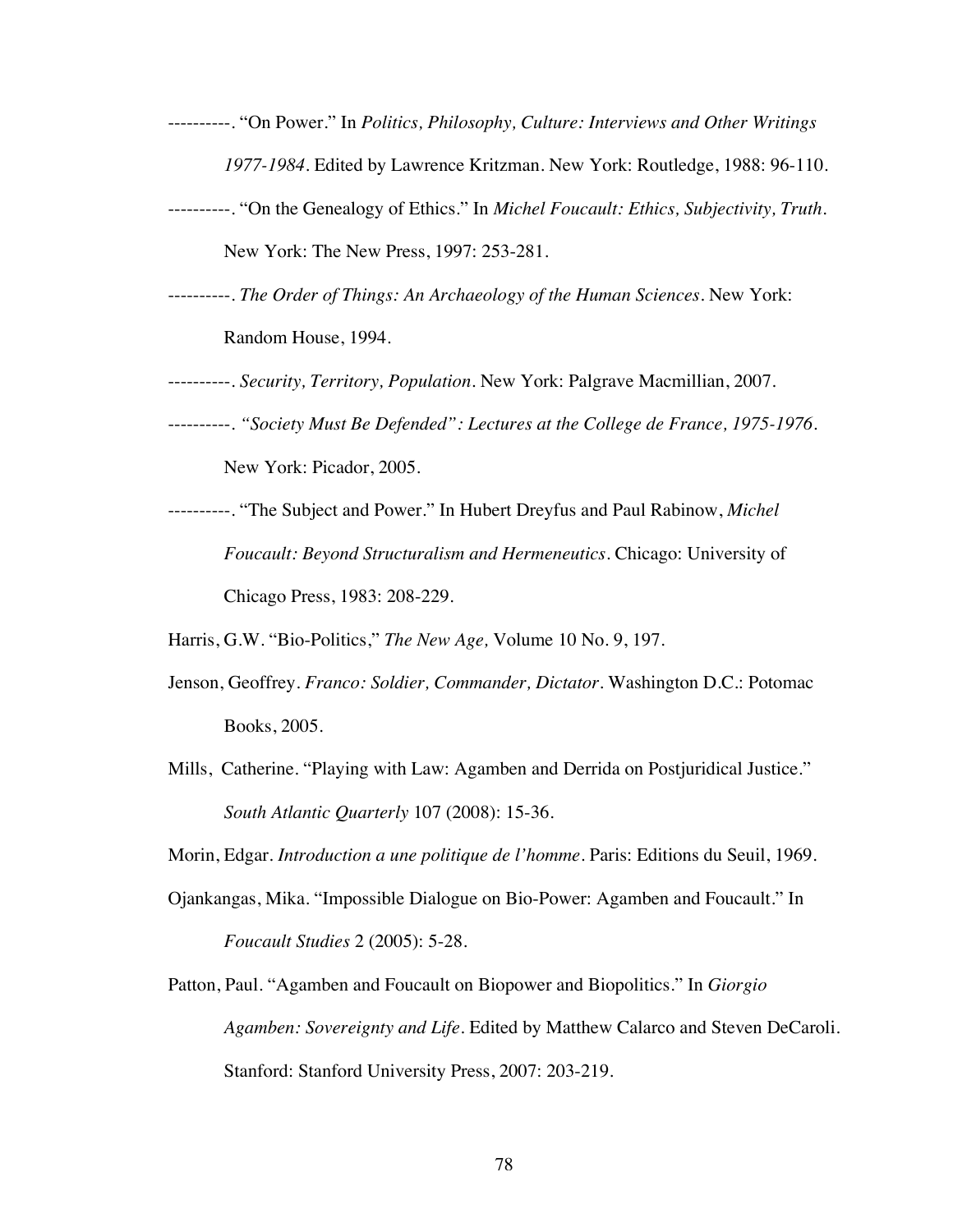- Plato, *Statesman*. In *Plato: The Collected Dialogues*. Edited by Edith Hamilton and Huntington Cairns. Princeton, NJ: Princeton University Press, 1961.
- Protevi, John. "What Does Foucault Think is New About Neoliberalism?" Forthcoming in *Pli: The Warwick Journal of Philosophy* Vol 21. Accessed: http://www.protevi.com/john/research.html.
- Ruting, Torten. "History and Significance of Jakob von Uexkull and of his institute in Hamburg." *Sign Systems Studies* 32.1/2 (2004), 35-72.
- Starobinkski, Aaron. *La biopolitique: Essai d'interpretation de l'histoire de l'humanite et des civilizations.* Geneva: Imprimerie des Arts, 1960.
- Von Uexkull, Jakob. *Staatsbiologie*. Berlin: Verlag von Gebruder Paetel, 1920.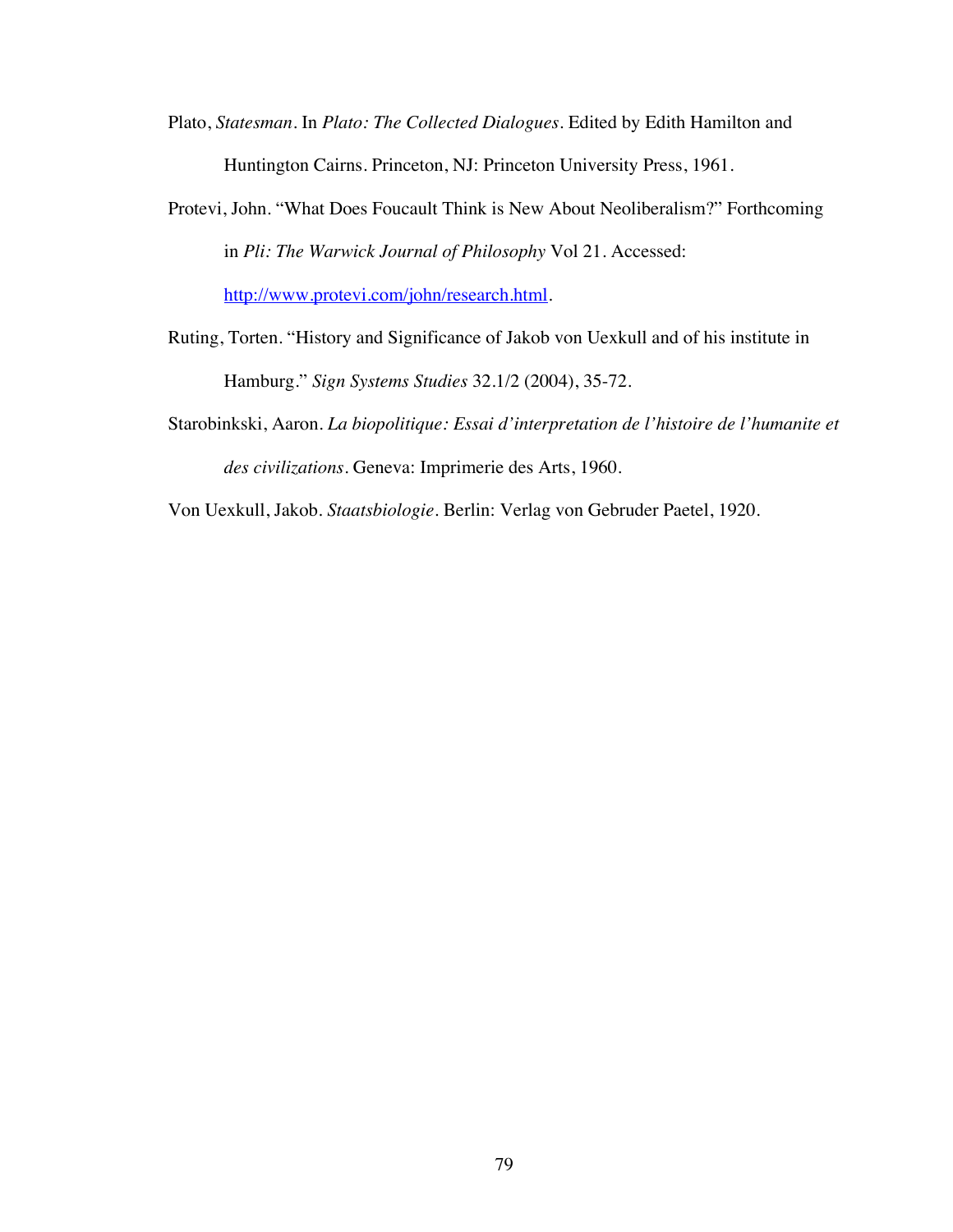# CHAPTER III

### AGAMBEN AND THE BIOPOLITICS OF LANGUAGE

#### **Levi's Paradox, Agamben's Paradigm**

Giorgio Agamben's controversial 1999 text *Remnants of Auschwitz* is a wrenching exploration of a lacuna in Holocaust survivor testimony—the silence of "those who did not and could not bear witness," those who are, paradoxically, the "true witnesses." In a powerful and challenging passage that inspires much of *Remnants*, Primo Levi describes this paradox:

I must repeat— we survivors are not the true witnesses. […] we are those who by their prevarications or abilities or good luck did not touch bottom. Those who did so, those who saw Gorgon, have not returned to tell about it or have returned mute, but they are the Muslims, the submerged, the complete witnesses, the ones whose deposition would have general significance. They are the rule, we are the exception […]. We who were favored by fate tried, with more or less wisdom, to recount not only our fate, but also that of others, the submerged; but this was a discourse on 'behalf of third parties', the story of things seen from close by, not experienced personally  $[...]$  We speak in their stead, by proxy.<sup>1</sup>

Levi's words are shot through with a sense of shame in testifying, incompletely and by proxy, for the "Muslims" or *Muselmanner*. In the camps, the *Muselmanner* were those who, having reached the devastating advanced stages of malnutrition, lost the ability to speak and to respond to their environment. "One hesitates to call [the *Muselmanner*] living: one hesitates to call their death death" but in the camps they are the rule, the survivor the exception. Herein lies, what Agamben terms, "Levi's paradox": the

<sup>&</sup>lt;sup>1</sup> Quoted in Giorgio Agamben, Remnants of Auschwitz: The Witness and the Archive (New York: Zone Books, 2002), 33-34.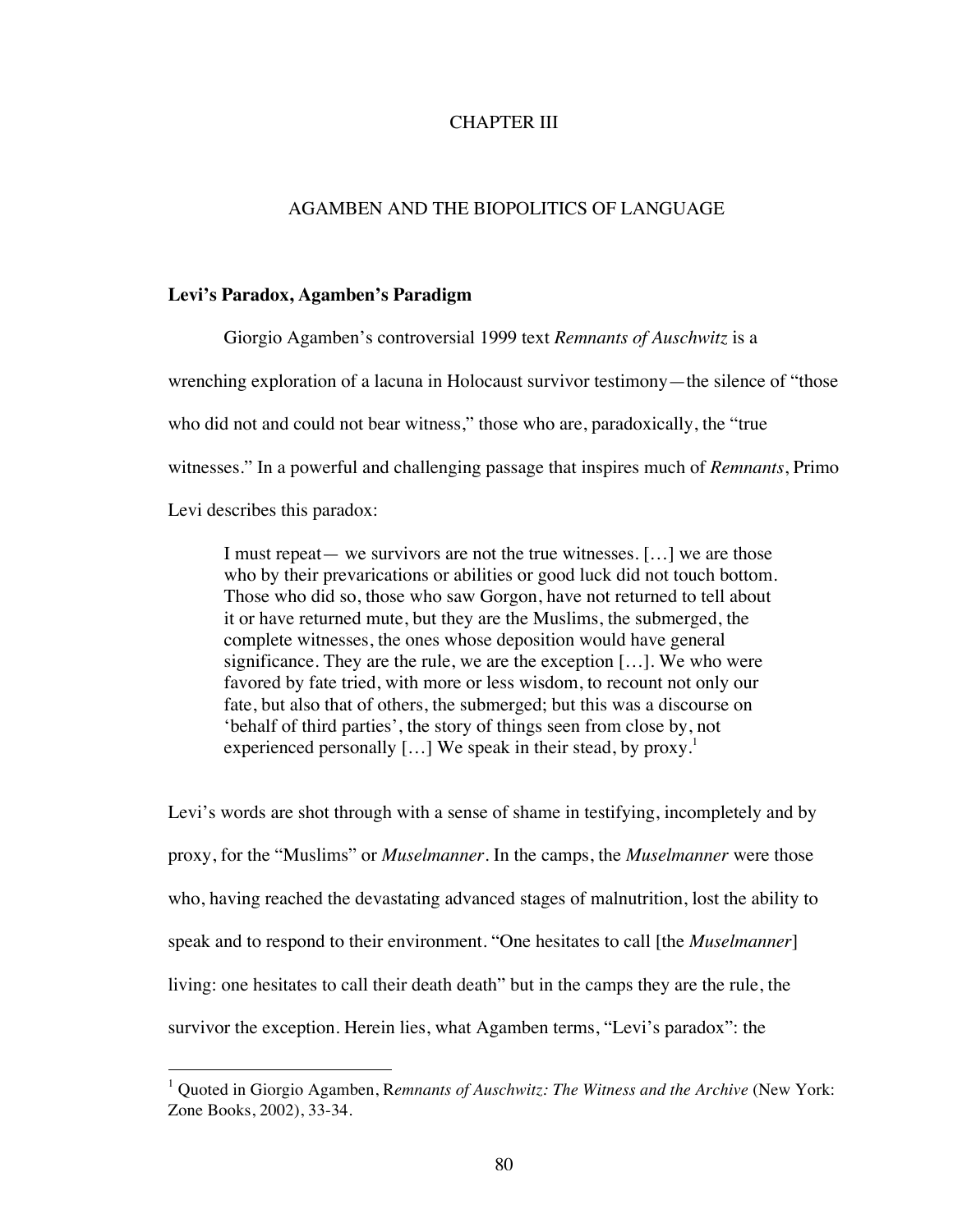*Muselmann* alone can provide testimony of "general significance," the "true witness" of the camp is the one who cannot witness.

In *Remnants of Auschwitz* Levi's paradox is deepened by the *Muselmann*'s "mute refutation" of humanism and anti-humanism. According to Agamben, the *Muselmann* not only marks the destitution of the human— the fact that "it is possible to lose […] decency beyond all imagination, that there is still life in the most extreme degradation."<sup>2</sup> The *Muselmann* also marks the in-distinction of the human and the inhuman— the "end and ruin of every ethics of dignity and conformity to a norm."<sup>3</sup> In a dramatic attempt to articulate an ethics that "begins where dignity ends," Agamben argues that "human beings are human insofar as they bear witness to the inhuman."<sup>4</sup> For Levi, to speak is to enter "a field of forces incessantly traversed" by the speechless, the submerged; for Agamben, this traversal is neither specific to survivor testimony nor an "occasional turmoil" of the subject. Rather, "humans bear within themselves the mark of the inhuman."<sup>5</sup> Herein lies not "Levi's paradox" but Agamben's paradigm: the double movement of subjectification and desubjectification is a fundamental characteristic of subjection *in general*; the *Muselmann* is the paradigmatic figure of logics intrinsic to the Western politics.

Suspended between Levi's paradox and Agamben's paradigm, the ethics of "bearing witness to the inhuman" has generated substantial criticism vis-à-vis the *Muselmann*. In a widely read condemnation, J.M. Bernstein argues that the slippage from witnessing Auschwitz to witnessing Western subjectivity is an "aestheticization of [the

 $<sup>2</sup>$  Ibid, 69.</sup>

 $3$  Ibid, 69.

 $4$  Ibid, 121.

 $<sup>5</sup>$  Ibid, 77.</sup>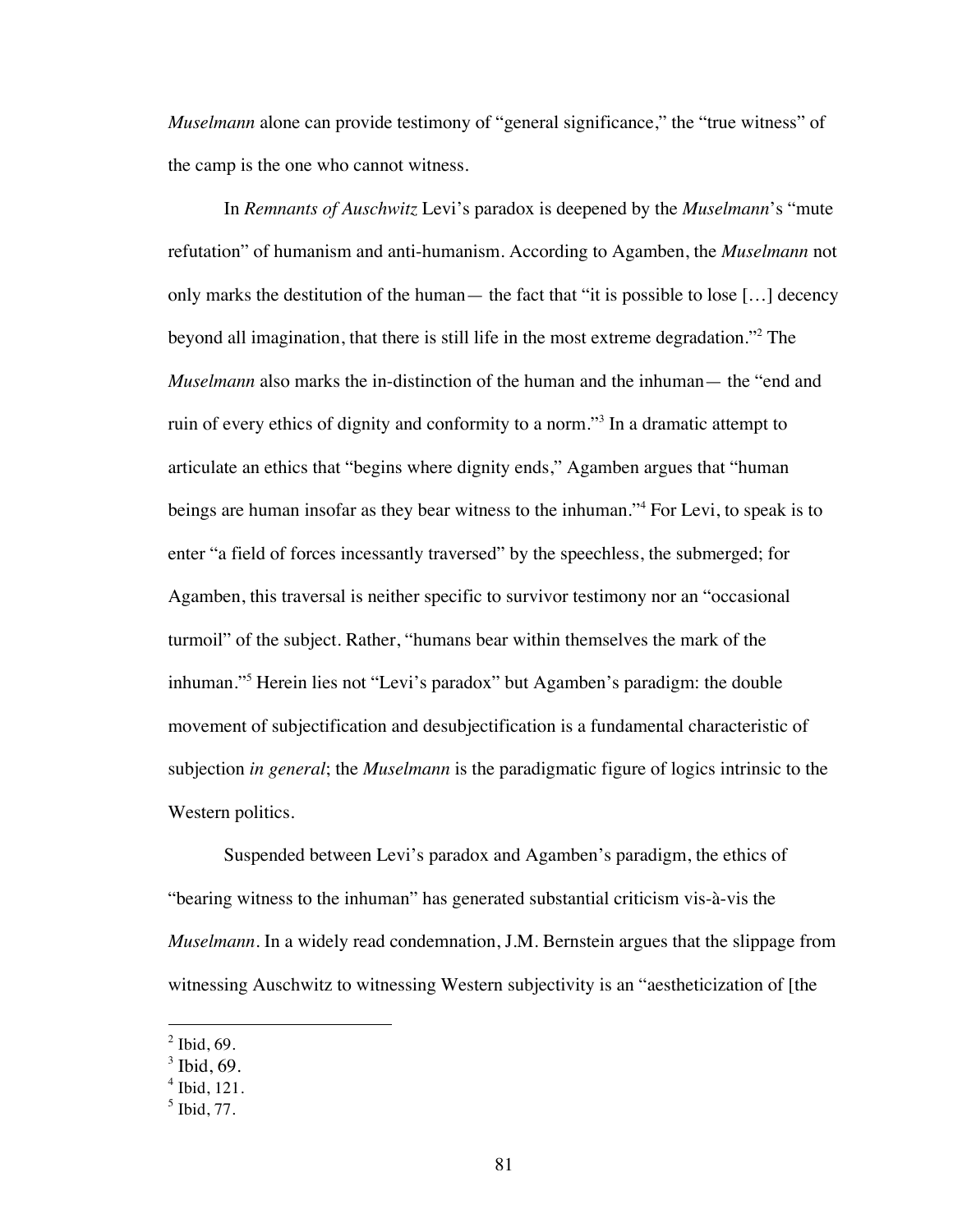*Muselmann*'s] fate for the sake of a metaphysics of language."<sup>6</sup> While others find immanent non-aesthetic justification in the slippery "hidden matrix" of Agamben's biopower,<sup>7</sup> most acknowledge that there is little external or historical ground for the claim that the *Muselmann* represents processes *intrinsic* to (not simply typical of) Western politics.<sup>8</sup> Such claims seem to betray Agamben's "conceptual fundamentalism," the distance between his "epochal concepts" and Foucault's "fine grained, contextual, and historical analyses."9 To the extent that Agamben figures the *Muselmann* as an inexorable or inevitable outcome of Western subjectivity, his "conceptual fundamentalism" threatens to undermine an ethics that "begins where dignity ends."

In recent attempts to re-articulate and defend his methodology, Agamben argues that his paradigms are, in fact, an extension of Foucauldian genealogy. *The Signature of All Things* includes a fascinating reading of the paradigmatic operation of the Panopticon within Foucault's analysis of disciplinary power. A "diagram of a mechanism of power reduced to its ideal form," the Panopticon is not merely a "dream building" but an

 $6$  J.M. Bernstein, "Bare Life, Bearing Witness: Auschwitz and the Pornography of Horror" in *Parallax* 12.1 (2004): 14.

<sup>&</sup>lt;sup>7</sup> Jean-Phillipe Deranty offers such a reading: "the connection between witnessing at Auschwitz and witnessing in general is supported by a strong immanent justification within Agamben's work. Many of the disturbing aspects of *Remnants of Auschwitz* dissolve when the book is relocated in this more general context." See Deranty, "Witnessing the Inhuman: Agamben or Merleau-Ponty?" in *The South Atlantic Quarterly*, 107:1 (Winter 2008): 68.

 $8$  "[...] the claim that [...] the Muselmanner are paradigmatic figures of contemporary politics does not in itself justify the logical claim that the danger they represent is intrinsic to Western political thought, nor the claim that this means that the violence of biopolitical sovereignty is an inexorable or unavoidable outcome of that logic. For if history teaches us anything, it may simply be that nothing is inevitable." See Catherine Mills, *The Philosophy of Agamben* (Stocksfield: Acumen, 2008), 87.

<sup>9</sup> Patton, "Agamben and Foucault on Biopower and Biopolitics" in *Giorgio Agamben: Sovereignty and Life* (Stanford: Stanford University Press, 2007), 218.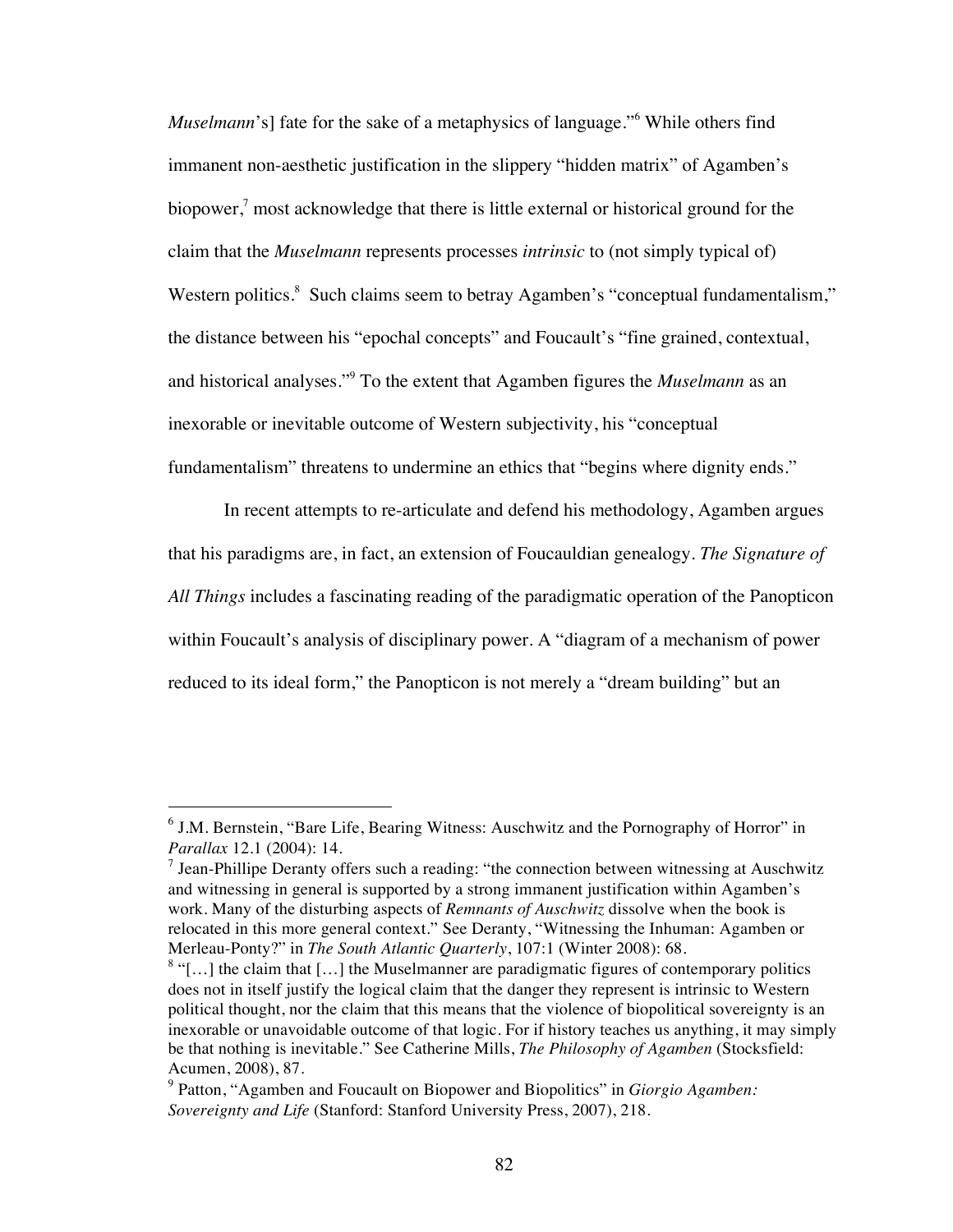"epistemological figure."10 Suggesting that the "great confinement" and the "care of the self" serve a similar epistemic function, Agamben maintains that, in Foucault's work and his own, "paradigms establish a broader problematic context that they both constitute and make intelligible."<sup>11</sup> More specifically, paradigms do not illuminate the relation of particular and general but that of a singular case and its "knowability.'' Moving "from singularity to singularity and, without ever leaving singularity, [the method of paradigms] transforms every singular case into an *exemplar* of a rule that can never be stated *a priori*" and that can never be composed *a posteriori*. 12 In this movement, the paradigm both suspends and exposes its belonging to a group such that its exemplarity and singularity can not separated.<sup>13</sup> In this emphasis on singularity over continuity, Agamben intends to embrace the ruptures of genealogy and to redirect concerns over the slippage between the *Muselmann* and the Western Subject. Nevertheless, without a "total abandonment" of the logic of *origins*, Agamben's paradigms do not amount to or extend Foucauldian genealogy.14 Where Foucault's exploration of the arts of government can be effectively described as "fine-grained analysis" that moves "from singularity to singularity," Agamben's paradigms yield broad strokes of "kinship" and continuity that originate in the Roman figure of *homo sacer* and unfold to a "final biopolitical substance"—the *Muselmann*.

<sup>&</sup>lt;sup>10</sup> Agamben, *The Signature of All Things* (New York: Zone Books, 2009), 17; Foucault, *Discipline and Punish*, 205, 220-221.

<sup>11</sup> Giorgio Agamben, *The Signature of All Things*, 17.

 $12$  Ibid, 22.

 $13$  Ibid, 31.

<sup>14</sup> Michel Foucault, "Nietzsche, Genealogy, History," in *Language, Counter-Memory, Practice*, ed. Daniel Bouchard (Ithaca: Cornell University Press, 1977), 139-164.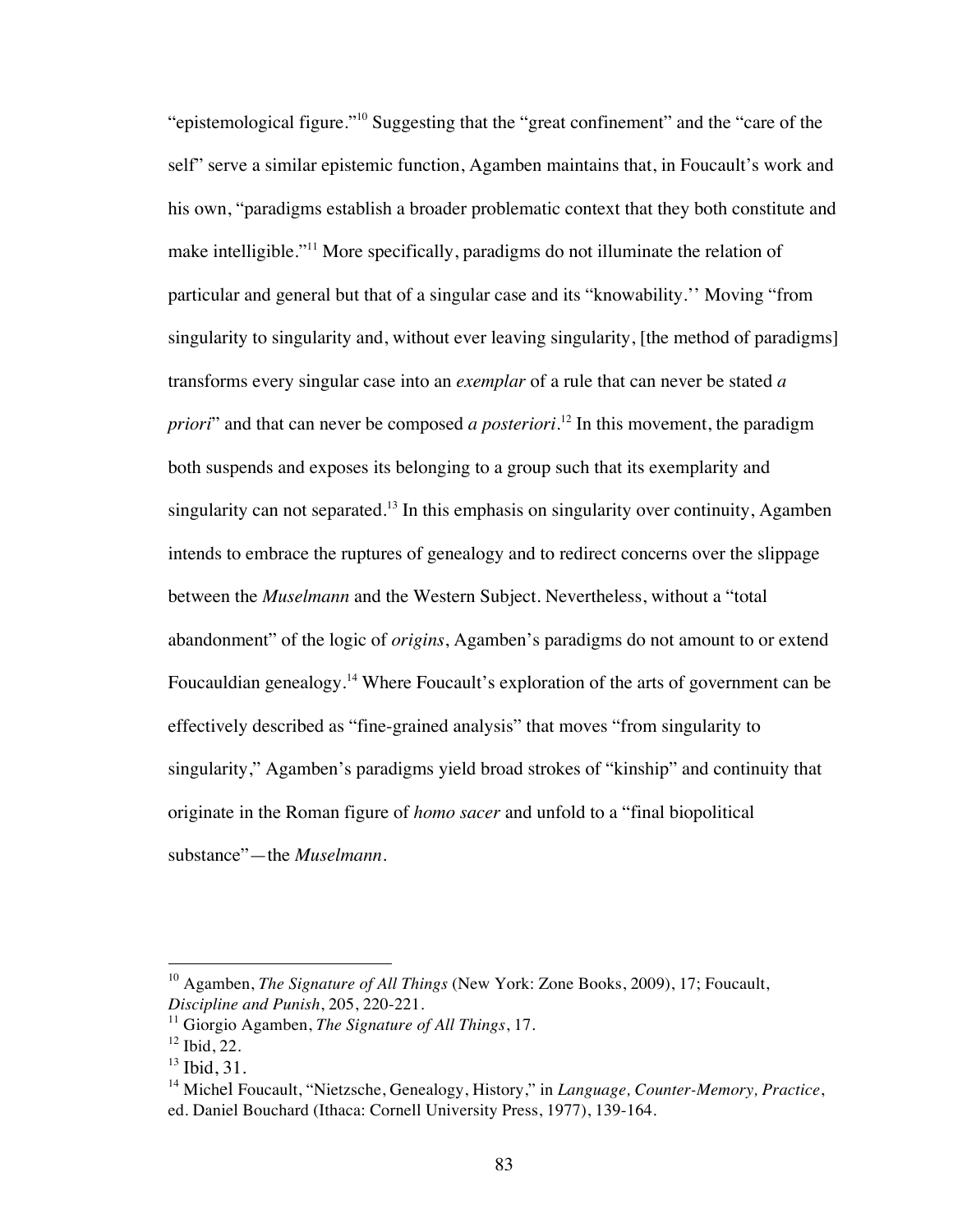For all of the provocation and offense of *Remnants of Auschwitz*, as an ethical response to the *Muselmann* or as a methodological application of the paradigm, the text's attention to language and speech is nevertheless unique and invaluable within the literature on biopower and biopolitics. An uncommon treatment, *Remnants of Auschwitz* casts speech as a "precarious and fragile event," one open to the movements of biopower and reflective of mutating political conditions; the contingency of the capacity of speech— and therefore, the possibility of the *in*capacity of speech—structures Levi's paradox and the mute condition of the *Muselmann*. Recalling the diagnosis of the threshold of modernity put forth in *The History of Sexuality*—"for millennia, man remained what he was for Aristotle: a living animal with the additional capacity for political existence; modern man is an animal whose politics places his existence as a living being in question"—the lacuna of survivor testimony betrays the lacuna of Foucault's threshold.15 That is, in its attention to the contingency of speech, *Remnants of Auschwitz* can be understood as revising and completing Foucault's diagnosis— "modern" man is an animal whose politics places his existence as a living- [*and speaking*-] being in question."

This chapter follows upon the foregoing analyses of "living-being in question" (in the previous chapters) to develop the Agambenian thought of "speaking-being in question." Agamben, for his part, claims to have "stubbornly pursued only one strain of thought: what is the meaning of 'there is language'; what is the meaning of 'I speak'?" <sup>16</sup> In Anglophone contexts, where *Homo Sacer* has dominated the reception of his work, the

 <sup>15</sup> Foucault, *The History of Sexuality Volume One: An Introduction*, 143.

<sup>&</sup>lt;sup>16</sup> Giorgio Agamben, *Infancy and History: Essays on the Destruction of Experience* (London: Verso, 1993), 6.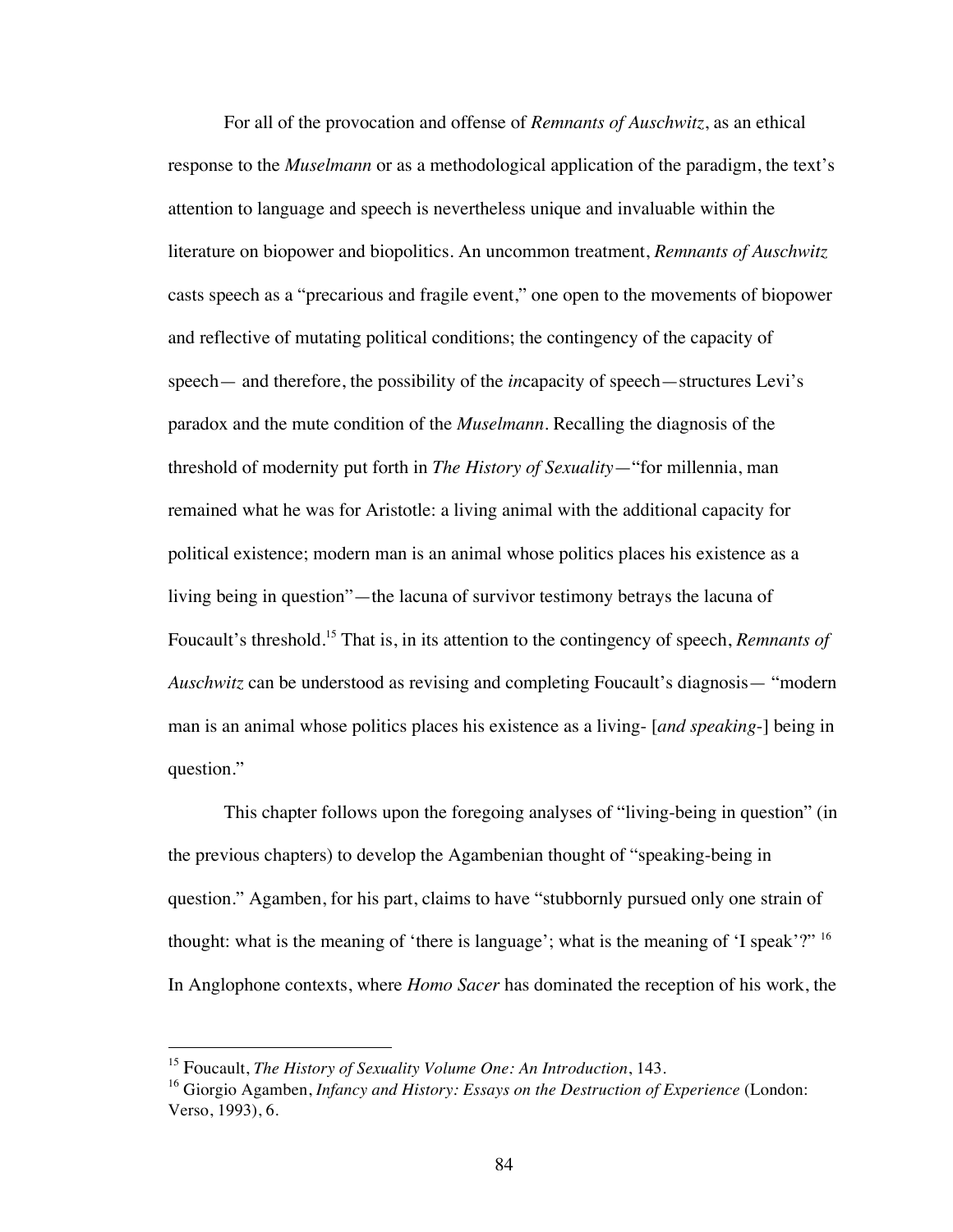meaning of 'there is life' has perhaps overshadowed and obscured the questions Agamben describes as the "*motivum*" of his work.<sup>17</sup> Drawing on a diverse selection of texts, including *Language and Death*, *Infancy and History*, *The Idea of Prose* and *The Open*, this chapter demonstrates that, like living-being, speaking-being is, borrowing a Foucauldian phrase, "fabricated in piecemeal fashion from alien forms."18 Un-grounding speech and uncovering its production, I focus on Agamben's critique of the metaphysics of Voice and his call to jam the anthropological machine. Metaphysical and anthropological machinations figure speech as a faculty, founding the human being only through the movement of negativity. In stubborn pursuit of its meaning Agamben finds that speaking-being is not a "natural given" but a "historical production," one that emerges only through the biopolitical "removal" or exception of non-speaking and the non-human.

In its attention to the fabrication of speaking-being in Agamben's texts, this chapter also considers Agamben's notion of "infancy" as an "*experimentum linguae*" that connects the meanings of 'I speak' and 'there is language'. Drawing from the term's Latin etymology *—infans*, to be unable or unwilling to speak, to be speechless or mute— Agamben imagines infancy as an experience of muteness that conditions speech, a nonspeaking that is neither opposed to nor excluded from speaking; neither speaking nor non-speaking, the infant is a figure of "not not speaking" and a marker of the "pure potentiality" to experience the "taking place of language." Although Agamben intends his *experimentum linguae* to "jam" the anthropological machine, the abstraction of infancy (from a developmental stage to a "pure potentiality") seems to resonate with the very

 $17$  Ibid, 6.

<sup>&</sup>lt;sup>18</sup> Foucault, "Nietzsche, Genealogy, History," 142.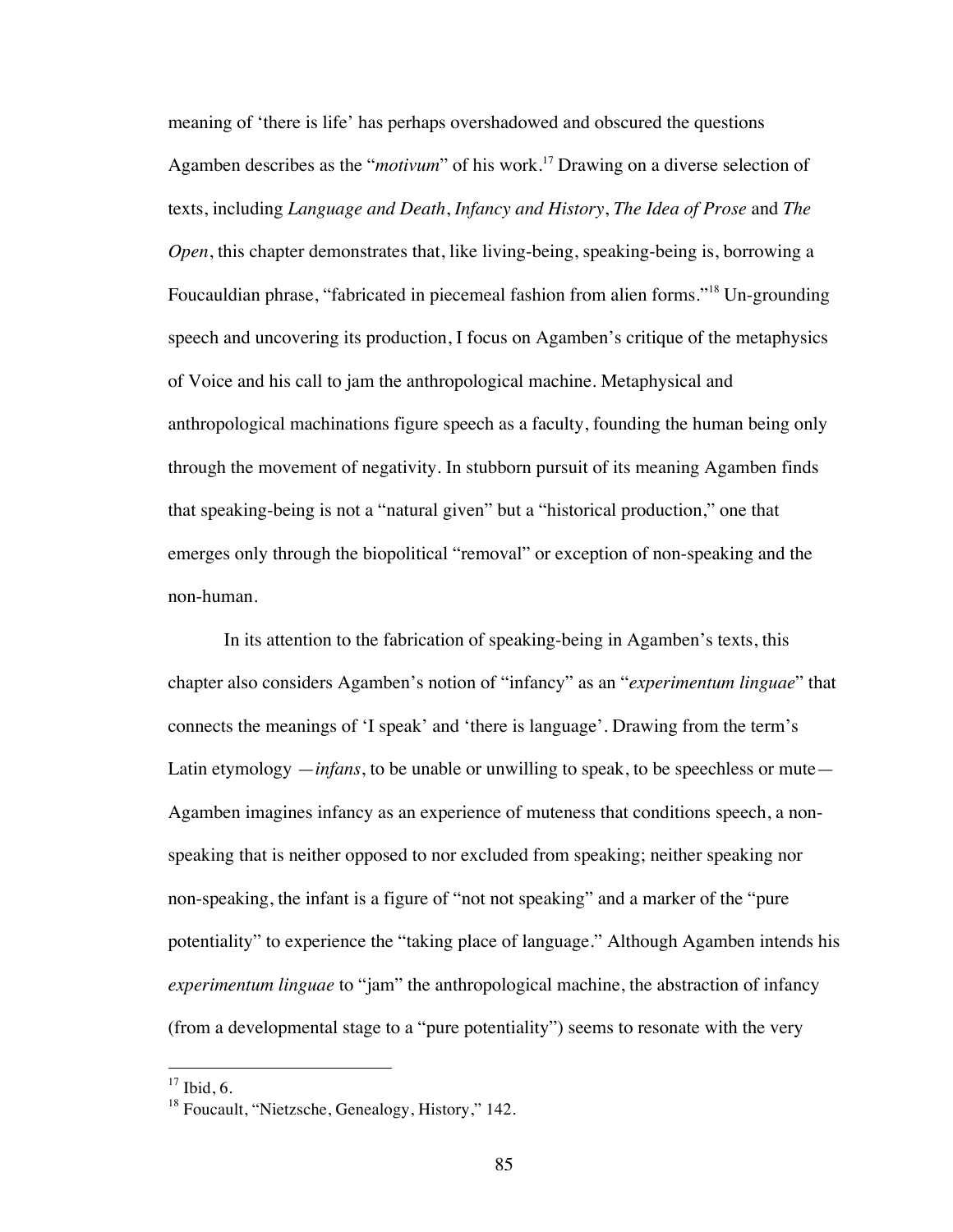metaphysical gestures and anthropological maneuvers under Agamben's critique. As such, this chapter interrogates the "jamming" capacity of infancy. Here I suggest that Agamben's evacuation (or "purification") of *relationality* from the account of "not not speaking" undermines his evacuation of negativity from "speaking-being." For Agamben, undergoing and bearing witness to infancy opens a new experience of language and serves as testimony for lives and voices excluded by the negative; witnessing Auschwitz involves "bear[ing] witness to a time in which human beings did not speak […] in which they were not yet human."19 But as an ethical or communicative event infancy cannot do without *relations with others* without doing violence to others. If the *Muselmann* is a stark and painful marker of how biopower places living- and speaking-being "in question," in-fancy is not yet a mode of "not not" responding to that question, on behalf of the Musselmann or others silenced by exclusion.

## **From the Metaphysics of Voice to the Machination of Man**

Agamben's text *Language and Death: The Place of Negativity* begins with a Heideggerian thought drawn from the pages of *On the Way to Language.* Heidegger writes:

Mortals are they who can experience death as death. Animals cannot do so. But animals cannot speak either. *The essential relation between death and language flashes up before us, but remains still unthought*. It can, however, beckon us toward the way in which the nature of language draws us into its concern, and so relates us to itself, in case death belongs together with what reaches out for us, touches us.<sup>20</sup>

 <sup>19</sup> See Agamben*, Remnants of Auschwitz*, 161-162.

<sup>20</sup> Quoted in Agamben, *Language and Death: The Place of Negativity* (Minneapolis: University of Minnesota, 1991), xi (my emphasis).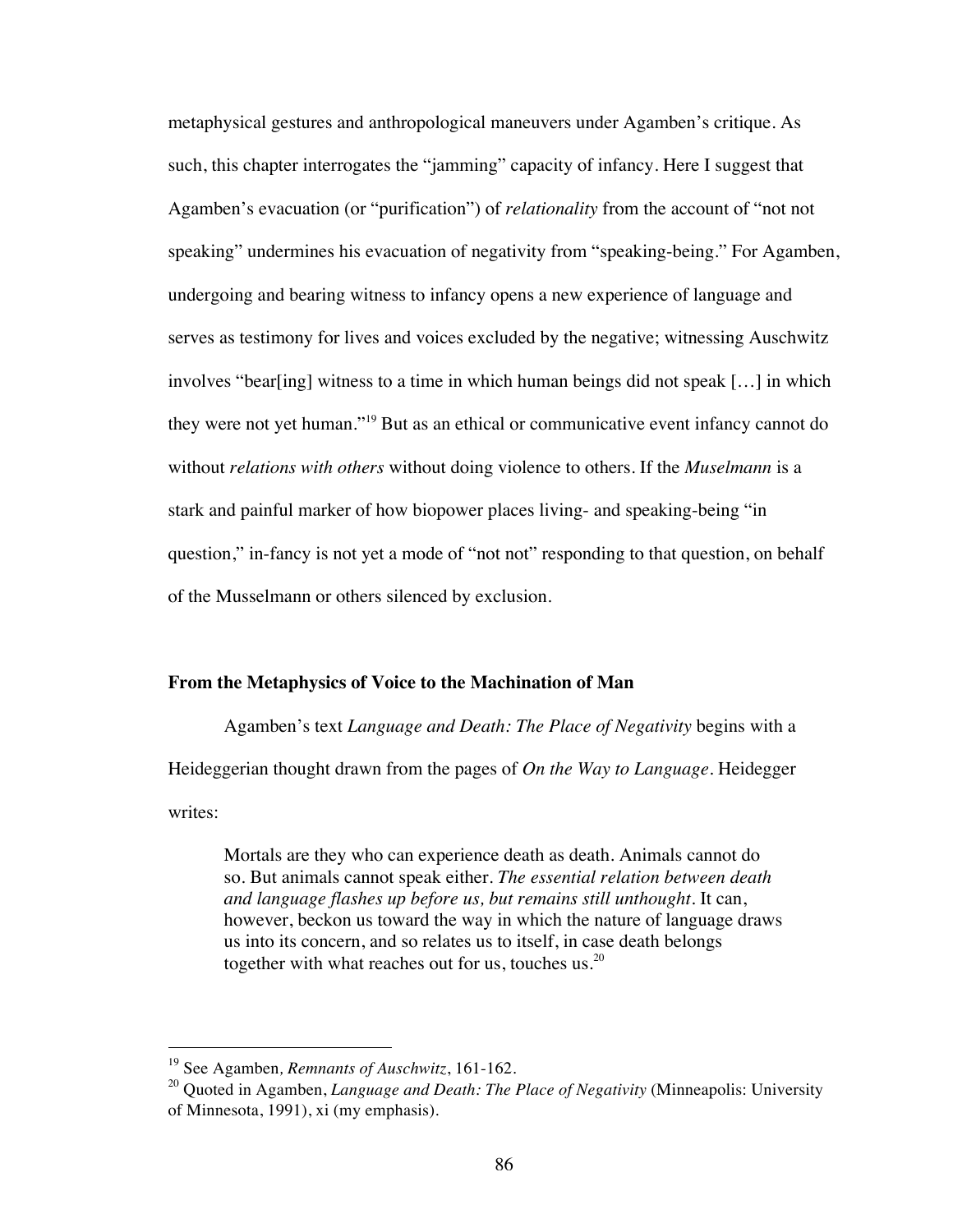A thematic investigation of this "flash," *Language and Death* explores the connection between mortality and speech, two "faculties" that have, in the metaphysical tradition, marked the essence of the human in its distinction from the non-human animal. Engaging with Heidegger and Hegel in equal turn, Agamben argues that language and death, "inasmuch as they open for humanity the most proper dwelling place, reveal this same dwelling place as always already permeated by and founded in negativity."<sup>21</sup> In this section I connect what Agamben calls "the place of negativity" in his critique of metaphysics to the *production* of living- and speaking-being in his account of the "anthropological machine." Developed in Agamben's 2002 text *The Open: Man and Animal*, the concept of the anthropological machine describes the historical production of man as speaking man according to the inclusive exclusion of the non-speaking non-man (animal, inhuman, etc). Over twenty years prior to the writing and publication of *The Open*, the "negativity" of *Language and Death* anticipates and participates in the logic of inclusive exclusion at work in Agamben's anthropological machine. Together metaphysical negativity and anthropological exclusion give a picture of the production of speaking being, a fabrication that carries, in its center and as its correlate, non-speaking beings exposed to violence.

To grasp the notion of metaphysical "negativity" we might begin by reading Heidegger's Dasein as "Being-*the*-there," a translation that, for Agamben, locates Dasein as the "place of the negative." In the opening pages of *Language and Death*, Agamben isolates and emphasizes the "purely negative structure" of "Being-towards-death" as the ownmost possibility of Dasein. In that well-known formulation, Heidegger refers to the

 $21$  Ibid, xii.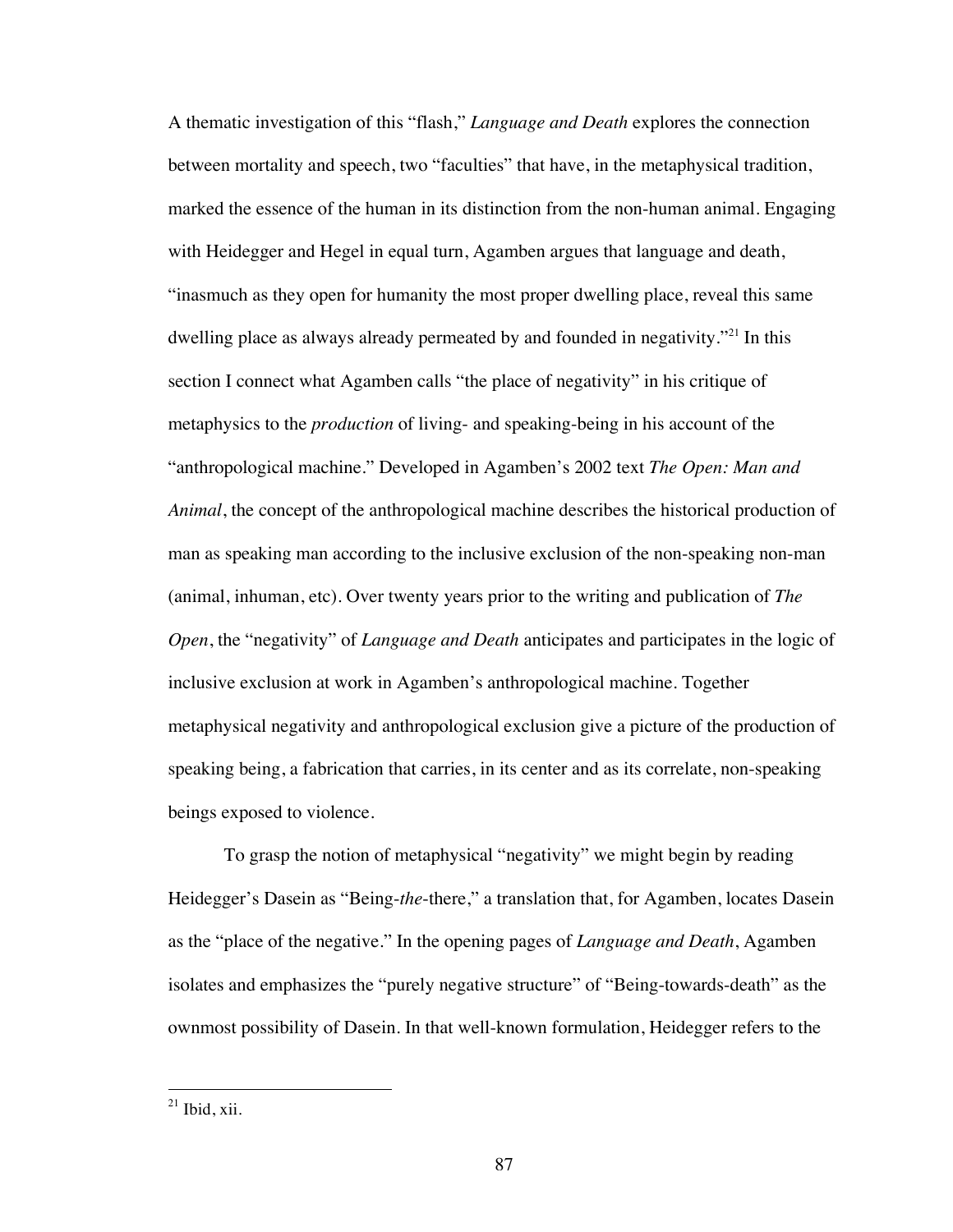anticipation of the possibility of the impossibility of existence. The authentic experience of this radical impossibility allows Dasein to reach its proper dwelling place;<sup>22</sup> that is, in "Being-towards-death" Dasein accedes to "its most certain and unalterable possibility" in a manner that discloses the *Da* to existence.<sup>23</sup> Agamben's reading highlights the negative and constitutive character of this disclosure. Making much of Heidegger's claim that "in anticipating the certainty of death, Dasein opens itself to a constant threat arising out of its own there," Agamben stresses that the *Da* is the source of a radical and threatening negativity.<sup>24</sup> Since Dasein is "its own there," the negative permeates Dasein "from top to bottom" as a constitutive (not obscure or occasional) quality of "Being-*the*-there." While Agamben's translation of Dasein as "Being-the-there" foregrounds negativity, it does not yet clarify how the negative derives from  $Da$  in the first place.<sup>25</sup> Why exactly is the  $Da$ threatening? What is that "something in the little word *Da* that nullifies and introduces negation into [Dasein]"?26

In pursuit of an elucidatory analogy, *Language and Death* turns to an account that Agamben claims is "morphologically and semantically connected with *Da*"— Hegel's discussion of the demonstrative pronoun *diese* (this) in the *Phenomenology of Spirit*. Spurred by Hegel's poetic recounting of the Eleusinian mystery and the tale's reappearance in the *Phenomenology*, Agamben connects *diese*, alongside *da*, to the place of the negative. The "Eleusinian mystery" is the story of an Ancient Greek cult that enforced a code of silence upon its initiates, forbidding them to speak of the group's rites

 $22$  Ibid, 1-2.

 $^{23}$  Ibid, 4.

<sup>24</sup> Heidegger, *Being and Time*, 265.

<sup>25</sup> Agamben, *Language and Death*, 5.

 $^{26}$  Ibid, 5.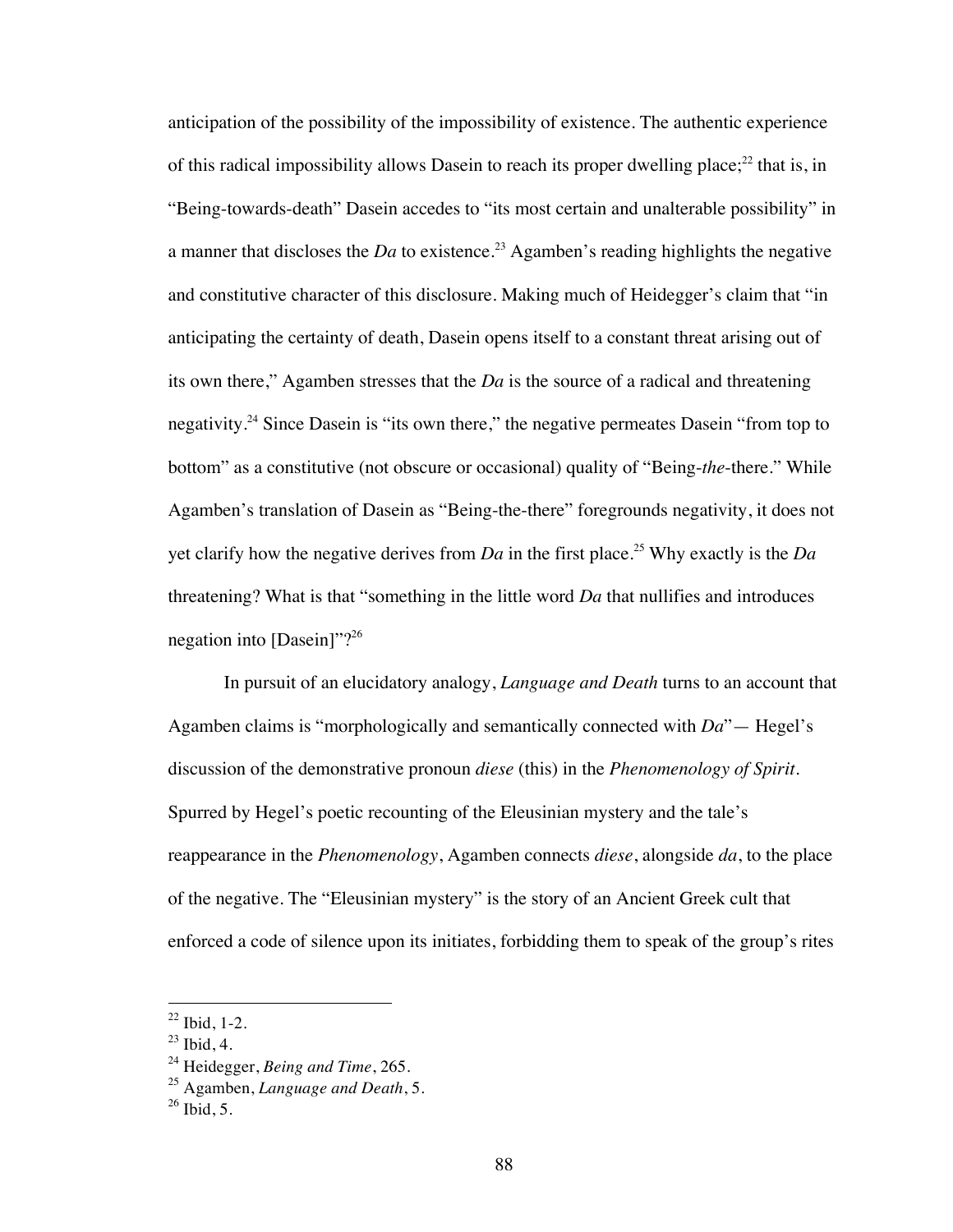and revelations.<sup>27</sup> In a poem dedicated to Hölderlin, Hegel dwells on this "ineffable" sentiment," writing of silent Eleusinian priests that preserve "not one note of the sacred initiations" and of scholars that seek in vain for the group's lofty meanings. In the *Phenomenology,* Hegel returns to the theme of the unspeakable in a discussion of sensecertainty's failure to fully grasp objects. As a form of knowledge, sense-certainty attempts to embrace the pure immediate being of things; it asks, "What is the *This*?"28 But for Hegel, "any attempt to express sense-certainty is to experience the impossibility of saying what one means."29 To say "*this* piece of paper" fails to reach or capture the sensory *this* that it means to say. As Agamben emphasizes, negativity inheres in all attempts to "take-the-Diese." Every *this* contains a not-*this*; where the Eleusinian mystery is guarded by the silence of its initiates, in sense-certainty, language itself guards the ineffable. The "morphological" and "semantic" association of Heidegger's *Da* and Hegel's *Diese* lies, then, in the involvement, in each case, of a *not-.* In Being-towardsdeath the *Da* is disclosed to existence only through the experience of the possibility of not-*Da*. In sense-certainty, each act of saying *Diese* carries not-*Diese* at its center.

For Agamben, the "casual" association of *Da* and *Diese* deepens when we consider their common grammatical status as "shifters" and their shared participation in the structure of Voice. Classified as demonstrative pronouns, *Da* and *Diese* perform the special function of "*deixis*" or indication (in Latin, "*demonstratio*").<sup>30</sup> That is, before referring to an object, pronouns like 'I,' 'you,' 'this,' and 'there' indicate the instance of utterance. As Emile Benveniste observes of the personal pronoun, *I* does not signify a

 $^{27}$  Mills, 13.

<sup>28</sup> Agamben, *Language and Death*, 10.

 $^{29}$  Ibid, 11.

 $30$  Ibid, 19.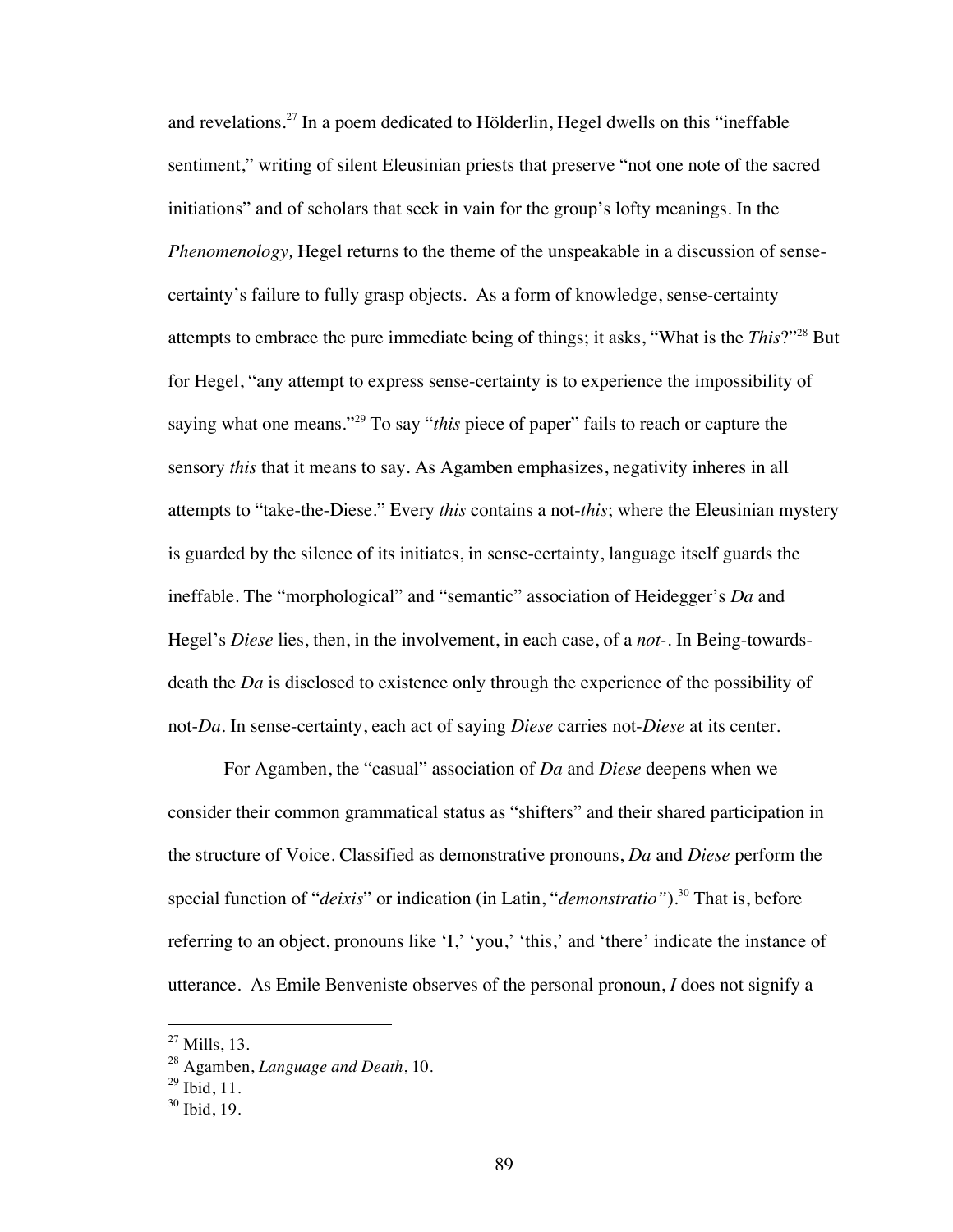subject outside of discourse but rather "the person who utters the present instance of discourse containing  $I^{331}$ . Through indication, the *I* and other demonstrative pronouns act as "shifters," grammatical units that are "contained in every code and that cannot be defined outside of a relation to the message."32 Shifters are immanent to discourse, "empty signs" that become "full" when assumed in the instance of utterance. In effect, they "permit the passage between *langue* and *parole*," making possible what is said and signified (*parole*) and indicating *langue* as that which transcends (and is presupposed by) *parole*. As Agamben describes it, shifters like *Diese* and *Da* allow "that experience of language that, in every speech act, grasps the disclosure of that dimension, and in all speech, experiences above all the 'marvel' that language exists."<sup>33</sup> That is, in virtue of their indication and shift*ing*, language is "presupposed in everything said"; preceding and exceeding the event of *parole* is the taking place of *langue*. 34

Given their special grammatical function, *Da* and *Diese* are not simply

"morphological" or "semantic" associates; *Dasein* and *das Diese nehmen* both signify "to be the taking place of language, to seize the instance of discourse."<sup>35</sup> To be clear, though, it is only by linking *Da* and *Diese* to the "supreme shifter"—"Voice"—that the "marvel" of their indication betrays their "common essence" in metaphysical negativity. The work

 $31$  Quoted in Ibid, 23.

 $32$  Ibid, 24.

<sup>33</sup> Ibid, 25.

<sup>34</sup> Daniel Heller-Roazen, "Editor's Introduction" in *Potentialities: Collected Essays in Philosophy* by Giorgio Agamben (Stanford: Stanford University Press, 1999), 4. Heller-Roazen helpfully explains why the presuppositional structure of language also entails that language cannot say itself. "Only because they always presuppose the fact that there is language are statements necessarily incapable of saying the event of language, of naming the word's power to name; only because language, as actual discourse, always presupposes itself as having taken place can language not say itself. Preceding and exceeding every proposition is not something unsayable and ineffable but, rather, an event presupposed in every utterance, a *factum linguae* to which all actual speech incessantly, necessarily bears witness."

<sup>35</sup> Agamben, *Language and Death*, 31.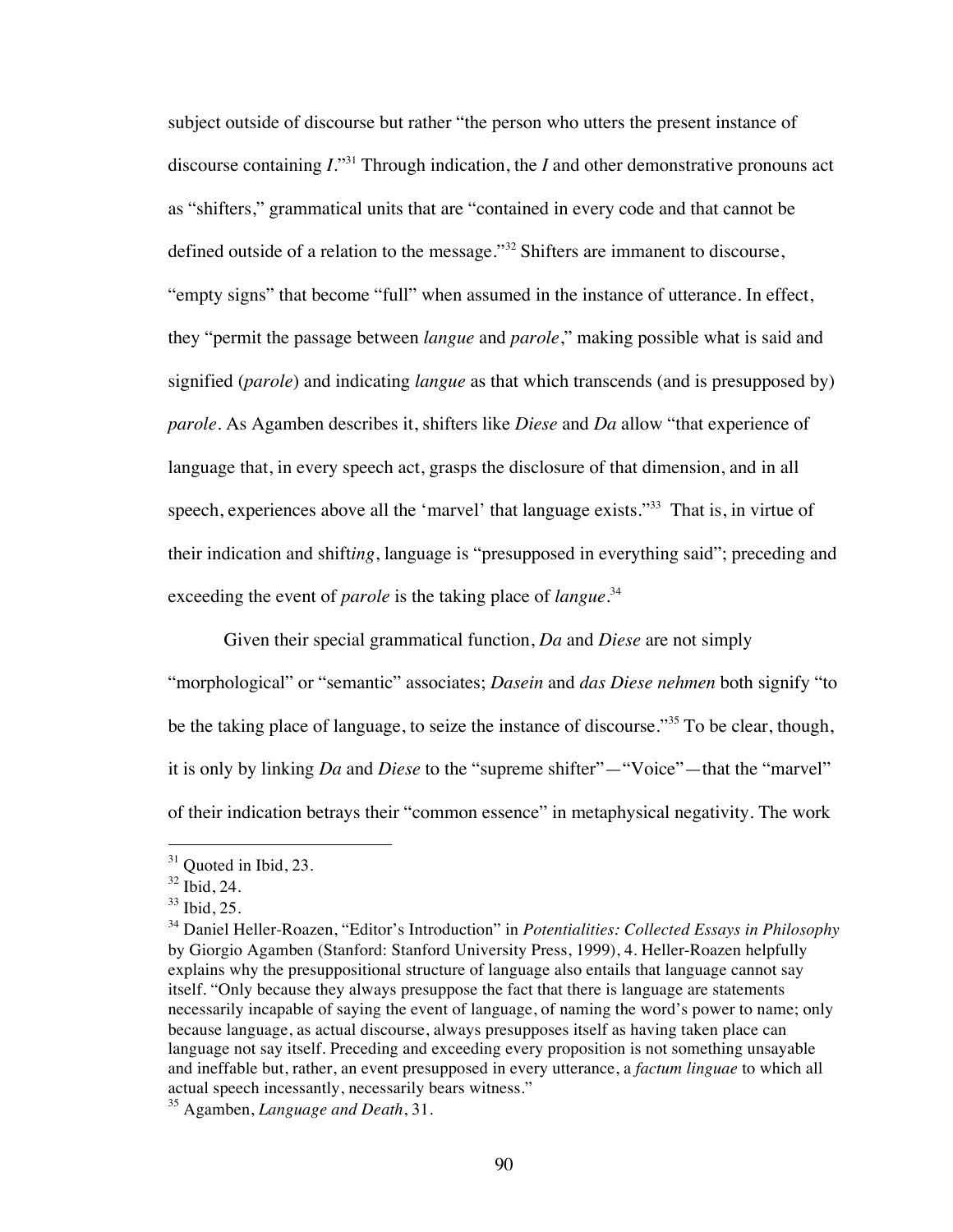of indication relies on the voice that speaks the taking place of language. For example, Benveniste's claim that *I* signifies "the person who utters the present instance of discourse containing *I*" involves a "contemporaneity" that can only be accomplished through the "voice" that speaks the *present* instance of discourse containing *I.* But according to Agamben, "just as the *I* is not simply the psychosomatic individual from which the sound *I* projects," the voice is not simply the "mere sonorous flux by the phonic apparatus." While the voice (*phoné*) can "index the individual who emits it," a different, more ontological *Voice* refers to the instance of discourse as such.<sup>36</sup> This Voice, which is capitalized to distinguish it from voice (*phoné*), is the "originary articulation of human language." Importantly for Agamben, Voice presupposes voice *as removed*, disclosing the taking place of language (*langue*) and the instance of utterance (*parole*). That is, in a gesture of inclusive exclusion, voice is presupposed *in* every act of speech *as excluded* by Voice. "*No-longer* (voice) and *not-yet* (meaning)," Voice is the supreme shifter of the metaphysical tradition, the indeterminate negative ground of *language* and *parole*. 37

 In the case of Heidegger and Hegel's shifters, Agamben contends that, captured in negativity, "'Taking-the-*This*' and 'Being-the-*there*' are possible only through the experience of the Voice, *that is, the experience of the taking place of language in the* 

<sup>&</sup>lt;sup>36</sup> Agamben also refers to phoné as "mere sound," "animal voice," "animal phone," or "ontic voice."

<sup>&</sup>lt;sup>37</sup> According to Agamben, Voice helps "measure the acuteness" of Derrida's critique of metaphysics and "the distance that remains to be covered" in order to surpass it. While Derrida was right that "metaphysics is that reflection that places the voice as origin" Agamben claims that "it is also true that this voice is, from the beginning, conceived as removed." Only by recognizing the removal of voice can metaphysics and negativity can be overcome. (Agamben questionably attributes the goal to "overcoming" and "surpassing" metaphysics to Derrida). See Agamben, *Language and Death*, 38-40.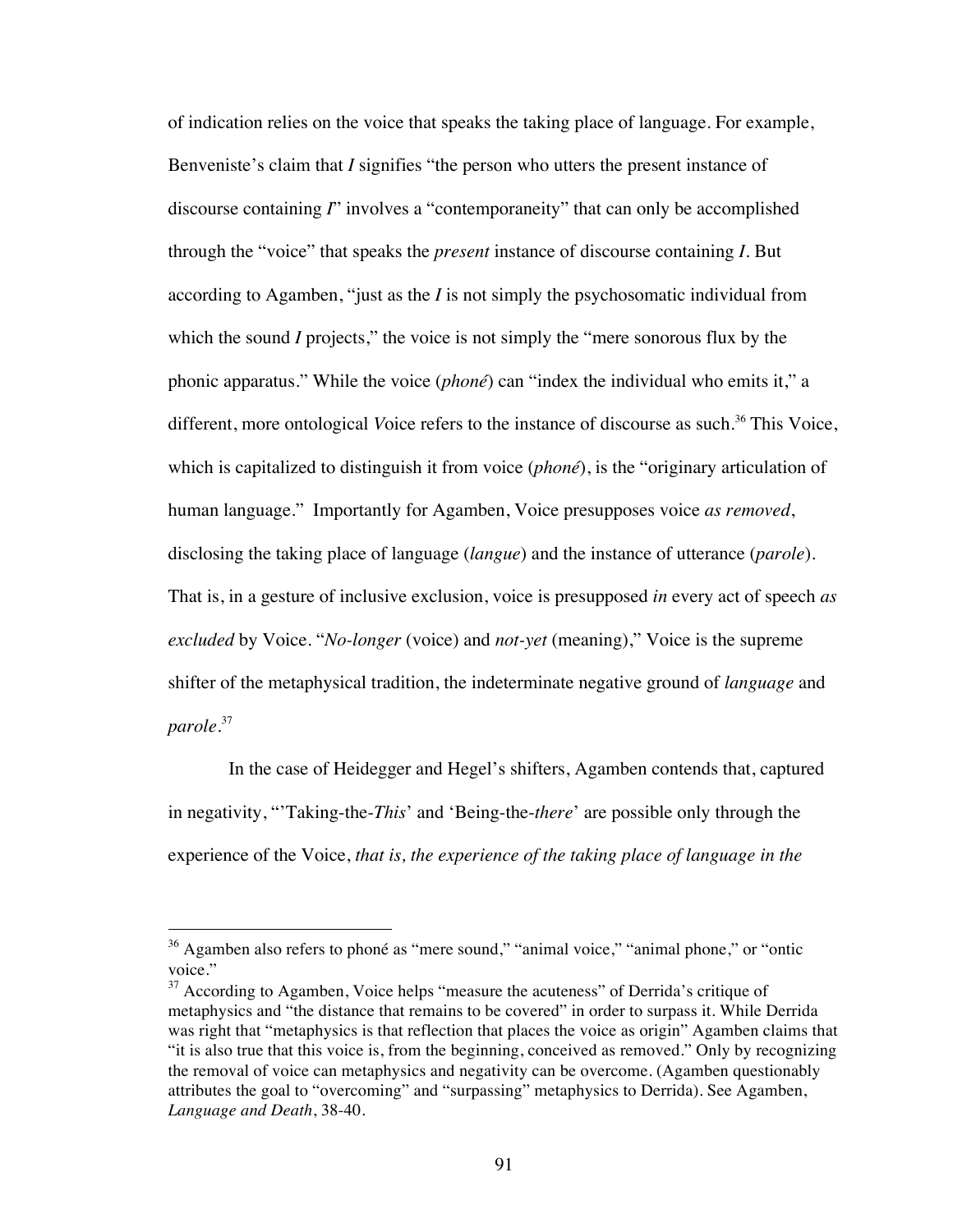*removal of the voice*."38 Such a claim finds a straightforward demonstration in the Hegelian text where speaking the-this contains, in each case, a not-this (voice removed). Moreover, the structure of Voice also extends beyond these Eleusinian moments. For instance, Agamben locates the Voice in Hegel's discussion of spirit's emergence in consciousness through language. There, in the Jena lectures, Hegel describes how animal voice is differentiated from, and transforms into, human language as the voice of consciousness. According to Hegel, "every animal finds a voice in its violent death; it expresses itself as a removed-self."<sup>39</sup> That is, the animal does not have meaningful speech but, in finding a voice in death, it "expresses and preserves itself as dead." Importantly, then, animal voice is not empty or lacking significance. It bears the trace of death. For Hegel, only this trace allows human language to become meaningful language. Language articulates and arrests animal voice and acts as a "tomb of the animal voice that guards it [the trace] and holds firm its ownmost essence: 'that which is most terrible,' 'death.'"<sup>40</sup> Through the structure of Voice and in a clear exhibition of its negativity, Hegel's account of human language includes animal voice (or the voice of death) as removed.

While the removal of voice by Voice appears in unmistakable forms in Hegel's texts, it is less clear how Voice structures Heidegger's Being-the-There. In *Being and Time*, language is not grounded in or derived from animal voice, an anthropogenetic turn of thought that Heidegger aims, precisely, to overcome. Instead, Dasein is located in the place of language, *Da*, "without being brought there by its own voice." Pursuing a radical separation of language and voice, the *Stimmung* of anxiety reveals to Dasein not a voice

 <sup>38</sup> Ibid, 35.

 $39$  Ouoted in Ibid, 45.

 $40$  Quoted in Ibid, 46.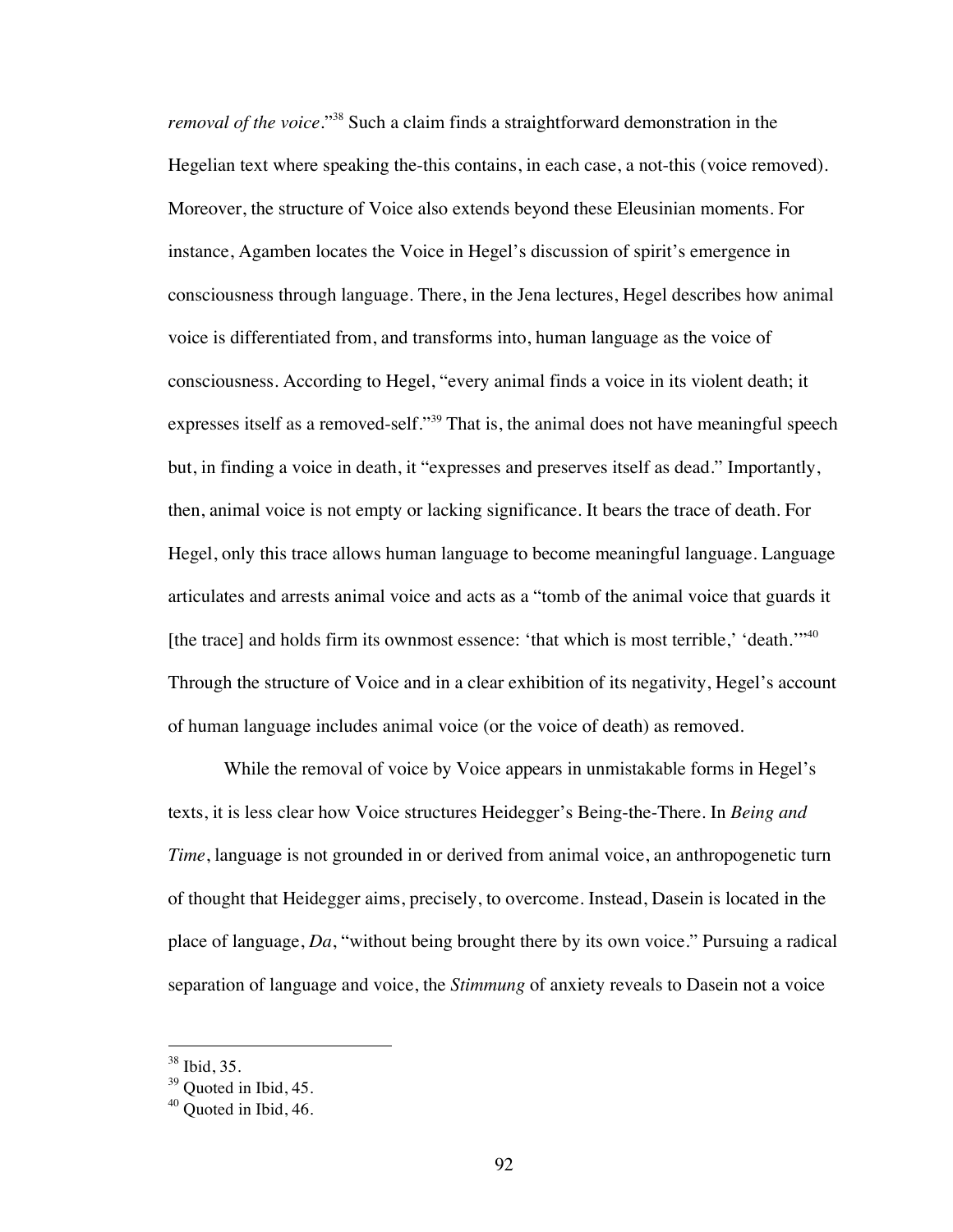removed (which would bear, as a trace, the having-been of voice) but a silence "lacking any further trace of a voice."<sup>41</sup> However, according to Agamben, Heidegger's discussion of the call of conscience brings his radical thought to "a limit that he is unable to overcome."42 Where anxiety revealed a silence beyond any trace of voice, the call of conscience "reverses" the empty silence into Voice. Neither a vocal offering (*phoné*) nor propositional discourse (*parole*), the call is a pure "giving to be understood," the "pure intention to signify without any concrete event of signification."43 On Agamben's reading, the possibility to understand the call of conscience is more original than the experience of empty silence because it reveals Dasein to be the "negative foundation of its own negativity." Only through the call of conscience can Dasein rise above throwness and authentically think death, which Heidegger here defines as an existential "wantingto-have-a-conscience." While Heidegger radicalizes the negative ground of language, the call of conscience effects a reversal into silent Voice that is "ultimately analogous to the guarding of the ineffable in language posited by Hegel."<sup>44</sup> Beyond the presupposition of voice (as removed), the call of conscience confirms the inextricable connection between Voice and death.<sup>45</sup>

 $41$  Ibid, 57.

 $42$  Ibid, 58.

 $43$  Ibid, 59.

 $44$  Mills, 20.

<sup>45</sup> Supporting this reading of the call of conscience in *Being and Time,* Agamben suggests that the theme of Voice is "completed" in "What is Metaphysics?" There, Heidegger claims that the *Stimmung* of anxiety can only be understood through a soundless voice that "attunes us (*stimmt*) to the terror of the abyss." Further, Heidegger describes the experience of Being as the experience of a voice without sound, through which human language is born "as an echo." In light of this echo, it seems that Heidegger falls back on the horizon of metaphysics that he sought to overcome. For Agamben, the "Heideggerian program for conceiving of language beyond every phone has not been maintained." See Agamben, *Language and Death*, 60-61.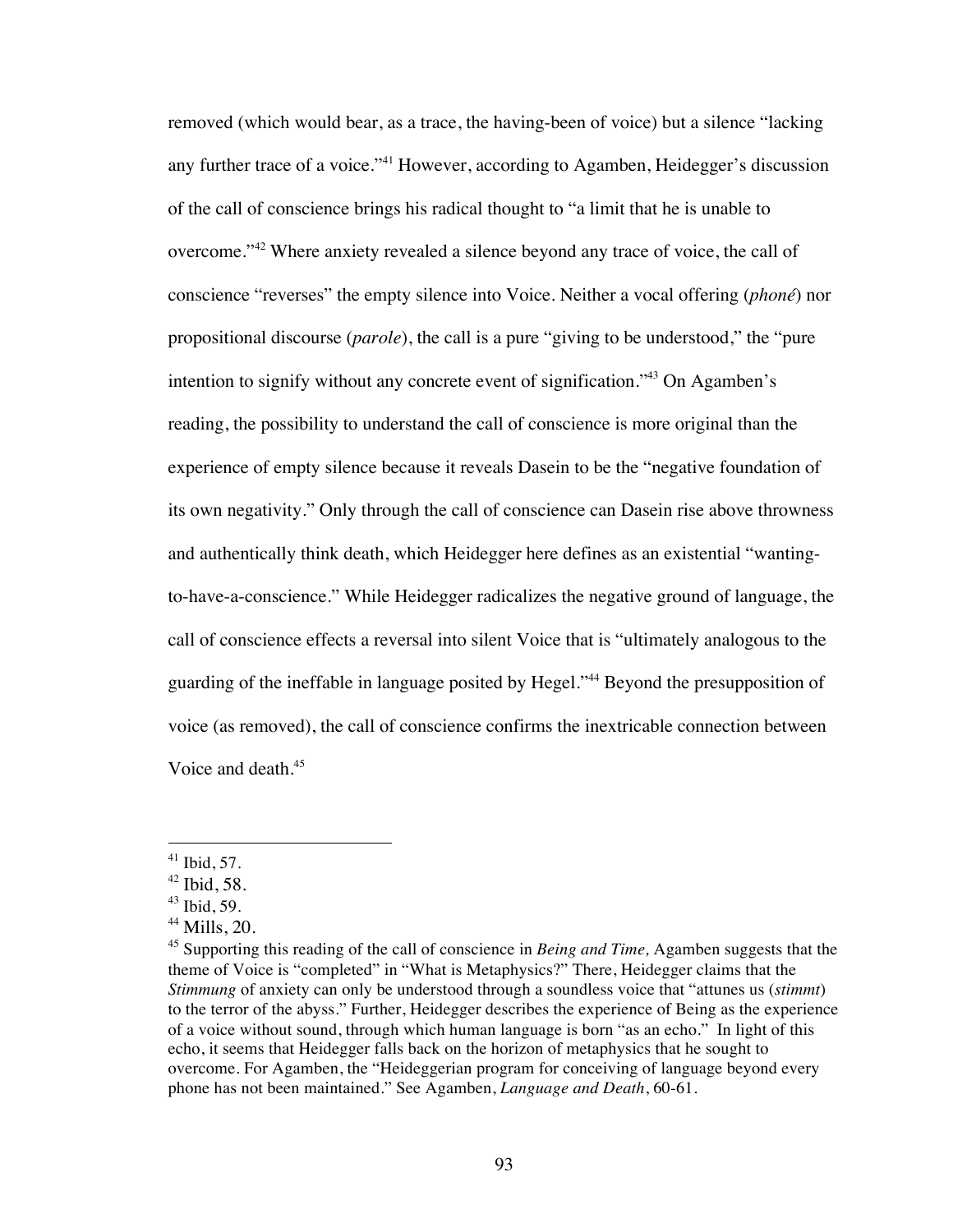Agamben's notion of infancy as an *experimentum linguae* aims to overcome the limits of Heidegger's radical thought and, ultimately, to sever the connection between language and negativity that dominates the metaphysical tradition. For Agamben, infancy is an experience of muteness that does not "reverse itself" into Voice or fall back into the horizon of negativity. Before examining infancy more closely, we do well to reiterate and re-approach the need for its subversion of violence and the negative. According to *Language and Death*, negativity emerges through the operation of removal in which Voice presupposes voice *in* every act of speech as removed. As the negative foundation of language, Voice is marked by an inclusive exclusion that initiates and perpetuates violence. As Agamben puts it simply, "the foundation of violence is the violence of the foundation." In *Homo Sacer*, he proceeds to link the metaphysics of voice to the production of bare life.<sup>46</sup>

The question 'In what way does the living being have language?' corresponds exactly to the question 'In what way does bare life dwell in the *polis*?' The living being has *logos* by taking away and conserving its own voice in it, even as it dwells in the *polis* by letting its own bare life be excluded, as an exception, within it. Politics therefore appears as the truly fundamental structure of Western metaphysics insofar as it occupies the threshold on which the relation between the living being and the logos is realized. In the politicization of bare life—the metaphysical task par excellence—the humanity of living man is decided. $47$ 

The passage from *phoné* to *logos* corresponds to the passage from *zoe* to *bios*, the voice (as removed) corresponds to *homo sacer*; by "taking away and conserving" voice/*zoe*, the living being has language and dwells in the *polis*. Drawing attention to the political

<sup>&</sup>lt;sup>46</sup>At the end of *Language and Death* Agamben claims that "it is the sacrificial violence [of Voice] that sacrifice presupposes in order to repeat it and regulate it within its structure" and more generally, that "the foundation of violence is the violence of the foundation." Ibid, 104.

<sup>47</sup> Agamben, *Homo Sacer*, 8.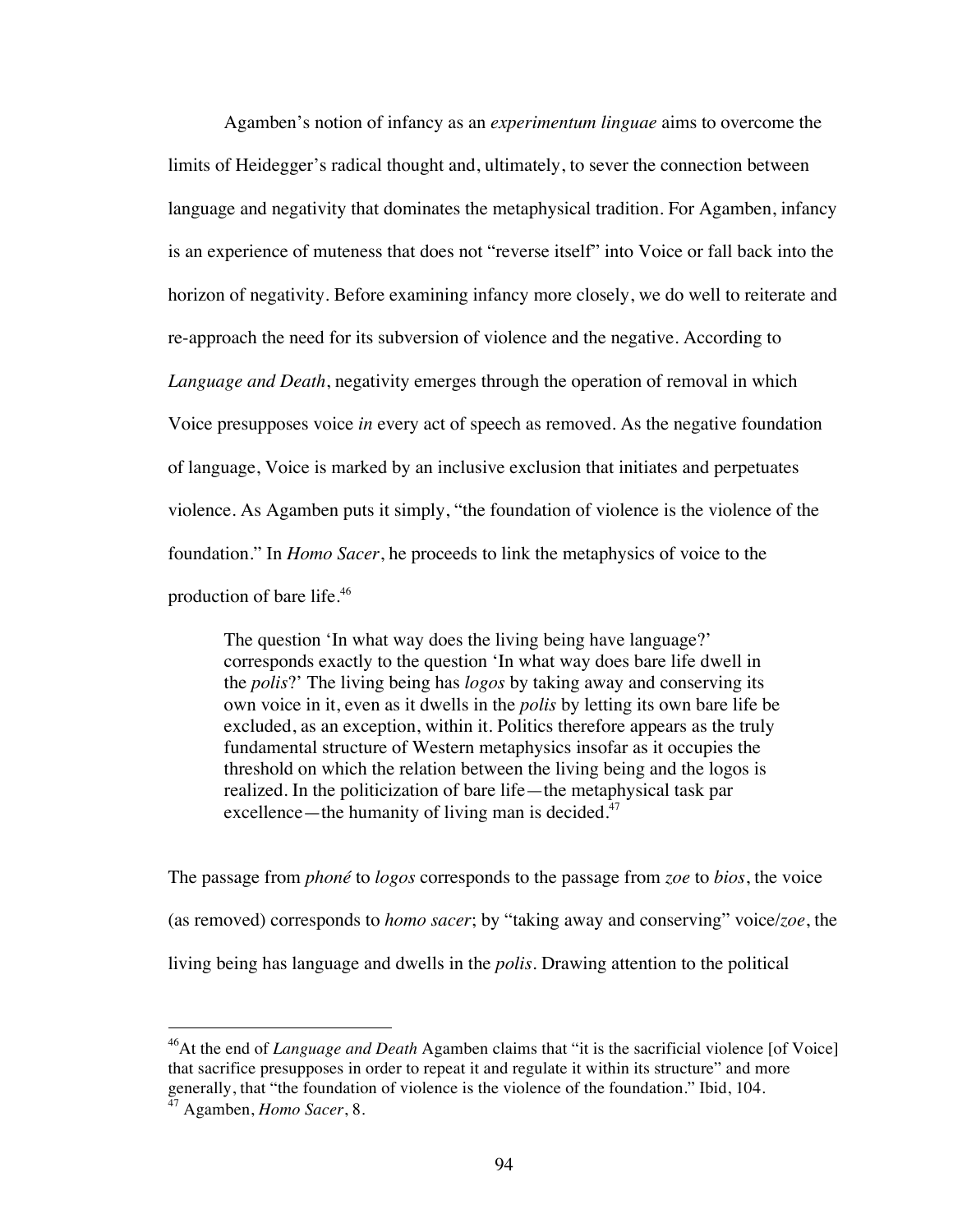character of the threshold between *phoné* and *logos*, *zoe* and *bios*, Agamben claims that each passage decides "the humanity of living man" in a manner that abandons some lives and voices to violence.

While Agamben's notion of infancy aims to subvert the metaphysical task par excellence, his text *The Open* re-approaches the decision on "the humanity of living man" through the anthropological task of differentiating human and animal. Through the concept of the anthropological machine, *The Open* helps illustrate how the passages from voice to language, living being to political being, intersect one another. Agamben begins *The Open* with an image that, for its mystery, rivals the Eleusinian poem. Found in a Hebrew Bible in the Ambrosian Library in Milan, the image depicts "the messianic banquet of the righteous on the last day."48 Strangely, though, the righteous are represented with animal heads— "the eagle's fierce beak, the red head of the ox and the lion's head"— instead of human faces. Provoked, Agamben takes the image to suggest that "on the last day, the relations between animals and men will take on a new form, and that man himself will be reconciled with his animal nature."49 To imagine a new relation between animals and men or a new (beaked) form of the human is to acknowledge the potential mutation of those categories. Consequently, Agamben introduces the notion of the "anthropological machine" to describe the mutating production of human-animal difference and the act of removal by which "the speaking man [attempts to] place his own muteness outside himself, as already and not yet human."50 Like the relation of voice and

 <sup>48</sup> Agamben, *The Open: Man and Animal* (Stanford: Stanford University Press, 2004), 1.

 $49$  Ibid, 2-3.

 $50$  Ibid, 35.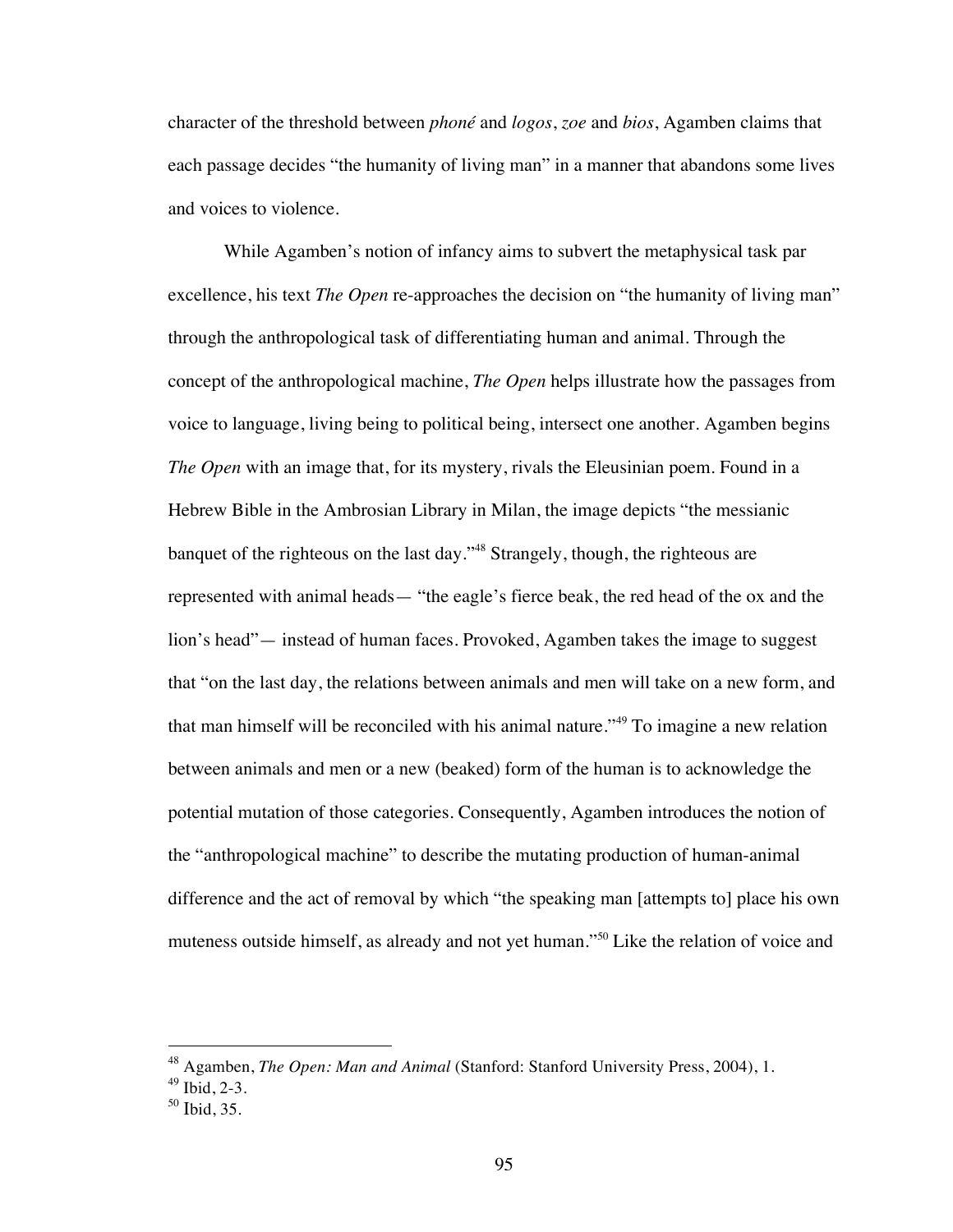language in *Language and Death*, the removals of the anthropological machine take the form of inclusive exclusions, conserving the animal other in the heart of the human.

Much of *The Open* proceeds as a deconstructive treatment of philosophical and anthropological attempts to properly assign language to man over and against the animal. In each case, language is un-grounded, revealing the operation of the anthropological machine. For example, in the Aristotelian text language-use distinguishes the human as "political animal" from mere animality and this capacity originates in the "gift of speech."51 However, beyond an ambiguous reference to "Nature," Aristotle does not identify the giver of this gift, nor does he explain why humans, as opposed to other animal species, receive it. Although he identifies the "rational soul" as distinctive of humanity and certainly positions rationality as a condition of speech, lest the question be begged by referring back to language, the origin of the rational soul-as-gift is caught in similar mysteries. The ambiguous origin of the "gift of speech" suggests the work of the anthropological machine in the Aristotelian text and his writings on animals betray it outright. When Aristotle famously defines humans as "political animals," he writes that "man is more of a political animal than bees and other gregarious animals."<sup>52</sup> Any gifted givenness of human exceptionality is challenged by Aristotle's own recognition that the communicative and communal life of "bees and other gregarious animals." Specifically, the Aristotelian text betrays the operation of a pre-modern version of the anthropological machine that, according to Agamben, produces the non-man through the "humanization of the animal."53

 <sup>51</sup> Aristotle, *The Politics*, 3.

 $52$  Ibid, 3.

<sup>53</sup> Ibid, 37.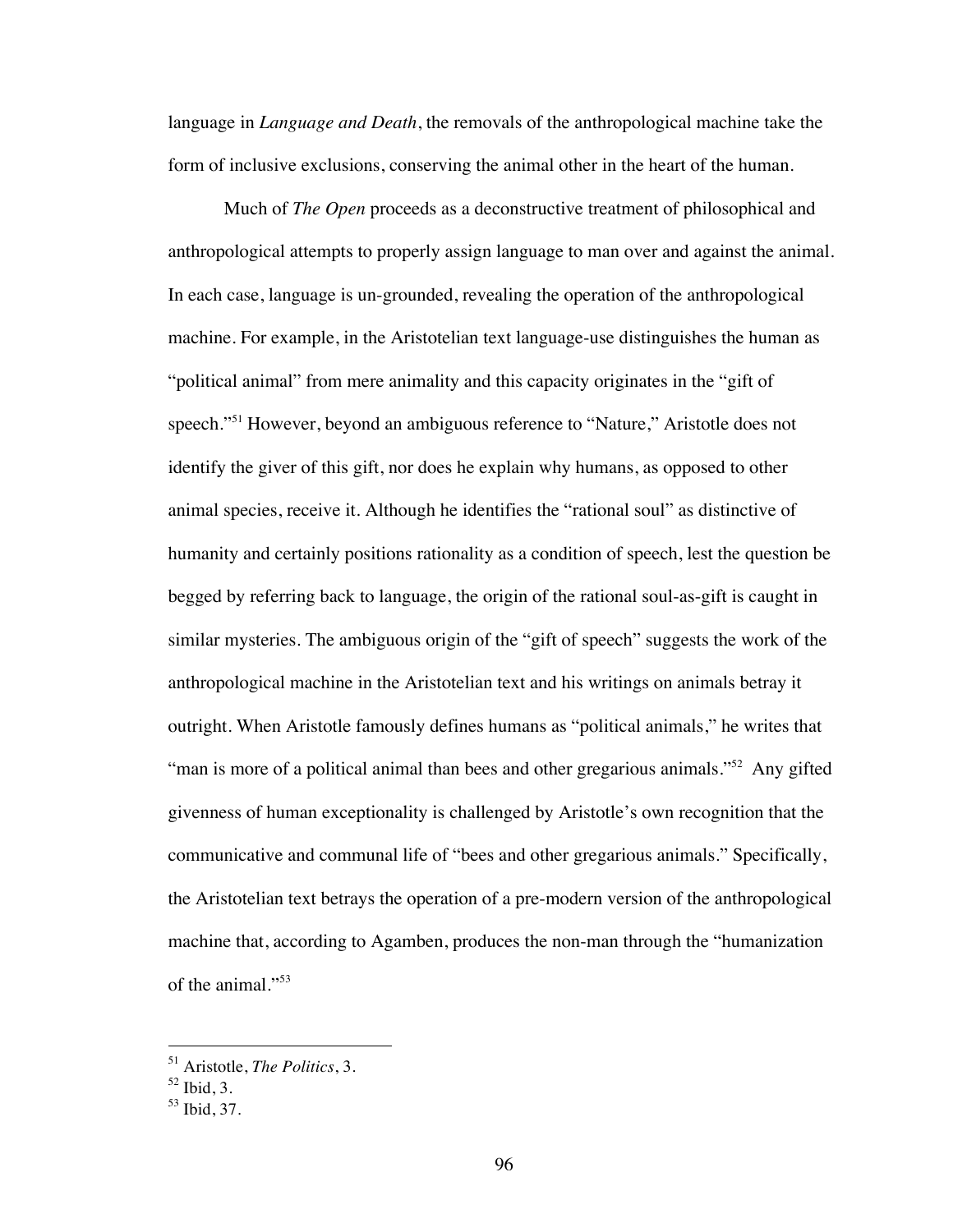*The Open* also uncovers the operation of the anthropological machine in evolutionary accounts of the origin of language. Here Agamben finds and follows an anxiety, in Darwin's texts and others, over a pre-linguistic stage of human evolution—the "ape-man." Agamben quotes Steinhal as he reckons with this anxiety and the contradictions it introduces into evolutionary theory:

We have invented a stage of man that precedes language. But of course this is only a fiction; for language is so necessary and natural for the human being, that without it man can neither truly exist nor be thought of as existing. Either man has language, or he simply is not. On the other hand—and this justifies the fiction—language nevertheless cannot be regarded as already inherent in the human soul […] it is a stage of the soul's development and requires a deduction from the preceding stages But why the human soul alone builds this bridge, why man alone and not the animal progresses through language from animality to humanity  $[?]^{54}$ 

According to Agamben (and in the admission of Steinhal several years later),

evolutionary theory is unable to answer the question it poses itself regarding the relation between the animal and the "animal-man."55 That is, Darwin and his readers fail to explain why the capacity of speech follows from the evolution of *homo sapiens* but not from the evolution of other animals. The distinctively human nature of the bridge from a pre-linguistic to a linguistic stage of existence remains caught in Steinhal's working "fiction." As a machination of the anthropological machine, the animal-man of evolution represents a more modern fabrication, one that produces the non-man through the animalization of the human (rather than the humanization of the animal).

<sup>&</sup>lt;sup>54</sup> Quoted in Ibid, 35.

<sup>&</sup>lt;sup>55</sup> Later Steinhal will write: "I then sought to discover the origin of language in man. But in this way, I contradiction my presupposition: that is, that the origin of language and the origin of man were one and the same; I set man up first and then had him produce language." Ibid, 37.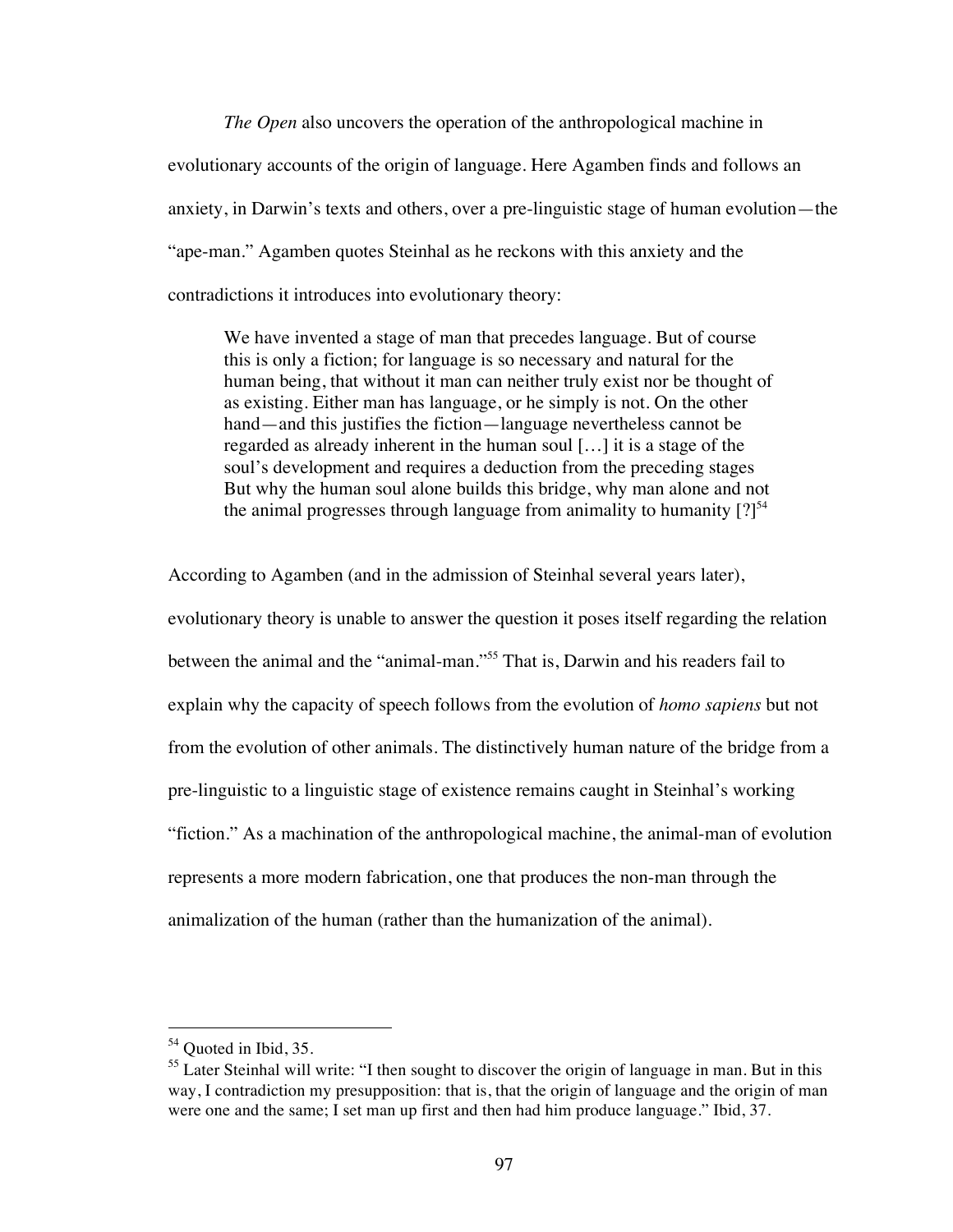The ancient and modern versions of the anthropological machine each draw on the logic of "inclusive exclusion." Agamben defines the machine as a function that includes by exclusion and excludes by inclusion:

the machine necessarily functions by means of an exclusion (which is also always already a capturing) and an inclusion (which is also always already an exclusion). Indeed, precisely because the human is already presupposed every time, the machine actually produces a kind of state of exception, a zone of indeterminacy in which the outside is nothing but the exclusion of an inside and the inside is in turn only the inclusion of an outside.<sup>56</sup>

The humanized animal ("the man-ape, the *enfant sauvage* or *Homo ferus*, but also […] the slave, the barbarian") and the animalized human ("the Jew or the neomort and overcomatose person") are figures of this "zone of indeterminacy" or "state of exception" and the violence that it circulates and supports. "The animal-man and the man-animal are the two sides of a single fracture, which cannot be mended from either side."<sup>57</sup> Like these anthropological machinations, Voice shifts and divides animal voice and human language. In fact, the negativity of *Language and Death* seems to coincide with the notion of the state of exception that Agamben develops in his later work and employs in *The Open*. As an illustration, consider the resonance between the machine's exceptional logic of inclusive exclusion and the presupposition of voice as removed in the structure of Voice. The removal of voice is "always already a capturing" of a silence (or removed voice) in the act of speaking; the "silence" that is included in the act of speaking is "also always already an exclusion" of voice. So described, we might liken the structure of Voice to a "metaphysical machine," one that is "from the beginning" taken up in anthropological strategies that produce states of exception and bare life.

 <sup>56</sup> Ibid, 37.

<sup>57</sup> Ibid, 36.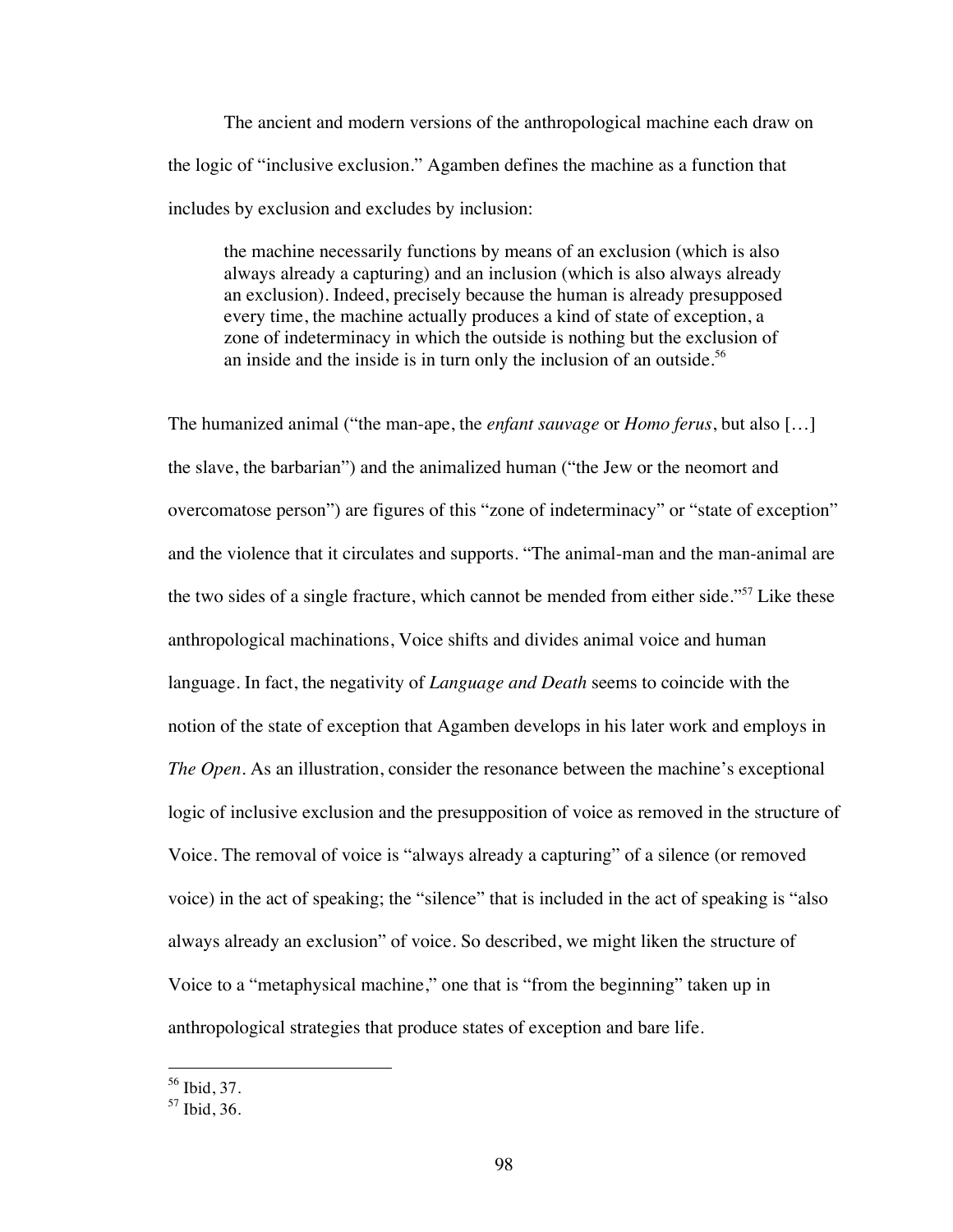An analysis of Agamben's extended engagement with Heidegger in *The Open*  more directly addresses the relationship between metaphysics and the anthropological machine. In this complicated engagement, Agamben focuses on *The Fundamental Concepts of Metaphysics* and Heidegger's attempt, therein, to define the world-relation of humans and animals. As is well known, in that text Heidegger famously describes the animal as "poor in world" in a manner distinct from both Dasein and non-living material objects. Whereas Dasein is "world-forming" and the stone is fundamentally "without world," the animal is "poor in world" in the sense of deprivation, that is, in the sense of possible, yet denied, access to being.<sup>58</sup> Specifically, the animal's mode of relation is a "captivation" with its environment wherein the animal is paradoxically and respectively open and closed to beings and being-as-such; while animal captivation is an intense form of openness riveted to beings, the captivated animal cannot "disconceal its disinhibitor" and is closed being-as-such.<sup>59</sup> By contrast, Heidegger argues that Dasein can suspend the relation of environmental captivation and open onto being and world.

On Agamben's reading, the account of profound boredom in *Fundamental Concepts of Metaphysics* reveals the close proximity, rather than abyssal distance, of Dasein and the animal. In profound boredom, Dasein is riveted to "something that refuses itself" in a manner analogous to the animal captivated by something unrevealed.<sup>60</sup> For Heidegger, this refusal refers to "possibilities that lie inactive," possibilities that, as unutilized, "leave us in the lurch" of boredom. By being delivered over to inactive

 <sup>58</sup> Martin Heidegger, *Fundamental Concepts of Metaphysics* (Bloomington: Indiana University Press, 1995), 177.

<sup>59</sup> Agamben, *The Open: Man and Animal*, 59.

<sup>60</sup> As Agamben puts it, in boredom "*Dasein is delivered over to something that refuses itself, exactly as the animal, in its captivation, is exposed in something unrevealed*." Ibid, 65.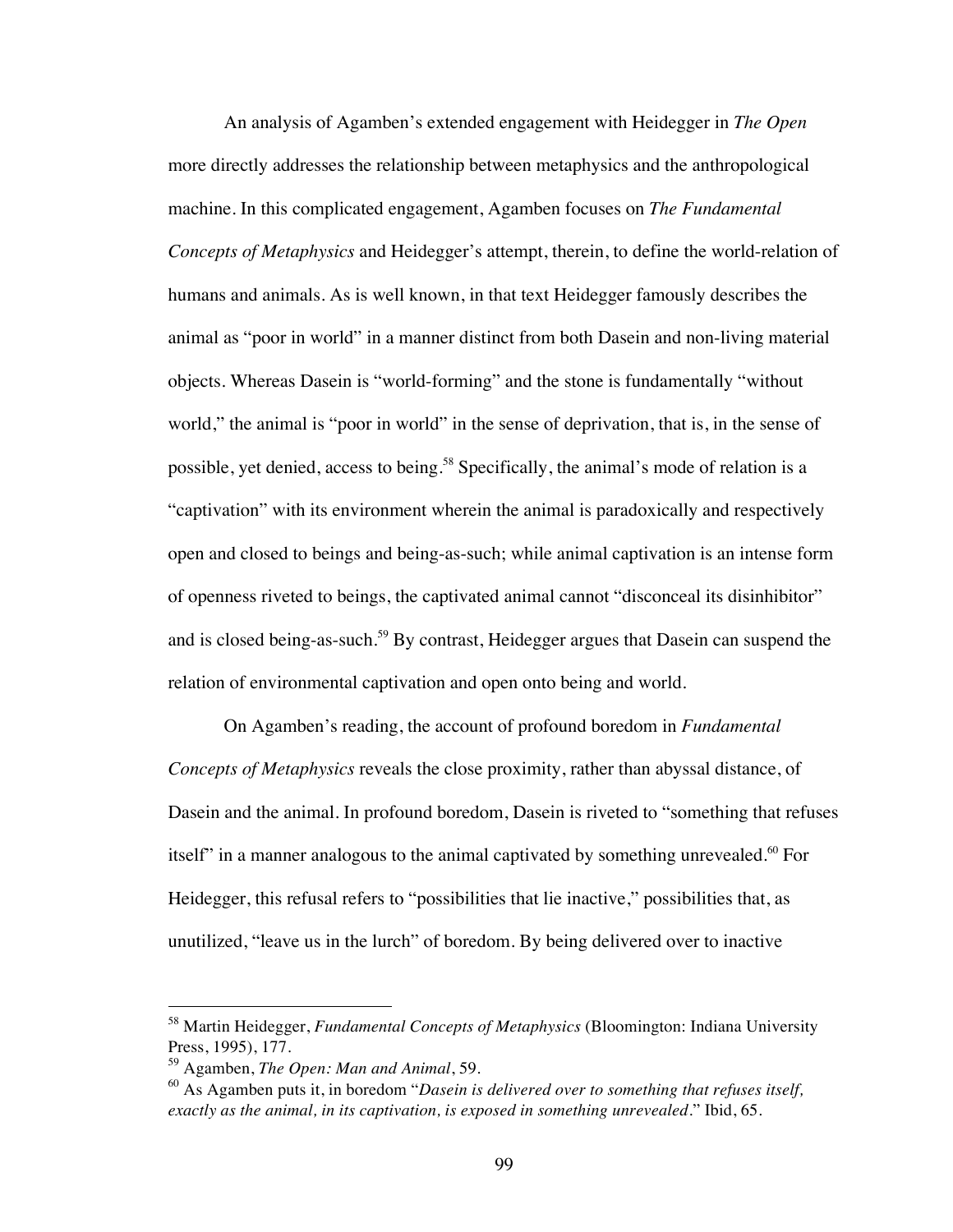possibilities in boredom, Dasein is compelled to break towards the distinctively human experience of pure possibility.<sup>61</sup> Agamben makes much of the "being-compelled"/"being held in limbo"/"being held in suspense" that characterizes this second stage profound boredom. To be compelled towards pure possibility is simply to suspend the captivation with inactive possibilities. Likening boredom to a shifter, Agamben figures it as, effectively, the passage from animal captivation to human world. "Profound boredom appears as the metaphysical operator in which the passage from poverty in world to world, from animal environment to human world, is realized."<sup>62</sup> Instead of a radical abyss between the human and the animal (in which "the open" opens "beyond the limits of the animal environment, and unrelated to it") Agamben uncovers a close proximity of man and animal (in which "the open" opens "*by means of* a suspension of the animal relation with the disinhibitor"). $^{63}$  In what would appear to be profoundly un-Heideggerian anthropogenetic turn of phrase, Agamben defines profound boredom as the "becoming Da-sein of the living man."<sup>64</sup> Boredom is a metaphysico-anthropological operator in which the question of openness to world and being is folded into the differentiation of human and animal. In another operation of inclusive exclusion, "the jewel set at the center of the human world and its clearing is nothing but animal captivation."<sup>65</sup>

Agamben's critique of metaphysical negativity and anthropological machinations operate in close proximity because they address a single, albeit large, target—the

 $<sup>61</sup>$  In Heidegger's words "to such coming to be left in the lurch by beings' telling refusal of</sup> themselves as a whole there simultaneously belongs our being impelled toward this utmost extremity that properly makes possible Dasein as such. We have thereby determined the specific being held in limbo of the third form: being impelled toward the originary making-possible of Dasein as such." Heidegger, *Fundamental Concepts of Metaphysics*, 144.

<sup>62</sup> Agamben, *The Open*, 68.

 $63$  Ibid, 68.

 $64$  Ibid, 68.

 $65$  Ibid, 68.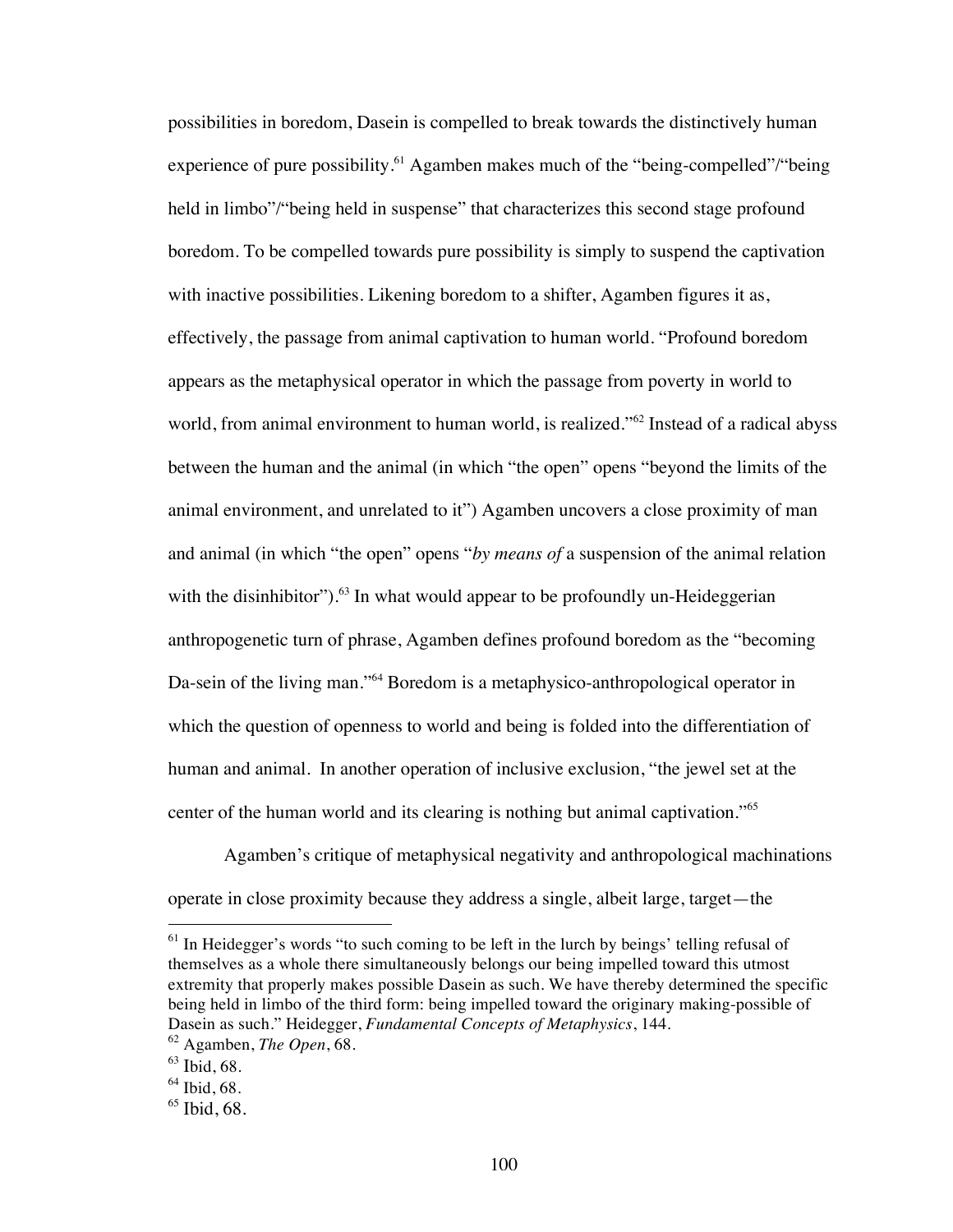inclusive exclusion of voice/s through in the grounding of speaking-being. As we have seen, each turn involves critical movements through the Heideggerian text. In *Language and Death*, Agamben find the structure of Voice in Heidegger's account of the call of conscience; in *The Open*, Agamben presents a machinating picture of Dasein as an animal that "has awakened *from* its own captivation *to* its own captivation."66 But alongside these critiques, Agamben also makes use of the very limits that Heidegger is unable to overcome. Agamben shares Heidegger's desire to stop rather than re-function metaphysical and anthropological machinations. At the conclusion of *The Open*, he announces that

render[ing] inoperative the machine that governs our conception of man will therefore mean no longer to seek new—more effective or more authentic—articulations, but rather to show the central emptiness, the hiatus that—within man—separates man and animal, and to risk ourselves in this emptiness: the suspension of the suspension, Shabbat of both animal and man.<sup>67</sup>

To render the machine inoperative is not to redirect its fabrication but to abandon its work altogether. In all of its Heideggerian resonance, Agamben's concept of infancy—an experience of language without Voice, an alternative "double negativity" that opens unto pure potentiality—aims to take the "risk" of suspending the suspension. In this way, Agamben proposes infancy as a mute challenge to the structure of Voice, the anthropological machine and the violence in which they each participate—the production a speaking (human) being that removes or inclusively excludes voice/s.

## **Infancy, Animality and the Limits of Language**

 $66$  Ibid, 70.

 $67$  Ibid, 92.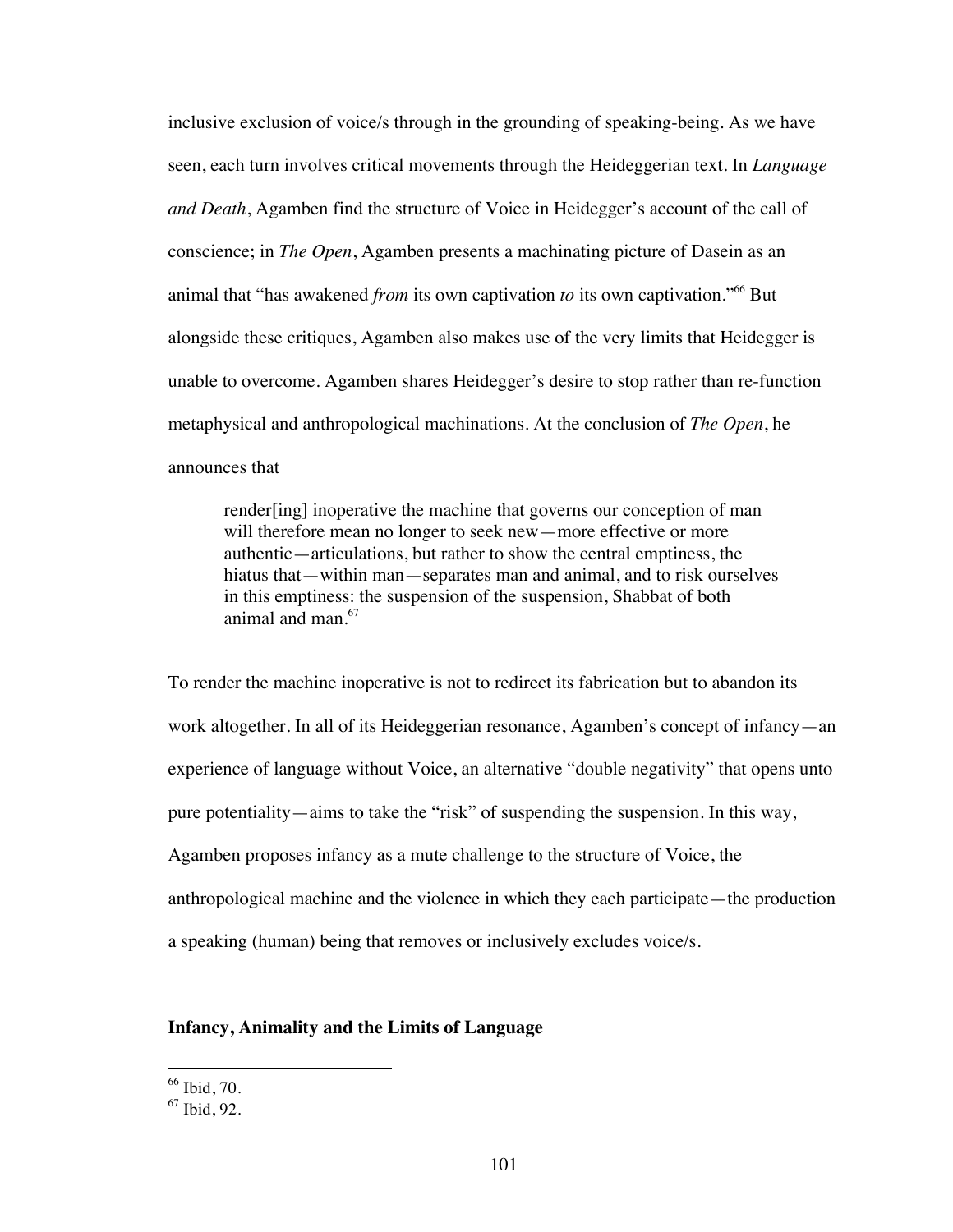Agamben introduces the concept of infancy to articulate a new experience of language beyond the removal of voice by Voice. The concept draws on an essay written four years prior to *Language and Death*, "Infancy and History: An Essay on the Destruction of Experience" (1978), in which Agamben diagnoses the poverty of modern experience. There he claims that modern man's "average day contains nothing that can be translated into experience" and argues that this poverty is reflected, at the level of theory, in the split of the subject of knowledge and the subject of experience.<sup>68</sup> In a description that could have easily appeared in the pages of Kristeva's *The Sense and Nonsense of Revolt*, Agamben writes that "experience has its necessary correlation not in knowledge but in authority—that is to say, the power of words and narration; and no one now seems to wield sufficient authority to guarantee the truth of an experience and if they do, it does not in the least occur to them that their own authority has its roots in an experience."<sup>69</sup> While the next chapter will take up the connection between Kristeva and Agamben's accounts of "the power of words and narration," here Kristevan resonances retreat with Agamben's introduction of infancy as an *experimentum langue.* For Agamben, infancy is an ontological concept, one evacuated of psychic/psychological content and mobilized to escape the structure of Voice and the machination of anthropology. In this section I explore the jamming capacity of the infantile "negation of negation" and "suspension of suspension." I argue that ontological infancy is not only de-psychologized (in ways that Agamben intends) but also politicized (in ways that he does not acknowledge). Defining infancy as *human* infancy and abstracting its potentiality from relations-with-others, Agamben removes voice/s—those of women and non-human animals— often silenced in

 <sup>68</sup> Giorgio Agamben, *Infancy and History: On the Destruction of Experience*, 15.

 $69$  Ibid, 16.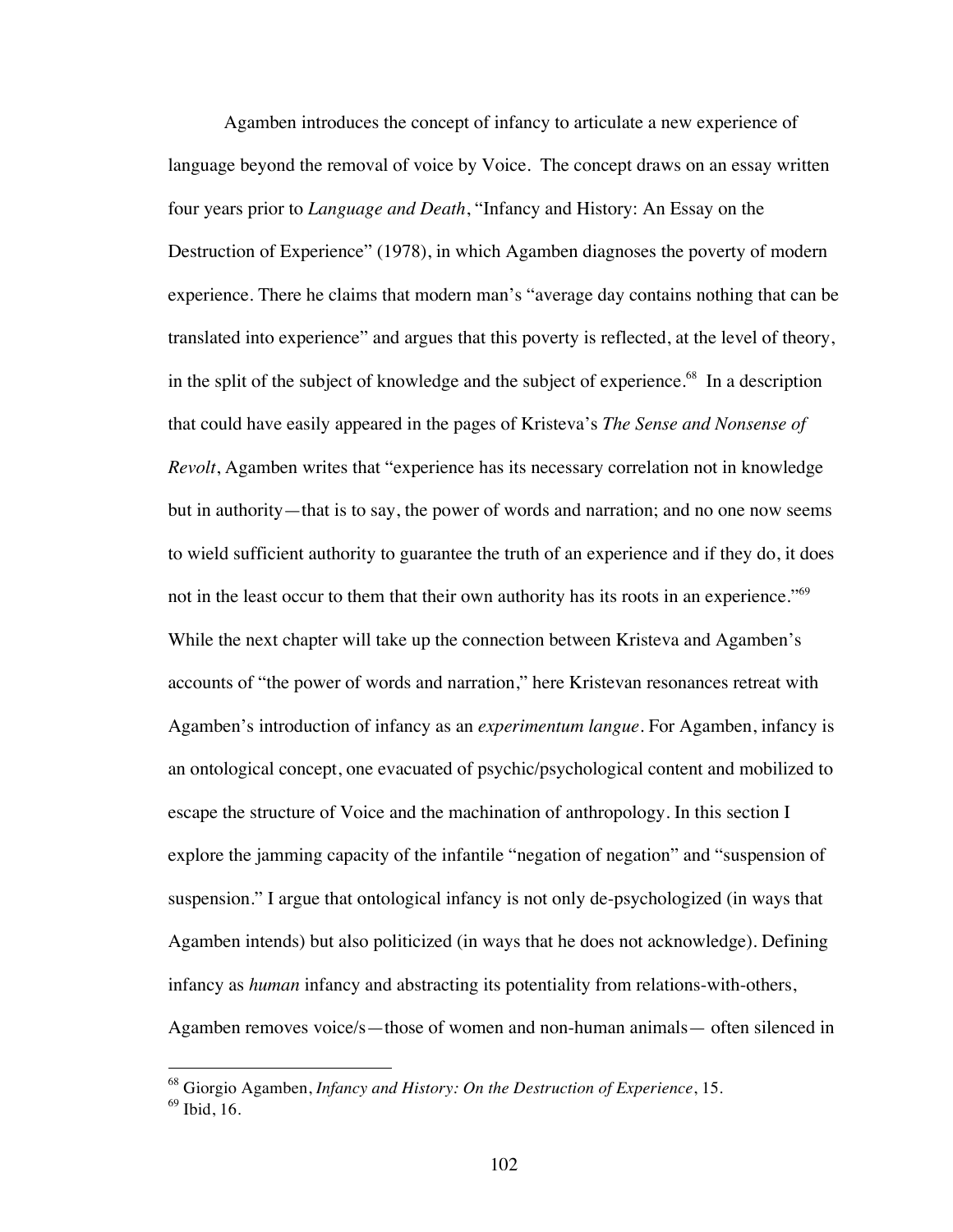humanist metaphysics and anthropology. While infancy helps mark the production of speaking being, ontological infancy undermines Agamben's attempt to jam exclusionary and silencing productions of speaking-being.

In his characteristic play with etymology, Agamben's concept of infancy draws on an archaic Latin term *in-fans* meaning "to be unable or unwilling to speak, to be silent or speechless."70 Although tied to the figure of the infant child as one who cannot speak, Agamben is careful to emphasize that "in-fancy is not a simple given whose chronological site might be isolated, nor is it like an age or psychosomatic state which a psychology or a paleo-anthropology could construct as a human fact independent of language."<sup>71</sup> The archaic meaning of infancy points beyond the term's indication of a developmental stage and toward its revelation of the contingent character of human speech. Unlike the "natural voice" of non-human animals, human infants do not have a given voice. According to Agamben, "animals are not in fact denied language; on the contrary, they are always and totally language. In them *la voix sacrée de la terre ingénue*  (the sacred voice of the unknowing earth) […] knows no breaks or interruptions. Animals do not enter language, they are already inside it."<sup>72</sup> By contrast, the human 'wordless' experience of infancy is an ontological break or interruption that conditions the possibility of speech. Coexisting with a language that appropriates it "in each instance to produce the individual as subject," infancy is a mute undergoing constitutive of the (human) speaking subject.<sup>73</sup> To speak is to be appropriated by language and alienated

 $70$  Mills, 24.

<sup>71</sup> Agamben, *Infancy and History*, 4.

 $72$  Ibid, 59.

 $73$  Ibid, 55.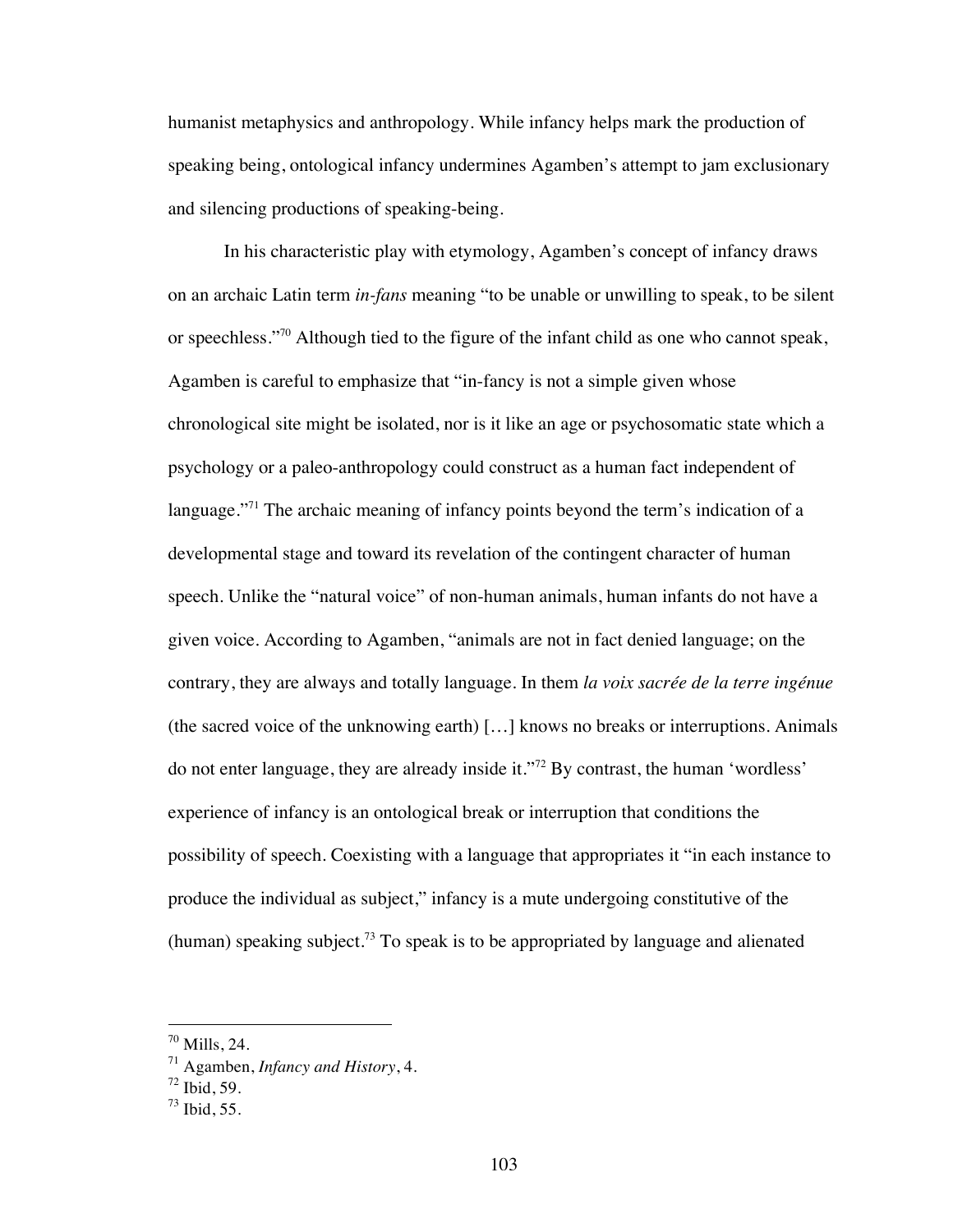from infancy, not as a developmental trauma but as an ontological condition carried within every act of speech. $74$ 

If infancy is a kind of muteness internal to the act of speaking, Agamben is careful to distinguish it from a genre of the ineffable guarded by the structure of Voice. In order to counter the movement of negativity, Agamben emphasizes that infancy is a "sacrifice of sacrifice" that "touches" the "thing itself" of language. While Voice operates by "inclusive exclusion" infancy expresses the "negation of negation" that renders its muteness as a "not not speaking" (or "*in in-fari*").<sup>75</sup> Speechless but not without relation to language, infancy reflects a "pure" experience of language itself without speech. As we saw in his deep appropriation of the theory of shifters, Agamben maintains that *langue* has an anonymous and pre-suppositional character with respect to *parole*; speech presupposes that there is language and language is presupposed in everything that is said. As Daniel Heller-Roazen puts it, "preceding and exceeding every proposition is not something unsayable and ineffable but, rather, an event presupposed in every utterance, a *factum linguae* to which all actual speech necessarily bears witness."<sup>76</sup> When infancy "touches" the "thing itself" of language it touches not an ineffable or removed thing behind *langue*. For Agamben, "the thing itself is not a thing; it is the very sayability, the very openness at issue in language, which, in language, we always presuppose and forget. $177$  To touch or engage the thing itself is not to encounter the site of unspeakable sacrifice or ineffable removal but rather the site of potentiality as sayability.

 $74$  Mills, 23

<sup>75</sup> Ibid, 33.

<sup>76</sup> Daniel Heller-Roazen, "Editor's Introduction: 'To Read What Was Never Written.'" 4.

<sup>77</sup> Agamben, *Potentialities*, 35.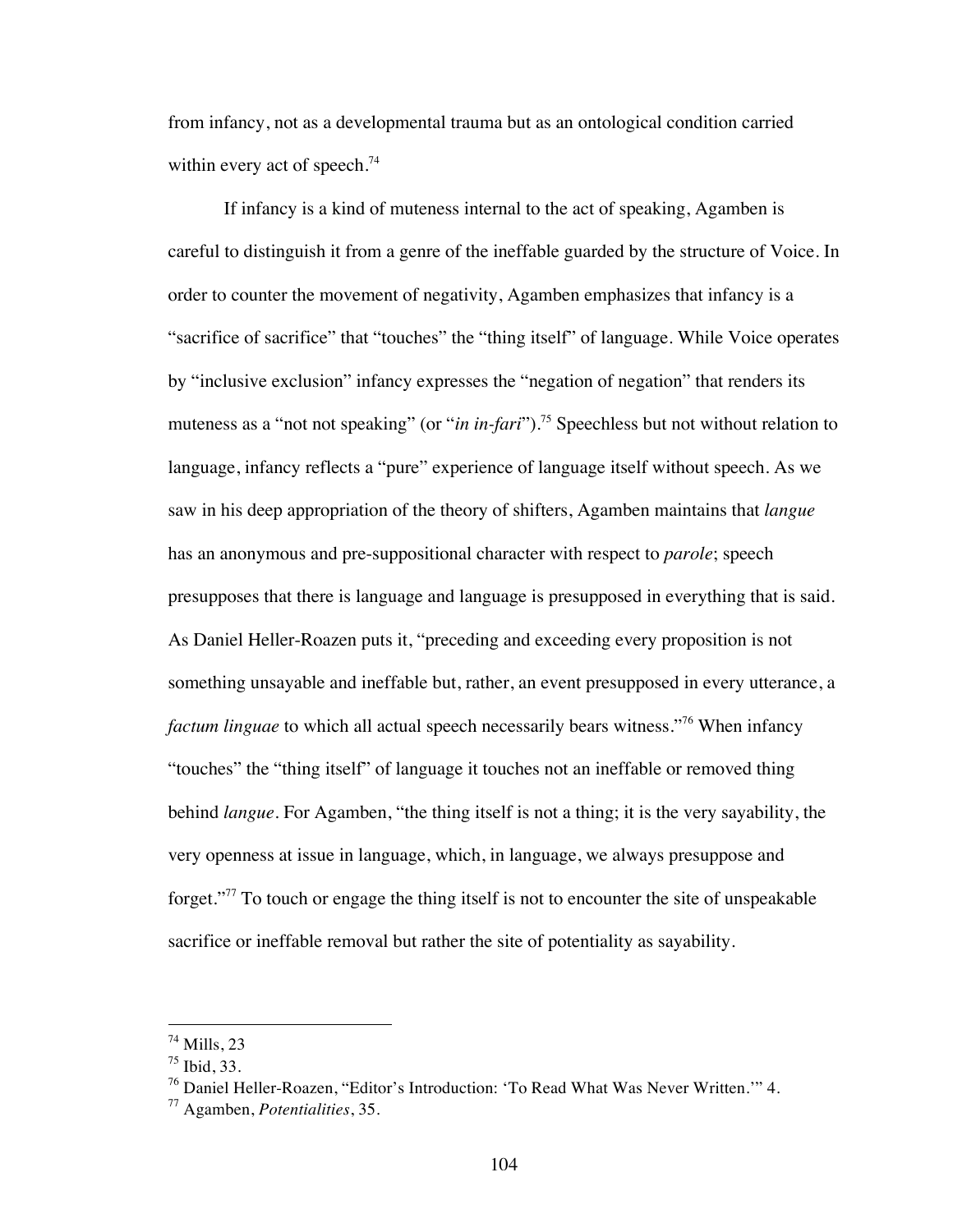Agamben's unique account of potentiality is central to his claim that "not not speaking" opens infancy unto pure potentiality rather than violent indeterminacy. Drawn from an idiosyncratic reading of *Book Theta* of Aristotle's *Metaphysics*, Agamben's potentiality extends the logic of double negation to potentiality's relation to privation and actuality. According to Agamben, the essence of potentiality is maintained in relation to privation. "To be potential means: to be one's own lack, *to be in relation to one's own incapacity*. Beings that exist in the mode of potentiality *are capable of their own impotentiality*; and only in this way do they become potential. They can be because they are in relation to their own non-Being."78 If potentiality is maintained in relation to impotentiality, the capacity of speech maintains itself in relation to the incapacity of speech. So described, potentiality provides the metaphysical structure for Agamben's claim that every act of speaking maintains a relation to time without speech (infancy) and vice versa. In effect, the double negation "not not speaking" defines infancy through the thought of the persistent relation of potential and impotential . With respect to actuality, then, Agamben claims that potentiality "does not disappear in actuality; on the contrary, it preserves itself as such in actuality […] potentiality, so to speak, survives actuality and, in this way, *gives itself to itself*." 79 Where traditional metaphysics introduces the negative, the threat of nullification between actuality and potentiality, Agamben finds a persistent relation. Daniel Heller-Roazen describes the "gift of itself to itself" in terms that emphasize, again, a double negation

 <sup>78</sup> Ibid, 183.

<sup>79</sup> "[…] *if a potentiality to not-be originally belongs to all potentiality, then there is truly potentiality only where the potentiality to not-be does not lag behind actuality but passes fully into it as such."* Ibid, 184.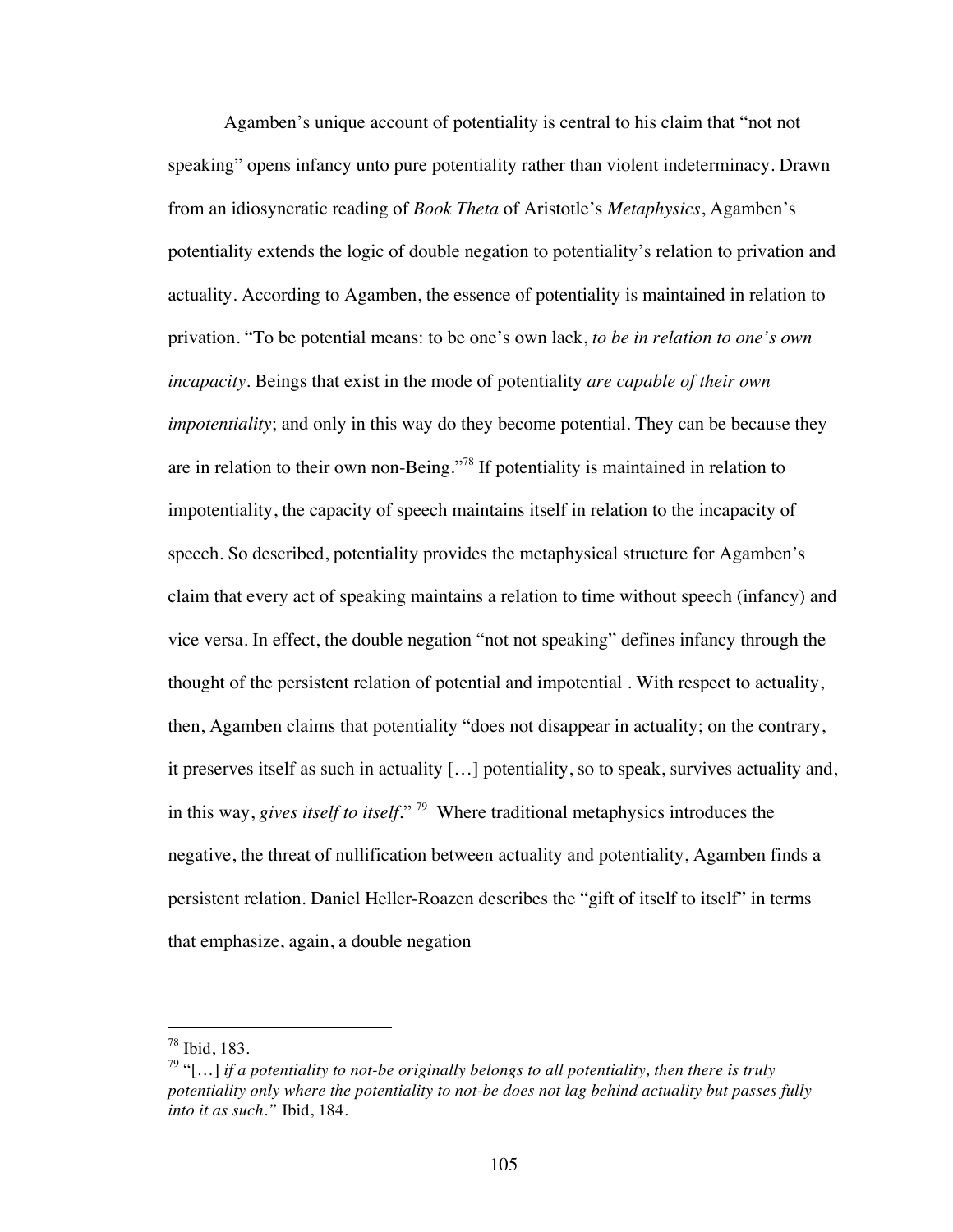at this point, actuality reveals itself to be simply a potential not to be (or do) turned back upon itself, capable of *not* not being and, in this way, of granting the existence of what is actuality […] in the movement of the 'gift of itself to itself,' potentiality and actuality, what is capable and what is actual, what is possible and what is real, can no longer strictly be distinguished. $80$ 

Potentiality is not exhausted or extinguished in actuality. Understood as a potentiality "turned back on itself," actuality maintains a relation to potentiality that "survives" and "preserves itself." Agamben's account of infancy extends this thought in order to disengage the potential to speak from the removal of voice and (again, contra-Voice) to affirm sayability instead of ineffability. Infancy is not exhausted in speaking but rather speaking is infancy "giving itself to itself."

Given the picture of infantile potentiality provided by double negation, Agamben's notion of infancy seems strikingly self-relational. Indeed the relations of potentiality enumerated above are in each case relations of "one's own"—"beings that exist in the mode of potentiality are capable of *their own* impotentiality, " potentiality "preserves *itself* in actuality" "giving itself to itself," "turning back on itself."<sup>81</sup> Agamben's writings on the "axolotl" in *The Idea of Prose* and "For a Philosophy of Infancy" give a helpful illustration of the auto-directedness of infancy. Agamben takes a recurrent interest in the axolotl, an amphibian native to the freshwater lakes of Mexico, because of its "stubborn infantilism" or neoteny.<sup>82</sup> While other amphibians lose juvenile traits (gills) in order to develop adult traits (lungs and reproductive capacities), the axolotl maintains juvenile and adult traits alongside one another. According to Agamben,

 <sup>80</sup> Heller-Roazen, 18.

<sup>81</sup> Agamben, *Potentialities*, 182-183 (my emphasis).

<sup>82</sup> Agamben, *The Idea of Prose* (Albany: State University of New York Press, 1995), 95.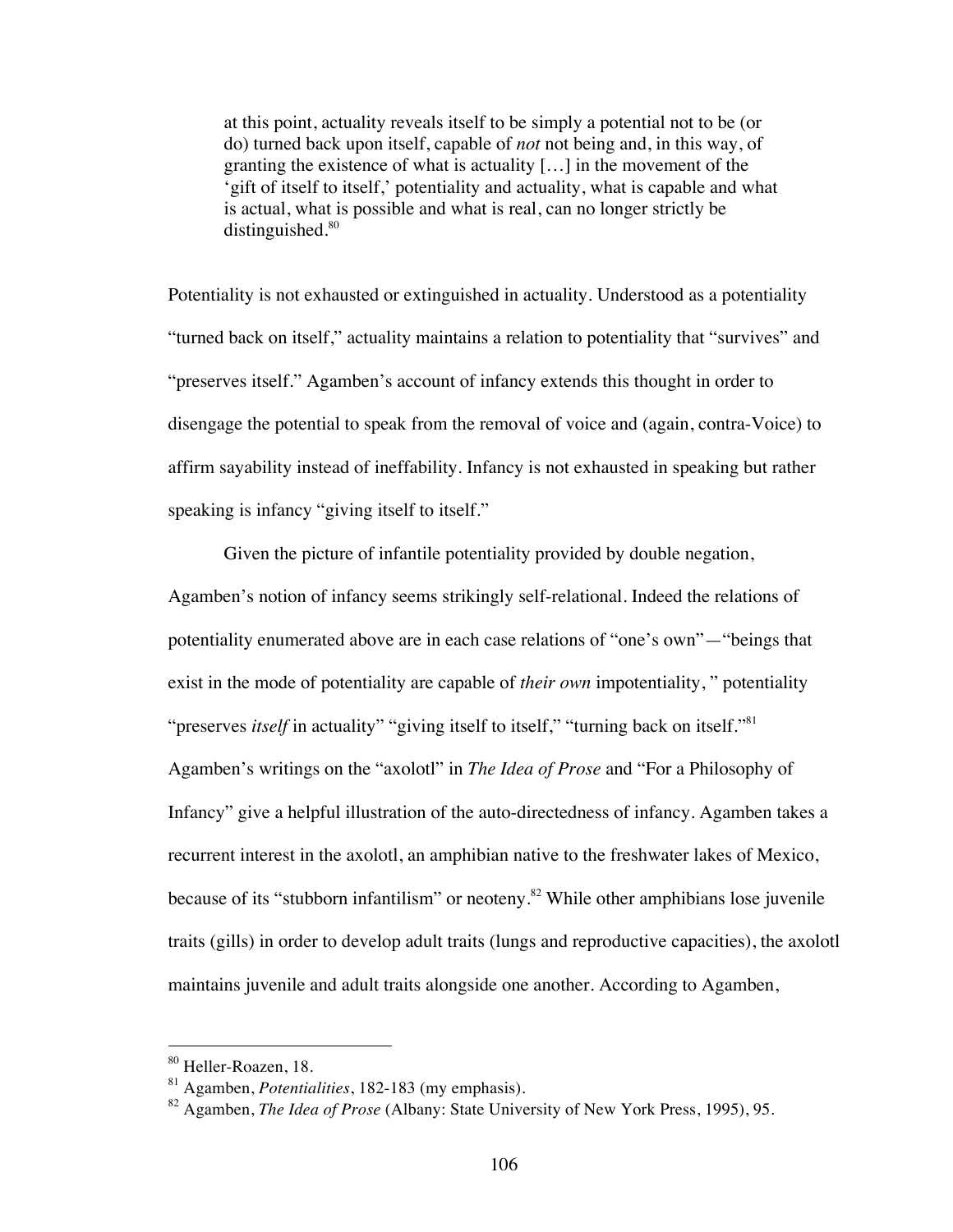insights drawn from the life of the axolotl have helped revise understandings of human evolution. Humans are now said to evolve, not from individual adult primates but from a young primate with premature reproductive capacities.<sup>83</sup> Thus, "traits that are transitory in primates have in humans become definitive, somehow bringing to pass, in flesh and bone, the type of the eternal child."84 Drawing on the axolotl's stubborn infantilism, Agamben proceeds to imagine this eternal child as "abandoned to its own state of infancy, and so little specialized and so totipotent that it rejects any specific destiny and any determined environment in order to hold onto its immaturity and helplessness."<sup>85</sup> Unbound from and undetermined by any destiny or environ, the neotenic child is thrown into "the preeminent setting of the possible [*possibile*] and of the potential [*potenziale*] […] What characterizes the infant is that it is its own potentiality [*potenza*], it lives its own possibility [*possibilità*]."86 Axolotl-inspired infancy is shot through with a potentiality that it gives to itself, being and living its own *potenza* and *possibilita*.

While the child is a common figure of dependency on others, Agamben's eternalchild appears, in a hyperbolic self-relational fashion, to hold or choose its own helplessness. As a contrast, the *in*dependence of Agamben's immature infant can be considered alongside the dependence of Judith Butler and Julia Kristeva's recent writings on "vulnerability." Introduced in her important text *Precarious Life*, Butler's notion of "primary vulnerability" describes the infantile "condition of being laid bare from the

 <sup>83</sup> Ibid, 96.

<sup>84</sup> Agamben,

<sup>85</sup> Ibid, *The Idea of Prose*, 96.

<sup>86</sup> Agamben, "For a Philosophy of Infancy" in *Public* (21) [Accessed: http://www.yorku.ca/public/public/backissu/v21\_1.html], 1.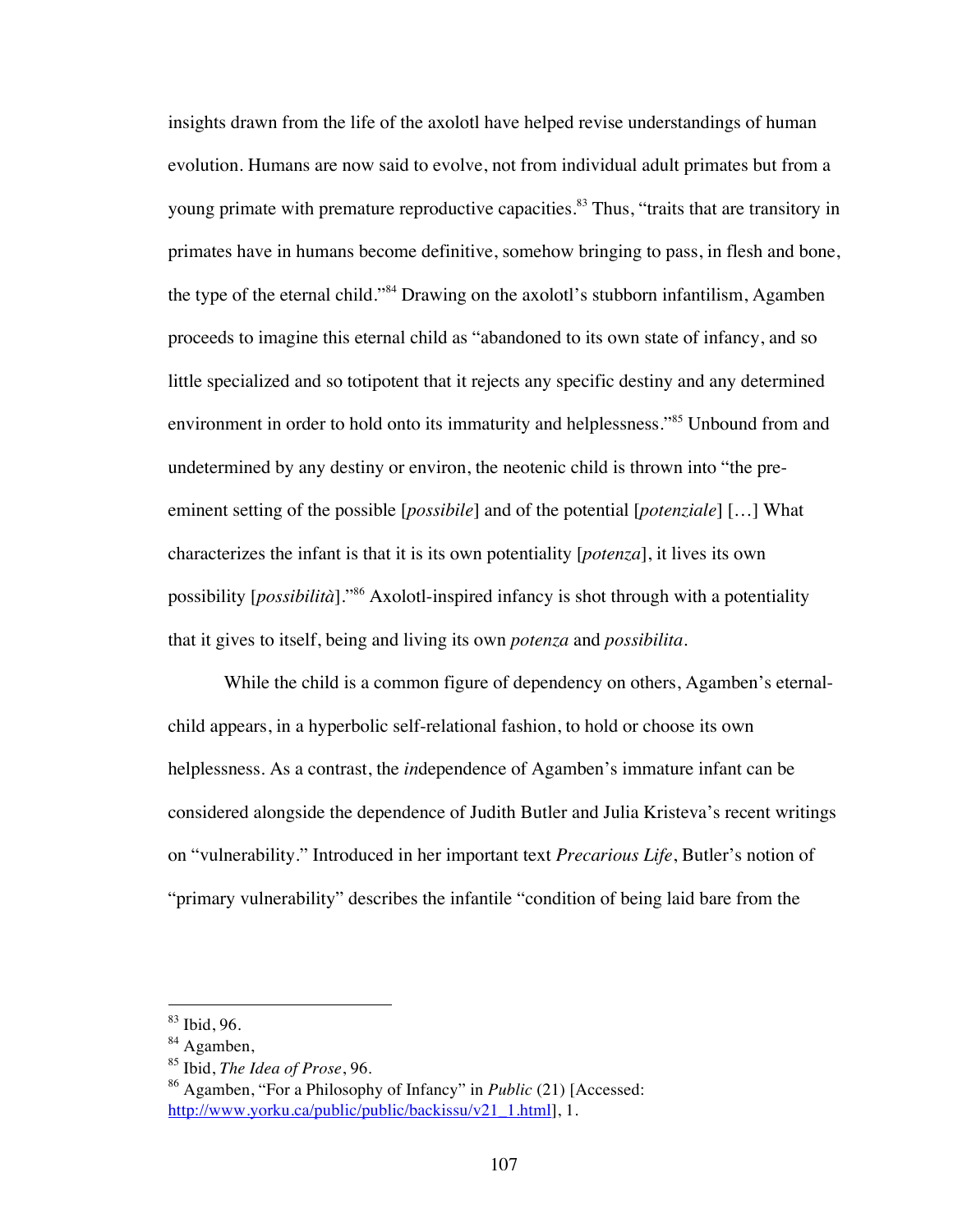start," of being "given over to the touch of the other."<sup>87</sup> For Butler, primary vulnerability is an experience of exposure that reflects and conditions social attachments; "without seeing how this primary condition is exploited and exploitable, thwarted and denied […] it would be difficult, if not impossible, to understand how humans suffer from oppression."88 In *La haine et le pardon*, Kristeva outlines an alternative relational vulnerability, one that is sited in the specifically *speaking* body. 89 According to Kristeva, vulnerability lies in the "crossroad" of "biology/language" and is "integral to the identity of the human species and the singularity of the speaking subject."90 Failing to acknowledge the vulnerable junction of bodies and words encourages "rejections caused by race, social origin or religious differences [that have] taken over the place once occupied by charity."<sup>91</sup> As the absent fourth term of Enlightenment humanism, Kristevan vulnerability "inflects" liberty, equality, and fraternity "towards a concern for sharing."

 Agamben's auto-relational *in*dependent infancy appears to be an inversion of Butler and Kristeva's accounts of relational dependent vulnerability. In denying or thwarting that condition, Agamben performs exclusions that Butler and Kristeva link to its disavowal. Abstracted from exposure to others, the axolotl-inspired eternal child is disconnected from the social attachments and losses of others. In fact Agamben's only mention of infantile relations-with-others is a reference to the "vain" misguided project of parenting. There Agamben claims that, because the child "risks its whole life" in play, "it

 <sup>87</sup> Judith Butler, *Precarious Life* (London: Verso, 2004), 31-32.

<sup>88</sup> Ibid, 32.

<sup>89</sup> Kelly Oliver, *Animal Lessons: How They Teach Us to be Human* (New York: Columbia University Press, 43.

<sup>90</sup> Julia Kristeva, *La haine et le pardon* (Paris: Fayard, 2005), 113. See also, Julia Kristeva, "At the Limits of the Living: To Joseph Grigley" *Journal of Visual Culture*. Vol 5.2 (2006): 219-225. <sup>91</sup> Kristeva, *La haine et le pardon*, 114-116.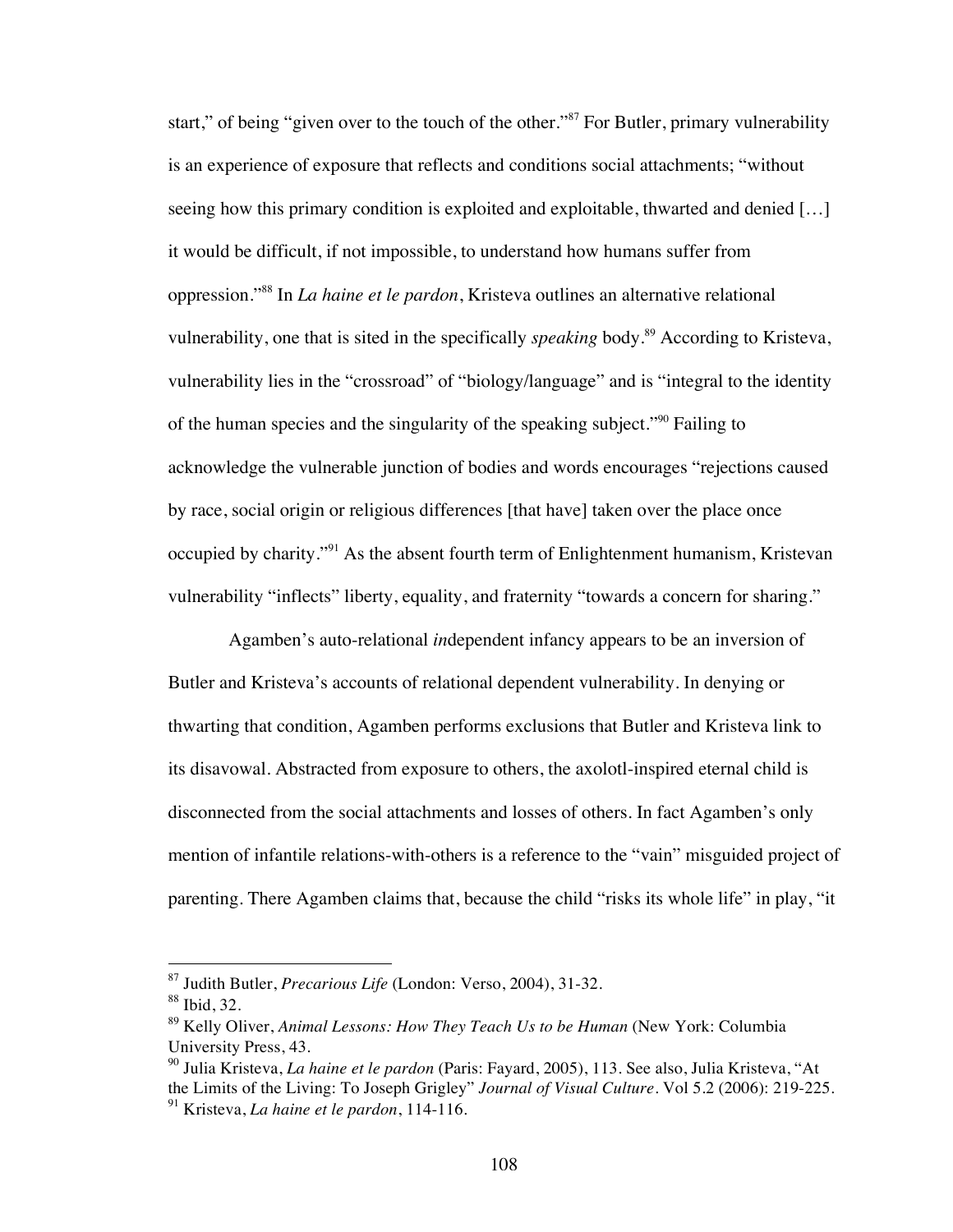is in vain that grown-ups attempt to check this immediate coincidence of the child's life and possibility, confining it to limited times and places: the nursery, codified games, playtime, and fairy-tales."92 More dramatically and completing the abstraction of infancy from vulnerable exposure, Agamben maintains that the child "escapes" the violent production of bare life because

*it adheres so closely to its physiological life that it becomes indiscernible from it*. (This is the true sense of the experiment on the possible that we mentioned earlier.) Similar in this respect to a woman's life, the life of a child is ungraspable, not because it transcends toward an other world, but because it adheres to this world and to its body in a way that adults find intolerable.<sup>93</sup>

In an unfortunate and suspicious reduction of the child and the woman to physiological life, Agamben deepens the picture of infancy as auto-relational and *in*dependent. More specifically, by figuring the child as in a certain sense its own mother, Agamben obscures the child's dependent relation to others yet reveals its dependence on maternal sacrifice. In effect, Agamben's comment suggests that the reduction of relations to auto-relations supports the reduction of woman and child to ungraspable physiology *and vice versa*. Like Heidegger, Agamben's "thought reaches a limit that he is unable to overcome." The escape of infancy from the structure of bare life produces bare life in its own turn.

Following Agamben's analogies and Butler and Kristeva's concerns, what would happen if the figure of the child were read systematically as the figure of the woman, if infancy were, in each case, substituted with maternity? Like infancy, maternity is involved in language development; early maternal relations support the development of symbolic capacities and are preserved in the act of speaking. Further, like being a child,

 $92$  Agamben, "For a Philosophy of Infancy," 1.

 $93$  Ibid, 1.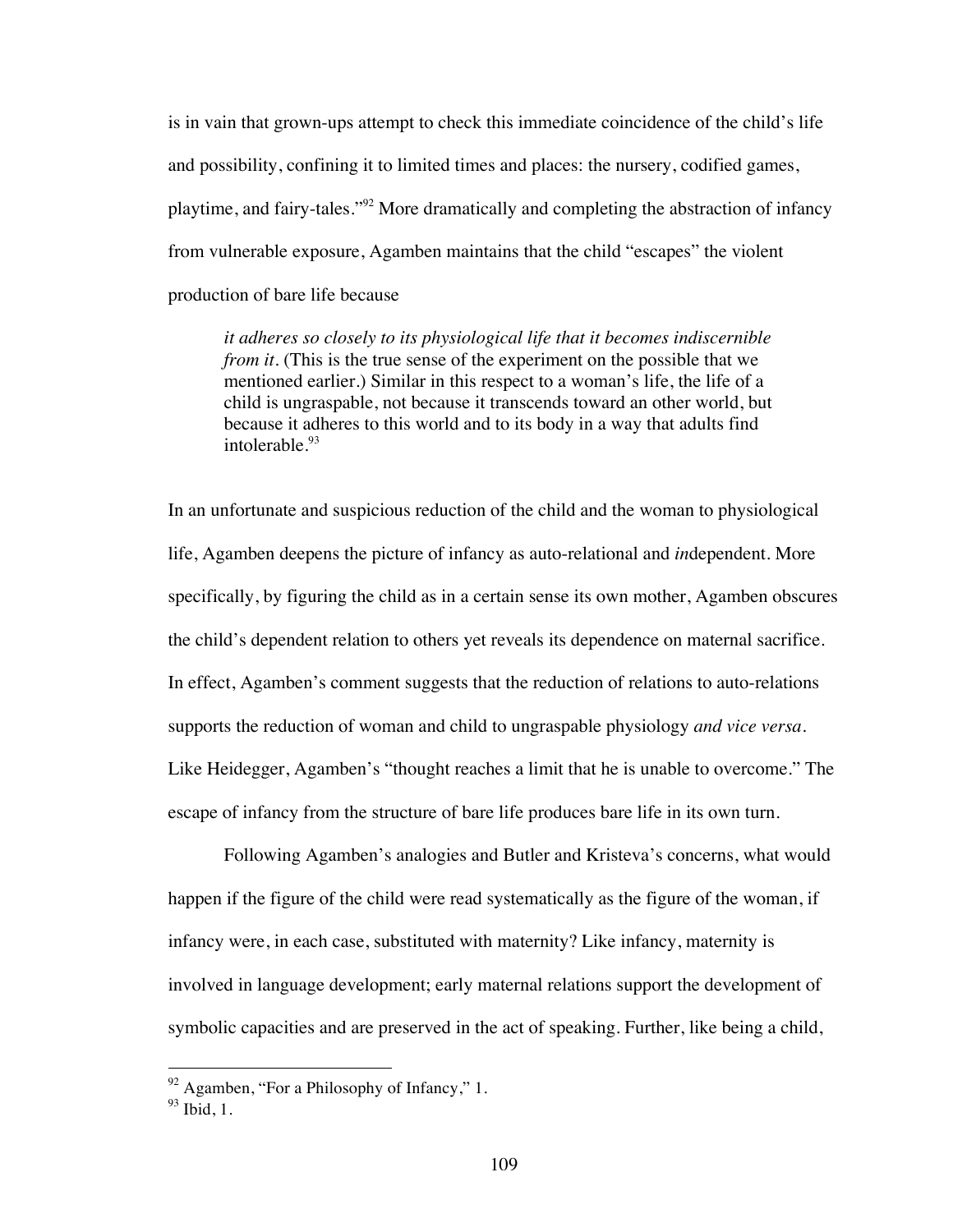giving birth involves a movement of potentiality. For instance, while Agamben describes the infant's potentiality as "totipotent," actual totipotent cells develop only in the maternal body, after cell fertilization and before the development of the zygote into specialized multi- or pluri-potent cells; in a process that can be described as maternity "giving itself to itself," totipotent cells produce not only the fetus but also placental and other extra-embryonic cells. Such translations of infancy into maternity are simple if not straightforward because, in Agamben's text, the child is already a mother-child and the mother already a child-mother. Recall that Agamben models infancy on the life of the axolotl, a neotenic figure that links infantilism and reproductivity. Part of the ontological and evolutionary story of Agamben's infancy, the axolotl is an eternal child that can also give birth, the animal coincidence of mother and infant that challenges attempts to fully distinguish one from the other. As a consequence, even the above translation (of infancy into maternity) tends toward reversals. For instance, much symbolic support takes place prior to the separation of infant ego and maternal body and, while totipotent cells develop and divide in women's bodies, they are also indeterminate in the sense of being notsimply the mother's and not-yet the fetus's.<sup>94</sup> Given the kind of indeterminacy easily set into motion between woman and child, it seems that maternity is included in Agamben's concept of infancy by way of exclusion, the very operation that the infantile experience of language was to overcome. In this way, infancy reflects what Emma Jones has called the "andrological machine," the capacity of humanist metaphysics to separate the human (infant) "from 'everything else', everything unfigurable, be it woman, animal, non-white

<sup>&</sup>lt;sup>94</sup> Interestingly, since embryonic stem cells are not totipotent but pluripotent (and therefore already specialized towards the fetal development), the indeterminacy of totipotency plays an important role in the stem cell debate. Also, the proceeding chapter will undertake a more extensive discussion of this maternal support, which Kristeva describes as the "semiotic" conditions of language.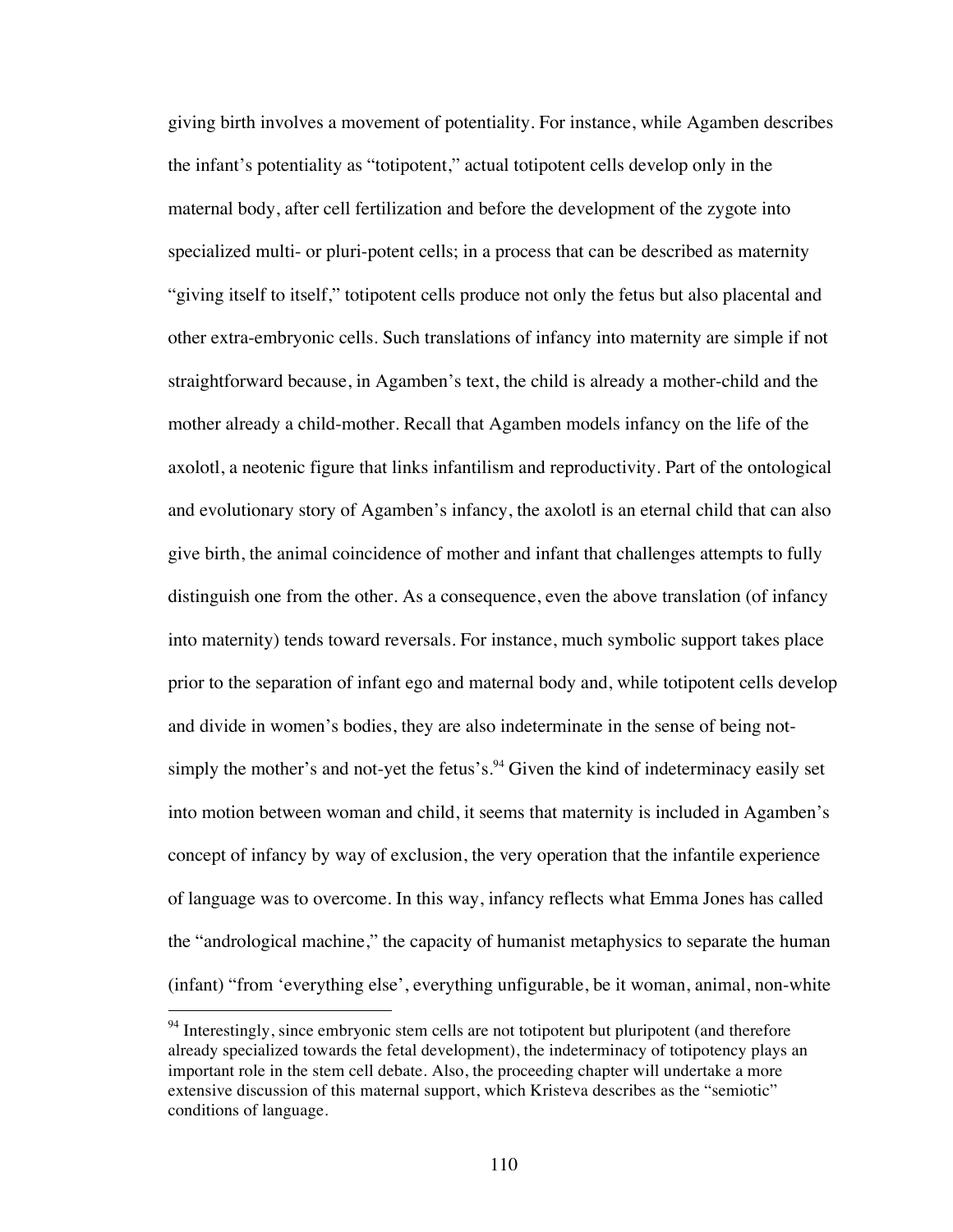person, monster, and so on."<sup>95</sup> The *in*dependence and auto-relational character of infancy emerges (and unravels) only by the child's dependent relation to the mother's mute inclusive exclusion.

Having already read the child as a woman, infancy as maternity, what would happen if infancy were also read as *animality*, the child as the *animal*? In light of the axolotl's mute figuration of both infancy and maternity, it appears that Agamben's *experimentum linguae* participates in the ineffable removal of the animal as well as the unspeakable sacrifice of woman. An eternal child and a non-human animal, the axolotl, contradictorily, does "not not speak" and yet it is "always already inside language." Following these tensions the axolotl should be read not as a metaphorical figure but as a real animal tied up in the anthropological machine. Such a reading promises to focus on the evolutionary gestures of the axolotl and threatens to multiply the voices of infancy's inclusive exclusion—introducing animal-mothers alongside child-mothers. Formulated over ten years after his axolotl writings and their evolutionary hypotheses, Agamben's anthropological machine offers a strong critique of evolutionary accounts of human language. In *The Open*, we recall, Agamben challenges the distinctively human nature of the bridge between pre-linguistic and linguistic stages of existence. In each evolutionary formulation of this passage, the human link to language is "presupposed every time" and

<sup>95</sup> Emma Jones, "In the Presence of the Living Cockroach: The Moment of Aliveness and the Gendered Body in Agamben and Lispector," in *PhaenEx* 2 no. 2 (Fall/Winter 2007), 36. For Kelly Oliver, the multiplication of machines suggested by Jones' andrological/racial/monstrous… machination should also involve a reflexive multiplication, a consideration of the dichotomy machine/non-machine and its inflection across these binaries. She states that "in the computer age, it seems as urgent to investigate our investments in androids and bionic men as subcategories of man as it does to interrogate the man/animal divide as it creates the category human." See Kelly Oliver, *Animal Lessons: How They Teach Us to be Human,* 236.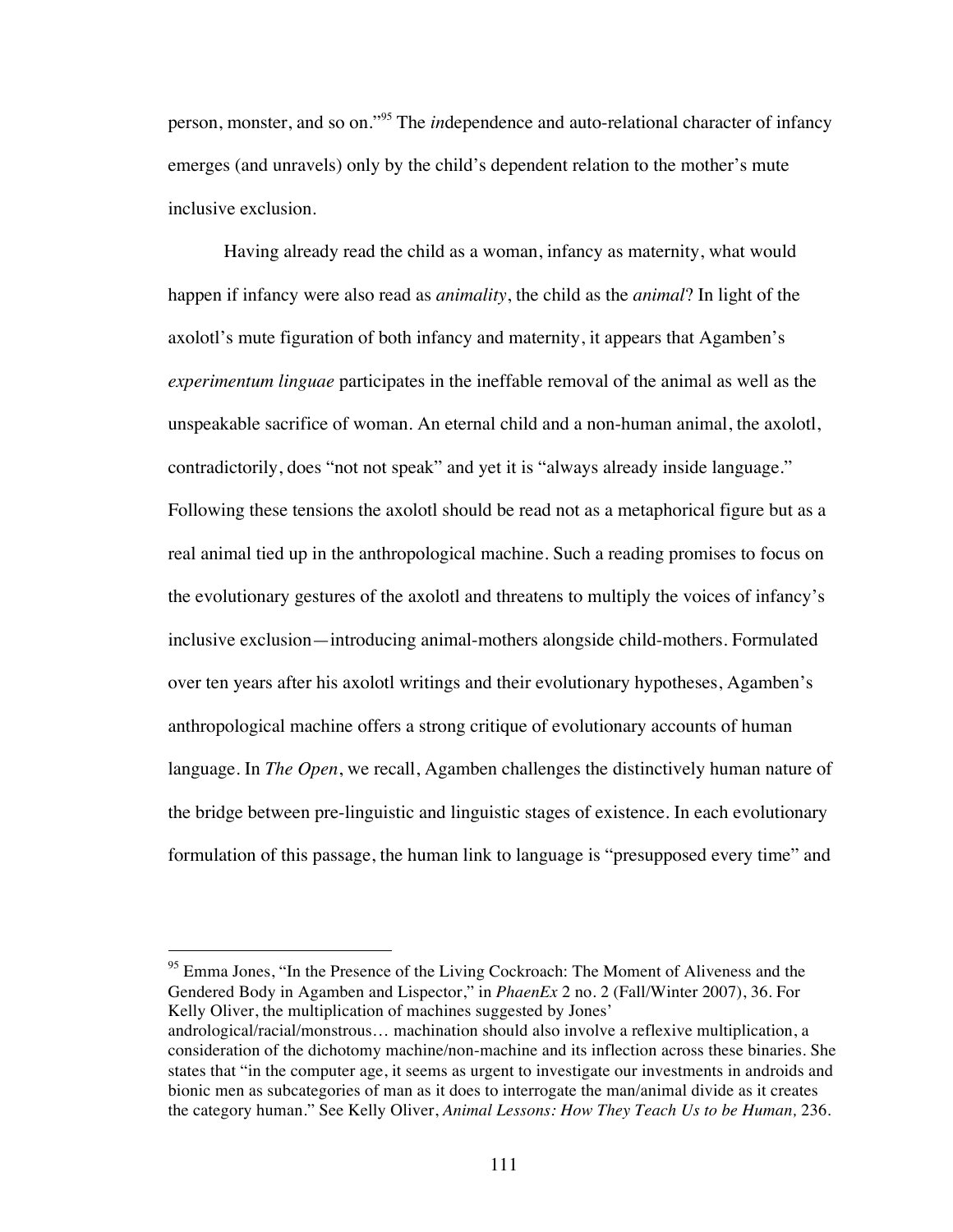produces a state of exception.<sup>96</sup> Drawn from the life of the axolotl, Agamben's own evolutionary hypothesis, which claims that humans developed from young primates with premature reproductive capacities, also grounds language in the human and produces a state of exception. For Agamben, the hypothesis supports his account of infancy not only as an approach to language but also as an approach to the "entire sphere of the exosomatic tradition which, more than any genetic imprint, characterizes *homo sapiens*."97 Linking the somatic to "genetic prescription and the exosomatic to totipotent potentiality, he proceeds to claim that "animals are not concerned with possibilities of their soma that are not inscribed in the germen […] they pay no attention to that which is mortal […] and they develop only the infinitely repeatable possibilities fixed in the genetic code."98 Separated only by such false dichotomies (soma/exosoma, genetic determinism and totipotent potentiality), translating infancy and animality is again simple if not straightforward. To illustrate one might simply consider the innumerable accounts of animal play that can be described as a concern with somatic possibilities beyond germen. Those with close relations to animals of many species can attest to the way that animals also "risk [their] whole life" in play and the vanity of attempts to check or confine that activity to limited times and places. Likewise one should be wary of any picture of *homo sapiens* so wholly detached from the somatic sphere and genetic imprints.

To be sure, in *Infancy and History* Agamben draws on Chomsky, Lenneberg and Jakobsen to offer a more sophisticated account of the "complex interrelation" of

 <sup>96</sup> Agamben, *The Open*, 37.

<sup>97</sup> Agamben, *The Idea of Prose*, 96.

<sup>98</sup> Ibid, 96.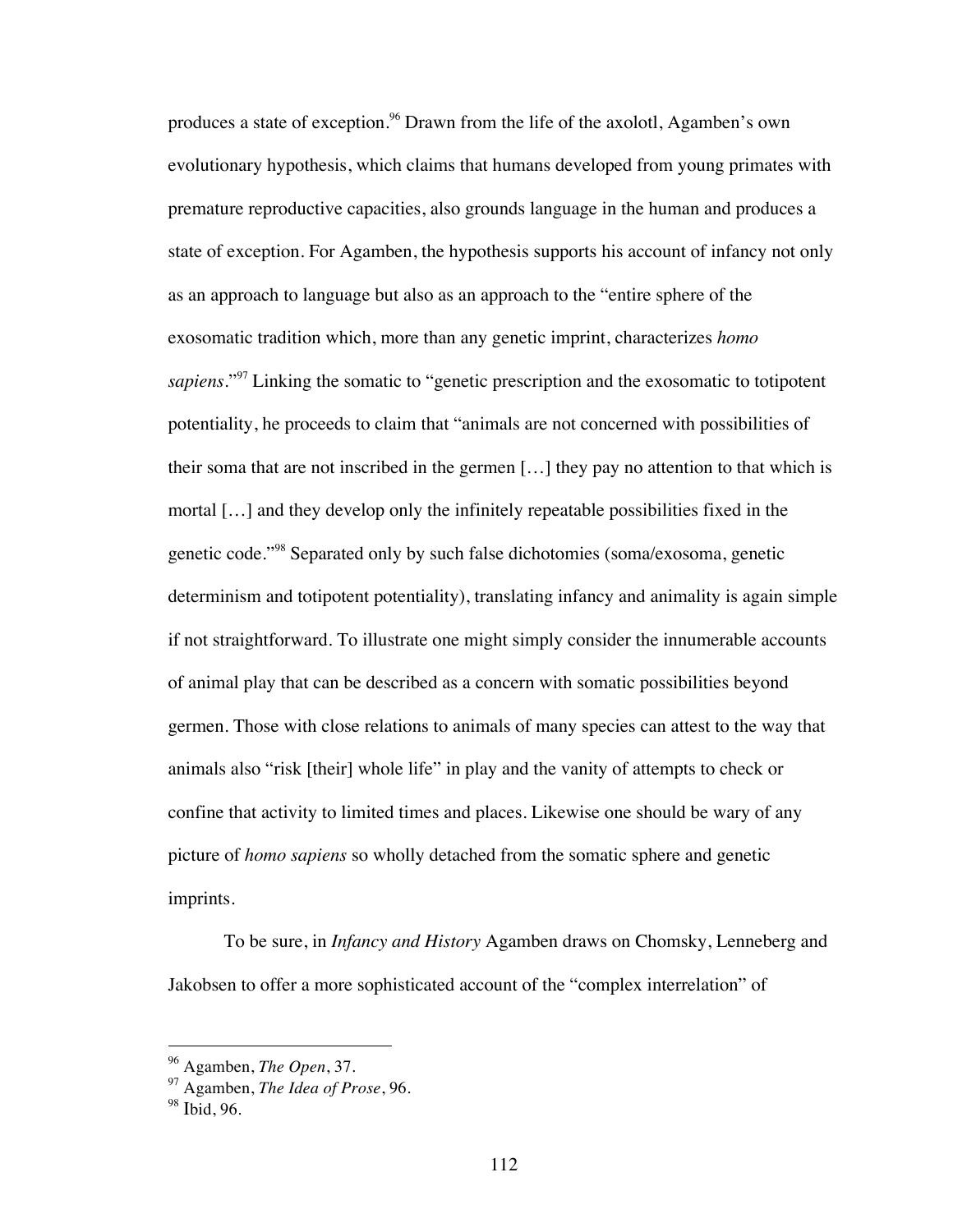endosomatic and esosomatic inheritance, one that supports his developmental and ontological hypothesis that animals are "always already in language" whereas humans lack language and must "receive it from the outside."<sup>99</sup> However, this hypothesis, by further twists and turns, also operates through the work of inclusive exclusion. Not only does Agamben cite and disregard important exceptions to it—for instance, the existence of certain birds that, deprived of hearing a song of their species, can only produce the normal song in partial form—but the search for a "mediating element" between endosoma and esosoma returns him, via phonemes, to the "engine" of human infancy. That is, in a gesture that is evolutionary and ontological (and later wholly deconstructed by his own account of the anthropological machine), Agamben presupposes the human character of the phonemic passage between *phone* and *logos*, *langue* and *parole*. Finally, the circular claims that share in this presumption are not overridden by an attempt to anchor phonemes in infancy through the *chora*. 100 The *chora* is itself an indeterminate figure that gathers infancy, maternity and animality, a 'site' that circulates the childmothers and mother-animals of Agamben's inclusive exclusions.<sup>101</sup> Whether supported by crude dichotomies or more insidious procedures, Agamben's infantile distinction between animals "always already in language" and humans "deprived and receptive to language" drives rather than jams the anthropological machine.

 <sup>99</sup> Agamben, *Infancy and History*, 65.

 $100$  Consider the circular claim that "only human language, as something belonging to both the endosomatic and the esosomatic, adds another sense to semiotic meaning, transforming the closed world of the sign into the open world of sematic expression." Belonging by adding sense and adding sense by belonging, Agamben proceeds to link infancy to the chora: "[phonemes] are located in the correspondence-difference (in the *chora*, as Plato would have said) between the two regions, in a 'site' which can perhaps be described only in its topology and which coincides with that historico-transcendental region—before the subject of language and without somatic substance—which we have defined as human *infancy*." Ibid, 67.

<sup>&</sup>lt;sup>101</sup> The concept of the *chora* will be discussed more extensively in the proceeding chapter's treatment of Kristeva's distinction between the semiotic and the symbolic.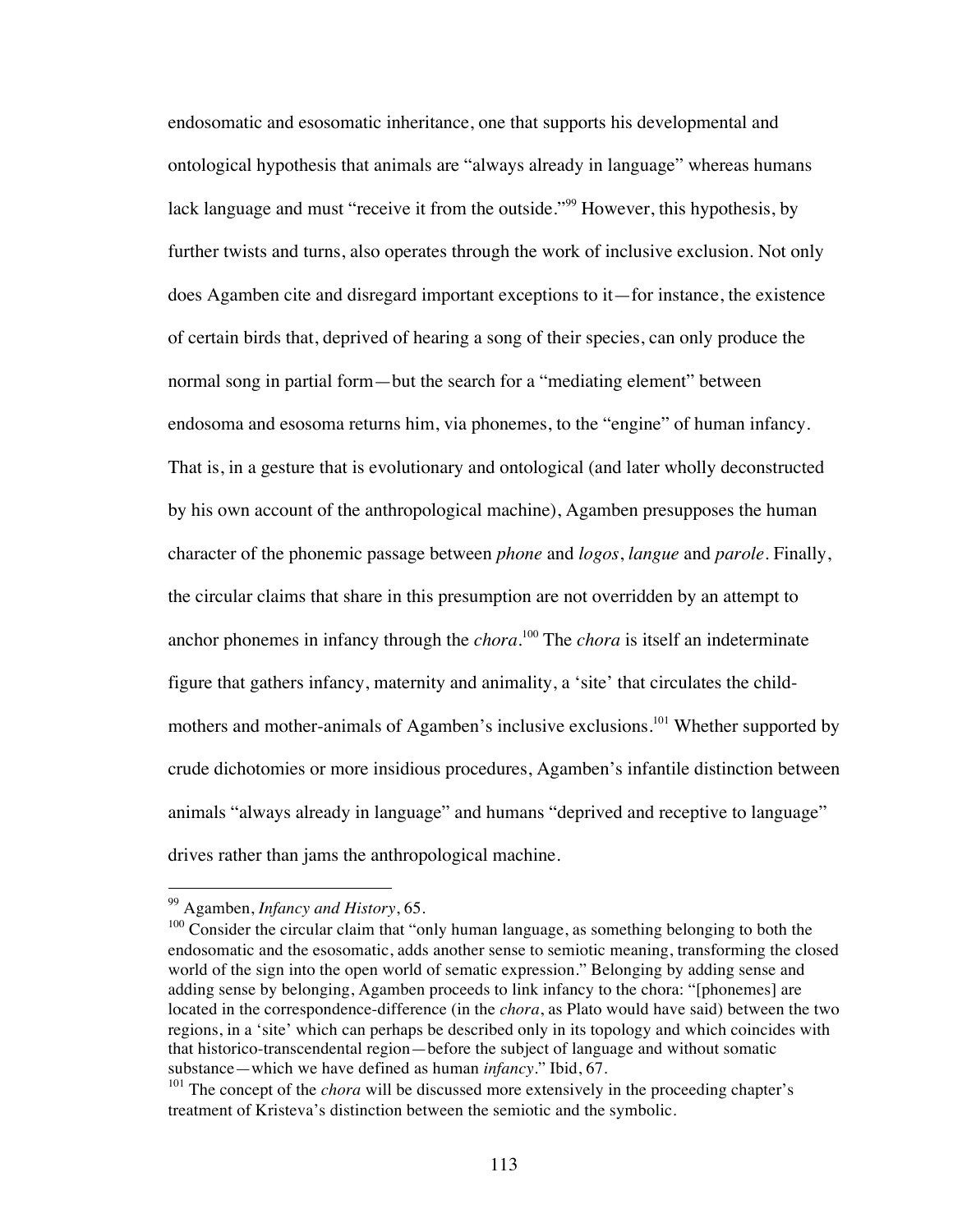By imagining infancy as maternity and animality in equal turn, an experimental approach to Agamben's *experimentum linguae* finds his thought at "a limit that he is unable to overcome."102 Infancy promises to challenge the movement of negativity and the machination of anthropology. But in a movement of persistent reversal, the independent auto-relational picture of infancy betrays, each time, its dependence on the inclusive exclusion of maternal and animal voices (and their strange hybridities). According to Agamben, "only on the day when the original infantile openness is truly, dizzyingly taken up as such […] will men be able finally to construct a history and language which are universal and no longer deferrable, and stop their wandering through traditions."103 But the multiplying voices of infancy's inclusive exclusion—childmothers, animal-mothers, animal-children— suggest only a deferral that is itself dizzying. On the whole, this excavation of infancy's included others is more than a simple recognition of Agamben's (long acknowledged) anthropocentrism and (less acknowledged) androcentrism. In a widely-read article on the topic of anthropocentric community, Matthew Calarco has shown that the figures of Agamben's new politics are modeled on the refugee and limited to human beings alone.<sup>104</sup> Citing the critical demonstrations of *Language and Death*, Calarco queries after its anthropocentric conclusions

If one accepts Agamben's argument that man's essence is not to be found in his experience of language and death as such, then does not the displacement of man's essence simultaneously work to disrupt the strict binary that excludes the animal from man's essence? […] if man's proper essence and the ground for human community can no longer be found in

 <sup>102</sup> Agamben, *Language and Death*, 58.

<sup>103</sup> Agamben, *The Idea of Prose*, 98.

<sup>&</sup>lt;sup>104</sup> Matthew Calarco, "On the Borders of Language and Death: Agamben and the Question of the Animal." *Philosophy Today* (2000) 44: 96.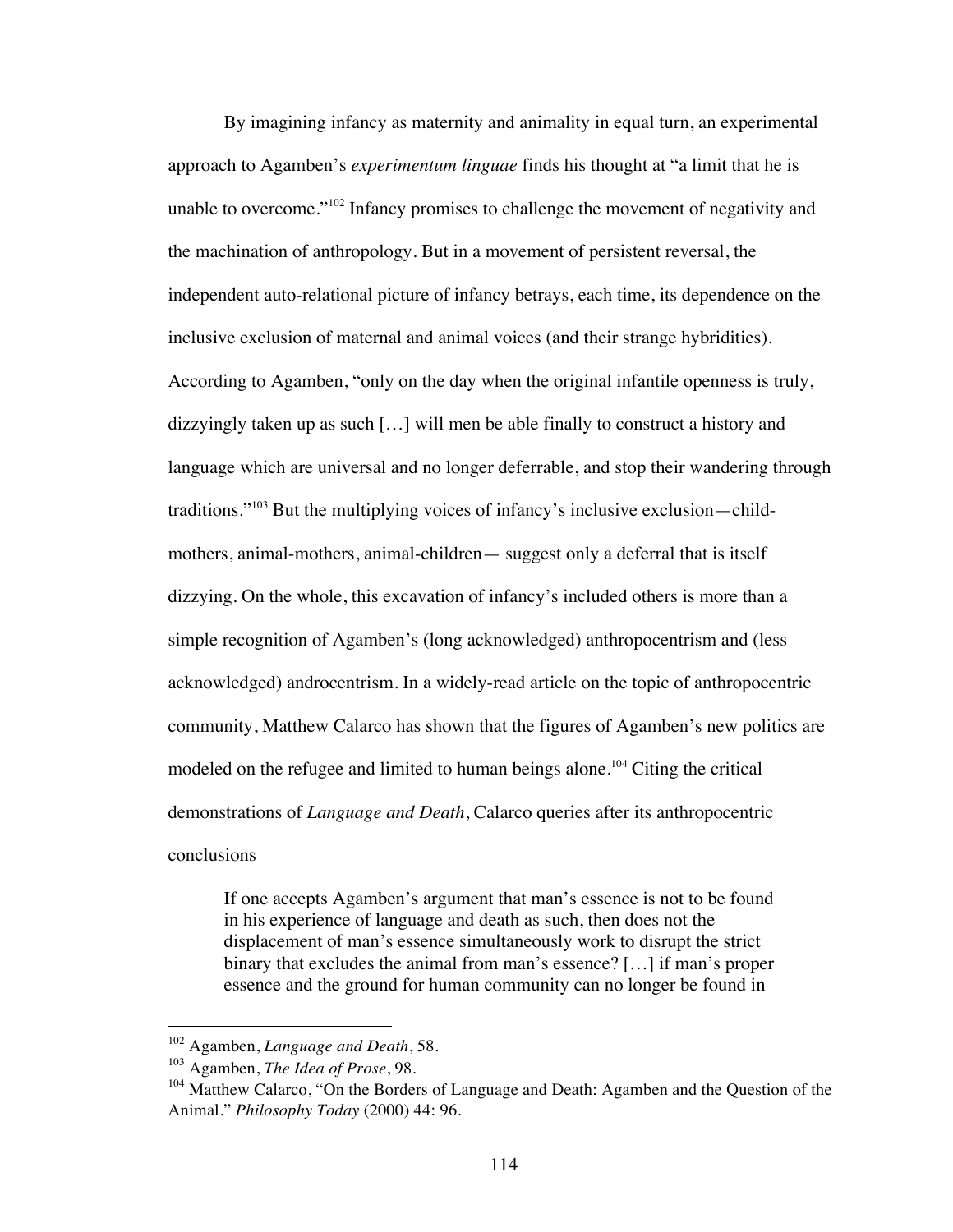an experience of language and death *as such*, then how can a thought of another coming community not lead to a rethinking of the place of animals in community? $105$ 

Given the thoroughgoing critique of metaphysical negativity in *Language and Death,* Agamben's withdrawal from the "question of the animal" is, for Calarco, a missed opportunity to rethink the place of animals in community beyond violent logics of mute inclusion/exclusion. In light of the dizzying reading of infancy and its others provided above, it is now appropriate to say that Agamben *more than misses* the opportunity to rethink the place and voice of animals. In line with the violence of humanistic metaphysics and anthropology, infancy inclusively excludes the voices of women and animals. As a new figure and experience of language, infancy does not simply forego the "question of the animal" as much as it renders a more expansive and non-violent response to that question more difficult to achieve.

Understood as a dependent and relational foil to Agamben's infancy, Butler and Kristeva's notion of vulnerability would seem an apt resource for such a response; unlike infancy, vulnerability marks the exposure of the (speaking) body, a condition ineluctably given over to, rather than inclusively exclusive of, others. Careful not to collapse vulnerability and maternity, both authors discuss the dependence of infants on maternal others and early caregivers. Butler writes of newborns "abandoned" to "primary others" in virtue of "bodily requirements" and, throughout her work, Kristeva emphasizes maternal support of symbolic development; the *chora* (where Agamben anchors phonemic passage to the human child) is, in the Kristevan text, linked to maternal semiotic conditions of language. However, while the relational character of vulnerability

 <sup>105</sup> Ibid, 96.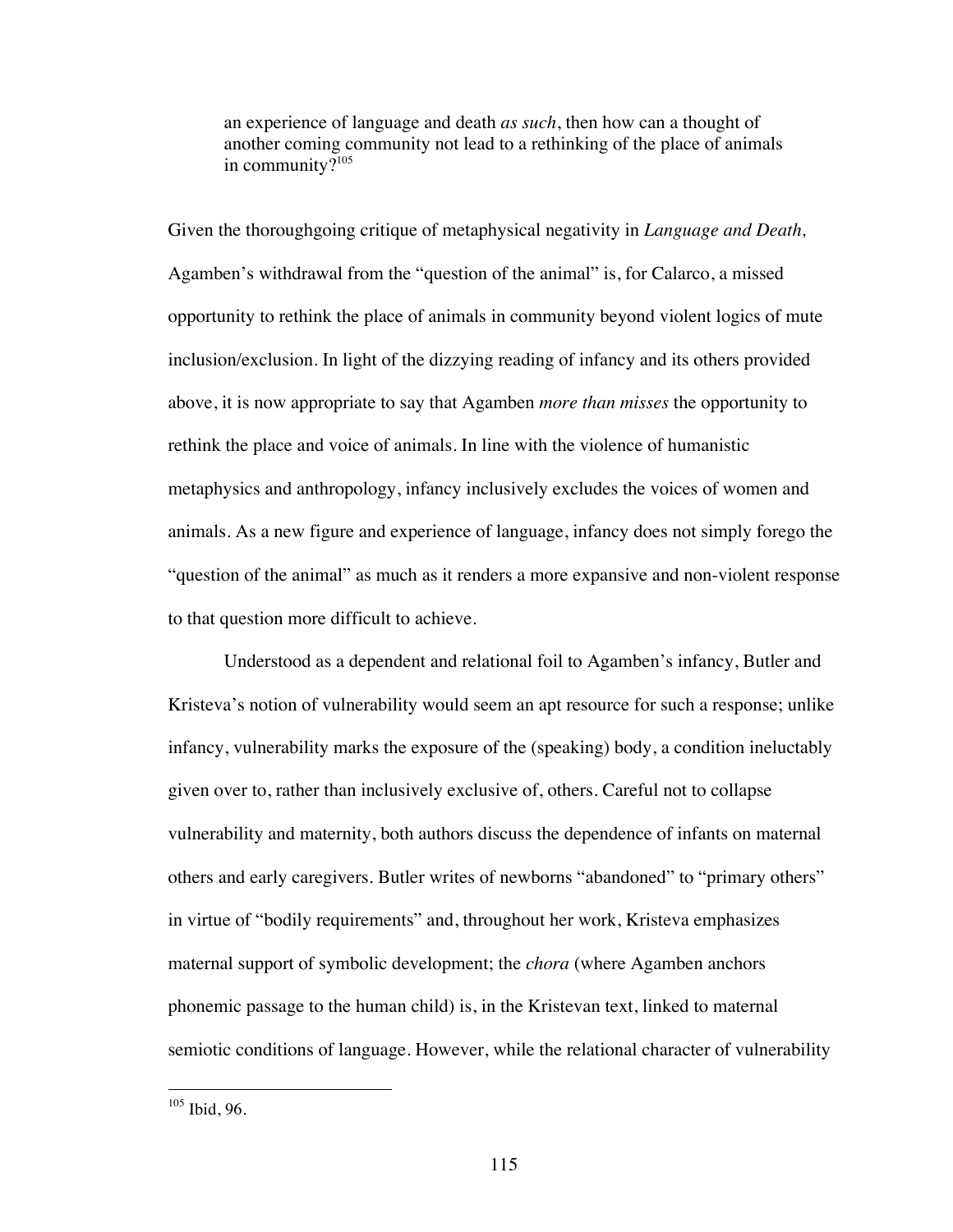extends to maternal others, it does not extend, for either theorist, to non-human animal others. In her recent text *Animal Lessons*, Kelly Oliver challenges Butler and Kristeva's failure to consider non-human animals as embodied, mortal beings capable of being wounded or wounding others. In a query that runs parallel to Calarco's critique of Agamben, Oliver asks:

Once we take bodily vulnerability—which is to say the fact that we are mortal and can be wounded—as our starting point, are we delineating what constitutes humanity? Or are we setting out what constitutes all living creatures? And if we are relational, dependent beings by virtue of having bodies, then isn't this also true of animals? Moreover, if we extend the notion of dependence in the way that Butler and Kristeva do to make it a cornerstone of ethics and politics, then aren't we also obligated to consider the (material and conceptual) interdependence of humans and animals?<sup>106</sup>

Like Agamben's account of infancy, Butler and Kristeva's theories of vulnerability invite but do not require that we rethink the place of animals in community. Failing to "extend the notion of dependence" beyond the borders of the human, Butler and Kristeva "derealize" the shared embodiment of non-human animal others. $107$ 

Following Calarco and Oliver's concerns and in light of Agamben's *experimentum lingaue*, what comes of the deferral of voices and questions, animal and otherwise? In the case of Agamben, resources seem to lie in reflexive rather than jamming capacities of his thought. In this chapter, Calarco's commitment that "the critical promise of Agamben's thought is to be found in its ability to disrupt classical notions of human community" is substantiated by the coordination of the critique of

 <sup>106</sup> Oliver, *Animal Lessons: How They Teach Us to be Human*, 44.

 $107$  Chloë Taylor also discusses Butler's omission of non-human embodiment in her essay "The Precarious Lives of Animals: Butler, Coetzee and Animal Ethics" *Philosophy Today* 52.1 (2008): 60-72. Taylor highlights the violence of this omission in a discussion of the "derealization" of animal life and death.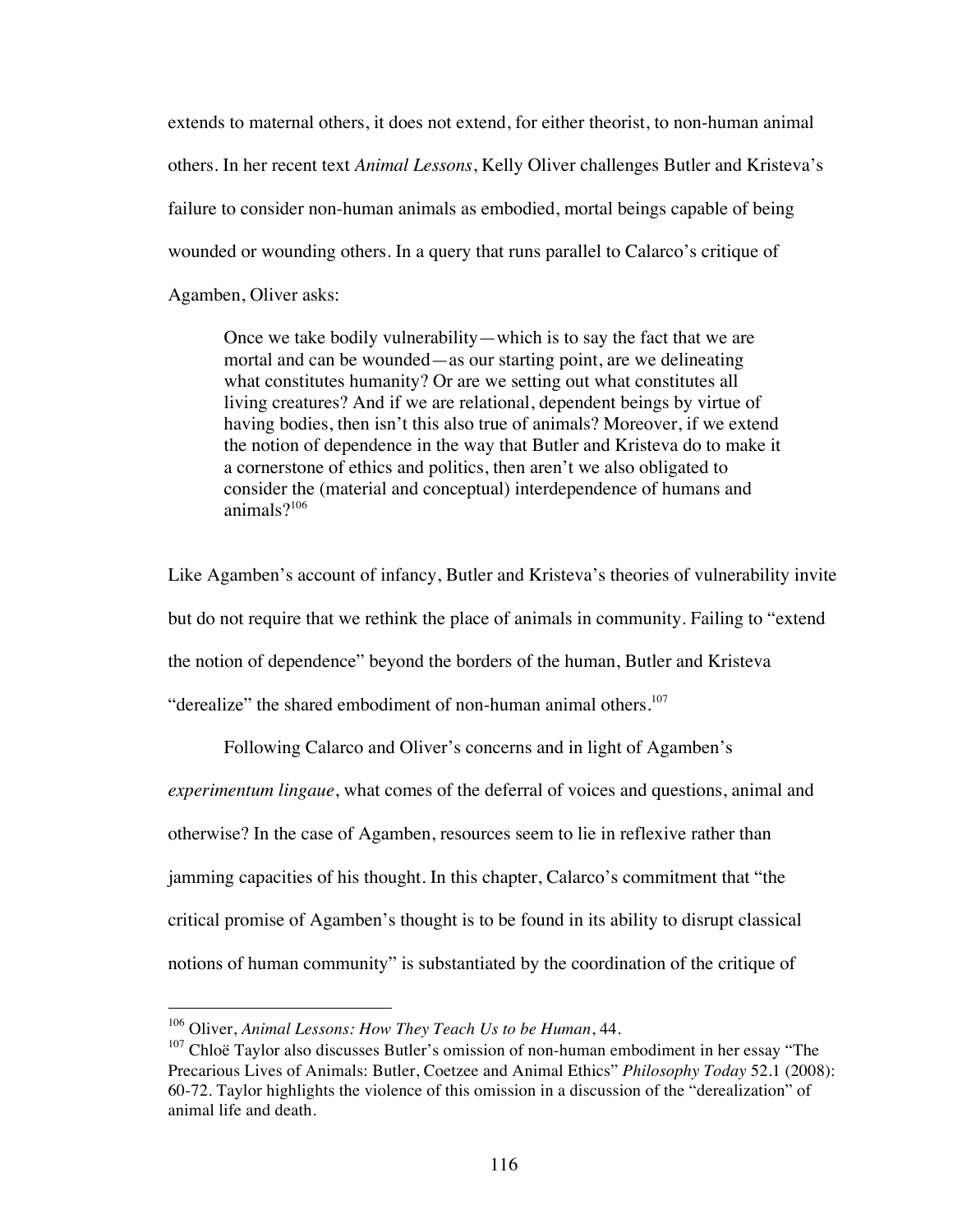negativity and the anthropological machine.108 Bridging *Language and Death* and *The Open*, "man's essence is not to be found in his experience of language and death *as such*" because language is a historical production that follows from the removal or inclusive exclusion of voice. While infancy challenges the pursuit of "a language and a history which are universal," it nevertheless reflects the disruptive and radical thesis that language is "fabricated in piecemeal fashion from alien forms." To carry out its critical promise, Agamben's disruptive thesis should be engaged *and* returned to his own texts. The experimental reading of *experimentum linguae* models such a reflexive critique. By pursuing the operation of inclusive exclusion and uncovering the removal of maternal and animal voices, the experiment uses Agamben's own resources to find his thought at a "limit he is unable to overcome." Whether experimenting with an *experimentum linguae* or multiplying (andrological/racist/monstrous…) machines, Agamben's critical promise can be returned to his own text. There, dizzying deferrals are, each time, opportunities to rethink and the limits of language and the production of speaking-being.

# *Remnants* **and Relationality**

In *Remnants of Auschwitz*, the controversial text with which this chapter began, Agamben links the contingency of the capacity of speech—and therefore the possibility of the incapacity of speech—not to the infant but the *Muselmann*. In the words of Primo Levi, the *Muselmann* is the "true witness" of the camps that cannot witness. Challenged by Levi's paradox, Agamben develops an ethics of "bearing witness" to the inhuman in the human, the de-subjectification in subjectification, the *Muselmann* in the survivor.

 <sup>108</sup> Ibid, 96.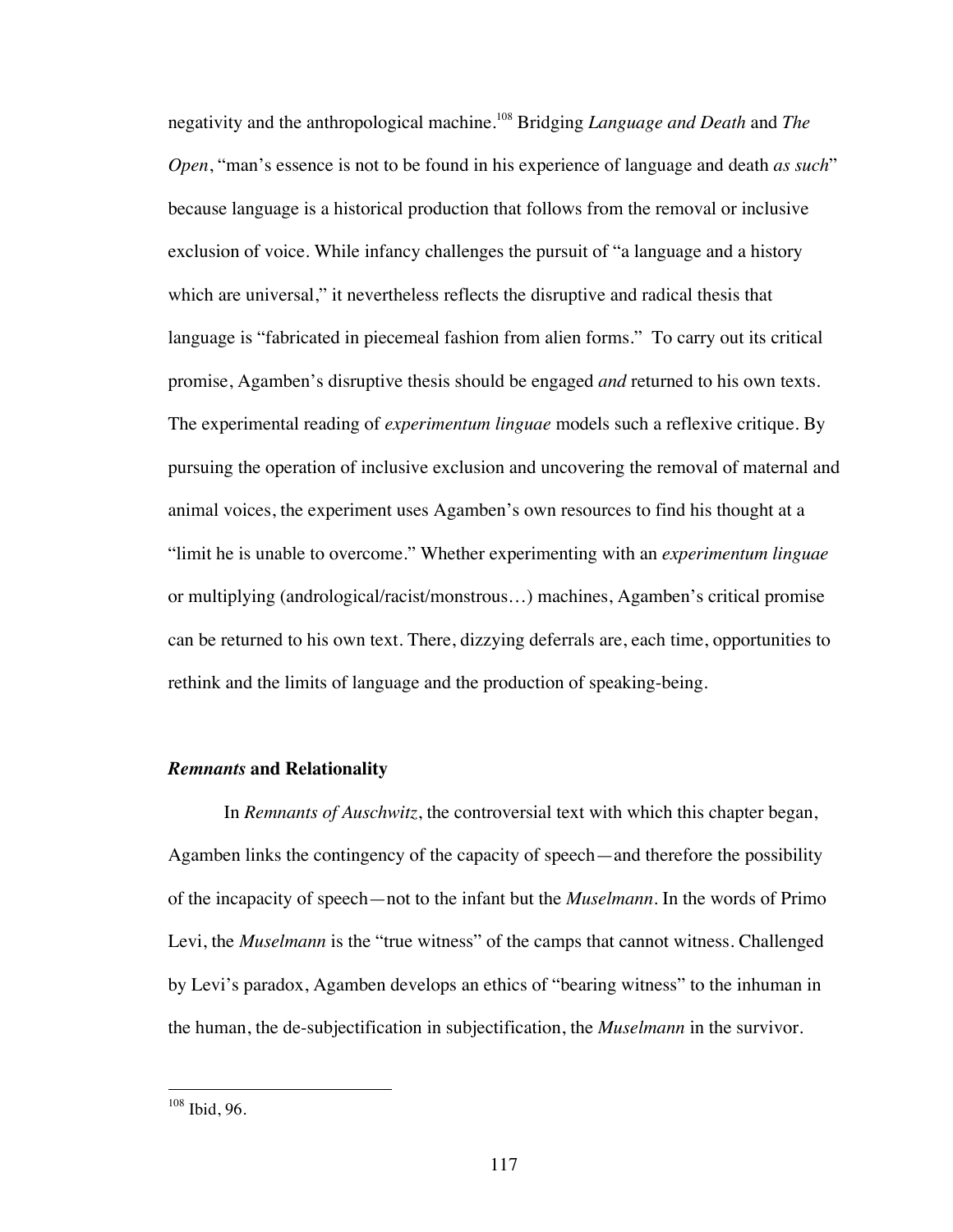Describing witnessing as testimony Agamben alludes to the concept of infancy as the condition and object of bearing-witness.

*the authority of the witness consists in his capacity to speak solely in the name of an incapacity to speaking—that is, in his or her being a subject* [...] it is because there is testimony only where there is an impossibility of speaking, because there is a witness only where there has been desubjectification, that the Muselmann is the complete witness and that the survivor and the Muselmann cannot be split apart.<sup>109</sup>

And further, "the speech of the witness bears witness to a time in which human beings did not yet speak; and so the testimony of human beings attests to a time in which they were not yet human."<sup>110</sup> Without naming this infantile contingency and muteness, Agamben alludes to infancy as that quiet time of not-yet speaking that structures the possibility of incapacitated, impossible speech in the body of the *Muselmann*. To bear witness to the "complete witness," then, involves bearing witness to infancy as a marker of a fragile openness to the movements of biopower and reflective of mutating political conditions. Infancy, it seems, plays a critical role in responding ethically to biopower and its silencing exclusions. By way of conclusion, I return to *Remnants of Auschwitz* to reiterate its central insight into the "precarious and fragile event of speech" and to consider the critical promise and problems of infancy as witness to "biopolitical machine."

Although Agamben's reading of Levi's paradox is shaped by his method of paradigms and his theory of biopower (each of which is associated with what Paul Patton has termed a "conceptual fundamentalism") it is the theory of shifters that decisively connects the condition of the *Muselmann* to the condition of Western subjectivity.

 <sup>109</sup> Agamben*, Remnants of Auschwitz*, 158.

<sup>&</sup>lt;sup>110</sup> Ibid, 162.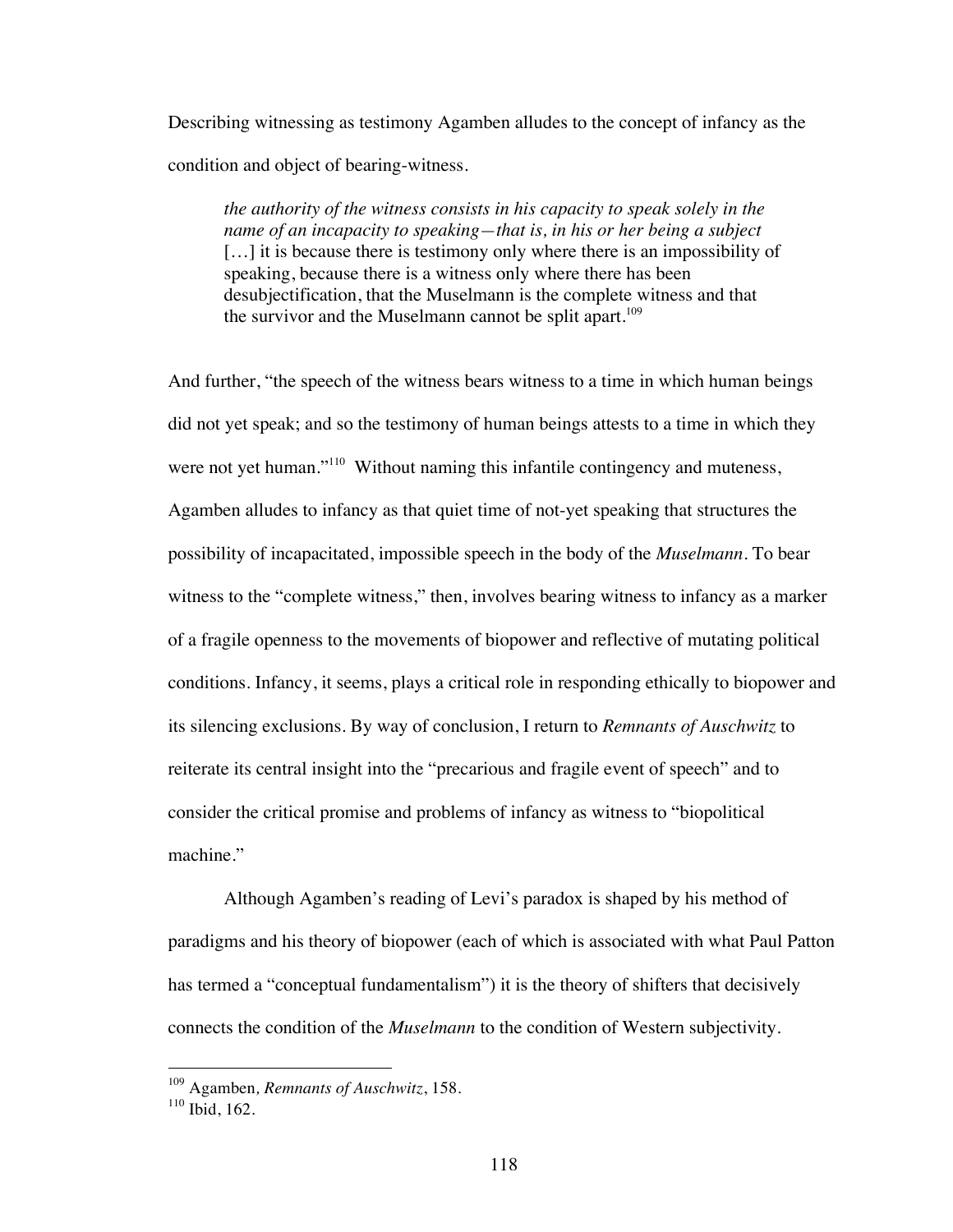Adapted from the texts of Benveniste and Jakobsen, the theory of shifters describes the passage between *langue* and *parole* and the movement of negativity in the removal of voice by Voice. For Agamben, then, Levi's paradox is structured by the negativity of Voice that inclusively excludes the *Muselmann* in the testimony of the survivor as well as an ethico-anthropological machine that produces the human and the inhuman. What haunts Levi is that "to bear witness is to enter into a vertiginous movement in which something sinks to the bottom, wholly desubjectified and silenced, and something subjectified speaks without truly having anything to say of its own ("I tell of things…that I did not actually experience')."111 Linking the structure of testimony to the negative structure of Voice clarifies how infancy is to open a new ethics of bearing witness. Precisely because the *Muselmann*'s muteness is conditioned by infancy it is not equivalent to the unspeakable or ineffable. Never wholly exhausted or destroyed by the shift to speech, infancy is carried within every act of speaking itself as a "not not speaking." Once a child, and never wholly desubjectified or silenced, the *Muselmann* is carried within every act of witnessing as "not not witnessing." So described, *Remnants of Auschwitz* can be taken to navigate an ethical terrain between, on the one hand, theories of witnessing that figure the Holocaust as ineffable or unspeakable and, on the other hand, theories that figure its trauma as merely historical and wholly speakable.<sup>112</sup>

Although an experimental reading of the indeterminate figure of the *Muselmann* suggests itself, $^{113}$  the promise and problems of infantile testimony can be marked more broadly in *Remnants*' continuation of the auto-relational logic addressed throughout this

 <sup>111</sup> Agamben, *Remnants of Auschwitz*, 120.

<sup>112</sup> Mills, *The Philosophy of Agamben*, 99.

<sup>&</sup>lt;sup>113</sup> The *Muselmann* is at one point likened to a "stray dog."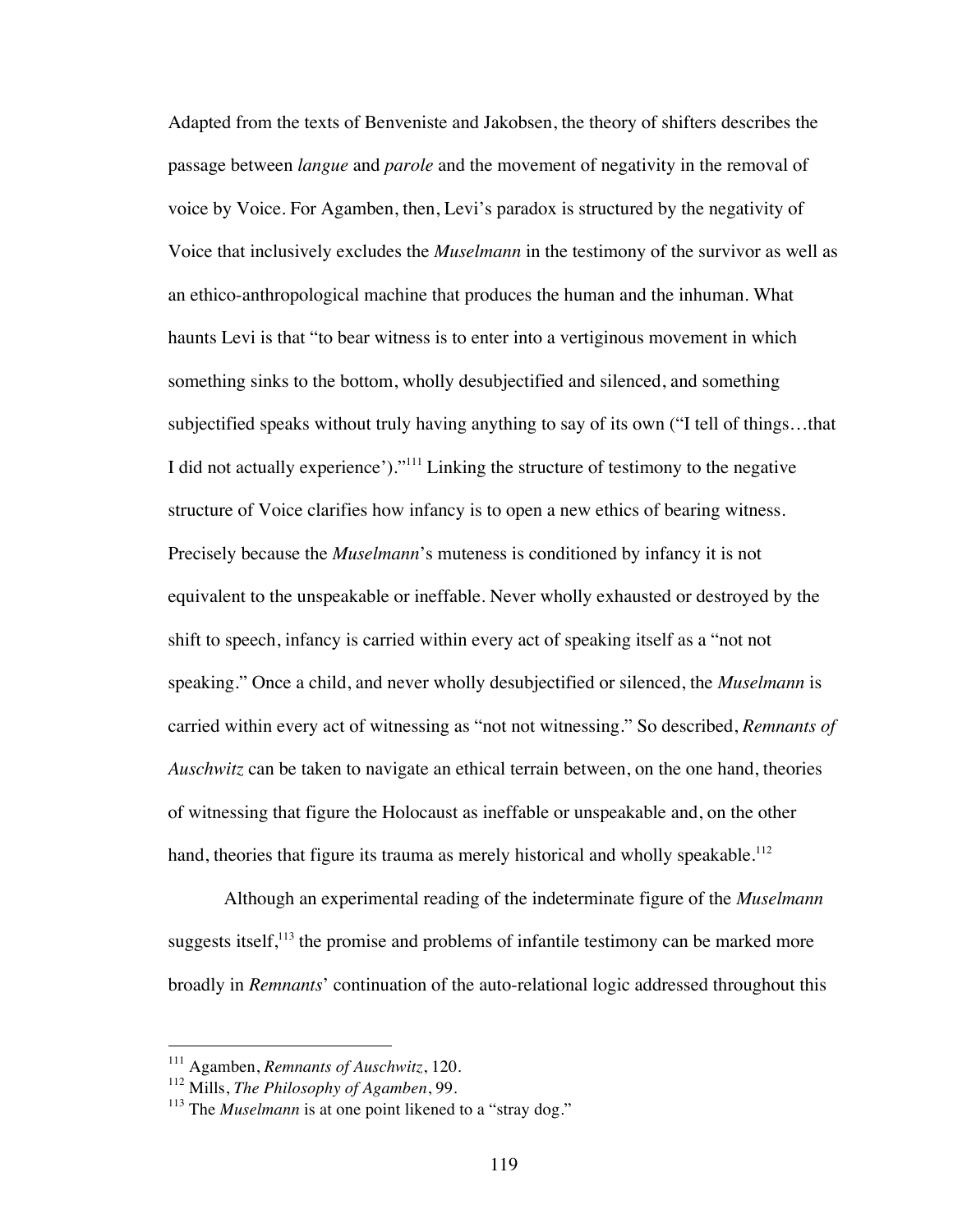chapter. In an incisive essay on the status of relationality in Agamben's ethics of testimony, Catherine Mills deftly argues that Agamben's "bearing witness" fails to meet the minimum condition of "ethics," that of *bearing on* relations-with-others. Critiquing Agamben's appropriation of grammatical shifters in his account of linguistic subjectivity, Mills reminds us that shifters position speakers vis-à-vis language *and* other living and speaking beings. "Pronouns such as 'I'—and 'you'—necessarily position the speaking subject in relation with those being addressed or identified."<sup>114</sup> Agamben's infancy renders the speaking/witnessing being more fragile but that fragility appears to follow from the abstract "expropriation of language" not concrete relations-with-others. It is this characteristic of infancy that lends the *Muselmann* so readily to Agamben's paradigmatic trajectory and its controversies.

For Mills, a particular moment in *Remnants of Auschwitz*—a citation from the memoir of Robert Antelme— calls out for a relational response that Agamben's "bearing witness" cannot give. In that passage, Antelme recalls the flushing of a prisoner's face after being called forward to his execution. "He turned pink after the *SS* man said to him, '*Du komme hier*!' He must have glanced about him before he flushed; but yes, it was he who had been picked, and when he doubted it no longer, he turned pink."<sup>115</sup> For Agamben, the prisoner's flush is "like a new ethical material" that "like a mute apostrophe [flies] through time to reach us, to bear witness to him."116 On Mills' reading, Agamben's qualifications of the flush—that it is *like* ethical material, that it *allows* for

<sup>&</sup>lt;sup>114</sup> Mills, 104. See also, Catherine Mills, "Linguistic Survival and Ethicality: Biopolitics, Subjectivation, and Testimony in *Remnants of Auschwitz*," in *Politics, Metaphysics and Death: Essays on Giorgio Agamben's Homo Sacer*. Ed. Andrew Norris (Durham: Duke University Press, 2005), 198-222.

<sup>115</sup> Quoted in Agamben, *Remnants of Auschwitz*, 103.

 $116$  Ibid, 104.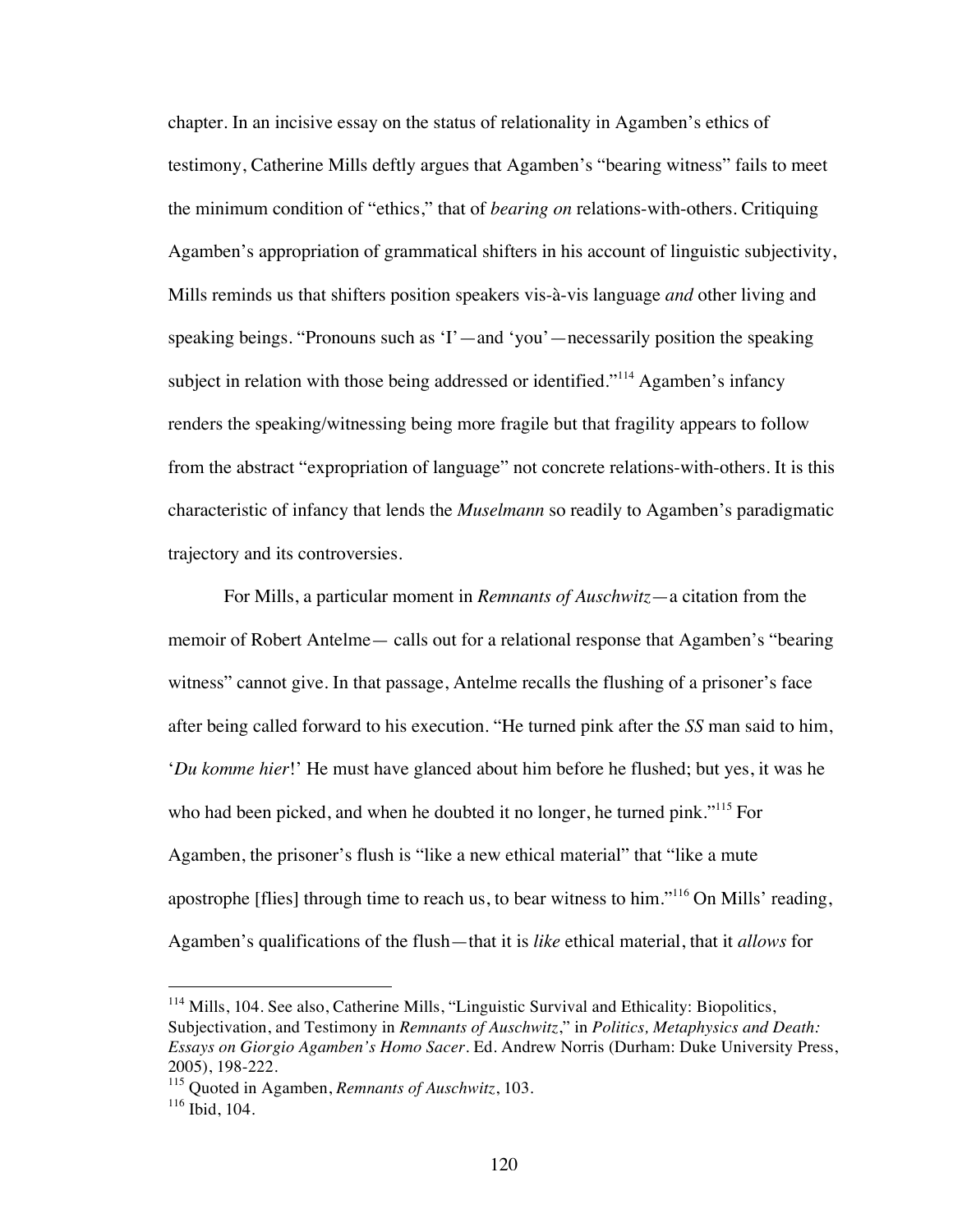testimony—illustrate his failure to recognize the prisoner's alterity and the possible status of the flush as itself testimony.<sup>117</sup> That is, Mills suggests that bodily affect is one of the inclusive exclusions of Agamben's auto-relational witness and, more broadly, that the apostrophe "flying through time" still hangs in the  $air$ <sup>118</sup> Without a more relational account of the infantile witness, bodies are yet another inclusive exclusion of infancy.

 In the following chapter I consider the question of embodied testimony more directly as part of a Kristevan evaluation of the biopolitics of speaking being. There, I return to and re-evaluate the critical promise of Kristeva's vulnerable speaking body in context with her call for the "sacrifice of sacrifice" in relations both psychical and power laden. Here I conclude by suggesting that the critical *reflexive* promise of Agamben's texts may, as in the metaphysical and anthropological cases, be returned to the biopolitical machine. For one thing, "bearing witness" might lend itself the critical concern with inclusive exclusion found in Agamben's critique of the metaphysics of Voice and the machinations of anthropology. But more specifically and following Mills' keen provocation, Agamben might return to the "question which defines the *motivum* of his thought"—"what is the meaning of 'there is language'; what is the meaning of 'I speak'?"119 It seems that Agamben pursues this question less "stubbornly" in *Remnants of Auschwitz* and to more disastrous results than in other works. But even these failures prove the question a worthy *motivum*, extending its terrain at a dizzying pace. After

 $117$  An apostrophe is a rhetorical, and fundamentally relational, gesture "in which the text calls directly to the reader and thereby interpolates the reader into the text itself." Mills, "Linguistic Survival and Ethicality," 207.

<sup>&</sup>lt;sup>118</sup> In her paper "Resisting Agamben," Lisa Guenther excavates the relational moments of Antelme's text that are excluded from Agamben's citation in *Remnants of Auschwitz*. Focusing on Agamben's figuration of shame as the structure of subjectivity, Guenther also highlights the violence of his auto-relational/a-relational concepts.

<sup>119</sup> Agamben, *Infancy and History*, 6.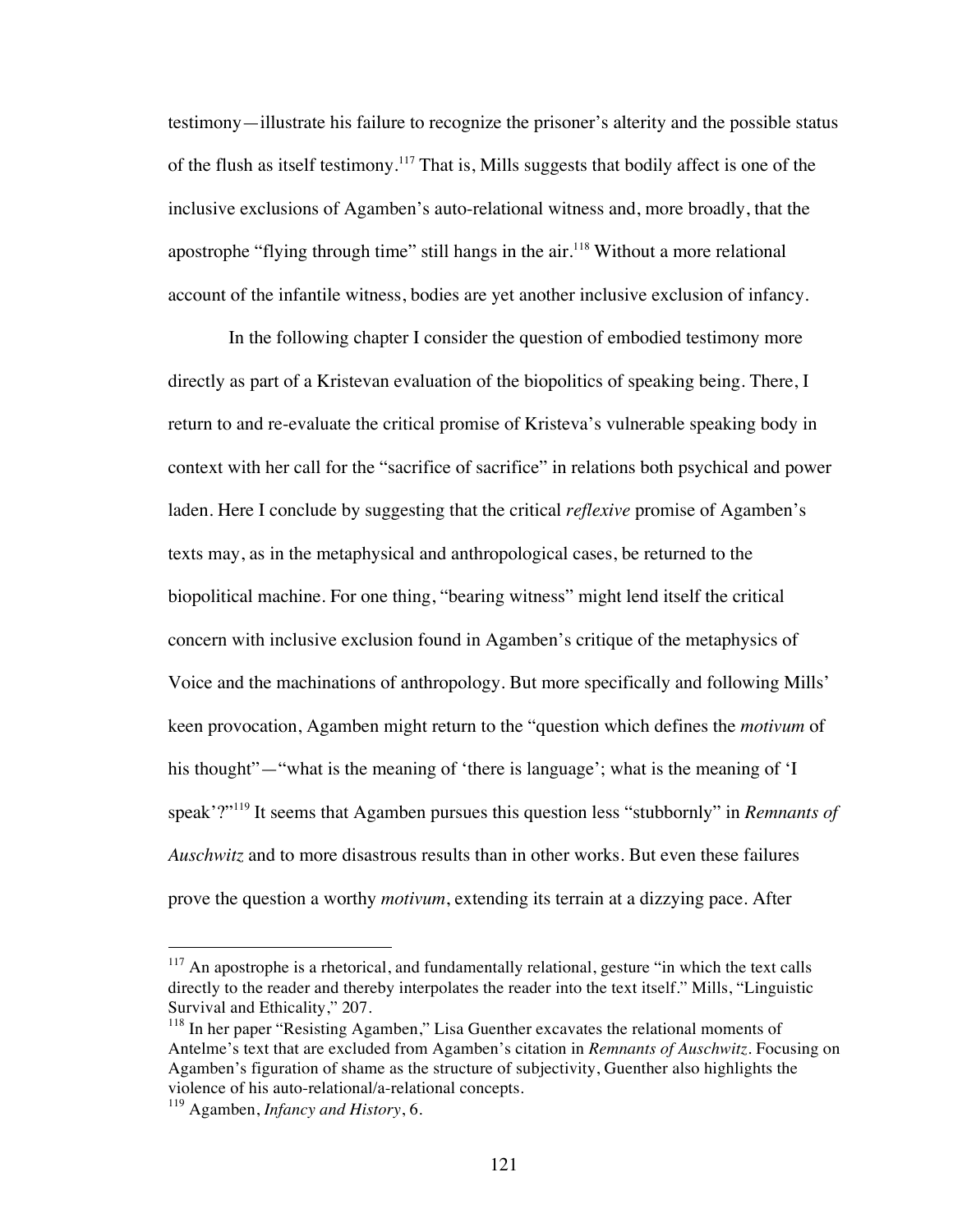Agamben and in biopolitical contexts, can bodies, an animal or a mother speak? If they *can*, what is the meaning of 'I speak'?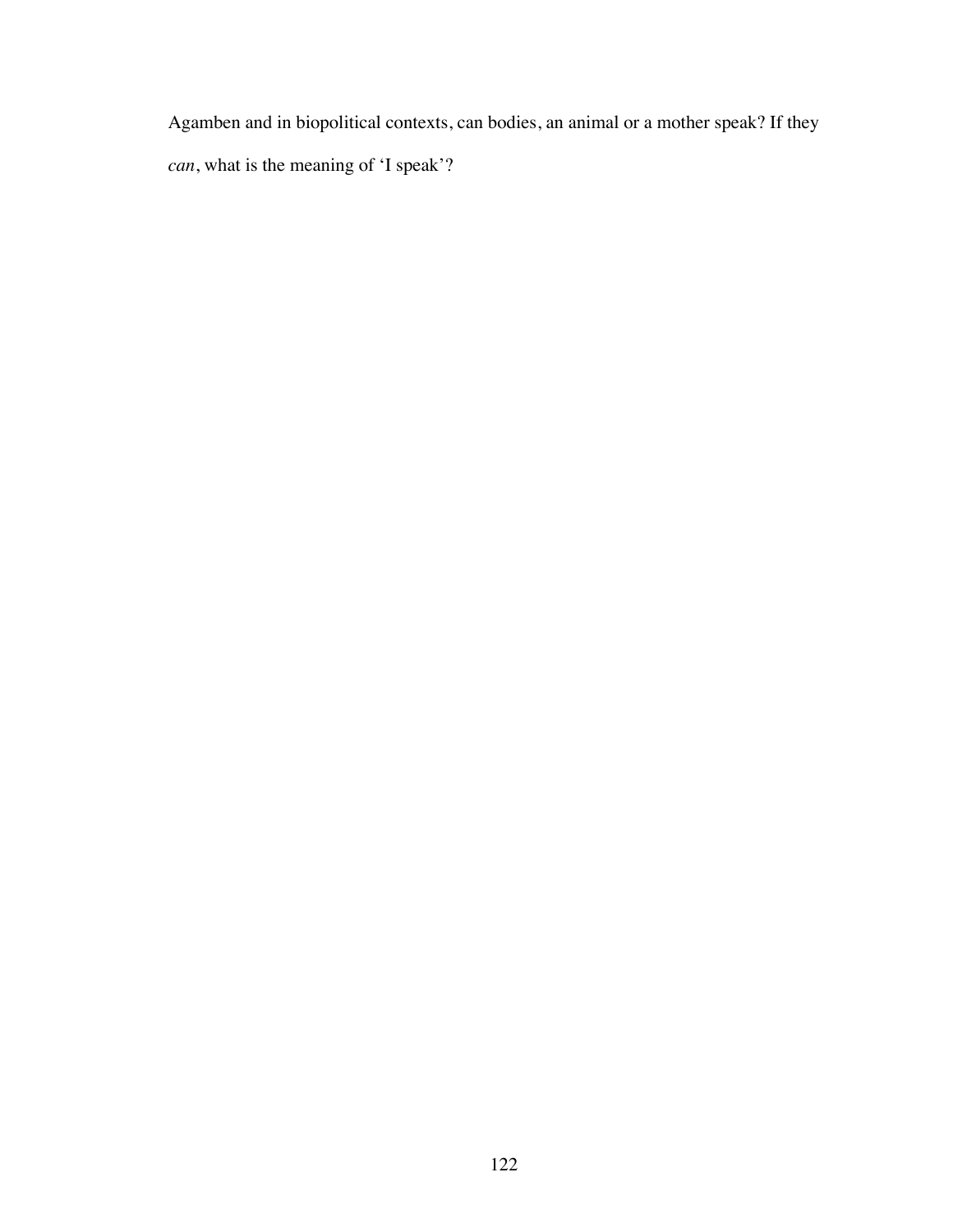# **Works Cited**

Agamben, Giorgio. "For a Philosophy of Infancy." In *Public* (21) Accessed:

http://www.yorku.ca/public/public/backissu/v21\_1.html.

----------. *Infancy and History: Essays on the Destruction of Experience*. London: Verso, 1993.

----------. *The Open: Man and Animal*. Stanford: Stanford University Press, 2004.

----------. *Language and Death: The Place of Negativity*. Minneapolis: University of Minnesota, 1991.

----------. *Potentialities: Collected Essays in Philosophy*. Stanford: Stanford University Press, 1999.

----------. *The Idea of Prose*.Albany: State University of New York Press, 1995.

----------. *Remnants of Auschwitz: The Witness and the Archive.* New York: Zone Books,

2002.

----------. *The Signature of All Things*. New York: Zone Books, 2009.

Aristotle, *The Politics.* London: Penguin Books, 1992.

Bernstein, J.M. "Bare Life, Bearing Witness: Auschwitz and the Pornography of Horror" in *Parallax* 12.1 (2004): 2-16.

Butler, Judith. *Precarious Life*. London: Verso, 2004.

- Calarco, Matthew. "On the Borders of Language and Death: Agamben and the Question of the Animal." *Philosophy Today* (2000) 44: 91-97.
- Deranty, Philip. "Witnessing the Inhuman: Agamben or Merleau-Ponty?" In *The South Atlantic Quarterly*, 107:1 (Winter 2008): 165-186.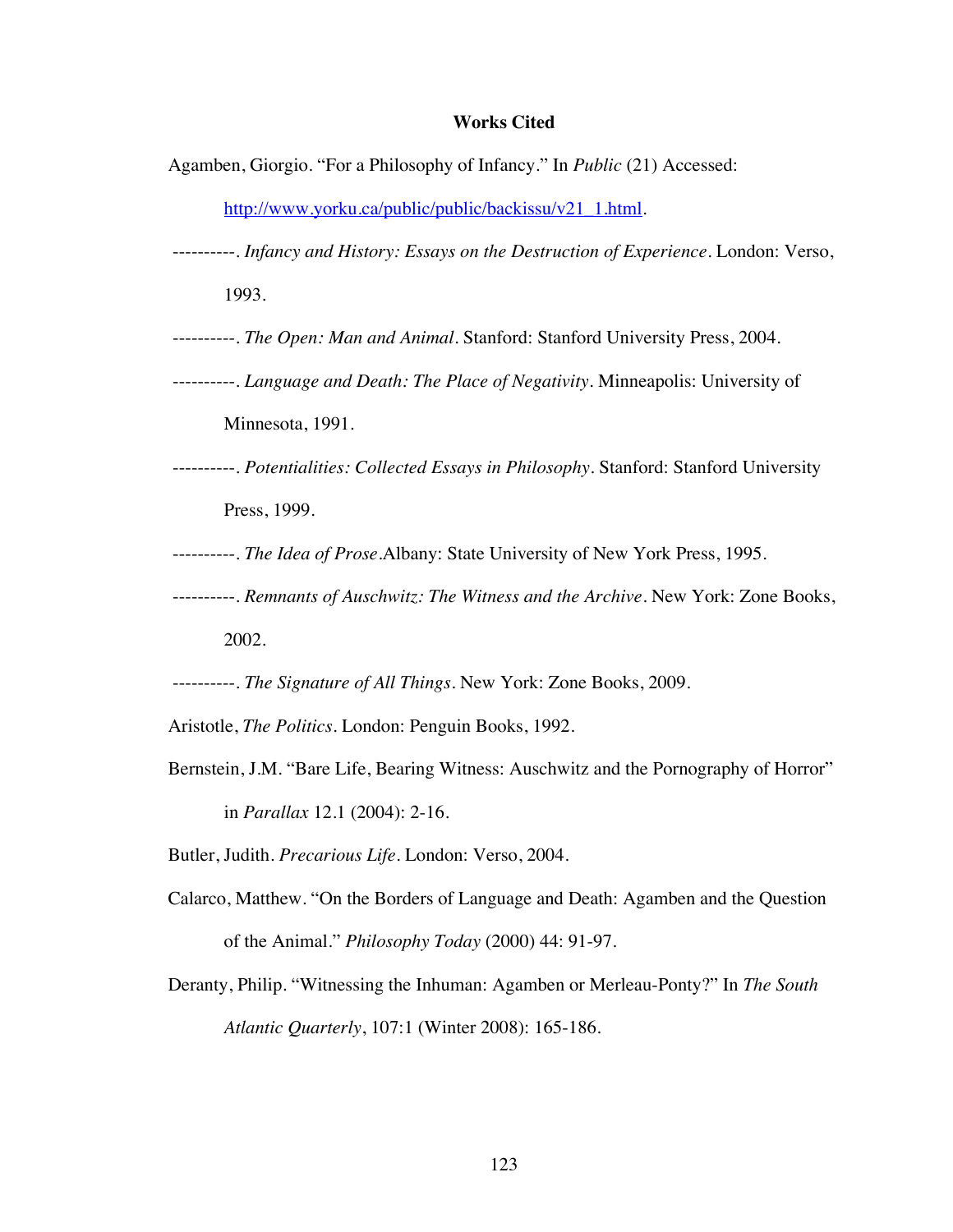- Foucault, Michel. *The History of Sexuality Volume One: An Introduction.* New York: Vintage Books, 1990.
- ----------. "Nietzsche, Genealogy, History." In *Language, Counter-Memory, Practice*. Edited by Daniel Bouchard. Ithaca: Cornell University Press, 1977: 139-164.
- Heidegger, Martin. *Being and Time*. Albany: State University of New York Press, 1996. ----------. *Fundamental Concepts of Metaphysics*. Bloomington: Indiana University Press, 1995.
- Heller-Roazen, Daniel. "Editor's Introduction: To Read What Was Never Written." In *Potentialities: Collected Essays in Philosophy*. By Giorgio Agamben. Stanford: Stanford University Press, 1999.
- Jones, Emma. "In the Presence of the Living Cockroach: The Moment of Aliveness and the Gendered Body in Agamben and Lispector." In *PhaenEx* 2 Fall/Winter 2007.
- Kristeva, Julia. "At the Limits of the Living: To Joseph Grigley" *Journal of Visual Culture*. Vol 5.2 (2006): 219-225.

----------. *La haine et le pardon*. Paris: Fayard, 2005.

Mills, Catherine. "Linguistic Survival and Ethicality: Biopolitics, Subjectivation, and Testimony in *Remnants of Auschwitz*." In *Politics, Metaphysics and Death: Essays on Giorgio Agamben's Homo Sacer*. Edited by Andrew Norris. Durham: Duke University Press, 2005: 198-22.

----------. *The Philosophy of Agamben*. Stocksfield: Acumen, 2008.

Oliver, Kelly. *Animal Lessons: How They Teach Us to be Human*. New York: Columbia University Press, 2009.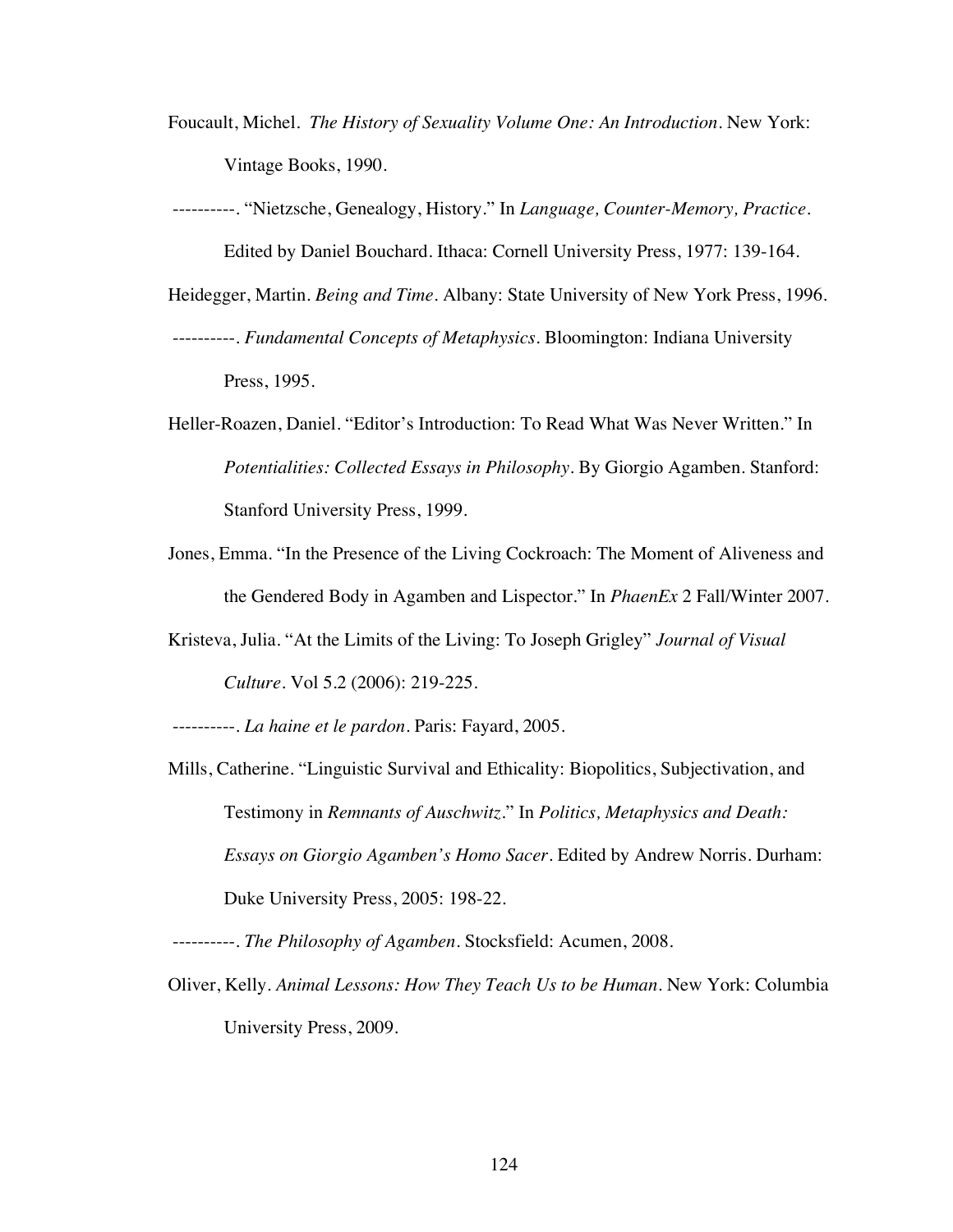- Patton, Paul. "Agamben and Foucault on Biopower and Biopolitics." In *Giorgio Agamben: Sovereignty and Life.* Stanford: Stanford University Press, 2007: 203- 213.
- Taylor, Chloe. "The Precarious Lives of Animals: Butler, Coetzee and Animal Ethics" *Philosophy Today* 52.1 (2008): 60-72.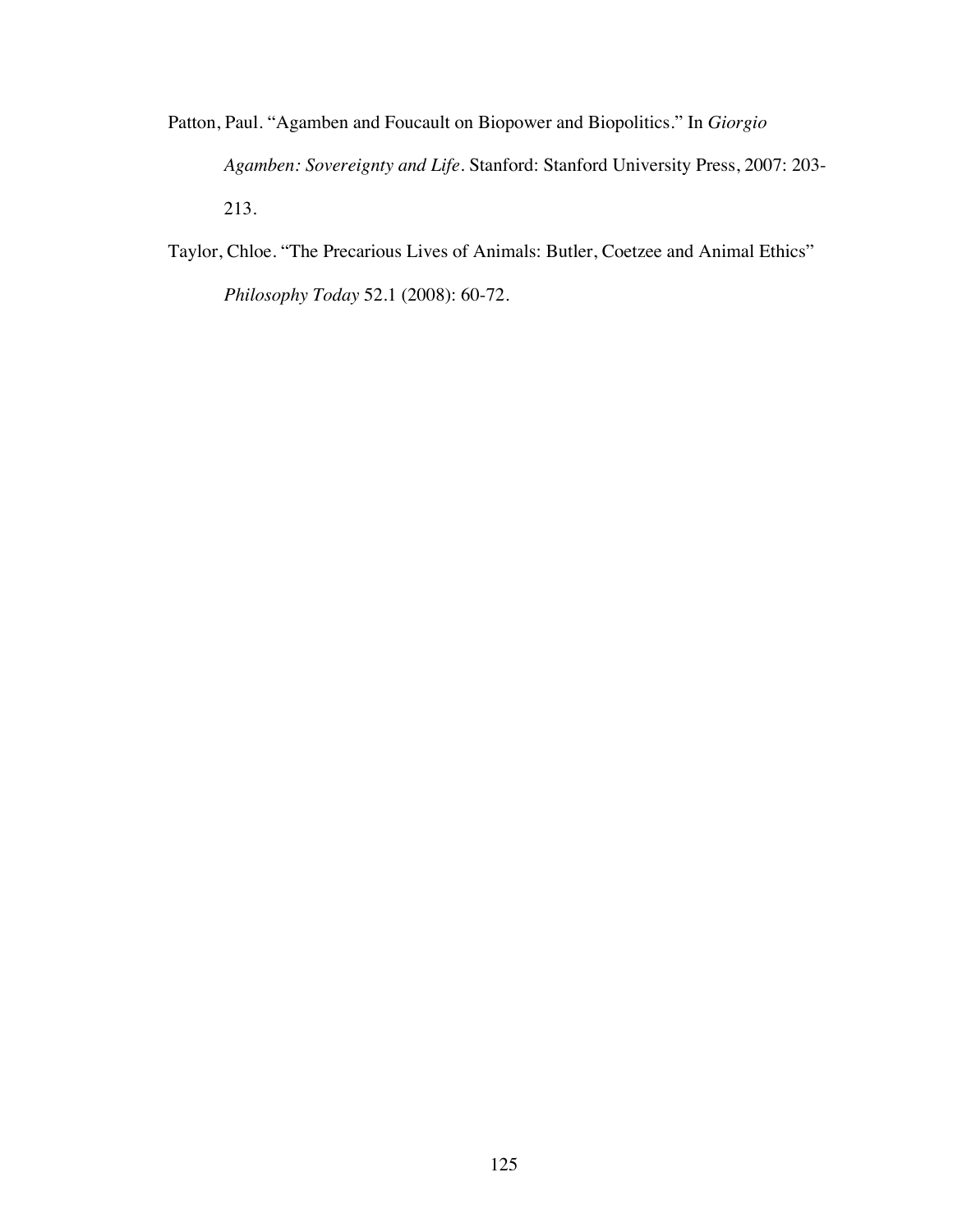# CHAPTER IV

# KRISTEVA AND THE PSYCHIC LIFE OF BIOPOWER

#### **Melancholia and the Mute Symptom of Biopower**

In her 1987 text *Black Sun* psychoanalyst Julia Kristeva describes melancholia as a suffering subjectivity characterized by "the intolerance for object loss" and "the signifier's failure."<sup>1</sup> Unable to lose and symbolically compensate for the archaic maternal Thing, melancholics suffer from "symbolic collapse"—a slowing down of linguistic activity and a feeling of meaninglessness and despair. To illustrate, Kristeva draws on several case studies from her own clinical practice. For one analysand, Helen, depressive episodes are like a mute living death. "I find myself glued to the spot, as if paralyzed, I lose the ability to speak, my mouth fills with chalk, my mind completely empty. [It is] as if I were dead but I do not think of killing myself, nor do I desire to do so, it is as if it had already been done."<sup>2</sup> For another analysand, Isabel, pregnancy exacerbates the quiet suffering. Isabel "gives birth for death's sake," entering the life of motherhood in order to exit her own. Her daughter is a "parenthesis within the depression," a "new speech inhibitor in [Isabel's] already not-so-talkative world."<sup>3</sup> According to Kristeva, the painful not-so-talkative world of melancholia involves an archaic failure to affirm and deny maternal loss. In a double movement within primary narcissism, the *infans* must consent to lose the mother so as to recover her again in signs. Unable to successfully accept and

<sup>&</sup>lt;sup>1</sup> Julia Kristeva, *Black Sun: Depression and Melancholia* (New York: Columbia University Press, 1989), 10.

 $<sup>2</sup>$  Ibid, 72.</sup>

 $3$  Ibid, 89.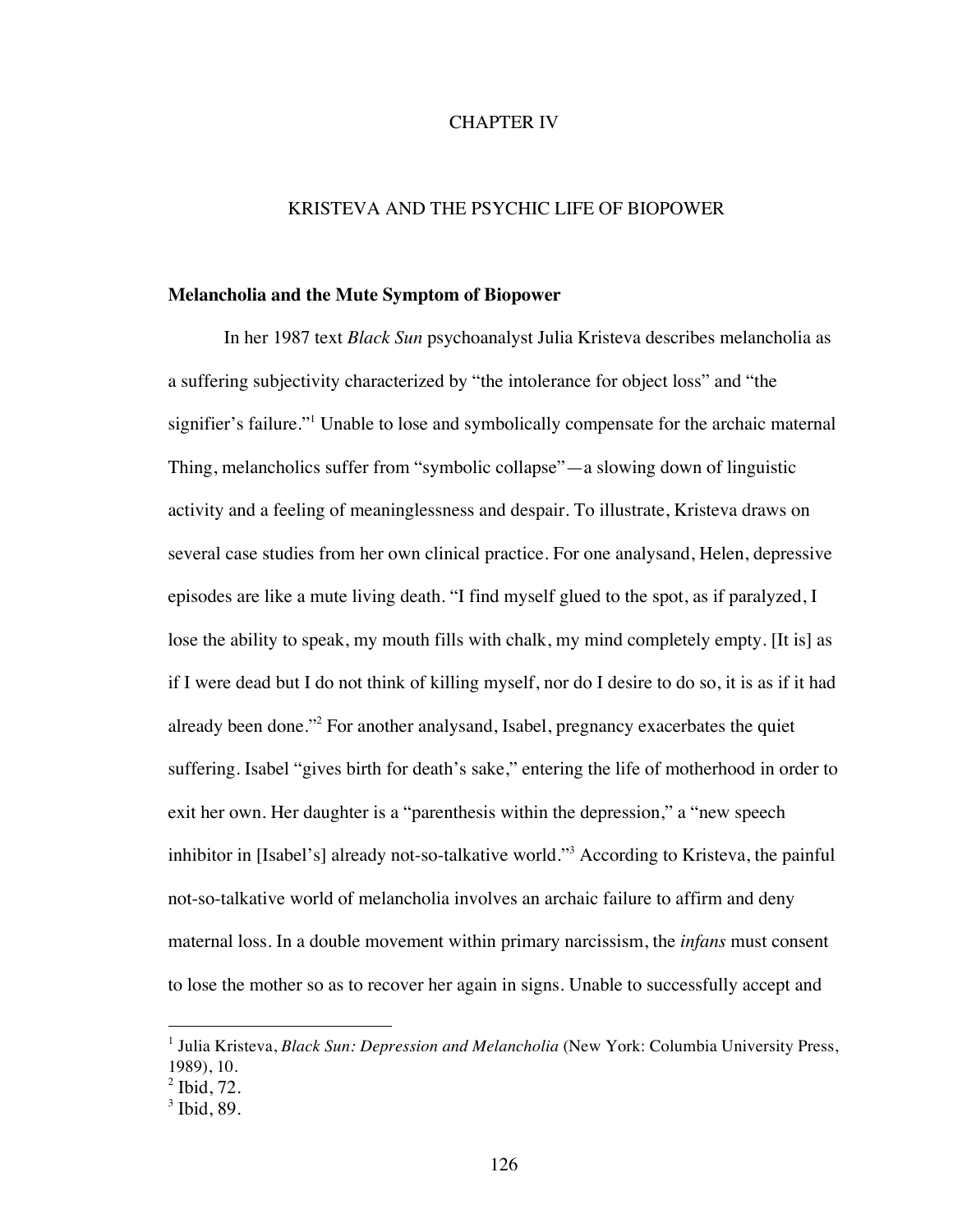negate loss through language, Helen and Isabel suffer from "an unsymbolizable, unnameable narcissistic wound."<sup>4</sup>

In *Black Sun* Kristeva locates the cause of melancholia's characteristic struggles—the struggle to lose and the struggle to speak— in the changing conditions of symbolic law and the crisis in the paternal function. A wider notion than civil or criminal law, the psychoanalytic concept of symbolic law refers to the form-giving function of social structures and institutions including language itself; symbolic law is that which supports or, more traditionally put, "sublimates" bodily experiences and semiotic drives in meaningful signifying systems.<sup>5</sup> In her 1980s trilogy—*Black Sun* (1987), *Tales of Love* (1983), and *Powers of Horror* (1982)—Kristeva suggests that contemporary symbolic law fails to symbolize and give meaning to the archaic processes of primary narcissism. For Kristeva, the failures of symbolic law reflect a crisis in the paternal function, its lack of (maternal) love.<sup>6</sup> In primary narcissism, the child first encounters love through a process of identification with the "imaginary father" as the site of the mother's love. This encounter counter-balances the stern law of the father and establishes psychic space.<sup>7</sup> Today, the devaluation of maternal love and the reduction of loving forms of social support offer little protection against stern prohibitions and threaten to abolish psychic

 $<sup>4</sup>$  Ibid, 12.</sup>

<sup>5</sup> Kelly Oliver, "Bodies against the law: Abu Ghraib and the war on terror." *Continental Philosophy Review* (2009) 42: 63-64.

 $6$  "There has been too much stress on the crisis in paternity as cause of psychotic discontent. Beyond the often fierce but artificial and incredible tyranny of the Law and the Superego, the crisis in the paternal function that led to a deficiency of psychic space is in fact an erosion of the loving father. It is for want of paternal love that Narcissi, burdened with emptiness, are suffering; eager to be others, or women, they want to be loved." See Julia Kristeva, *Tales of Love* (New York: Columbia University Press, 1983), 387.

<sup>&</sup>lt;sup>7</sup> See Kelly Oliver, "Kristeva's Imaginary Father as a Screen for the Desiring Mother" in *Subjectivity without Subjects: From Abject Fathers to Desiring Mothers* (Lanham: Rowman & Littlefield, 1998), 55-78.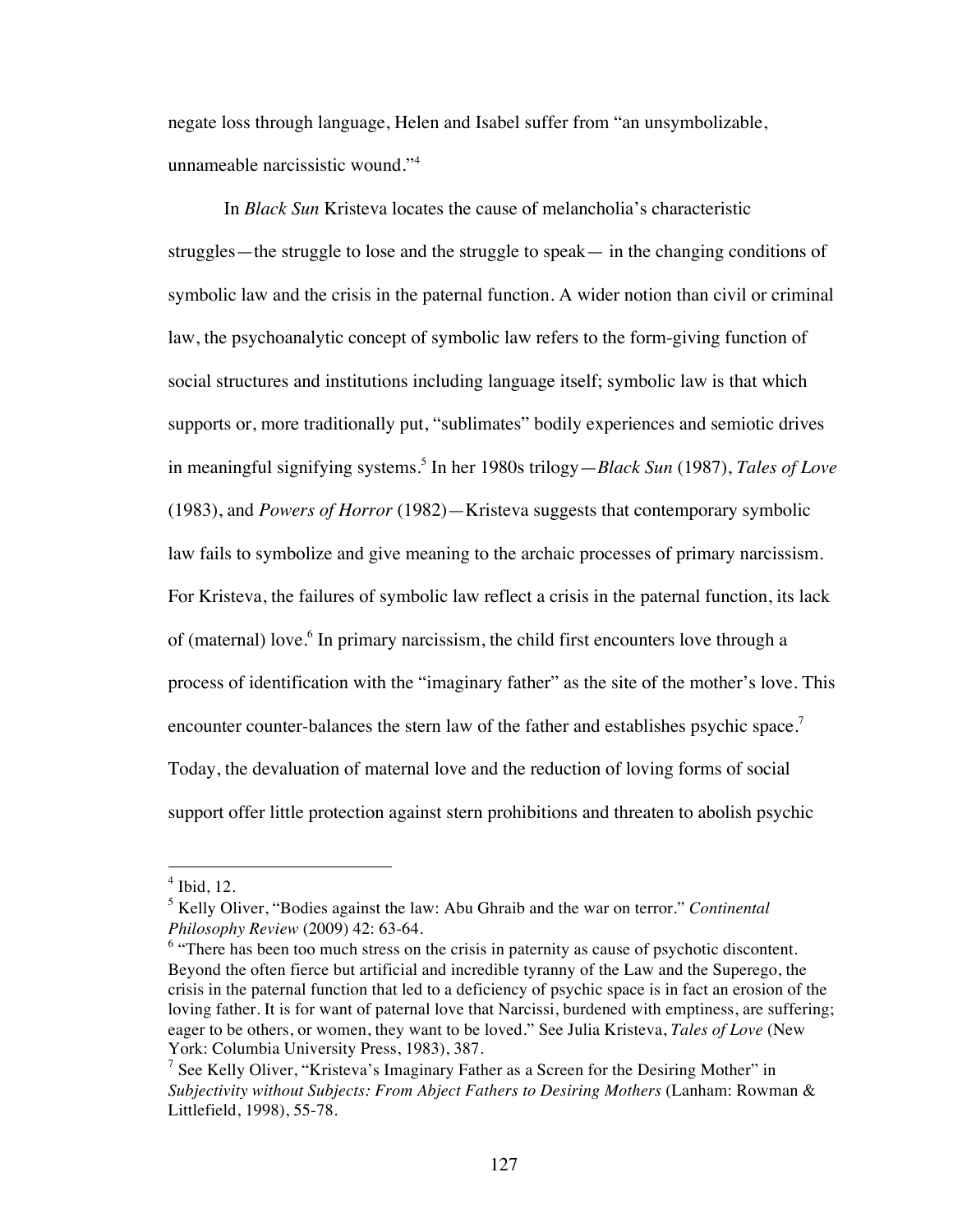space. The melancholics of *Black Sun* struggle because, in the absence of effective signs and loving support, the double movement of affirming and negating maternal loss is difficult, if not impossible, to achieve. Women, more deeply identified with the mother and less supported by a patriarchal symbolic order that symbolizes sexist drives and lacks maternal love, are especially prone to melancholia. Seeking refuge from the law of the father in the "flimsy defense" of depression, melancholic women like Helen and Isabel are unloved and consequently unable to lose or to speak.

In the 1980s trilogy Kristeva's attention to the changing conditions of symbolic law begins a critique of the Oedipal model of power and its relevance in contemporary life. Importantly, the erosion of symbolic law that encourages melancholia reflects a weakening of the pre-Oedipal imaginary father *and* a concomitant deformation of the Oedipal law of the father. If the imaginary father is a loving conduit between the maternal body and the law of the father, then the decline of the imaginary father separates drives and affects from law *and vice versa*. As bodies silently suffer the disconnection from a law that gives form, law itself "suffers" the disconnection of drives and affects. Throughout the trilogy, Kristeva emphasizes that the crisis of the paternal function refers not to the lack of law but the lack of love and the lack of love in law. No longer substantive, the empty law of the father bears a "fierce but artificial and incredible tyranny."8 In a striking resemblance to Agamben's account of the "sovereign ban," empty law is "in force without significance"; in the biopolitical fracture between drives and words, the body is "abandoned to law and remitted to itself."<sup>9</sup> On behalf of Narcissi

 <sup>8</sup> Kristeva, *Tales of Love*, 387.

<sup>9</sup> Agamben, *Homo Sacer: Sovereign Power and Bare Life* (Stanford: Stanford University Press, 1995), 58- 59.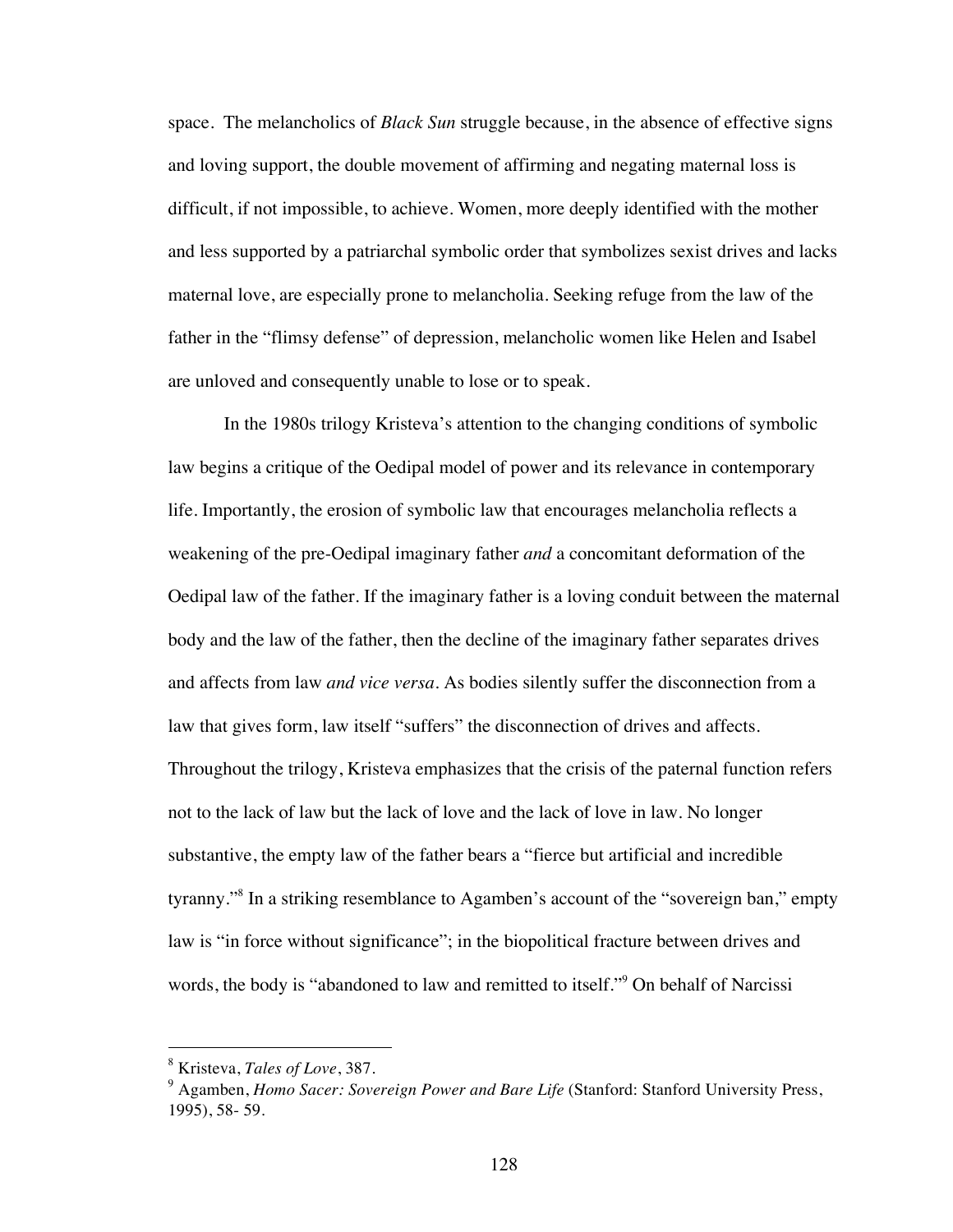"burdened with emptiness" or perhaps a*ban*doned to emptiness, Kristeva inquires of the dysfunctional Oedipus—"hasn't this logic, which Freud brought to the fore and which characterizes the religious, social, and artistic man, reached a saturation point?"10

In ways prepared by the mute symptoms and empty laws of the 1980s trilogy, this chapter uncovers an important *biopolitical* turn in Julia Kristeva's thought. In *The Sense and Nonsense of Revolt* (1996), *Intimate Revolt* (1997), and *The Feminine and The Sacred* (1998), Kristeva connects the emptied mutation of the law of the father to the elaboration of a normalizing power, specifically, a normalizing power that reduces the subject to an owner of bodily organs, *bios* to *zoe*. Here, unloving law is associated with manifold regulatory mechanisms that manage life instead of giving it meaning. Focusing on the production of a "life of death," "life for itself, life without questions," Kristeva warns of the expansion of what is effectively biopolitical power and the rise of biopolitical values, especially the rise of that "supreme value," "life itself."<sup>11</sup> Rarely read in such terms, this chapter aims to make explicit the biopolitical attentions of Kristeva's *The Sense and Nonsense of Revolt*, *Intimate Revolt* and *The Feminine and The Sacred*. Today, the mute symptom is also a biopolitical symptom that reflects normalizing mechanisms and laws "in force without significance." Kristeva's melancholic figures of mute "living death," Helen and Isabel, are not only case studies in melancholia or Oedipal crisis but figures of "a politics that places man's existence as a living and [speaking-] being in question."

<sup>&</sup>lt;sup>10</sup> Ibid, 387; Julia Kristeva, *The Sense and Nonsense of Revolt* (New York: Columbia University Press, 2000), 15.

<sup>&</sup>lt;sup>11</sup> See Julia Kristeva, *The Feminine and The Sacred* (New York: Columbia University Press, 2001), 14; Kristeva, *The Sense and Nonsense of Revolt*, 7.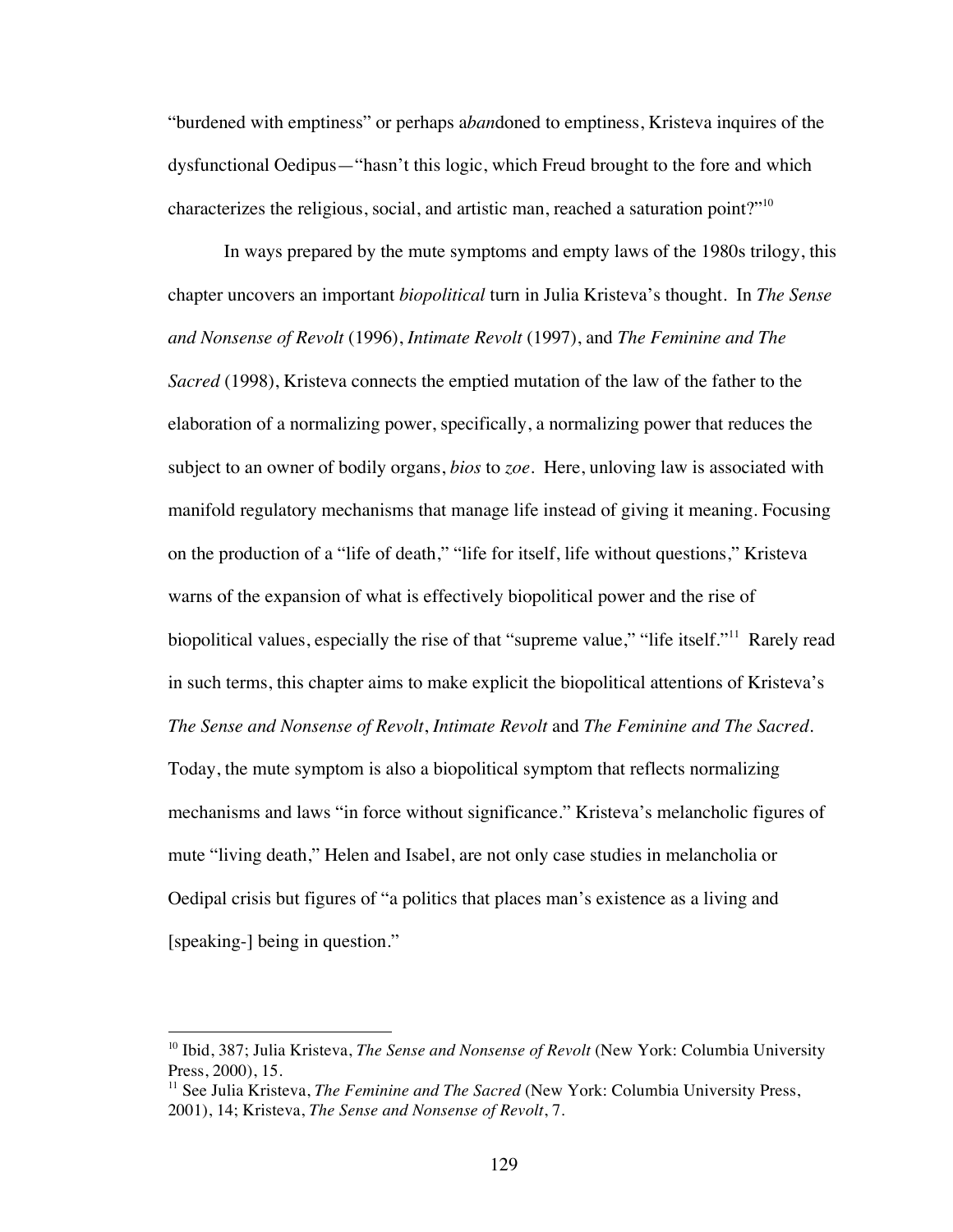In its identification of a biopolitical turn in the Kristevan text, this chapter extends and refocuses earlier explorations of the biopolitical production of life and language. There, Foucault and Agamben demonstrate that living and speaking-being are not "given" but rather fabricated or "in question." Here, Kristeva turns toward the question of resistance: how do "living beings in question" themselves speak and question today? In her words "who can revolt, and against what? Can a patrimony of organs revolt against a normalizing order? How?"<sup>12</sup> According to Kristeva, in postindustrial post-Communist democracies, revolt is still viable on the psychic, if not the political, level. In her texts, psychic revolt is not the transgression of law but the questioning confrontation and displacement of authority within the individual psyche.<sup>13</sup> A creative imaginative practice, revolt returns to the conditions of language and speech, renewing the psychic process of authorization. Because it supports the "sacred" connection of life and meaning and mends the fracture of drive and law, revolt is a mode of psychic resistance to normalized "life of death" and a support for a "life to be told and written," a biography. This chapter develops an account of psychic revolt as an intimate form of biopolitical resistance and measures its possibilities alongside another return to the conditions of language — Agamben's notion of infancy. Unlike the abstract and androcentric movements of infancy, revolt is an embodied and vulnerable activity that aims to disappear the sexed distinction between "those who give life (women)" and "those who give meaning (men)." However, insofar as Kristeva maintains the distinction between *zoe* and *bios*, revolt threatens to be a psychic version of the biopolitical machine, its process of return and renewal the "ceaselessly updated decision in which the caesurae and their rearticulation

 <sup>12</sup> Kristeva, *The Sense and Nonsense of Revolt*, 8.

 $13$  Ibid, 28-29.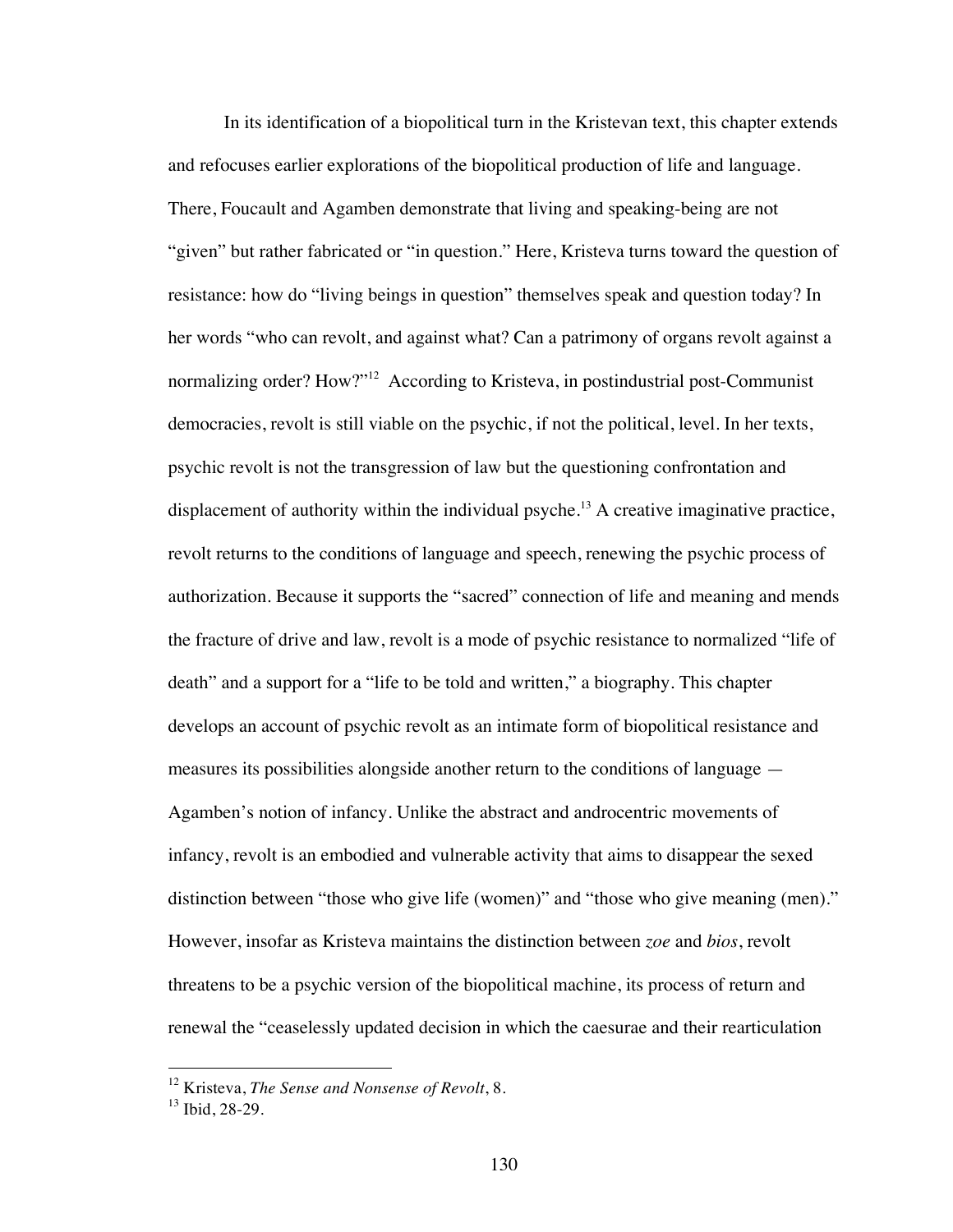are always dislocated and displaced anew."14 In the final analysis, the status of revolt as an effective form of biopolitical resistance, one that supports lives to be told and written without fabricating also "lives of death," hinges on finding a "less lethal less bloody" proximity between the working through (of psychic revolt) and the refunctioning (of the biopolitical machine).

# **The "Power Vacuum" and "Soft Totalitarianism"**

In *The Sense and Nonsense of Revolt* Kristeva describes the conditions of contemporary power as a "power vacuum," a phrase that captures power's dispersion in manifold normalizing mechanisms and its non-locatable character in post-industrial post-Communist democracies. Where symbolic law once operated and organized, today there is only disorder, the vacuumed "absence of plans."15 In *The Feminine and The Sacred*, Kristeva describes a similarly regulatory and disseminating power as "a new version of 'soft totalitarianism.'" There she claims that power's ambition to normalize and manage life bears a totalitarian threat: the threat of destroying life after having devalued the question of its meaning."<sup>16</sup> In this section I argue that Kristeva's notions of the "power" vacuum" and "soft totalitarianism" form what is effectively, if not explicitly, a picture of biopolitical power. Although Kristeva does not employ the terms "biopower" or "biopolitics" (here or elsewhere), the "power vacuum" and "soft totalitarianism" together theorize the expansion of a power that manages and regulates life, a power that "makes live and lets die." In this way, these texts undertake biopolitical extensions of concerns

<sup>&</sup>lt;sup>14</sup> Agamben, *The Open: Man and Animal* (Stanford: Stanford University Press, 2001), 38.

 $15$  Ibid, 4.

<sup>16</sup> Kristeva, *The Feminine and The Sacred*, 13.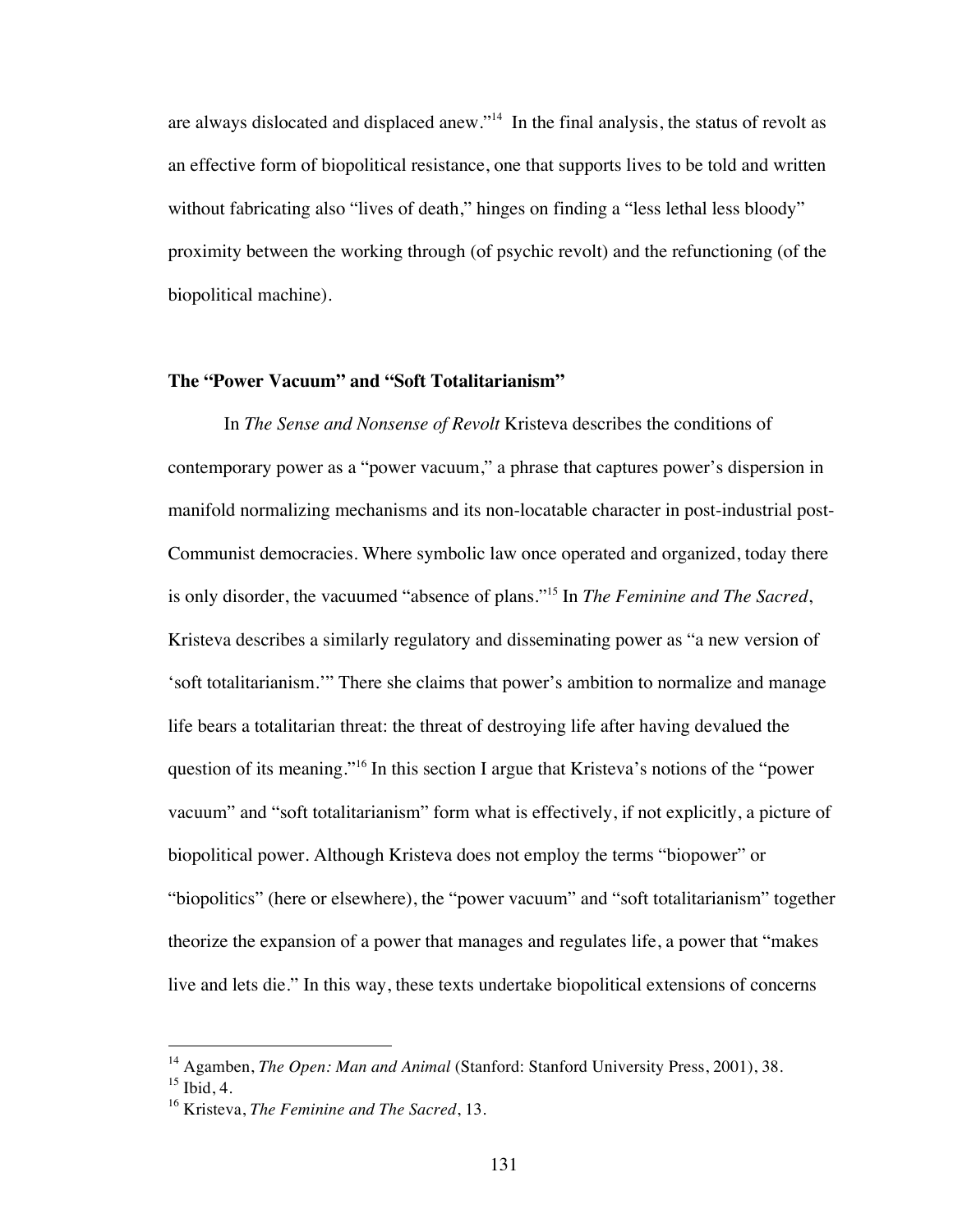prominent in the 1980s trilogy, while also recasting Foucault and Agamben's own theories. Suggesting that the "society of the spectacle" participates in the normalization of life, Kristeva now ties the emptiness of law to the multiplication of norms, the "loss of values" to the hypervaluation of "life itself."

To grasp the biopolitical extensions of *The Sense and Nonsense of Revolt*, we might begin by evaluating Kristeva's description of the power vacuum as normalizing, falsifiable and non-locatable."17 In its character as a *normalizing* order, the power vacuum illustrates the connection between the emptiness of law and expanding regulatory power. Where the 1980s trilogy maps the deforming impact of fierce yet artificial law on the preverbal child, the power vacuum makes clear that the erosion of symbolic law involves the proliferation of norms. Today, "in the place of the prohibition or power that cannot be found, disciplinary and administrative punishments multiply, repressing or rather normalizing everyone."<sup>18</sup> On this point, Kristeva draws on the writing of French legal theorist Mireille Delmas-Marty, whose research on globalization and human rights law links the "soft laws" of neoliberal deregulation to the expansion of normalizing power.<sup>19</sup> In her text *Towards a Truly Common Law* Delmas-Marty provides a description of the "anarchical proliferation of norms" in the power vacuum:

I use "proliferation" to express the impression of being hit by an avalanche of norms, a massive quantity without historical precedent, and "anarchy" because it is difficult to get one's bearings […] Deregulation is not the opposite of regulation but a redeployment of norms according to different, less transparent and more complex mechanisms.<sup>20</sup>

 $17$  Ibid, 4.

 $18$  Ibid, 5.

 $19$  Ibid,  $217n9$ .

<sup>&</sup>lt;sup>20</sup> Mireille Delmas-Marty, *Towards a Truly Common Law* (Cambridge: Cambridge University Press, 2002), 103.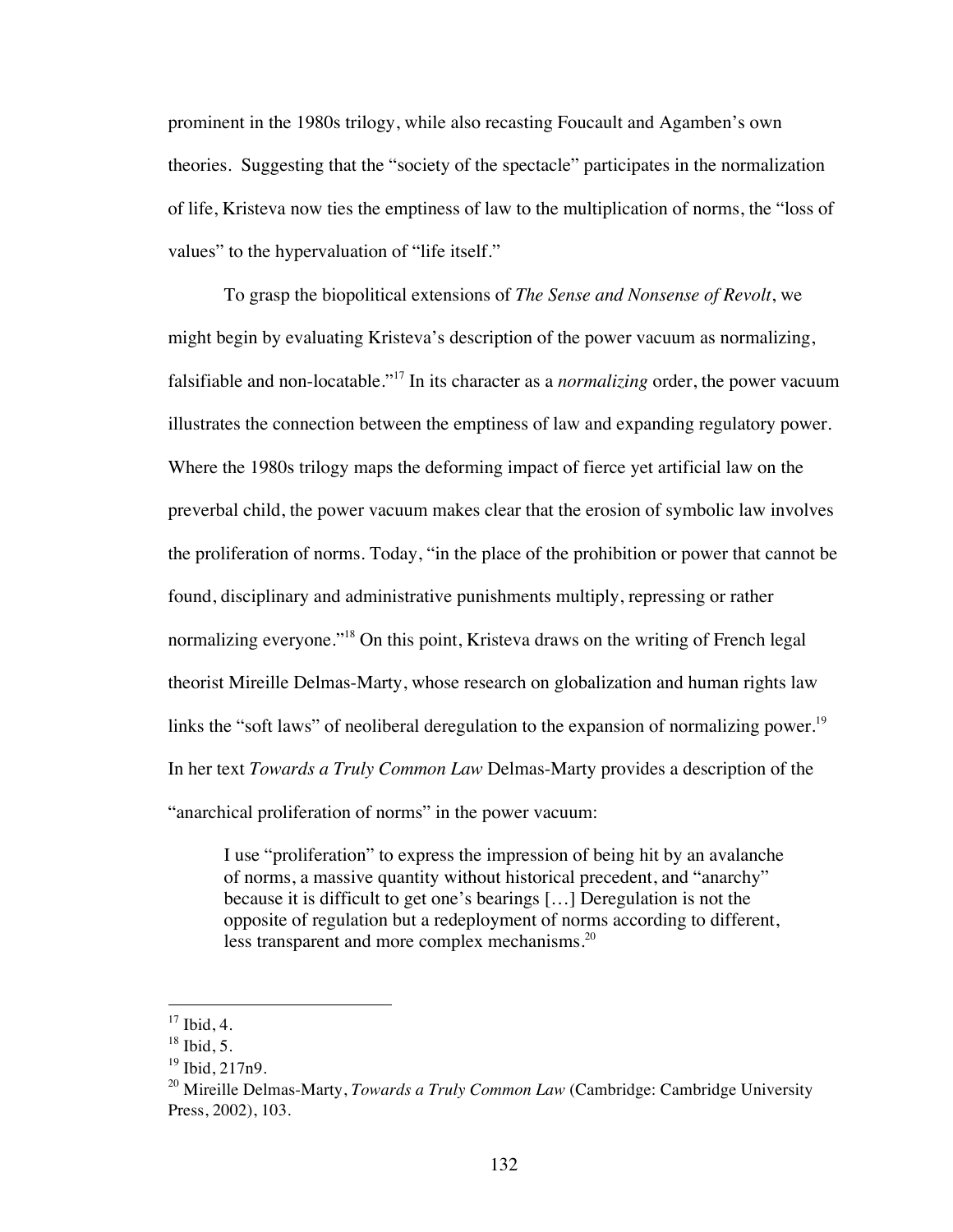Delmas-Marty's description of "anarchy" and "proliferation" is strikingly Kristevan. Soft law produces a normalizing order, an "avalanche" of norms in which "it is difficult to get one's bearings." Diagnosing a soft symbolic law, Kristeva's own text describes a kind of regulatory avalanche, a disorienting psychic trauma that leaves analysands suffering from a "lack of reference points."<sup>21</sup>

As a *falsifiable* order, the power vacuum marks the relationship between the growth of regulatory power and the loosening of contemporary authority. According to Kristeva, the reduction of law to normalization undermines agencies of power. Open to corruption and perversion, government and social institutions decline and, more deeply, law itself breaks down. In the power vacuum, "there are no longer laws but measures […] Measures are susceptible to appeals and delays, to interpretations and falsifications."<sup>22</sup> Today, legal interpretation amounts to little more than the pursuit of loopholes, to "finding omissions in the law that allow otherwise unlawful acts to be carried out within the terms of the law."23 More than substantive codes, crime and transgression reflect (the empty interpretations of) disciplinary tactics. In the place of guilt or innocence, metrics of normality and abnormality, credit and debt, govern social life. "We no longer speak of culpability but of public menace; we no longer speak of fault (in an automobile accident, for example) but of damages. Instead of responsibility, there is liability […] crime cannot be found at the same time as prohibition."<sup>24</sup> Although individuals are no longer culpable,

 <sup>21</sup> Kristeva, *Revolt, She Said* (New York: Semiotext(e), 2002), 32. An interview with Philip Petit originally published as *Contra la dépression nationale* (Paris: Les Editions Textuel, 1998). <sup>22</sup> Kristeva, *The Sense and Nonsense of Revolt*, 5.

<sup>23</sup> Kelly Oliver, "Bodies against the law: Abu Ghraib and the war on terror." *Continental Philosophy Review* (2009) 42: 67.

 $^{24}$  Ibid, 5.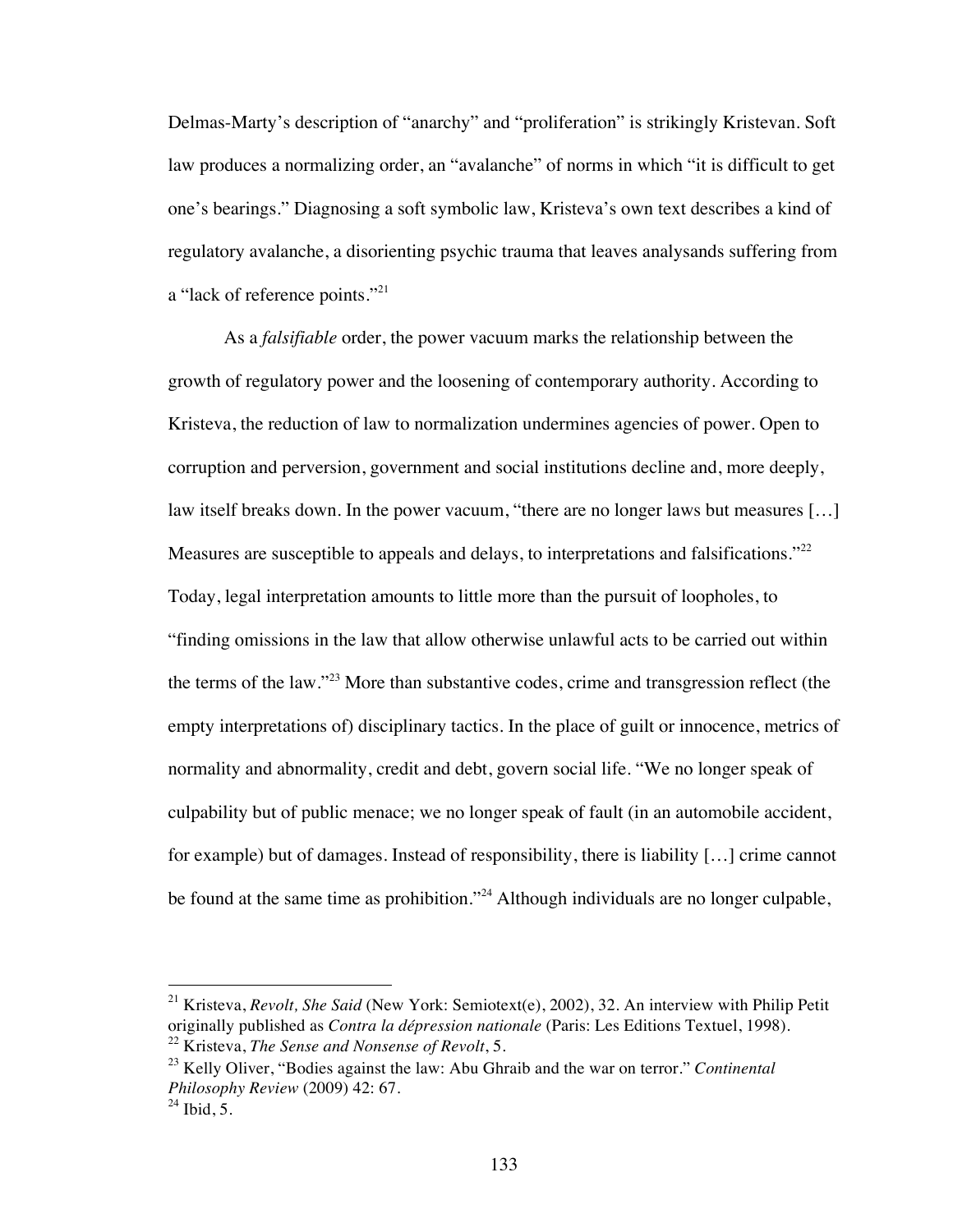they are held liable by measures that repress in indirect and re-directable ways; where there was once punishment, there is now normalization.

 In its *non-locatable* character, the power vacuum illustrates the connection between normalizing and falsifiable power and the frustration of political revolt. Today power is everywhere and authority is nowhere; norms are disseminated in regulatory mechanisms yet agents of legitimation are absent or empty masquerades. Drawing on Guy Debord's notion of the society of the spectacle, Kristeva develops these two sides of, what she calls, the "invisibility" of power. Normalizing mechanisms are not only diffuse they are diffuse throughout mass mediated culture; power cannot be located, in part, because a sea of images take up its operation. In this sea, the absence of authority is confirmed on every stage, from the celebrity judges to the incessant and ever-revising judgment of celebrities themselves. In short, the spectacle is a pervertible, normalizing "media-friendly" theatre. As Kristeva puts it, "people are increasingly excited when they think they have unearthed a guilty party, a scapegoat" because we live in "a so called liberal society in which there is no surveillance and no punishment except in these theatrically mediatized cases that become a sort of catharsis of the citizen's nonexistent guilt."<sup>25</sup> In this theatre of blame and shame, invisible power reflects and supports the multiplication of norms and the corruption of authority.

Marking the challenges of psychic as well as political forms of revolt, the power vacuum recasts Kristeva's well-known discussion of the spectacle in *New Maladies of the Soul* (1995). There, Kristeva argues that the intensification of media culture inhibits psychic life and, in particular, frustrates individuals' ability to symbolize and represent

 <sup>25</sup> Kristeva, *The Sense and Nonsense of Revolt*, 5.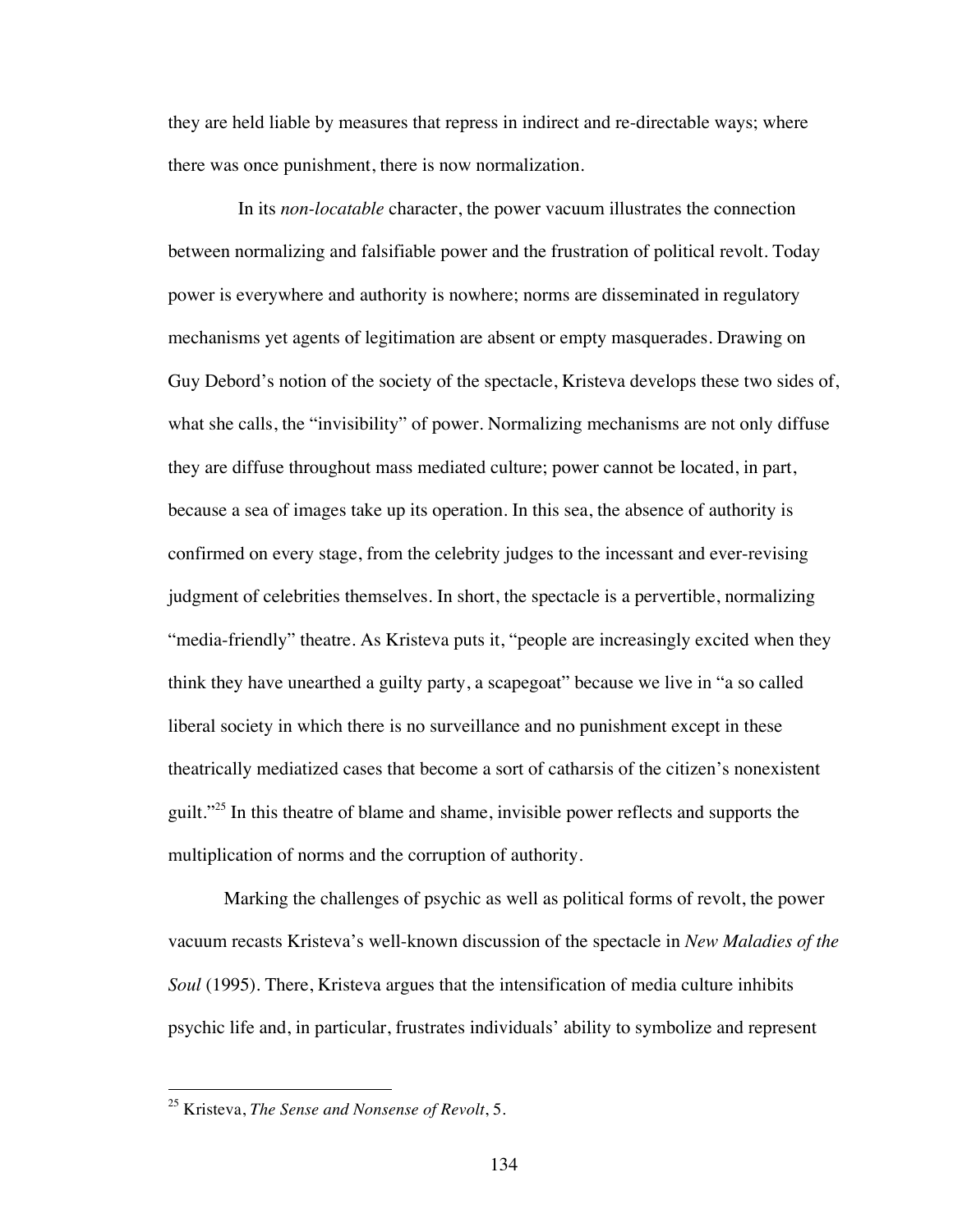psychic trauma.26 In *The Sense and Nonsense of Revolt*, these "new maladies of the soul," symptomatologies that share the "inability to represent" as a "common denominator," are linked to a normalizing, falsifiable and non-locatable power.<sup>27</sup> Although the notion of psychic revolt is more thoroughly developed in the proceeding section, with respect to the spectacle it can be understood as a confrontation and displacement of authority in the imagination; a creative process, revolt returns to and renews the authorization by which the individual belongs to the world of meaning. In *New Maladies of the Soul* Kristeva emphasizes how the spectacle collapses intimacy and exhausts the imagination. Saturated by media images, "the psychic life of modern individuals wavers between somatic symptoms (getting sick and going to the hospital) and the visual depiction of their desires (daydreaming in front of the TV)."28 In *The Sense and Nonsense of Revolt*, the expiring imagination and the non-locatability of power bear upon the activity of revolt. As Kristeva now frames it, how can individuals revolt against authority if they cannot find it? How can individuals revolt against authority if they are too rapt by the spectacle to even search for it?

The power vacuum begins a Kristevan sketch of power that resonates with and recasts Foucault and Agamben's accounts of biopolitical power, especially its contemporary mutation in so-called liberal society. In its normalizing, falsifiable and non-locatable operation, Kristeva uncovers conditions characteristic of biopower and biopolitics—the fierce mutation of empty law, the proliferation of regulatory techniques and the frustration of resistance. According to Kristeva, the "power vacuum and the loss

 <sup>26</sup> Julia Kristeva, *New Maladies of the Soul* (New York: Columbia University Press, 1995), 8-9.  $27$  Ibid, 9.

 $28$  Ibid, 8.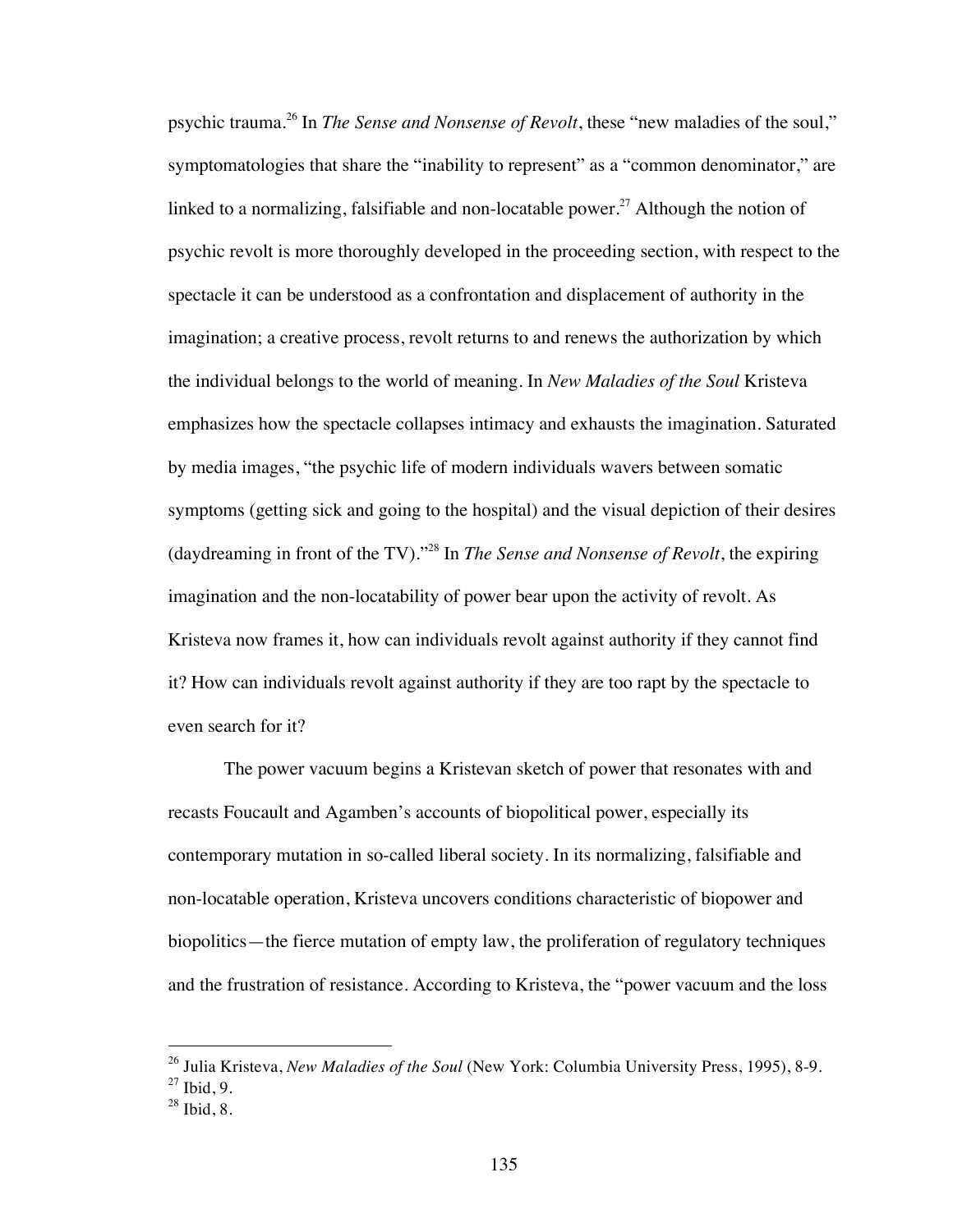of values were 'not yet issues'" at the time of *Revolution in Poetic Language* (1974). The "evolution in question has probably been under way since the end of the French Revolution and the development of democracy that followed" but it "appeared in a more obvious, more drastic, more threatening ways after the recent collapse of communism."<sup>29</sup> Where *Revolution in Poetic Language* relies on a dialectical model of power as (substantive) prohibition and foregrounds the transgressive potential of the semiotic, *The Sense and Nonsense of Revolt* (1996) uncovers the flimsy prohibition and the more drastic and threatening effects of normalization.<sup>30</sup> Although Kristeva acknowledges the modern roots of the power vacuum, she emphasizes its post-industrial post-Communist context, specifically, the rise of mass media and consumer culture. Unlike Foucault or Agamben, for whom ancient logics or modern thresholds require more than passing appreciation, Kristeva's power vacuum focuses almost exclusively on the most recent formations and deformations of regulatory power.

Through her contemporary attentions, Kristeva reckons the power vacuum with an unlikely but compelling contemporary of biopolitics—the spectacle. In *Discipline and Punish*, Foucault's delineation of modern discipline and pre-modern spectacular punishment bears an implicit critique of Debord's spectacle. There, Foucault's announcement that modern "society is one not of spectacle but of surveillance" is clearly directed at Debord and reaches, by extension, Kristeva's power vacuum.

 <sup>29</sup> See Kristeva, *The Sense and Nonsense of Revolt*, 25.

<sup>&</sup>lt;sup>30</sup> On Kristeva's early revolutionary politics and the distance between the power vacuum and *Revolution in Poetic Language*, see Joan Brandt, "Julia Kristeva and the Revolutionary Politics of Tel Quel" in *Revolt, Affect, Collectivity: The Unstable Boundaries of Kristeva's Polis*. Edited by Tina Chanter and Ewa Plonowska Ziarek. Albany: State University of New York Press, 2005), 21-36; Sara Beardsworth "From Revolution to Revolt Culture" in *Revolt, Affect, Collectivity: The Unstable Boundaries of Kristeva's Polis*. Edited by Tina Chanter and Ewa Plonowska Ziarek. Albany: State University of New York Press, 2005), 37-56.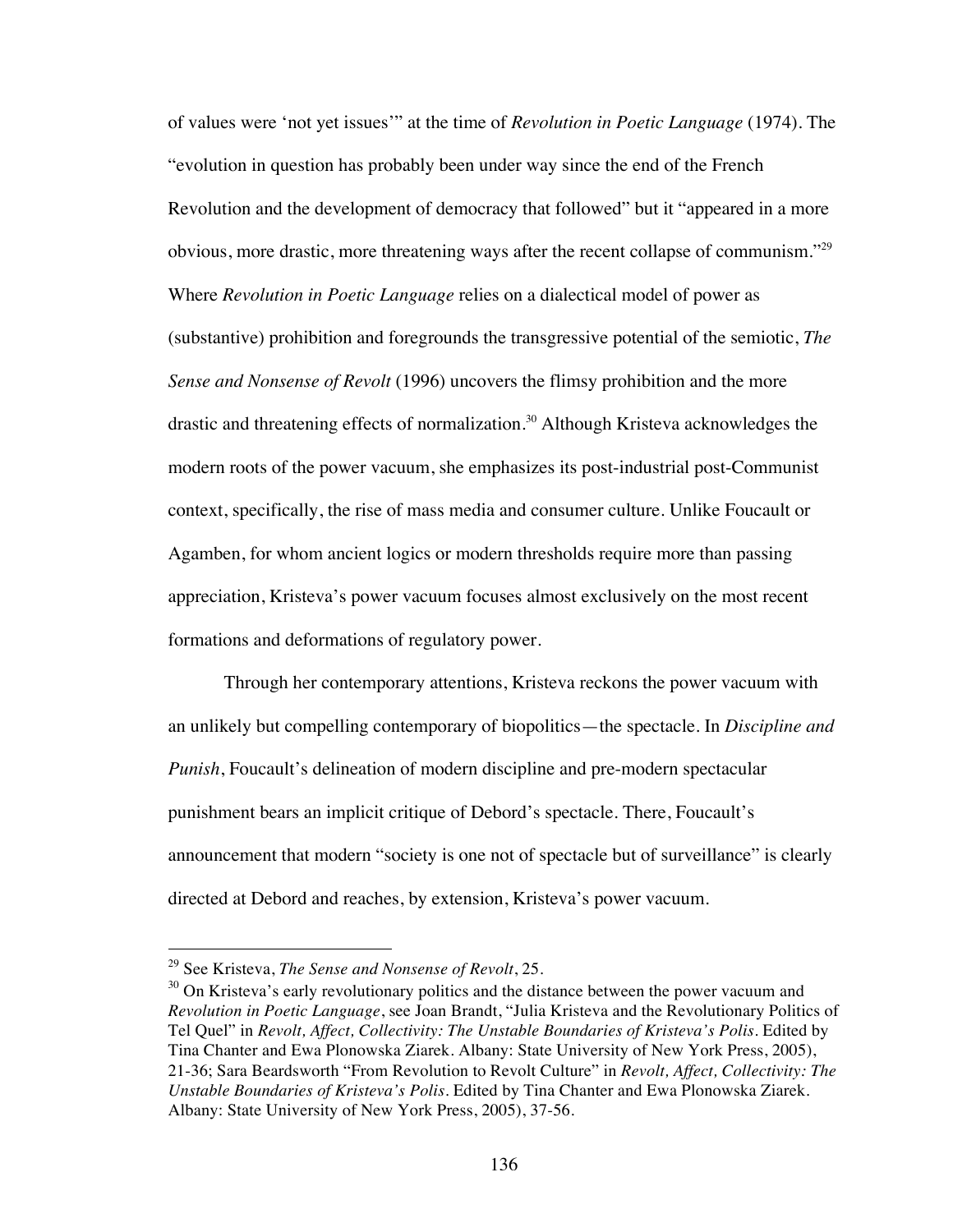Society is one not of the spectacle but of surveillance. Under the surface of images, one invests bodies in depth; behind the great abstraction of exchange there continues the meticulous, concrete training of useful forces [...] it is not that the beautiful totality of the individual is amputated, repressed, altered by our social order, it is rather that the individual is carefully fabricated in it, according to whole techniques of forces and bodies. We are much less Greeks than we believe. We are neither in the amphitheatre, nor on the stage, but in the panoptic machine. $31$ 

In this dramatic announcement, Foucault conflates the spectacle with the "amputating" anachronistic scaffold of sovereign power and defines discipline—"under the surface of images," "behind the abstraction of exchange"— as the form of power definitive of modern societies. In more mediated and commodifying contexts than that of *Discipline and Punish*, Kristeva's power vacuum highlights the disciplinary capacities of the spectacle. For Kristeva, the import of the spectacle lies in the fact that today the psyche is, "according to whole techniques of forces and bodies," carefully fabricated through mass media and consumer culture. Further, where "invisible" power falls short and abnormal un-useful forces erupt, the spectacle facilitates the empty resurgence of law in theatrical scapegoating. In effect, Kristeva suggests that the normalizing order is a little more "Greek" than Foucault believes. Today, the amphitheatre and the panopticon coexist in dynamic, and sometimes *demonic*, ways.

To follow Kristeva's contemporary line of thought it seems that the spectacle is as much biopolitical as it is disciplinary. Specifically, Foucault's account of liberal and neoliberal biopower resonates with Kristeva's striking claim that "there is no punishment or *surveillance* beyond the spectacle" that economizes social relations. In his reflections on liberalism and neo-liberalism, Foucault distinguishes discipline and biopower

 <sup>31</sup> Foucault, *Discipline and Punish,* (New York: Vintage Books, 1995), 217.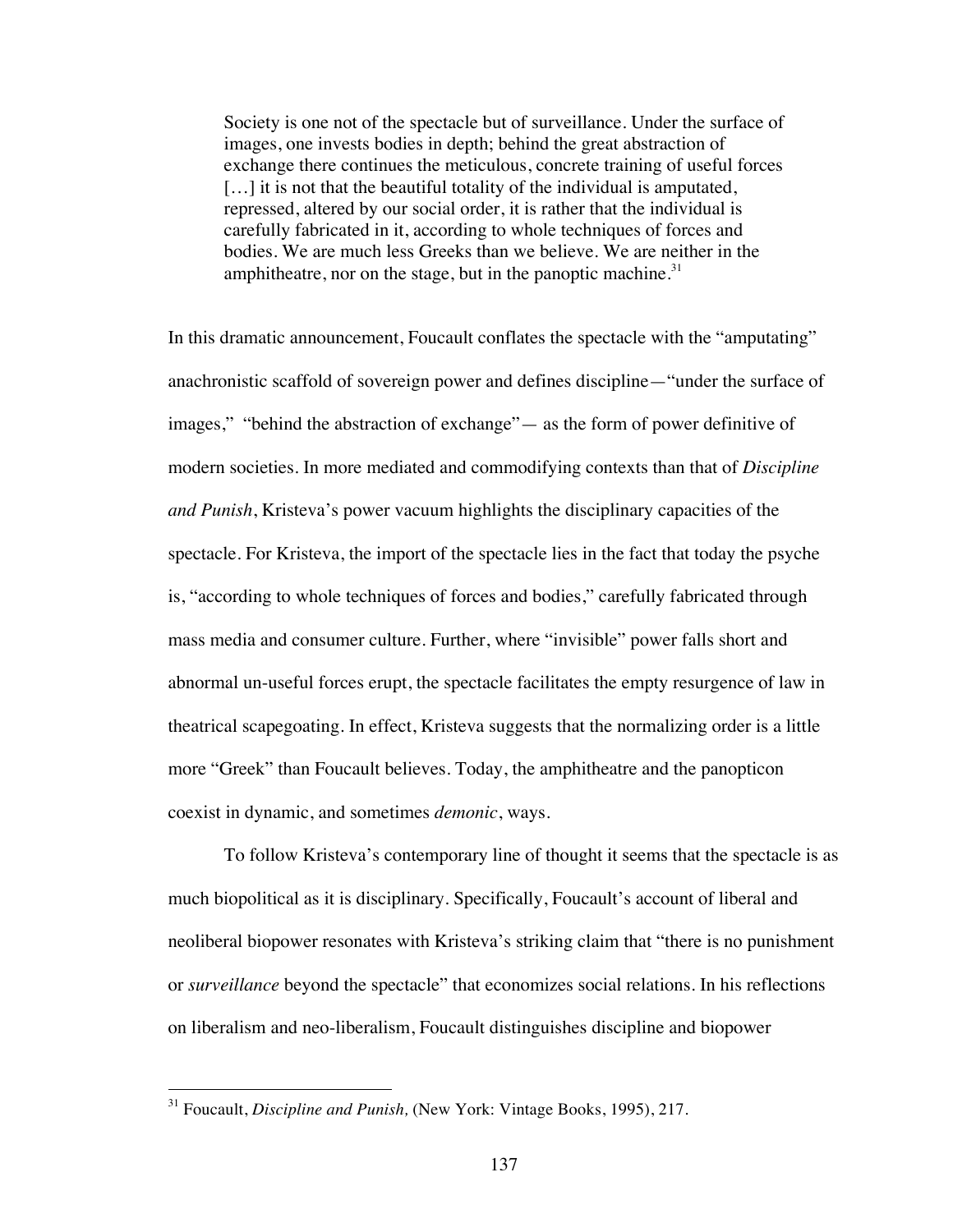according to their respective modes of surveillance. If discipline "regulates everything" and "lets nothing escape," biopower "lets things happen. Not that everything is left alone, but laissez-faire is indispensable at a certain level."32 Where discipline holds that "the smallest things must not be abandoned to themselves," biopower "stands back sufficiently so that one can grasp the point at which things are taking place." This mode surveillance, described earlier as the regulatory mode of (neo)liberal deregulation, is precisely that at work in the contemporary spectacle. For instance, with its everincreasing importance in daily life, the internet appears a unlimited field of free exploration and self-creation. Yet, "standing back sufficiently" in embedded advertisements and the code of search tools, ever-advancing technologies of user-tracking surveil and shape freedom. This genre of laissez-faire regulation undertakes, to borrow another Foucauldian phrase, the "manufacture of freedom." The media spectacle disciplines and scapegoats the abnormal, through the saturation of normalizing images or the mocking circulation of viral videos. But it also presents and promotes an "anything goes" attitude in which normalization parades (and operates) as empty rebellion and fake autonomy. "Letting things happen" without leaving things alone, the power vacuum marks the mediatized and the so-called liberal shape of biopower.

The notion of the "patrimonial individual" ties the power vacuum even more decisively to biopolitical power. Specifically, the patrimonial individual illustrates how the normalizing but falsifiable, surveilling but spectacular form of contemporary power places living-being in question. Reflecting the increasing "primacy of the market economy over the body," the subject of the power vacuum is not a human being with

 <sup>32</sup> Michel Foucault, *Security, Territory, Population* (New York: Palgrave Macmillan, 2007), 45.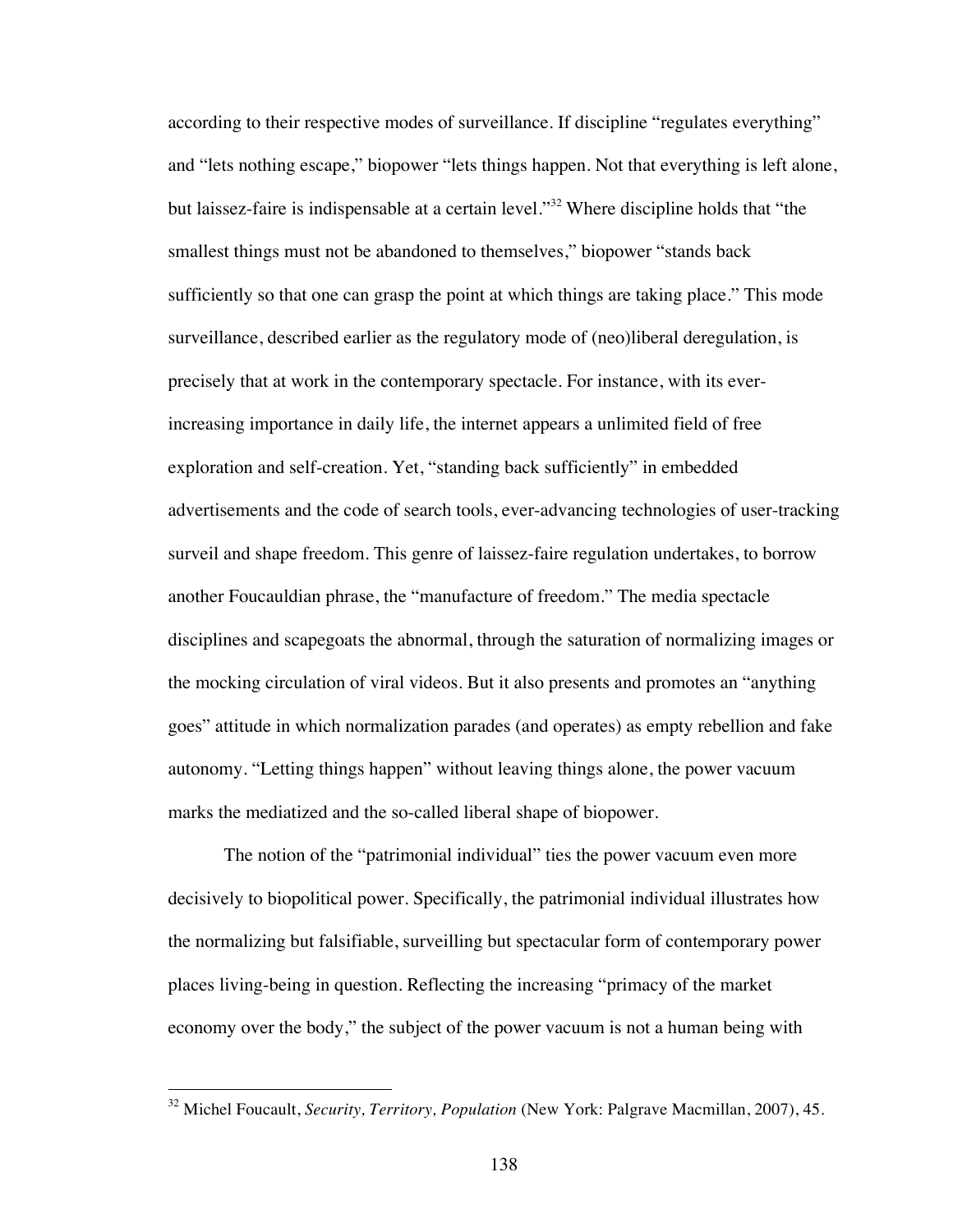rights but "the owner of [their] genetic or organo-physiological patrimony," one who possesses their organs "and that only in the best case scenario."33 When an economic measure of all things applies not only to one's sense of oneself but to one's body, subjects become owners of organs, this in the "best case scenario." As Kristeva points out, "there are countries where a person does not even own his own organs" or "where organs are stolen in order to be sold." For the exposed and economized patrimonial individual, "the whole question is whether my patrimony can be remunerated or free: whether I can enrich myself or, as an altruist, forgo payment in the name of humanity or whether I, as a victim, am disposed of it."<sup>34</sup>

A figure of a post-industrial consumer culture that economizes everything, the "patrimonial individual" resonates with two representatives of living-being in question the entrepreneurial man and *homo sacer*. Foucault's figure of neoliberal biopower, the entrepreneurial man treats his own life as a perpetual investment opportunity. Making an enterprise of himself, the entrepreneur understands and develops his capacities according to their service in the accumulation of wealth and value. Kristeva's patrimonial individual highlights the exposed, embodied, psychic dimension of this neoliberal subject. For the patrimonial individual, life as enterprise is reflected in the deformation of early processes of psychic investment. On the successful completion of primary narcissism, the movement of loss, abjection and idealization should culminate in a redirection of psychic investment from the maternal body to language. For Kristeva, this redirection is the "first sublimation, which becomes intrinsic to the human condition": "the investment of signs is translated by a surpassing of the depression, by a jubilation  $[...]$  'I' do not invest the

 <sup>33</sup> Kristeva, *The Sense and Nonsense of Revolt*, 6.

 $34$  Ibid, 6.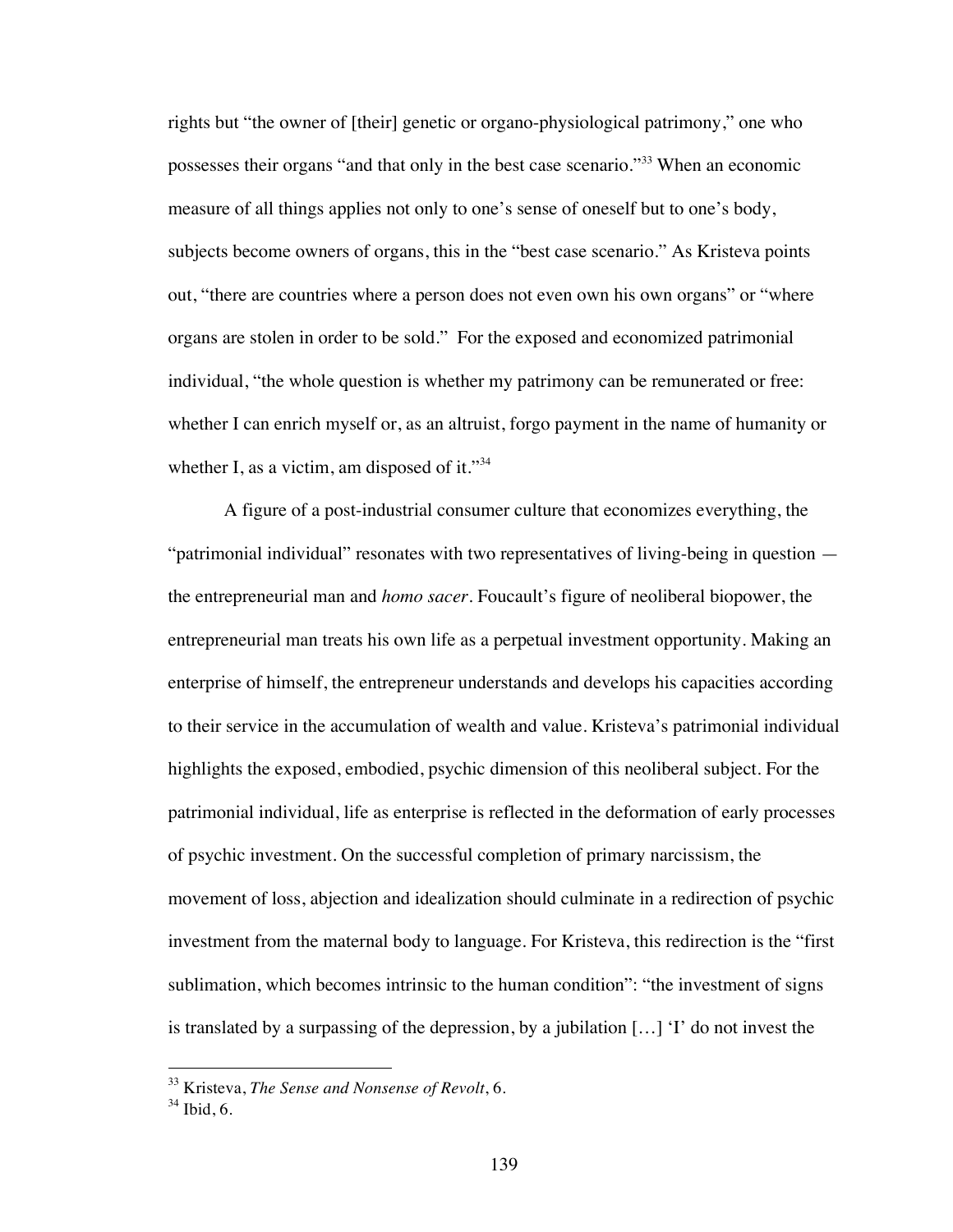breast, 'I' do not invest mama; 'I' invest my own capacity to produce signs."35 Reflecting how power conditions transform that which is "intrinsic to the human condition," the patrimonial individual does not accomplish the "first sublimation." In the power vacuum, individuals struggle to effectively invest drives in signs and spiral into rather than surpass depression.<sup>36</sup> The patrimonial individual makes an enterprise of depression, investing drives in their body, making meaning only in the sense of making market value. If depression is a "flimsy defense" against the fierce tyranny of empty law, the enterprise of depression can be understood as a flimsy—precarious, risky— offense to a normalizing but falsifiable power. In the best-case scenario, investment can "pay off" as privileged bodies enrich themselves towards better market position. In the worst-case scenario, patrimonial individuals are more deeply caught up in the enterprise of others, their patrimony remunerated, "their organs stolen in order to be sold."

In the precariousness of its enterprise, the patrimonial individual also resonates with the bare life of Agamben's *homo sacer*, that figure whose life is a*ban*doned to law in force without significance and whose death constitutes neither murder nor sacrifice. Divested from the world of signs, the life of the patrimonial individual is not a *bios* but rather, as Agamben describes bare life, a *"bios* that is only its own *zoe"* where *zoe* is, depending on its politicized market value, "convertible into cash."*<sup>37</sup>* Marking the disappearance of a human being with rights, the patrimonial individual is abandoned to a law that is empty but occupied by market logics. Both politicized and economized, the

 $35$  Ibid, 83.

 $36$  For a discussion of how oppression in the power vacuum leads to melancholy and depression, see Kelly Oliver, "Social Melancholy and Psychic Space" in *The Colonization of Psychic Space* (Minneapolis: University of Minnesota Press, 2004), 87-152.

<sup>37</sup> Agamben, *Homo Sacer*, 188; Kristeva, *The Sense and Nonsense of Revolt*, 6.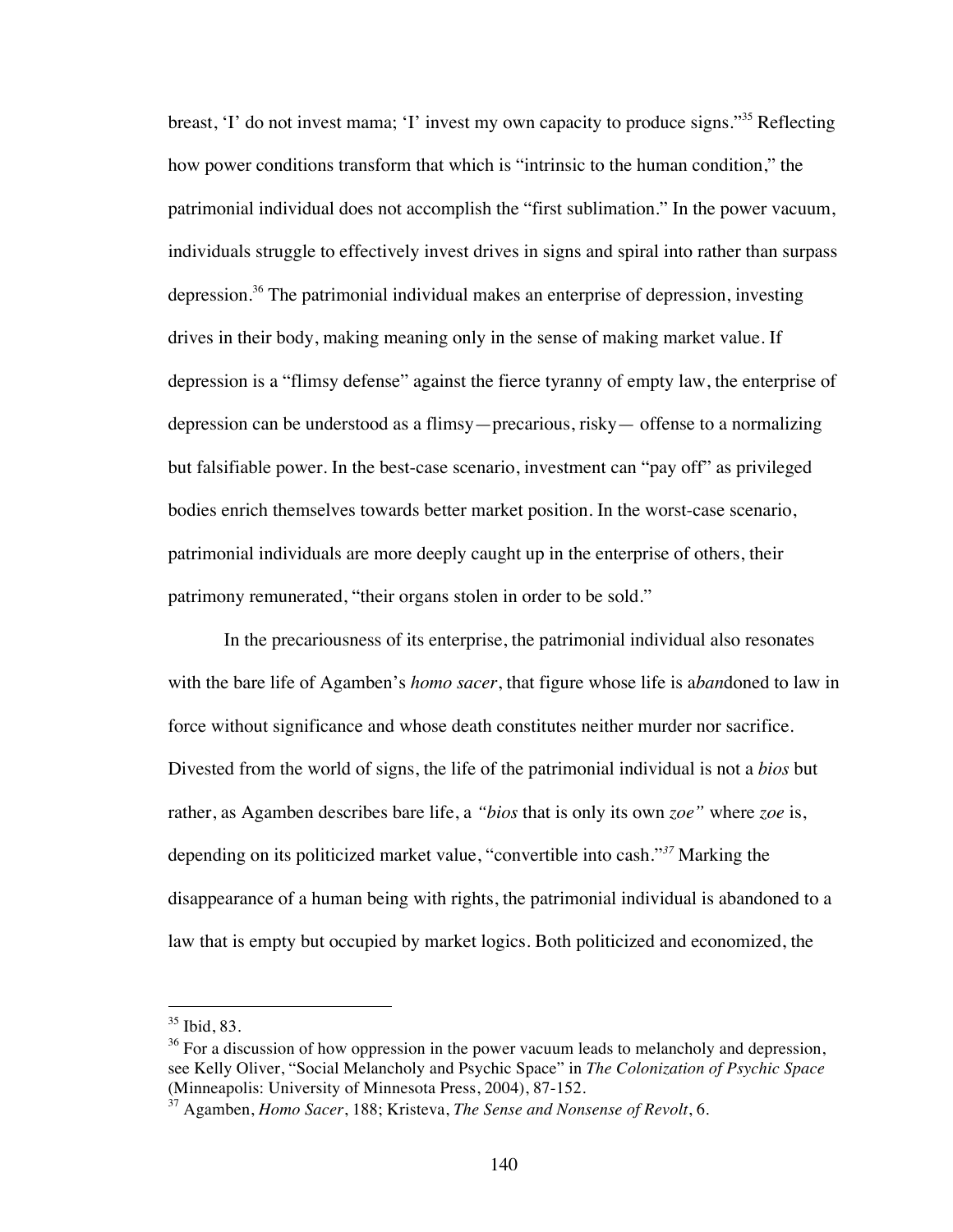best and worst case scenarios of patrimony hinge on the contingency of market speculation. In the enterprise of life in which bare life is a way of life, "anything goes" and anything can be sold but not all bodies are valued and values rise and fall. Where Agamben speaks, in relation to bare life, of an inner solidarity between democracy and totalitarianism, Kristeva describes the loss (or economization) of values as a "new version of soft totalitarianism." For Kristeva, "the famous loss of values, erects life as the supreme value, […] life for itself, life without questions" and threatens to "destroy life after having devalued the question of its meaning."38 Producing the bare life of the patrimonial individual, the "soft totalitarianism" of the power vacuum does not support *bios*— "lives to be told and written," lives that bear and give meaning— as much as it manages *zoe*—owners of organs and zoological life

In *The Feminine and The Sacred* Kristeva describes the violence in "soft totalitarianism" in generalizing terms, but she also emphasizes that its dangers weigh more heavily on the lives and psyches of women. That is, given the sexed associations of the "ancestral distinction between those who give life (women) and those who give meaning (men)," women experience the totalitarian threat of the power vacuum in disproportionate ways. In so-called liberal society, political and cultural changes promise to support the lives of women as bearing and giving meaning and to help women "give meaning to the act of giving that is life." However, the reversibility of these promises and can be observed in the rise of technology and access to contraception and artificial insemination. Today, technology often reduces women to being merely possessors of zoological life; the "control of the birth rate" manages and impoverishes the erotics of sex

 <sup>38</sup> Kristeva, *The Feminine and The Sacred,* 14 and 13.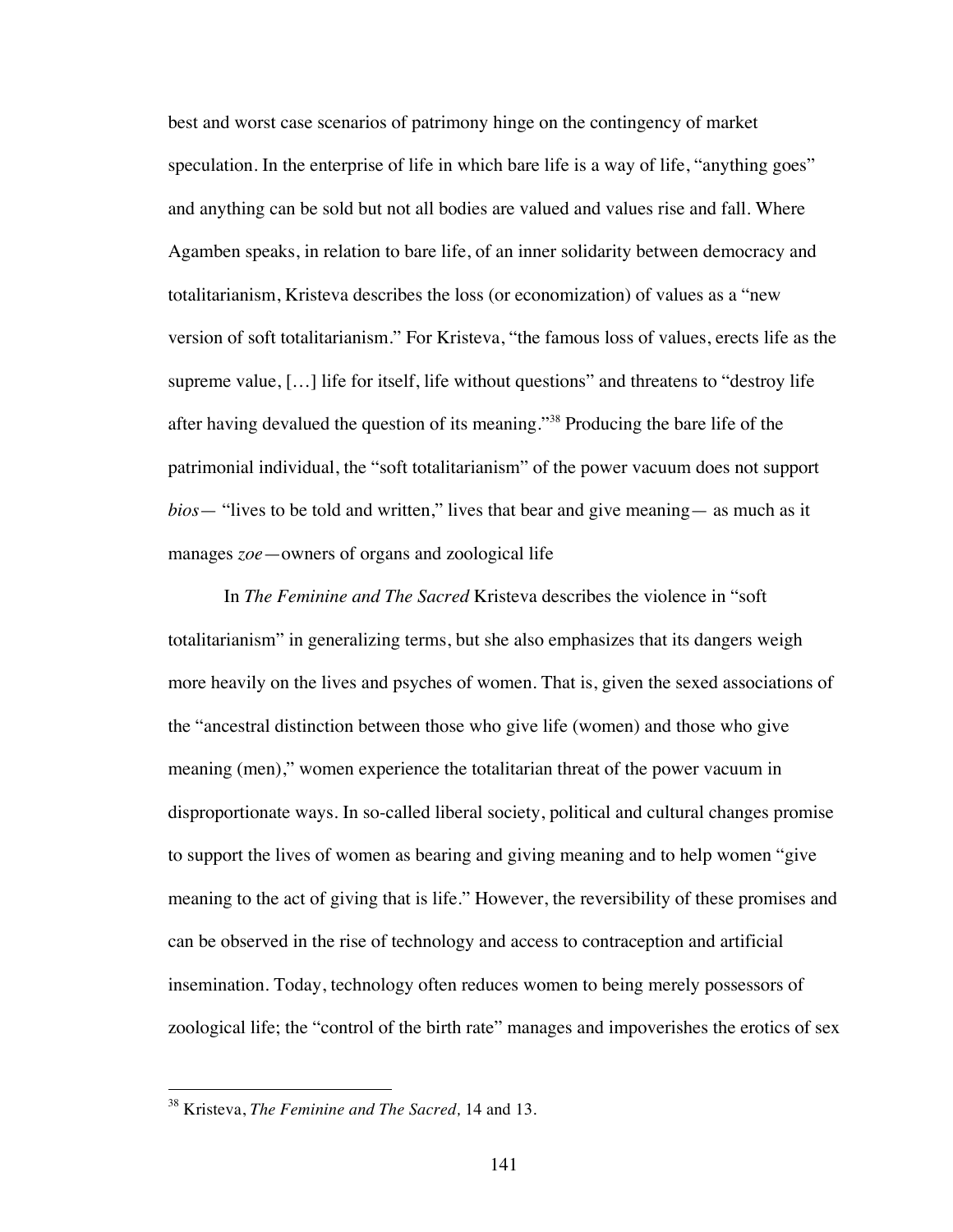and the spiritual experience of birth.<sup>39</sup> In contexts dominated by the supremacy of life as a political and cultural value, the association of women with "those who give life" reflects and encourages the regulation of "wives and mothers [as] natural executors of zoology."

In her suggestion that soft totalitarianism registers more deeply for women Kristeva implies also that patrimony is gendered. More closely tied to life itself, and more readily encountered as a body to be economized, marketed or managed, "those who give life" are often patrimonial *women*. Here, the "whole question" is again "whether patrimony is remunerated or free," whether one is a victim or beneficiary of dispossession. Among patrimonial women, vulnerability to invasive control and regulation is unevenly distributed. For instance, Catherine Waldby and Melinda Cooper have shown that sexual and reproductive economies are drawn, in a globalized manner, along complex racial and class lines. In much of the sexual and reproductive economy i.e., sex work, surrogate mothering, oöcyte "vending" and more— women of the developing world provide contractual use of their bodies to consumers from developed countries.40 In the sale of oöcyte (eggs) poor women with fair skin and coloring (from Romania and Eastern Europe) contribute to the United States reproductive market and dark-skinned women without WASP characteristics (from China and India) contribute to a market in research tissues.<sup>41</sup> The "tissue economy" of patrimonial persons is gendered, as Kristeva would almost exclusively emphasize, but it is classed, raced and globalized as well. In general, these economies testify to the connection between the loss of values (in

 <sup>39</sup> Ibid, 13.

 $40$  Catherine Waldby and Melinda Cooper, "The Biopolitics of Reproduction: Post-Fordist Biotechnology and Women's Clinical Labour." *Australian Feminist Studies* 23. 23.55 (2008): 57-73.  $41$  Ibid, 14-15.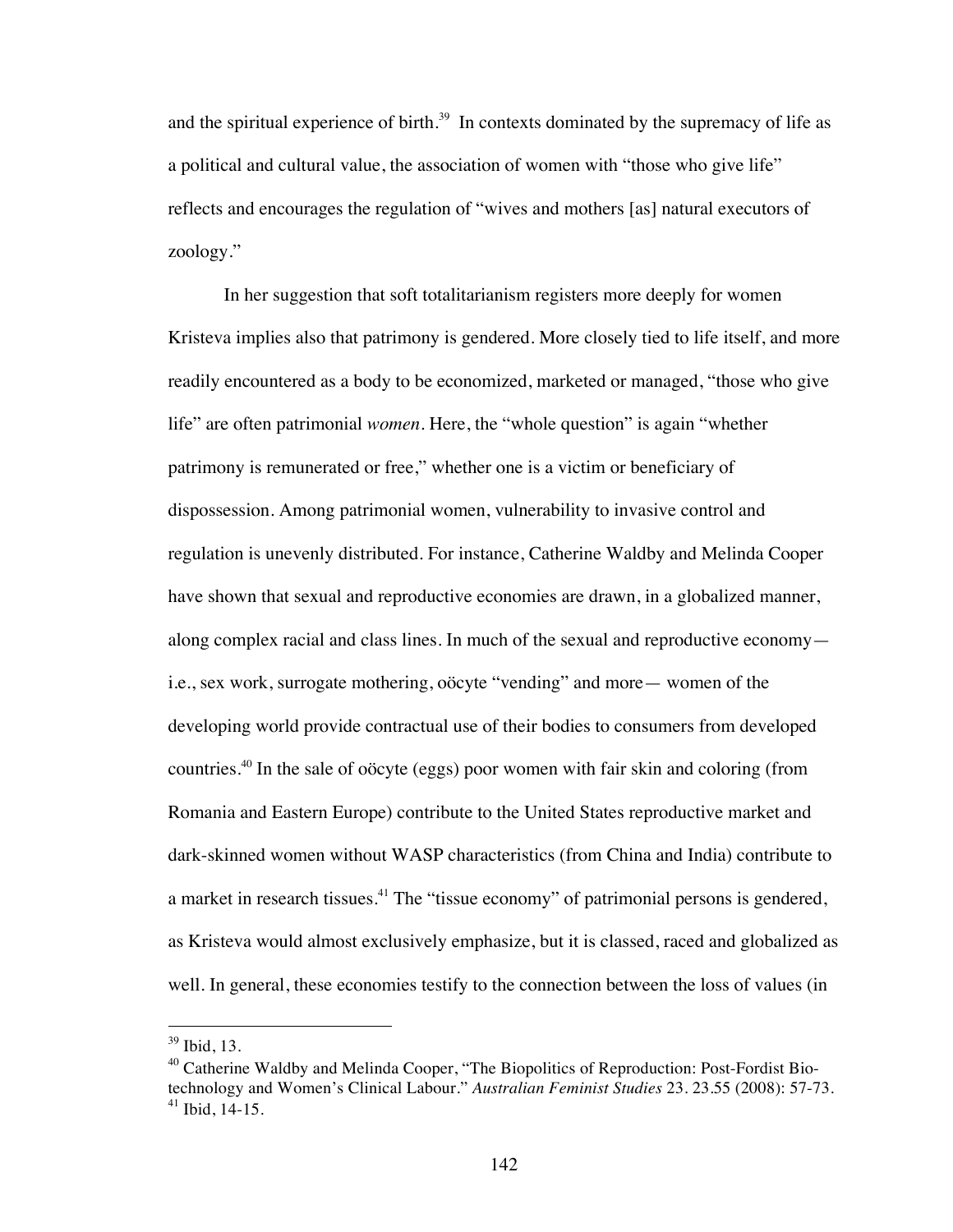soft totalitarianism) and the patrimonial individuals (in the power vacuum). As reproductive laborers, the life and work of oocyte vendors and surrogate mothers is rarely valued and always managed and exposed to risk.<sup>42</sup> Very often, their contribution to a larger narrative, a *bios*, about the growth of biotechnology or the growth of a single family, is erased.

Waldby and Cooper's "tissue economy" helps illustrate the "threat of destroying life after having devalued the question of its meaning" and the limitations of the term "soft totalitarianism." That is, the notion of "soft totalitarianism" captures the violence of a biopolitics turned thanatopolitics— a destructive attention to life as the "supreme value." But it does not capture, and must be held in close proximity to, the complexity of gendered violence and the normalizing, falsifiable, non-locatable character of power. Today, when value centers reductively on life, power operates in a *de*centered fashion through dense and multiple forms of difference. Mechanisms for controlling and economizing "owners" of reproductive bodies are dispersed throughout the normalizing spectacle. Under the guise of freedom—specifically the freedom to sell and transform our bodies or to buy and take others' bodily material (eggs, organs, etc.) to make our "own" babies etc—the subjectivation process of patrimonial individuals is an "invisible" and falsifiable one, hidden in the images and mediated relations that economize one's embodied sense of self. To speak of "soft totalitarianism" in this context is to highlight the contemporary disconnection between life and meaning. Without the practice of interpretation and the giving of meaning, "life would become a life of death, that is, a life

 $42$  In the research tissue economy, "only the intellectual labour of the scientist who manipulates tissues in the laboratory appears as valuable activity." Waldby and Cooper cite Dickenson (2005): "oöcyte donation is more like live kidney donation than sperm donation, in terms of the singularity of the tissue, the risks involved in the process and the possibility of long-term consequences" (12).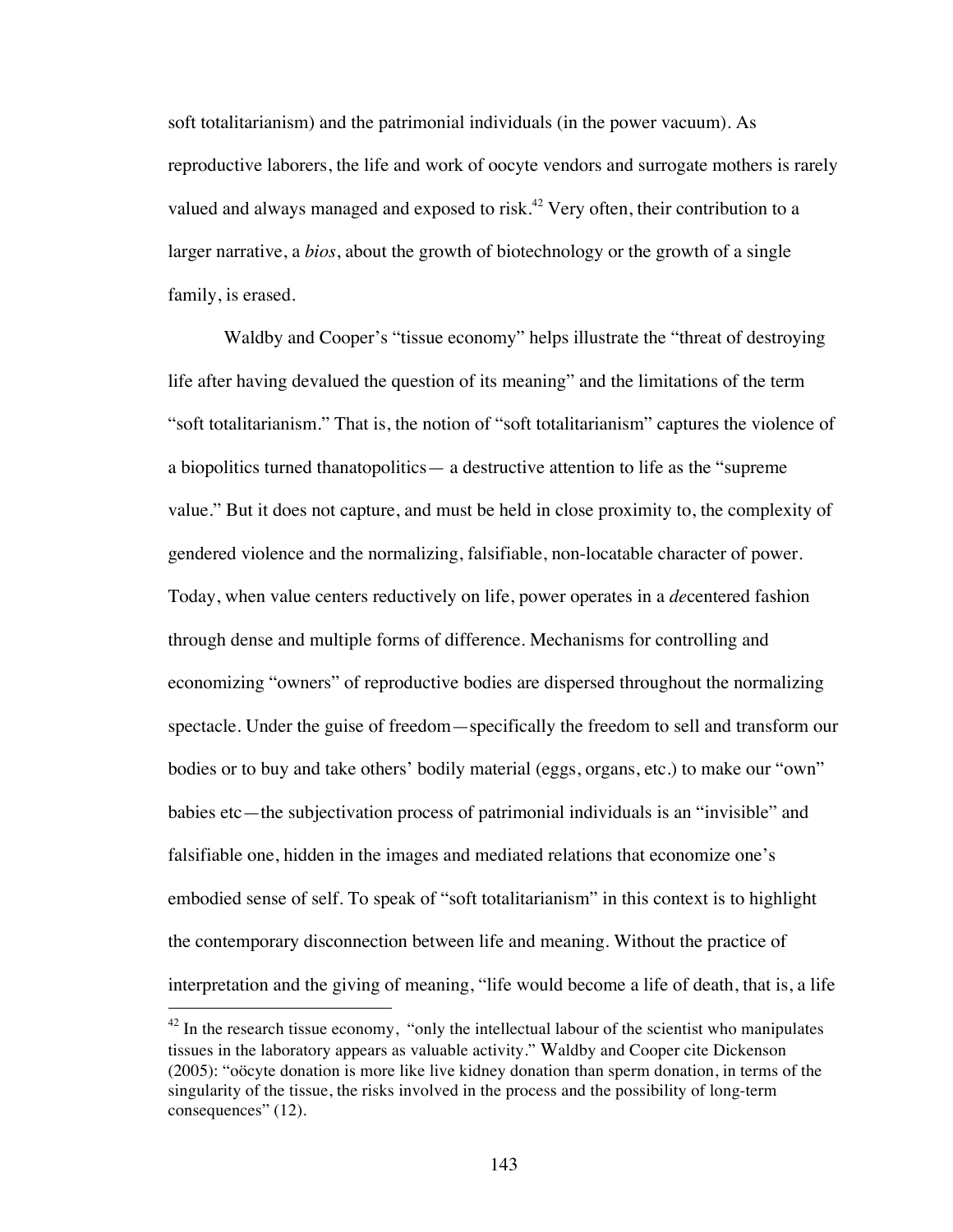of physical and moral violence, barbarity."43 In the next section I read Kristeva's notions of the sacred and revolt as an account of resistance to a regulated "life of death," a biopolitics turned thanatopolitics. With weighty stakes for those most vulnerable to dispossession and disconnection, revolt is a form of resistance that "gives meaning to the act of giving that is life."

## **Psychic Revolt and Sacred Experience as Biopolitical Resistance**

In *The Sense and Nonsense of Revolt,* Kristeva offers a bleak picture of the possibility of resistance in the power vacuum. Given the normalizing, falsifiable and nonlocatable character of power, the future of revolt is in peril. As Kristeva frames the impasse, if we cannot locate power and authority (and if many are too intoxicated by the media spectacle to even search for power and authority), how can we revolt against it? In *The Feminine and The Sacred*, Kristeva offers a connected and similarly bleak picture of a sustaining reconnection of life and meaning, a connection that she describes as "sacred." If soft totalitarianism values only "life itself, life without questions," then the question of the meaning of life is reduced to its destructive management. For Kristeva, the alarm sounded by the concepts of the power vacuum and soft totalitarianism spurs an account of precarious and vulnerable resistance. In *The Sense and Nonsense of Revolt* and *Intimate Revolt*, she develops a theory of revolt that is not the transgression of law but the confrontation, displacement and assimilation of authority in the psychic economies of individuals.44 In *The Feminine and The Sacred*, Kristeva celebrates manifestations of

 <sup>43</sup> Kristeva, *The Sense and Nonsense of Revolt*, 7.

<sup>44</sup> Kelly Oliver, *The Colonization of Psychic Space* (Minneapolis: University of Minnesota Press, 2004), 143.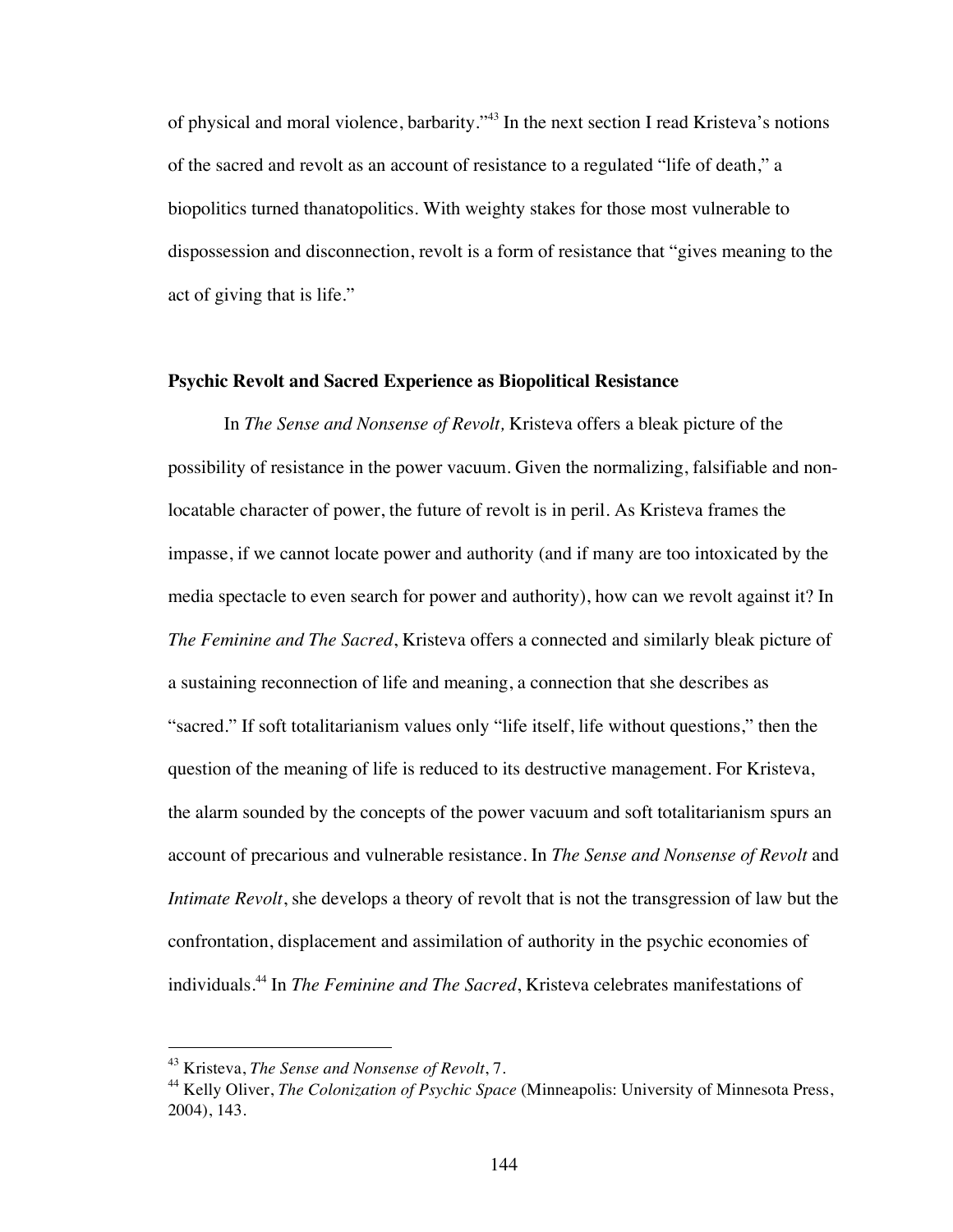sacred experience that narrate and work through violent exclusions. In this section, I develop an account of resistance that synthesizes her notion of the sacred and revolt. Emphasizing their reciprocal work, I argue that psychic revolt empowers the sacred connection between life and meaning. If biopolitical power manages and regulates the intimate depths of psychic life, sacred revolt takes up the necessity and the promise of an intimate resistance. At once psychic and political, Kristevan resistance strives to mend the severance of life and meaning that characterizes the power vacuum and soft totalitarianism.

To grasp Kristeva's notion of psychic revolt we must begin by wresting the term, etymologically, from its narrowly political meaning in common use. With origins in the Latin verb *volvere*, to turn or return, the French *semes* of revolt suggest its connection to sullying, reversal, detour, cycle, stalling, upheaval, recovery, reassessment among other meanings and mutations.45 For Kristeva, the etymology of revolt is suggestive of the term's sense and nonsense. Where "revolution" has an etymology of intellectual associations via *revolvere* (to consult, to reread, to tell), revolt has a more surprising trajectory. For Kristeva "surprise is never extraneous to revolt"; "revolt twists and turns—indeed, veers off—depending on history."46 In the power vacuum, of course, revolt threatens to "veer off" into its very expiration. But in Freud's texts, the notion of revolt operates and surprises in two important themes—oedipal revolt and the return of the archaic.<sup>47</sup> Both themes are in evidence in Freud's account of the murder of the father in *Totem and Taboo*. In this well-known fable for the origin of civilization, primitive men

 <sup>45</sup> Kristeva, *The Sense and Nonsense of Revolt*, 11.

 $46$  Ibid, 2-4.

 $47$  Ibid, 32.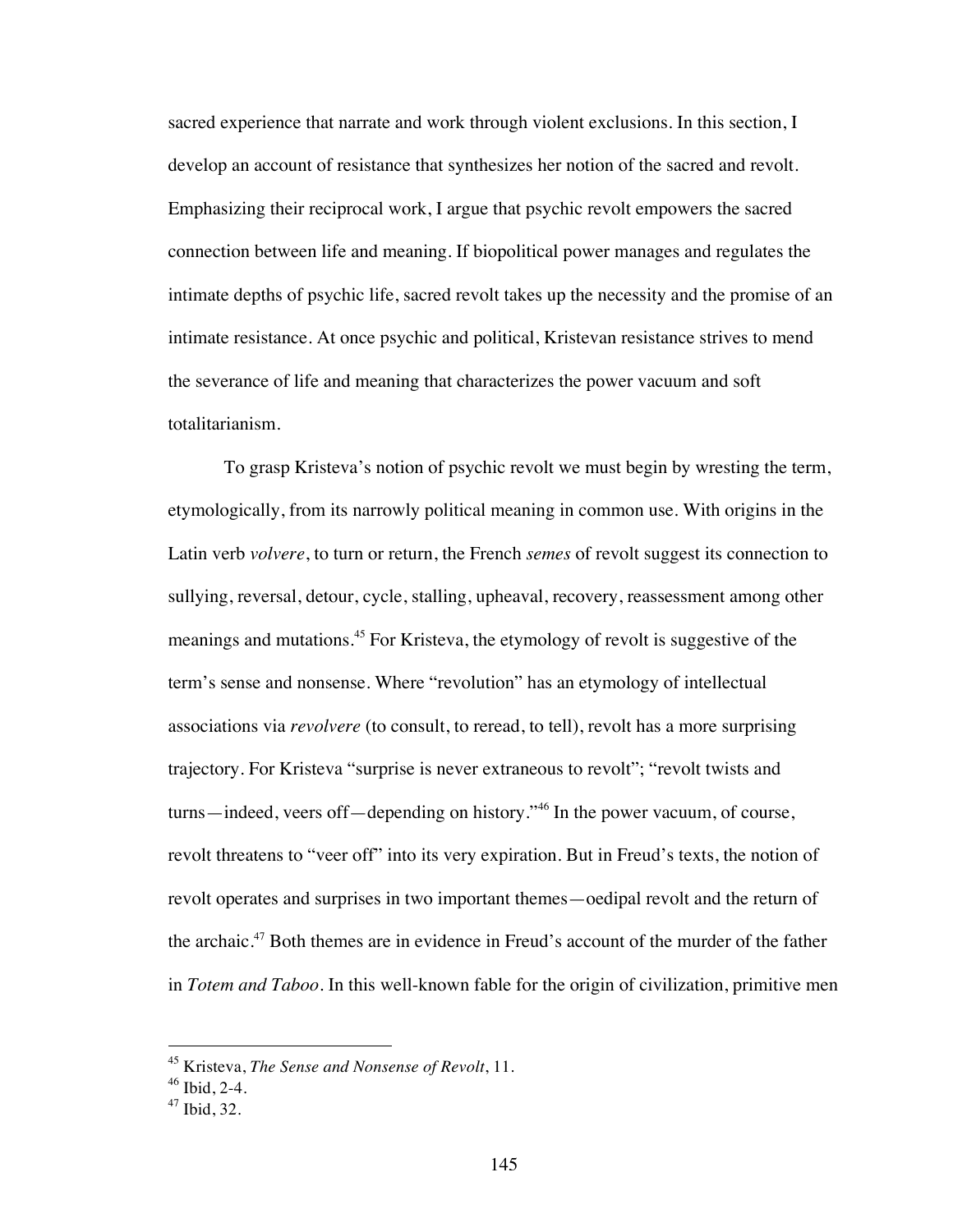live in hordes where the father prohibits his son's access to women. One day, in an act of rebellion, the sons murder the father, replace him with the totem symbol, feast and, in their guilt, develop a social bond. For Freud, this murder of the father is an "element of filial rebelliousness" that forms the social order and that emerges, "in the later products of religions, often in the strangest disguises and transformations."48 Here Oedipal revolt is a part of the archaic formation of social life that, in its success or failure, returns in surprising disguises, twists and turns.

Freud's rebellious sons and *volvere*'s surprising *semes* prepare the notion of psychic revolt. For Kristeva, the most important element of the Freudian fable is the "fruit" of the son's crime—the appropriation of the father's qualities and the social bond. In their revolt, the sons identify with and appropriate the father's qualities—authority, law, and value. By taking his place, the sons displace authority and make it their own. Importantly, Oedipal revolt is not a transgression of law but rather a confrontation with and displacement of power that authorizes the individual. Describing the "fruit" of authorization, Kristeva writes from the first person perspective "'I' feel flattered to be promoted to the level of someone who could, if not be the father, at least acquire his qualities, identify with his power; 'I' was associated with this power; 'I' was not excluded."<sup>49</sup> Promoted to one who can, like the father, own authority, the sons "forge the link that will be the *socius*."<sup>50</sup> Through identification and authorization they earn a sense of inclusion, a place, in the social order. For Kristeva, this authority and social tie is a pleasure "subjacent" to the guilt of the crime; alongside bonding feelings of guilt, the

<sup>&</sup>lt;sup>48</sup> Quoted in Ibid, 13.

 $^{49}$ Ibid, 14.

<sup>50</sup> Ibid, 23.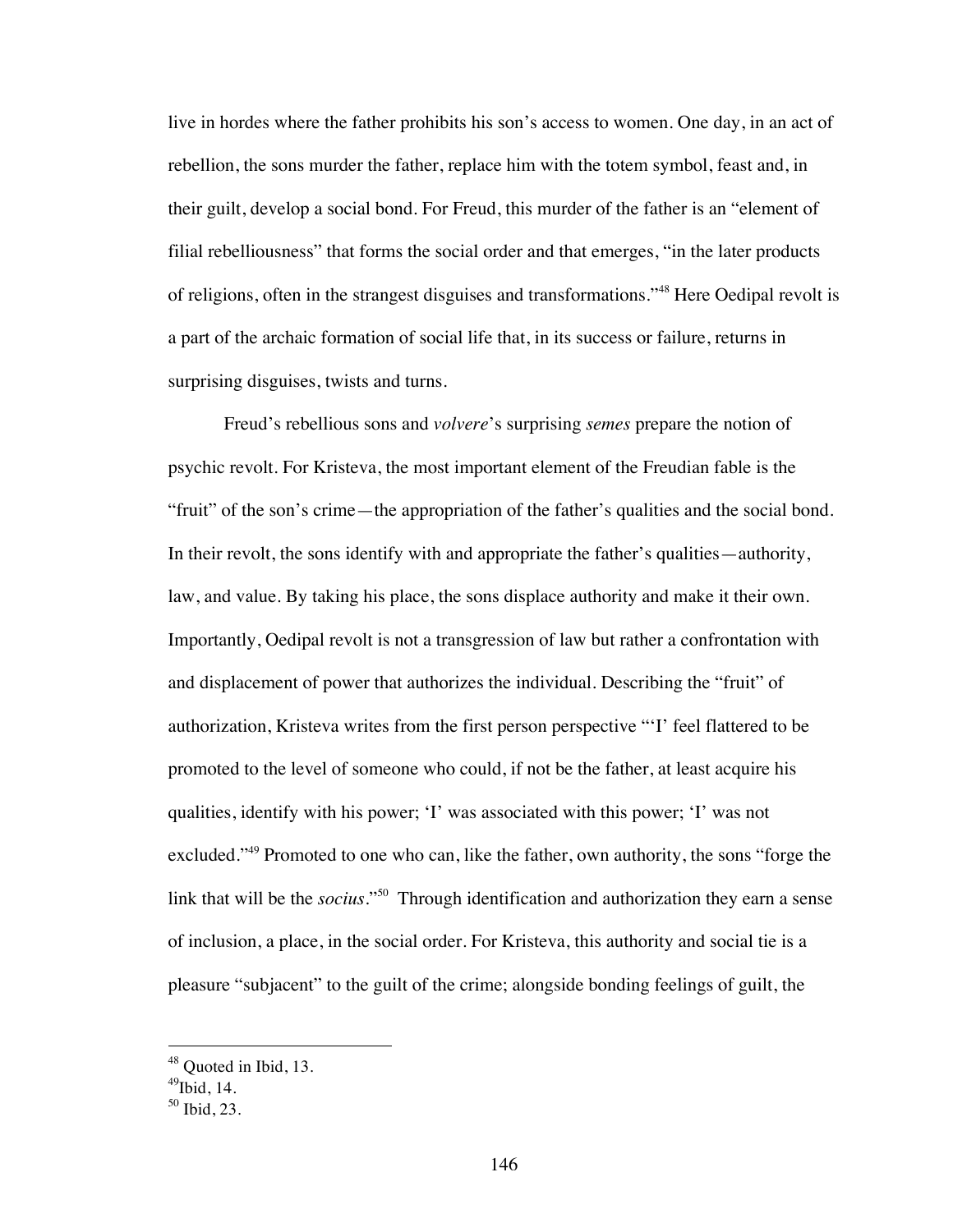sons feast and celebrate the fruits of revolt. In this way, Oedipal revolt shares in the surprising etymology of revolt; displacing and assuming psychic authority, the sons' revolt is an upheaval that reverses and transforms.

Drawing on the twists and turns of Oedipal revolt, Kristeva celebrates a broader practice of revolt that confronts, displaces and assimilates an authority in the psychic economy of the individual. Psychic revolt makes use of the paradox of Oedipal revolt in which "social authority becomes individual authority through the individual's revolt against that very authority."<sup>51</sup> For the developing child, the rebellious incorporation of social authority is a condition for entering the symbolic order. In adult life, psychic revolt is a regenerative return to the past that questions and displaces old law and renews symbolic ties. In each case, it is a necessary process of authorization by which the subject becomes an agent of power and meaning and accomplishes a sense of belonging in the social-symbolic order. Only through revolt can one find and make meaning; its failure marks the onset of those nihilistic and disempowered "new maladies of the soul" and its "fruits" lie in the social belonging and individual autonomy that enable the capacity to represent. Kristeva describes the return and reward of revolt: "Through a narrative of free association and in the regenerative revolt against the old law (familial taboos, superego, ideals, oedipal or narcissistic limits) comes the singular autonomy of each, as well as a renewed link with the other."<sup>52</sup> As a process of return, revolt regenerates social bonds and empowers the individual to interpret and give meaning anew.

 <sup>51</sup> Kelly Oliver, "Revolt and Forgiveness" in *Revolt, Affect, Collectivity: The Unstable Boundaries of Kristeva's Polis*. Edited by Tina Chanter and Ewa Plonowska Ziarek (Albany: State University of New York Press, 2005), 79.

<sup>52</sup> Kristeva, *Intimate Revolt* (New York: Columbia University Press, 2002), 8.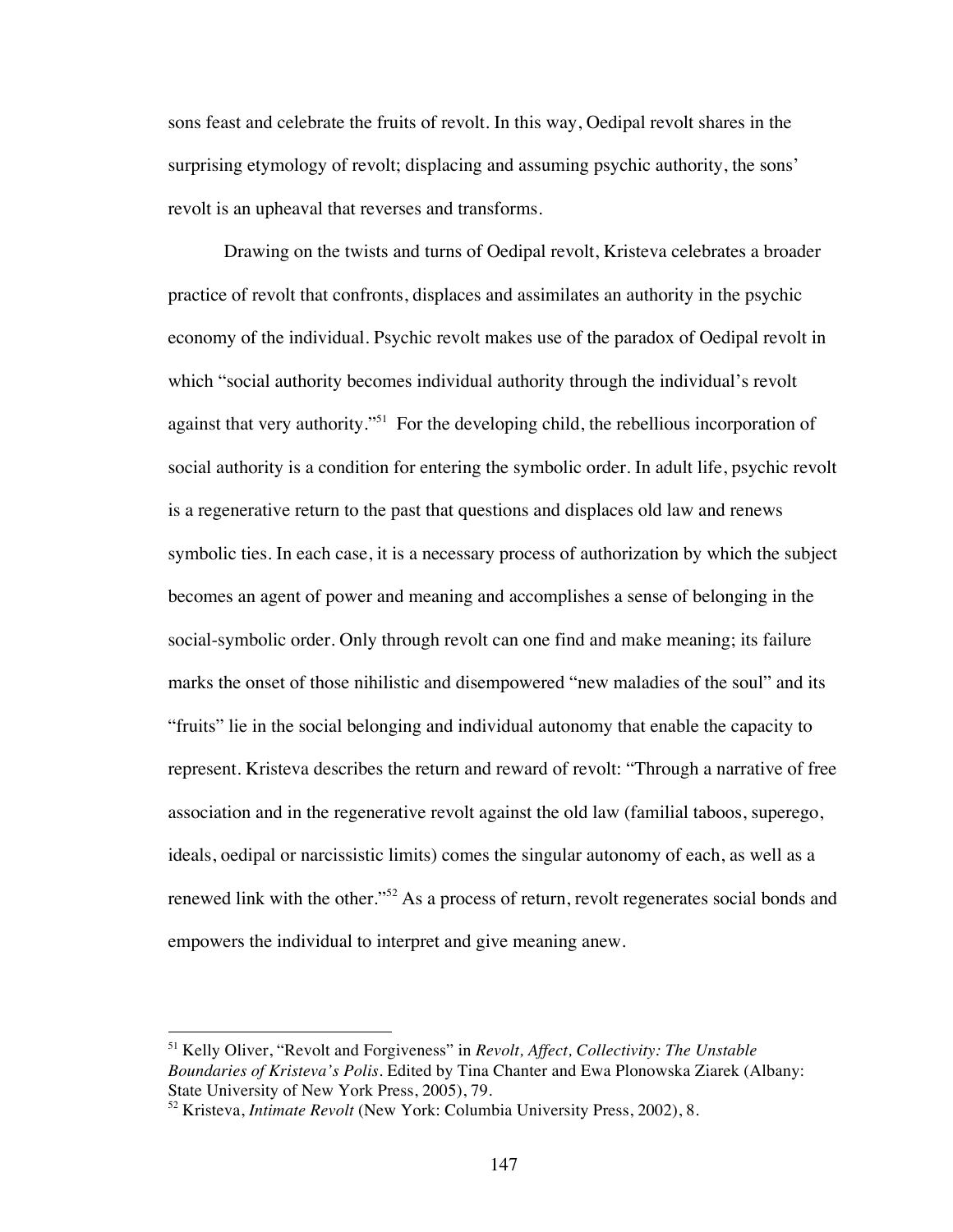Today the non-locatability of power upends the promise of revolt and underscores the crime subjacent to its pleasure, the cost of its "fruit." For Kristeva, psychic revolt is tied to the revolt*ing* process of abjection undertaken in primary narcissism. In abjection, the *infans* renders the mother's body abject—disgusting, vomitous, *revolting*—in order to facilitate maternal separation. Abjection is necessary part of the child's rebellion; only by abjecting the maternal body can the child begin to confront, displace and assimilate paternal authority. As Kristeva famously states in *Black Sun*, "the loss of the mother is the first step on the way to becoming autonomous. Matricide is our vital necessity, the sine-qua-non condition of our individuation."<sup>53</sup> When authority cannot be located, subjects struggle to abject the maternal body. Here, the inability to revolt is a sign of societal depression.<sup>54</sup> Disempowered, excluded and lacking social bonds, a depressed culture experiences (and economizes) the symptoms a depressed individual feels in isolation—despair, symbolic collapse, a severance of social ties. Alongside depression, the power vacuum also bears another destructive trajectory—the eruption of abjection in social life. According to Kristeva, when identification with power no longer works "'I' feel excluded" in a depressive mode or, in an effort to abolish the feeling of exclusion altogether, "'I' include myself at the top [and] 'I' exclude those at the bottom […] renewing exclusions at the lower echelons of the social edifice.<sup>"55</sup> Here subjects in search of a non-locatable authority or a purified social order re-invoke violent processes of identity differentiation against the lower echelons of society. In the absence of

 <sup>53</sup> Kristeva, *Black Sun*, 27-28.

<sup>54</sup> Kristeva, *Revolt, She Said*, 83.

<sup>55</sup> Ibid, 23.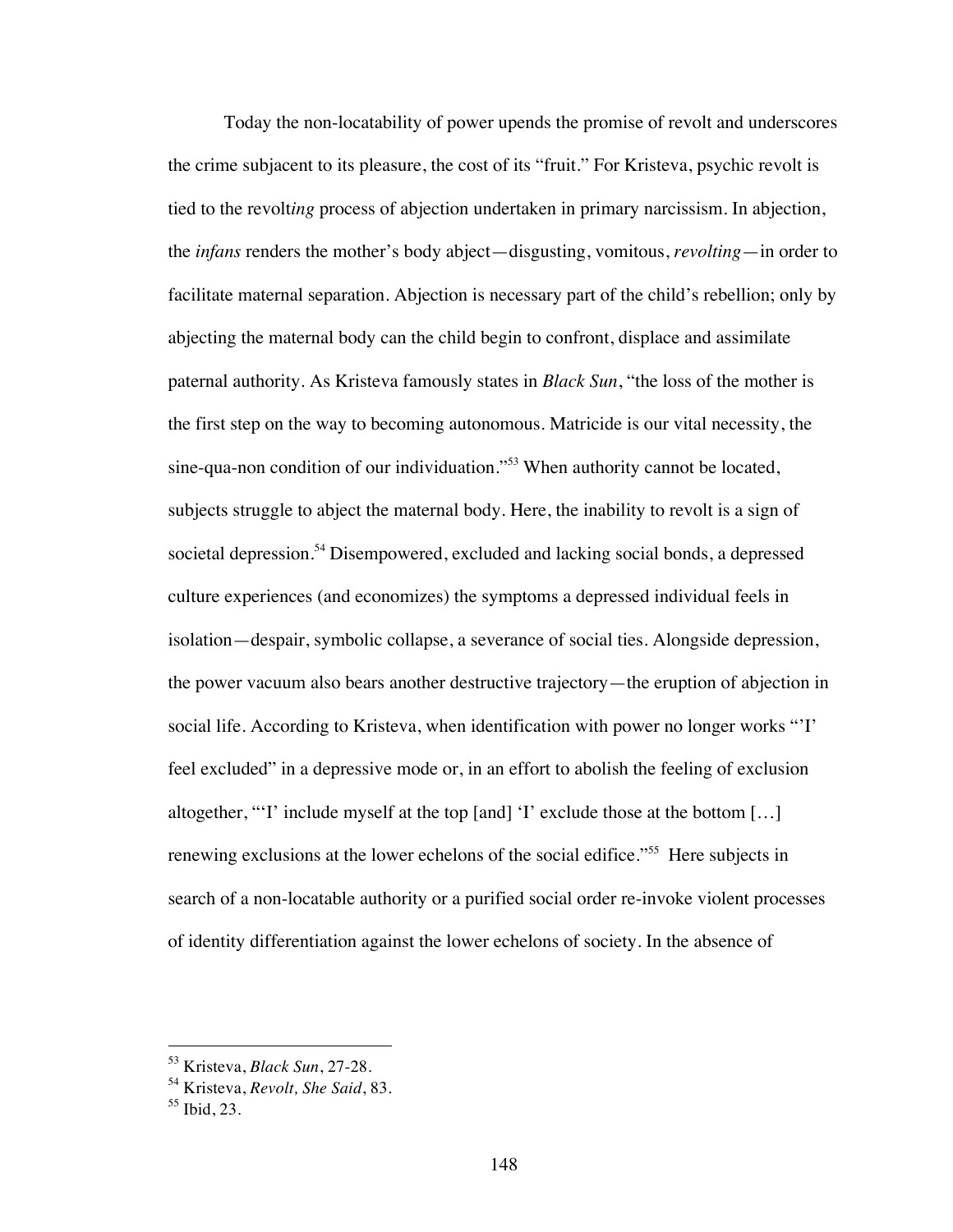resources to give meaning to the archaic processes of loss and abjection "life becomes a life of death, a life of physical and moral violence, barbarity."<sup>56</sup>

Against its depressive failure or barbaric mutations, "the singular autonomy of each [and the] renewed link with the other" is won in association with the imaginary father in the form of loving social support. As noted earlier, the imaginary father is a site of maternal love and a counter-balance to the stern law of the father, a loving conduit that supports the transfer of drives and affects into signification. In the process of separating from the maternal body within primary narcissism, the child identifies with and idealizes the imaginary father as the site of the mother's love, an "accepting or loving third" between an abject mother and the stern law of the father. Kristeva describes this androgynous site as "not a 'pure signifier' but as the very space of metaphorical shifting: a condensation of semantic features as well as nonrepresentable drive heterogeneity that subtends them, goes beyond them and slips away."<sup>57</sup> In effect, the loving third is a figure of the semiotic element of language, "not just the semiotic rhythms of the maternal body, but those rhythms as they show up in the speech of the other."58 Identifying with the third, the child transfers drives and affects to the site of meaning and begins the entrance into the symbolic order.<sup>59</sup> In this way, the figure of the semiotic in language is an important assistant to the matricide necessary for revolt and symbolic authorization. Providing an accepting space for drives in language, the third promises resources to the symbolization of loss and abjection and thereby protects against depressive collapse or abjecting eruptions. Without supportive sites of transference for drives, with only empty

 <sup>56</sup> Kristeva, *The Sense and Nonsense of Revolt*, 7.

<sup>57</sup> Kristeva, *Tales of Love*, 38.

<sup>&</sup>lt;sup>58</sup> Kelly Oliver, "Revolt and Forgiveness," 83.

<sup>59</sup> Ibid, 82.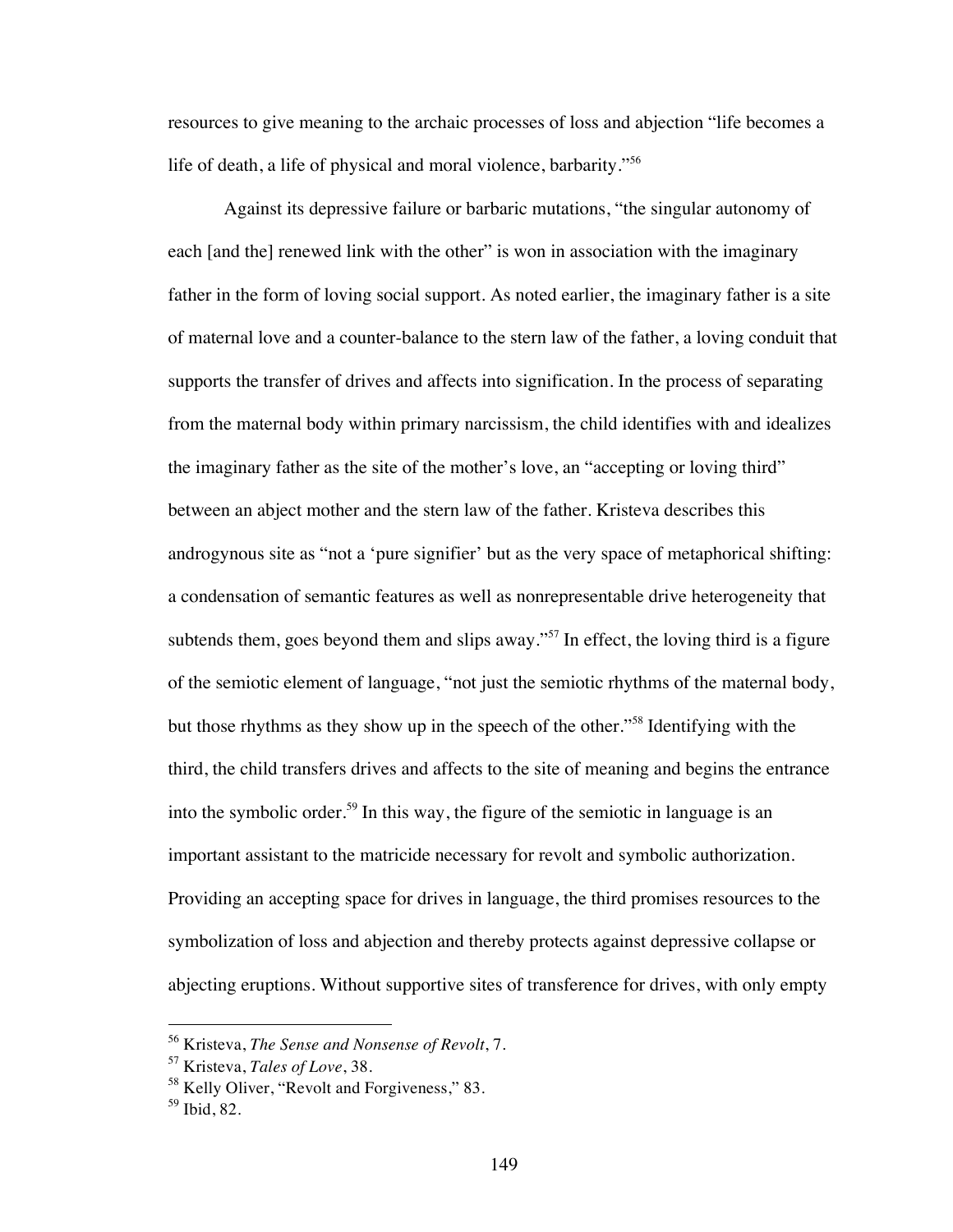laws and regulatory mechanisms, individuals in the power vacuum lose their sense of belonging to the social order, their openness to finding and making meaning. Understood as a questioning return and displacement of the past, intimate revolt is an attempt to rehabilitate and revitalize processes of authorization that enable one to find and give form to drives and affects.

What Kristeva terms "the sacred" is also an anti-depressant that shares a lineage with, and suggests an avenue of working-through, the violence of abjection. In *The Feminine and The Sacred*, Kristeva casts melancholic and sacred experience as foils of one another. Where melancholia is "flimsy defense" against maternal loss and a fragile shelter from feelings of exclusion in a normalizing order, the sacred is "rooted in a certainty about life" and "a self-assurance here and now."60 In its precarious hold on meaning-giving life, melancholia precipitates the very suicidal tendency it aims to escape. By contrast, sacred experience celebrates the pleasure of socio-symbolic bonds. If the sacred and melancholia are foils of one another in *The Feminine and The Sacred*, Kristeva presents the sacred and abjection as analogues in *Powers of Horror,* even entitling a section of that text "As Abjection—So the Sacred." As the sacred, abjection is highlighted as a separation process that both constitutes and undermines identity. According to Kristeva, the abject is something "rejected from which one does not part, from which one does not protect oneself as from an object."<sup>61</sup> In abjection, the mother is sacrificed, a victim of the child's abjecting separation. And yet, this sacrifice is not total; the abject mother continues to occupy and even threaten the child in adult life.

 <sup>60</sup> Kristeva, *The Feminine and the Sacred*, 12.

<sup>61</sup> Kristeva, *Powers of Horror* (New York: Columbia University Press, 1982), 4.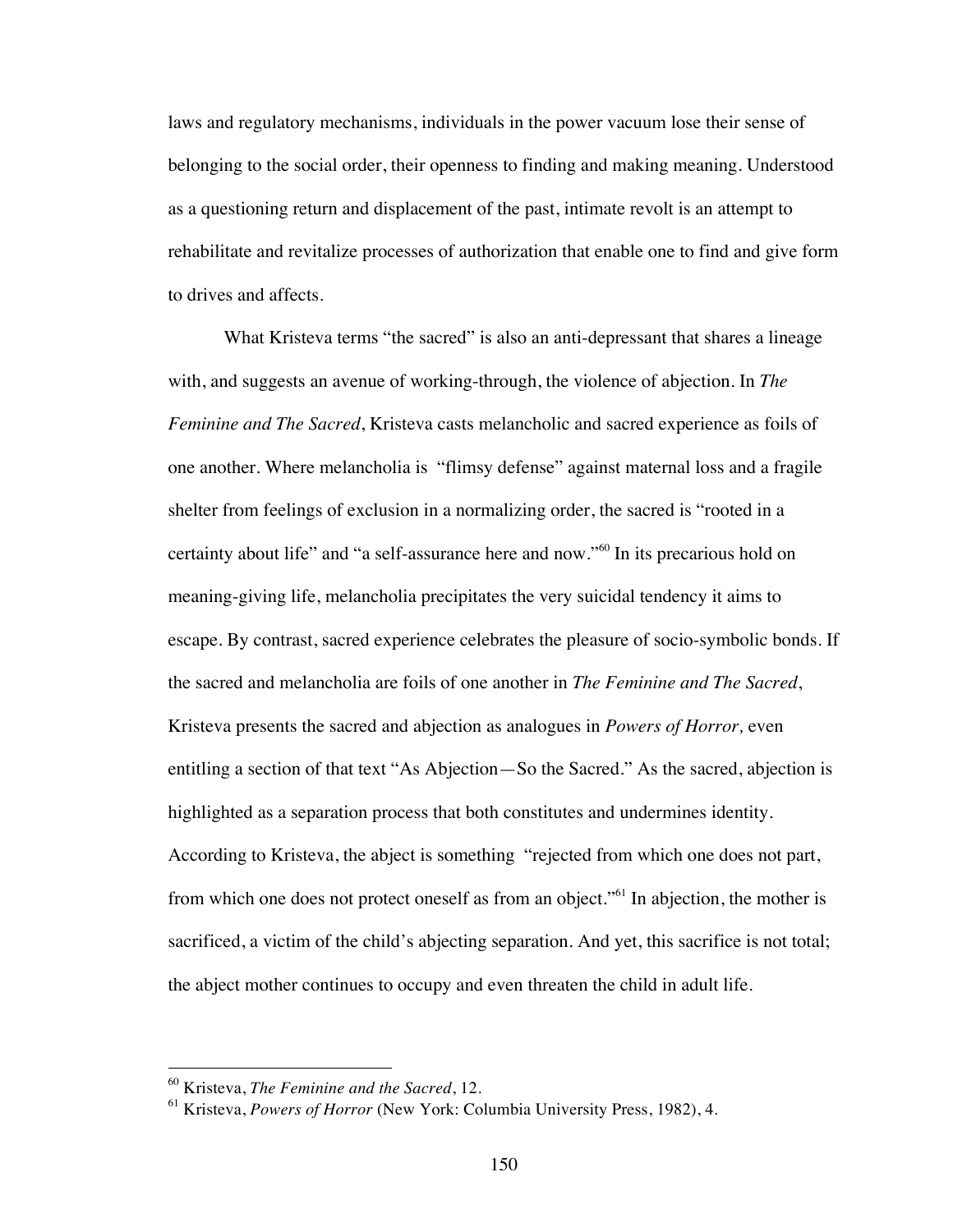In *The Feminine and The Sacred*, Kristeva defines the "self-assurance" of the sacred more directly (and broadly) as the intersection of life and meaning. There, she explains that "the sacred resides in that transition, in that passage, and not in its edges, lower (filth: pubic hair) or upper (the strict prohibition that veils or cuts off heads: the horror of monotheistic fundamentalism)."<sup>62</sup> Neither the abject nor the Law in themselves, the sacred is the passage as a possibility of life with meaning; it is "the borderline between nature and culture, the animalistic and the verbal, the sensible and the nameable." <sup>63</sup> In "soft totalitarianism," the sacred borderline is far from certain or assured. Especially for those lives most vulnerable to dispossession and disconnection, regulatory techniques and empty laws sever the connection of life and meaning and open lives to violence. With respect to sacred life, the patrimonial individual appears more speculative than certain. For many, the economization of life sets off the suicidal tendency of melancholia, seeking subjective shelter in market logic that circulate violence. For others, the economization of life sets off the exclusionary tendency of abjection, sacrificing and consuming bodies (or body parts) from the lower echelons of society. In such conditions, it is clear that the self-assurance of the sacred, its certainty, is not given but produced or accomplished.

Kristeva ties sacred experience to this dramatic upheaval of so-called liberal society, even providing a rallying cry for sacred empowerment, inclusion and pleasure — "Infinite *jouissance* for each person at the intersection of happiness for all…is it anything else but the sacred?"64 Mirroring her call for "the singular autonomy of each [and the]

 <sup>62</sup> Kristeva, *The Feminine and The Sacred*, 97.

 $63$  Ibid, 27.

<sup>64</sup> Kristeva, *Revolt, She Said*, 34.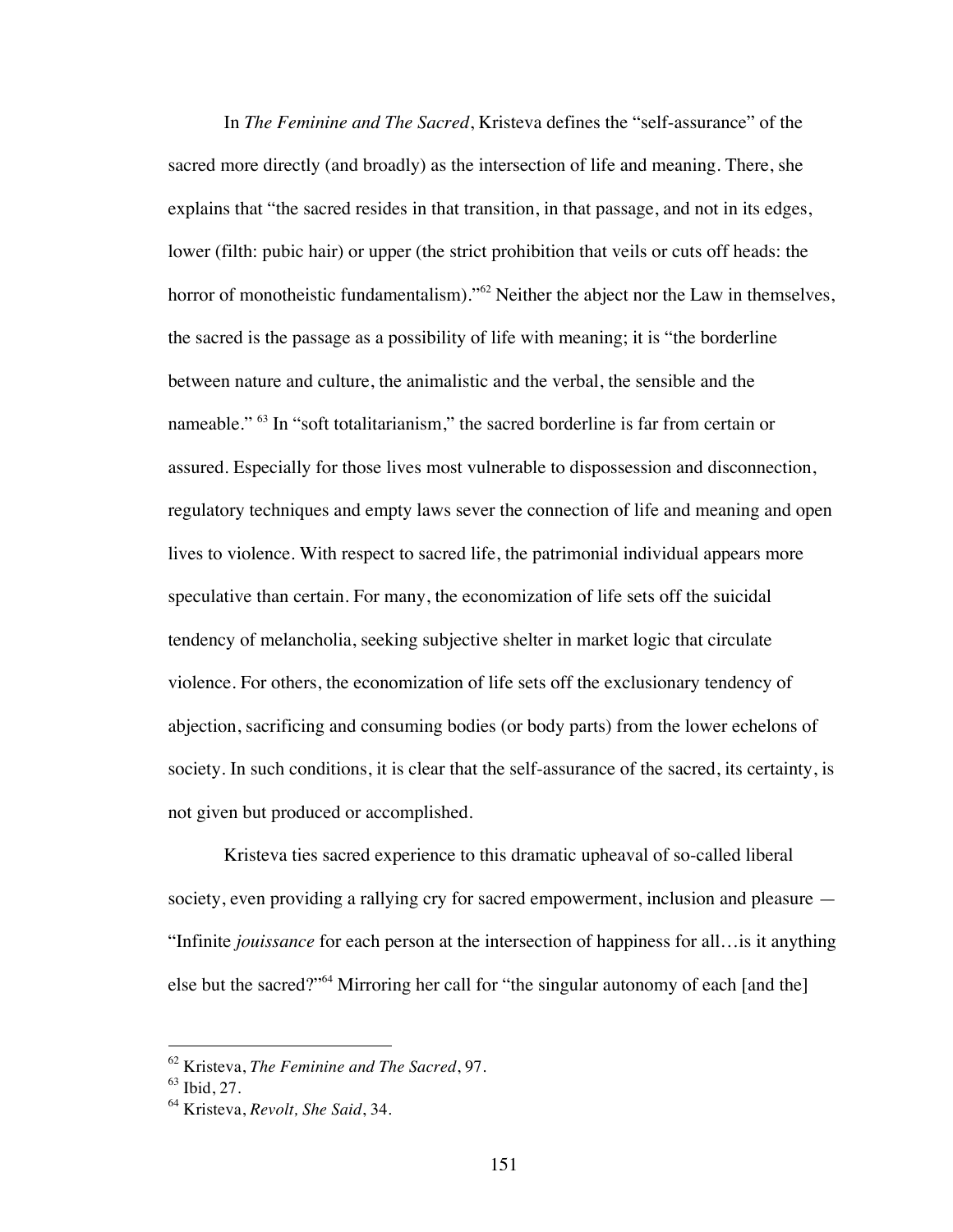renewed link with the other" through a psychic revolt that revitalizes and rehabilitates, the happiness of the sacred takes root out of the "fertile moment of depression."<sup>65</sup> According to Kristeva, the sacred can be found and formed out of the relocation of refusal in melancholia. Melancholics refuse to lose (the maternal Thing) and are caught within the passage of life and meaning, adrift from symbolic resources. In sacred experience, the subject refigures and relocates the refusal to lose. Specifically, the sacred supports loss by *refusing* to forget it. Martha Reineke captures the spirit of this movement when she writes that "if the subject can work through and articulate that which has been barred and concealed in the course of its own formation and division, the subject need not sacrifice that which has been excluded in order to secure its own being."<sup>66</sup> Sacred experience is a process of returning and working-through the drive force associated with maternal sacrifice. In a sense, the sacred is a "sacrifice of sacrifice," an attempt to include the excluded by symbolically supporting and sublimating that which has been "barred and concealed."<sup>67</sup> To be sure Reineke appears to overestimate the mastery by which one can sacrifice sacrifice, even pressing the thought that we "need not" our "vital necessity." In its redoubled form the sacrifice is, again, not total. The repressed sacrifice returns in a manner that undermines the identity of the subject and threatens to repeat itself within

 <sup>65</sup> Kristeva, *The Feminine and The Sacred*, 142.

<sup>66</sup> Martha Reineke, "Kristeva's Theory of Sacrifice" in Religion in *French Feminist Thought: Critical Perspectives.* Edited by Morny Joy, Kathleen O'Grady and Judith Poxon. (London: Routledge, 2003), 114.

 $<sup>67</sup>$  I borrow the phrase "sacrifice of sacrifice" from Kelly Oliver's description of the sublimatory</sup> representation of decapitation in Kristeva's *Visions capitales*. "Moving beyond the abjection and exclusion of others that results in phobic and perverse identities and relations, sublimation enable by representation translates violent impulses into creative life force. Sublimated jouissance replaces violence toward self and others; representations of sacrifice and human vulnerability replace literal sacrifice, which is to say that sacrifice is itself sacrificed to creativity and this sacrifice of sacrifice is definitive of humanity." See Oliver, "Meaning Against Death" in *Psychoanalysis, Aesthetics and Politics in the Work of Julia Kristeva*. Edited by Kelly Oliver and S.K. Keltner (Albany: State University of New York Press, 2009), 60.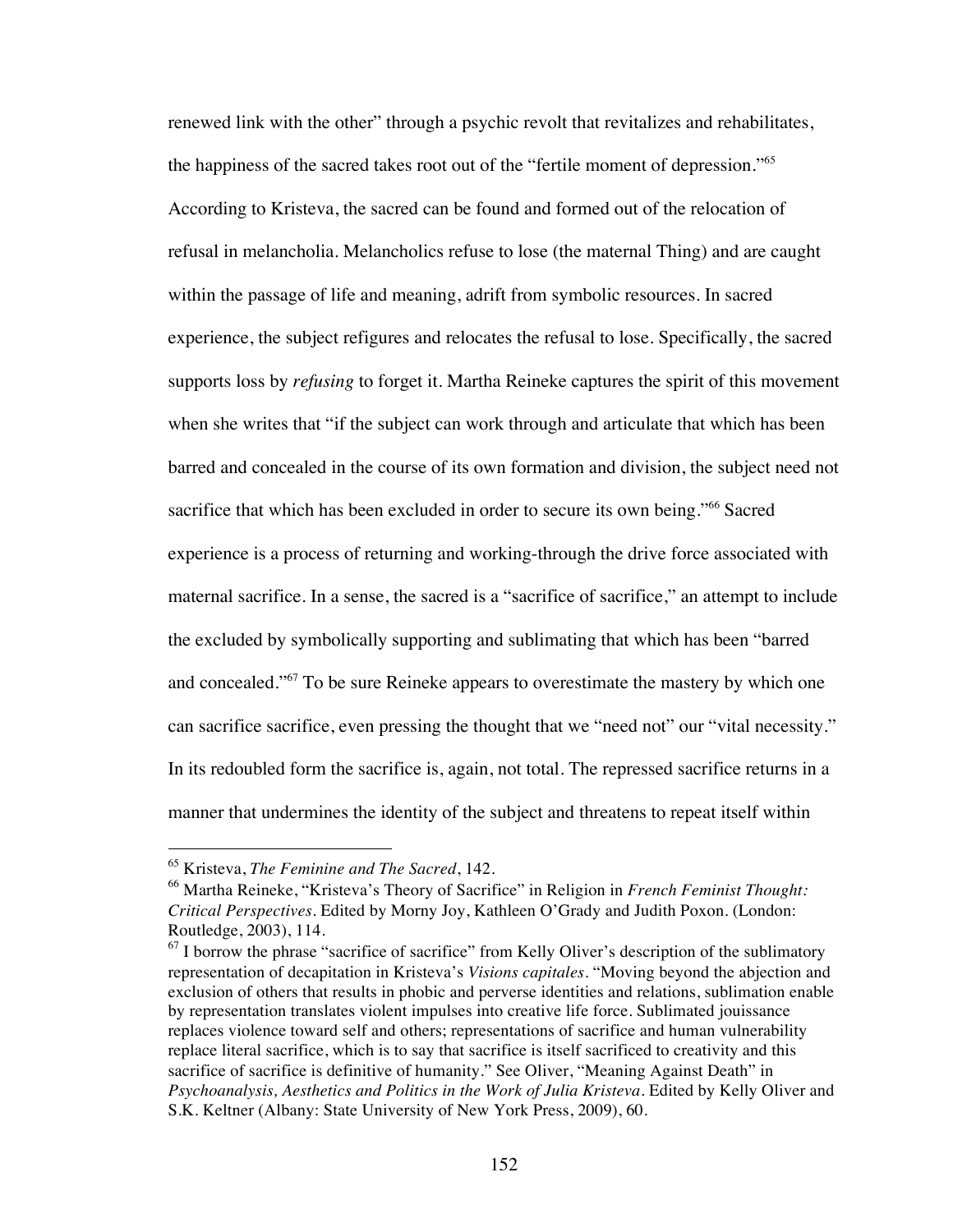symbolic life. Although the sacred cannot "secure our being" it can support it, encouraging (but not completing) the redirection of violent drives into signs.

The insecure "fruit" of the sacred can be grasped in Kristeva's proximity and departure from Freud with respect to the process of "working-through" that sacrifices sacrifice. In his technical paper "Remembering, Repeating and Working-Through" Freud describes "working-through" as a repetition of the drive "modified by interpretation and—for this reason—liable to facilitate the subject's freeing himself from repetition mechanisms."68 The interpretive modified repetitions of "working-through" stand in contrast with those of "acting out" wherein "the patient does not remember anything of what he has forgotten or repressed, but acts it out. He reproduces it not as a memory but as an action; he repeats it, without, of course, knowing that he is repeating it."69 In the distinction between working-through and acting-out, Freud links the former to symbolic modification and support of drives, the latter with their violent eruption. As Kristeva presents it, the sacrifice of sacrifice is this interpretive process of working-through vis-àvis sacrifice. By working through sacrifice, one interpretively redirects drives into signs, repeating (or redoubling) the sacrifice (as a sacrifice of sacrifice) in a manner that changes the very structure of the repeating drive (as sign).

In "Remembering, Repeating and Working-Through" Freud cites the transference relationship (between analyst and analysand) as the main "instrument" for transforming the "compulsion to repeat" in acting-out into a process of working-through. On his picture, the analyst

<sup>&</sup>lt;sup>68</sup> Sigmund Freud, "Remembering, Repeating, and Working-Through: Further Recommendations on the Technique of Psycho-Analysis II" in *The Standard Edition of the Complete Psychological Works of Sigmund Freud. Volume III*. Edited by James Strachey. (London: Hogarth, 1966), 147.  $69$  Freud, 150.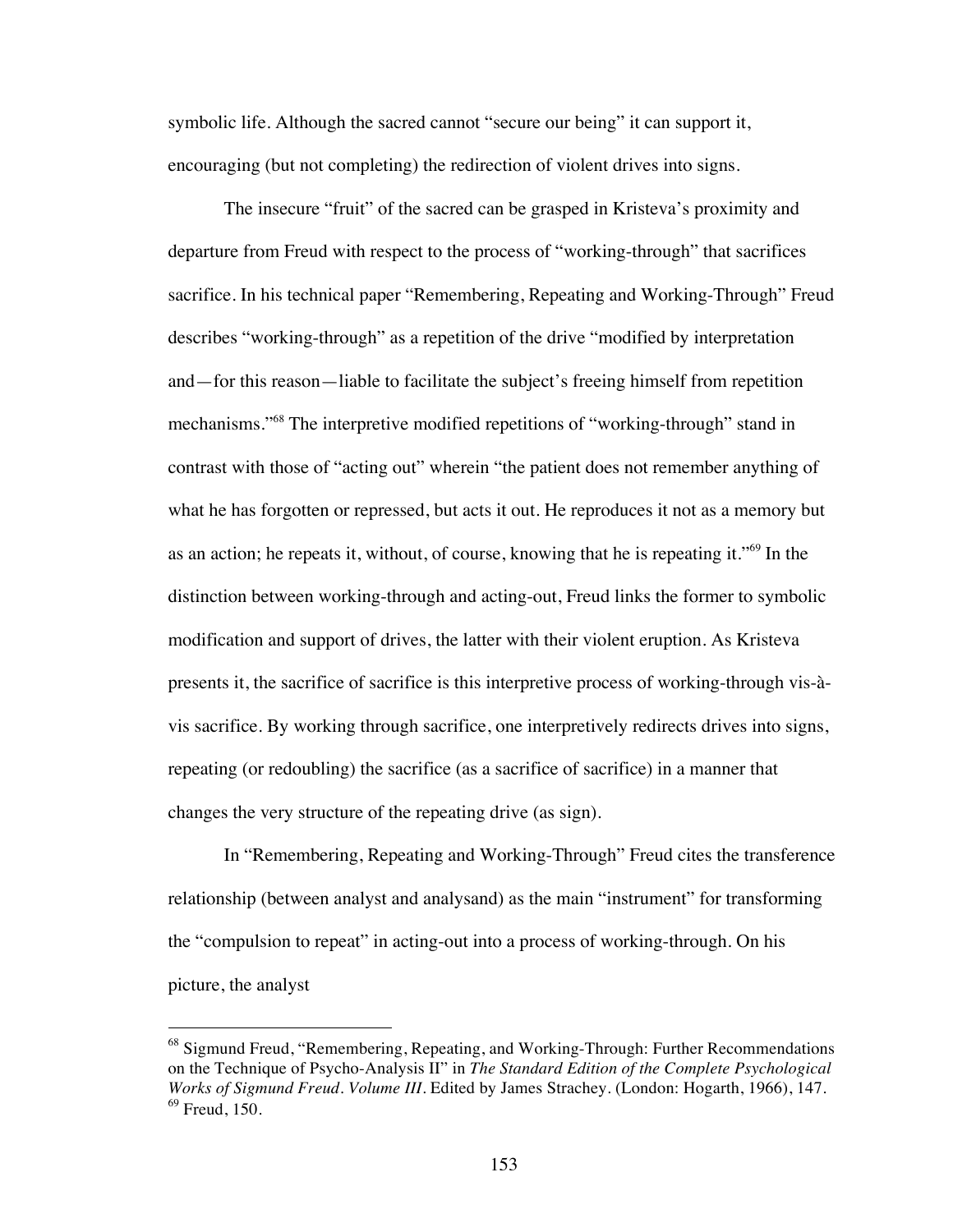admits [the compulsion] into the transference as a playground in which it is allowed to expand in almost complete freedom and in which it is expected to display to us everything in the way of pathogenic instincts that is hidden in the patient's mind. Provided [that the patient] respects the necessary conditions of the analysis we regularly succeed in giving all the symptoms of the illness a new transference meaning.<sup>70</sup>

For Freud, the transference relationship allows drives to pass from body to symbolic form through a "playground" that offers an initial form via the space of the transferential relationship itself. On Kristeva's picture, the imaginary father or loving third occupies the position of transference within the process of working-through. As we have observed, the loving third marks the site of the child's early drive transfer, the place where the semiotic emerges in the speech of the other. The sacrifice of sacrifice redirects and modifies a repeating drive only by finding an accepting place in language, the resources of which enable the "recreation of the transferential dynamic with other others" (i.e. beyond the analyst). With the support of the loving third, Kristeva suggests the interminable character of working-through marks a virtue rather than a failure of interpretive return.<sup>71</sup> As she puts it, "the interminability, no longer inexorable but open, is a sort of numerical, countable infinity that will continue in the future of a life and generations to come."<sup>72</sup> An interminable sacrifice of sacrifice is a process that is not masterful or "freeing" but open and supportive. In a manner analogous to psychic revolt, it appears that the promise of the sacrifice of sacrifice is won only in association with the imaginary father that links the interminable work of working-through to the infinite openness of loving bonds.

 $70$  Ibid, 154.

<sup>71</sup> Nouri Gana, "Revolutionaries without a Revolution: The Case of Julia Kristeva." *College Literature* 31.4 (Fall 2004): 198.

<sup>72</sup> Kristeva*, Intimate Revolt*, 40.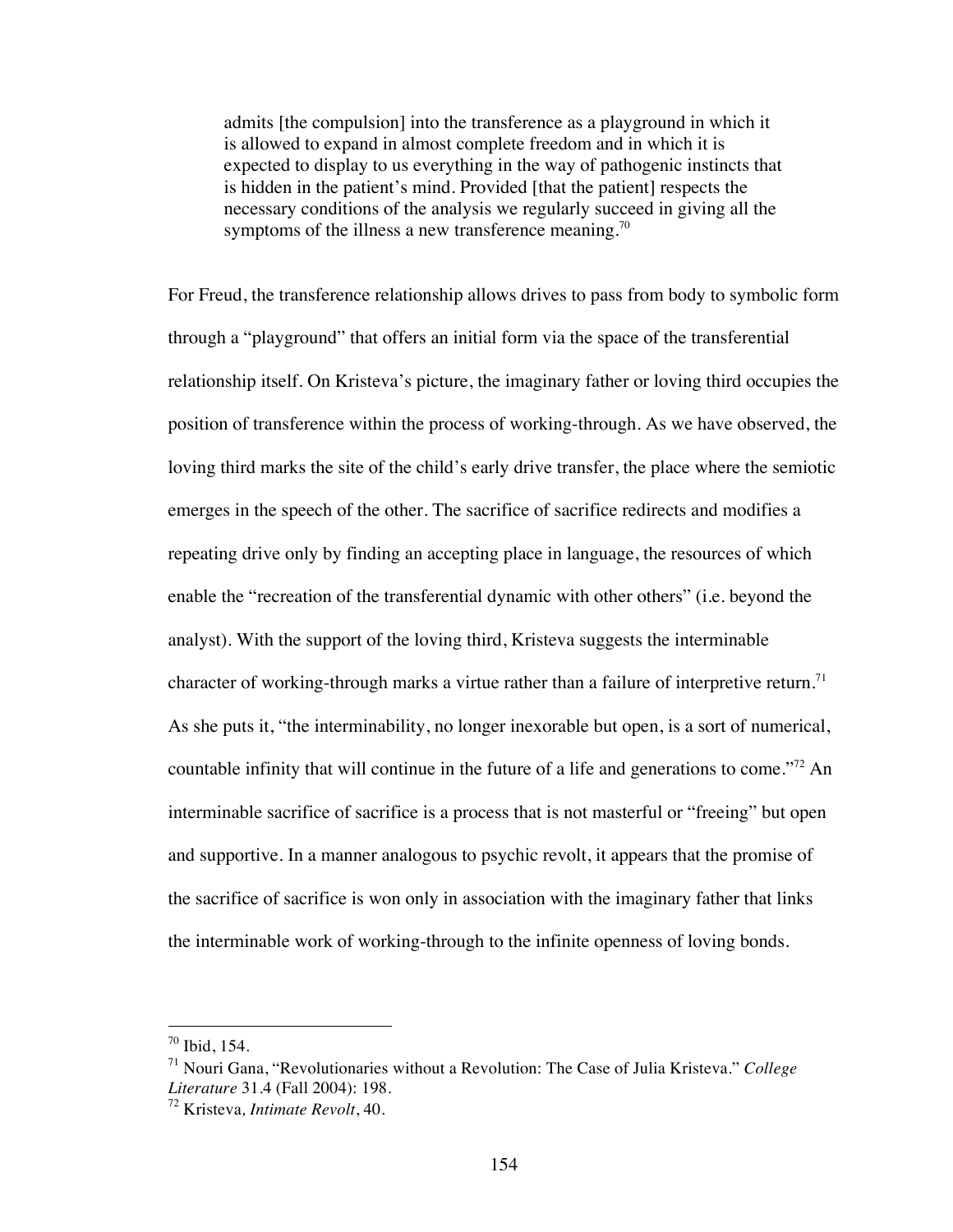For Kristeva, "the sacred seems both essential to women and very threatened in a world that knows how to do everything except unite 'souls."<sup>73</sup> More readily encountered as an abject body to be marketed and managed, the sacred is "essential to women" because they are more vulnerable to sacrifice. For women suffering the disconnection of life and meaning, she imagines how the sacred might amount to a form of resistance

What if the ancestral distinction between those who give life (women) and those who give meaning (men) were in the process of disappearing? What do you think? It would be a radical upheaval, never before seen […] might women be in a position to give a different coloration to the ultimate sacred, the miracle of human life: not for life itself, but life bearing meaning, for the formulation of which women are called upon to offer their desire and their words."<sup>74</sup>

For depressive patrimonial women reduced to "those who give life," the sacrifice of (maternal) sacrifice promises to "call upon their desire and words," to work-through and mend the disconnection between life and meaning. In the soft totalitarianism of the power vacuum, however, sacrificial logics operate along dense and multiple forms of difference and according to diverse and entangled histories of exclusion. Imagined through a more complicated picture of dispossession and disconnection, the sacrifice of sacrifice could approach its own promise—"infinite *jouissance* for each person at the intersection of happiness for *all*."

While this picture of even more radical upheaval recalls and diversifies the need for loving thirds in psychic and social life, Kristeva complicates this undertaking by linking the sacred even more essentially to women. In a slippage that will be shown to be recurrent in her thought, Kristeva reduces women to "those who give life"

 <sup>73</sup> Kristeva, *The Feminine and The Sacred*, 137.

 $74$  Ibid, 14.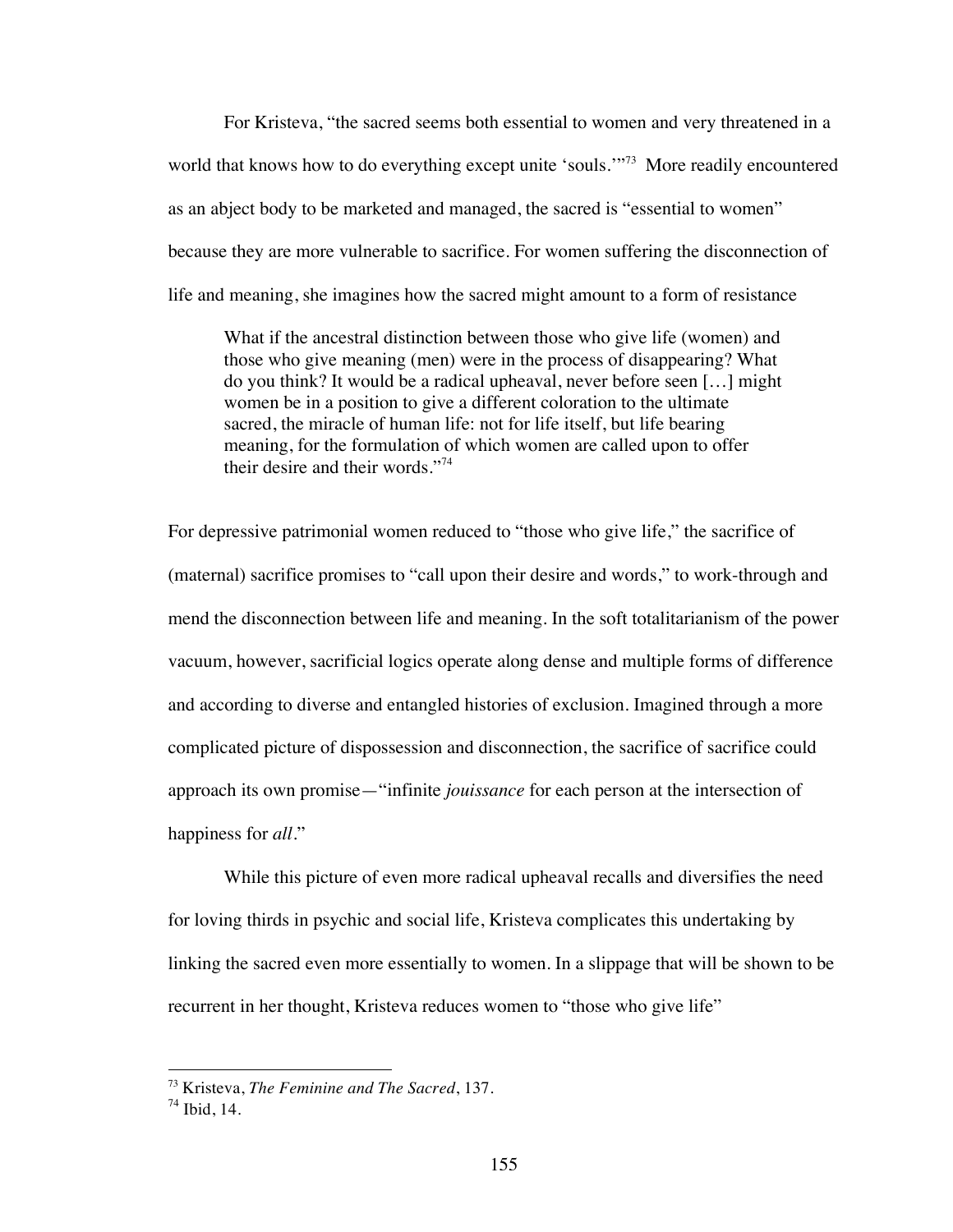The vaginal body, that dwelling place of the species, imposes on woman an experience of the 'interior,' of internal reality that does not allow itself be easily sacrificed by the prohibition, or represented by the codes resulting from the prohibition (language, images, thought and so on). Whether mistress or mother, a woman remains a stranger to the sacrifice she participates in it, she assumes it, but she disrupts it, she can also threaten it. It is therefore understandable how a vital depth also constitutes a social danger.<sup>75</sup>

Here Kristeva suggests that women's vaginal reproductive body is a resistant outside to movements of power. No longer "familiar" with sacrifice, as its frequent victim, women are "strangers to sacrifice" as an interior that "does not allow itself be easily sacrificed by the prohibition." Such a claim essentializes women's claim on the sacred in a manner that would foreclose attention (and resistance to) diverse axes of sacrificial violence. More broadly, it reflects Kristeva's maintenance of an excess to the violence of the power vacuum and soft totalitarianism. While Kristeva celebrates the disappearance of the distinction between "those who give life (women)" and "those who give meaning (men)," she does not abolish the distinction between *zoe* and *bios*. In the Kristevan text the intersection and entanglement of *zoe* and *bios* is clear—from her celebrations of "life bearing meaning" to her outline of normalizing mechanisms that produce the patrimonial individual— but so also is their ultimate heterogeneity. In a recent interview with John Lechte, Kristeva answers the question decisively: "JL: In the end do you accept the wellfoundedness of the distinction between *zoe* and *bios*? JK: Yes, entirely."76 Kristeva's commitment to the *zoe*/*bios* distinction is examined more directly in the proceeding section. Here the question of resistance is framed by the very fact that, in the power

 <sup>75</sup> Kristeva, *The Feminine and The Sacred*, 16.

<sup>76</sup> John Lechte and Maria Margaroni "Interview: Sharing Singularity" in *Julia Kristeva: Live Theory* (New York: Continuum Books, 2004), 158. 143-164.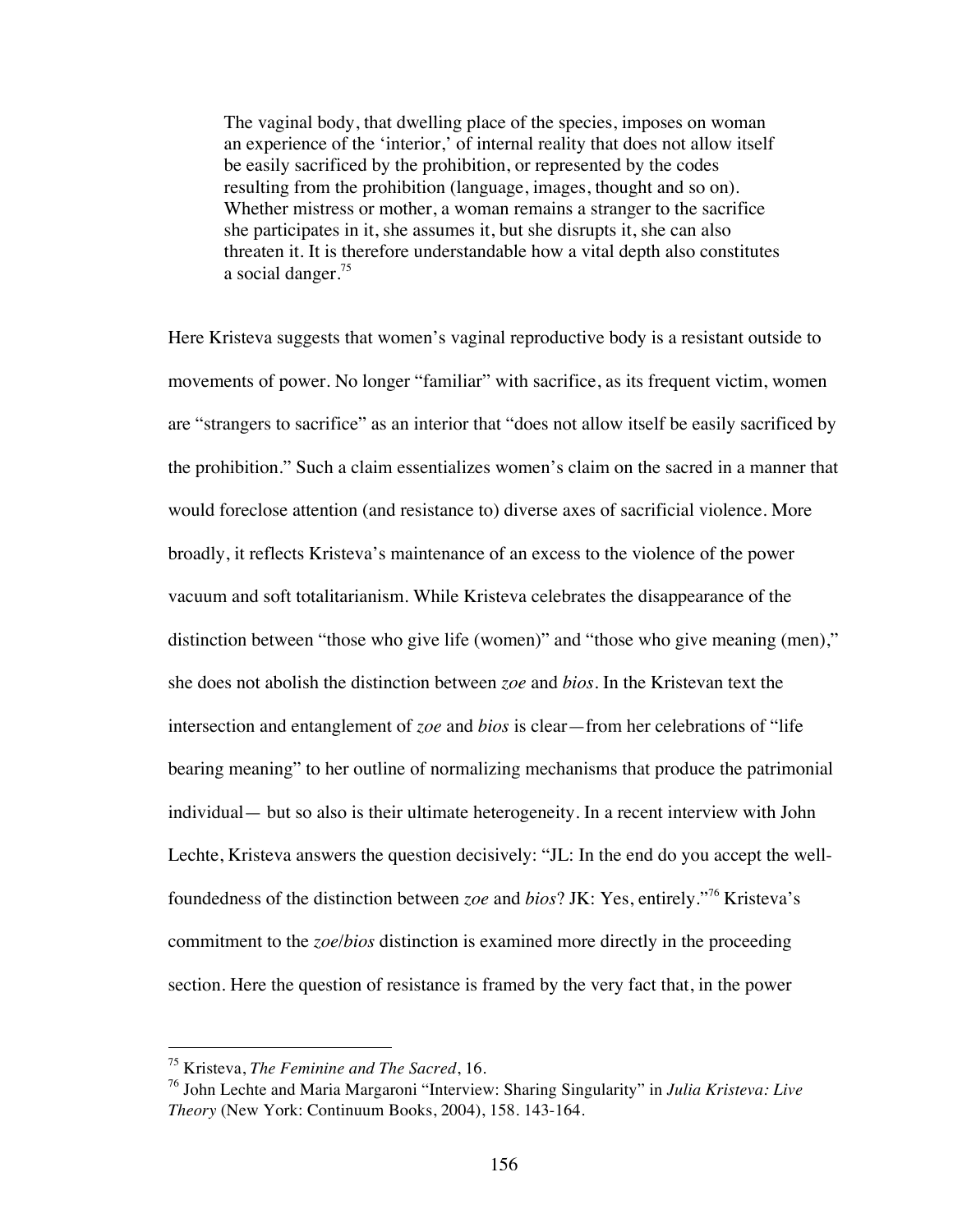vacuum, "interior reality" is *not* given, least of all for vaginal bodies and others vulnerable to intimate and invasive regulation. In the conditions Kristeva describes—a normalizing, falsifiable, spectacular order that (de)regulates psychic life —the locus of resistance is not excess but intimacy.

The sacred and revolt should be thought together as forms of intimate resistance that empower the borderline of life and meaning by producing it anew. As we have seen, the elaboration of normalizing power in the power vacuum and the "loss of values" in soft totalitarianism create conditions in which patrimonial individuals experience, in differential ways, the disempowerment of diffuse power and empty laws and the weak symbolic ties of a "culture" in which "life itself" is the supreme value. In these biopolitical conditions, patrimonial men and women suffer the disconnection of life and meaning. Having shown that the psyche is a political and power laden scene, Kristeva maintains that the "transformation of man's relationship to meaning […] intrinsically concerns public life and consequently has profoundly political implications. In fact, it poses the question of another politics, that of permanent conflictuality."<sup>77</sup> In this way, Kristeva's intimate forms of resistance do not aim to "deliver us" from the political, nor do they imply that the "couch is expected to rise up and take power."78 In recognition of the depths and non-locatability of normalizing power, psychic revolt and sacred experience return to and renew the conditions by which we become political-beings and subjects of power. Both returns outline a process through which drives and affects find support in signifying systems. This support is endangered in the soft totalitarianism of the

 <sup>77</sup> Kristeva, *Intimate Revolt*, 11.

<sup>78</sup> Gana, 201; Kristeva, *The Sense and Nonsense of Revolt*, 50.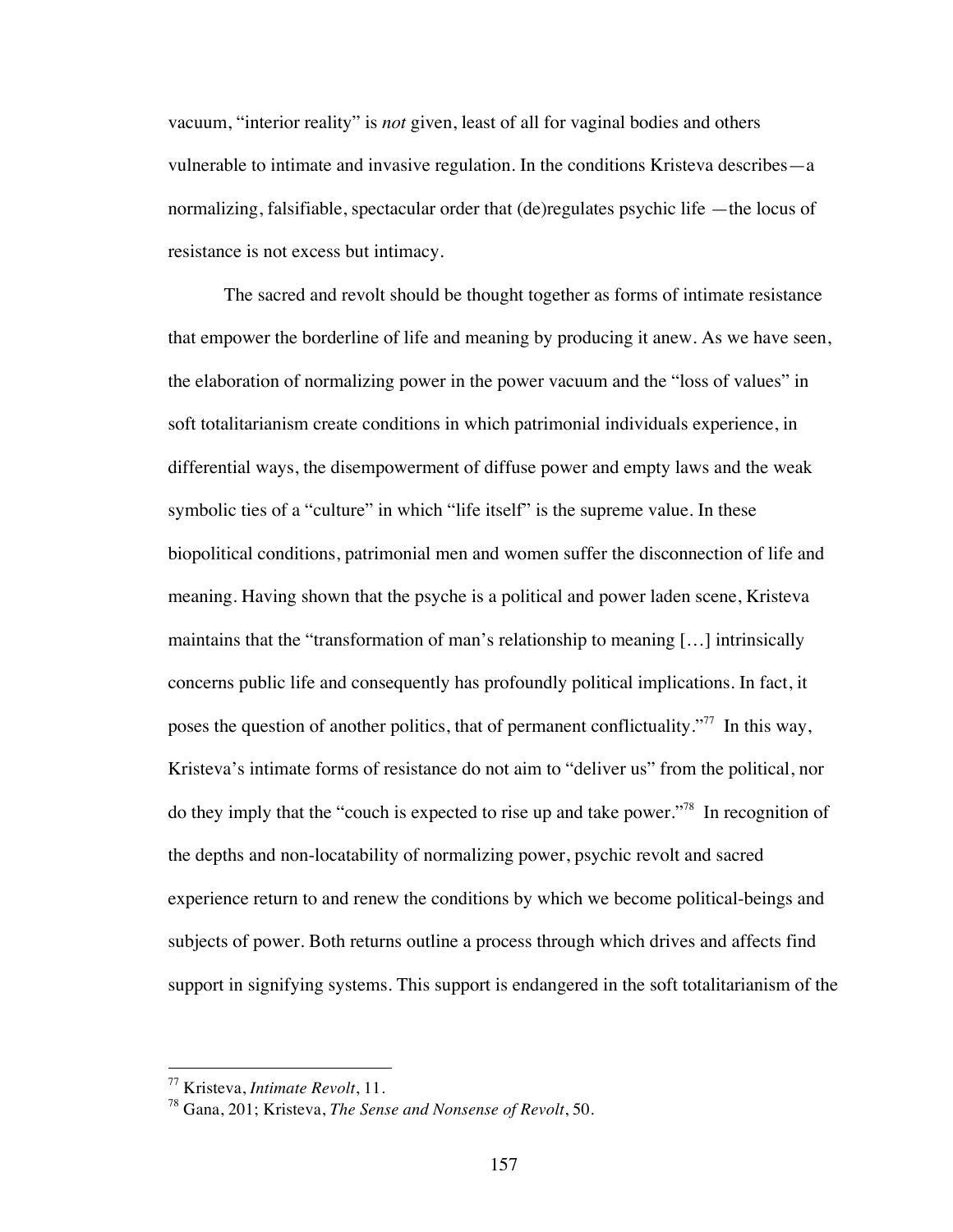power vacuum where depression, a flimsy defense and an enterprise, is a not-so-talkative way of life.

To be clear, the extent to which psychic revolt and sacred experience amount to resistance hinges on whether their returns repeat *and refigure* the process of authorization. If the sacrifice of sacrifice falls back into sacrifice or if, in revolt, "'I' include myself at the top [and] exclude those at the bottom," then Kristeva's intimate resistance is merely a repetition of the violence of a normalizing falsifiable order. As observed in the earlier discussion of Freud's notion of "acting-out," the compulsion to repeat is itself a form of resistance, a resistance to the process of recollecting and reckoning with formative traumas. The notion of "working-through," which helped clarify the sacrifice of sacrifice in its distinction from compulsive repetition, describes another course of repetition. Working-through repeats and, via interpretation, modifies the drive in a manner that loosens (or "frees") it from the "repetition mechanism" (or the compulsion). The movement of loosening marks a space of interrogation and reflection that distinguishes its repetition from unknowing compulsion and that introduces an internal change in the drive itself. The notion of working-through should describe the goals of the broad project of intimate resistance. Interpreting formative impasses, intimate resistance repeats in return but this repetition must also modify and refigure. Not masterful but interminable, not as much liberatory as supportive, revolt and the sacred must return and repeat only with resources of interpretation.

In the case of both revolt and the sacred, the most important resource of this kind is that of *questioning*. For Kristeva, the sacred intersection of life and meaning is, in a sense, itself a question. In *New Maladies of the Soul* and *Intimate Revolt*, Kristeva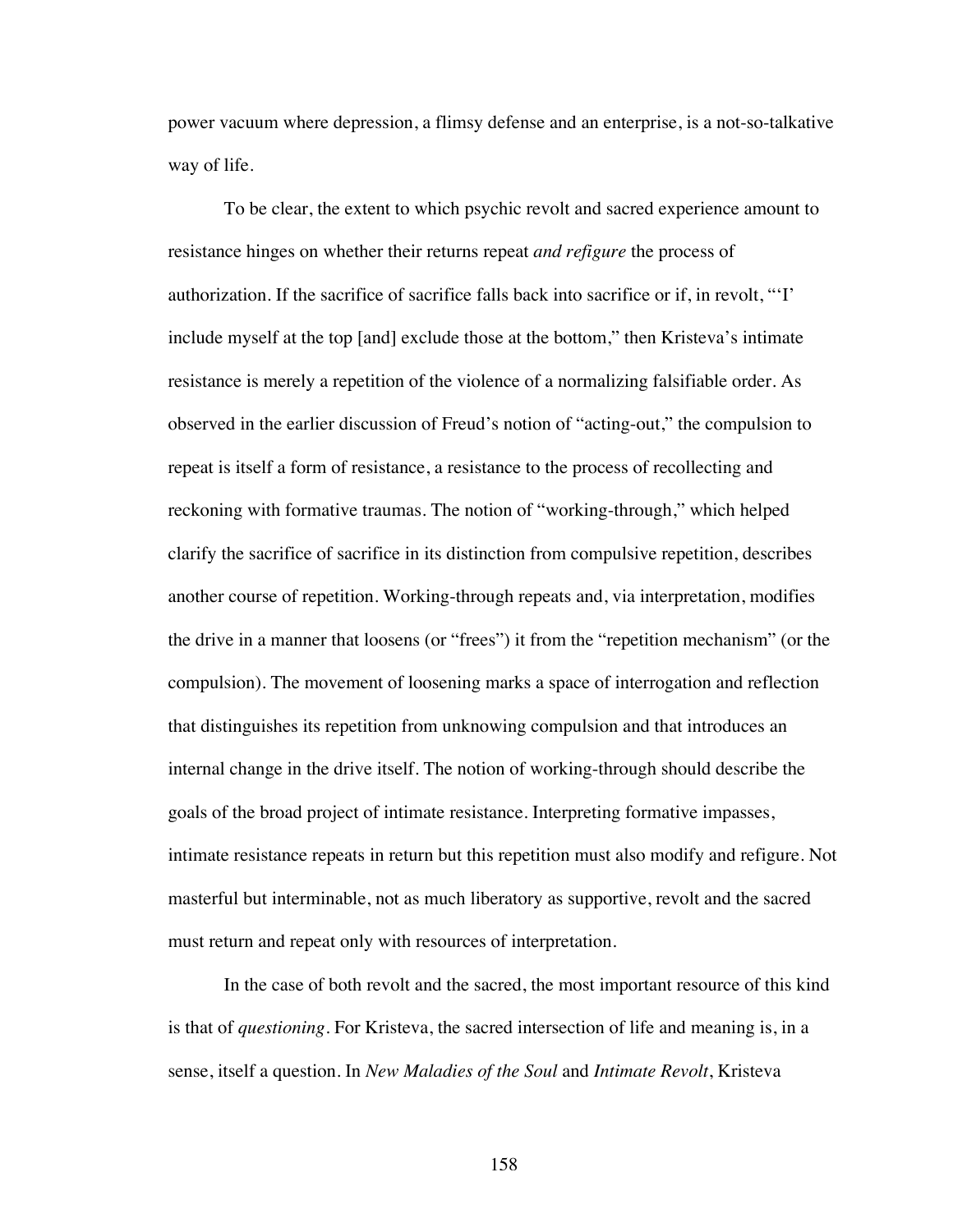reinterprets symbolic castration beyond the paradigm of lack (characteristic of the Lacanian Symbolic) and argues that castration is essentially a *question*. 79 That is, in a manner consistent with her claim that the child enters language only with support, Kristeva suggests that the symbolic order cannot be founded on lack and negation alone. Importantly, the transition from the pre-symbolic to the symbolic is also spurred and supported by questioning. To be sure, the child develops signifying capacities through the negation of saying "no," trading objects and things (especially the maternal thing) for the representation of the signs. The "no," which reflects the negativity of maternal separation, opens unto all symbols and introduces negativity into language itself. $80$ Language bears a lack insofar as signs are not things. However, before the "no," questioning allows an experience of relationality that supports the drives in language and, eventually, supports the reconnection of signs and things in the form of a "negation of negation." In effect, the relational pleasure of questioning counter-balances the impending trauma of negation. Of this transition Kristeva summarizes that "its value lies not in being a brutal cut. It lies in benevolently generating the capacity of thinking itself, precisely since beyond negation, what psychoanalysis calls symbolic castration is a question […] the question opens the *infans* to discourse and allows speech to be taken toward an endless horizon."81 The value of the sacred cut lies in its connection to questioning and, in the sacrifice of sacrifice, the process of questioning contributes to that of working-through wherein the question helps interpret and modify drives and affects in language.

 <sup>79</sup> Kristeva, *Intimate Revolt*, 146; Kristeva, *New Maladies of the Soul*, 88.

<sup>80</sup> Oliver, *The Colonization of Psychic Space*, 146.

<sup>81</sup> Kristeva, *Intimate Revolt*, 146.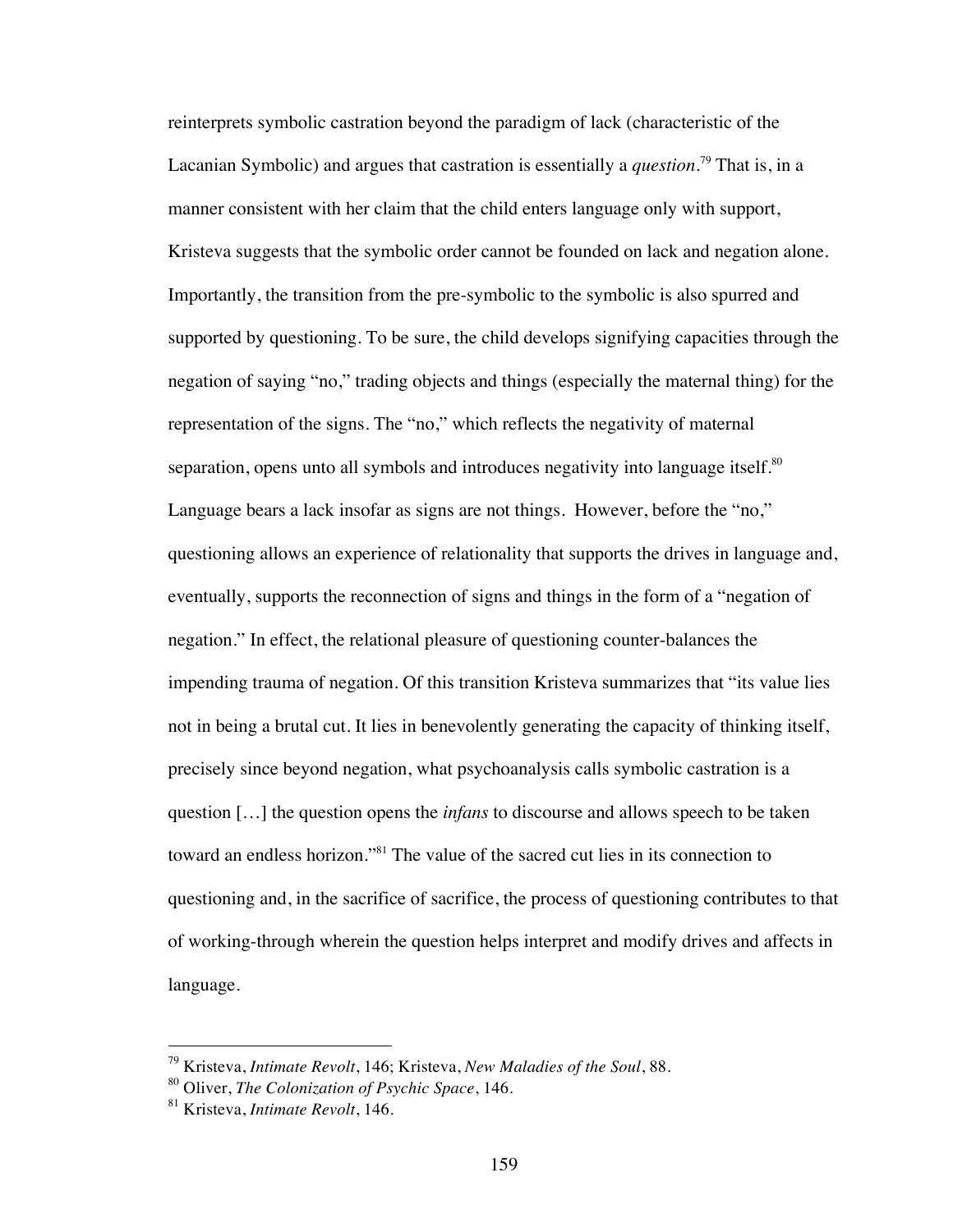In the repetition of return, the transformative role of questioning is perhaps most clear in Kristeva's writings on psychic revolt. "Opening unto the symbolic in the form of a double negation, an indefinite questioning," psychic revolt is a return to the conditions of authorization that questions and displaces old laws for the sake of the future as a future that authors questions.<sup>82</sup> This process is different from the revolt of the "nihilist" whose repetitions withdraw into old values or un-questioning new ones. "It is not enough to revive the permanence of revolt, which technology may have blocked, in order to recapture happiness or some sort of serene stability of being."<sup>83</sup> Instead, the interrogations of revolt "relentlessly repeat retrospective return so as to lead it to the limits of the representable/thinkable/tenable."84 At these limits the revolting subject experiences the value of questioning as drives and affects are brought to language in a manner that is conflictual but supportive (not secure and serene). At the borderline of life and meaning, the experience of the value of questioning introduces a change in the repetition of return. The so-called new values of the soft totalitarian power vacuum are "values that have forgotten to question themselves."<sup>85</sup> The life of the patrimonial individual is, we recall, not simply a life without speech but a "life without questions." In the process of renewing and revitalizing the connection between life and meaning, psychic revolt installs the question as the value of this sacred cut. In this way, the indefinite questioning of revolt marks the possibility of another economy, one that interrogates the totalitarian threat of

 <sup>82</sup> Ibid, 213.

<sup>83</sup> Ibid

 $84$  Ibid, 7.

 $85$  Ibid, 6.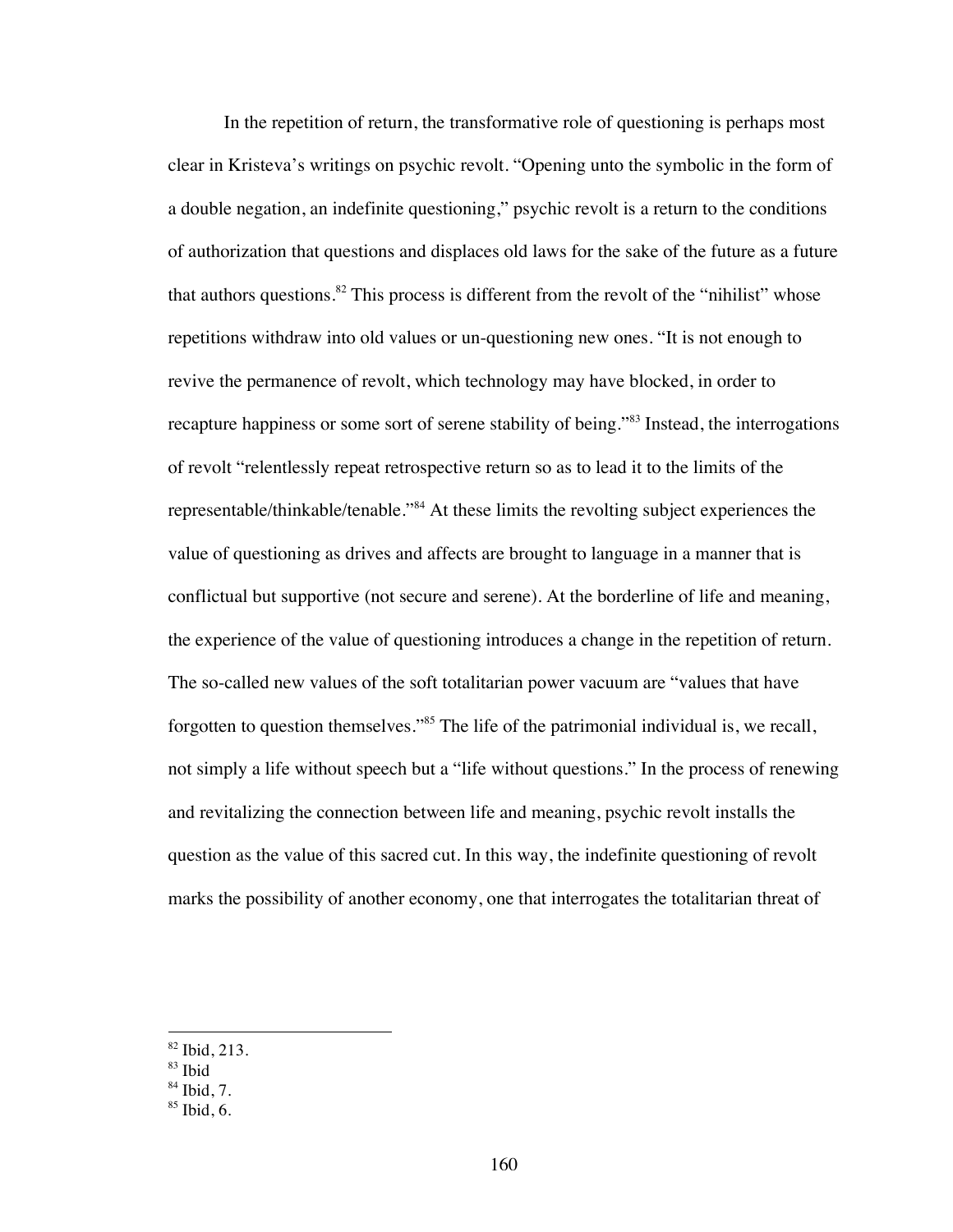the power vacuum, "the threat of destroying life after having devalued the question of its meaning."<sup>86</sup>

The picture of psychic revolt as a practice of indefinite questioning should be read in context with the understanding of biopower as a power that "places living [and speaking] being in question." Borrowed and adapted from Foucault's description of the threshold of modernity, the notion of "living [and speaking] being in question" marks how biopower operates through questioning. That is, the question of what constitutes life and language is part of the biopolitical production of an answer to—or to use Agamben's vocabulary, a "decision" on— that question. At the level of the psyche, the questioning of revolt is also linked to an answer or "decision" because it supports the child's "no" and "opens unto the symbolic." In revolt, questioning is critical and interpretive but it is also part of a process that is both repetitive and productive. In intimate resistance, the refigured psychic economy borne of questioning is not one beyond the movement of decision (or, obviously, the sacred cut of the question). Rather it is an economy that might be better able to interpret, critique and work-through the impasses of authorization and the values those impasses circulate and hide (under the guise of "life itself") in the soft totalitarianism of the power vacuum. Clearly, then, Kristeva's account of intimate resistance diverges from that of Agamben, a fact made clear by her celebration of a life that authors questions in order to author biography, "a life to be told and written."

## **Zoe, Bios, Biography**

 <sup>86</sup> Kristeva, *The Feminine and the Sacred*, 13.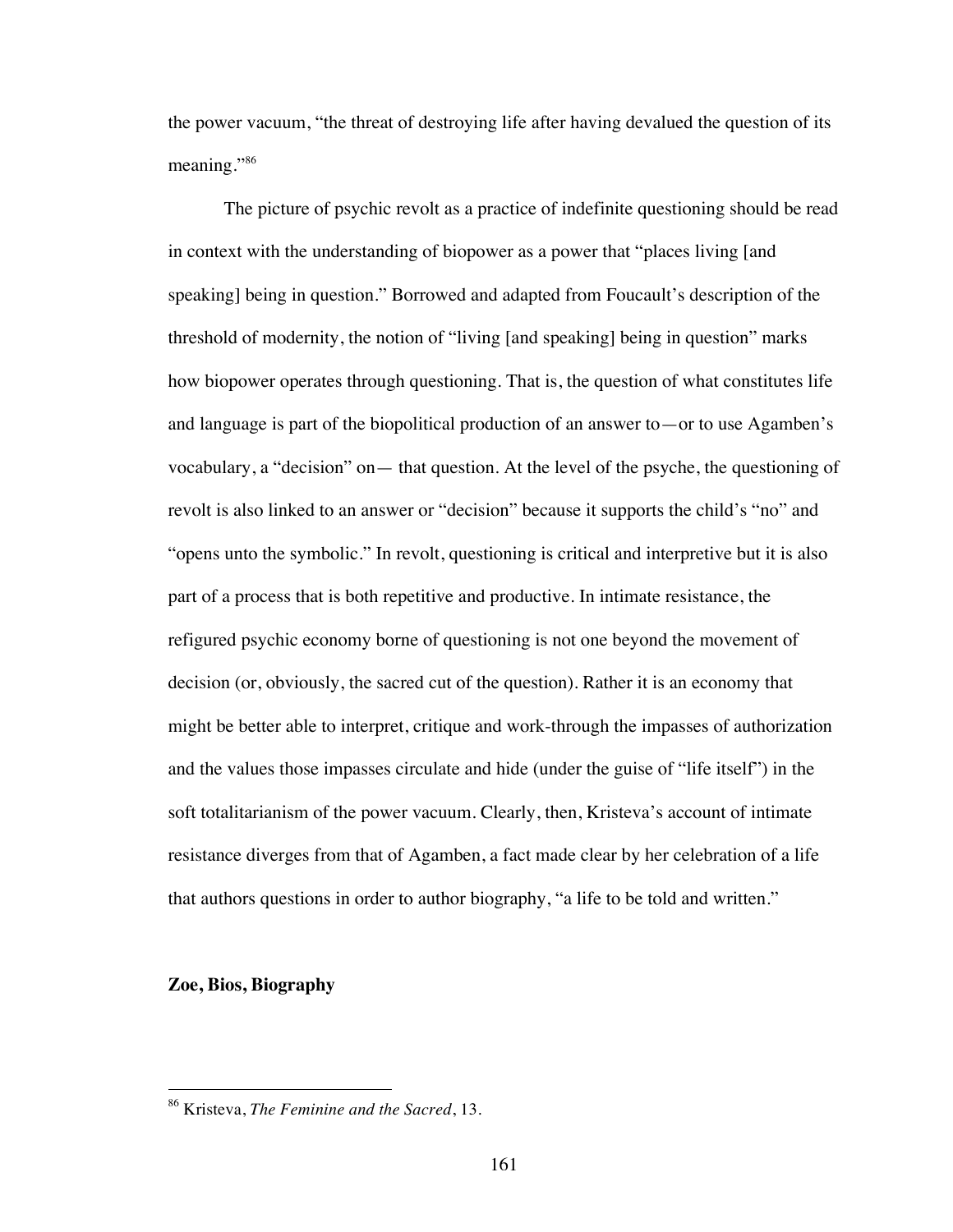The melancholic women of *Black Sun* pre-date and pre-figure the biopolitical turn in the Kristevan text outlined in this chapter. Failed by a flimsy symbolic law, Helen and Isabel suffer from symbolic collapse and occupy a "not-so-talkative world." For each, depression is like a "living death," a "bottomless despair" cut off from language and withdrawn from the social world.87 In *The Sense and Nonsense of Revolt*, *Intimate Revolt*, *The Feminine and The Sacred* and other later texts, Kristeva argues that the mute symptom and the general "inability to represent" reflect the vacuumed totalitarian character of contemporary power. Making clear the multiplication of normalizing power and regulatory mechanisms that attend soft symbolic law, Kristeva uncovers mutations of Helen and Isabel in the living death of patrimonial men and women. In the power vacuum, the economization of embodied life is another flimsy defense in a depressive culture disempowered and disconnected from meaning-making. In this context and at the borderline of *zoe* and *bios*, intimate resistance is "another politics" because it engages, at the psychic depths of normalization, a practice that eludes Helen, Isabel and others— the practice of biography. Although "it is not a time of great works," the "tiny revolt" of questioning in order to tell our story "resuscitates our innermost depths" and "preserves the life and mind of the species."<sup>88</sup> The connection between psychic revolt and biography highlights resistance as a refiguring displacement and narration of the past, a disruption and recombination of our formative impasses. But it also returns us to a more troubling trajectory in the Kristevan text—the maintenance of the distinction between *zoe* and *bios*. In the discussion of psychic revolt above, Kristeva's tendency to link women's vaginal body to an inherently resistant *zoe* is suspended. However, even when following the more

 <sup>87</sup> Kristeva*, Black Sun*, 76 and 91.

<sup>88</sup> Kristeva, *Intimate Revolt*, 5 and 13.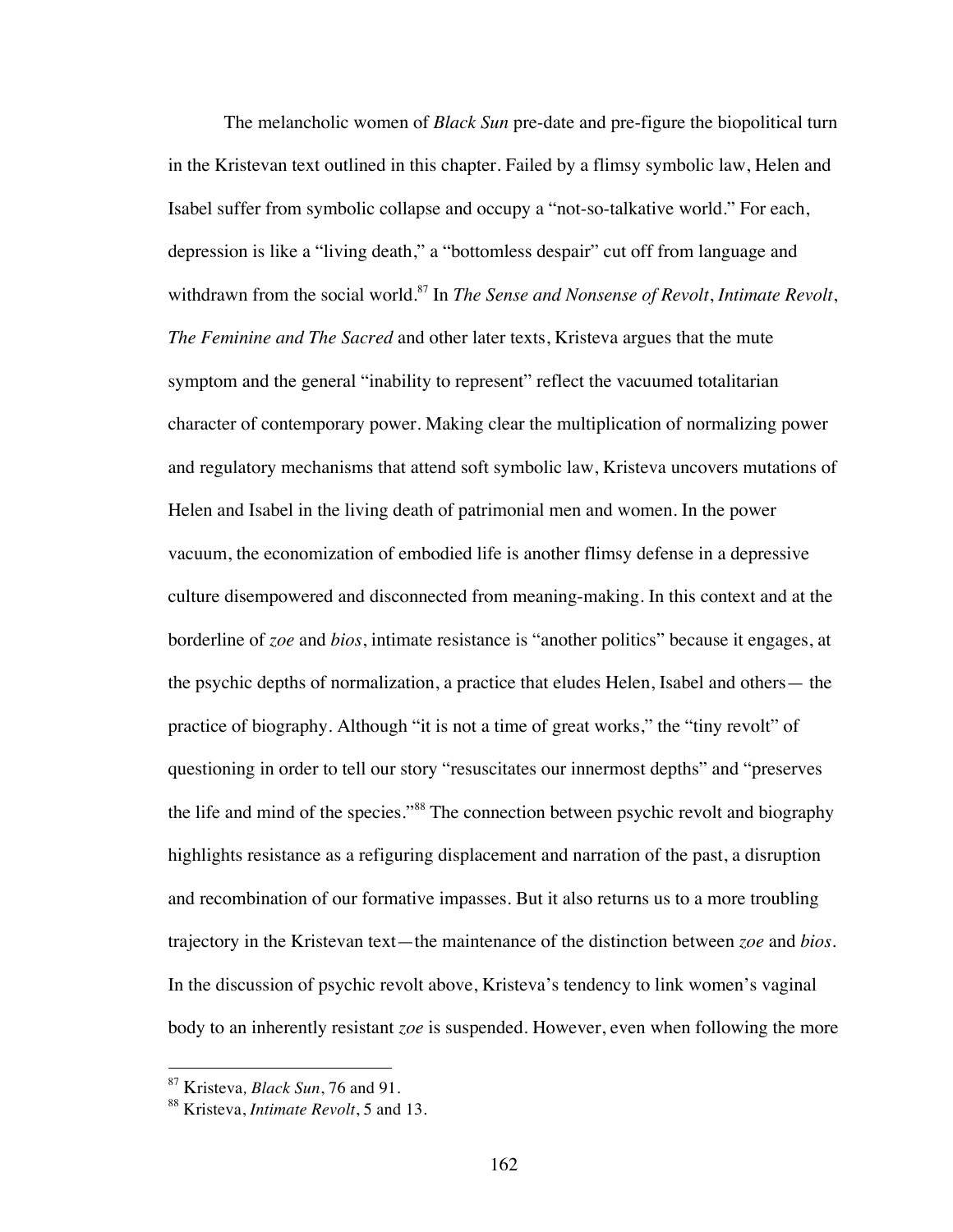promising thought of Kristevan resistance—one rooted in intimacy rather than excess revolt returns to the question of *zoe* and *bios*. By way of conclusion, this section marks an excess harbored in Kristeva's intimate resistance and re-frames the capacity of her text to work-through its own omissions. Specifically, I weigh the differences of Kristeva and Agamben's strategies of biopolitical resistance, an *infans* to be worked-through and infancy that jams.

As this chapter has observed, Kristeva is attentive to how lives conflated with "life itself, life without questions" (*zoe*) are rendered more vulnerable to violence and exclusion. With a particular investment in disappearing the distinction between "those who give life (women)" and "those who give meaning (men)," Kristeva's account of the power vacuum and soft totalitarianism uncovers the metonymic relation of *zoe*-bodywoman-animal and its operation through differential and differentiating power. In women's reduction to the reproductive dwelling place of the species, their bodies are opened up to more invasive and violent regulation. However, in another movement she commits this same reduction, suggesting that the dwelling place "does not allow itself be easily sacrificed by the prohibition, or represented by codes resulting from the prohibition."<sup>89</sup> To be sure, Kristeva's critical explorations offer significant resources to theorize the exclusions of her own text. The notions of abjection and sacrifice can be refunctioned, in a reflexive manner, to theorize the production of "a vital depth that also constitutes a social danger," a resistant outside to normalizing violence.

 <sup>89</sup> Kristeva, *The Feminine and The Sacred*, 16.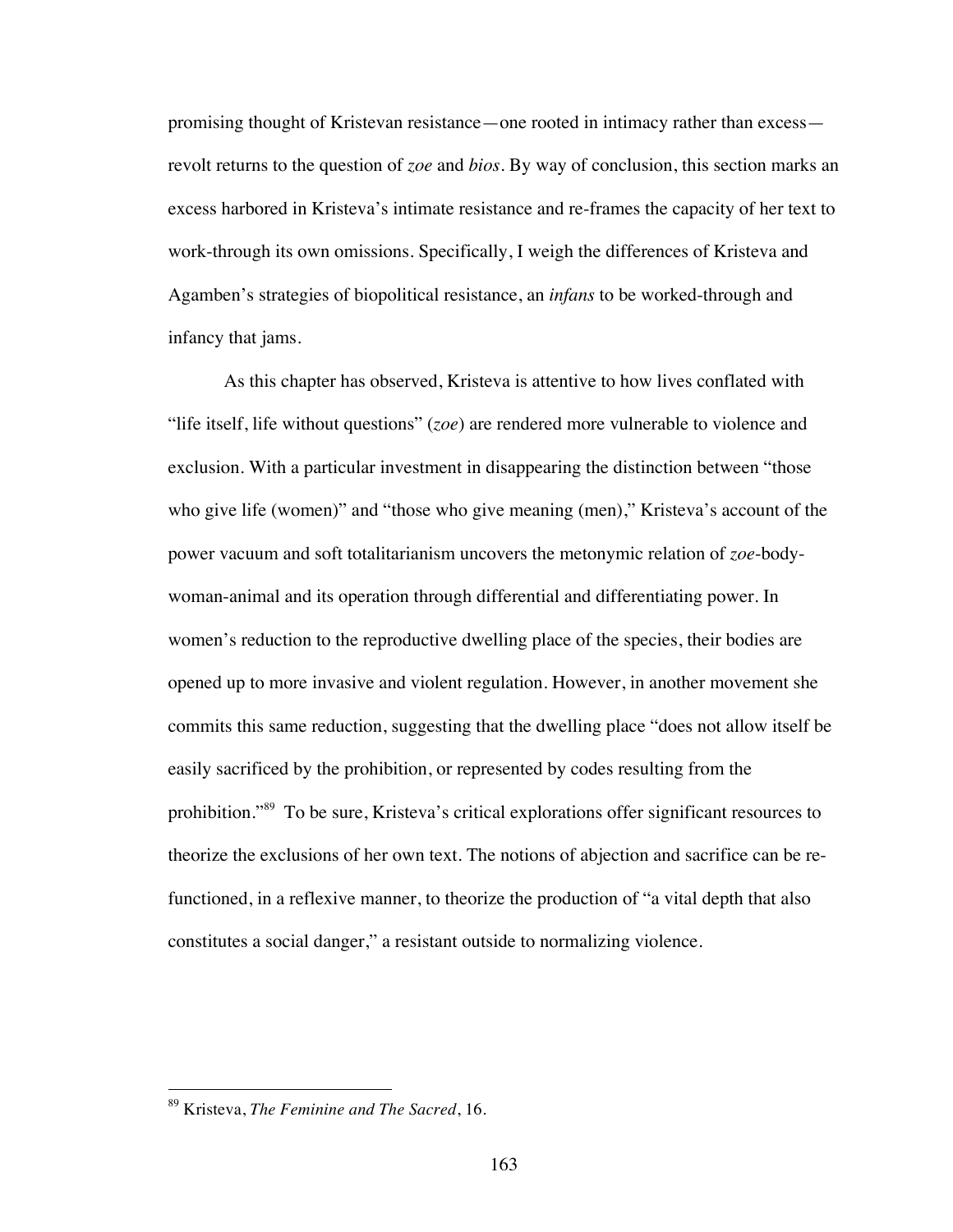Nevertheless Kristeva's attention and inattention to slippage suggests that her text is itself ambivalent, especially vis-à-vis  $zoe$ -body-woman-animal.<sup>90</sup> On the one hand, she critiques the violence of a normalizing power that produces individuals, in differential and differentiating ways, as depressive enterprising patrimonial men and women that struggle to speak. On the other hand, Kristeva has a tendency to link life, women and animals to an excess materiality beyond the reach of prohibitions and the movements of normalizing power. The question of Kristeva's ambivalence can be set in a more biopolitical frame. On the one hand, "life itself, life without questions" is a production of the power vacuum and a reflection of biopolitical power. On the other hand, there is *zoe*, an excess pure and resistant materiality that precedes and exceeds subjection, the "generally biological aspect of life: which would be as it were 'programmed' […] by genetic destiny."91 Cast and re-cast again, Kristeva's ambivalence marks a regulatory undercurrent to her attempt to recover and produce lives to be told and written, biographies. In the process, Kristeva produces life itself, a life of (one of the least biographical of characteristics) destiny. Returning and repeating again, this production has been observed in the vital necessity of sacrifice maintained in psychic revolt.

As it bears upon the distinction between *zoe* and *bios*, Kristeva's ambivalence diverges from an Agambenian frame. On Agamben's terms, so long as Kristeva accepts the *zoe*-*bios* distinction, the attempt to recover and support lives to be told and written will produce bare life. For Agamben, "tiny revolts" that displace old authorities and work-through the impasses and traumas of an individual's history, are biopolitical machinations, "ceaselessly updated decisions in which the caesurae and their re-

 <sup>90</sup> Oliver, *Animal Lessons: How They Teach Us to be Human*, 300.

<sup>&</sup>lt;sup>91</sup> Lechte and Margaroni, "Interview: Sharing Singularity," 158-159.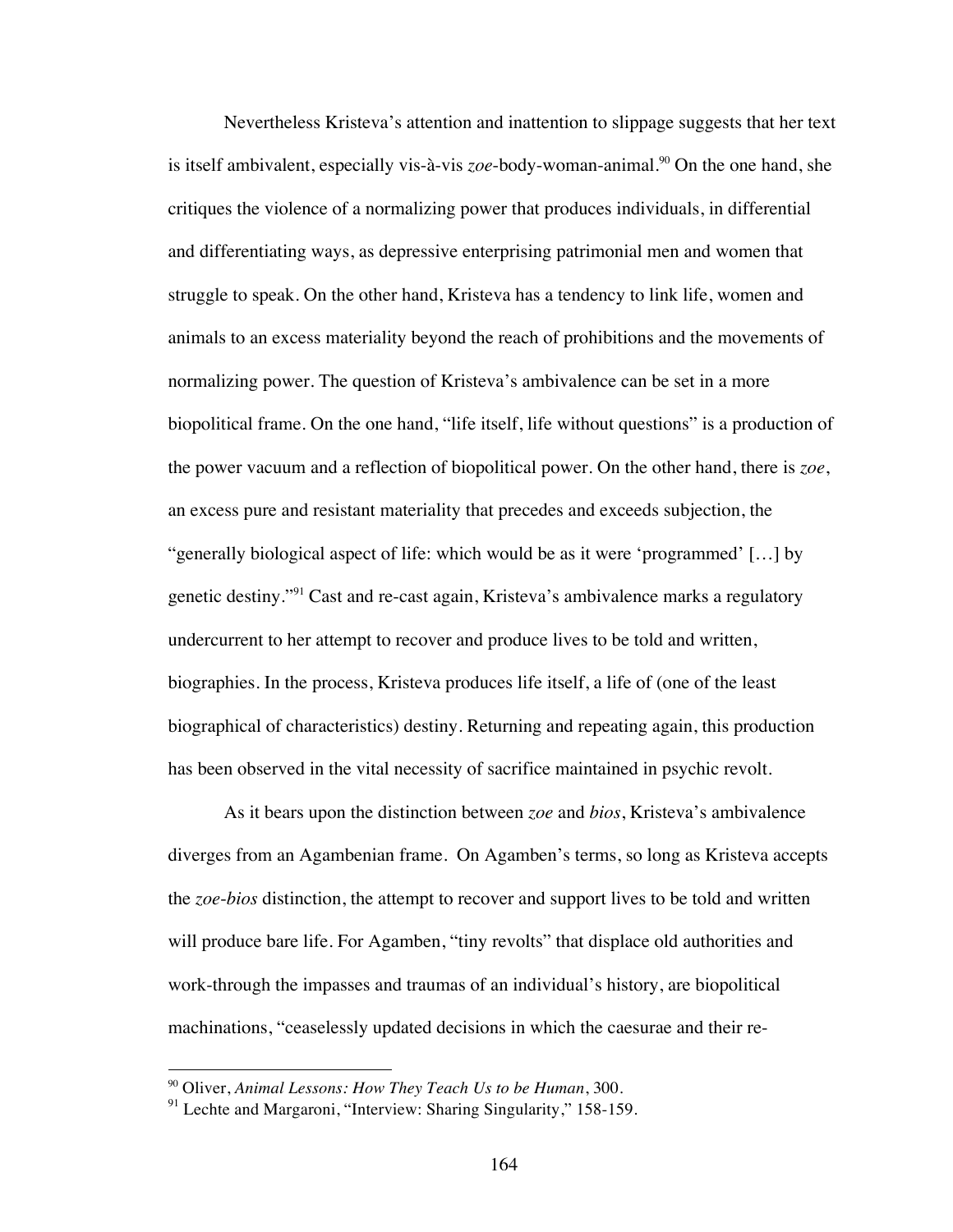articulation are always dislocated and displaced anew."92 This machination applies as much to the movement of refiguring as repeating, each an effective re-functioning of a "bloody and lethal" logic. If we consider Agamben's own analogous call to return to and renew the conditions of speaking-being, his divergence from Kristeva deepens further. Found in the concept of infancy discussed at length in the previous chapter, Agamben's return aims to jam the logic of inclusive exclusion whereby language guards the ineffable. Infancy is an experience of muteness as "not not speaking" that conditions speech. In a manner that figures every speaker as an "eternal child," every event of speech carries infancy at its center not as silence but as pure sayability. Drawing on Kristeva's account of vulnerability in *Le haine et le pardon,* the previous chapter challenged the invulnerable a-relational character of infancy. Abstracted from relations of dependence and perhaps in demonstration of Agamben's own ambivalence, infancy was shown to take on the very logic of inclusive exclusion that it aimed to jam.

Kristeva's *infans* is linked not to jamming but to working-through, an activity that develops her account of vulnerability and renders her ambivalence more ambiguous. A characteristic of the speaking body, Kristeva locates vulnerability at the sacred crossroads to which revolt returns—"biology/language."<sup>93</sup> That is, Kristeva maintains that humans are vulnerable because they occupy the ambiguous passage between life and meaning through which one is entangled with and exposed to others. As the foregoing explorations of revolt illustrate, the notion of vulnerability characterizes the early trials and impasses of this passage. In primary narcissism, the *infans* is exposed to and undertakes loss, love and violence. A relational yet porous being, maternal separation marks the major event of

 <sup>92</sup> Agamben, *The Open: Man and Animal* (Stanford: Stanford University Press, 2001), 38.

<sup>93</sup> Julia Kristeva, *La haine et le pardon* (Paris: Fayard, 2005), 113.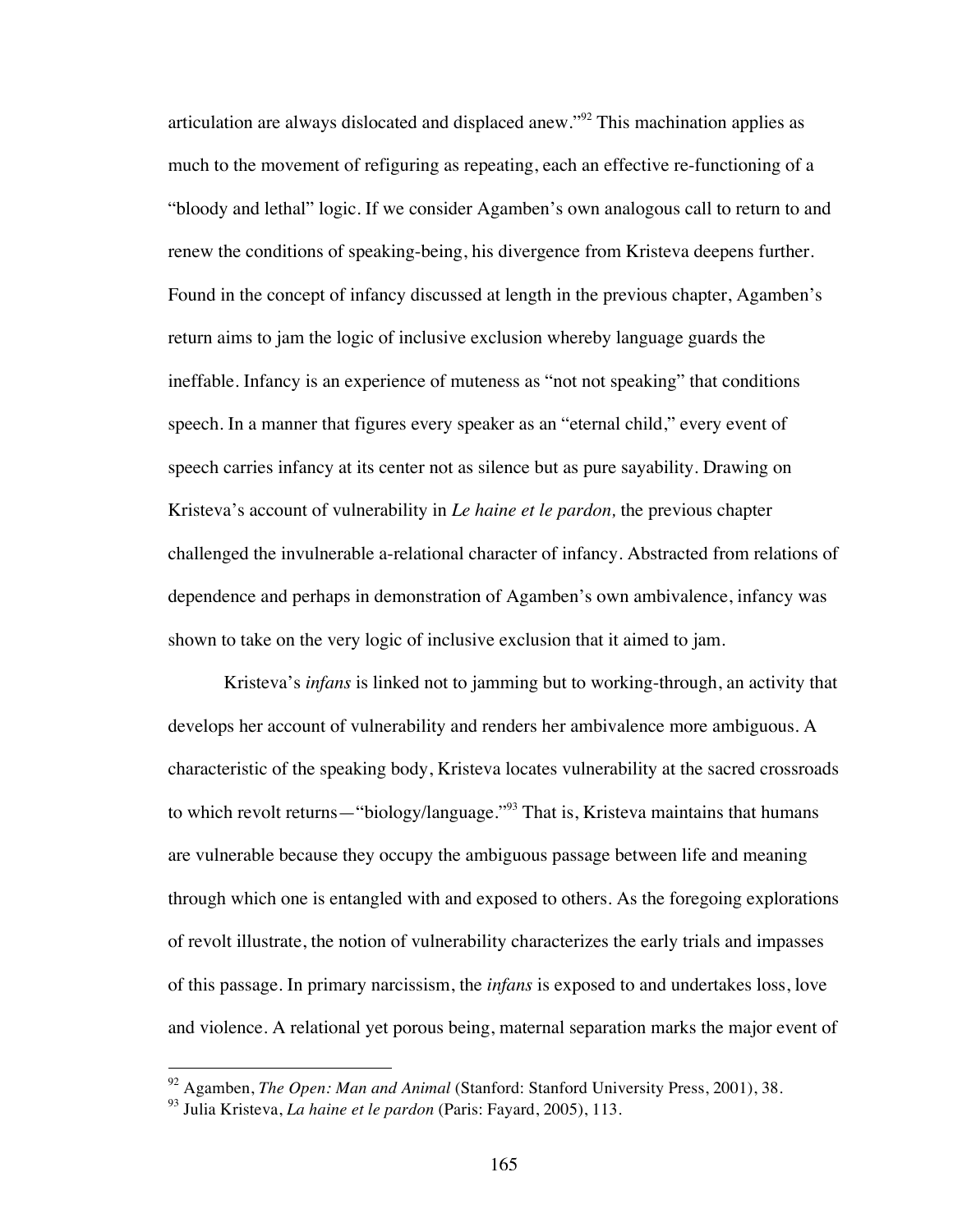primary narcissism, a trauma that forms a deep narcissistic wound. At the outer "edges" of this passage, the Oedipal stage fills out the shape of this wound, as the assimilation into language supports and compensates but cannot wholly undo the trauma of separation. In sum, Kristeva presents the *infans* as occupying a "scar" between body and word within which the *infans* is both "wounded and wounding," having undertaken and undergone the crossroads of biology/language. $94$ 

Understood as the mark of vulnerability, psychic revolt can be read as a return to the conditions of the *infans* that aims to reconcile and heal its wounds. By supporting and reconnecting bodily drives and affects in language, the subject recovers the love and pleasure that also characterize vulnerability. In narcissistic and Oedipal exposure, the *infans* experiences the supportive dependence of the loving third and the pleasurable sublimation of the body in language. In psychic revolt, one returns to the conditions of authorization to mend and renew its connection to loving support and the joys of language. As a process of healing and reconciliation, revolt is a psychic undertaking with "profound political implications." Without the possibility of healing return, the character of vulnerability as wounded and wounding sets up a circuit of violence that is adequately described as ambivalent and summarized in Agamben's notion of a bloody and lethal biopolitical machine. As wounded and wounding, subjects either disavow vulnerability, in a manner that promotes the violence against others, or they are swallowed up by vulnerability, in the sadomasochism of depression and other flimsy defenses. In the Kristevan text, these threats are real but the dilemma is illusory. For Kristeva, vulnerability is more ambiguous than ambivalent because the passage makes possible

 <sup>94</sup> Kelly Oliver, *Women as Weapons of War: Iraq, Sex and the Media* (New York: Columbia University Press, 2007), 138-139.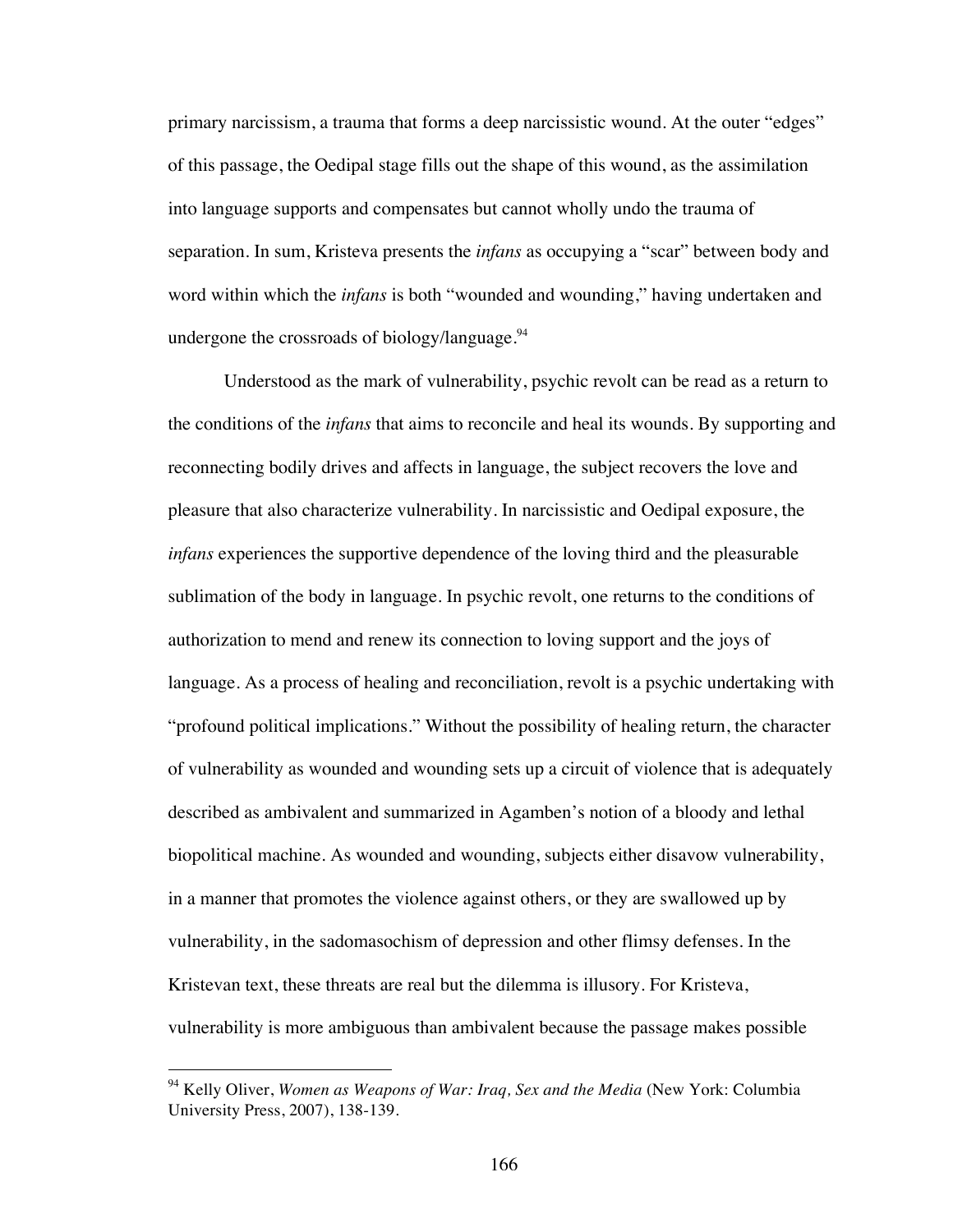positive and critical experiences of dependence. Through the indefinite questioning of revolt the subject can work-through rather than act-out the wound of biology/language, *zoe*/*bios*. That is, the questions and pleasures of vulnerability can wrest the regulatory undercurrent of Kristeva's text from wounded-wounding machination and set it in a more ambiguous passage, one wrought with the violence of wounds but also opened unto the possibility of healing. To the suffering of Helen and Isabel, psychic revolt does not promise to jam or transcend the soft totalitarianism of the power vacuum but it suggests a mode of revitalizing psychic life as a vulnerable biography "with and for others."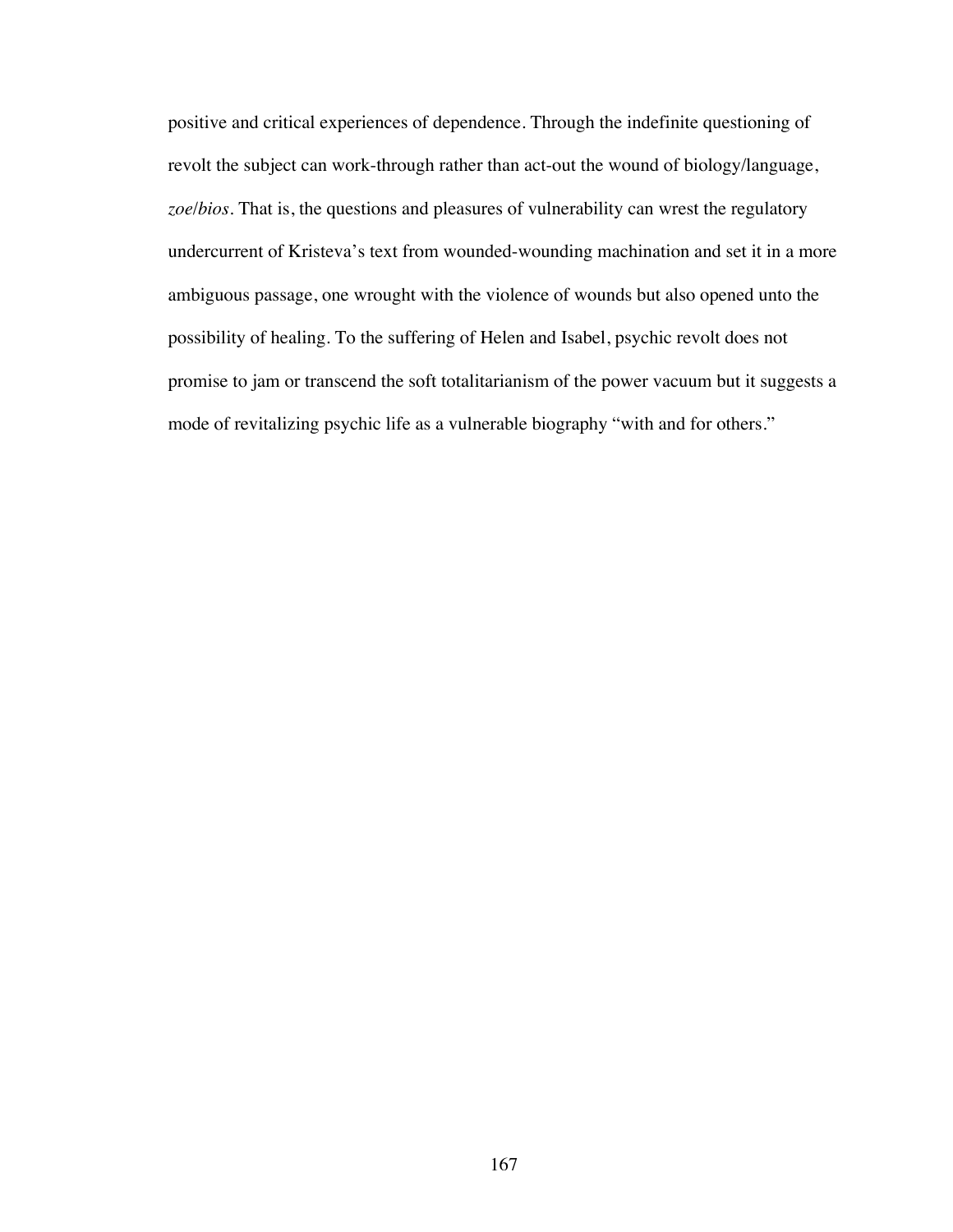## **Works Cited**

- Beardsworth, Sara. "Freud's Oedipus and Kristeva's Narcissus: Three Heterogeneities" in *Hypatia* 20.1 (Winter 2005): 54-77.
- ----------. "From Revolution to Revolt Culture." In *Revolt, Affect, Collectivity: The Unstable Boundaries of Kristeva's Polis*. Edited by Tina Chanter and Ewa Plonowska Ziarek. Albany: State University of New York Press, 2005: 37-56. ----------. *Julia Kristeva: Psychoanalysis and Modernity*. Albany: State University of

New York Press, 2003.

Chanter, Tina and Ewa Ziarek, eds. *Revolt, Affect, Collectivity: The Unstable Boundaries of Kristeva's Polis*. Albany: State University of New York Press, 2005.

Debord, Guy. *The Society of the Spectacle*. New York: Zone Books, 1994.

- Delmas-Marty, Mireille*. Global Law: A Triple Challenge.* Ardsley, NY: Transnational Publishers, 2003.
- ----------. *Towards a Truly Common Law.* Cambridge: Cambridge University Press, 2002.
- Foucault, Michel. *Discipline and Punish,* New York: Vintage Books, 1995.
- ----------. *The History of Sexuality Volume One*. New York: Vintage Books, 1990.
- ----------. *Security, Territory, Population.* New York: Palgrave Macmillan, 2007.
- Freud, Sigmund. "Remembering, Repeating, and Working-Through: Further Recommendations on the Technique of Psycho-Analysis II." In *The Standard Edition of the Complete Psychological Works of Sigmund Freud. Volume III*. Edited by James Strachey. London: Hogarth, 1966: 146-156.
- Gana, Nouri. "Revolutionaries Without a Revolution: The Case of Julia Kristeva." In *College Literature* 31.4 (Fall 2004): 188-202.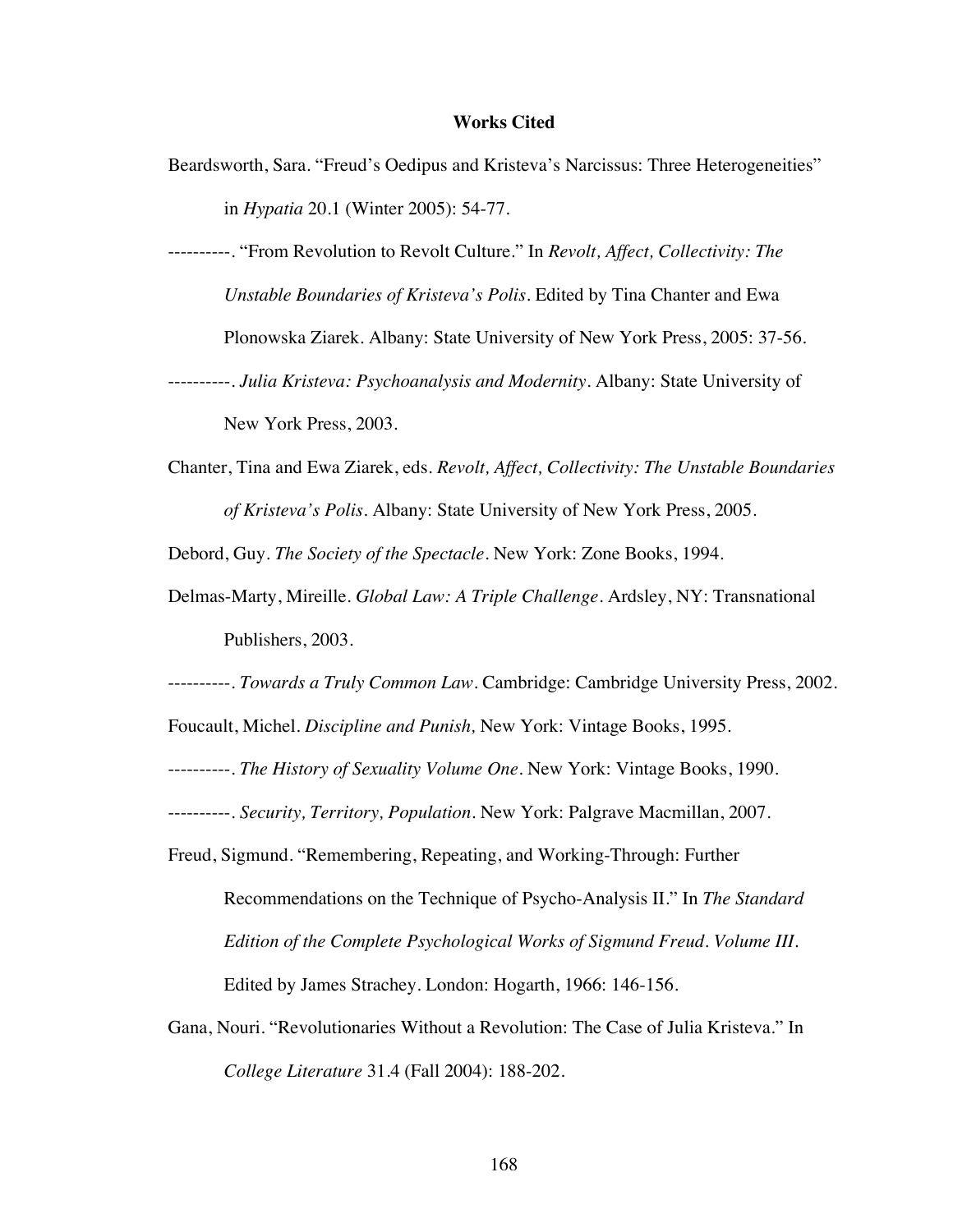- Keltner, S. K. and Kelly Oliver. *Psychoanalysis, Aesthetics, and Politics in the Work of Julia Kristeva*. Albany: State University of New York Press, 2009.
- Kristeva, Julia. *Black Sun: Depression and Melancholy*. New York: Columbia University Press, 1989.
- ----------. *Hannah Arendt.* New York: Columbia University Press, 2001.
- ----------. *Intimate Revolt*. NewYork: Columbia University Press, 2002.
- ----------. *New Maladies of the Soul*. New York: Columbia University Press, 1995.
- ----------. *Powers of Horror*. New York: Columbia University Press, 1982.
- ----------. *Revolt, She Said*. Los Angeles: Semiotext(e), 2002.
- ----------. *Revolution in Poetic Language*. New York: Columbia University Press, 1984.
- ----------. *The Sense and Nonsense of Revolt*. New York: Columbia University Press, 2000.
- ----------. *Tales of Love*. New York: Columbia University Press, 1987.
- ----------. *La haine et le pardon*. Paris: Fayard, 2005.
- Kristeva, Julia and Catherine Clement. *The Feminine and The Sacred*. New York: Columbia University Press, 2001.
- Lechte, John and Maria Margaroni "Interview: Sharing Singularity." In *Julia Kristeva: Live Theory*. New York: Continuum Books, 2004: 143-164
- Oliver, Kelly. *Animal Lessons: How They Teach Us to Be Human*. New York: Columbia University Press, 2009.
- ----------. "Bodies against the law: Abu Ghraib and the war on terror." *Continental Philosophy Review* (2009): 63-80.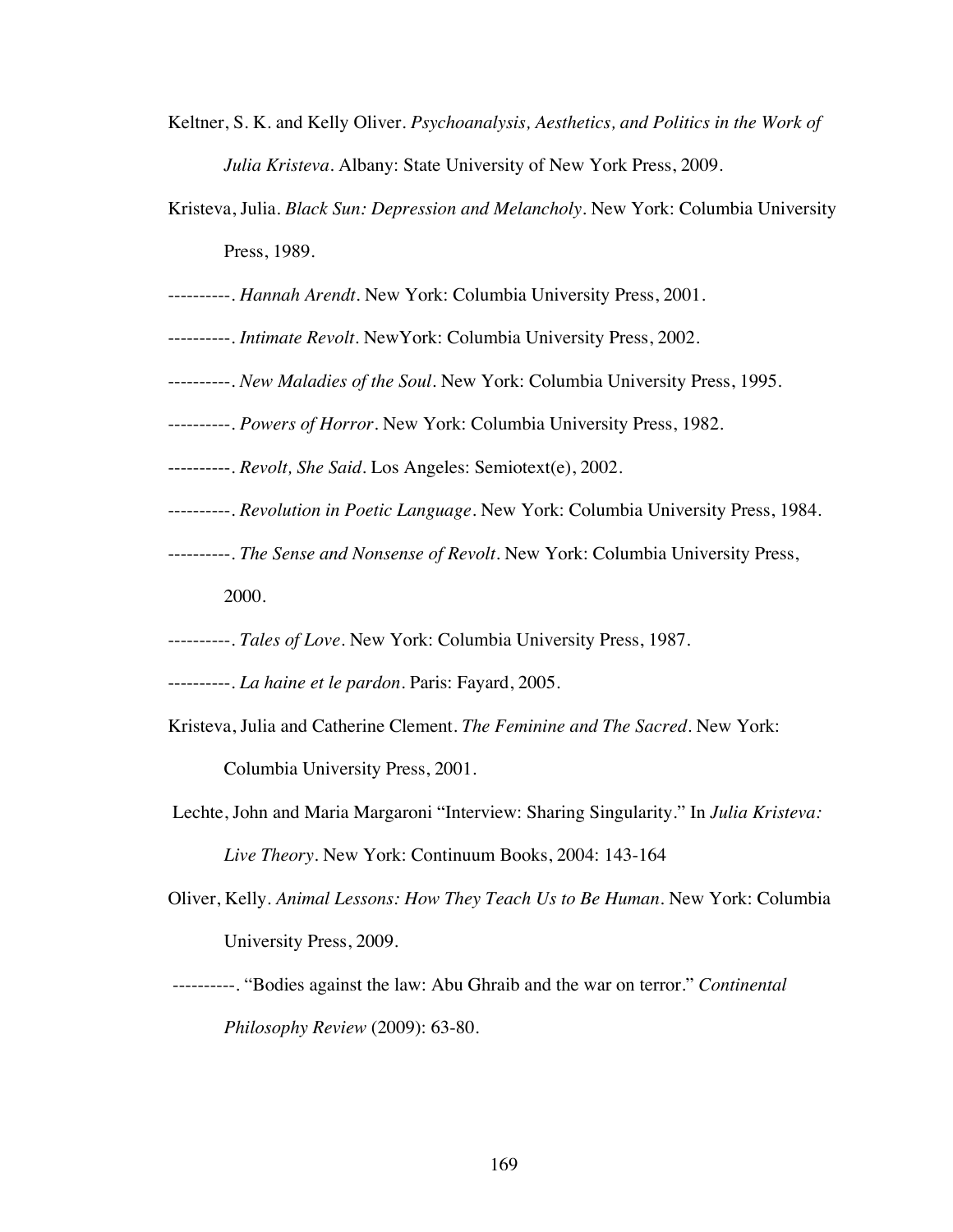- ----------. *The Colonization of Psychic Space: A Psychoanalytic Social Theory of Oppression*. Minneapolis: University of Minnesota Press, 2004.
- ----------. "Meaning Against Death." In *Psychoanalysis, Aesthetics, and Politics in the Work of Julia Kristeva*. Albany: State University of New York Press, 2009: 49- 64.
- ----------. "Psychic Space and Social Melancholy." In *Between the Psyche and the Social: Psychoanalytic Social Theory*. Edited by Kelly Oliver and Steve Edwin. Boston: Rowman & Littlefield, 2002: 49-64.

----------. *Reading Kristeva: Unraveling the Double-Bind*. Bloomington: Indiana University Press, 1993.

- ----------. "Revolt and Forgiveness." In *Revolt, Affect, Collectivity: The Unstable Boundaries of Kristeva's Polis*. Edited by Tina Chanter and Ewa Plonowska Ziarek. Albany: State University of New York Press, 2005.
- ----------. *Subjectivity without Subjects: From Abject Fathers to Desiring Mothers*. Lanham: Rowman & Littlefield, 1998.
- ----------. *Women as Weapons of War: Iraq, Sex and the Media*. New York: Columbia University Press, 2007.
- Reineke, Martha. "Kristeva's Theory of Sacrifice." In *Religion in French Feminist Thought: Critical Perspectives.* Edited by Morny Joy, Kathleen O'Grady and Judith Poxon. London: Routledge, 2003.

Sjohölm, Cecilia. *Kristeva and the Political*. London: Routledge, 2005.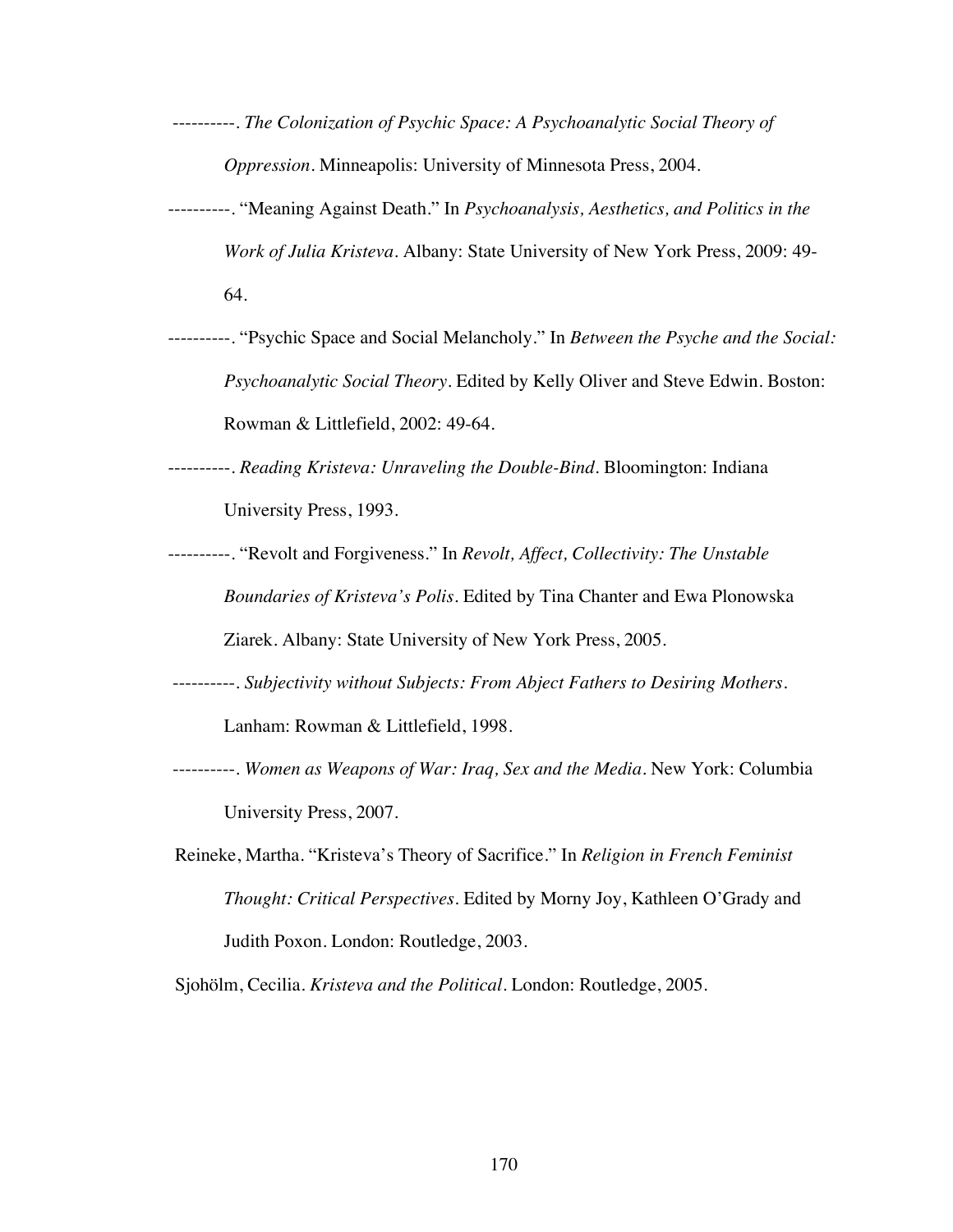Walby, Catherine and Melinda Cooper. "The Biopolitics of Reproduction: Post-Fordist Bio-technology and Women's Clinical Labour." *Australian Feminist Studies* 23. 23.55 (2008): 57-73.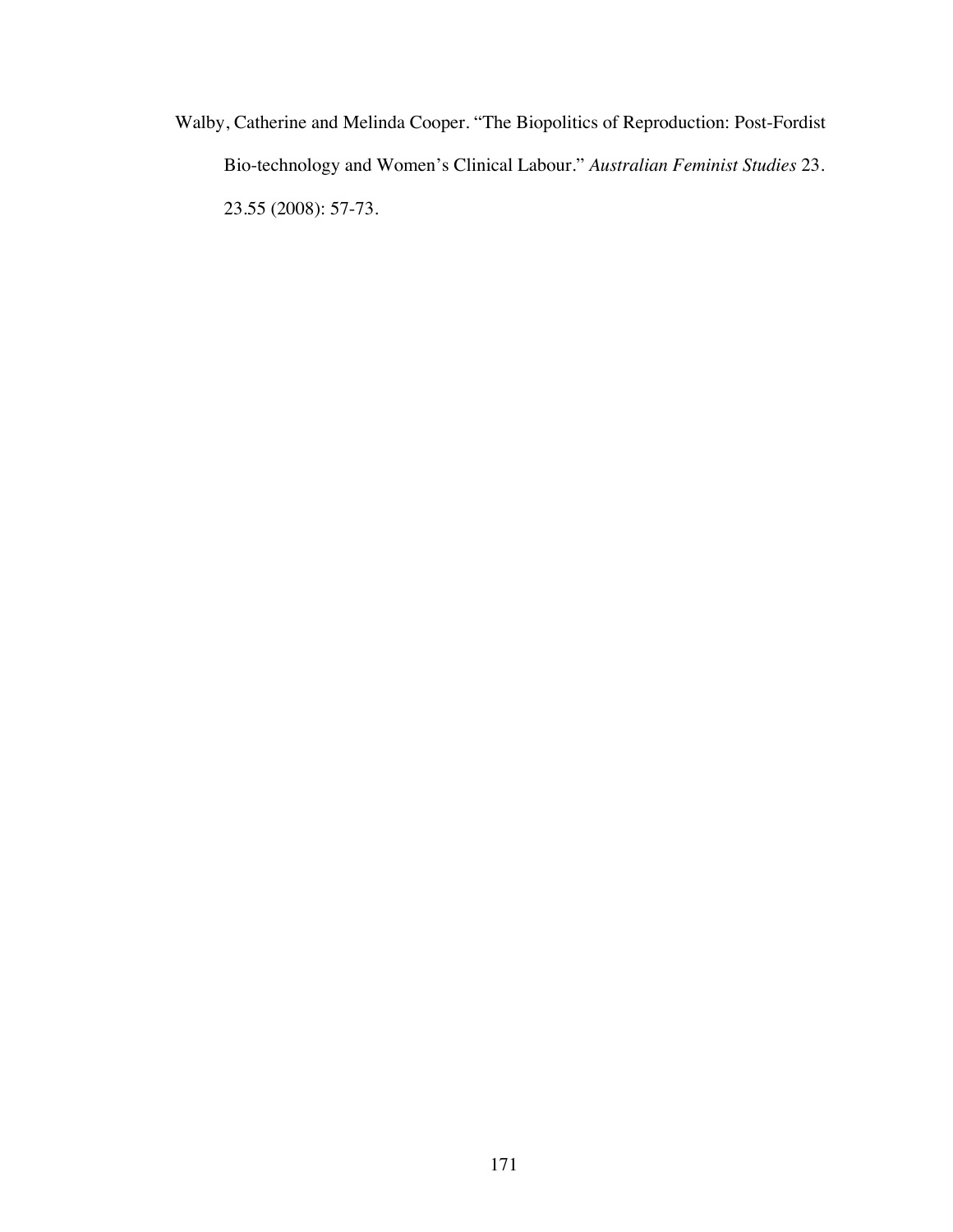## **CONCLUSION**

This dissertation examines the significance of biopolitical power to forms of life and language in the contemporary West. Over the course of its explorations, Foucault's description of the threshold of modernity operates as a helpful anchor in connecting the concept of biopower to the production of *speaking-*being as well as living being. In that famous pronouncement, Foucault remarks that "for millennia, man remained what he was for Aristotle: a living animal with the additional capacity for political existence; modern man is an animal whose politics places his existence as a living being in question." In biopolitical contexts, where "the life of the species is wagered on it own political strategies," *zoe* (the simple fact of living shared by living beings) and *bios* (the way of life proper to persons and *poleis*) are indistinct; as Foucault puts it, biopower places "living being in question." Insofar as the distinction between *zoe* and *bios* had conceptually hinged on the "additional capacity" for language, the distinction between "having" and "not-having" language is also ambiguous; as is argued throughout these pages, biopower places living [and speaking-] being in question." The question 'How does life have language?' is an old mechanism of exclusion but one that finds a mutation and lease in biopolitical contexts where new productions of "having" and "not having" language reflect and contribute to the regulatory support of some lives and the abandonment of others. Today, life and language are fabrications of biopolitical power and what constitutes living and speaking being reflects the regulatory strategies and tactics of a productive power.

 <sup>1</sup> Foucault, *The History of Sexuality* (New York: Vintage Books, 1990), 143.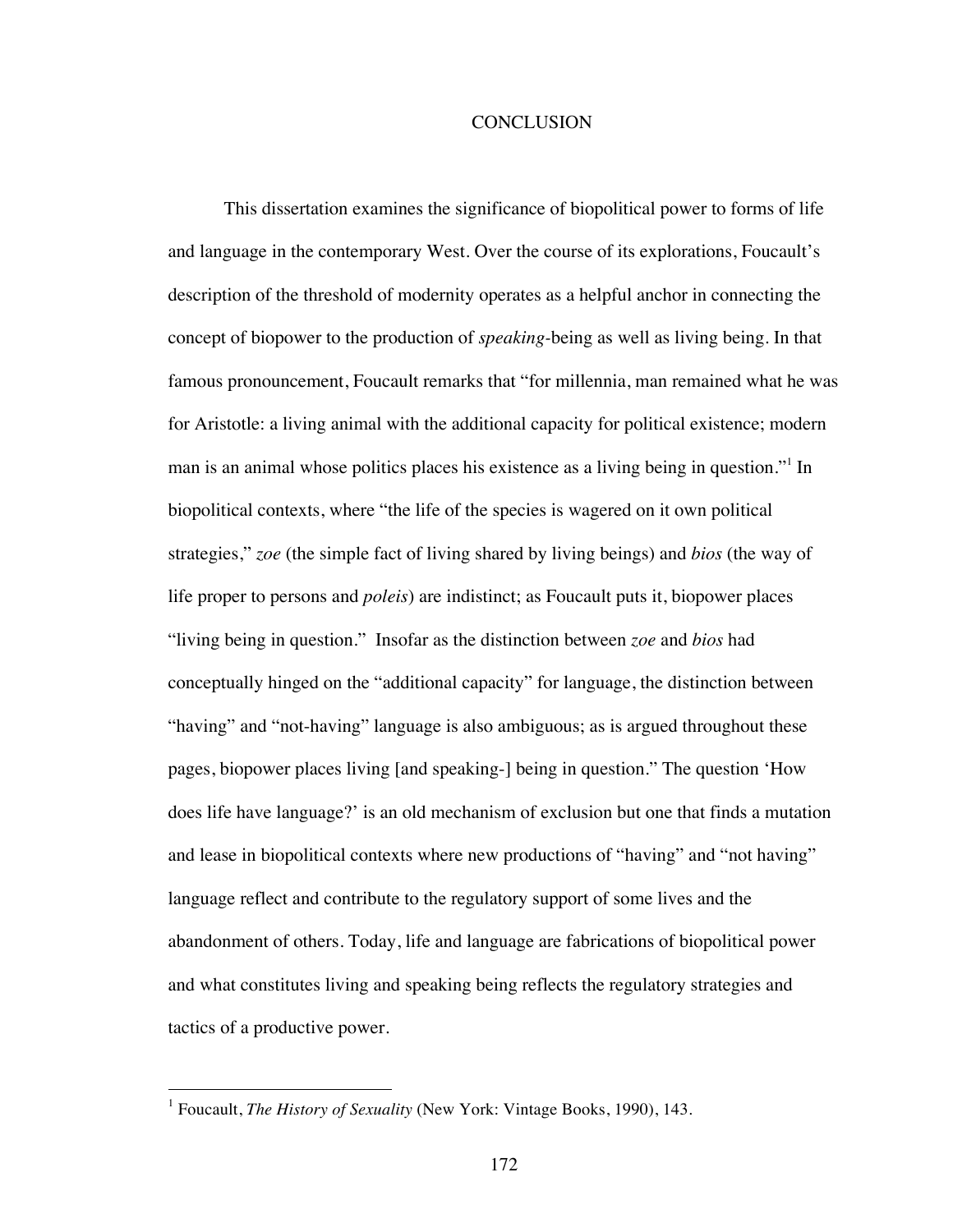To map how the question of language operates as a differential strategy of biopower this dissertation turned to the work of Michel Foucault, Giorgio Agamben and Julia Kristeva as well as rich and difficult sites of living and speaking being in question. Prominent among these sites (but not therefore paradigms, in Agamben's sense or otherwise), the figures of Terri Schiavo, the *Musselmann,* and Helen and Isabel help open important dimensions of the language of biopower and access useful theoretical resources of resistance. As singular illustrations each provides an anchor in the challenge of supporting excluded voices when operations of inclusion and exclusion, fostering and disallowing, are caught up in movements of biopower. That is, with respect to the notion of "living and speaking being in question," these figures help open questions that might open unto living and speaking otherwise. Prominent among these questions: How might "other" voices earn support without disallowing the voices of other others? What constitutions of language or movements of power ready or realize this transformation? By way of conclusion, I return to the impasses of these examinations in a manner that synthesizes my hitherto discrete conversations with Terri Schiavo, the *Musselmann,*  Helen and Isabel.

As diverse figures of "living death" these sites of living and speaking being in question mark the productive depths of the power to "make live" as well as its apparently contradictory capacity to link with the power to kill. In biopolitical contexts, even the most "intrinsic" features of life, like its distinction from death, reflect the genealogical "secret that [life has] no essence or that [its] essence was fabricated in a piecemeal fashion from alien forms." To capture this level of production found in biopolitical power, as well as its illustration of the indistinction between *zoe* and *bios* I have argued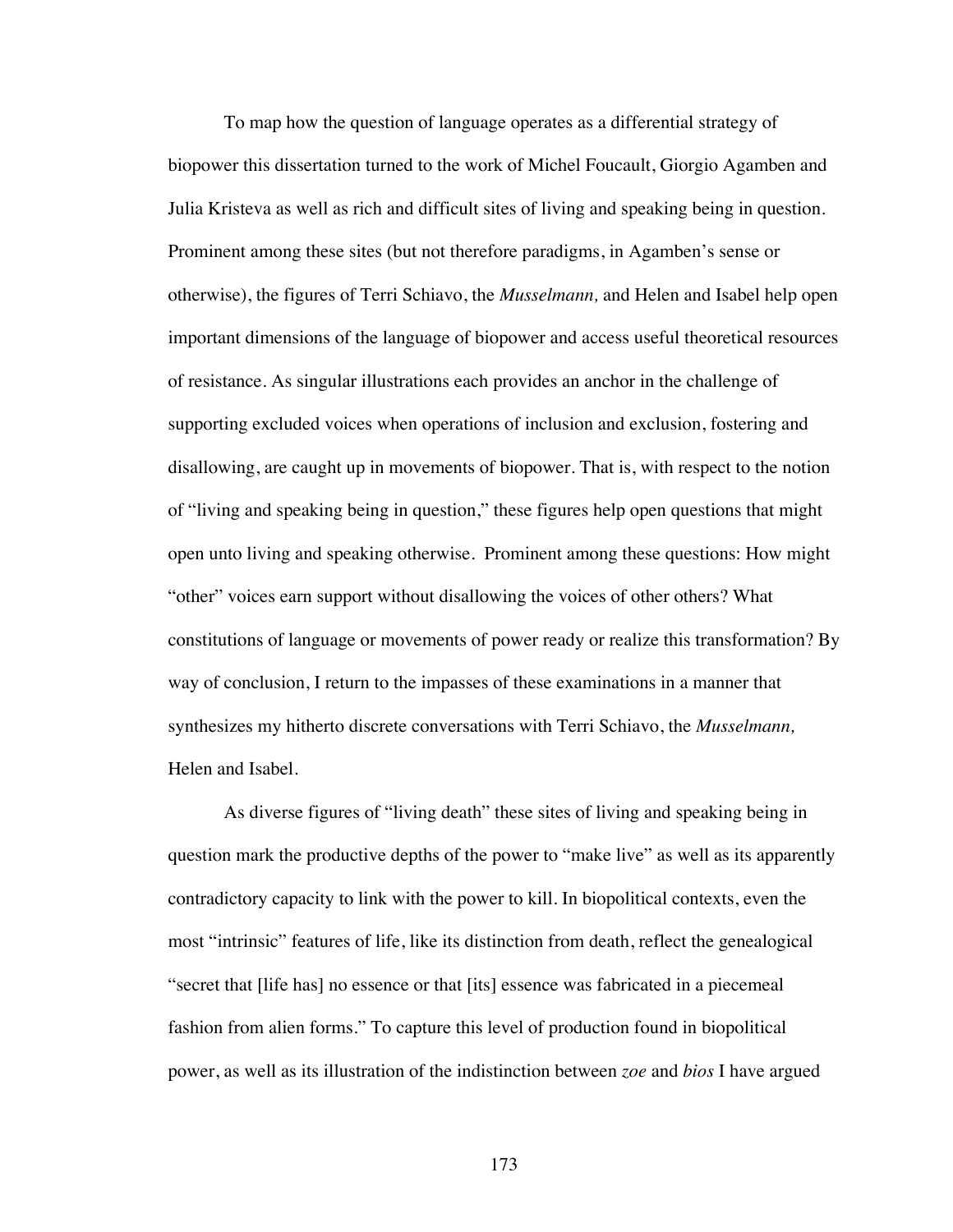that Foucault's understanding of biopolitical power as the power to "foster life or disallow it to the point of death" must be coordinated with Agamben's concept of the exception as the power to "make survive." This reading redresses Foucault's inattention to contemporary mutations of sovereignty that underwrite rather than re-function biopolitical power. Understood as a tactic that activates contingency within the field of governmentality as the conduct of conduct, the exception is deactivated from Agamben's own hidden ontologies. As a picture of a normalizing order in which empty laws also circulate fierce tyranny, the Kristevan text echoes my assessment of the "demonic combination" of regulatory mechanisms and exceptional tactics.

The flexible resources accomplished in this coordination and combination help theorize how figures come to differently occupy the indistinction of "living death." In the case of Terri Schiavo, the existence of advanced comatose states reflects the power to foster life via advancements in biotechnology and the expansion of the jurisdiction of medicine from the treatment of illness to the management of chronic illness and death. In this development women's lives are differentially supported and the health conditions of subordinated populations suffer the increased risk, in more and less subtle ways, of illness, death and even living death. Here, Helen and Isabel's self-description as suffering a "living death" marks the psychic impoverishment borne of normalization, the kind of destruction that might have attended Terri Schiavo's bulimia. Seemingly extraordinary, death-bed scenarios reflect everyday normalizing mechanisms that produce eating disordered (or melancholic) women. At Schiavo's bedside, the tactic of the exception operates in an un-subtle way, removing and reinserting her PEG feeding tube but this tactic need not only be spectacular. Although Terri Schiavo's name seems permanently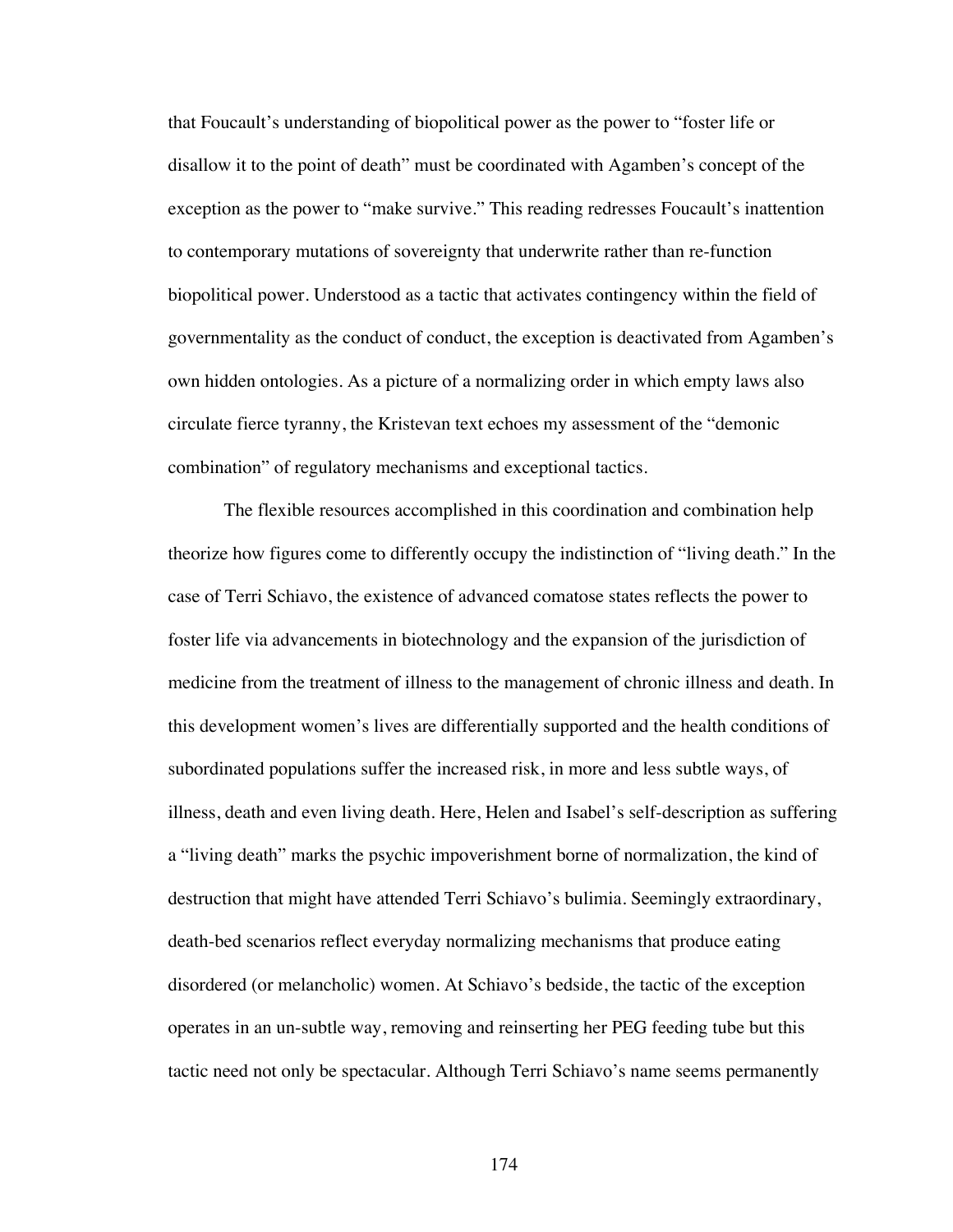lodged in American consciousness, the *Muselmann* is distinguished, among these figures, in not having a proper name because his living-death is "submerged" instead of spectacular.

As figures of "muteness," Terri Schiavo, the *Muselmann,* and Helen and Isabel mark the productive depths of biopower with respect to speaking-being. Another intrinsic feature open to the movements and transformations of biopolitical power, speech is revealed to be a precarious and fragile event, one that marks the contingency of the conditions of entering language, on Agamben's account, or the vulnerability of that same process, on Kristeva's. For Agamben, language is fabricated in a process by which muteness is "placed outside oneself" and, in that movement, included within the self as well. In his critique of the fabrication of language within the history of philosophy, Agamben describes this power-laden procedure as the structure of Voice that presupposes voice as removed. With respect to the *Muselmann* as a "mute" figure—the true witness of the camps that, paradoxically, cannot witness— Levi's paradox resituates the production of speaking-being within his attempt to include excluded testimony. To not testify for the *Muselmann* is to repeat the violence of his original (inclusive) exclusion, to testify for the *Muselmann* is to ventriloquize experiences "seen from close by," "by proxy," to not genuinely include the excluded.

If Agamben's account of the biopolitical production of language highlights how the tactic of the exception produces speech by placing muteness outside (and within) language, it also suggests a particularly violent form of including excluded voices—that of "giving voice" in ventriloquy. This possibility is a particularly wrenching thought for Primo Levi, but it is undertaken eagerly at Terri Schiavo's bedside. As I have argued, the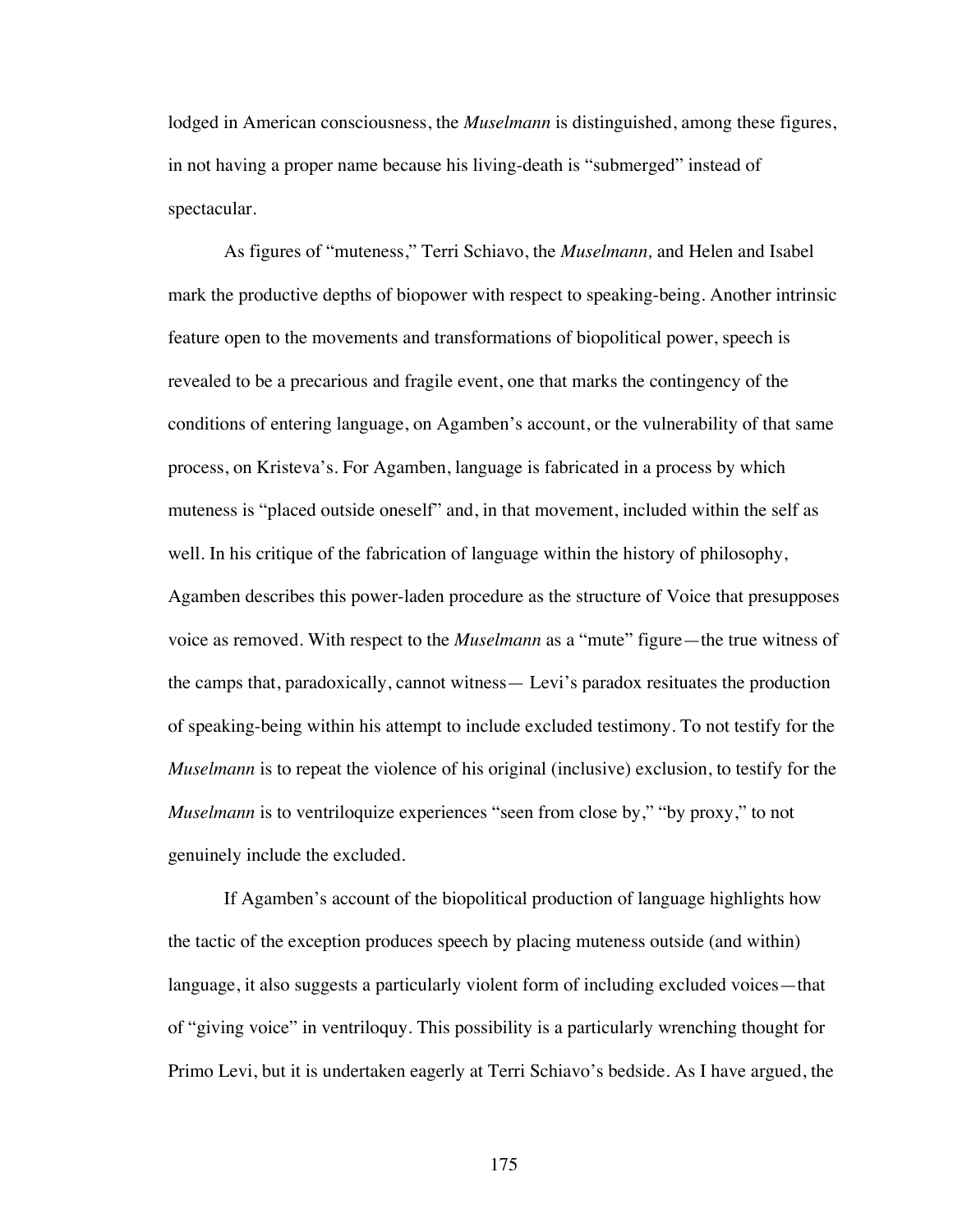debate over the fate of Terri Schiavo's life made use of perceptions of her body as a speaking body to direct and redirect its regulation. Ventriloquizing "body doubles" like Kate Adamson, survivor of "locked in syndrome," were particularly salient forces in molding public perception of Schiavo as a speaking-being and also particularly violent modes of advancing political objectives through or on behalf of Schiavo's political will.

To be clear, the case of Schiavo and the *Muselmann* raise the threat of ventriloquy while also confirming the ambiguity of its occurrence. Many advocates that mobilized body doubles also understood events of Schiavo's body—vocalizations, the movement of her eyes—as communicative events. This understanding of Schiavo's body as itself a site of testimony should be held in contrast with the withdrawal of this interpretation in the case of the *Muselmann*. Discussed in reference to Robert Antelme's account of the "flush" of the *Muselmann* called forward to his execution, it was noted that Agamben found this flushing affect to be "like an apostrophe" but not itself testimony. Alongside one another, the unread flush of the *Muselmann* and the over-read symptoms of Schiavo's body remind us that, given the biopolitical production of language, what is taken to constitute language shifts and mutates depending on context. The too secure understanding of a figure as mute loses sight of the ambiguity that attends the production of that muteness; the too secure understanding of testimony as testimony, indeed the thought of "testimony itself," loses sight of its own conditions of production. The notion of ventriloquy is still instructive for attempts to resist and redress the biopolitical marginalization of voices: to avoid the violence of "giving voice" or "removing voice" by remaining attentive to that ambiguity of what constitutes voice.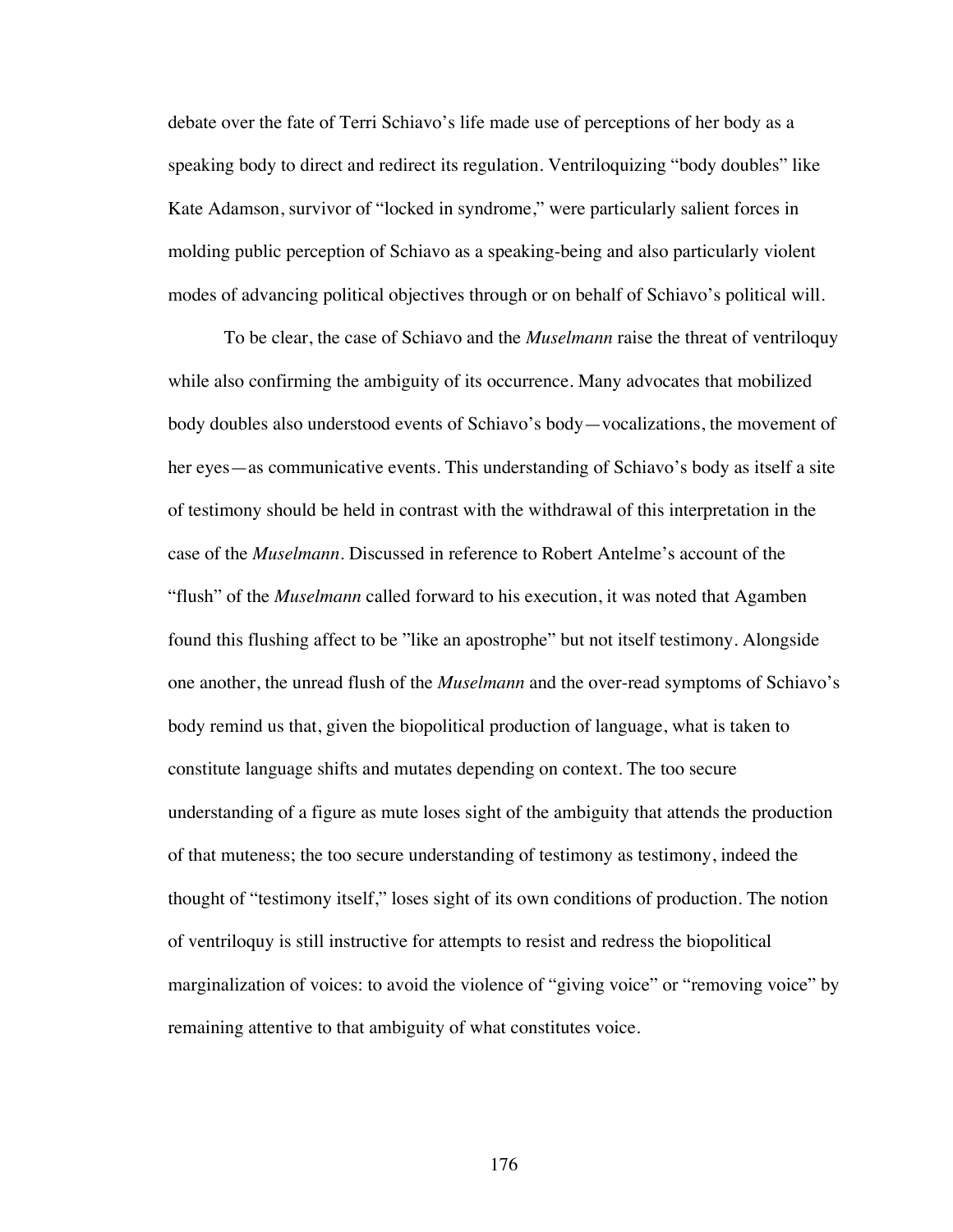In contrast with Agamben, Kristeva connects the production of language with vulnerability in a manner that is perhaps more attentive to ambiguity. For Kristeva, one does not enter language by inclusively excluding muteness. Instead the *infans* assimilates language by sacrificing the maternal thing and compensating for that loss with signs. This is a wrought relational process in which the *infans* is wounded, by loss and its incomplete support by the sign, and wounding, in a movement of sacrificial violence against the maternal body. To be sure, language involves a sacred cut, an abjection from which the *infans* does not part. But it would be inapt to describe this cut as an inclusive exclusion because the borders it forms are more ambiguous than inside-outside, outside-inside. The sacred cut marks the in-betweenness of speaking-being, the vulnerability and ambiguity of occupying the passage between body and word. As I have argued, Kristeva's account of psychic revolt provides a compelling model for how to re-constitute language in ways that support marginalized voices. In psychic revolt one returns to the past to question and displace old laws in a manner that revitalizes and refigures the connection of life and meaning. This is not a movement of articulating or "giving voice" to drives and affects but an indefinite and incomplete process of supporting and fostering a space for them in language. For marginalized individuals like Helen and Isabel, for whom the regulatory mechanisms and empty laws of the power vacuum lead to symbolic collapse, the activity of psychic revolt can be one of reconnecting life and meaning. One can imagine how this practice might have played a beneficial role in Terri Schiavo's struggle to overcome with bulimia. Kristeva envisions the work of psychic revolt in a context where, retreating from or abandoned to the symbolic, many turn or collapse into flimsy sadomasochistic

177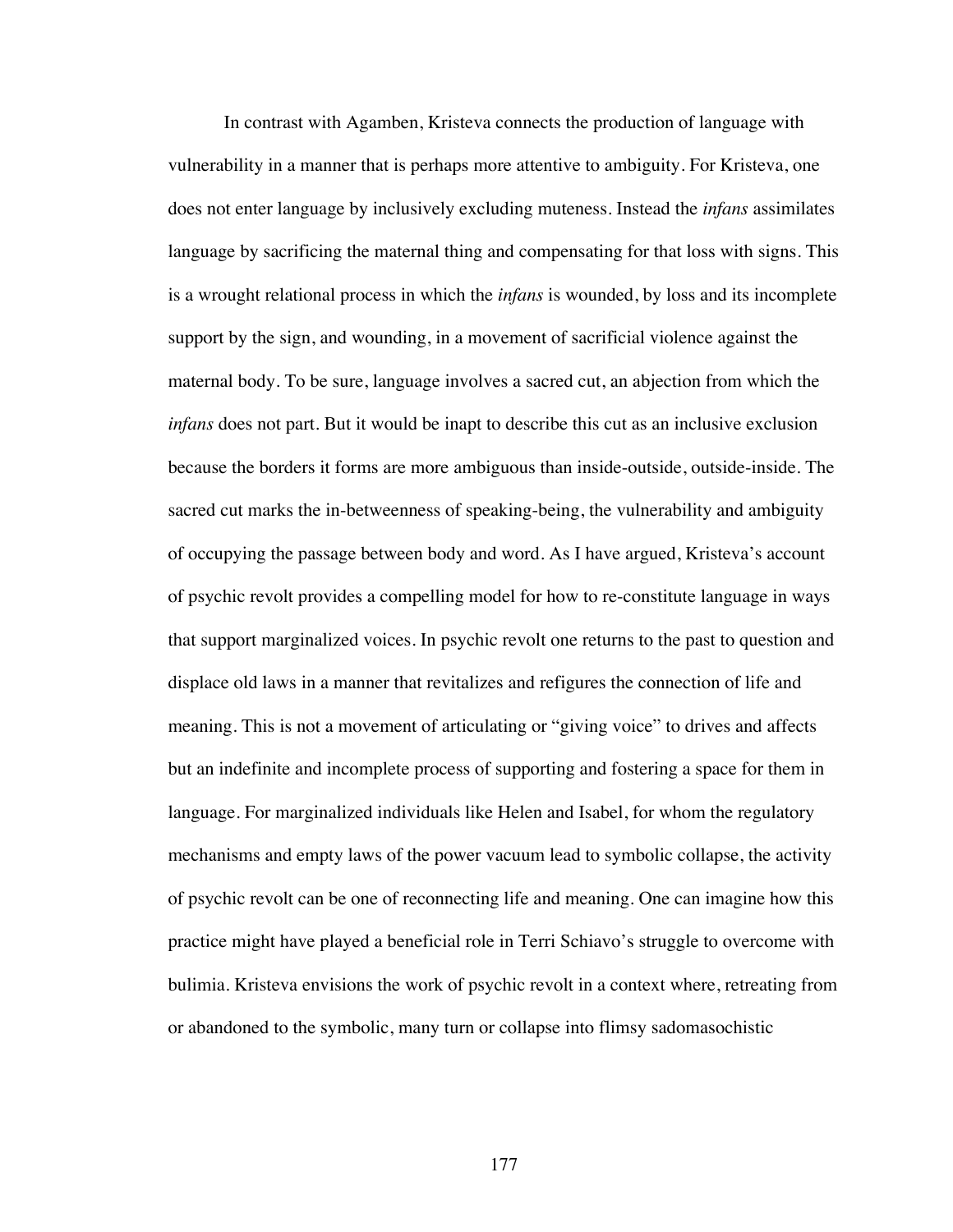defenses like melancholia or eating disorders. For these suffering individuals, psychic revolt is an activity that strives to support the connection between life and meaning.

It goes without saying that Kristeva's thought of "another politics" that takes place in psychic space is not the prescription of psychic revolt for a *comatose* Terri Schiavo or the *Muselmann* to revitalize their symbolic ties. But insofar as she suggests that psychic revolt helps mend the wounded-wounding constitution of speaking-being, Kristeva offers a vision of social symbolic life in which healing is possible and witnessing need not remain trapped in a violent cycle of giving and removing voice. As I have argued, Kristeva's account of an *infans* to be worked-through can be understood as a contrast to Agamben's in-vulnerable a-relational notion of infancy. For Agamben, infancy marks an experience of pure potentiality or sayability that conditions, and remains carried within, every event of speech. The notion of infancy informs Agamben's attempt to develop an account of witnessing for the *Muselmann* that resolves Levi's paradox. For Agamben, to witness the *Muselmann* beyond the logic of ventriloquy is to bear witness to the infancy that survives in his muteness. Given my demonstration that infancy is an abstract and a-relational concept, Agamben's account of witnessing seems to bear witness to the most anonymous part of the *Muselmann*. By contrast Kristeva's notion of a vulnerable and ambiguous *infans* suggests a more compelling mode of witnessing for the *Muselmann* one that finds in his destitution not the remaining surge of an abstract potentiality but an ambiguous woundedness—a vulnerability traversed by relations with others and exposed to the most violent declensions of biopolitical power that might be supported and given space in testimony.

178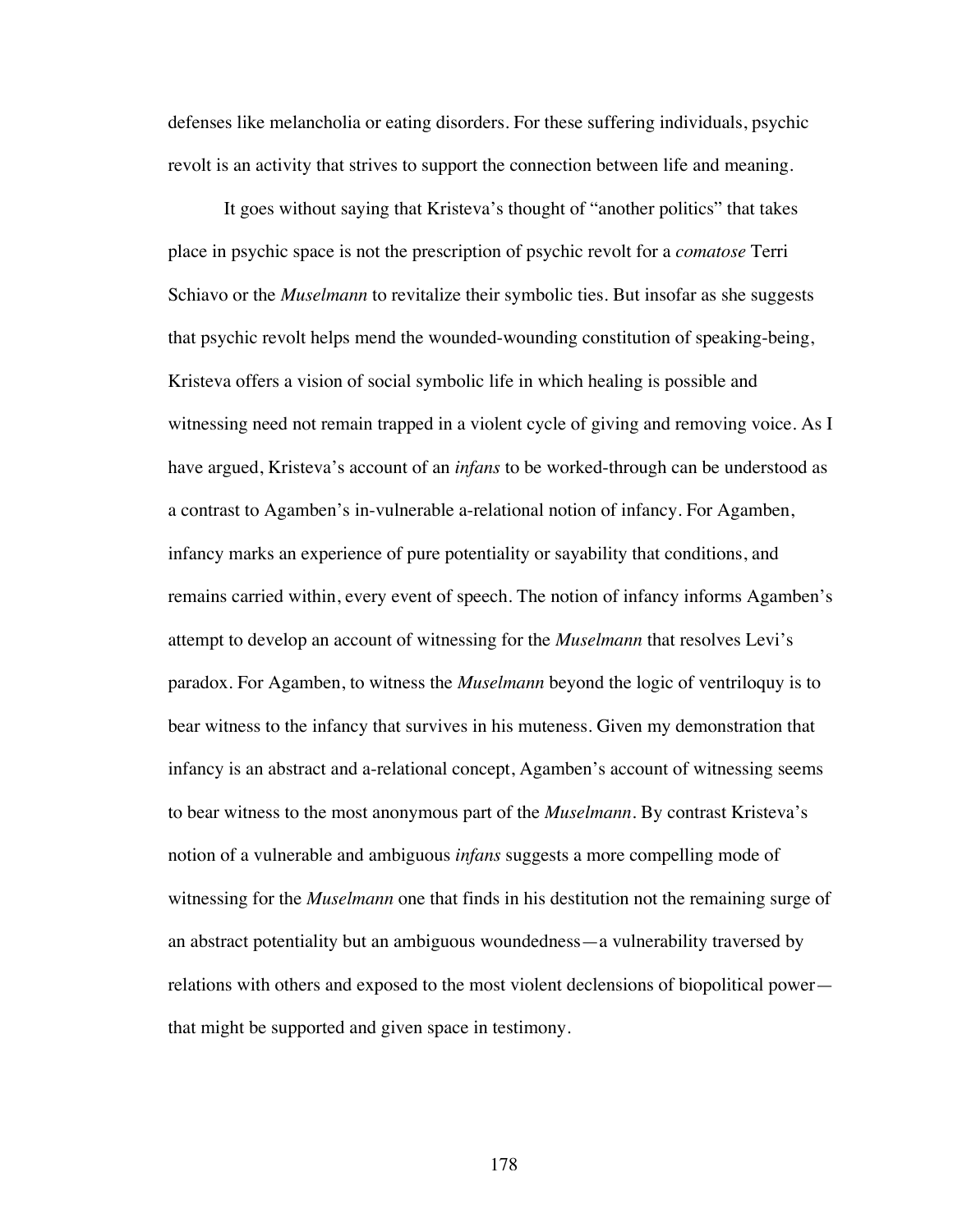As figures of "living and speaking being in question" in the form of "living *death*" it is appropriate that tarrying with Terri Schiavo, the *Muselmann* and Helen and Isabel brings this project to the other border of life, infancy and childhood, and its biopolitical production. Kristeva's *infans* might be understood as another figure in this series, caught up in the movements of power that variously foster and disallow parts of its being. Given representations of infancy like that of Agamben—totipotent, in-vulnerable, potentiality— it is important to observe how childhood is entangled in relations of power and dependence. When the child stands in excess of these movements, the support and influence of its early relationships, especially with the mother, is covered over. Understood here as a deepening registration of power in subjectivation, Kristeva's longstanding project of developing the role of the maternal function in primary narcissism responds to just this form of erasure and its regulatory effects. Yet Kristeva bears slippages and excesses of her own.

Throughout this dissertation, my account of biopower holds that its productions "go all the way down" and move also through strategies of resistance. The question of resistance is not that of an excess to power, to be found in abstracted potentiality or a vaginal interior, which seem only to redistribute violent regulation and to obscure the vulnerable entanglement. Instead, resistance can only be found within power relations in the (critical but non-masterful) repetition and refiguration of their movement. With respect to resisting voices—those that work-through rather than act out the wounded and wounding production of language—this means reconciling oneself with one's own ambiguous and vulnerable speaking-being in order to support and foster it in others.

179